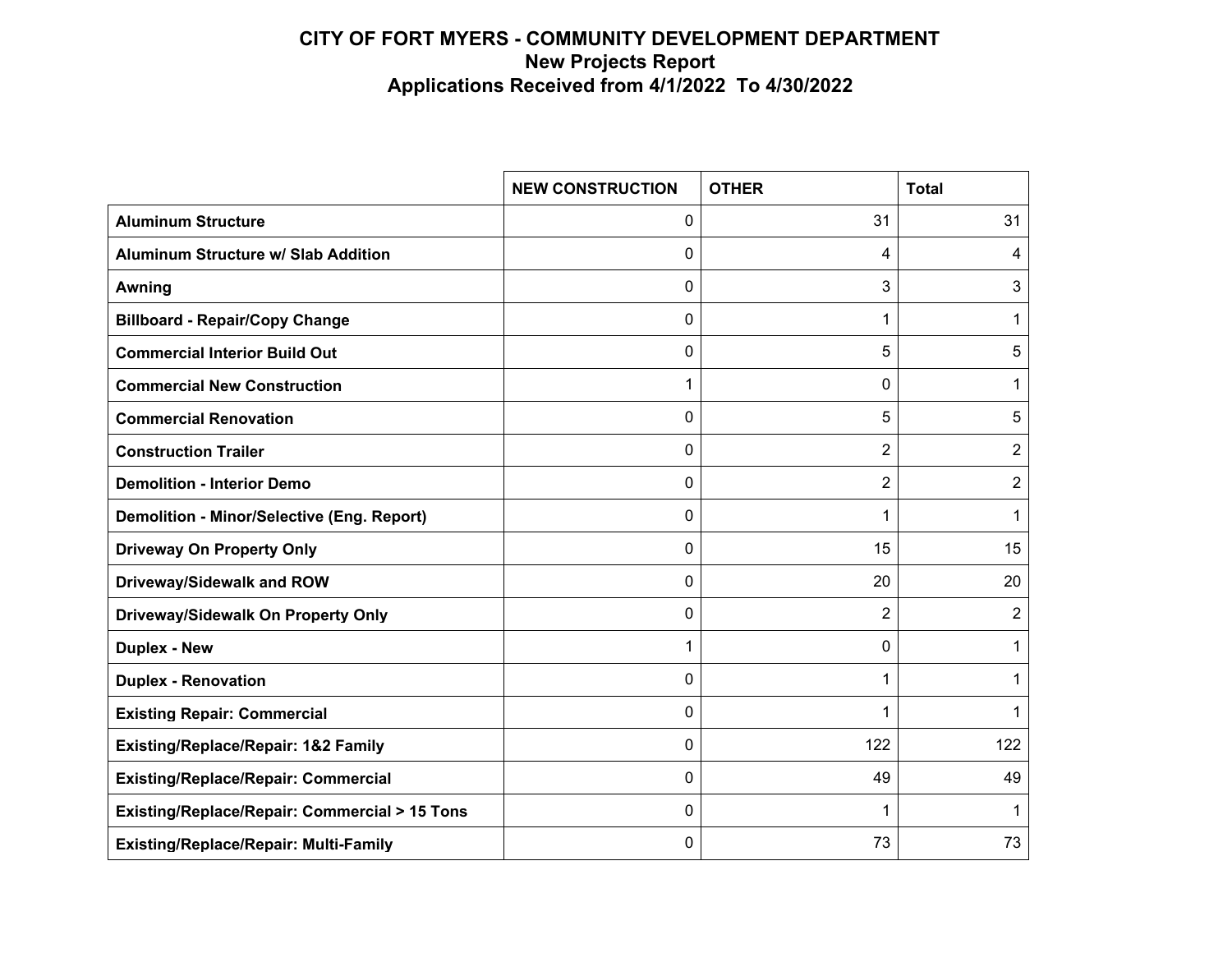|                                                  | <b>NEW CONSTRUCTION</b> | <b>OTHER</b>   | <b>Total</b>   |
|--------------------------------------------------|-------------------------|----------------|----------------|
| <b>Fence/Wall/Dump Enclosure</b>                 | 0                       | 47             | 47             |
| <b>Flag Pole</b>                                 | 0                       | 2              | $\overline{2}$ |
| Fuel Gas: 1&2 Family                             | 0                       | 7              | 7              |
| Garage/Carport                                   | 0                       | 18             | 18             |
| Generator                                        | 0                       | 6              | 6              |
| <b>Ground Sign - Repair/Copy Change</b>          | 0                       | 6              | 6              |
| <b>Marine Related</b>                            | 0                       | 1              | 1              |
| <b>Minor Site Clearing/Tree Removal</b>          | 0                       | 11             | 11             |
| <b>Multi-Family Residential New Construction</b> | 14                      | 0              | 14             |
| <b>Multi-Family Residential Renovation</b>       | 0                       | 16             | 16             |
| New: 1&2 Family                                  | 6                       | 0              | 6              |
| <b>New: Commercial</b>                           | 8                       | 0              | 8              |
| <b>New: Multi-Family</b>                         | $\overline{2}$          | 0              | $\overline{2}$ |
| <b>Office/Sales Trailer</b>                      | 0                       | 2              | $\overline{2}$ |
| <b>Other Sign</b>                                | 0                       | 9              | 9              |
| <b>Other/Siding (OTC)</b>                        | 0                       | 5              | 5              |
| <b>Outdoor Activities - with Vendors</b>         | 0                       | 4              | 4              |
| <b>Outdoor Activities - without Vendors</b>      | 0                       | 3              | 3              |
| Pool & Spa: 1&2 Family                           | 0                       | 8              | 8              |
| Pool & Spa: Commercial                           | 0                       | 2              | $\overline{2}$ |
| Pool: 1&2 Family                                 | 0                       | 4              | 4              |
| Radio/TV Antenna/Satellite Dish                  | 0                       | $\overline{2}$ | $\overline{2}$ |
| Re-Roof: 1&2 Family                              | 0                       | 70             | 70             |
| <b>Re-Roof: Commercial</b>                       | 0                       | 14             | 14             |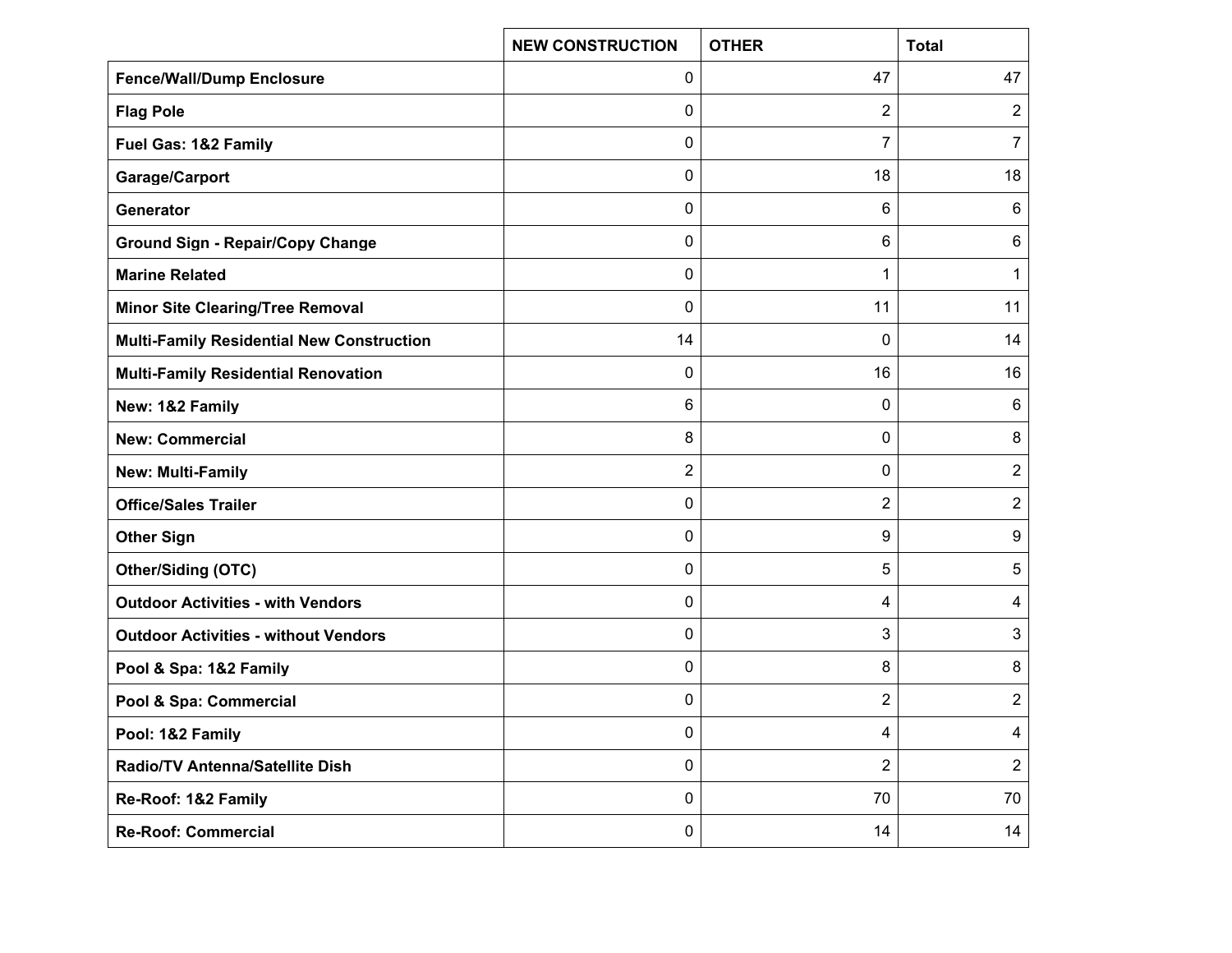|                                                    | <b>NEW CONSTRUCTION</b> | <b>OTHER</b> | <b>Total</b>   |
|----------------------------------------------------|-------------------------|--------------|----------------|
| <b>Re-Roof: Multi-Family</b>                       | 0                       | 47           | 47             |
| <b>Right Of Way Only</b>                           | 0                       | 7            | 7              |
| Roof: 1&2 Family                                   | 0                       | 5            | 5              |
| <b>Sealing &amp; Striping - No Reconfiguration</b> | 0                       | 5            | 5              |
| Sealing & Striping - w/ Reconfiguration            | 0                       | 4            | 4              |
| <b>Sheds/Utility Structure</b>                     | 0                       | 10           | 10             |
| <b>Shutter</b>                                     | 0                       | 21           | 21             |
| <b>Shutter/Storm Panel (OTC)</b>                   | 0                       | 38           | 38             |
| <b>Single Family - Addition</b>                    | 0                       | 4            | 4              |
| <b>Single Family - New</b>                         | 6                       | 0            | 6              |
| <b>Single Family - Renovation</b>                  | 0                       | 17           | 17             |
| <b>Single Family Attached - New</b>                | 12                      | 0            | 12             |
| <b>Single Family Attached - Renovation</b>         | 0                       | 1            | 1              |
| <b>Site Work/Utilities</b>                         | 0                       | 10           | 10             |
| <b>Solar Electrical: 1&amp;2 Family</b>            | 0                       | 14           | 14             |
| Solar Pool Heater: 1&2 Family                      | 0                       | 1            | $\mathbf 1$    |
| <b>Special Event (Tent Permit)</b>                 | 0                       | 3            | 3              |
| <b>Upgrade Alteration Repair: 1&amp;2 Family</b>   | 0                       | 2            | $\overline{2}$ |
| <b>Upgrade Alteration Repair: Commercial</b>       | 0                       | 1            | 1              |
| <b>Upgrade Alteration Repair: Multi-Family</b>     | 0                       | 1            | $\mathbf 1$    |
| Utility Connection (Connect to City Owned Utility) | 0                       | 1            | 1              |
| <b>Wall Sign</b>                                   | 0                       | 12           | 12             |
| <b>Windows/Doors</b>                               | 0                       | 37           | 37             |
| <b>Total</b>                                       | 50                      | 816          | 866            |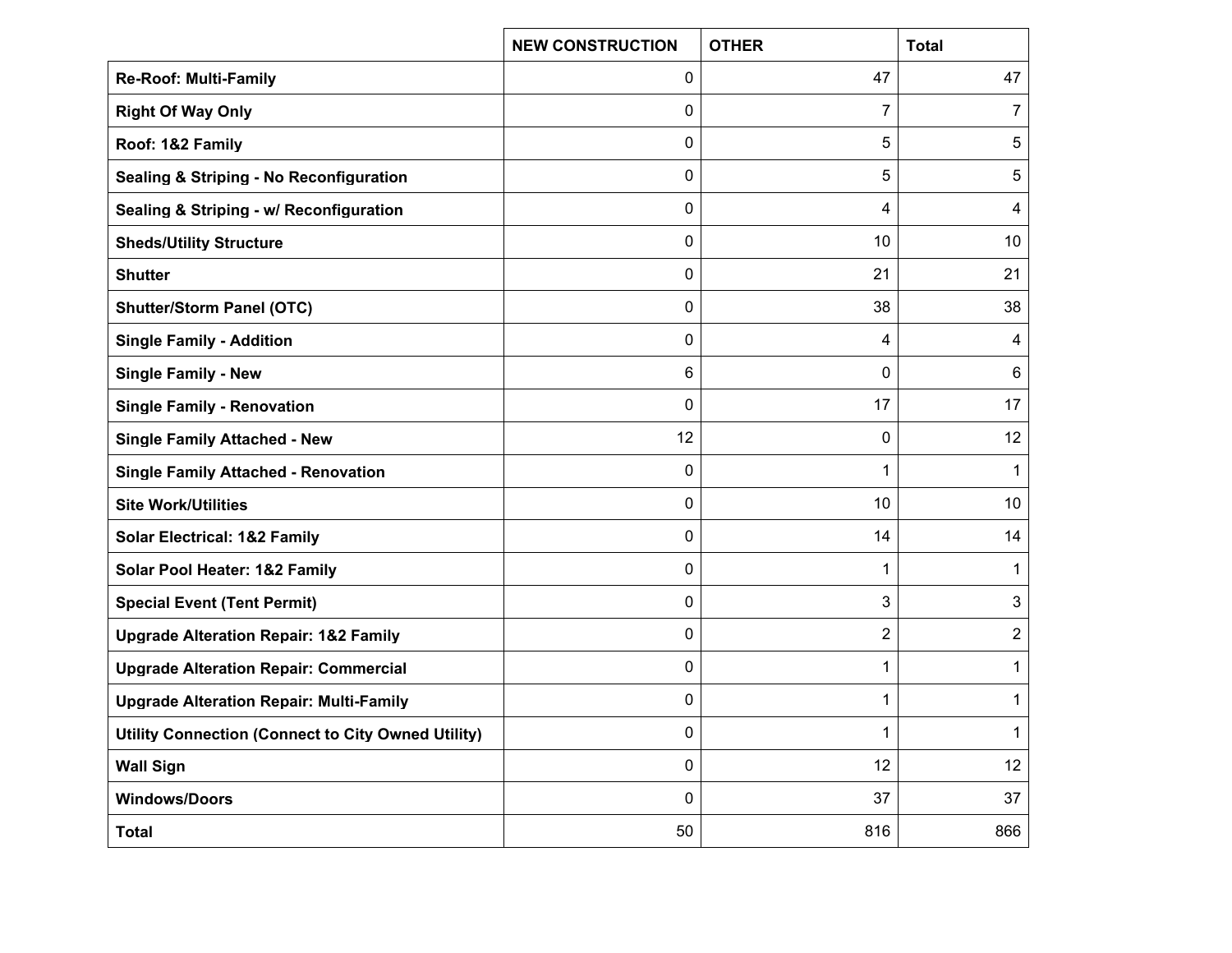

| Permit#                | <b>Project Name / Address</b>                                             | <b>Received On</b>                                   | <b>Status</b>      | <b>Type / Description</b>                                                                                                                                               | <b>Parcel Number</b>    | <b>Job Value</b> |
|------------------------|---------------------------------------------------------------------------|------------------------------------------------------|--------------------|-------------------------------------------------------------------------------------------------------------------------------------------------------------------------|-------------------------|------------------|
| TRD-017433-2022 Leeson | 10529 AVILA CIR<br><b>Billing Contact On Permit:</b>                      | 04/06/2022                                           | Finaled            | Existing/Replace/Repair: 1&2 Famil 10469539<br>HVAC change out 3 ton 17 seer 10 kw                                                                                      |                         | \$9,064          |
|                        | CERTIFIED HEATING AND CO<br><b>TOMMY DYKES</b>                            | 17311 ALICO CENTER RD #STE A<br>FORT MYERS, FL 33967 |                    |                                                                                                                                                                         | Bus Phone: 239-482-5000 |                  |
| TRD-018248-2022        | 10975 ESTEBAN DR                                                          | 04/29/2022                                           | Submitted - Online | Existing/Replace/Repair: 1&2 Famil 10563886<br>\$7,150<br>PROVIDE & INSTALL A NEW 2.5 TON, 17 SEER TRANE SPLIT<br>SYSTEM TO INCLUDE HEAT. LIKE FOR LIKE HVAC CHANGE OUT |                         |                  |
|                        | <b>Billing Contact On Permit:</b><br>LEWIS, ANGELA<br><b>ANGELA LEWIS</b> | 6420 METRO PLANTATION RD<br>FORT MYERS, FL 33966     |                    | Bus Phone: 239-277-7727                                                                                                                                                 |                         |                  |
| TRD-017935-2022        | 2709 SECOND ST<br><b>Billing Contact On Permit:</b>                       | 04/21/2022                                           | Issued             | Existing/Replace/Repair: 1&2 Famil 10161922<br>Replace existing conventional split system with ductless heat pump<br>mini-split system in upstairs portion of home      |                         | \$7,250          |
|                        | PHILLIPS A/C & HEATING SER<br><b>WYNN PHILLIPS</b>                        | PO Box 1316<br>LABELLE, FL 33975                     |                    |                                                                                                                                                                         | Bus Phone: 863-675-2878 |                  |
| TRD-018004-2022        | 1308 SUNBURY DR<br><b>Billing Contact On Permit:</b>                      | 04/25/2022                                           | Submitted - Online | Existing/Replace/Repair: 1&2 Famil 10183643<br><b>Replace Ductwork Only</b>                                                                                             |                         | \$6,224          |
|                        | Farah Brothers Inc DBA FBI Air<br><b>RICHARD FARAH</b>                    | 5483 LEE ST #7<br>LEHIGH ACRES, FL 33971             |                    |                                                                                                                                                                         | Bus Phone: 239-245-5479 |                  |
| TRD-017721-2022        | 4224553<br>10045 OAKHURST WAY<br><b>Billing Contact On Permit:</b>        | 04/18/2022                                           | Issued             | Existing/Replace/Repair: 1&2 Famil 10491661<br>3 TON 16 SEER 9 KW - SPLIT SYSTEM REPLACEMENT - LIKE FOI<br>LIKE                                                         |                         | \$5,928          |
|                        | CONDITIONED AIR COMPANY<br>TIMOTHY DUPRE                                  | 3786 MERCANTILE AVENUE<br>NAPLES, FL 34104           |                    |                                                                                                                                                                         | Bus Phone: 239-643-2445 |                  |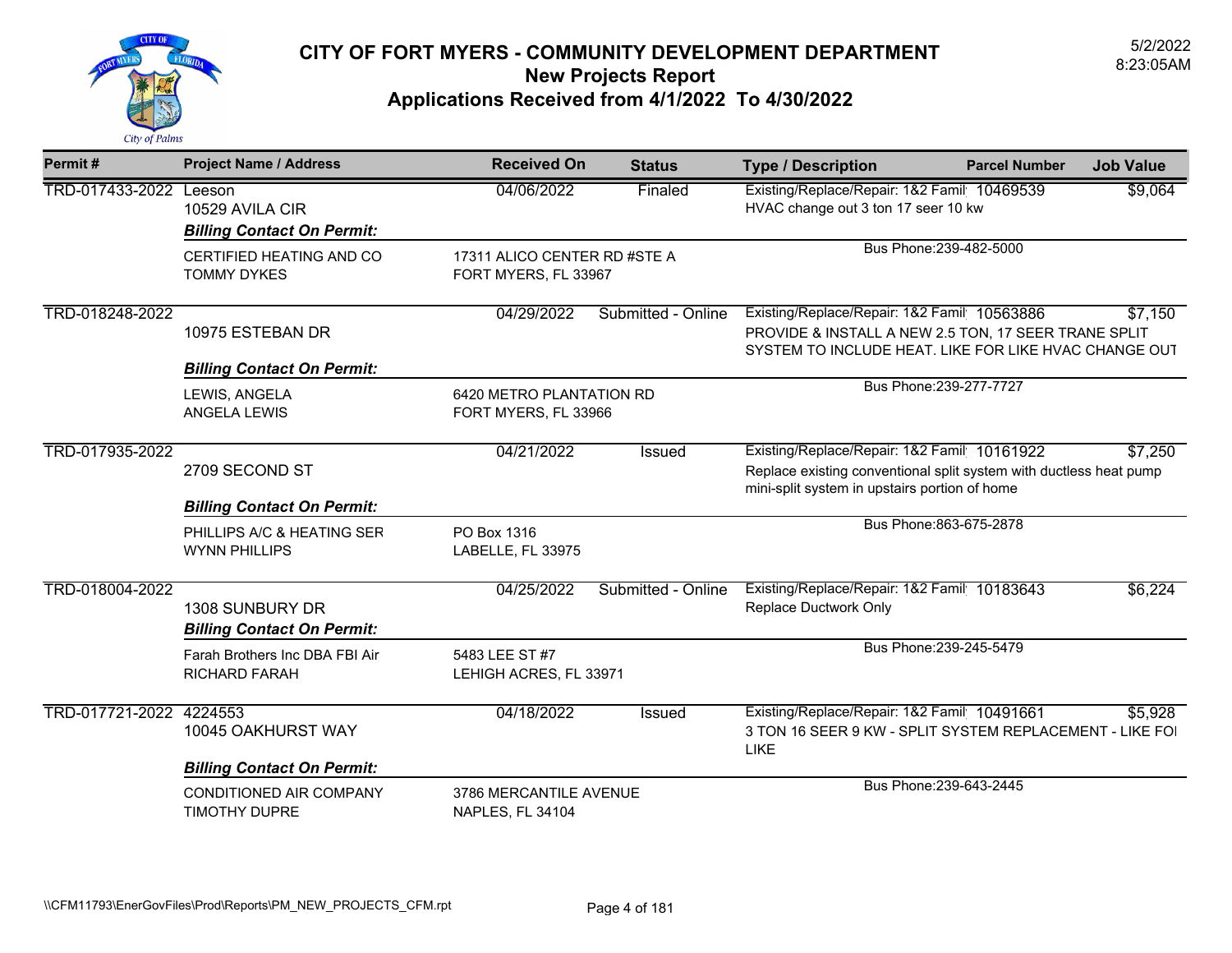

| Permit#                 | <b>Project Name / Address</b>                                         | <b>Received On</b>                           | <b>Status</b>        | <b>Type / Description</b>                                                                                              | <b>Parcel Number</b>                                | <b>Job Value</b> |
|-------------------------|-----------------------------------------------------------------------|----------------------------------------------|----------------------|------------------------------------------------------------------------------------------------------------------------|-----------------------------------------------------|------------------|
| TRD-018150-2022 Cipolla | 9178 RIVER OTTER DR<br><b>Billing Contact On Permit:</b>              | 04/27/2022                                   | ady to Issue with No | Existing/Replace/Repair: 1&2 Famil 10528611<br>AC CHANGEOUT 2 TON SPLIT SYSTEM LIKE FOR LIKE                           |                                                     | \$9,941          |
|                         | HOME-TECH SERVICE INC<br><b>STEVEN MARINO</b>                         | 6400 TECHSTER BLVD<br>FORT MYERS, FL 33966   |                      |                                                                                                                        | Bus Phone: 239-433-3344                             |                  |
| TRD-017348-2022         | 10669 PELICAN PRESERVE BLVD #202<br><b>Billing Contact On Permit:</b> | 04/05/2022                                   | Issued               | Existing/Replace/Repair: 1&2 Famil 10564474<br>HVAC Change Out split System                                            |                                                     | \$7,200          |
|                         | <b>Quality Control Air SWFL</b><br>Laura Perez                        | 11000 Metro PKWY #25<br>Fort Myers, FL 33966 |                      |                                                                                                                        |                                                     |                  |
| TRD-017352-2022         | 9966 HORSE CREEK RD                                                   | 04/05/2022                                   | Finaled              | Existing/Replace/Repair: 1&2 Famil 10495579<br>3 TON 16 SEER 9 KW - SPLIT SYSTEM REPLACEMENT - LIKE FOI<br><b>LIKE</b> |                                                     | \$5,967          |
|                         | <b>Billing Contact On Permit:</b>                                     |                                              |                      |                                                                                                                        |                                                     |                  |
|                         | CONDITIONED AIR COMPANY<br>TIMOTHY DUPRE                              | 3786 MERCANTILE AVENUE<br>NAPLES, FL 34104   |                      |                                                                                                                        | Bus Phone: 239-643-2445                             |                  |
| TRD-017790-2022         | Jorgensen<br>11312 REFLECTION ISLES BLVD                              | 04/19/2022                                   | Issued               | Existing/Replace/Repair: 1&2 Famil 10528934<br>REPLACEMENT OF ONE 3.5 TON AC SPLIT SYSTEM. LIKE FOR<br><b>LIKE</b>     |                                                     | \$16,600         |
|                         | <b>Billing Contact On Permit:</b>                                     |                                              |                      |                                                                                                                        |                                                     |                  |
|                         | SERVICE EXPERTS HEATING<br>victor smith                               | 12871 METRO PKWY<br>FORT MYERS, FL 33966     |                      |                                                                                                                        | Bus Phone: 239-322-3295<br>Cell Phone: 239-789-0045 |                  |
| TRD-017372-2022         | <b>1575 PASSAIC AVE</b><br><b>Billing Contact On Permit:</b>          | 04/05/2022                                   | ady to Issue with No | Existing/Replace/Repair: 1&2 Famil 10176814<br>Replace existing unit with a Lennox 14 seer 3 ton                       |                                                     | \$7,000          |
|                         | Caloosa Cooling<br><b>Cindy Ricketts</b>                              | 2760 Braman AVE #2<br>Ft Myers, FL 33901     |                      |                                                                                                                        |                                                     |                  |
| TRD-017498-2022         | 2421 STELLA ST                                                        | 04/08/2022                                   | Issued-Inspections   | Existing/Replace/Repair: 1&2 Famil 10173600<br>ac change out 2 ton Allied 14.5 seer                                    |                                                     | \$4,000          |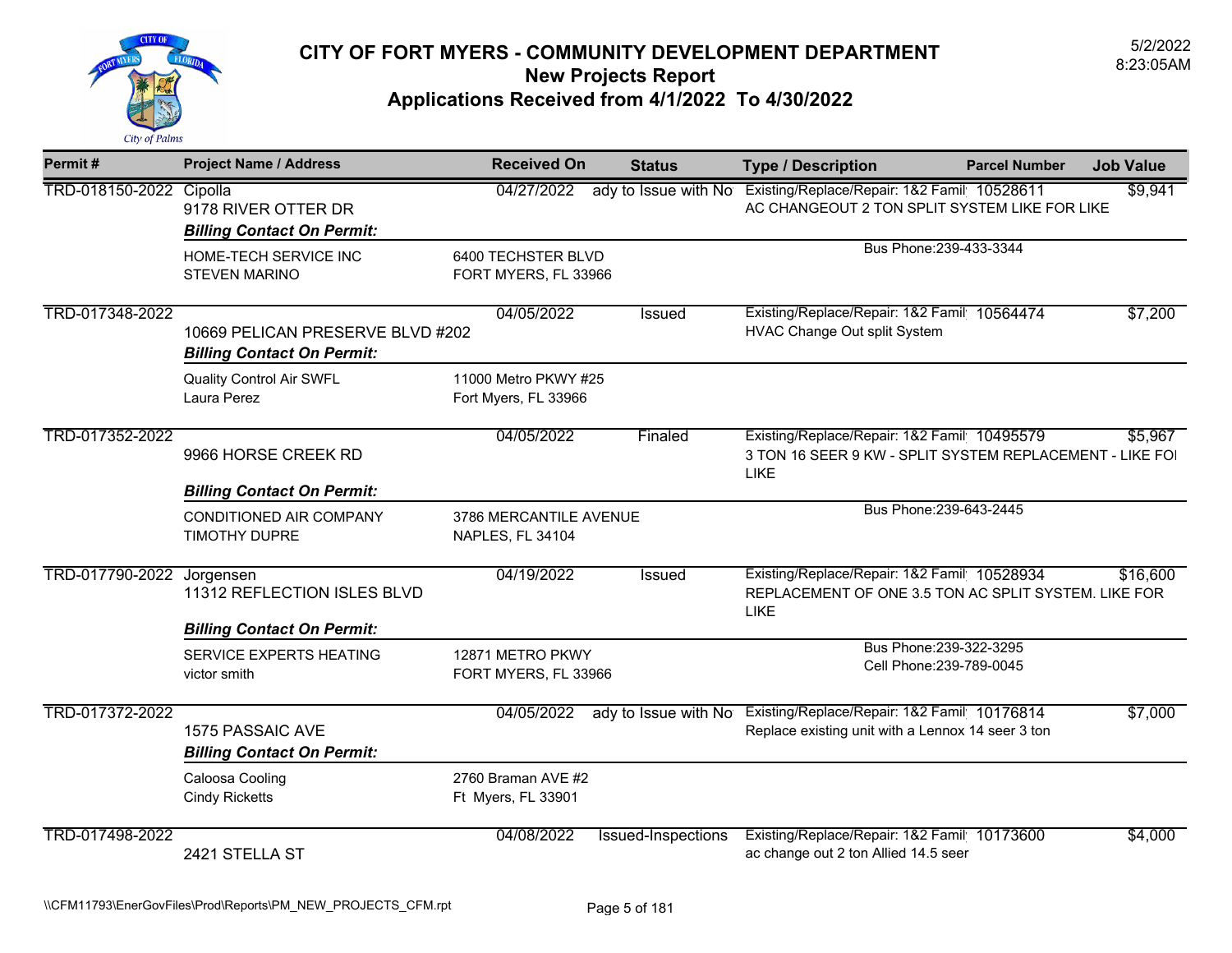

| Permit#               | <b>Project Name / Address</b>                                       | <b>Received On</b>                                          | <b>Status</b>        | <b>Type / Description</b>                                                                                       | <b>Parcel Number</b>    | <b>Job Value</b> |
|-----------------------|---------------------------------------------------------------------|-------------------------------------------------------------|----------------------|-----------------------------------------------------------------------------------------------------------------|-------------------------|------------------|
|                       | <b>Billing Contact On Permit:</b>                                   |                                                             |                      |                                                                                                                 |                         |                  |
|                       | <b>AC ALL STARS</b><br><b>STEPHAN BUCKLEY</b>                       | 21280 Rock Ridge DR<br>BOCA RATON, FL 33427                 |                      |                                                                                                                 | Bus Phone: 561-702-1943 |                  |
| TRD-017724-2022 Jones | 9350 TRIESTE DR<br><b>Billing Contact On Permit:</b>                | 04/18/2022                                                  |                      | ady to Issue with No Existing/Replace/Repair: 1&2 Famil 10483593<br>AC CHANGE OUT 3.5 TON SYSTEM LIKE FOR LIKE  |                         | \$9,479          |
|                       | HOME-TECH SERVICE INC<br><b>STEVEN MARINO</b>                       | 6400 TECHSTER BLVD<br>FORT MYERS, FL 33966                  |                      |                                                                                                                 | Bus Phone: 239-433-3344 |                  |
| TRD-017832-2022       | Papadakos<br>10497 MATERITA DR<br><b>Billing Contact On Permit:</b> | 04/20/2022                                                  | ady to Issue with No | Existing/Replace/Repair: 1&2 Famil 10532920<br>air conditioning change out / like for like / 2 Ton 14 SEER 5 KW |                         | \$9,857          |
|                       | <b>BEST ELECTRIC AND AIR</b><br><b>Michael Kiser</b>                | 1455 Rail Head Blvd 1 Rail Head Blvd #1<br>Naples, FL 34110 |                      | Bus Phone: 992-3561                                                                                             |                         |                  |
| TRD-017252-2022       | 1200 VESPER DR<br><b>Billing Contact On Permit:</b>                 | 04/01/2022                                                  | Submitted - Online   | Existing/Replace/Repair: 1&2 Famil 10183619<br>Install 14.4kW roof mounted solar panel system                   |                         | \$72,848         |
|                       | Sunergy Solar LLC<br>Gary Kemper                                    | 3600 Galileo #101<br>Trinity, 34655                         |                      |                                                                                                                 | Bus Phone: 7273759375   |                  |
| TRD-017552-2022       | 10640 CARENA CIR<br><b>Billing Contact On Permit:</b>               | 04/11/2022                                                  | <b>Issued</b>        | Existing/Replace/Repair: 1&2 Famil 10561518<br>HVAC Change Out Split System                                     |                         | \$6,881          |
|                       | <b>Quality Control Air SWFL</b><br>Laura Perez                      | 11000 Metro PKWY #25<br>Fort Myers, FL 33966                |                      |                                                                                                                 |                         |                  |
| TRD-017877-2022       | 11053 CASTLEREAGH ST                                                | 04/21/2022                                                  | <b>Issued</b>        | Existing/Replace/Repair: 1&2 Famil 10538284<br>Replace old 4 Ton system with a new 4 Ton like for like.         |                         | \$7,423          |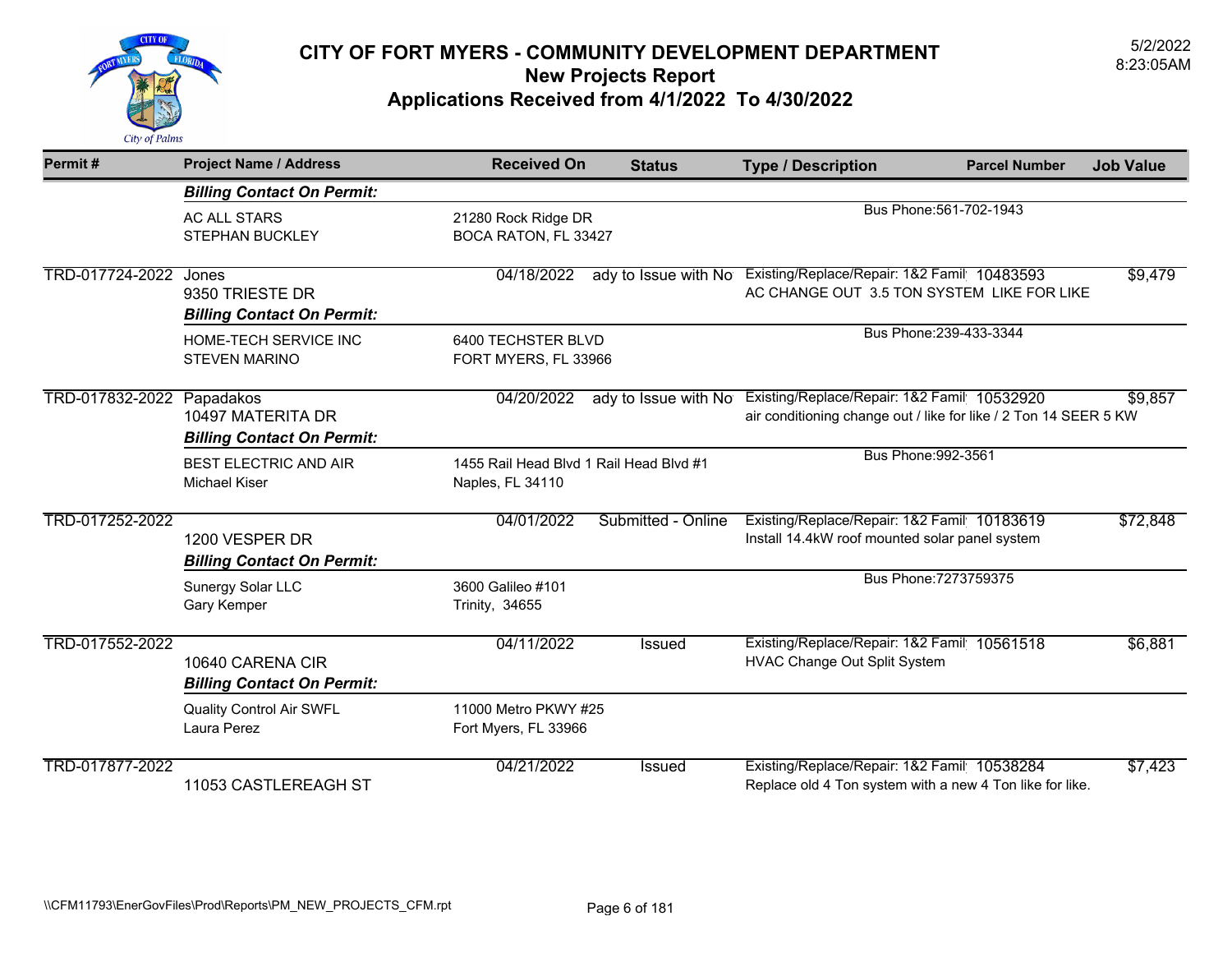

# 5/2/2022 **CITY OF FORT MYERS - COMMUNITY DEVELOPMENT DEPARTMENT** 8:23:05AM **New Projects Report**

#### **Applications Received from 4/1/2022 To 4/30/2022**

| Permit#         | <b>Project Name / Address</b>                                              | <b>Received On</b>                          | <b>Status</b>                         | <b>Type / Description</b>                                                                                           | <b>Parcel Number</b>    | <b>Job Value</b> |
|-----------------|----------------------------------------------------------------------------|---------------------------------------------|---------------------------------------|---------------------------------------------------------------------------------------------------------------------|-------------------------|------------------|
|                 | <b>Billing Contact On Permit:</b>                                          |                                             |                                       |                                                                                                                     |                         |                  |
|                 | COOL ZONE INC<br><b>JAMES THOMPSON</b>                                     |                                             |                                       |                                                                                                                     | Bus Phone: 239-513-9199 |                  |
| TRD-017988-2022 | 3671 MINNESOTA DR<br><b>Billing Contact On Permit:</b>                     | 04/22/2022                                  | ady to Issue with No                  | Existing/Replace/Repair: 1&2 Famil 10449906<br>Replacement of air handler and condenser                             |                         | \$5,000          |
|                 | ONE WAY AIR<br><b>KYLE VOCATURO</b>                                        | 1024 CAVANAGH AVE<br>LEHIGH ACRES, FL 33971 |                                       |                                                                                                                     | Bus Phone: 2392334356   |                  |
| TRD-017537-2022 | 2350 W FIRST ST #802<br><b>Billing Contact On Permit:</b>                  | 04/11/2022                                  | Submitted - Online                    | Existing/Replace/Repair: 1&2 Famil 10172049<br>Trane 14.5 SEER 2.5 ton 8kw A?C change out                           |                         | \$7,386          |
|                 | MICHELLE AUSTERMAN                                                         | FORT MYERS, FL 33913                        | 11300 LINDBERGH BLVD #STE 103 PMB 348 |                                                                                                                     | Bus Phone: 239-785-2228 |                  |
| TRD-017764-2022 | <b>Maria Ditty</b><br>1442 OLMEDA WAY<br><b>Billing Contact On Permit:</b> | 04/19/2022                                  |                                       | ady to Issue with No Existing/Replace/Repair: 1&2 Famil 10176588<br>AC CHANGE OUT RUUD 3.5 TON 14 SEER PACKAGE UNIT |                         | \$5,500          |
|                 | Air Conditioning Repair Cape Co<br>Sara Costa                              | 1411 SE 10th ST<br>Cape Coral, FL 33990     |                                       |                                                                                                                     | Bus Phone: 2395424247   |                  |
| TRD-018014-2022 | Forgoine<br>3951 CHERRYBROOK LOOP<br><b>Billing Contact On Permit:</b>     | 04/25/2022                                  |                                       | ady to Issue with No Existing/Replace/Repair: 1&2 Famil: 10513861<br>3 ton split system like for like               |                         | \$8,816          |
|                 | <b>ACTION COOLING &amp; HEATING</b><br>THURMAN WHITACRE                    | 6340 ARC WAY<br>FORT MYERS, FL 33966        |                                       |                                                                                                                     | Bus Phone: 239-768-7005 |                  |
| TRD-018005-2022 | 1308 SUNBURY DR                                                            | 04/25/2022                                  | Submitted - Online                    | Existing/Replace/Repair: 1&2 Famil 10183643<br>Replace Ductwork Only                                                |                         | \$6,224          |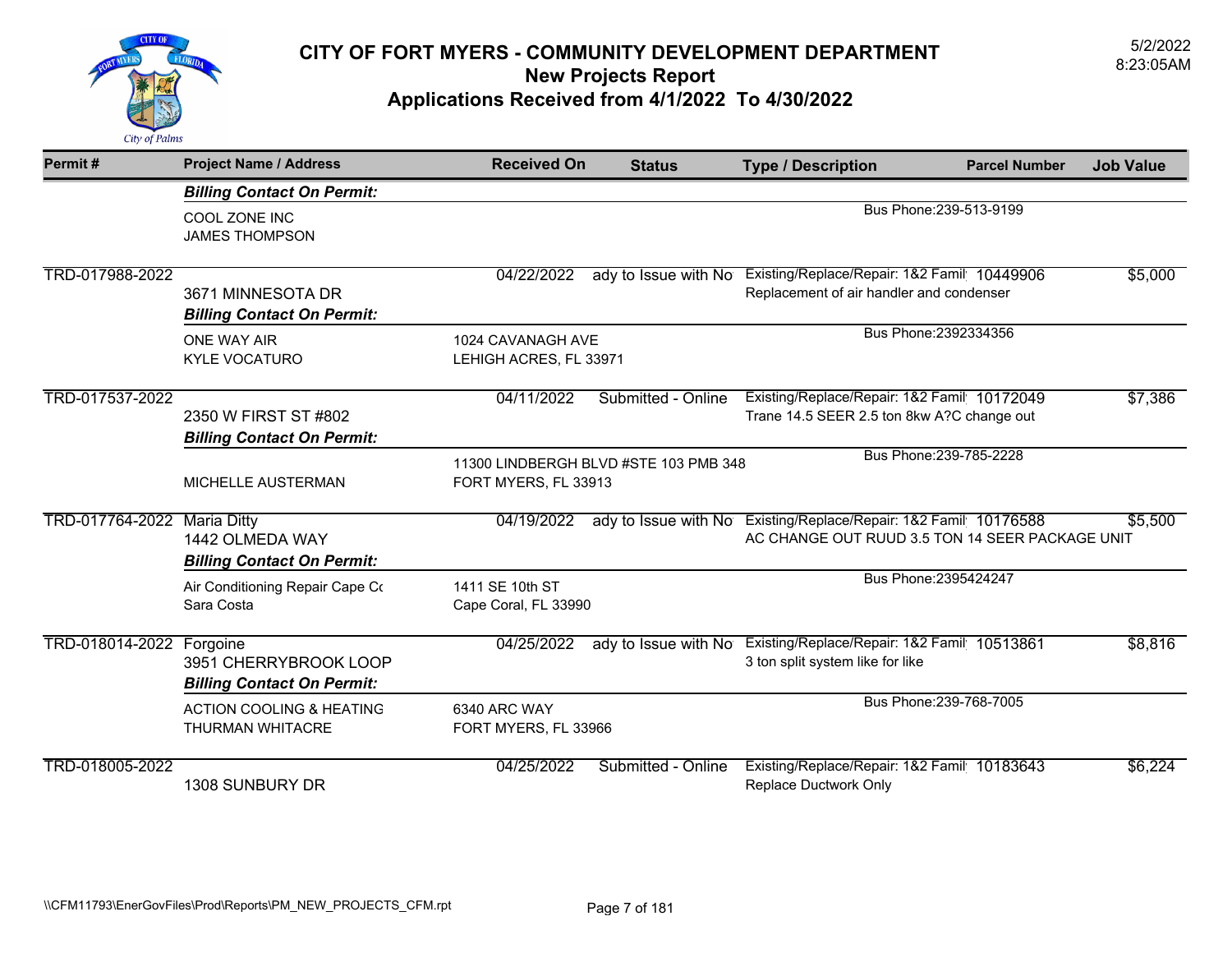

| Permit#                      | <b>Project Name / Address</b>                                 | <b>Received On</b>                                | <b>Status</b>  | <b>Type / Description</b>                                                                                                                       | <b>Parcel Number</b>    | <b>Job Value</b> |
|------------------------------|---------------------------------------------------------------|---------------------------------------------------|----------------|-------------------------------------------------------------------------------------------------------------------------------------------------|-------------------------|------------------|
|                              | <b>Billing Contact On Permit:</b>                             |                                                   |                |                                                                                                                                                 |                         |                  |
|                              | Farah Brothers Inc DBA FBI Air<br><b>RICHARD FARAH</b>        | 5483 LEE ST #7<br>LEHIGH ACRES, FL 33971          |                |                                                                                                                                                 | Bus Phone: 239-245-5479 |                  |
| TRD-017349-2022              | 10002 HORSE CREEK RD                                          | 04/05/2022                                        | Finaled        | Existing/Replace/Repair: 1&2 Famil 10490047<br>3 TON 16 SEER 8 KW - SPLIT SYSTEM REPLACEMENT - LIKE FOI<br>LIKE                                 |                         | \$6,128          |
|                              | <b>Billing Contact On Permit:</b>                             |                                                   |                |                                                                                                                                                 | Bus Phone: 239-643-2445 |                  |
|                              | CONDITIONED AIR COMPANY<br>TIMOTHY DUPRE                      | 3786 MERCANTILE AVENUE<br>NAPLES, FL 34104        |                |                                                                                                                                                 |                         |                  |
| TRD-017648-2022              | 2774 MCGREGOR BLVD<br><b>Billing Contact On Permit:</b>       | 04/14/2022                                        | <b>Issued</b>  | Existing/Replace/Repair: 1&2 Famil 10172846<br>adding mini-split unit to upstairs                                                               |                         | \$6,300          |
|                              | PGR MECHANICAL<br><b>JASON RENTSCH</b>                        | 6025 TAYLOR RD #UNIT 105<br>PUNTA GORDA, FL 33950 |                |                                                                                                                                                 | Bus Phone: 941-505-5511 |                  |
| TRD-018181-2022 Richard Moir | 10412 SEVERINO LN<br><b>Billing Contact On Permit:</b>        | 04/28/2022                                        | <b>Issued</b>  | Existing/Replace/Repair: 1&2 Famil 10566878<br>HVAC Change Out Split System                                                                     |                         | \$7,286          |
|                              | <b>Quality Control Air SWFL</b><br>Laura Perez                | 11000 Metro PKWY #25<br>Fort Myers, FL 33966      |                |                                                                                                                                                 |                         |                  |
| TRD-017990-2022 Snider       | 3903 MAXINE ST<br><b>Billing Contact On Permit:</b>           | 04/22/2022                                        | Ready to Issue | Existing/Replace/Repair: 1&2 Famil: 10184601<br>AC ECO 3 TON 14 SEER RUUD SC VERT SPLIT 5KW                                                     |                         | \$7,000          |
|                              | <b>VELOCITY AIR CONDITIONING</b><br><b>WILLIAM SNYDER III</b> | 13130 56TH #suite 605<br>CLEARWATER, FL 33760     |                |                                                                                                                                                 | Bus Phone: 8139078877   |                  |
| TRD-018169-2022 Conway Res   | 8382 DARIO WAY                                                | 04/27/2022                                        | <b>Issued</b>  | Existing/Replace/Repair: 1&2 Famil 10557692<br>REPLACING TWO SPLIT AC SYSTEMS; (1) 2.5 TON 16.5 SEER 8<br><b>KW</b><br>(1) 4 TON 15.5 SEER 8 KW |                         | \$14,800         |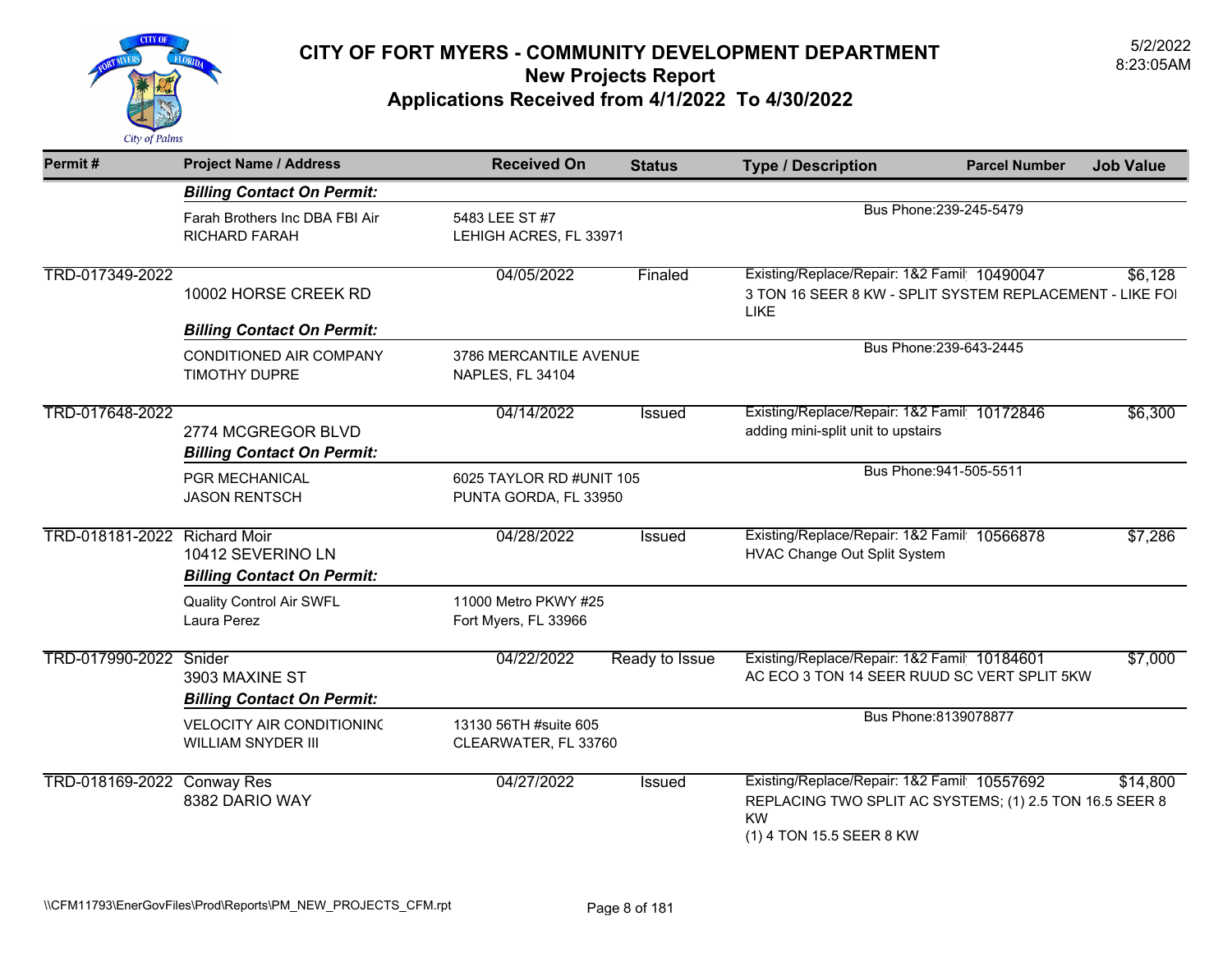

| Permit#                       | <b>Project Name / Address</b>                              | <b>Received On</b>                           | <b>Status</b>        | <b>Type / Description</b>                                                                                                                         | <b>Parcel Number</b>      | <b>Job Value</b> |
|-------------------------------|------------------------------------------------------------|----------------------------------------------|----------------------|---------------------------------------------------------------------------------------------------------------------------------------------------|---------------------------|------------------|
|                               | <b>Billing Contact On Permit:</b>                          |                                              |                      |                                                                                                                                                   |                           |                  |
|                               | Weather Control A/C Inc.<br><b>REBECCA RICHARDS</b>        | 606 Center RD<br>FORT MYERS, FL 33907        |                      |                                                                                                                                                   | Bus Phone: 2399360333     |                  |
| TRD-017584-2022               | 10435 BLUE BEECH LN<br><b>Billing Contact On Permit:</b>   | 04/12/2022                                   | Issued               | Existing/Replace/Repair: 1&2 Famil 10532193<br>ac changeout like for like                                                                         |                           | \$7,412          |
|                               | <b>AC PROS</b><br><b>WESLEY JOHNSON</b>                    | 11000 METRO PKWY #17<br>FORT MYERS, FL 33966 |                      |                                                                                                                                                   | Bus Phone: (239) 218-4051 |                  |
| TRD-018006-2022 Kin/Stone Res | 1308 SUNBURY DR<br><b>Billing Contact On Permit:</b>       | 04/25/2022                                   | Issued               | Existing/Replace/Repair: 1&2 Famil 10183643<br>Replace Ductwork Only                                                                              |                           | \$6,224          |
|                               | Farah Brothers Inc DBA FBI Air<br><b>RICHARD FARAH</b>     | 5483 LEE ST #7<br>LEHIGH ACRES, FL 33971     |                      |                                                                                                                                                   | Bus Phone: 239-245-5479   |                  |
| TRD-017631-2022               | 9269 INDEPENDENCE WAY<br><b>Billing Contact On Permit:</b> | 04/14/2022                                   | Issued-Inspections   | Existing/Replace/Repair: 1&2 Famil 10472997<br>REPLACE 5 TON 16 SEER SPLIT SYSTEM                                                                 |                           | \$7,320          |
|                               | GULF SHORE COOLING INC<br><b>GARY WRIGHT</b>               |                                              |                      |                                                                                                                                                   | Bus Phone: 239-939-1137   |                  |
| TRD-017602-2022               | 4094 CHERRYBROOK LOOP                                      | 04/13/2022                                   | ady to Issue with No | Existing/Replace/Repair: 1&2 Famil 10513725<br>HVAC Full system change out. No duct work. Like for like. Trane 3.5<br>Ton, 16 SEER, 9 HSPF, 5 KW. |                           | \$6,409          |
|                               | <b>Billing Contact On Permit:</b>                          |                                              |                      |                                                                                                                                                   |                           |                  |
|                               | Del Air Heating & A/C<br><b>Robert Renner</b>              | 531 Codisco WAY<br>Sanford, FL 32771         |                      |                                                                                                                                                   |                           |                  |
| TRD-018269-2022               | 10531 WINE PALM RD                                         | 04/29/2022                                   | Submitted - Online   | Existing/Replace/Repair: 1&2 Famil 10455663<br>REPLACE AC SYSTEM LIKE FOR LIKE                                                                    |                           | \$13,456         |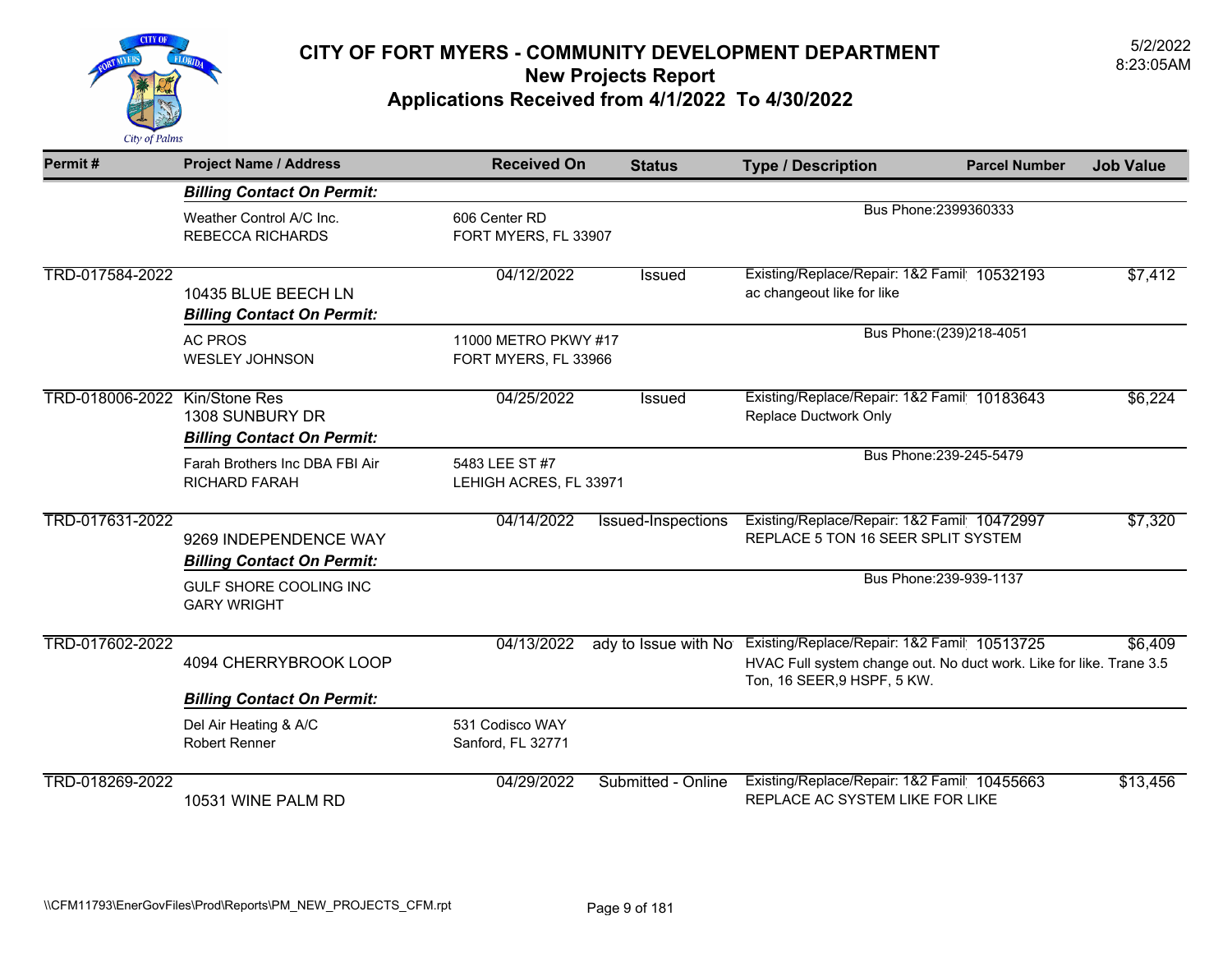

| Permit#                        | <b>Project Name / Address</b>                                                                           | <b>Received On</b>                                   | <b>Status</b>        | <b>Type / Description</b>                                                                                                 | <b>Parcel Number</b>    | <b>Job Value</b> |
|--------------------------------|---------------------------------------------------------------------------------------------------------|------------------------------------------------------|----------------------|---------------------------------------------------------------------------------------------------------------------------|-------------------------|------------------|
|                                | <b>Billing Contact On Permit:</b>                                                                       |                                                      |                      |                                                                                                                           |                         |                  |
|                                | SUNSET AIR & HOME SERVIC<br><b>JASON SCHREYER</b>                                                       | 5610 DIVISION<br>FORT MYERS, FL 33905                |                      |                                                                                                                           | Bus Phone: 239-693-9005 |                  |
| TRD-018221-2022 Cels Residence | 10528 CARENA CIR<br><b>Billing Contact On Permit:</b>                                                   | 04/28/2022                                           | Issued               | Existing/Replace/Repair: 1&2 Famil 10533051<br>A/C CHANGEOUT - LIKE FOR LIKE EQUIPMENT                                    |                         | \$7,328          |
|                                | COASTAL COOLING INC<br>RONALD ZAJACK                                                                    | 5930 YOUNGQUIST RD<br>FORT MYERS, FL 33912           |                      |                                                                                                                           | Bus Phone: 239-432-9833 |                  |
|                                | TRD-017753-2022 McGTregor Preserve PH2<br><b>1516 INVENTORS CT</b><br><b>Billing Contact On Permit:</b> | 04/19/2022                                           | Issued-Inspections   | Existing/Replace/Repair: 1&2 Famil 10450687<br>replace 2.5 ton 16 seer split system                                       |                         | \$6,641          |
|                                | GULF SHORE COOLING INC<br><b>GARY WRIGHT</b>                                                            |                                                      |                      |                                                                                                                           | Bus Phone: 239-939-1137 |                  |
| TRD-017350-2022                | 10030 OAKHURST WAY                                                                                      | 04/05/2022                                           | Issued               | Existing/Replace/Repair: 1&2 Famil 10491694<br>3 TON 15.1 SEER 10 KW - SPLIT SYSTEM REPLACEMENT - LIKE<br><b>FOR LIKE</b> |                         | \$6,828          |
|                                | <b>Billing Contact On Permit:</b><br><b>CONDITIONED AIR COMPANY</b><br><b>TIMOTHY DUPRE</b>             | 3786 MERCANTILE AVENUE<br>NAPLES, FL 34104           |                      |                                                                                                                           | Bus Phone: 239-643-2445 |                  |
| TRD-017597-2022                | 5221 CEDARBEND DR #3<br><b>Billing Contact On Permit:</b>                                               | 04/12/2022                                           | ady to Issue with No | Existing/Replace/Repair: 1&2 Famil 10187049<br>AC CHANGE OUT 3 TON, 14 SEER, 5 KW PACKAGE UNIT RUUD                       |                         | \$6,933          |
|                                | COOLAIR CONDITIONING INC<br><b>MARK PRUSKAUER</b>                                                       | 2837 Fowler Street FOWLER ST<br>FORT MYERS, FL 33901 |                      |                                                                                                                           | Bus Phone: 2392757077   |                  |
| TRD-017788-2022                | Dugger<br>3164 ROYAL GARDENS AVE                                                                        | 04/19/2022                                           | ady to Issue with No | Existing/Replace/Repair: 1&2 Famil 10576464<br>Air conditioning change out / like for like / 3 Ton 16 SEER 10 KW          |                         | \$11,578         |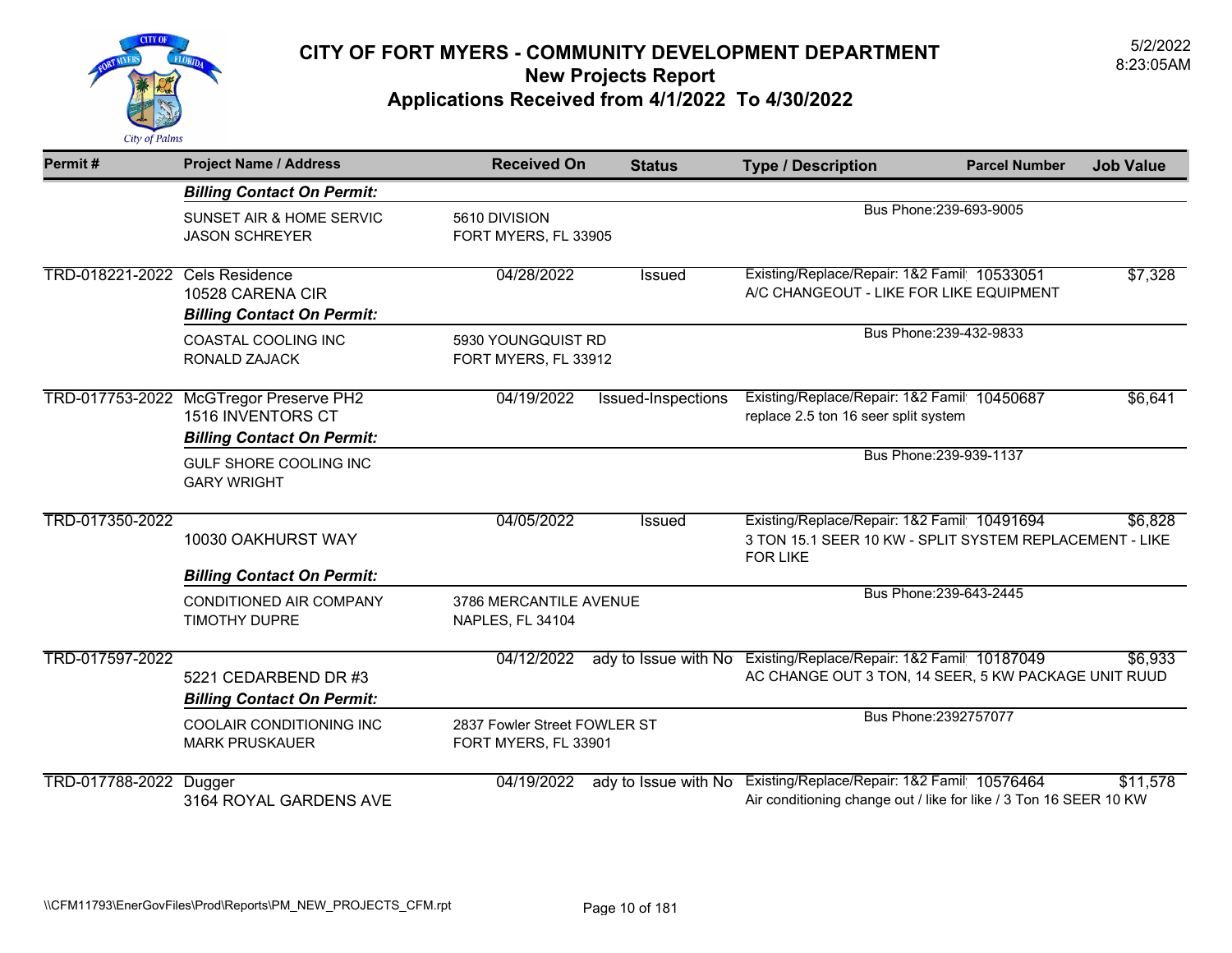

| Permit#                        | <b>Project Name / Address</b>                          | <b>Received On</b>                                          | <b>Status</b>        | <b>Type / Description</b>                                                                                                                                          | <b>Parcel Number</b>    | <b>Job Value</b> |
|--------------------------------|--------------------------------------------------------|-------------------------------------------------------------|----------------------|--------------------------------------------------------------------------------------------------------------------------------------------------------------------|-------------------------|------------------|
|                                | <b>Billing Contact On Permit:</b>                      |                                                             |                      |                                                                                                                                                                    |                         |                  |
|                                | <b>BEST ELECTRIC AND AIR</b><br><b>Michael Kiser</b>   | 1455 Rail Head Blvd 1 Rail Head Blvd #1<br>Naples, FL 34110 |                      | Bus Phone: 992-3561                                                                                                                                                |                         |                  |
| TRD-017740-2022 Wilson         | 10425 MATERITA DR<br><b>Billing Contact On Permit:</b> | 04/18/2022                                                  | ady to Issue with No | Existing/Replace/Repair: 1&2 Famil 10532955<br>Replace old system with a new Comfort Maker 3 ton 16 seer split<br>system                                           |                         | \$7,400          |
|                                | McCarthy AC<br>Jenny McCarthy                          | 17102 Alico Center Rd #4<br>ft myers, FL 33967              |                      |                                                                                                                                                                    |                         |                  |
| TRD-017633-2022 AC Replacement | 2352 KATHERINE ST<br><b>Billing Contact On Permit:</b> | 04/14/2022                                                  |                      | ady to Issue with No Existing/Replace/Repair: 1&2 Famil 10174087<br>Replaced ac unit Oxbox 2.5 Ton 14 Seer                                                         |                         | \$5,500          |
|                                | An Honest AC Company LLC<br>Miguel Moori               | 1121 Homestead Rd N ##258<br>Lehigh Acres, FL 33936         |                      |                                                                                                                                                                    | Bus Phone: 239-297-9068 |                  |
| TRD-017614-2022                | 10441 SIRENE WAY<br><b>Billing Contact On Permit:</b>  | 04/13/2022                                                  | Issued               | Existing/Replace/Repair: 1&2 Famil 10562712<br>AC change out like for like                                                                                         |                         | \$6,500          |
|                                | ECO AIR OF SW FL LLC<br><b>GREGORY BUSH</b>            | 7997 MERCANTILE ST #9<br>N FORT MYERS, FL 33917             |                      |                                                                                                                                                                    | Bus Phone: 239-458-1326 |                  |
| TRD-017474-2022                | 11055 ESTEBAN DR                                       | 04/07/2022                                                  | Finaled              | Existing/Replace/Repair: 1&2 Famil 10563872<br>CHANGE OUT OF 5 TON, 16 SEER TRANE CONDENSER UNIT<br>ONLY TO MATCH EXISTING AIR HANDLER. EQUIP IS LIKE FOR<br>LIKE. |                         | \$6,630          |
|                                | <b>Billing Contact On Permit:</b>                      |                                                             |                      |                                                                                                                                                                    |                         |                  |
|                                | LEWIS, ANGELA<br>ANGELA LEWIS                          | 6420 METRO PLANTATION RD<br>FORT MYERS, FL 33966            |                      |                                                                                                                                                                    | Bus Phone: 239-277-7727 |                  |
| TRD-017248-2022                | 10562 CARENA CIR                                       | 04/01/2022                                                  | Finaled              | Existing/Replace/Repair: 1&2 Famil 10561556<br>AC change out like for like                                                                                         |                         | \$6,300          |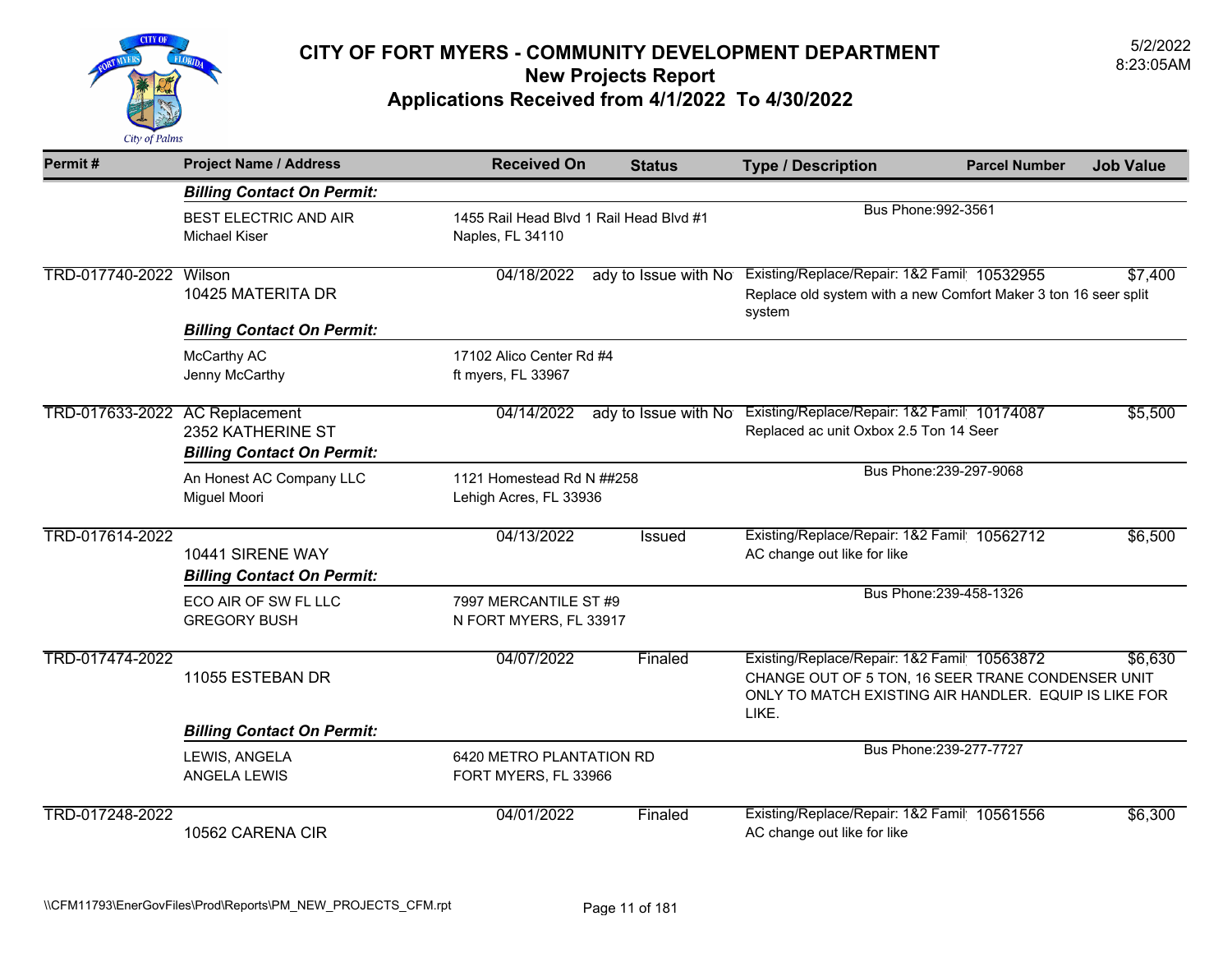

| Permit#                | <b>Project Name / Address</b>                                                                                                                                                                | <b>Received On</b>                              | <b>Status</b> | <b>Type / Description</b>                                                                                             | <b>Parcel Number</b>                                | <b>Job Value</b> |
|------------------------|----------------------------------------------------------------------------------------------------------------------------------------------------------------------------------------------|-------------------------------------------------|---------------|-----------------------------------------------------------------------------------------------------------------------|-----------------------------------------------------|------------------|
|                        | <b>Billing Contact On Permit:</b>                                                                                                                                                            |                                                 |               |                                                                                                                       |                                                     |                  |
|                        | ECO AIR OF SW FL LLC<br><b>GREGORY BUSH</b>                                                                                                                                                  | 7997 MERCANTILE ST #9<br>N FORT MYERS, FL 33917 |               |                                                                                                                       | Bus Phone: 239-458-1326                             |                  |
| TRD-017446-2022        | 10538 DIAMANTE WAY<br><b>Billing Contact On Permit:</b>                                                                                                                                      | 04/07/2022                                      | <b>Issued</b> | Existing/Replace/Repair: 1&2 Famil 10466774<br>AC CHANGEOUT 2.5 TON SPLIT SYSTEM LIKE FOR LIKE                        |                                                     | \$7,368          |
|                        | HOME-TECH SERVICE INC<br><b>STEVEN MARINO</b>                                                                                                                                                | 6400 TECHSTER BLVD<br>FORT MYERS, FL 33966      |               |                                                                                                                       | Bus Phone: 239-433-3344                             |                  |
| TRD-017575-2022        | 04/12/2022<br>Existing/Replace/Repair: 1&2 Famil 10186595<br><b>Issued</b><br>REPLACEMENT OF ONE 3 TON AC SPLIT SYSTEM. LIKE FOR LIK<br>1671 NEWPORT CT<br><b>Billing Contact On Permit:</b> |                                                 |               | \$18,600                                                                                                              |                                                     |                  |
|                        | SERVICE EXPERTS HEATING<br>victor smith                                                                                                                                                      | 12871 METRO PKWY<br>FORT MYERS, FL 33966        |               |                                                                                                                       | Bus Phone: 239-322-3295<br>Cell Phone: 239-789-0045 |                  |
| TRD-017458-2022        | 3722 LUZON ST<br><b>Billing Contact On Permit:</b>                                                                                                                                           | 04/07/2022                                      | Finaled       | Existing/Replace/Repair: 1&2 Famil 10184425<br>REPLACE AIR HANDLER & CONDENSER                                        |                                                     | \$5,100          |
|                        | ROYAL AIR SYSTEMS INC<br><b>CHARLES DELLORSO</b>                                                                                                                                             | PO BOX 100640<br>CAPE CORAL, FL 33910           |               |                                                                                                                       | Bus Phone: 239-542-2440<br>Cell Phone: 239-340-5050 |                  |
| TRD-017454-2022        | 6553 GOOD LIFE ST<br><b>Billing Contact On Permit:</b>                                                                                                                                       | 04/07/2022                                      | Finaled       | Existing/Replace/Repair: 1&2 Famil 10589138<br>A/C Changeout                                                          |                                                     | \$7,100          |
|                        | Amazing Air + Heat<br>Eric See                                                                                                                                                               | 6900 Daniels Pkwy 29-149<br>Ft. Myers, FL 33912 |               |                                                                                                                       |                                                     |                  |
| TRD-017828-2022 422569 | 10061 OAKHURST WAY                                                                                                                                                                           | 04/20/2022                                      | <b>Issued</b> | Existing/Replace/Repair: 1&2 Famil 10491669<br>3 TON 16 SEER 9 KW - SPLIT SYTEM REPLACEMENT - LIKE FOR<br><b>LIKE</b> |                                                     | \$5,929          |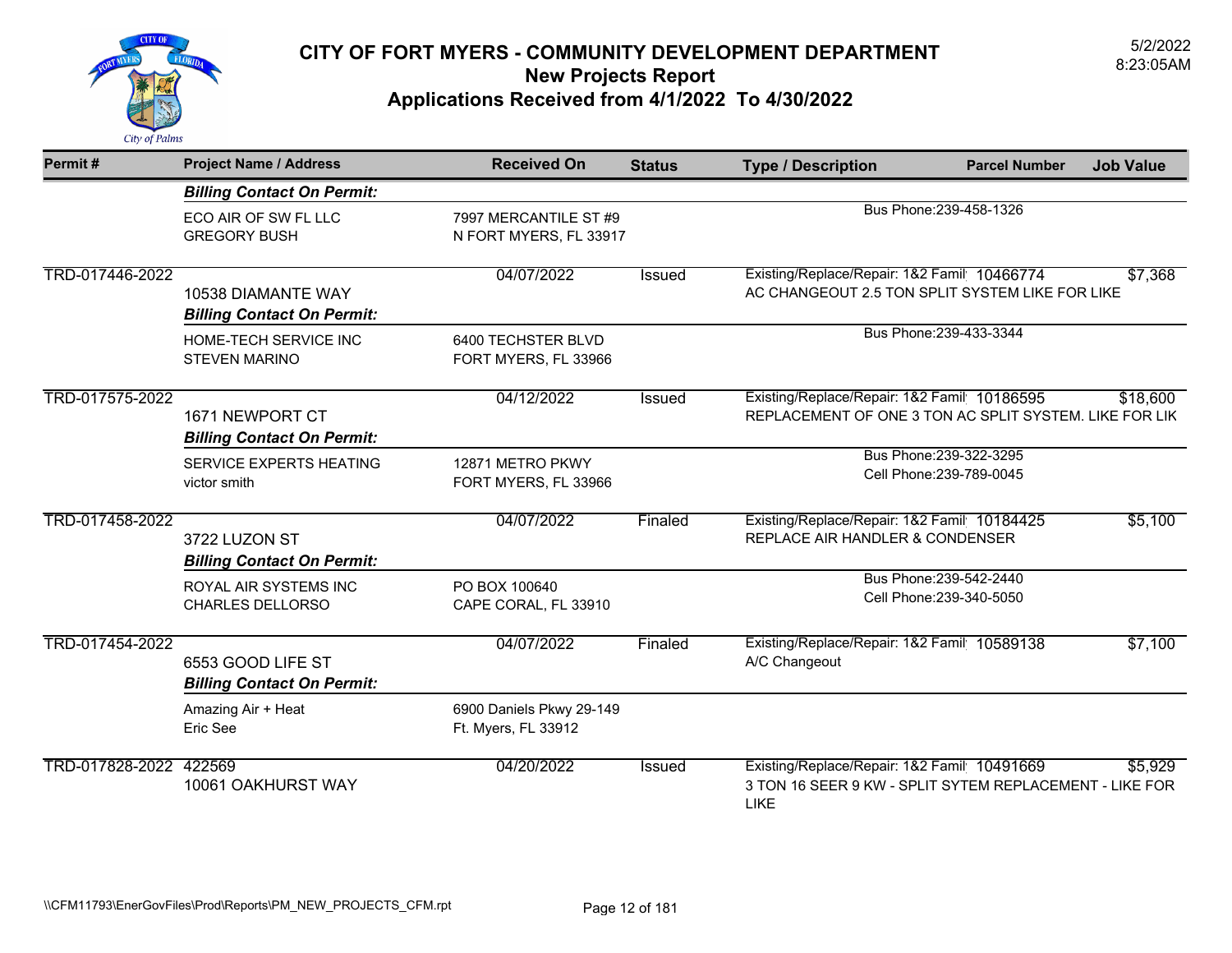

| Permit#                 | <b>Project Name / Address</b>                                 | <b>Received On</b>                                                       | <b>Status</b> | <b>Type / Description</b>                                                                                                  | <b>Parcel Number</b>    | <b>Job Value</b> |
|-------------------------|---------------------------------------------------------------|--------------------------------------------------------------------------|---------------|----------------------------------------------------------------------------------------------------------------------------|-------------------------|------------------|
|                         | <b>Billing Contact On Permit:</b>                             |                                                                          |               |                                                                                                                            |                         |                  |
|                         | CONDITIONED AIR COMPANY<br><b>TIMOTHY DUPRE</b>               | 3786 MERCANTILE AVENUE<br>NAPLES, FL 34104                               |               |                                                                                                                            | Bus Phone: 239-643-2445 |                  |
| TRD-018123-2022         | 1501 MCGREGOR RESERVE DR<br><b>Billing Contact On Permit:</b> | 04/27/2022                                                               | Issued        | Existing/Replace/Repair: 1&2 Famil 10185325<br>Replace A/C system                                                          |                         | \$5,350          |
|                         | Abaco Breeze AC LLC<br><b>Adam Canales</b>                    | 18550 Lynn Rd Lynn Rd<br>N Ft Myers, FL 33917                            |               | Bus Phone: 2392302929<br>Cell Phone: 2392302929                                                                            |                         |                  |
| TRD-018013-2022 4224600 | 12729 KINGSMILL WAY                                           | 04/25/2022                                                               | Issued        | Existing/Replace/Repair: 1&2 Famil 10531093<br>2 UNITS:                                                                    |                         | \$17,024         |
|                         |                                                               |                                                                          |               | #1= 3.5 TON 17 SEER 10 KW - SPLIT SYSTEM REPLACEMENT -<br>LIKE FOR LIKE                                                    |                         |                  |
|                         | <b>Billing Contact On Permit:</b>                             |                                                                          |               | #2= 1.5 TON 18 SEER 10 KW - SPLIT SYSTEM REPLACEMENT -<br><b>LIKE FOR LIKE</b>                                             |                         |                  |
|                         | CONDITIONED AIR COMPANY<br><b>TIMOTHY DUPRE</b>               | 3786 MERCANTILE AVENUE<br>NAPLES, FL 34104                               |               |                                                                                                                            | Bus Phone: 239-643-2445 |                  |
| TRD-017375-2022         | 9201 AVIANO DR                                                | 04/05/2022                                                               | Issued        | Existing/Replace/Repair: 1&2 Famil 10483576<br>2.5 TON 16 SEER 7.5 KW - SPLIT SYSTEM REPLACEMENT - LIKE<br><b>FOR LIKE</b> |                         | \$7,866          |
|                         | <b>Billing Contact On Permit:</b>                             |                                                                          |               |                                                                                                                            | Bus Phone: 239-643-2445 |                  |
|                         | <b>CONDITIONED AIR COMPANY</b><br><b>TIMOTHY DUPRE</b>        | 3786 MERCANTILE AVENUE<br>NAPLES, FL 34104                               |               |                                                                                                                            |                         |                  |
| TRD-017402-2022         | 1457 MORENO AVE<br><b>Billing Contact On Permit:</b>          | 04/06/2022                                                               | Finaled       | Existing/Replace/Repair: 1&2 Famil 10176758<br>CHANGE OUT AC SYSTEM LIKE FOR LIKE                                          |                         | \$5,600          |
|                         | <b>B &amp; B COOL AIR INC</b><br><b>GREGORY BOREK</b>         | 1511 GRETCHEN AVE S STE A 33973 GRETCHEN AVE S<br>LEHIGH ACRES, FL 33973 |               |                                                                                                                            | Bus Phone: 2393694114   |                  |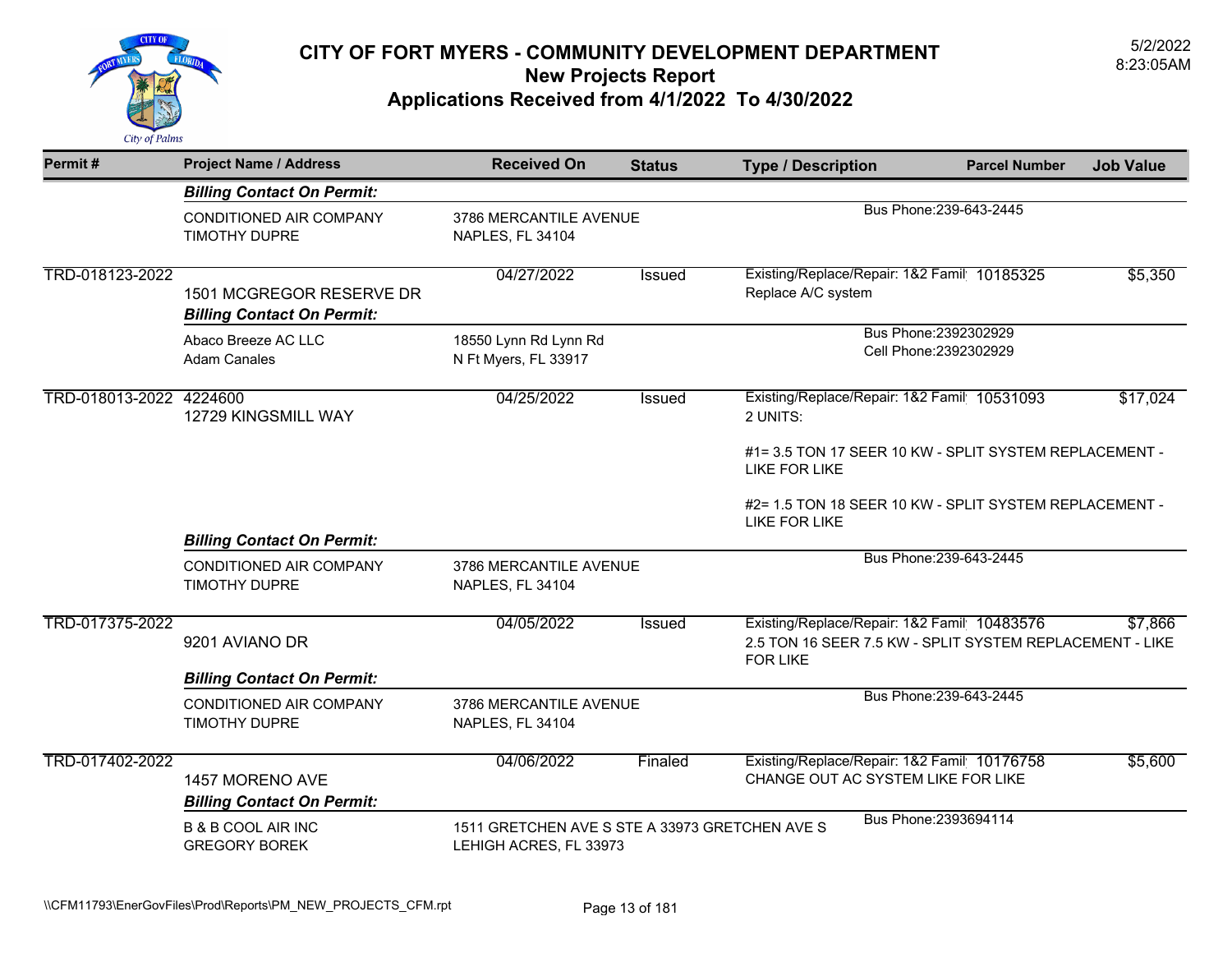

| Permit#                          | <b>Project Name / Address</b>                               | <b>Received On</b>                                   | <b>Status</b>      | <b>Type / Description</b>                                                                               | <b>Parcel Number</b> | <b>Job Value</b> |
|----------------------------------|-------------------------------------------------------------|------------------------------------------------------|--------------------|---------------------------------------------------------------------------------------------------------|----------------------|------------------|
| TRD-017785-2022 Reflection Isles | 10960 CHERRY LAUREL DR<br><b>Billing Contact On Permit:</b> | 04/19/2022                                           | In Review          | Existing/Replace/Repair: 1&2 Famil 10563199<br>Replace existing system with a Lennox 16 seer 3 ton unit |                      | \$7,000          |
|                                  | Caloosa Cooling<br><b>Cindy Ricketts</b>                    | 2760 Braman AVE #2<br>Ft Myers, FL 33901             |                    |                                                                                                         |                      |                  |
| TRD-017335-2022                  | 2858 VIA CAMPANIA ST<br><b>Billing Contact On Permit:</b>   | 04/05/2022                                           | Issued             | Existing/Replace/Repair: 1&2 Famil 10514074<br>Replace two systems with two 2 ton 16 seer split systems |                      | \$7,475          |
|                                  | McCarthy AC<br>Jenny McCarthy                               | 17102 Alico Center Rd #4<br>ft myers, FL 33967       |                    |                                                                                                         |                      |                  |
| TRD-017876-2022 Wettour          | 10545 CARENA CIR<br><b>Billing Contact On Permit:</b>       | 04/21/2022                                           | Issued             | Existing/Replace/Repair: 1&2 Famil 10533033<br>Ac change out like for like                              |                      | \$6,300          |
|                                  | ECO AIR OF SW FL LLC<br><b>GREGORY BUSH</b>                 | 7997 MERCANTILE ST #9<br>N FORT MYERS, FL 33917      |                    | Bus Phone: 239-458-1326                                                                                 |                      |                  |
| TRD-017544-2022                  | 11267 LITHGOW LN<br><b>Billing Contact On Permit:</b>       | 04/11/2022                                           | <b>Issued</b>      | Existing/Replace/Repair: 1&2 Famil 10522204<br>REPALACE AC SYSTEM LIKE FOR LIKE                         |                      | \$13,396         |
|                                  | SUNSET AIR & HOME SERVIC<br><b>JASON SCHREYER</b>           | 5610 DIVISION<br>FORT MYERS, FL 33905                |                    | Bus Phone: 239-693-9005                                                                                 |                      |                  |
| TRD-018034-2022 Benedon          | 11253 RED BLUFF LN<br><b>Billing Contact On Permit:</b>     | 04/26/2022                                           | Issued-Inspections | Existing/Replace/Repair: 1&2 Famil 10528734<br>HVAC change out 2 ton 17 seer 5 kw                       |                      | \$6,297          |
|                                  | CERTIFIED HEATING AND CO<br><b>TOMMY DYKES</b>              | 17311 ALICO CENTER RD #STE A<br>FORT MYERS, FL 33967 |                    | Bus Phone: 239-482-5000                                                                                 |                      |                  |
| <b>TRD-017358-2022 KINKHAMER</b> | 10512 BELLAGIO DR                                           | 04/05/2022                                           | Finaled            | Existing/Replace/Repair: 1&2 Famil 10465790<br>CHANGE OUT 5 TON AC SYSTEM                               |                      | \$8,500          |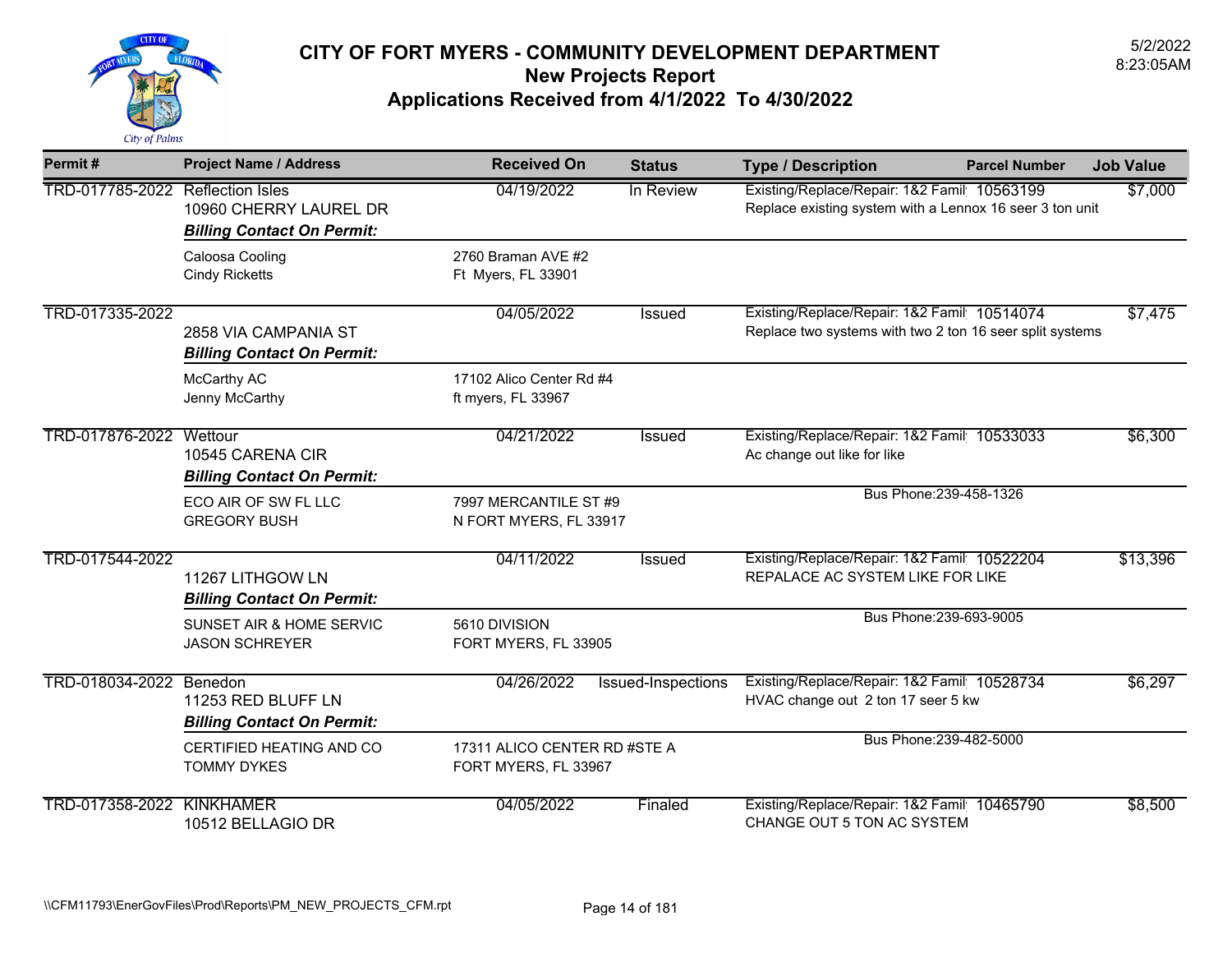

## 5/2/2022 **CITY OF FORT MYERS - COMMUNITY DEVELOPMENT DEPARTMENT** 8:23:05AM **New Projects Report**

**Applications Received from 4/1/2022 To 4/30/2022** 

| Permit#                | <b>Project Name / Address</b>                          | <b>Received On</b>                                             | <b>Status</b>      | <b>Type / Description</b>                                                                                   | <b>Parcel Number</b>    | <b>Job Value</b> |
|------------------------|--------------------------------------------------------|----------------------------------------------------------------|--------------------|-------------------------------------------------------------------------------------------------------------|-------------------------|------------------|
|                        | <b>Billing Contact On Permit:</b>                      |                                                                |                    |                                                                                                             |                         |                  |
|                        | <b>KRISTINA CORBETT</b>                                |                                                                |                    |                                                                                                             | Cell Phone: 2393030101  |                  |
| TRD-017712-2022 Oldani | 10443 MATERITA DR<br><b>Billing Contact On Permit:</b> | 04/18/2022                                                     | Issued-Inspections | Existing/Replace/Repair: 1&2 Famil 10532946<br>Ac change out like for like                                  |                         | \$6,900          |
|                        | ECO AIR OF SW FL LLC<br><b>GREGORY BUSH</b>            | 7997 MERCANTILE ST #9<br>N FORT MYERS, FL 33917                |                    |                                                                                                             | Bus Phone: 239-458-1326 |                  |
| TRD-017298-2022        | 2038 MAPLE AVE<br><b>Billing Contact On Permit:</b>    | 04/04/2022                                                     | Issued-Inspections | Existing/Replace/Repair: 1&2 Famil 10174712<br>change out 2.5 ton 14 seer 7.5 kw package unit/like for like |                         | \$4,100          |
|                        | KOBIE KOOLING INC<br><b>MARK KOBIE</b>                 | PO BOX 60099 Street Address Line2<br>FORT MYERS, FL 33906-6099 |                    |                                                                                                             | Bus Phone: 2394821542   |                  |
| TRD-018003-2022        | 1308 SUNBURY DR<br><b>Billing Contact On Permit:</b>   | 04/25/2022                                                     | Submitted - Online | Existing/Replace/Repair: 1&2 Famil 10183643<br>Replace Ductwork Only                                        |                         | \$6,224          |
|                        | Farah Brothers Inc DBA FBI Air<br><b>RICHARD FARAH</b> | 5483 LEE ST #7<br>LEHIGH ACRES, FL 33971                       |                    |                                                                                                             | Bus Phone: 239-245-5479 |                  |
| TRD-017343-2022        | 8335 PROVENCIA CT<br><b>Billing Contact On Permit:</b> | 04/05/2022                                                     | Issued-Inspections | Existing/Replace/Repair: 1&2 Famil 10525341<br>HVAC Change Out Split System                                 |                         | \$8,610          |
|                        | <b>Quality Control Air SWFL</b><br>Laura Perez         | 11000 Metro PKWY #25<br>Fort Myers, FL 33966                   |                    |                                                                                                             |                         |                  |
| TRD-017485-2022        | 10357 WHITE PALM WAY                                   | 04/07/2022                                                     | <b>Issued</b>      | Existing/Replace/Repair: 1&2 Famil 10446290<br>Split System Change out                                      |                         | \$5,780          |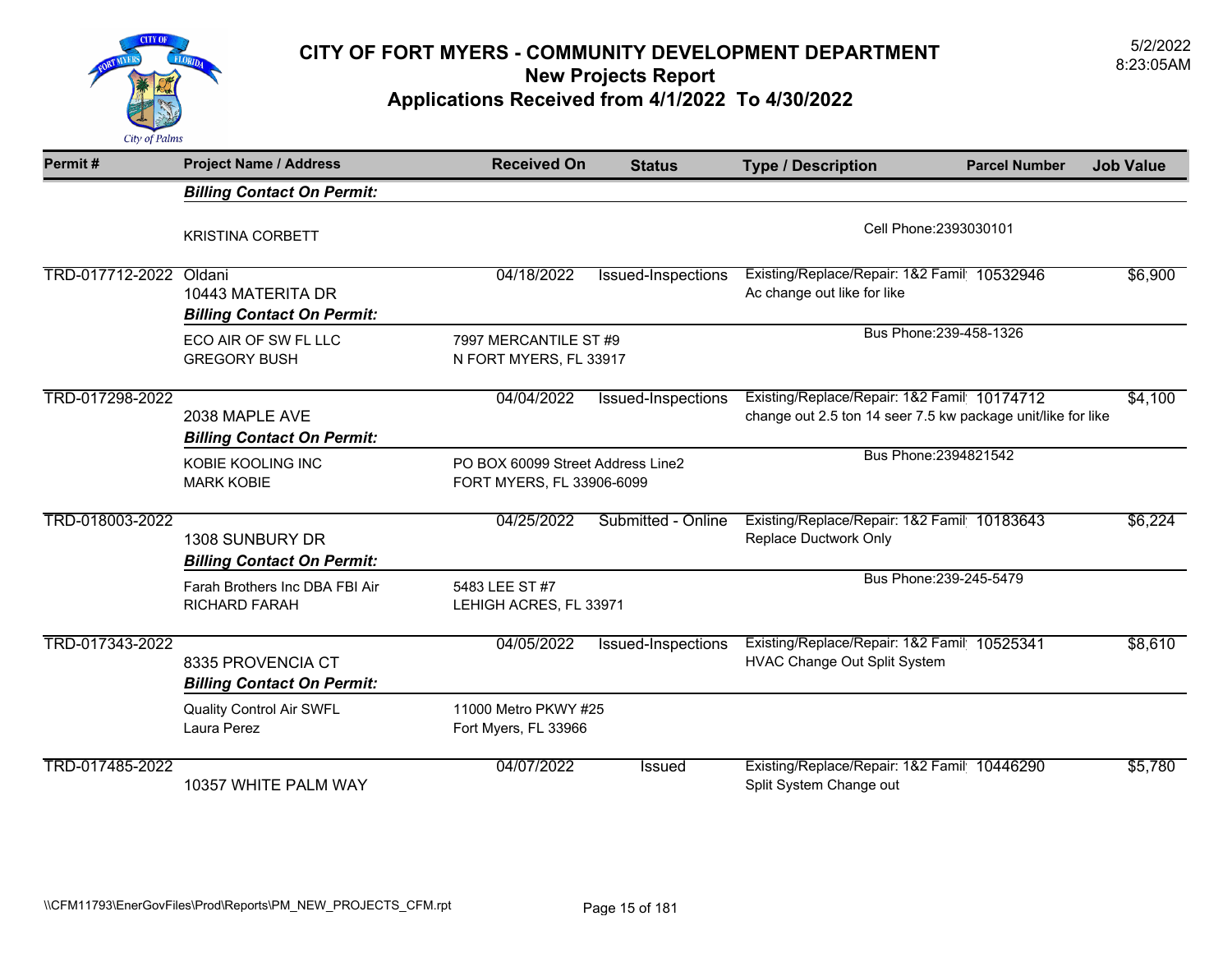

| Permit#                          | <b>Project Name / Address</b>                                                                 | <b>Received On</b>                       | <b>Status</b>             | <b>Type / Description</b>                                                                                | <b>Parcel Number</b>    | <b>Job Value</b> |
|----------------------------------|-----------------------------------------------------------------------------------------------|------------------------------------------|---------------------------|----------------------------------------------------------------------------------------------------------|-------------------------|------------------|
|                                  | <b>Billing Contact On Permit:</b>                                                             |                                          |                           |                                                                                                          |                         |                  |
|                                  | Security Heating And Air Conditi<br>Kenneth Jeffries                                          | 12816 Eagle RD<br>Cape Coral, FL 33909   |                           | Bus Phone: 2395738100                                                                                    |                         |                  |
|                                  | TRD-017681-2022 Watermark Phase 2<br>4580 WATERCOLOR WAY<br><b>Billing Contact On Permit:</b> | 04/15/2022                               | ady to Issue with No      | Existing/Replace/Repair: 1&2 Famil 10568661<br>Replace existing system with a Daikin Fit 17 seer 3.5 ton |                         | \$11,500         |
|                                  | Caloosa Cooling<br><b>Cindy Ricketts</b>                                                      | 2760 Braman AVE #2<br>Ft Myers, FL 33901 |                           |                                                                                                          |                         |                  |
| TRD-018220-2022 William Pawlecki | 9109 SHADOW GLEN WAY                                                                          | 04/28/2022                               | ady to Issue with No      | Existing/Replace/Repair: 1&2 Famil 10490149<br>AC CHANGE OUT                                             |                         | \$7,300          |
|                                  | <b>Billing Contact On Permit:</b>                                                             |                                          |                           | RUUD 5 TON 16 SEER 10 KW SPLIT SYSTEM                                                                    |                         |                  |
|                                  | Air Conditioning Repair Cape Co<br>Sara Costa                                                 | 1411 SE 10th ST<br>Cape Coral, FL 33990  |                           | Bus Phone: 2395424247                                                                                    |                         |                  |
| TRD-017754-2022                  | Terra Palma PB 11 PG 92 Lo<br>1412 SAN JUAN AVE<br><b>Billing Contact On Permit:</b>          | 04/19/2022                               | <b>Issued</b>             | Existing/Replace/Repair: 1&2 Famil 10183921<br>replace 3 ton 17 seer split system                        |                         | \$6,285          |
|                                  | GULF SHORE COOLING INC<br><b>GARY WRIGHT</b>                                                  |                                          |                           |                                                                                                          | Bus Phone: 239-939-1137 |                  |
| TRD-017622-2022                  | 9323 RIVER OTTER DR<br><b>Billing Contact On Permit:</b>                                      | 04/13/2022                               | Issued                    | Existing/Replace/Repair: 1&2 Famil 10528999<br>REPLACE AC SYSTEM LIKE FOR LIKE                           |                         | \$7,498          |
|                                  | <b>SUNSET AIR &amp; HOME SERVIC</b><br><b>JASON SCHREYER</b>                                  | 5610 DIVISION<br>FORT MYERS, FL 33905    |                           |                                                                                                          | Bus Phone: 239-693-9005 |                  |
| TRD-017255-2022 Smith            | 10120 SPYGLASS HILL LN                                                                        | 04/01/2022                               | <b>Issued-Inspections</b> | Existing/Replace/Repair: 1&2 Famil 10483097<br><b>HVAC Replacement</b>                                   |                         | \$3,700          |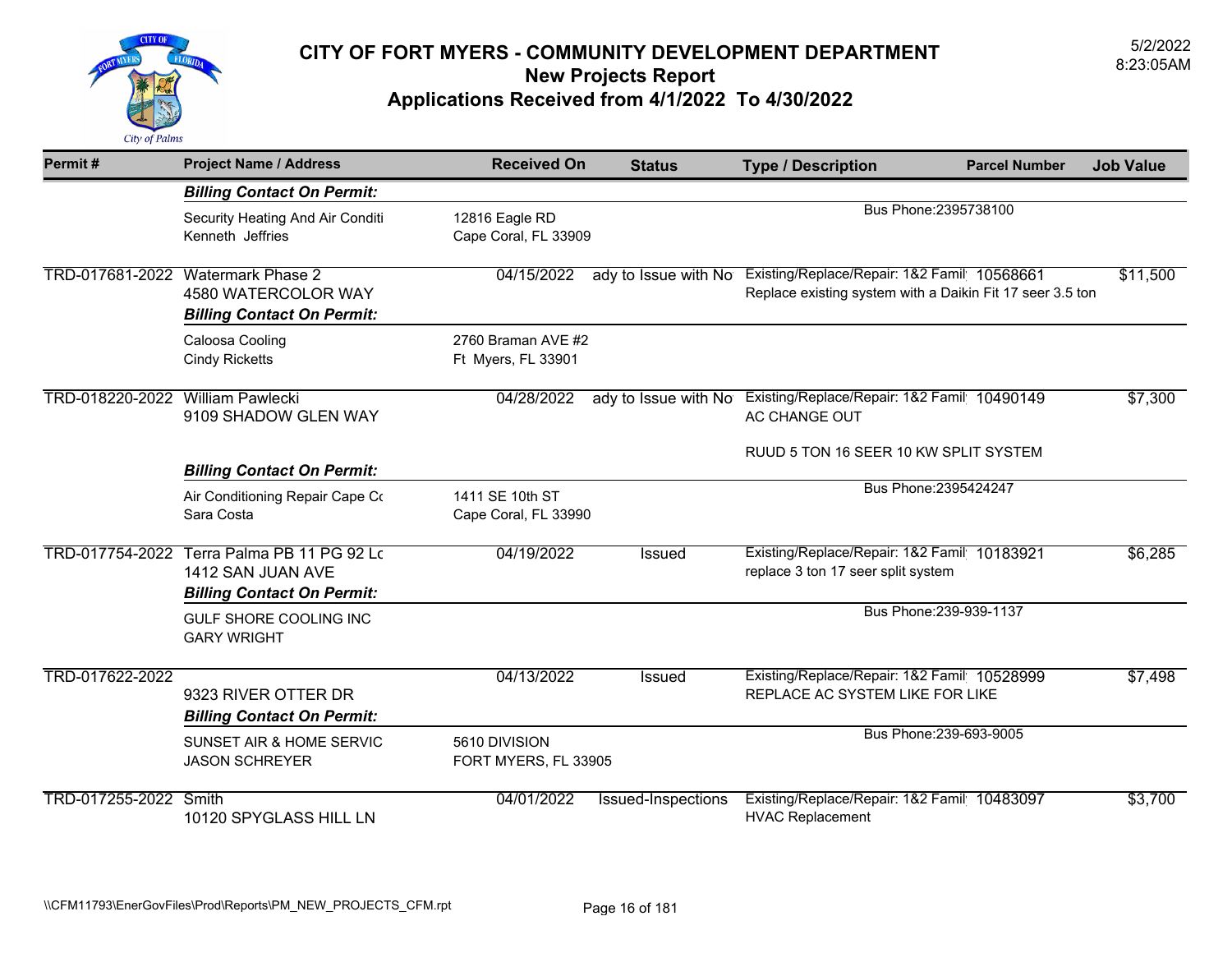

| Permit#                  | <b>Project Name / Address</b>                              | <b>Received On</b>                                   | <b>Status</b>      | <b>Type / Description</b>                                                                              | <b>Parcel Number</b>                            | <b>Job Value</b> |
|--------------------------|------------------------------------------------------------|------------------------------------------------------|--------------------|--------------------------------------------------------------------------------------------------------|-------------------------------------------------|------------------|
|                          | <b>Billing Contact On Permit:</b>                          |                                                      |                    |                                                                                                        |                                                 |                  |
|                          | SOUTHWEST HEATING & COO                                    | 1013 SW 12TH CT                                      |                    |                                                                                                        | Bus Phone: 239 205-1001                         |                  |
|                          | <b>JASON DUNN</b>                                          | CAPE CORAL, FL 33990                                 |                    | Home Phone: 239-222-5467 (                                                                             |                                                 |                  |
| TRD-017381-2022          | 6226 MEADOW VIEW CIR<br><b>Billing Contact On Permit:</b>  | 04/05/2022                                           | Finaled            | Existing/Replace/Repair: 1&2 Famil 10250414<br>HVAC CHANGE COUT 2.0 TON                                |                                                 | \$4,000          |
|                          | Solomon's Air Conditioning & Ar<br><b>SOLOMON MITCHELL</b> | 490 Prospect AVE #10<br>FORT MYERS, FL 33905         |                    |                                                                                                        | Bus Phone: 239-693-7484                         |                  |
| TRD-017951-2022 Grisanti | 3031 VIA RIALTO ST                                         | 04/22/2022                                           | <b>Issued</b>      | Existing/Replace/Repair: 1&2 Famil 10506632<br>HVAC change out like for like<br>2 ton 14 seer 5 kw     |                                                 | \$5,000          |
|                          | <b>Billing Contact On Permit:</b>                          |                                                      |                    |                                                                                                        |                                                 |                  |
|                          | CERTIFIED HEATING AND CO<br><b>TOMMY DYKES</b>             | 17311 ALICO CENTER RD #STE A<br>FORT MYERS, FL 33967 |                    |                                                                                                        | Bus Phone: 239-482-5000                         |                  |
| TRD-017535-2022          | 4343 AVIAN AVE<br><b>Billing Contact On Permit:</b>        | 04/11/2022                                           | Issued-Inspections | Existing/Replace/Repair: 1&2 Famil 10527041<br>Replace AC                                              |                                                 | \$5,500          |
|                          | Abaco Breeze AC LLC<br><b>Adam Canales</b>                 | 18550 Lynn Rd Lynn Rd<br>N Ft Myers, FL 33917        |                    |                                                                                                        | Bus Phone: 2392302929<br>Cell Phone: 2392302929 |                  |
| TRD-017336-2022          | 11891 DIXON DR<br><b>Billing Contact On Permit:</b>        | 04/05/2022                                           | Submitted - Online | Existing/Replace/Repair: 1&2 Famil 10538252<br>HVAC Change Out 1.5 Ton 16 seer Rheem System W5 Kw Heat |                                                 | \$4,799          |
|                          | AC JOE HEATING & COOLING<br>DARYL STRICKLAND               | 4409 SE 16th PL #6<br>CAPE CORAL, FL 33904           |                    |                                                                                                        | Bus Phone: 239 540-5940                         |                  |
| TRD-017623-2022          | 10858 TIBERIO DR                                           | 04/13/2022                                           | Finaled            | Existing/Replace/Repair: 1&2 Famil 10524787<br>HVAC Change Out Split System                            |                                                 | \$7,000          |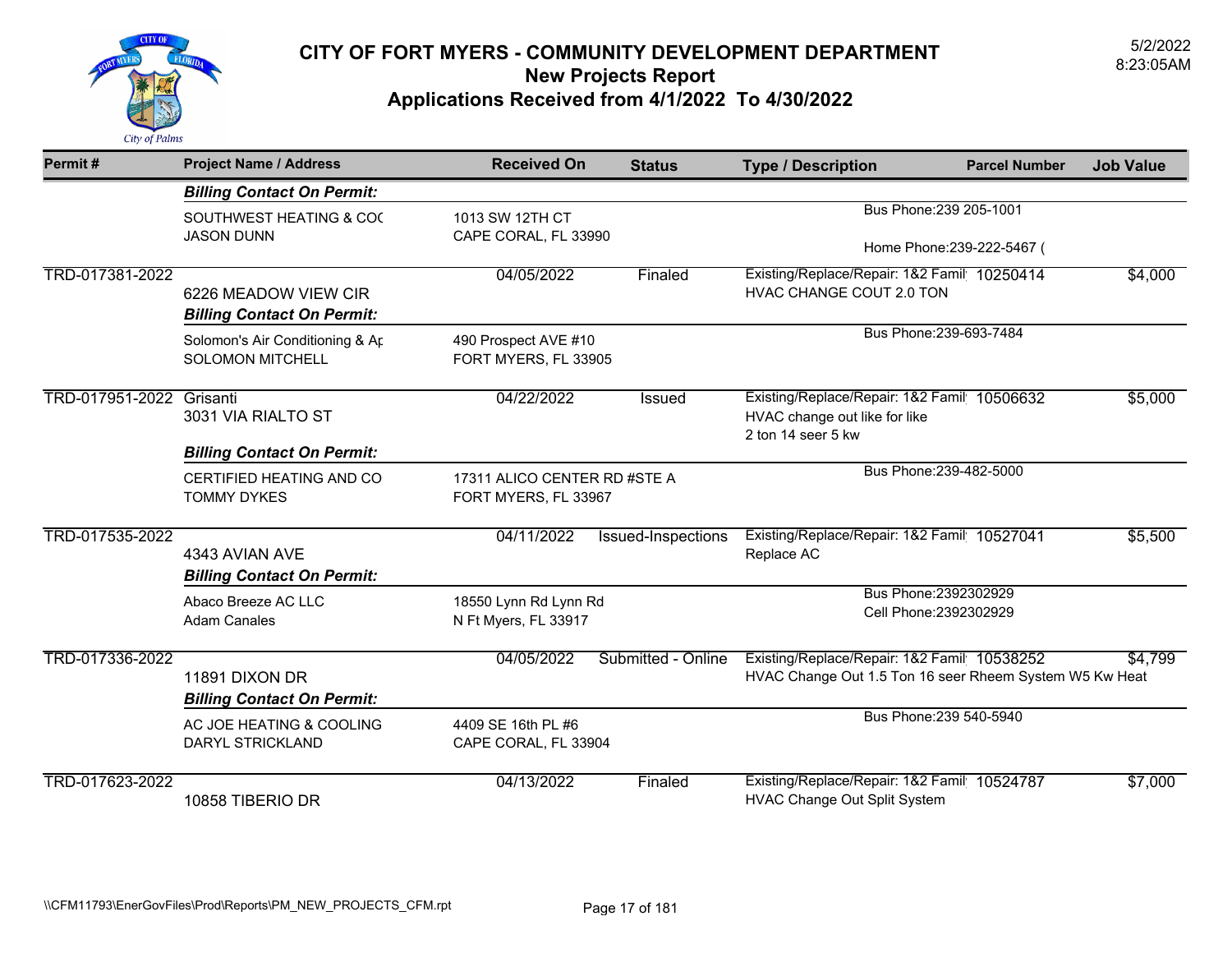

| Permit#                          | <b>Project Name / Address</b>                              | <b>Received On</b>                                   | <b>Status</b>        | <b>Type / Description</b>                                                                           | <b>Parcel Number</b> | <b>Job Value</b> |
|----------------------------------|------------------------------------------------------------|------------------------------------------------------|----------------------|-----------------------------------------------------------------------------------------------------|----------------------|------------------|
|                                  | <b>Billing Contact On Permit:</b>                          |                                                      |                      |                                                                                                     |                      |                  |
|                                  | <b>Quality Control Air SWFL</b><br>Laura Perez             | 11000 Metro PKWY #25<br>Fort Myers, FL 33966         |                      |                                                                                                     |                      |                  |
| TRD-017939-2022 McGregor Estates | 1464 RICARDO AVE<br><b>Billing Contact On Permit:</b>      | 04/21/2022                                           | Submitted - Online   | Existing/Replace/Repair: 1&2 Famil 10176842<br>Replace existing system with Lennox 16 seer 2 ton    |                      | \$6,500          |
|                                  | Caloosa Cooling<br><b>Cindy Ricketts</b>                   | 2760 Braman AVE #2<br>Ft Myers, FL 33901             |                      |                                                                                                     |                      |                  |
| TRD-017953-2022 Dumas            | 11117 PEACE LILLY WAY<br><b>Billing Contact On Permit:</b> | 04/22/2022                                           | ady to Issue with No | Existing/Replace/Repair: 1&2 Famil 10542679<br>A/C system change out like for like                  |                      | \$5,706          |
|                                  | <b>AMBER DIAL</b>                                          | 5611 2ND ST W<br>LEHIGH ACRES, FL 33971              |                      | Bus Phone: 239-433-4635                                                                             |                      |                  |
| TRD-018106-2022 William Giang    | 1723 WHITTLING CT<br><b>Billing Contact On Permit:</b>     | 04/27/2022                                           | ady to Issue with No | Existing/Replace/Repair: 1&2 Famil 10502402<br>A/C CHANGE OUT 3 TON 14 SEER 8KW Ruud SPLIT SYSTEM   |                      | \$6,600          |
|                                  | COOLAIR CONDITIONING INC<br><b>MARK PRUSKAUER</b>          | 2837 Fowler Street FOWLER ST<br>FORT MYERS, FL 33901 |                      | Bus Phone: 2392757077                                                                               |                      |                  |
| TRD-017812-2022 John Fohey       | 2239 SOUTH ST<br><b>Billing Contact On Permit:</b>         | 04/19/2022                                           | ady to Issue with No | Existing/Replace/Repair: 1&2 Famil 10173800<br>AC CHANGE OUT 2 TON, 14 SEER, 5 KW SPLIT SYSTEM RUUD |                      | \$7,000          |
|                                  | COOLAIR CONDITIONING INC<br><b>MARK PRUSKAUER</b>          | 2837 Fowler Street FOWLER ST<br>FORT MYERS, FL 33901 |                      | Bus Phone: 2392757077                                                                               |                      |                  |
| TRD-017357-2022                  | 10706 CETRELLA DR                                          | 04/05/2022                                           | Finaled              | Existing/Replace/Repair: 1&2 Famil 10532967<br>A/C Change out split system like for like            |                      | \$6,900          |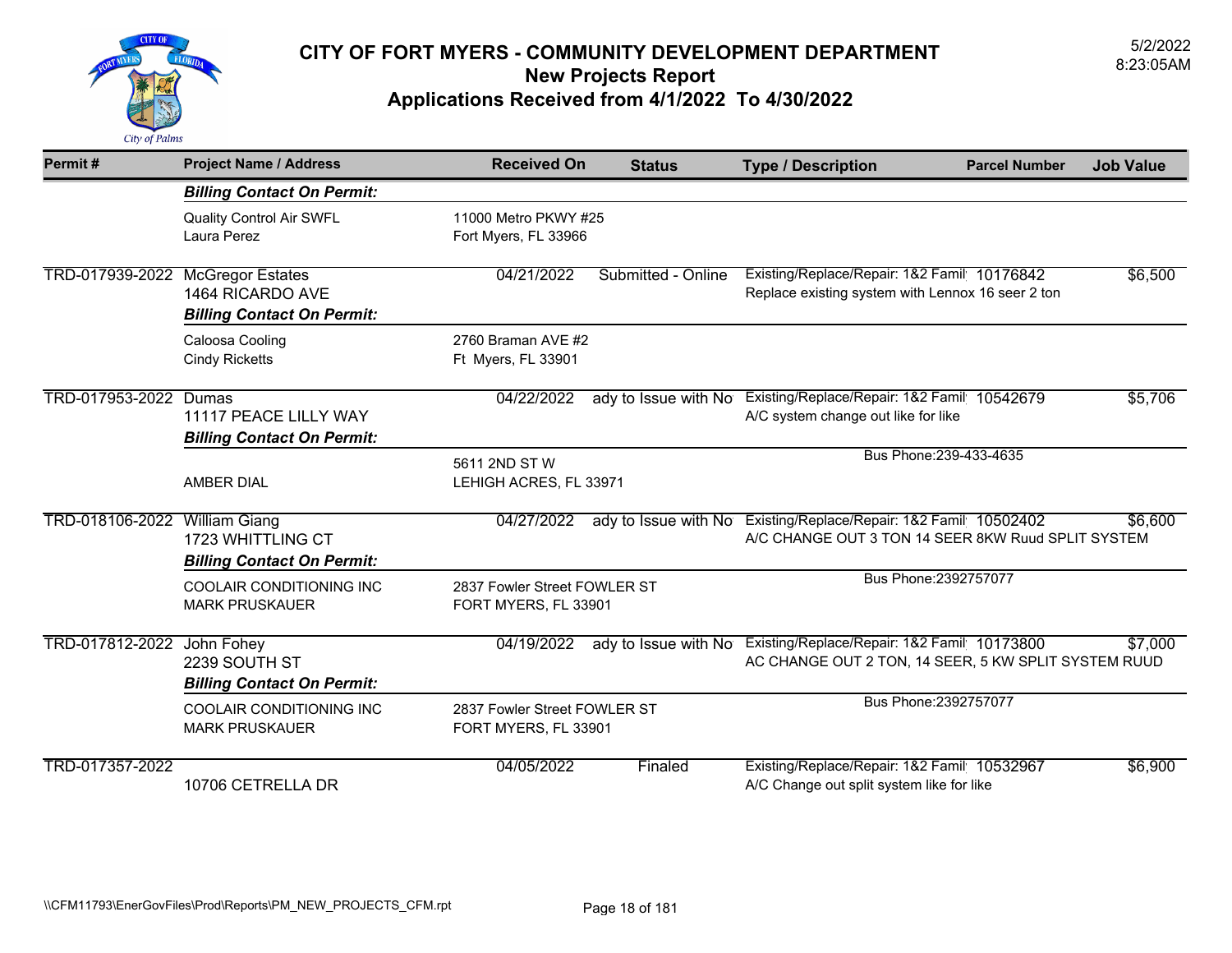

| Permit#         | <b>Project Name / Address</b>                               | <b>Received On</b>                           | <b>Status</b>                                   | <b>Type / Description</b>                                                                                                    | <b>Parcel Number</b>    | <b>Job Value</b> |
|-----------------|-------------------------------------------------------------|----------------------------------------------|-------------------------------------------------|------------------------------------------------------------------------------------------------------------------------------|-------------------------|------------------|
|                 | <b>Billing Contact On Permit:</b>                           |                                              |                                                 |                                                                                                                              |                         |                  |
|                 | ECO AIR OF SW FL LLC<br><b>GREGORY BUSH</b>                 |                                              | 7997 MERCANTILE ST #9<br>N FORT MYERS, FL 33917 |                                                                                                                              | Bus Phone: 239-458-1326 |                  |
| TRD-017494-2022 | 3960 MADISON AVE<br><b>Billing Contact On Permit:</b>       | 04/08/2022                                   | Issued-Inspections                              | Existing/Replace/Repair: 1&2 Famil 10246761<br>A/C Changeout - 2.5 Ton 5kw 14seer                                            |                         | \$4,100          |
|                 | Humidity Solutions of Florida<br><b>Edward Weitz</b>        | P.O. 7932<br>North Port, FL 34290            |                                                 |                                                                                                                              |                         |                  |
| TRD-017356-2022 | 10534 AZZURRA DR<br><b>Billing Contact On Permit:</b>       | 04/05/2022                                   | Finaled                                         | Existing/Replace/Repair: 1&2 Famil 10558619<br>A/C Replacement                                                               |                         | \$6,650          |
|                 | Talon Air Conditioning and Heat<br><b>ANNETTE VAN VLIET</b> | <b>18791 RIVER ESTATES</b><br>ALVA, FL 33920 |                                                 |                                                                                                                              | Bus Phone: 239.896.7488 |                  |
| TRD-017777-2022 | 2926 HOLLY RD<br><b>Billing Contact On Permit:</b>          | 04/19/2022                                   | Issued-Inspections                              | Existing/Replace/Repair: 1&2 Famil 10175903<br>ac change out, like for like, no duct work, 3.5 ton, 14 seer, 8 kw            |                         | \$7,863          |
|                 | <b>Unique Services</b><br>Lydia Coblentz                    | 4515 19th st CT E<br>Bradenton, FL 34203     |                                                 |                                                                                                                              |                         |                  |
| TRD-018001-2022 | A/C change out<br>1349 WALES DR                             | 04/25/2022                                   | <b>Issued-Inspections</b>                       | Existing/Replace/Repair: 1&2 Famil 10184002<br>Furnish and installation of Goodman A/C 3-ton 14 seer 7.5 kw like<br>for like |                         | \$5.450          |
|                 | <b>Billing Contact On Permit:</b>                           |                                              |                                                 |                                                                                                                              |                         |                  |
|                 | AC TECH PROFESSIONALS IN<br>ALEXANDER RODRIGUEZ             | 300 Leonard BLVD #7<br>Lehigh Acres, 33971   |                                                 |                                                                                                                              | Bus Phone: 239-281-4147 |                  |
| TRD-017465-2022 | 9988 HORSE CREEK RD                                         | 04/07/2022                                   | Finaled                                         | Existing/Replace/Repair: 1&2 Famil 10490054<br>3 TO 16 SEER 9 KW - SPLIT SYSTEM REPLACEMENT - LIKE FOR<br>LIKE               |                         | \$5,238          |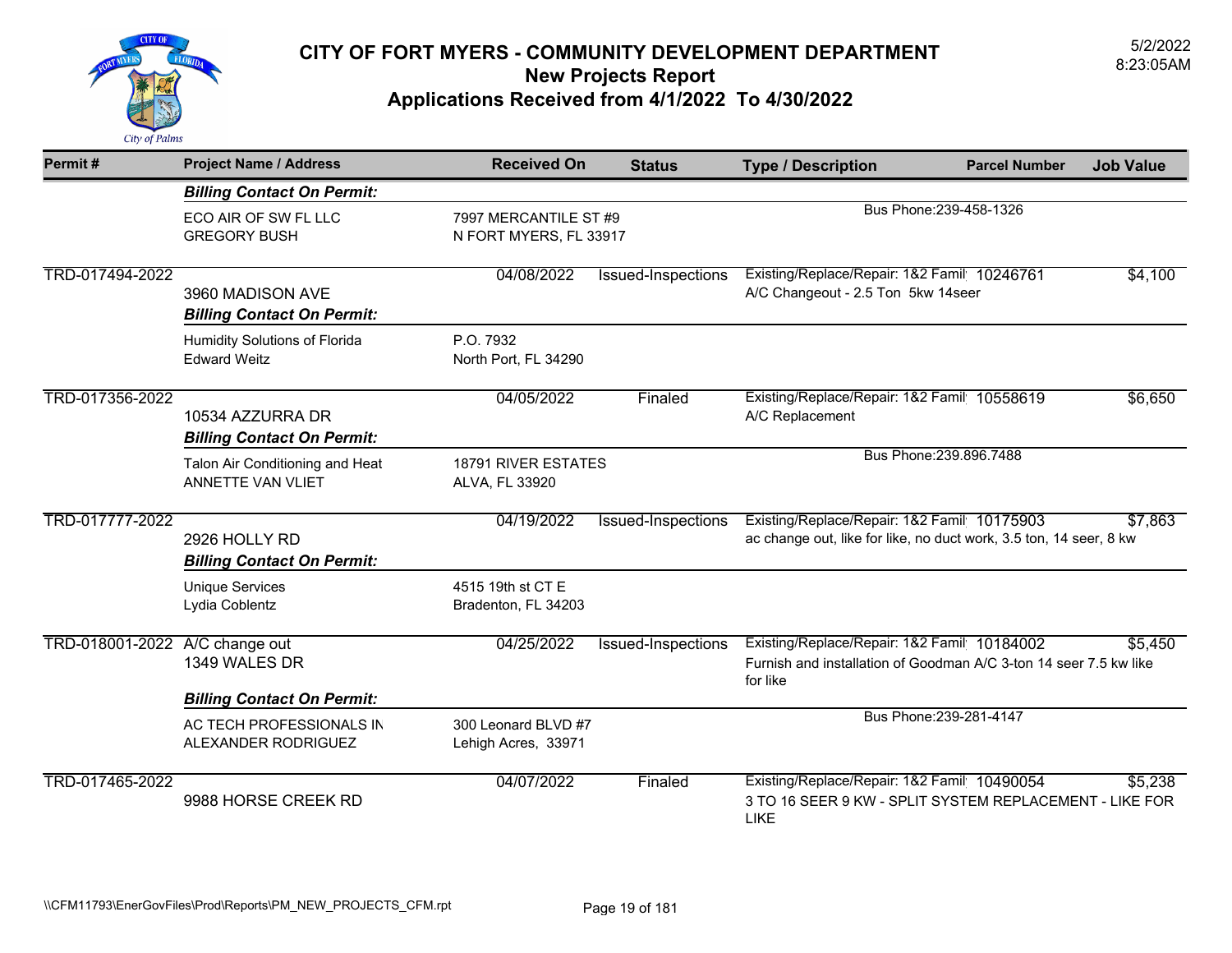

| Permit#                   | <b>Project Name / Address</b>                        | <b>Received On</b>                                            | <b>Status</b>  | <b>Type / Description</b>                                                                                                                                                                                       | <b>Parcel Number</b>    | <b>Job Value</b> |
|---------------------------|------------------------------------------------------|---------------------------------------------------------------|----------------|-----------------------------------------------------------------------------------------------------------------------------------------------------------------------------------------------------------------|-------------------------|------------------|
|                           | <b>Billing Contact On Permit:</b>                    |                                                               |                |                                                                                                                                                                                                                 |                         |                  |
|                           | CONDITIONED AIR COMPANY<br><b>TIMOTHY DUPRE</b>      | 3786 MERCANTILE AVENUE<br>NAPLES, FL 34104                    |                |                                                                                                                                                                                                                 | Bus Phone: 239-643-2445 |                  |
| TRD-017344-2022           | 1806 ARDMORE RD<br><b>Billing Contact On Permit:</b> | 04/05/2022                                                    | Finaled        | Existing/Replace/Repair: 1&2 Famil 10172639<br>replace 4 ton 15 seer split system                                                                                                                               |                         | \$6,415          |
|                           | GULF SHORE COOLING INC<br><b>GARY WRIGHT</b>         |                                                               |                |                                                                                                                                                                                                                 | Bus Phone: 239-939-1137 |                  |
| TRD-017678-2022 Weiss     | 2401 HUNTER ST<br><b>Billing Contact On Permit:</b>  | 04/15/2022                                                    | <b>Issued</b>  | Existing/Replace/Repair: 1&2 Famil 10175112<br>REPLACE 2 TON 5 KW 14 SEER PACKAGE UNIT                                                                                                                          |                         | \$4,000          |
|                           | VAL AIR LLC<br>DARLENE JARRETT                       | 226 HOMESTEAD RD S #A<br>LEHIGH ACRES, FL 33936               |                |                                                                                                                                                                                                                 |                         |                  |
| TRD-018020-2022 4224605   | 12429 CHRASFIELD CHASE                               | 04/25/2022                                                    | Issued         | Existing/Replace/Repair: 1&2 Famil 10557926<br>2.5 TON 16 SEER 5 KW - SPLIT SYSTEM REPLACEMENT - LIKE<br><b>FOR LIKE</b>                                                                                        |                         | \$6,804          |
|                           | <b>Billing Contact On Permit:</b>                    |                                                               |                |                                                                                                                                                                                                                 |                         |                  |
|                           | <b>CONDITIONED AIR COMPANY</b><br>TIMOTHY DUPRE      | 3786 MERCANTILE AVENUE<br>NAPLES, FL 34104                    |                |                                                                                                                                                                                                                 | Bus Phone: 239-643-2445 |                  |
| TRD-017728-2022 Still Job | 2569 COLUMBUS ST                                     | 04/18/2022                                                    | Ready to Issue | Existing/Replace/Repair: 1&2 Famil 10172584<br>2 A/C Change Outs. 2-2 Ton Tempstars. Model Air Handlers: (2)<br>FEM4P2400AL, 5 KW Heat (2), Model Condenser: NXA424GKC<br>(2). These are like for like systems. |                         | \$7,450          |
|                           | <b>Billing Contact On Permit:</b>                    |                                                               |                |                                                                                                                                                                                                                 |                         |                  |
|                           | <b>WHALEY'S AIR CONDITIONING</b><br>MICHAEL WHALEY   | 10911 S Harmony Park DR #2<br><b>BONITA SPRINGS, FL 34135</b> |                |                                                                                                                                                                                                                 | Bus Phone: 239-992-6453 |                  |
| TRD-017717-2022           | Barnhart<br>1362 SUNBURY DR                          | 04/18/2022                                                    | Issued         | Existing/Replace/Repair: 1&2 Famil 10184125<br>AC CHANGEOUT 3.5 TON PACKAGE UNIT LIKE FOR LIKE                                                                                                                  |                         | \$8,964          |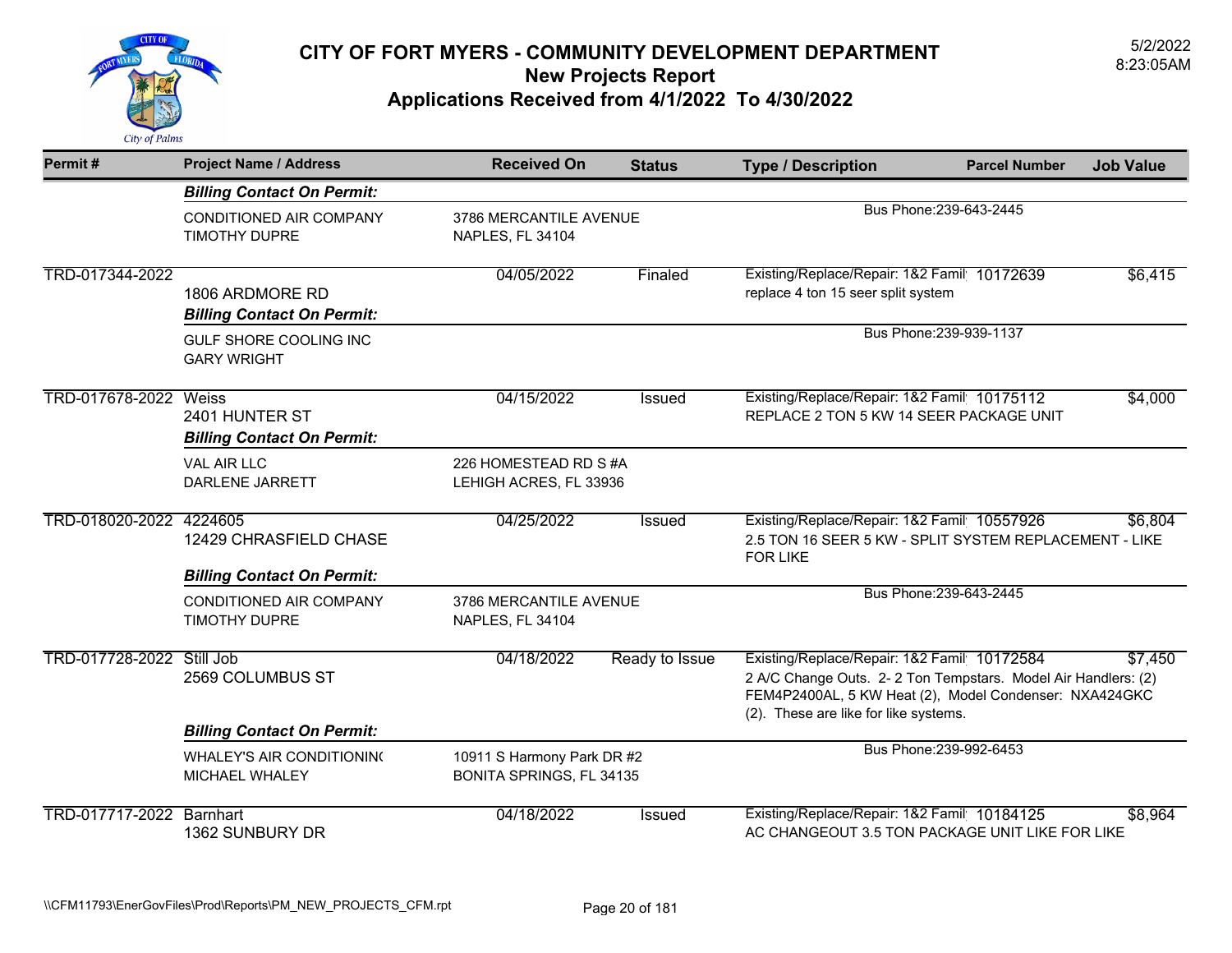

| Permit#                     | <b>Project Name / Address</b>                              | <b>Received On</b>                            | <b>Status</b>        | <b>Type / Description</b>                                                                                                                                                                                                   | <b>Parcel Number</b>    | <b>Job Value</b> |
|-----------------------------|------------------------------------------------------------|-----------------------------------------------|----------------------|-----------------------------------------------------------------------------------------------------------------------------------------------------------------------------------------------------------------------------|-------------------------|------------------|
|                             | <b>Billing Contact On Permit:</b>                          |                                               |                      |                                                                                                                                                                                                                             |                         |                  |
|                             | HOME-TECH SERVICE INC<br><b>STEVEN MARINO</b>              | 6400 TECHSTER BLVD<br>FORT MYERS, FL 33966    |                      |                                                                                                                                                                                                                             | Bus Phone: 239-433-3344 |                  |
| TRD-017264-2022             | 12428 CHRASFIELD CHASE                                     | 04/01/2022                                    | <b>Issued</b>        | Existing/Replace/Repair: 1&2 Famil 10558061<br>3 TON 16 SEER 10 KW - SPLIT SYSTEM REPLACEMENT - LIKE<br><b>FOR LIKE</b>                                                                                                     |                         | \$7,206          |
|                             | <b>Billing Contact On Permit:</b>                          |                                               |                      |                                                                                                                                                                                                                             |                         |                  |
|                             | CONDITIONED AIR COMPANY<br><b>TIMOTHY DUPRE</b>            | 3786 MERCANTILE AVENUE<br>NAPLES, FL 34104    |                      |                                                                                                                                                                                                                             | Bus Phone: 239-643-2445 |                  |
| TRD-018019-2022 Anderman    | 3952 CHERRYBROOK LOOP<br><b>Billing Contact On Permit:</b> | 04/25/2022                                    | <b>Issued</b>        | Existing/Replace/Repair: 1&2 Famil 10513772<br>4 TON SPLIT SYSTEM LIKE FOR LIKE                                                                                                                                             |                         | \$6,697          |
|                             | <b>ACTION COOLING &amp; HEATING</b><br>THURMAN WHITACRE    | 6340 ARC WAY<br>FORT MYERS, FL 33966          |                      |                                                                                                                                                                                                                             | Bus Phone: 239-768-7005 |                  |
| TRD-017599-2022             | 1550 COLONIAL BLVD<br><b>Billing Contact On Permit:</b>    | 04/12/2022                                    | ady to Issue with No | Existing/Replace/Repair: Commerci 10186301<br>Replacement of 10 ton split system unit # 14 with same.                                                                                                                       |                         | \$38,775         |
|                             | FUTURE CONTROLS INC.<br><b>JANE NEVITT MYERS</b>           | Post Office Box 51047<br>FORT MYERS, FL 33994 |                      |                                                                                                                                                                                                                             | Bus Phone: 239-693-1313 |                  |
| TRD-017702-2022 Sunsports 2 | 3441 COLONIAL BLVD #1                                      | 04/16/2022                                    | <b>Issued</b>        | Existing/Replace/Repair: Commerci 10499307<br>Replacing 1 each 4.0 ton RTU Package Unit No Heater to Existing<br>Curb.<br>Replacing 1 each 6.0 ton RTU Package Unit No Heater to Existing<br>Curb.<br>Spec Sheets Attached. |                         | \$15,719         |
|                             | <b>Billing Contact On Permit:</b>                          |                                               |                      |                                                                                                                                                                                                                             |                         |                  |
|                             | <b>Tarpon Roofing And Mechanical</b><br>Kevin Whitty       | 221 NE 17th AVE<br>Cape Coral, FL 33909       |                      |                                                                                                                                                                                                                             |                         |                  |
| TRD-017268-2022             | 04/01/2022<br>5313 DR MARTIN LUTHER KING JR BLVD           |                                               | <b>Issued</b>        | Existing/Replace/Repair: Commerci 10254153<br>Replacement of 2 A/C system                                                                                                                                                   |                         | \$14,407         |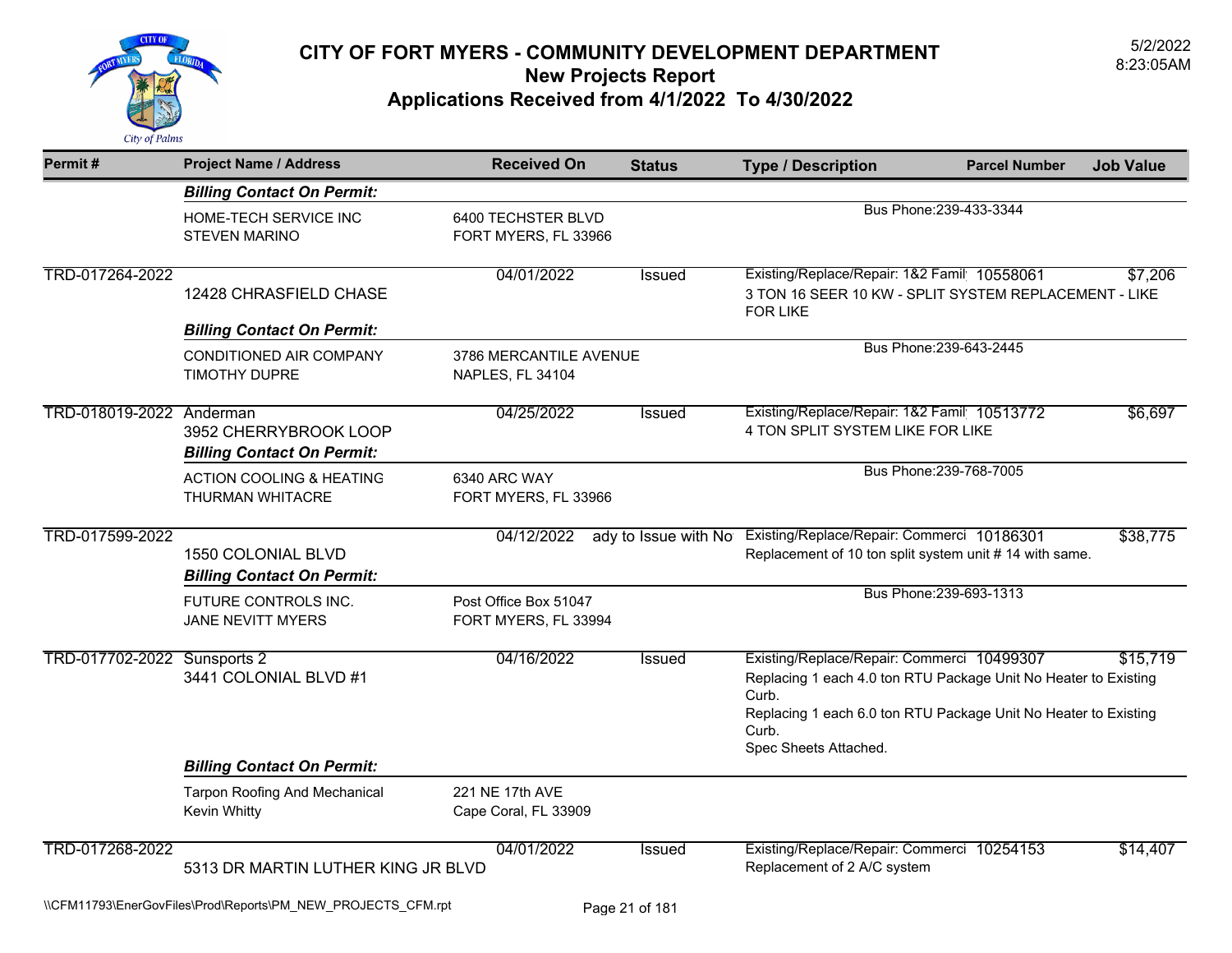

| Permit#         | <b>Project Name / Address</b>                                                | <b>Received On</b>                           | <b>Status</b>      | <b>Type / Description</b>                                                                                       | <b>Parcel Number</b>    | <b>Job Value</b> |
|-----------------|------------------------------------------------------------------------------|----------------------------------------------|--------------------|-----------------------------------------------------------------------------------------------------------------|-------------------------|------------------|
|                 | <b>Billing Contact On Permit:</b>                                            |                                              |                    |                                                                                                                 |                         |                  |
|                 | PERFORMANCE AIR OF SOUT<br><b>JAMES EDWARDS</b>                              | 5577 6TH ST W<br>LEHIGH ACRES, FL 33971      |                    |                                                                                                                 | Bus Phone: 239-334-0337 |                  |
| TRD-017406-2022 | 2966 CLEVELAND AVE<br><b>Billing Contact On Permit:</b>                      | 04/06/2022                                   | Finaled            | Existing/Replace/Repair: Commerci 10175895<br>Change Out 2.5 Ton Ruud Split System                              |                         | \$6,155          |
|                 | <b>Advanced Wind Services Heatin</b><br><b>Tommie Guinn</b>                  | 3005 Karen AVE S<br>Lehigh Acres, FL 33976   |                    |                                                                                                                 | Bus Phone: 2396749623   |                  |
| TRD-017284-2022 | 2133 HEITMAN ST<br><b>Billing Contact On Permit:</b>                         | 04/02/2022                                   | Issued-Inspections | Existing/Replace/Repair: Commerci 10172914<br>REPLACING SPLIT AC SYSTEM                                         |                         | \$5,399          |
|                 | Weather Control A/C Inc.<br><b>REBECCA RICHARDS</b>                          | 606 Center RD<br>FORT MYERS, FL 33907        |                    |                                                                                                                 | Bus Phone: 2399360333   |                  |
| TRD-017504-2022 | 2709 JEFFCOTT ST<br><b>Billing Contact On Permit:</b>                        | 04/08/2022                                   | Finaled            | Existing/Replace/Repair: Commerci 10475522<br>A/C Change Out                                                    |                         | \$5,600          |
|                 | <b>EXTREME TEMP AIR CONDITI</b><br><b>RANDY CHALLENDER</b>                   | 1621 Seaboard Street<br>FORT MYERS, FL 33916 |                    |                                                                                                                 | Bus Phone: 239-274-5795 |                  |
| TRD-018183-2022 | Page Rehab Install<br>2310 N AIRPORT RD<br><b>Billing Contact On Permit:</b> | 04/28/2022                                   | Submitted - Online | Existing/Replace/Repair: Commerci 10186104<br>Remove and replace (2) Packaged air handling units, like for like |                         | \$45,992         |
|                 | United Mechanical LLC<br><b>ROBYN NIPPER</b>                                 | 8170 MAINLINE PKWY<br>FORT MYERS, FL 33912   |                    |                                                                                                                 | Bus Phone: 239-939-2032 |                  |
| TRD-017497-2022 | 1925 CLIFFORD ST                                                             | 04/08/2022                                   | Finaled            | Existing/Replace/Repair: Commerci 10462765<br>a/c changeout in office #102                                      |                         | \$5,850          |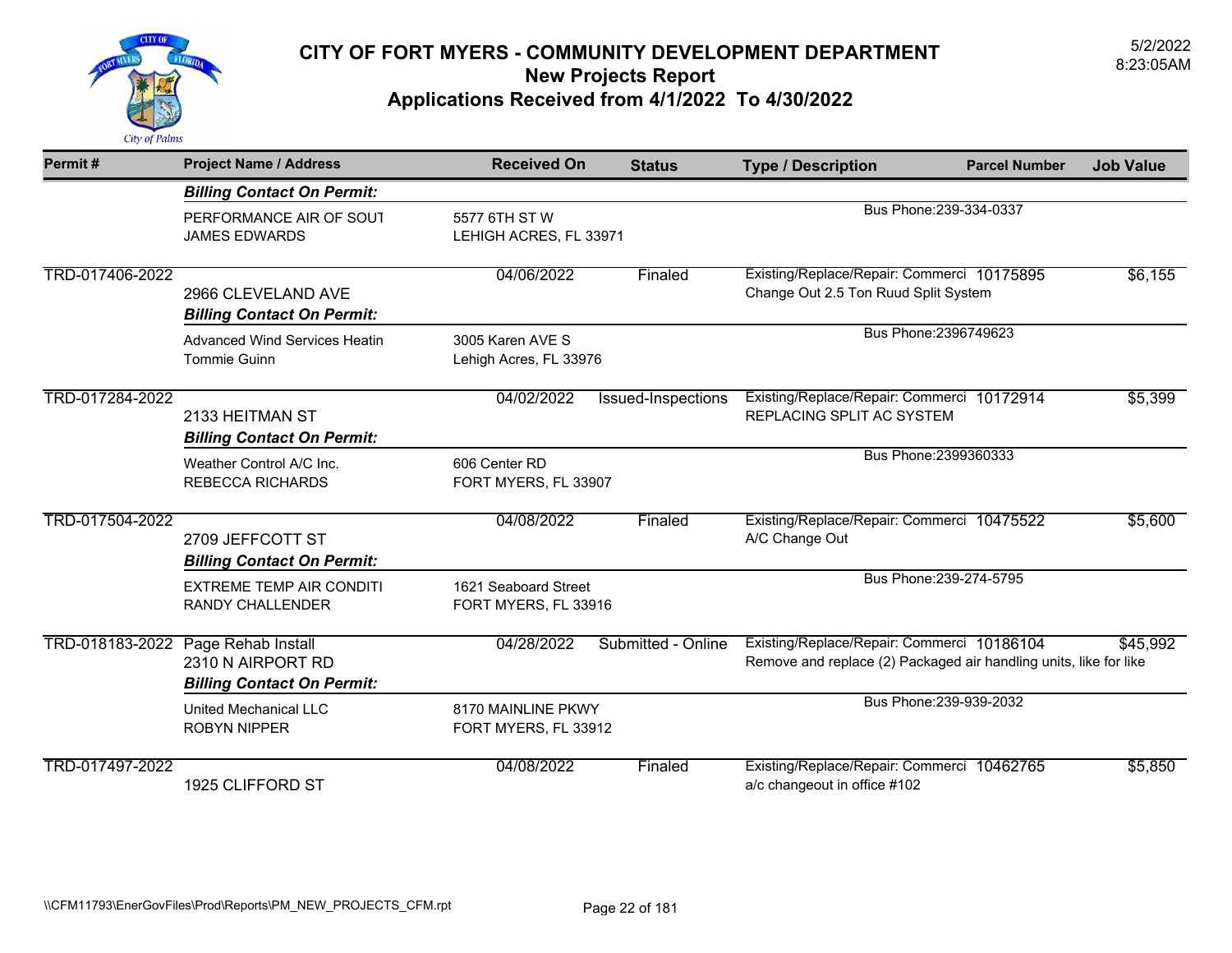

| Permit#                          | <b>Project Name / Address</b>                                  | <b>Received On</b>                            | <b>Status</b>        | <b>Type / Description</b>                                                                             | <b>Parcel Number</b> | <b>Job Value</b> |
|----------------------------------|----------------------------------------------------------------|-----------------------------------------------|----------------------|-------------------------------------------------------------------------------------------------------|----------------------|------------------|
|                                  | <b>Billing Contact On Permit:</b>                              |                                               |                      |                                                                                                       |                      |                  |
|                                  | <b>COMFORT SOLUTIONS AIR &amp;</b><br>TIM COTTRELL             |                                               |                      | <b>Bus Phone:</b><br>Cell Phone:<br>Home Phone:                                                       |                      |                  |
| TRD-017598-2022                  | <b>1550 COLONIAL BLVD</b><br><b>Billing Contact On Permit:</b> | 04/12/2022                                    | ady to Issue with No | Existing/Replace/Repair: Commerci 10186301<br>Replacement of 10 ton split system unit # 15 with same. |                      | \$38,775         |
|                                  | FUTURE CONTROLS INC.<br><b>JANE NEVITT MYERS</b>               | Post Office Box 51047<br>FORT MYERS, FL 33994 |                      | Bus Phone: 239-693-1313                                                                               |                      |                  |
| TRD-018182-2022 2231 Flint Drive | 2231 FLINT DR<br><b>Billing Contact On Permit:</b>             | 04/28/2022                                    | ady to Issue with No | Existing/Replace/Repair: Commerci 10253610<br>INSTALL (2 UNITS) 4 TON 10 KW 14 SEER SPLIT REPLACEMENT |                      | \$12,999         |
|                                  | ELLSWORTH HEATING & COC<br><b>WILLIAM BARNES</b>               |                                               |                      | Bus Phone: 239-995-6005                                                                               |                      |                  |
| TRD-017947-2022                  | 2044 BROWN ST<br><b>Billing Contact On Permit:</b>             | 04/22/2022                                    | Issued               | Existing/Replace/Repair: Commerci 10252981<br>Replacing condenser unit                                |                      | \$6,630          |
|                                  | <b>GMX CONTRACTOR LLC</b><br><b>MORGAN DELGADO</b>             | 1302 NE 12<br>CAPE CORAL, FL 33909            |                      | Bus Phone: 3058961540                                                                                 |                      |                  |
| TRD-017810-2022                  | 7950 DANI DR #345<br><b>Billing Contact On Permit:</b>         | 04/19/2022                                    | <b>Issued</b>        | Existing/Replace/Repair: Commerci 10579508<br>Change out 3 rooftop units.                             |                      | \$40,000         |
|                                  | SEA AIR OF LEE COUNTY INC<br>DAVID KOWALCZYK                   |                                               |                      | Bus Phone: 239-731-7300                                                                               |                      |                  |
| TRD-017574-2022                  | 4020 EVANS AVE                                                 | 04/12/2022                                    | <b>Issued</b>        | Existing/Replace/Repair: Commerci 10185809<br>like for like ac changeout                              |                      | \$23,100         |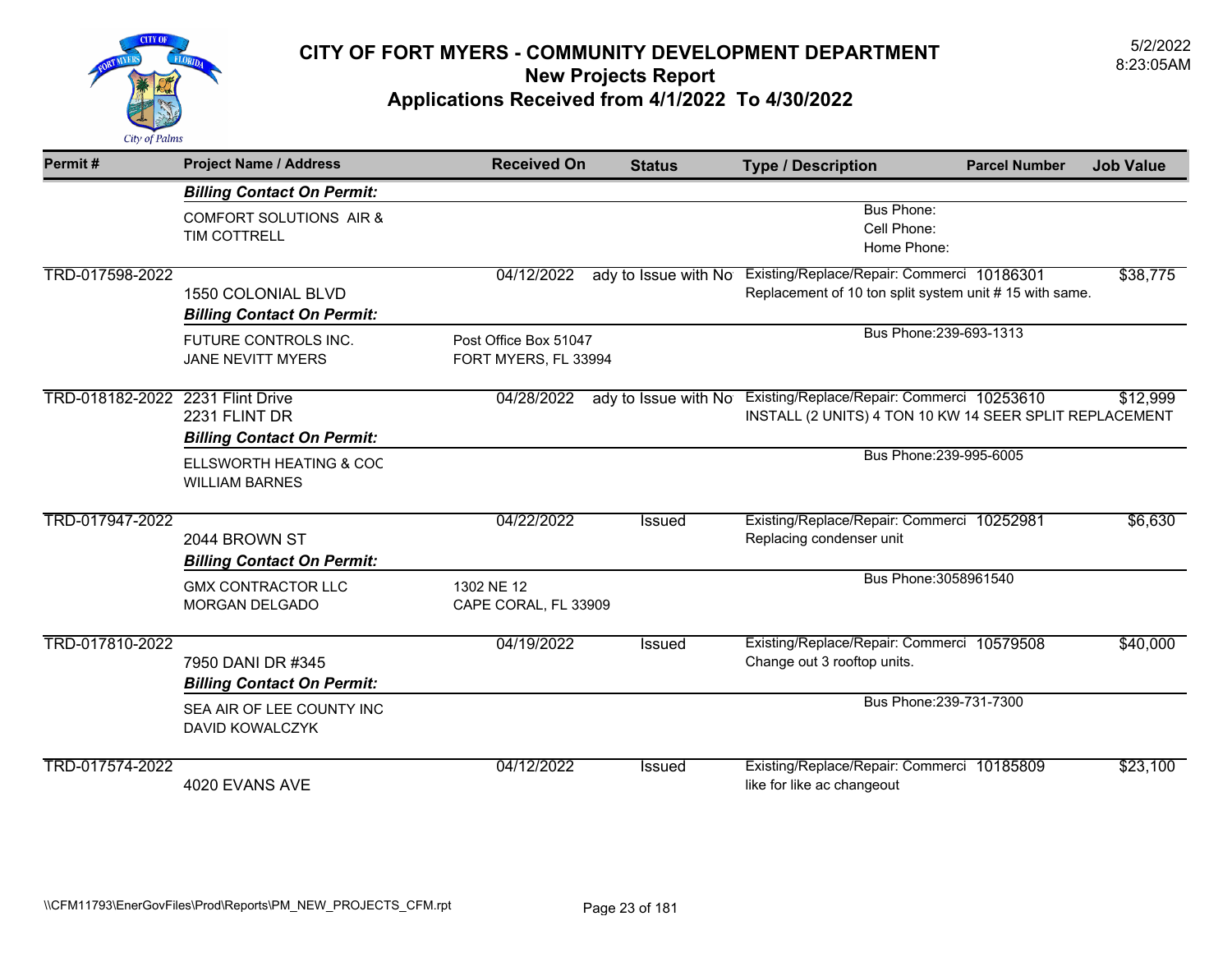

| Permit#                       | <b>Project Name / Address</b>                                                                   | <b>Received On</b>                                | <b>Status</b> | <b>Type / Description</b>                                                                                                                                  | <b>Parcel Number</b>    | <b>Job Value</b> |
|-------------------------------|-------------------------------------------------------------------------------------------------|---------------------------------------------------|---------------|------------------------------------------------------------------------------------------------------------------------------------------------------------|-------------------------|------------------|
|                               | <b>Billing Contact On Permit:</b>                                                               |                                                   |               |                                                                                                                                                            |                         |                  |
|                               | 5 Star Air LLC<br><b>Tammy Jones</b>                                                            | 16325 S Tamiami Trail ##8<br>Fort Myers, FL 33908 |               |                                                                                                                                                            | Bus Phone: 239-282-2222 |                  |
| TRD-017606-2022               | 3591 MCGREGOR BLVD<br><b>Billing Contact On Permit:</b>                                         | 04/13/2022                                        | <b>Issued</b> | Existing/Replace/Repair: Commerci 10183971<br>Replace two ton AC split system like for like                                                                |                         | \$9,300          |
|                               | CITY OF FORT MYERS C/O FII                                                                      | PO BOX 2217<br>FORT MYERS, FL 33902               |               |                                                                                                                                                            |                         |                  |
| TRD-017834-2022               | <b>Valley National Bank</b><br>5220 SUMMERLIN COMMONS BLVD<br><b>Billing Contact On Permit:</b> | 04/20/2022                                        | Issued        | Existing/Replace/Repair: Commerci 10468430<br>Changing out the existing 3.5 ton split system for the 2nd floor<br>hallway with a new 3.5 ton split system. |                         | \$6,763          |
|                               | TRAVIS REFRIGERATION & AI<br><b>JASON TRAVIS</b>                                                | 11270 Metro PKWY #9<br>FORT MYERS, FL 33966       |               |                                                                                                                                                            | Bus Phone: 239-690-2010 |                  |
| TRD-017639-2022 Calusa Harbor | 2525 FIRST ST<br><b>Billing Contact On Permit:</b>                                              | 04/14/2022                                        | <b>Issued</b> | Existing/Replace/Repair: Commerci 10161866<br>REPLACE RTU. LIKE FOR LIKE REPLACEMENT                                                                       |                         | \$15,000         |
|                               | <b>MIKE HOLUB</b>                                                                               | 5441 LEE ST #1<br>LEHIGH ACRES, FL 33971          |               |                                                                                                                                                            | Bus Phone: 2393699585   |                  |
| TRD-017611-2022               | 4797 S CLEVELAND AVE                                                                            | 04/13/2022                                        | Issued        | Existing/Replace/Repair: Commerci 10186108<br>Remove and replace (2) like for like HVAC package units. (Unit #3<br>is 12.5 Tons) & (Unit 4 is 3 tons).     |                         | \$29,205         |
|                               | <b>Billing Contact On Permit:</b>                                                               |                                                   |               |                                                                                                                                                            |                         |                  |
|                               | Lennox National Account SErvic<br><b>JEREMY KEENE</b>                                           | 720 NE 25TH AVE #Suite 27<br>CAPE CORAL, FL 33909 |               |                                                                                                                                                            | Bus Phone: 941-915-7040 |                  |
| TRD-017300-2022               | 2278 FIRST ST                                                                                   | 04/04/2022                                        | Finaled       | Existing/Replace/Repair: Commerci 10162399<br>change out OF AC SYSTEM                                                                                      |                         | \$13,260         |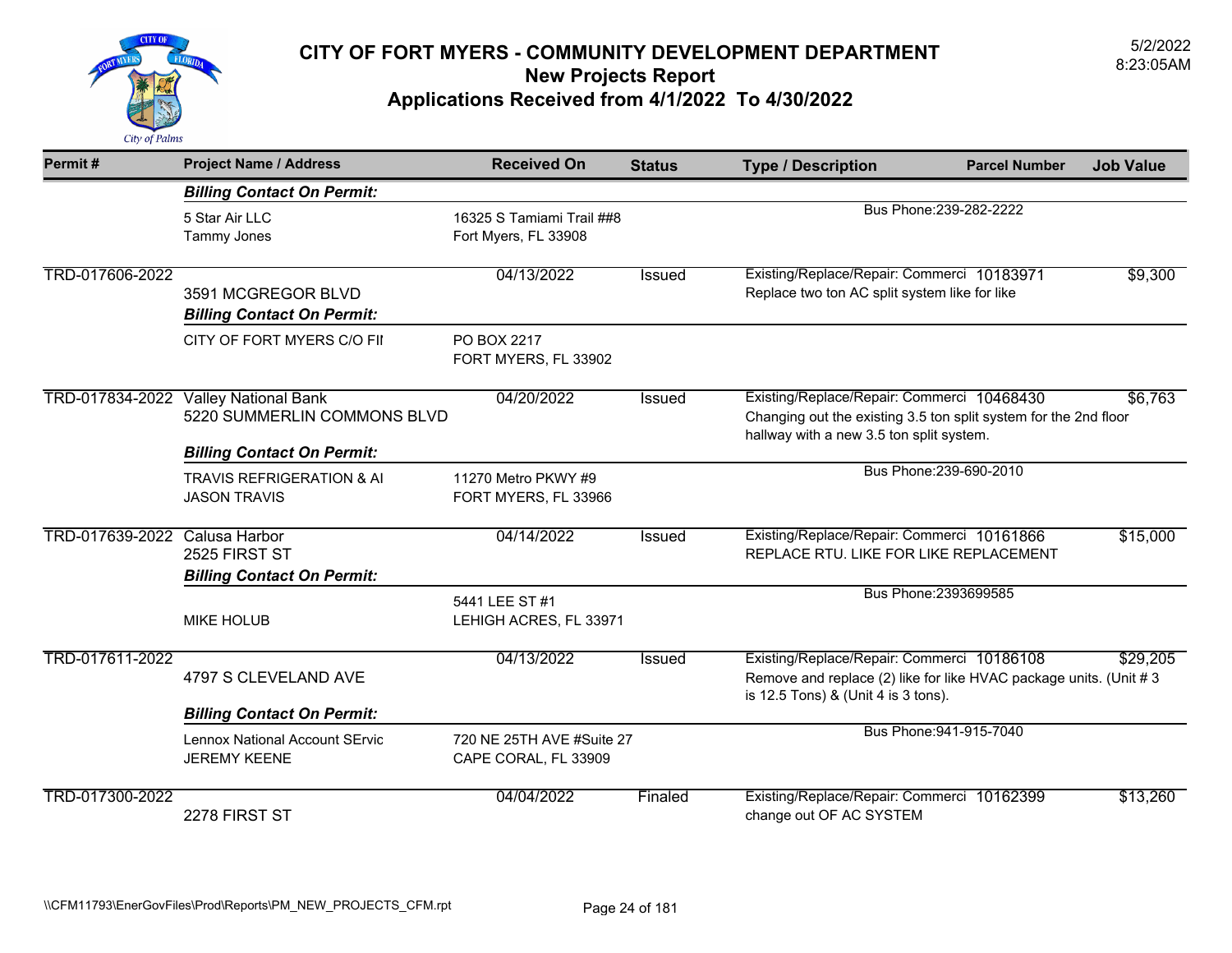

| Permit#                        | <b>Project Name / Address</b>                                                                    | <b>Received On</b>                         | <b>Status</b>                                  | <b>Type / Description</b>                                                                                              | <b>Parcel Number</b>                              | <b>Job Value</b> |
|--------------------------------|--------------------------------------------------------------------------------------------------|--------------------------------------------|------------------------------------------------|------------------------------------------------------------------------------------------------------------------------|---------------------------------------------------|------------------|
|                                | <b>Billing Contact On Permit:</b>                                                                |                                            |                                                |                                                                                                                        |                                                   |                  |
|                                | <b>B &amp; B COOL AIR INC</b><br><b>GREGORY BOREK</b>                                            | LEHIGH ACRES, FL 33973                     | 1511 GRETCHEN AVE S STE A 33973 GRETCHEN AVE S |                                                                                                                        | Bus Phone: 2393694114                             |                  |
| TRD-017989-2022 Jones E E SubD | 2760 BRAMAN AVE #1<br><b>Billing Contact On Permit:</b>                                          | 04/22/2022                                 |                                                | ady to Issue with No Existing/Replace/Repair: Commerci 10174961<br>Replace existing system with a Lennox 14 seer 4 ton |                                                   | \$5,535          |
|                                | Caloosa Cooling<br><b>Cindy Ricketts</b>                                                         | 2760 Braman AVE #2<br>Ft Myers, FL 33901   |                                                |                                                                                                                        |                                                   |                  |
|                                | <b>TRD-017949-2022 HALL OF 50 STATES</b><br>2254 EDWARDS DR<br><b>Billing Contact On Permit:</b> | 04/22/2022                                 | Issued-Inspections                             | Existing/Replace/Repair: Commerci 10162353<br>REPLACE 5 TON A/C COOL ONLY WITH LIKE KIND                               |                                                   | \$5,000          |
|                                | WILSON CONSTRUCTION COI<br><b>CHRISTOPHER BOWERS</b>                                             |                                            |                                                |                                                                                                                        | Bus Phone: 352-799-7003<br>Cell Phone: 2392646411 |                  |
| TRD-017405-2022                | 2976 CLEVELAND AVE #A<br><b>Billing Contact On Permit:</b>                                       | 04/06/2022                                 | Finaled                                        | Existing/Replace/Repair: Commerci 10175895<br>Change Out 3 Ton Ruud Split System                                       |                                                   | \$6,155          |
|                                | <b>Advanced Wind Services Heatin</b><br>Tommie Guinn                                             | 3005 Karen AVE S<br>Lehigh Acres, FL 33976 |                                                |                                                                                                                        | Bus Phone: 2396749623                             |                  |
| TRD-017871-2022 Pyramid Park A | 3550 WORK DR #12<br><b>Billing Contact On Permit:</b>                                            | 04/21/2022                                 | Issued-Inspections                             | Existing/Replace/Repair: Commerci 10523441<br>replace like for like - 2 ton 14.5 seer split system                     |                                                   | \$6,833          |
|                                | GULF SHORE COOLING INC<br><b>GARY WRIGHT</b>                                                     |                                            |                                                |                                                                                                                        | Bus Phone: 239-939-1137                           |                  |
| TRD-017401-2022                | 1501 PALM AVE #A                                                                                 | 04/06/2022                                 | <b>Issued</b>                                  | Existing/Replace/Repair: Commerci 10161759<br>A/C CO 5 Ton 15 SEER 5K                                                  |                                                   | \$5,125          |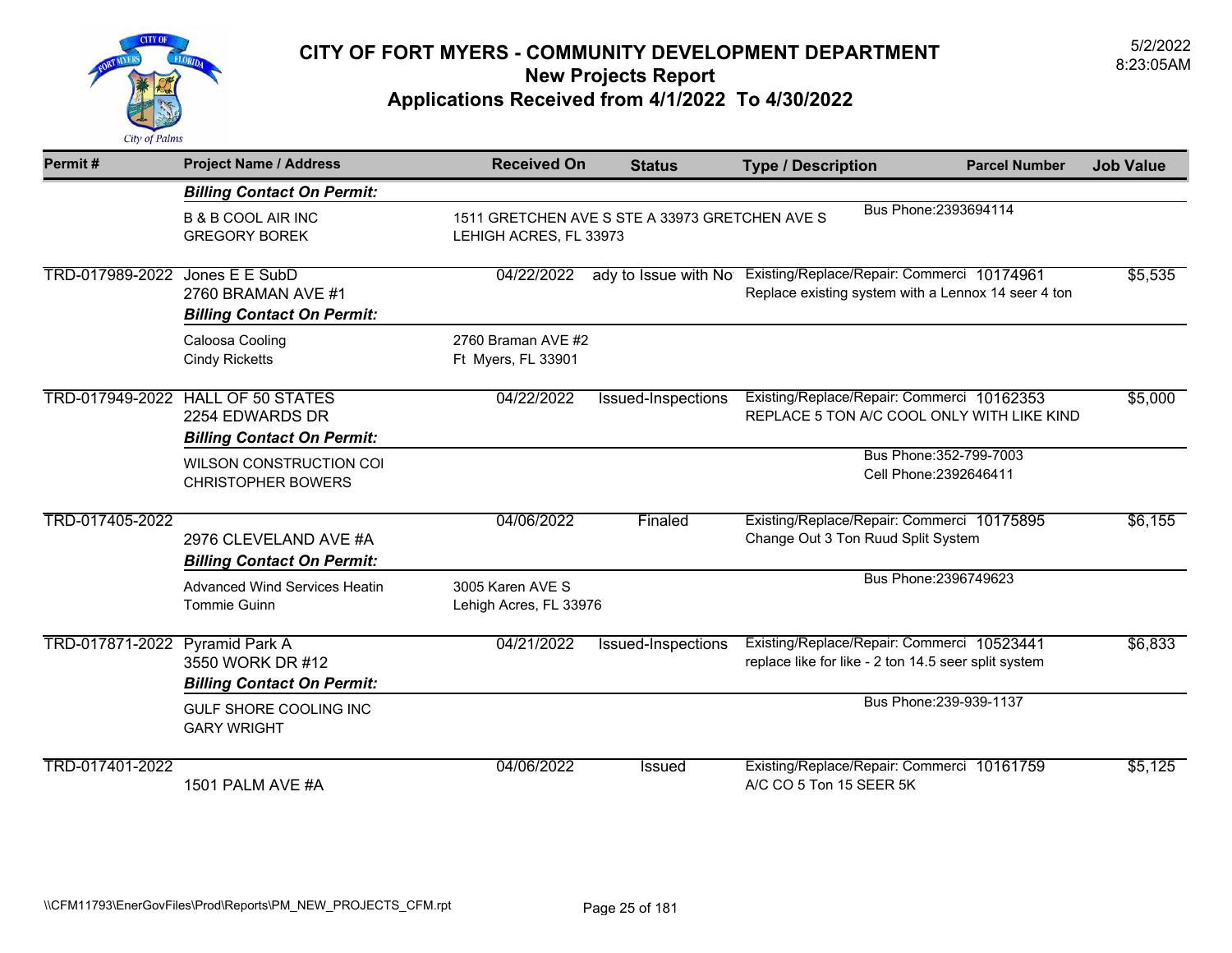

| Permit#                       | <b>Project Name / Address</b>                                                               | <b>Received On</b>                                    | <b>Status</b>        | <b>Type / Description</b><br><b>Parcel Number</b>                                             | <b>Job Value</b> |
|-------------------------------|---------------------------------------------------------------------------------------------|-------------------------------------------------------|----------------------|-----------------------------------------------------------------------------------------------|------------------|
|                               | <b>Billing Contact On Permit:</b>                                                           |                                                       |                      |                                                                                               |                  |
|                               | A + RJS AC & APPLIANCE SEF<br>ROBERTO RAMIREZ JR                                            | 403 SF 16TH PL<br>CAPE CORAL, FL 33990                |                      | Bus Phone: 239-573-8203                                                                       |                  |
|                               | TRD-017689-2022 Calusa Nature Center<br>3450 ORTIZ AVE<br><b>Billing Contact On Permit:</b> | 04/15/2022                                            | Issued               | Existing/Replace/Repair: Commerci 10591109<br>Replaced of 1 A/C system in the Iona House Area | \$8,317          |
|                               | PERFORMANCE AIR OF SOUT<br><b>JAMES EDWARDS</b>                                             | 5577 6TH ST W<br>LEHIGH ACRES, FL 33971               |                      | Bus Phone: 239-334-0337                                                                       |                  |
| TRD-017882-2022               | 4350 EXECUTIVE CIR<br><b>Billing Contact On Permit:</b>                                     | 04/21/2022                                            | Submitted            | Existing/Replace/Repair: Commerci 10544444<br>25 RTU change out like for like                 | \$98,500         |
|                               | <b>J&amp;H AIR SERVICES INC.</b><br>RICHARD GALIETTI                                        | 412 PARKDALE BLVD.<br>LEHIGH ACRES, FL 33974          |                      | Bus Phone: 239-223-5402                                                                       |                  |
| TRD-017604-2022               | 3000 OASIS GRAND BLVD #1504<br><b>Billing Contact On Permit:</b>                            | 04/13/2022                                            | Finaled              | Existing/Replace/Repair: Multi-Fami 10551793<br><b>HVAC Replacement</b>                       | \$7,976          |
|                               | SOUTHWEST HEATING & COO<br><b>JASON DUNN</b>                                                | 1013 SW 12TH CT<br>CAPE CORAL, FL 33990               |                      | Bus Phone: 239 205-1001<br>Home Phone: 239-222-5467 (                                         |                  |
| TRD-018263-2022               | 8753 MELOSIA ST #8210<br><b>Billing Contact On Permit:</b>                                  | 04/29/2022                                            | Submitted - Online   | Existing/Replace/Repair: Multi-Fami 10545185<br>A/C CHANGE OUT                                | \$5,500          |
|                               | HURRICANE AIR CONDITIONII<br><b>CHRISTOPHER SHANNON</b>                                     | 12960 Commerce Lakes DR #A-20<br>Fort Myers, FL 33913 |                      |                                                                                               |                  |
| TRD-017476-2022 Justin Garcia | 4149 RESIDENCE DR #804                                                                      | 04/07/2022                                            | ady to Issue with No | Existing/Replace/Repair: Multi-Fami 10508902<br>AC CHANGE OUT - RUUD 2T 14S 5 KW SPLIT SYS    | \$6,000          |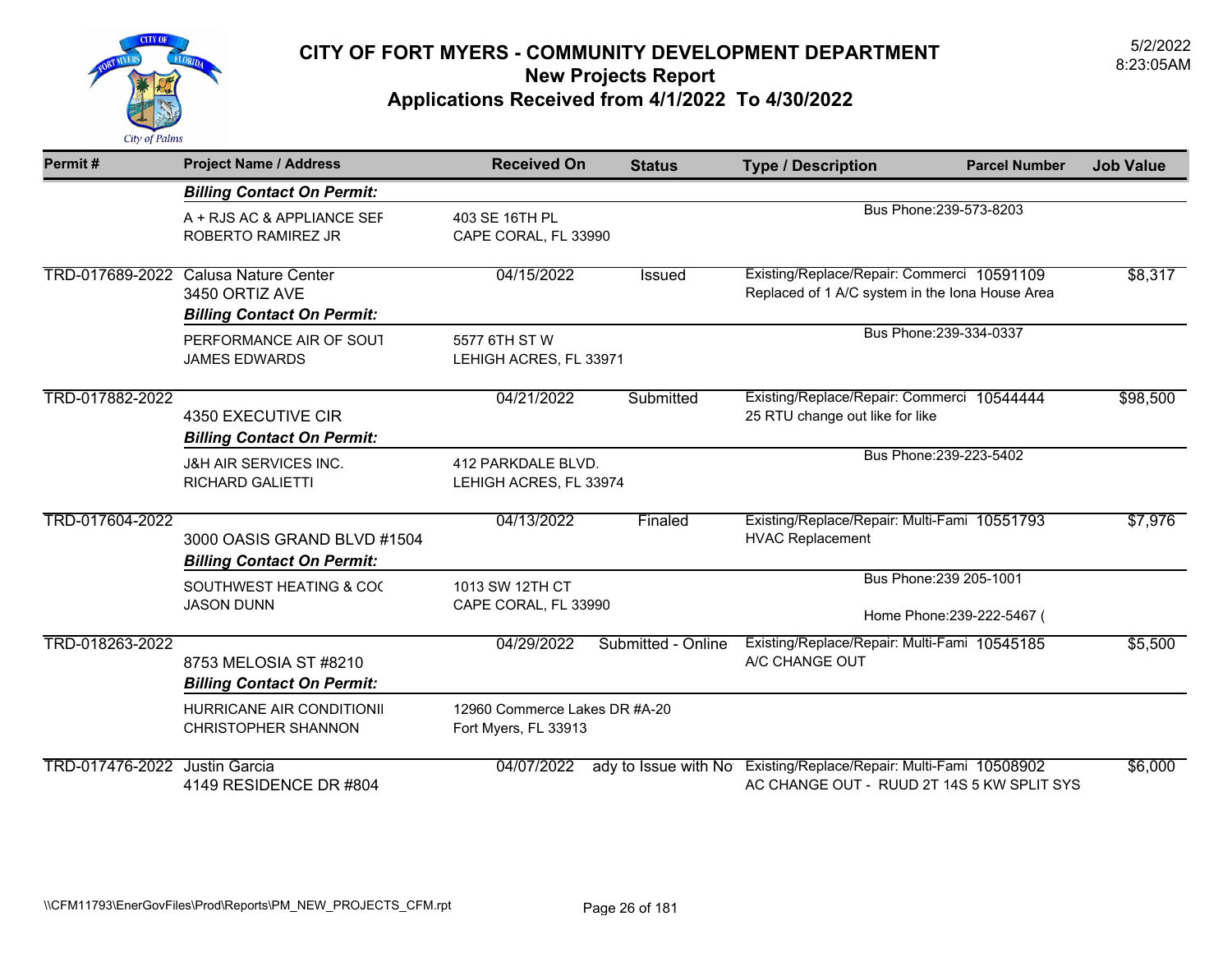

| Permit#                        | <b>Project Name / Address</b>                                 | <b>Received On</b>                           | <b>Status</b>        | <b>Type / Description</b>                                                                                                 | <b>Parcel Number</b>    | <b>Job Value</b> |
|--------------------------------|---------------------------------------------------------------|----------------------------------------------|----------------------|---------------------------------------------------------------------------------------------------------------------------|-------------------------|------------------|
|                                | <b>Billing Contact On Permit:</b>                             |                                              |                      |                                                                                                                           |                         |                  |
|                                | Air Conditioning Repair Cape Co<br>Sara Costa                 | 1411 SE 10th ST<br>Cape Coral, FL 33990      |                      |                                                                                                                           | Bus Phone: 2395424247   |                  |
| TRD-017609-2022                | 9639 HEMINGWAY LN #3503                                       | 04/13/2022                                   | Finaled              | Existing/Replace/Repair: Multi-Fami 10529394<br>2.5 TON 14.25 SEER 7.5 KW - SPLIT SYSTEM REPLACEMENT -<br>LIKE FOR LIKE   |                         | \$5,339          |
|                                | <b>Billing Contact On Permit:</b>                             |                                              |                      |                                                                                                                           |                         |                  |
|                                | CONDITIONED AIR COMPANY<br><b>TIMOTHY DUPRE</b>               | 3786 MERCANTILE AVENUE<br>NAPLES, FL 34104   |                      |                                                                                                                           | Bus Phone: 239-643-2445 |                  |
| TRD-018016-2022 4224603        | 10021 SKY VIEW WAY #1305<br><b>Billing Contact On Permit:</b> | 04/25/2022                                   | Issued               | Existing/Replace/Repair: Multi-Fami 10502069<br>3.5 TON 16 SEER 9 KW - SPLIT SYSTEM REPLACEMENT - LIKE<br><b>FOR LIKE</b> |                         | \$5,936          |
|                                | <b>CONDITIONED AIR COMPANY</b><br>TIMOTHY DUPRE               | 3786 MERCANTILE AVENUE<br>NAPLES, FL 34104   |                      |                                                                                                                           | Bus Phone: 239-643-2445 |                  |
| TRD-018228-2022 Pacelli        | 1901 CLIFFORD ST #602<br><b>Billing Contact On Permit:</b>    | 04/28/2022                                   | ady to Issue with No | Existing/Replace/Repair: Multi-Fami 10172386<br>Replace a 2.5 ton 15 seer 8kw split system                                |                         | \$3,999          |
|                                | LEWIS MORRIS AIR CONDITIC<br><b>LEWIS MORRIS</b>              | 1348 TANGLEWOOD PKWY<br>FORT MYERS, FL 33919 |                      |                                                                                                                           | Bus Phone: 239-985-0700 |                  |
| TRD-018024-2022 RP22030 Dixon  | 1416 PARK SHORE CIR #4<br><b>Billing Contact On Permit:</b>   | 04/25/2022                                   | Issued               | Existing/Replace/Repair: Multi-Fami 10185185<br>Replace 2.5 ton like for like                                             |                         | \$4,552          |
|                                | <b>Mabry Brothers</b><br><b>Mabry Brothers</b>                | 5731 Halifax AVE<br>Fort Myers, FL 33912     |                      |                                                                                                                           |                         |                  |
| <b>TRD-017711-2022 Vincent</b> | 10112 COLONIAL COUNTRY CLUB BLVD #203                         | 04/18/2022                                   | Issued-Inspections   | Existing/Replace/Repair: Multi-Fami 10485064<br>Ac change out like for like                                               |                         | \$6,100          |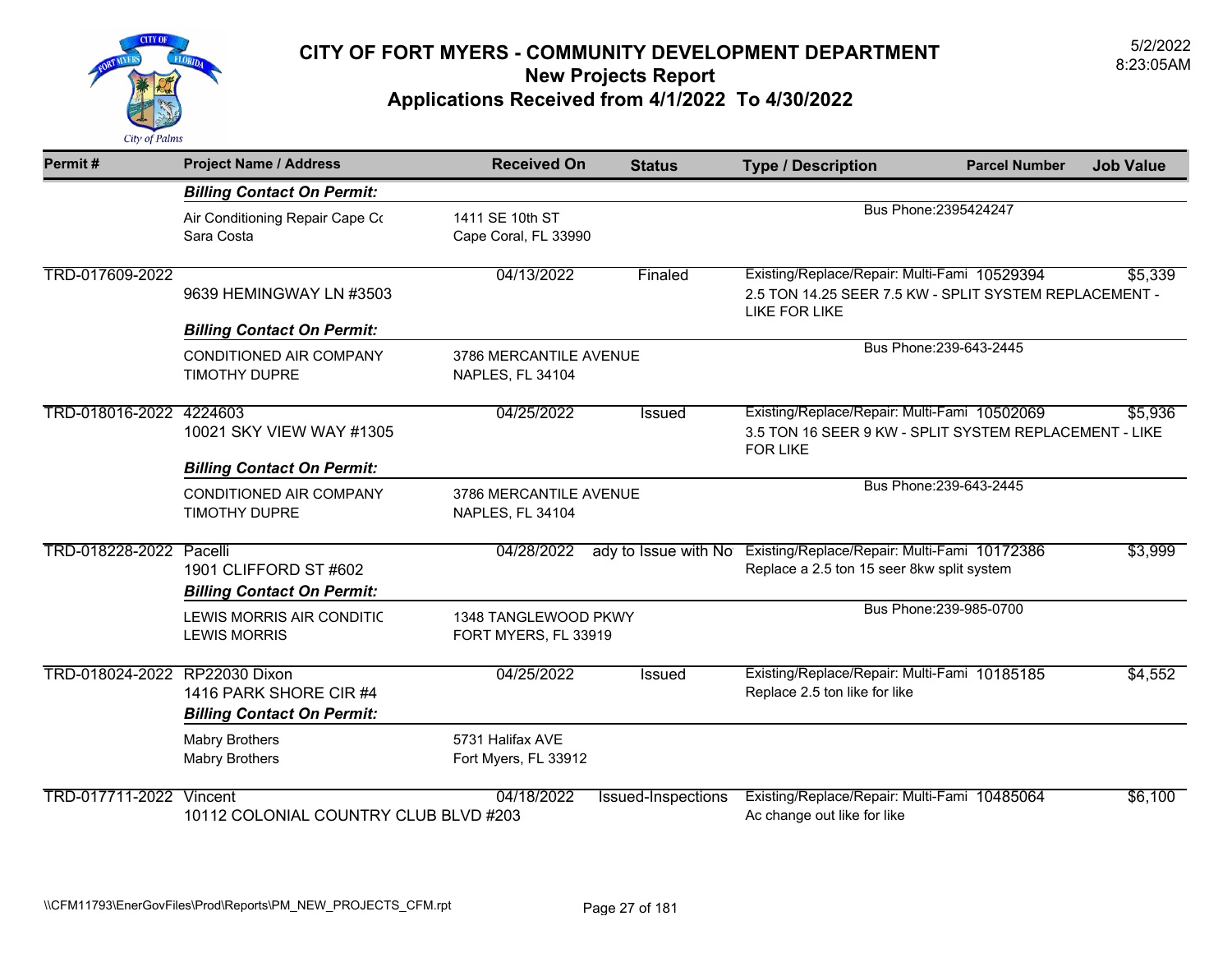

| Permit#                 | <b>Project Name / Address</b>                                                   | <b>Received On</b>                                   | <b>Status</b> | <b>Type / Description</b>                                                                                                | <b>Parcel Number</b>    | <b>Job Value</b> |
|-------------------------|---------------------------------------------------------------------------------|------------------------------------------------------|---------------|--------------------------------------------------------------------------------------------------------------------------|-------------------------|------------------|
|                         | <b>Billing Contact On Permit:</b>                                               |                                                      |               |                                                                                                                          |                         |                  |
|                         | ECO AIR OF SW FL LLC<br><b>GREGORY BUSH</b>                                     | 7997 MERCANTILE ST #9<br>N FORT MYERS, FL 33917      |               |                                                                                                                          | Bus Phone: 239-458-1326 |                  |
| TRD-017761-2022         | THE LENNOX APT 12<br>1725 RED CEDAR DR #12<br><b>Billing Contact On Permit:</b> | 04/19/2022                                           | Finaled       | Existing/Replace/Repair: Multi-Fami 10186770<br>REPLACING CONDENSER UNIT                                                 |                         | \$3,436          |
|                         | <b>LELY RIESGO</b>                                                              |                                                      |               |                                                                                                                          | Cell Phone: 2397885650  |                  |
| TRD-018226-2022 Nardi   | 10469 WASHINGTONIA PALM WAY #3512<br><b>Billing Contact On Permit:</b>          | 04/28/2022                                           |               | ady to Issue with No Existing/Replace/Repair: Multi-Fami 10497733<br>REPLACE AC SYSTEM                                   |                         | \$6,500          |
|                         | SUNSET AIR & HOME SERVIC<br><b>JASON SCHREYER</b>                               | 5610 DIVISION<br>FORT MYERS, FL 33905                |               |                                                                                                                          | Bus Phone: 239-693-9005 |                  |
| TRD-018127-2022         | Greg Doroshenko<br>5226 CEDARBEND DR #1<br><b>Billing Contact On Permit:</b>    | 04/27/2022                                           | Issued        | Existing/Replace/Repair: Multi-Fami 10187067<br>HVAC Change Out Package Unit                                             |                         | \$7,209          |
|                         | <b>Quality Control Air SWFL</b><br>Laura Perez                                  | 11000 Metro PKWY #25<br>Fort Myers, FL 33966         |               |                                                                                                                          |                         |                  |
| TRD-017569-2022         | 10117 COLONIAL COUNTRY CLUB BLVD #2007<br><b>Billing Contact On Permit:</b>     | 04/12/2022                                           | Issued        | Existing/Replace/Repair: Multi-Fami 10490782<br>AC CHANGE OUT 2 TON, 16 SEER, 5 KW SPLIT SYSTEM RUUD.                    |                         | \$6,000          |
|                         | COOLAIR CONDITIONING INC<br><b>MARK PRUSKAUER</b>                               | 2837 Fowler Street FOWLER ST<br>FORT MYERS, FL 33901 |               |                                                                                                                          | Bus Phone: 2392757077   |                  |
| TRD-018139-2022 4224612 | 10311 GLASTONBURY CIR #202                                                      | 04/27/2022                                           | Issued        | Existing/Replace/Repair: Multi-Fami 10562777<br>3 TON 16 SEER 9 KW - SPLIIT SYSTEM REPLACEMENT - LIKE<br><b>FOR LIKE</b> |                         | \$5,855          |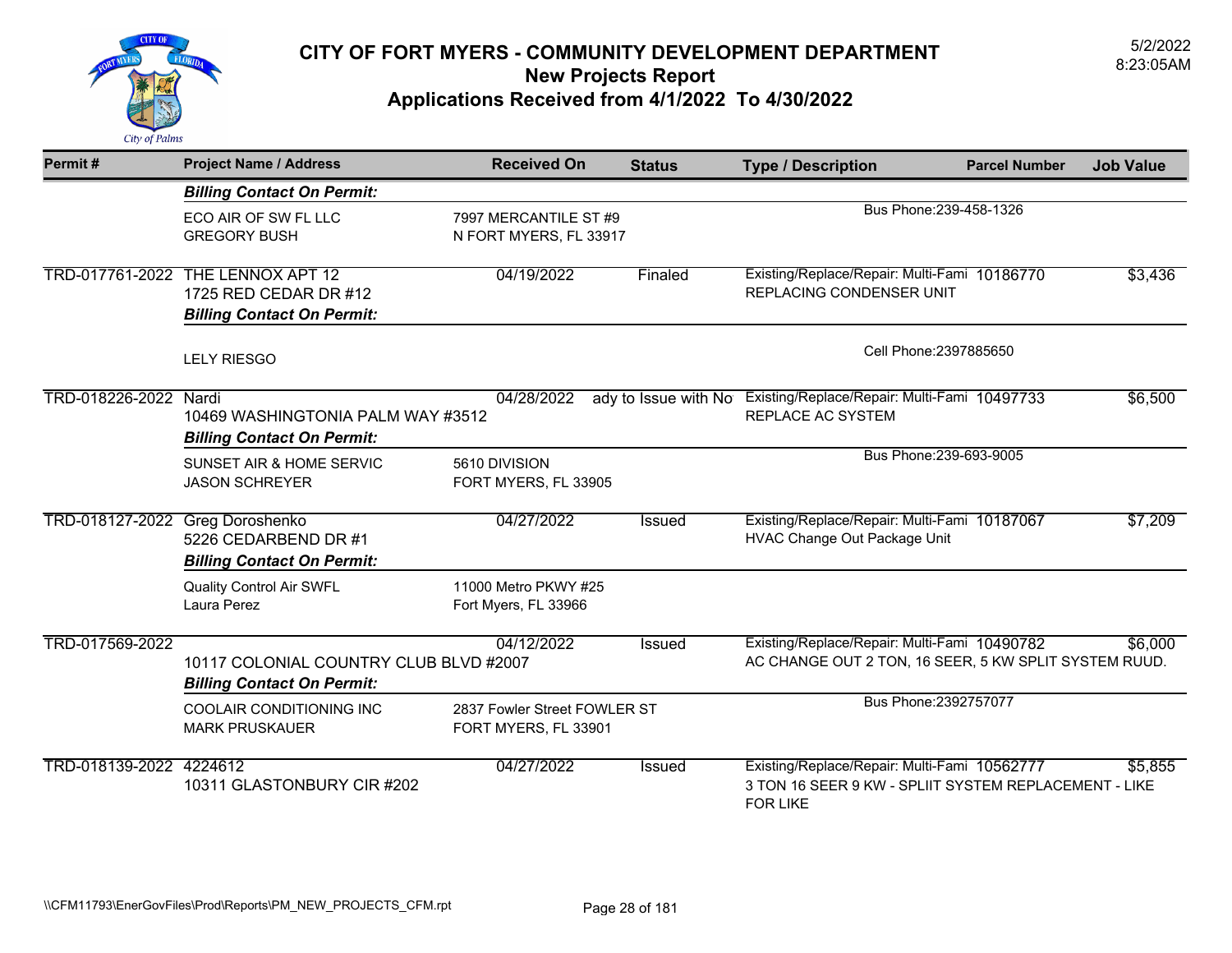

| Permit#                        | <b>Project Name / Address</b>                                          | <b>Received On</b>                         | <b>Status</b> | <b>Type / Description</b>                                                                                                                        | <b>Parcel Number</b>    | <b>Job Value</b> |
|--------------------------------|------------------------------------------------------------------------|--------------------------------------------|---------------|--------------------------------------------------------------------------------------------------------------------------------------------------|-------------------------|------------------|
|                                | <b>Billing Contact On Permit:</b>                                      |                                            |               |                                                                                                                                                  |                         |                  |
|                                | CONDITIONED AIR COMPANY<br><b>TIMOTHY DUPRE</b>                        | 3786 MERCANTILE AVENUE<br>NAPLES, FL 34104 |               |                                                                                                                                                  | Bus Phone: 239-643-2445 |                  |
| TRD-017762-2022                | 5237 RED CEDAR DR #8<br><b>Billing Contact On Permit:</b>              | 04/19/2022                                 | Issued        | Existing/Replace/Repair: Multi-Fami 10186770<br>Replacing condenser unit and evaporator.                                                         |                         | \$3,436          |
|                                | <b>GMX CONTRACTOR LLC</b><br><b>MORGAN DELGADO</b>                     | 1302 NE 12<br>CAPE CORAL, FL 33909         |               | Bus Phone: 3058961540                                                                                                                            |                         |                  |
| TRD-017386-2022                | 10116 COLONIAL COUNTRY CLUB BLVD #306                                  | 04/06/2022                                 | Issued        | Existing/Replace/Repair: Multi-Fami 10486533<br>REMOVED EXISTING SYSTEM AND INSTALL A NEW, 2 TON SPLIT<br>AIR CONDITIONING SYSTEM WITH 5 KW HEAT |                         | \$4,715          |
|                                | <b>Billing Contact On Permit:</b>                                      |                                            |               |                                                                                                                                                  |                         |                  |
|                                | SIGGS AIR CONDITIONING IN<br><b>RICHARD SIGGS</b>                      |                                            |               |                                                                                                                                                  | Bus Phone: 239-694-1205 |                  |
| TRD-017281-2022                | 11012 MILL CREEK WAY #2205                                             | 04/02/2022                                 | Issued        | Existing/Replace/Repair: Multi-Fami 10508536<br>3 TON 16 SEER 9 KW - SPLIT SYSTEM REPLACMENET - LIKE<br><b>FOR LIKE</b>                          |                         | \$6,065          |
|                                | <b>Billing Contact On Permit:</b>                                      |                                            |               |                                                                                                                                                  |                         |                  |
|                                | <b>CONDITIONED AIR COMPANY</b><br>TIMOTHY DUPRE                        | 3786 MERCANTILE AVENUE<br>NAPLES, FL 34104 |               |                                                                                                                                                  | Bus Phone: 239-643-2445 |                  |
| TRD-017282-2022                | 10461 WASHINGTONIA PALM WAY #3444<br><b>Billing Contact On Permit:</b> | 04/02/2022                                 | <b>Issued</b> | Existing/Replace/Repair: Multi-Fami 10484404<br>REPLACING SPLIT AC SYSTEM                                                                        |                         | \$4,600          |
|                                | Weather Control A/C Inc.<br><b>REBECCA RICHARDS</b>                    | 606 Center RD<br>FORT MYERS, FL 33907      |               |                                                                                                                                                  | Bus Phone: 2399360333   |                  |
| TRD-017940-2022 Mary McDonough | 4109 RESIDENCE DR #524                                                 | 04/21/2022                                 | Issued        | Existing/Replace/Repair: Multi-Fami 10508850<br>HVAC Change Out Split System                                                                     |                         | \$6,327          |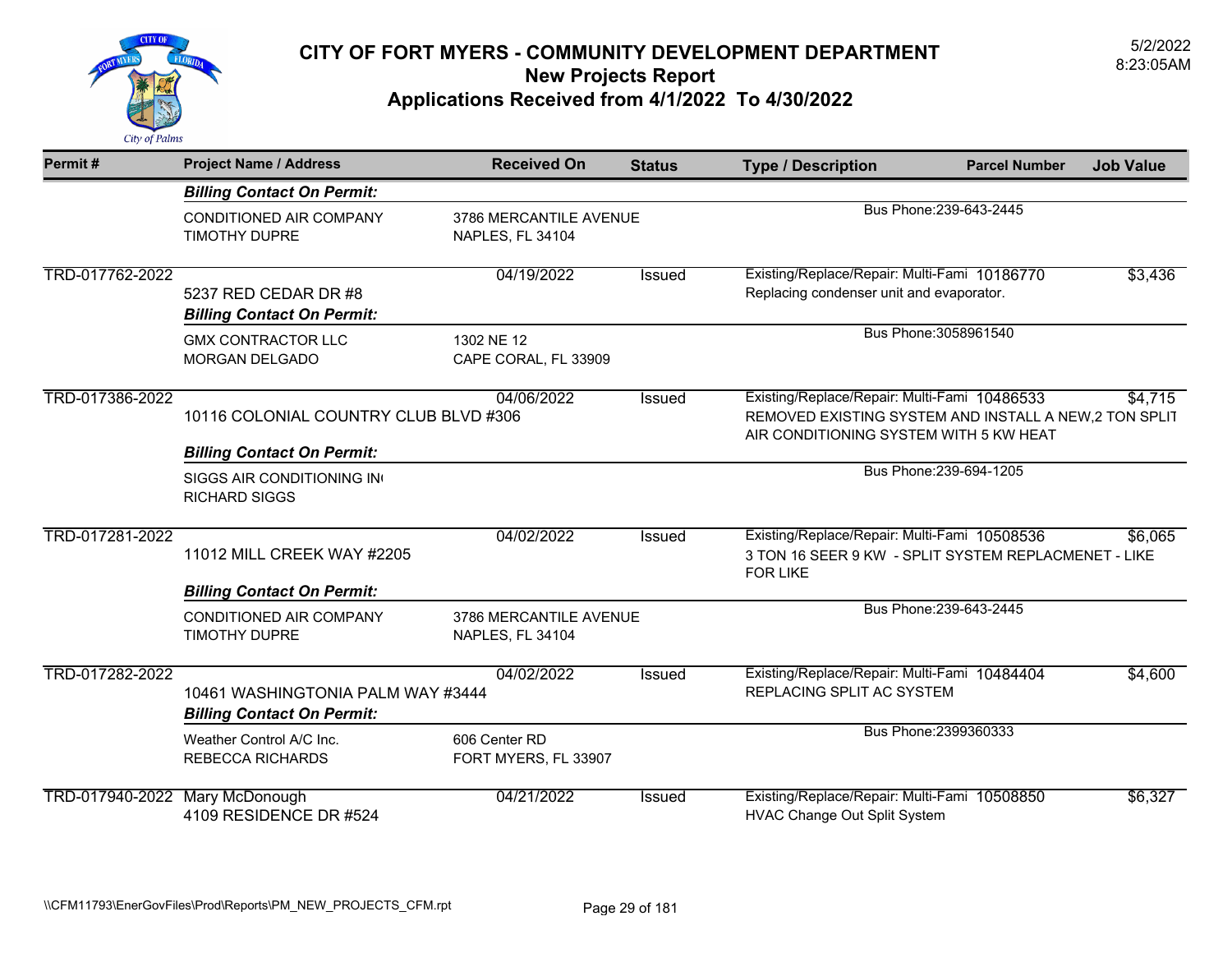

| Permit#         | <b>Project Name / Address</b>                                               | <b>Received On</b>                                | <b>Status</b> | <b>Type / Description</b>                                                                          | <b>Parcel Number</b>    | <b>Job Value</b> |
|-----------------|-----------------------------------------------------------------------------|---------------------------------------------------|---------------|----------------------------------------------------------------------------------------------------|-------------------------|------------------|
|                 | <b>Billing Contact On Permit:</b>                                           |                                                   |               |                                                                                                    |                         |                  |
|                 | <b>Quality Control Air SWFL</b><br>Laura Perez                              | 11000 Metro PKWY #25<br>Fort Myers, FL 33966      |               |                                                                                                    |                         |                  |
| TRD-017591-2022 | 11880 ADONCIA WAY #2102<br><b>Billing Contact On Permit:</b>                | 04/12/2022                                        | Finaled       | Existing/Replace/Repair: Multi-Fami 10544735<br>HVAC SPLIT SYSTEM REPLACEMENT- HORIZONTAL IN ATTIC |                         | \$4,715          |
|                 | Island Aire of SWFL<br>Matthew Zimmerman                                    | 5580 Zip DR<br>Ft Myers, FL 33905                 |               |                                                                                                    | Bus Phone: 2394668668   |                  |
| TRD-017387-2022 | 10135 COLONIAL COUNTRY CLUB BLVD #1205<br><b>Billing Contact On Permit:</b> | 04/06/2022                                        | <b>Issued</b> | Existing/Replace/Repair: Multi-Fami 10509287<br>AC Change Out Like for Like                        |                         | \$7,119          |
|                 | SPECTRUM AIR CONDITIONIN<br><b>WILLIAM BYARS</b>                            | PO Box 1665<br>FT. MYERS, FL 33902                |               |                                                                                                    | Bus Phone: 239-543-2722 |                  |
| TRD-017760-2022 | 1761 RED CEDAR DR #14<br><b>Billing Contact On Permit:</b>                  | 04/19/2022                                        | Finaled       | Existing/Replace/Repair: Multi-Fami 10186770<br>Replacing condenser unit.                          |                         | \$3,436          |
|                 | <b>GMX CONTRACTOR LLC</b><br><b>MORGAN DELGADO</b>                          | 1302 NE 12<br>CAPE CORAL, FL 33909                |               |                                                                                                    | Bus Phone: 3058961540   |                  |
| TRD-017974-2022 | Woodside #519-1<br>519 VAN BUREN ST #I<br><b>Billing Contact On Permit:</b> | 04/22/2022                                        | <b>Issued</b> | Existing/Replace/Repair: Multi-Fami 10559135<br>AC CHANGE OUT SAME LOCATION SAME ELEVATION         |                         | \$3,600          |
|                 | DR. KOOL AIR CONDITIONING<br><b>MARK MANER</b>                              | 24951 OLD 41 ste 7 RD<br>BONITA SPRINGS, FL 34135 |               |                                                                                                    | Bus Phone: 2394058797   |                  |
| TRD-017757-2022 | THE LENNOX APT 06<br>1745 RED CEDAR DR #6                                   | 04/19/2022                                        | Finaled       | Existing/Replace/Repair: Multi-Fami 10186770<br><b>REPLACING CONDENSER UNIT</b>                    |                         | \$3,436          |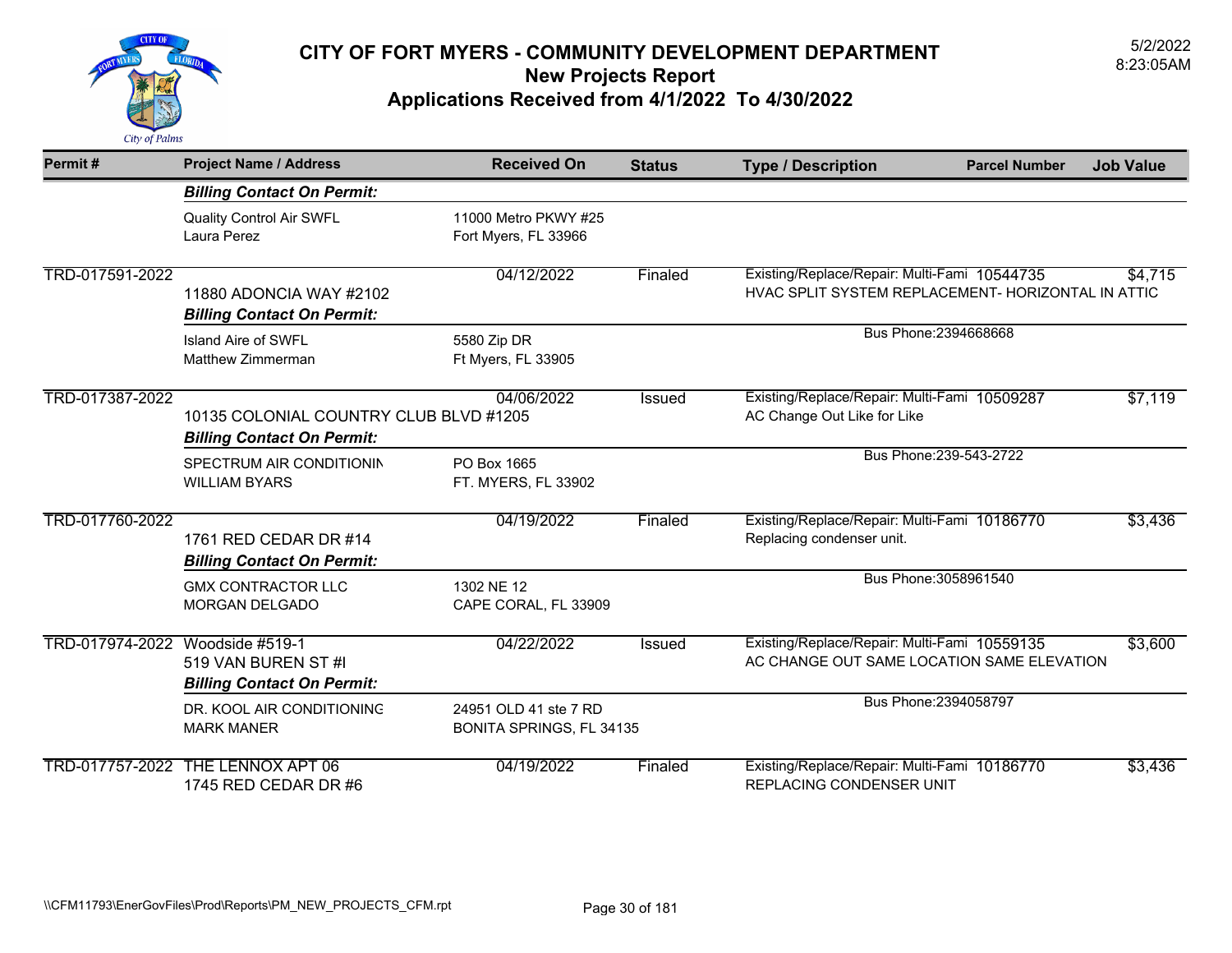

### 5/2/2022 **CITY OF FORT MYERS - COMMUNITY DEVELOPMENT DEPARTMENT** 8:23:05AM **New Projects Report**

**Applications Received from 4/1/2022 To 4/30/2022** 

| Permit#                     | <b>Project Name / Address</b>                                    | <b>Received On</b>                      | <b>Status</b>      | <b>Type / Description</b>                                                                                                   | <b>Parcel Number</b>                                  | <b>Job Value</b> |
|-----------------------------|------------------------------------------------------------------|-----------------------------------------|--------------------|-----------------------------------------------------------------------------------------------------------------------------|-------------------------------------------------------|------------------|
|                             | <b>Billing Contact On Permit:</b>                                |                                         |                    |                                                                                                                             |                                                       |                  |
|                             | <b>LELY RIESGO</b>                                               |                                         |                    |                                                                                                                             | Cell Phone: 2397885650                                |                  |
| TRD-017339-2022             | 3000 OASIS GRAND BLVD #2507<br><b>Billing Contact On Permit:</b> | 04/05/2022                              | Issued-Inspections | Existing/Replace/Repair: Multi-Fami 10551866<br><b>HVAC Replacement</b>                                                     |                                                       | \$7,861          |
|                             | SOUTHWEST HEATING & COO<br><b>JASON DUNN</b>                     | 1013 SW 12TH CT<br>CAPE CORAL, FL 33990 |                    |                                                                                                                             | Bus Phone: 239 205-1001<br>Home Phone: 239-222-5467 ( |                  |
| TRD-017851-2022 Haley 1501B | 1501 PALM AVE #B<br><b>Billing Contact On Permit:</b>            | 04/20/2022                              | <b>Issued</b>      | Existing/Replace/Repair: Multi-Fami 10161759<br>A/C CO 2T 15S 5K                                                            |                                                       | \$5,125          |
|                             | A + RJS AC & APPLIANCE SEF<br>ROBERTO RAMIREZ JR                 | 403 SE 16TH PL<br>CAPE CORAL, FL 33990  |                    |                                                                                                                             | Bus Phone: 239-573-8203                               |                  |
| TRD-017396-2022             | 1721 RED CEDAR DR #2<br><b>Billing Contact On Permit:</b>        | 04/06/2022                              | Finaled            | Existing/Replace/Repair: Multi-Fami 10186770<br>Replacing condenser unit.                                                   |                                                       | \$2,493          |
|                             | LURIN REAL ESTATE HOLDIN                                         |                                         |                    |                                                                                                                             |                                                       |                  |
| TRD-017632-2022             | 3000 OASIS GRAND BLVD #603<br><b>Billing Contact On Permit:</b>  | 04/14/2022                              | Finaled            | Existing/Replace/Repair: Multi-Fami 10551736<br><b>HVAC Replacement</b>                                                     |                                                       | \$7,295          |
|                             | SOUTHWEST HEATING & COO                                          | 1013 SW 12TH CT                         |                    |                                                                                                                             | Bus Phone: 239 205-1001                               |                  |
|                             | <b>JASON DUNN</b>                                                | CAPE CORAL, FL 33990                    |                    |                                                                                                                             | Home Phone: 239-222-5467 (                            |                  |
| TRD-017253-2022             | 5323 SUMMERLIN RD #2310                                          | 04/01/2022                              | <b>Issued</b>      | Existing/Replace/Repair: Multi-Fami 10520514<br>Replace existing 2 ton with new 2 ton 14 seer Comfortmaker with<br>5kw heat |                                                       | \$4,815          |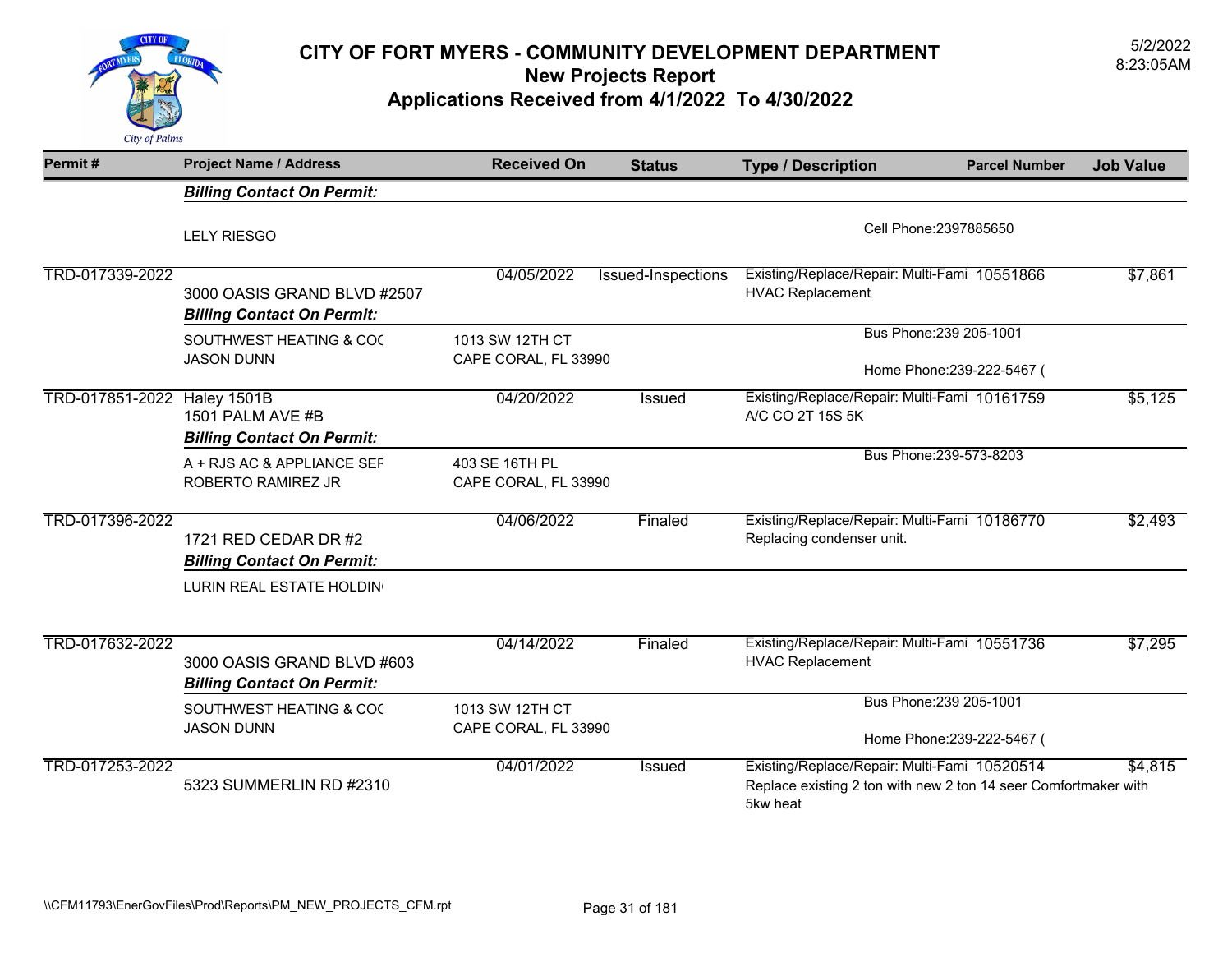

| Permit#         | <b>Project Name / Address</b>                                         | <b>Received On</b>                    | <b>Status</b>                         | <b>Type / Description</b>                                                                                                        | <b>Parcel Number</b>     | <b>Job Value</b> |
|-----------------|-----------------------------------------------------------------------|---------------------------------------|---------------------------------------|----------------------------------------------------------------------------------------------------------------------------------|--------------------------|------------------|
|                 | <b>Billing Contact On Permit:</b>                                     |                                       |                                       |                                                                                                                                  |                          |                  |
|                 | Air Repair LLC                                                        | 603 N Maple AVE N                     |                                       |                                                                                                                                  | Bus Phone: 2398502103    |                  |
|                 | Sean Hicks                                                            | LEHIGH ACRES, FL 33972                |                                       |                                                                                                                                  | Cell Phone: 239-850-2103 |                  |
| TRD-017941-2022 | <b>Welch Res</b><br>10275 BISMARK PALM WAY #1138                      | 04/21/2022                            | Finaled                               | Existing/Replace/Repair: Multi-Fami 10470706<br>REPLACING SPLIT AC SYSTEM                                                        |                          | \$4,750          |
|                 | <b>Billing Contact On Permit:</b>                                     |                                       |                                       |                                                                                                                                  | Bus Phone: 2399360333    |                  |
|                 | Weather Control A/C Inc.<br><b>REBECCA RICHARDS</b>                   | 606 Center RD<br>FORT MYERS, FL 33907 |                                       |                                                                                                                                  |                          |                  |
| TRD-018266-2022 | 1925 CLIFFORD ST #601<br><b>Billing Contact On Permit:</b>            | 04/29/2022                            | Submitted - Online                    | Existing/Replace/Repair: Multi-Fami 10172338<br>Install 3 ton 14 seer 10kw split system                                          |                          | \$4,700          |
|                 | <b>GRIFFITH COOLING &amp; HEATIN</b>                                  | <b>18470 NALLE</b>                    |                                       |                                                                                                                                  | Bus Phone: 2394580518    |                  |
|                 | <b>WILLIAM GRIFFITH</b>                                               | NORTH FORT MYERS, FL 33917            |                                       |                                                                                                                                  |                          |                  |
| TRD-017960-2022 | Spellman<br>2350 W FIRST ST #802<br><b>Billing Contact On Permit:</b> | 04/22/2022                            |                                       | ady to Issue with No Existing/Replace/Repair: Multi-Fami 10172049<br>HVAC replacement like for like 2.5 ton 8 kw 14.5 seer trane |                          | \$7,386          |
|                 |                                                                       |                                       |                                       |                                                                                                                                  | Bus Phone: 239-785-2228  |                  |
|                 | MICHELLE AUSTERMAN                                                    | FORT MYERS, FL 33913                  | 11300 LINDBERGH BLVD #STE 103 PMB 348 |                                                                                                                                  |                          |                  |
| TRD-017338-2022 | 11029 MILL CREEK WAY #406<br><b>Billing Contact On Permit:</b>        | 04/05/2022                            | Finaled                               | Existing/Replace/Repair: Multi-Fami 10484989<br>replace 2 ton 16 seer split system                                               |                          | \$6,216          |
|                 | GULF SHORE COOLING INC<br><b>GARY WRIGHT</b>                          |                                       |                                       |                                                                                                                                  | Bus Phone: 239-939-1137  |                  |
| TRD-017275-2022 | 3604 SEMINOLE AVE #A109                                               | 04/01/2022                            | Finaled                               | Existing/Replace/Repair: Multi-Fami 10245650<br>AC CHANGE OUT SAME ELEVATION SAME LOCATION                                       |                          | \$3,600          |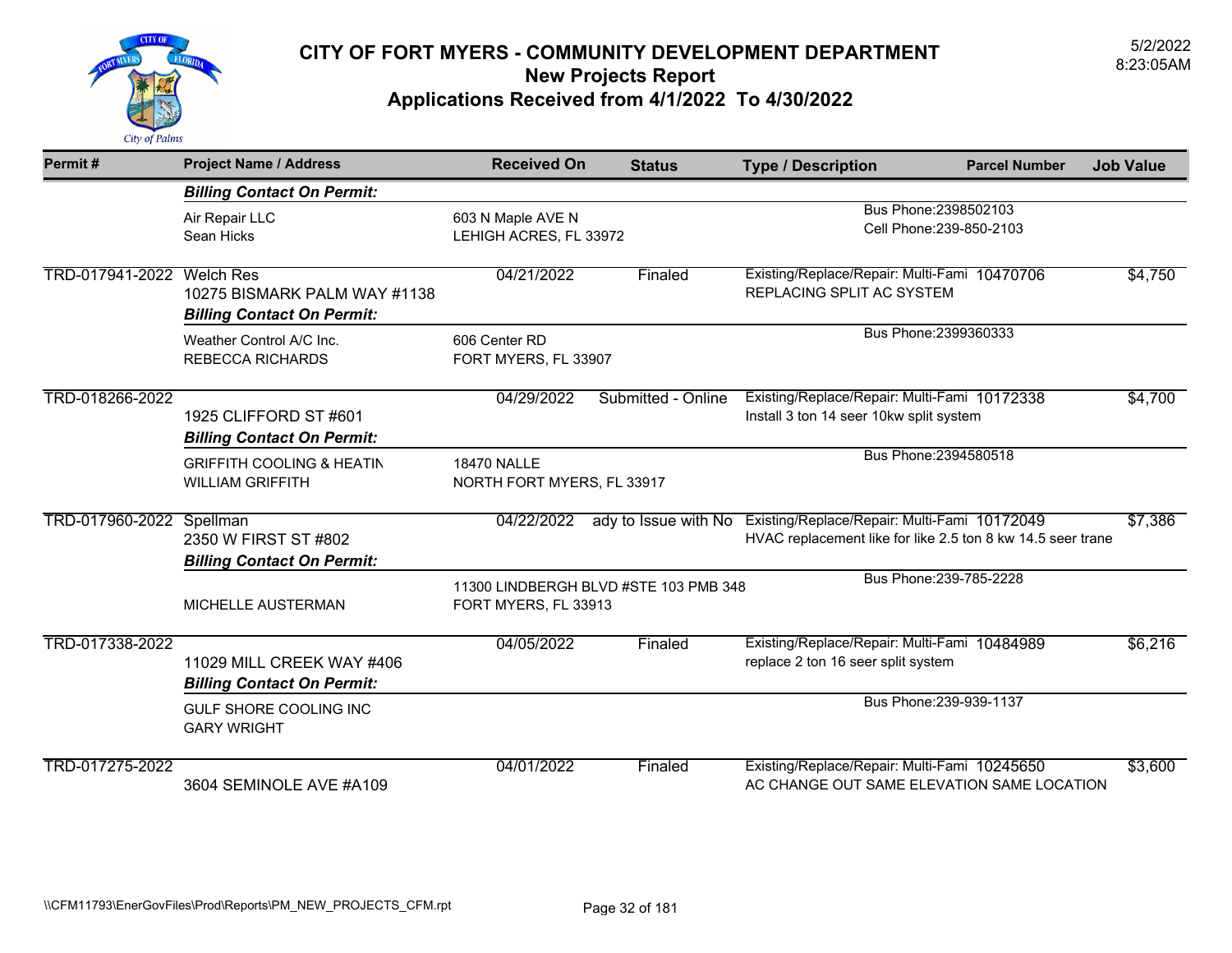

| Permit#                  | <b>Project Name / Address</b>                                          | <b>Received On</b>                                       | <b>Status</b> | <b>Type / Description</b>                                                                                                | <b>Parcel Number</b>    | <b>Job Value</b> |
|--------------------------|------------------------------------------------------------------------|----------------------------------------------------------|---------------|--------------------------------------------------------------------------------------------------------------------------|-------------------------|------------------|
|                          | <b>Billing Contact On Permit:</b>                                      |                                                          |               |                                                                                                                          |                         |                  |
|                          | DR. KOOL AIR CONDITIONING<br><b>MARK MANER</b>                         | 24951 OLD 41 ste 7 RD<br><b>BONITA SPRINGS, FL 34135</b> |               |                                                                                                                          | Bus Phone: 2394058797   |                  |
| TRD-017705-2022 OCONNOR  | 8856 OLIVERIA ST #9603<br><b>Billing Contact On Permit:</b>            | 04/18/2022                                               | Issued        | Existing/Replace/Repair: Multi-Fami 10545276<br><b>REPLACE AC SYSTEM</b>                                                 |                         | \$13,268         |
|                          | SUNSET AIR & HOME SERVIC<br><b>JASON SCHREYER</b>                      | 5610 DIVISION<br>FORT MYERS, FL 33905                    |               |                                                                                                                          | Bus Phone: 239-693-9005 |                  |
|                          | TRD-018213-2022 Gilbert McGarrough<br>2090 W FIRST ST #1410            | 04/28/2022                                               |               | ady to Issue with No Existing/Replace/Repair: Multi-Fami 10548506<br>AC CHANGE OUT                                       |                         | \$7,400          |
|                          | <b>Billing Contact On Permit:</b>                                      |                                                          |               | RUUD 3.5T 16S 10 KW SPLIT SYSTEM                                                                                         |                         |                  |
|                          | Air Conditioning Repair Cape Co<br>Sara Costa                          | 1411 SE 10th ST<br>Cape Coral, FL 33990                  |               |                                                                                                                          | Bus Phone: 2395424247   |                  |
| TRD-017906-2022 Renzetti | 10220 WASHINGTONIA PALM WAY #1825<br><b>Billing Contact On Permit:</b> | 04/21/2022                                               | Issued        | Existing/Replace/Repair: Multi-Fami 10459430<br>Ac change out like for like                                              |                         | \$6,500          |
|                          | ECO AIR OF SW FL LLC<br><b>GREGORY BUSH</b>                            | 7997 MERCANTILE ST #9<br>N FORT MYERS, FL 33917          |               |                                                                                                                          | Bus Phone: 239-458-1326 |                  |
| TRD-018204-2022 AL ADair | 2104 W FIRST ST #2202                                                  | 04/28/2022                                               |               | ady to Issue with No Existing/Replace/Repair: Multi-Fami 10540397<br>AC CHANGE OUT                                       |                         | \$6,650          |
|                          |                                                                        |                                                          |               | RUUD 4 TON 16S 10 KW SPLIT SYSTEM                                                                                        |                         |                  |
|                          | <b>Billing Contact On Permit:</b>                                      |                                                          |               |                                                                                                                          | Bus Phone: 2395424247   |                  |
|                          | Air Conditioning Repair Cape Co<br>Sara Costa                          | 1411 SE 10th ST<br>Cape Coral, FL 33990                  |               |                                                                                                                          |                         |                  |
| TRD-017826-2022 4224575  | 10006 SKY VIEW WAY #207                                                | 04/20/2022                                               | <b>Issued</b> | Existing/Replace/Repair: Multi-Fami 10478908<br>3 TON 16 SEER 10 KW - SPLIT SYSTEM REPLACEMENT - LIKE<br><b>FOR LIKE</b> |                         | \$5,717          |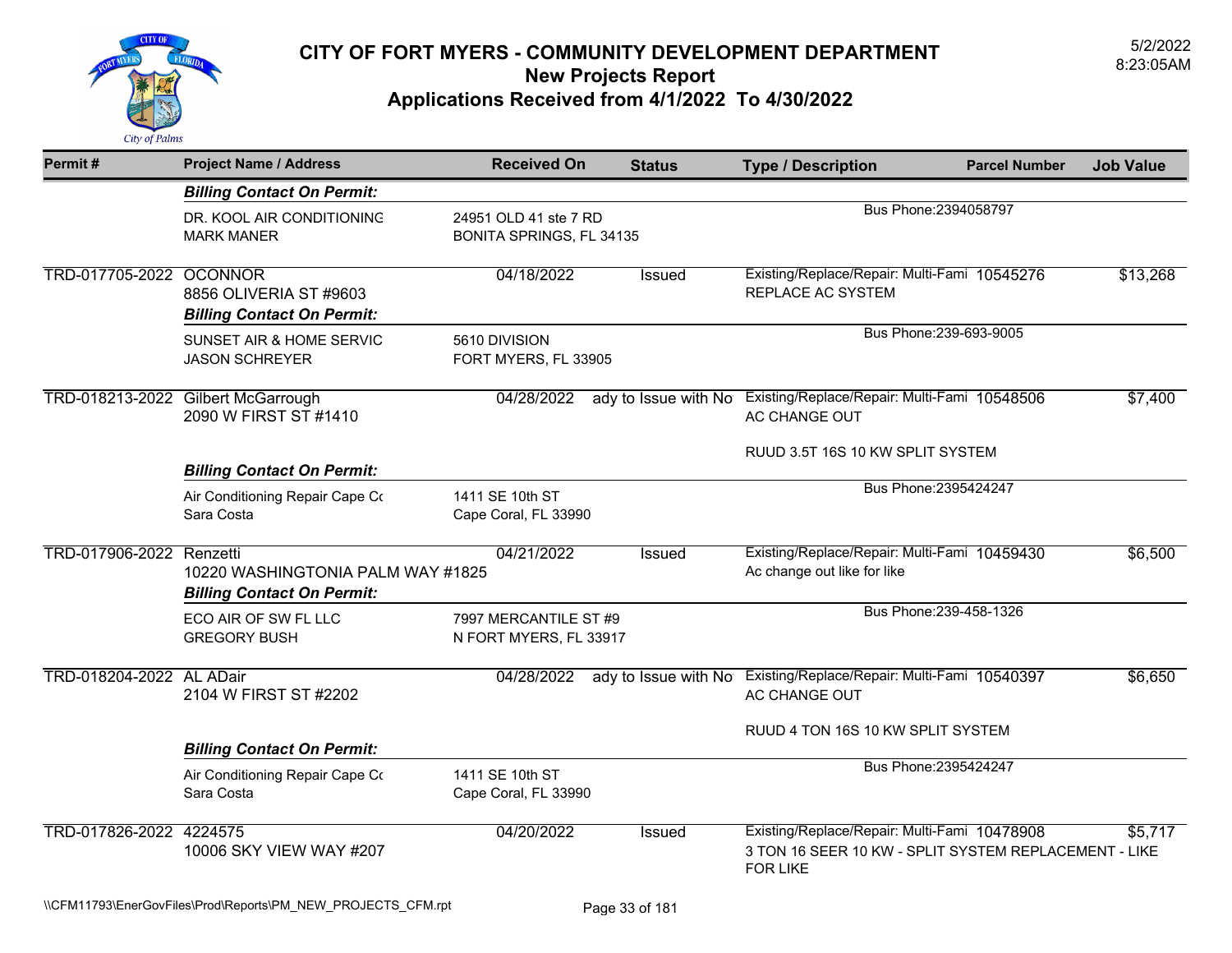

| Permit#         | <b>Project Name / Address</b>                                               | <b>Received On</b>                                | <b>Status</b> | <b>Type / Description</b>                                                                                                                                       | <b>Parcel Number</b>    | <b>Job Value</b> |
|-----------------|-----------------------------------------------------------------------------|---------------------------------------------------|---------------|-----------------------------------------------------------------------------------------------------------------------------------------------------------------|-------------------------|------------------|
|                 | <b>Billing Contact On Permit:</b>                                           |                                                   |               |                                                                                                                                                                 |                         |                  |
|                 | CONDITIONED AIR COMPANY<br><b>TIMOTHY DUPRE</b>                             | 3786 MERCANTILE AVENUE<br>NAPLES, FL 34104        |               |                                                                                                                                                                 | Bus Phone: 239-643-2445 |                  |
| TRD-017567-2022 | 1731 RED CEDAR DR #15<br><b>Billing Contact On Permit:</b>                  | 04/12/2022                                        | Finaled       | Existing/Replace/Repair: Multi-Fami 10186770<br>Replacing condenser unit.                                                                                       |                         | \$3,436          |
|                 | LURIN REAL ESTATE HOLDIN                                                    |                                                   |               |                                                                                                                                                                 |                         |                  |
| TRD-017276-2022 | 3604 SEMINOLE AVE #A101<br><b>Billing Contact On Permit:</b>                | 04/01/2022                                        | Finaled       | Existing/Replace/Repair: Multi-Fami 10245650<br>AC CAHNGE OUT SAME LOCATION SAME ELEVATION                                                                      |                         | \$3,600          |
|                 | DR. KOOL AIR CONDITIONING<br><b>MARK MANER</b>                              | 24951 OLD 41 ste 7 RD<br>BONITA SPRINGS, FL 34135 |               |                                                                                                                                                                 | Bus Phone: 2394058797   |                  |
| TRD-017638-2022 | 9603 HEMINGWAY LN #4003                                                     | 04/14/2022                                        | Finaled       | Existing/Replace/Repair: Multi-Fami 10525559<br>HVAC CHANGE OUT - PROVIDE & INSTALL A NEW 2.5 TON, 16<br>SEER TRANE SPLIT SYSTEM UNIT - EQUIP IS LIKE FOR LIKE. |                         | \$5,867          |
|                 | <b>Billing Contact On Permit:</b><br>LEWIS, ANGELA<br><b>ANGELA LEWIS</b>   | 6420 METRO PLANTATION RD<br>FORT MYERS, FL 33966  |               |                                                                                                                                                                 | Bus Phone: 239-277-7727 |                  |
| TRD-017523-2022 | THE LENNOX APT 22<br>1725 RED CEDAR DR<br><b>Billing Contact On Permit:</b> | 04/11/2022                                        | Finaled       | Existing/Replace/Repair: Multi-Fami 10186770<br>REPLACING CONDENSER UNIT APT 22                                                                                 |                         | \$3,436          |
|                 | <b>GMX CONTRACTOR LLC</b><br><b>MORGAN DELGADO</b>                          | 1302 NE 12<br>CAPE CORAL, FL 33909                |               |                                                                                                                                                                 | Bus Phone: 3058961540   |                  |
| TRD-017397-2022 | 1771 RED CEDAR DR #2                                                        | 04/06/2022                                        | Finaled       | Existing/Replace/Repair: Multi-Fami 10186770<br>Replacing condenser unit.                                                                                       |                         | \$2,493          |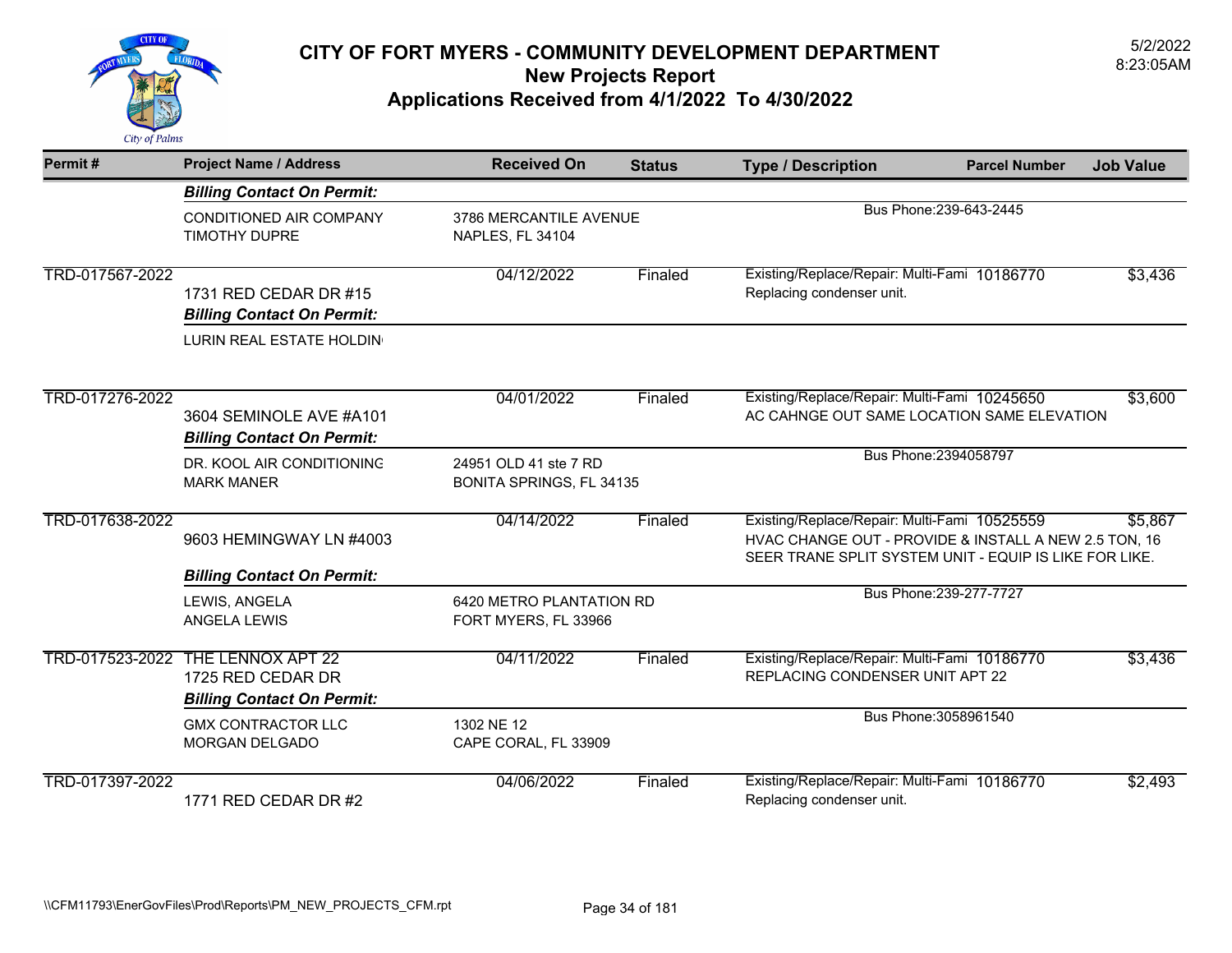

## 5/2/2022 **CITY OF FORT MYERS - COMMUNITY DEVELOPMENT DEPARTMENT** 8:23:05AM **New Projects Report**

**Applications Received from 4/1/2022 To 4/30/2022** 

| Permit#                  | <b>Project Name / Address</b>                                     | <b>Received On</b>                            | <b>Status</b>        | <b>Type / Description</b>                                                                                                                                                                                                                                                         | <b>Parcel Number</b>    | <b>Job Value</b> |
|--------------------------|-------------------------------------------------------------------|-----------------------------------------------|----------------------|-----------------------------------------------------------------------------------------------------------------------------------------------------------------------------------------------------------------------------------------------------------------------------------|-------------------------|------------------|
|                          | <b>Billing Contact On Permit:</b>                                 |                                               |                      |                                                                                                                                                                                                                                                                                   |                         |                  |
|                          | <b>LELY RIESGO</b>                                                |                                               |                      |                                                                                                                                                                                                                                                                                   | Cell Phone: 2397885650  |                  |
| TRD-017493-2022          | 2885 PALM BEACH BLVD #202<br><b>Billing Contact On Permit:</b>    | 04/08/2022                                    | Finaled              | Existing/Replace/Repair: Multi-Fami 10250776<br>HVAC SPLIT SYSTEM REPLACEMENT-VERTICAL IN CLOSET                                                                                                                                                                                  |                         | \$6,876          |
|                          | Island Aire of SWFL<br>Matthew Zimmerman                          | 5580 Zip DR<br>Ft Myers, FL 33905             |                      |                                                                                                                                                                                                                                                                                   | Bus Phone: 2394668668   |                  |
| TRD-017283-2022          | 10371 BUTTERFLY PALM DR #826<br><b>Billing Contact On Permit:</b> | 04/02/2022                                    | Issued               | Existing/Replace/Repair: Multi-Fami 10493416<br>REPLACING SPLIT AC SYSTEM                                                                                                                                                                                                         |                         | \$4,460          |
|                          | Weather Control A/C Inc.<br><b>REBECCA RICHARDS</b>               | 606 Center RD<br>FORT MYERS, FL 33907         |                      |                                                                                                                                                                                                                                                                                   | Bus Phone: 2399360333   |                  |
| TRD-017378-2022          | 9612 HEMINGWAY LN #3808<br><b>Billing Contact On Permit:</b>      | 04/05/2022                                    | <b>Issued</b>        | Existing/Replace/Repair: Multi-Fami 10525100<br>3.5 ton 15 seer 90 kw - split system replacement - like for like.                                                                                                                                                                 |                         | \$6,131          |
|                          | CONDITIONED AIR COMPANY<br><b>TIMOTHY DUPRE</b>                   | 3786 MERCANTILE AVENUE<br>NAPLES, FL 34104    |                      |                                                                                                                                                                                                                                                                                   | Bus Phone: 239-643-2445 |                  |
| TRD-017362-2022          | 2104 W FIRST ST #1902<br><b>Billing Contact On Permit:</b>        | 04/05/2022                                    | ady to Issue with No | Existing/Replace/Repair: Multi-Fami 10540394<br>A/C (Replacement Like for Like)                                                                                                                                                                                                   |                         | \$7,473          |
|                          | AIR INNOVATIONS OF FLORID<br><b>BRYAN COLLINS</b>                 | 5751 youngquist RD #a<br>fort myers, FL 33912 |                      |                                                                                                                                                                                                                                                                                   | Bus Phone: 239-543-0023 |                  |
| TRD-018134-2022 The Dean | 1415 DEAN ST                                                      | 04/27/2022                                    | ady to Issue with No | Existing/Replace/Repair: Multi-Fami 10162344<br>HVAC Replacement on split systems (2.5 T, 14 Seer for Unit 302)<br>(1.5 T, 14 Seer for Unit 308) (5T, 14 Seer for The Southern Offices-<br>Units 103, 104, 106, 107, 110, 111, 114) (3T, 14 Seer for South Hal<br>and Entry Hall) |                         | \$26,340         |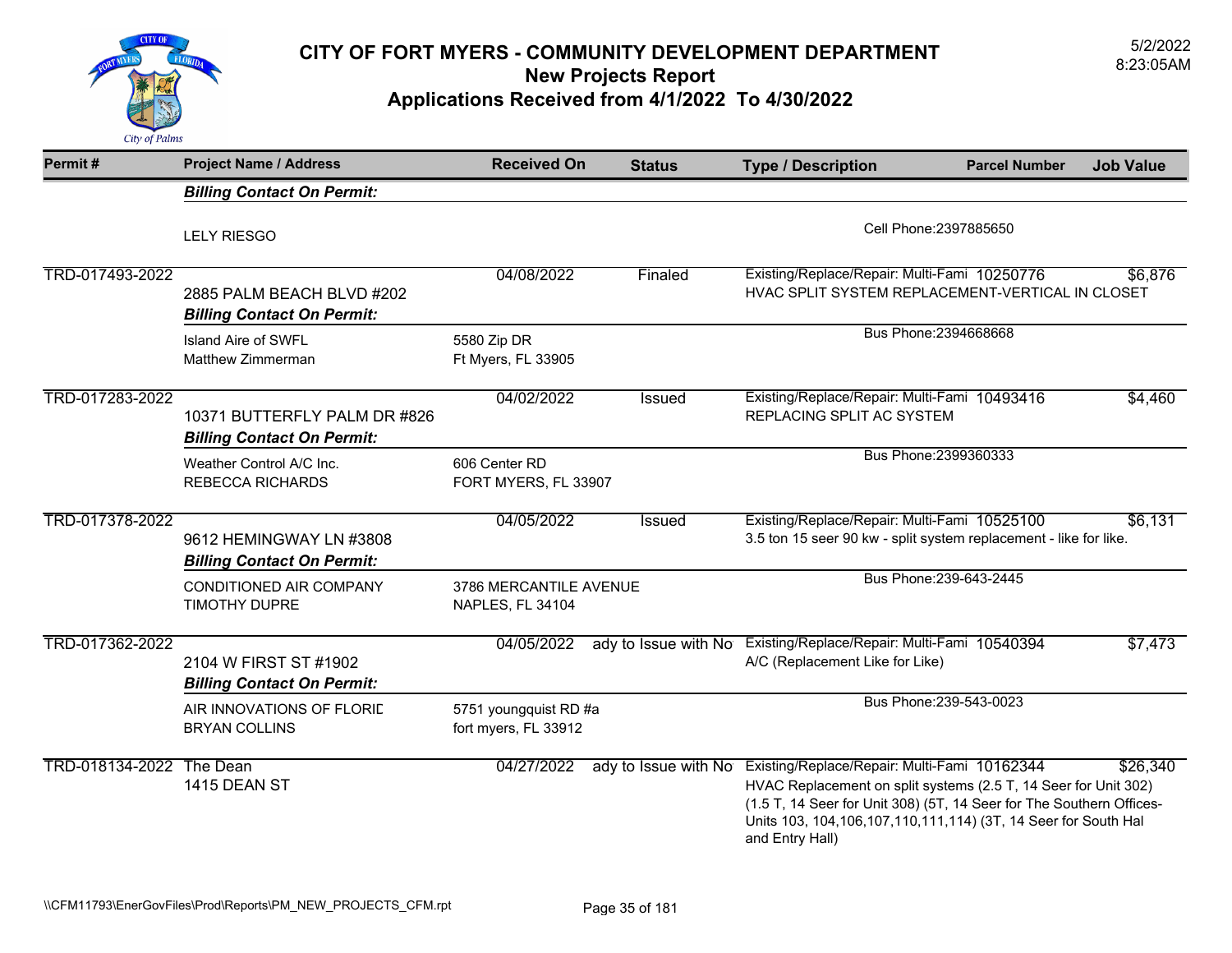

| Permit#                    | <b>Project Name / Address</b>                                                        | <b>Received On</b>                         | <b>Status</b>      | <b>Type / Description</b>                                                                                                             | <b>Parcel Number</b>                                  | <b>Job Value</b> |
|----------------------------|--------------------------------------------------------------------------------------|--------------------------------------------|--------------------|---------------------------------------------------------------------------------------------------------------------------------------|-------------------------------------------------------|------------------|
|                            | <b>Billing Contact On Permit:</b>                                                    |                                            |                    |                                                                                                                                       |                                                       |                  |
|                            | SOUTHWEST HEATING & COO<br><b>JASON DUNN</b>                                         | 1013 SW 12TH CT<br>CAPE CORAL, FL 33990    |                    |                                                                                                                                       | Bus Phone: 239 205-1001<br>Home Phone: 239-222-5467 ( |                  |
| TRD-017269-2022            | 10121 COLONIAL COUNTRY CLUB BLVD #1803                                               | 04/01/2022                                 | Finaled            | Existing/Replace/Repair: Multi-Fami 10493391<br>2.5 TON 16 SEER 8 KW - SPLIT SYSTEM REPLACEMENT - LIKE<br><b>FOR LIKE</b>             |                                                       | \$5,000          |
|                            | <b>Billing Contact On Permit:</b><br>CONDITIONED AIR COMPANY<br><b>TIMOTHY DUPRE</b> | 3786 MERCANTILE AVENUE<br>NAPLES, FL 34104 |                    | Bus Phone: 239-643-2445                                                                                                               |                                                       |                  |
| TRD-017825-2022            | 4224556<br>10011 SKY VIEW WAY #1805<br><b>Billing Contact On Permit:</b>             | 04/20/2022                                 | Issued             | Existing/Replace/Repair: Multi-Fami 10493621<br>\$6.714<br>3.5 TON 16 SEER 10 KW - SPLIT SYSTEM REPLACEMENT - LIKE<br><b>FOR LIKE</b> |                                                       |                  |
|                            | CONDITIONED AIR COMPANY<br><b>TIMOTHY DUPRE</b>                                      | 3786 MERCANTILE AVENUE<br>NAPLES, FL 34104 |                    |                                                                                                                                       | Bus Phone: 239-643-2445                               |                  |
| TRD-017758-2022            | 1771 RED CEDAR DR #18<br><b>Billing Contact On Permit:</b>                           | 04/19/2022                                 | Finaled            | Existing/Replace/Repair: Multi-Fami 10186770<br>Replacing condenser unit                                                              |                                                       | \$3,436          |
|                            | <b>GMX CONTRACTOR LLC</b><br>MORGAN DELGADO                                          | 1302 NE 12<br>CAPE CORAL, FL 33909         |                    |                                                                                                                                       | Bus Phone: 3058961540                                 |                  |
| TRD-018172-2022 Sakran Res | 10275 BISMARK PALM WAY #1136<br><b>Billing Contact On Permit:</b>                    | 04/27/2022                                 | Issued             | Existing/Replace/Repair: Multi-Fami 10470704<br>REPLACE SPLIT AC SYSTEM                                                               |                                                       | \$5,310          |
|                            | Weather Control A/C Inc.<br><b>REBECCA RICHARDS</b>                                  | 606 Center RD<br>FORT MYERS, FL 33907      |                    |                                                                                                                                       | Bus Phone: 2399360333                                 |                  |
| TRD-017285-2022            | 10391 BUTTERFLY PALM DR #1044                                                        | 04/02/2022                                 | Issued-Inspections | Existing/Replace/Repair: Multi-Fami 10496408<br>REPLACING SPLIT AC SYSTEM                                                             |                                                       | \$4,600          |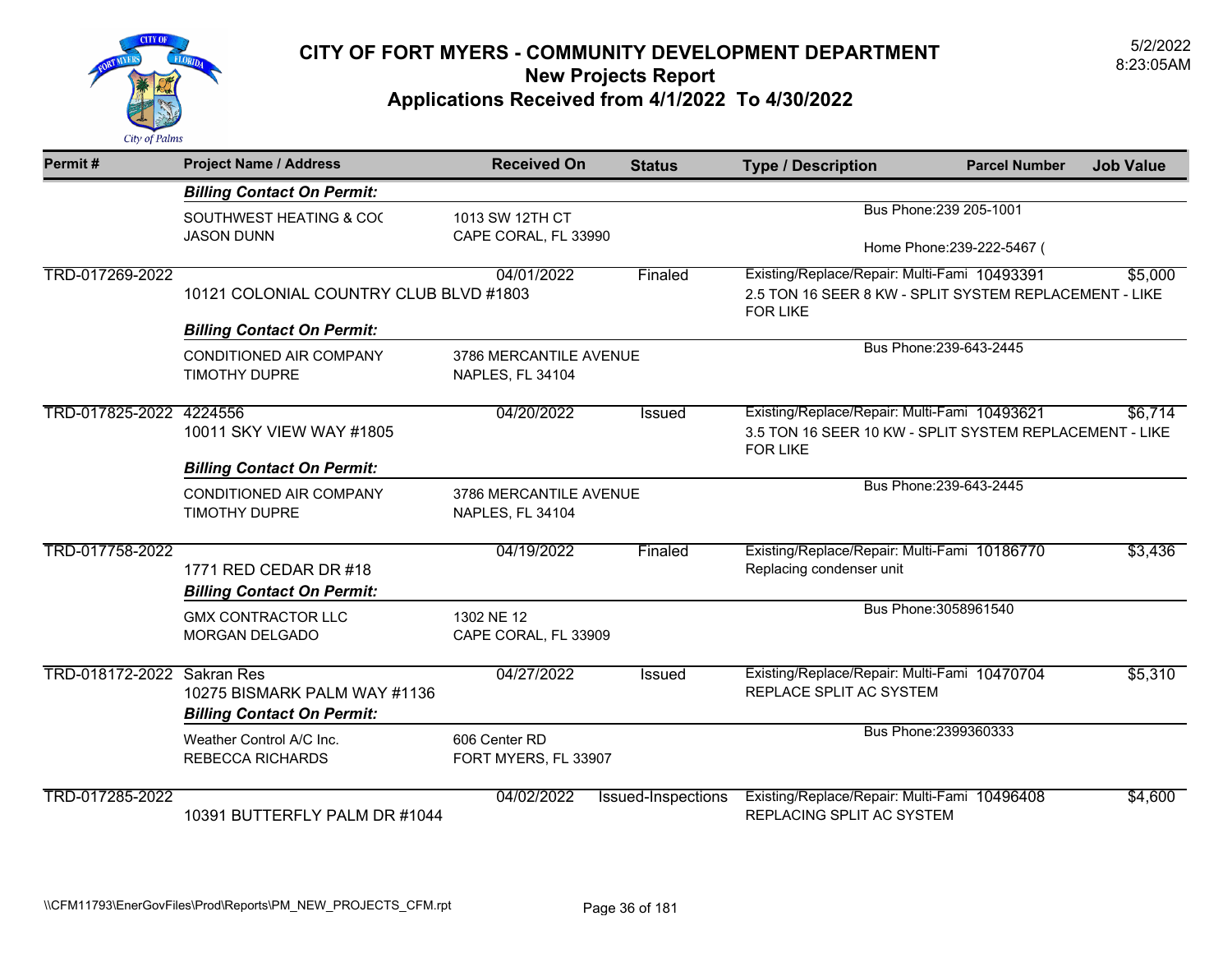

| Permit#                        | <b>Project Name / Address</b>                                        | <b>Received On</b>                                | <b>Status</b>        | <b>Type / Description</b>                                                                  | <b>Parcel Number</b>    | <b>Job Value</b> |
|--------------------------------|----------------------------------------------------------------------|---------------------------------------------------|----------------------|--------------------------------------------------------------------------------------------|-------------------------|------------------|
|                                | <b>Billing Contact On Permit:</b>                                    |                                                   |                      |                                                                                            |                         |                  |
|                                | Weather Control A/C Inc.<br><b>REBECCA RICHARDS</b>                  | 606 Center RD<br>FORT MYERS, FL 33907             |                      |                                                                                            | Bus Phone: 2399360333   |                  |
| TRD-017563-2022                | 2090 W FIRST ST #F2206<br><b>Billing Contact On Permit:</b>          | 04/12/2022                                        | ady to Issue with No | Existing/Replace/Repair: Multi-Fami 10548414<br>HVAC Change Out Split System               |                         | \$7,058          |
|                                | <b>Quality Control Air SWFL</b><br>Laura Perez                       | 11000 Metro PKWY #25<br>Fort Myers, FL 33966      |                      |                                                                                            |                         |                  |
| TRD-018225-2022 Ganzer         | 8086 QUEEN PALM LN #344<br><b>Billing Contact On Permit:</b>         | 04/28/2022                                        | Ready to Issue       | Existing/Replace/Repair: Multi-Fami 10451404<br>REPLACE AC SYSTEM                          |                         | \$6,214          |
|                                | SUNSET AIR & HOME SERVIC<br><b>JASON SCHREYER</b>                    | 5610 DIVISION<br>FORT MYERS, FL 33905             |                      |                                                                                            | Bus Phone: 239-693-9005 |                  |
| TRD-017733-2022 Woodside #4225 | 4225 GREENWOOD AVE<br><b>Billing Contact On Permit:</b>              | 04/18/2022                                        | Issued               | Existing/Replace/Repair: Multi-Fami 10246062<br>AC CHANGE OUT SAME LOCATION SAME ELEVATION |                         | \$3,600          |
|                                | DR. KOOL AIR CONDITIONING<br><b>MARK MANER</b>                       | 24951 OLD 41 ste 7 RD<br>BONITA SPRINGS, FL 34135 |                      |                                                                                            | Bus Phone: 2394058797   |                  |
| TRD-017852-2022                | Haley 1509A<br>1509 PALM AVE #A<br><b>Billing Contact On Permit:</b> | 04/20/2022                                        | Ready to Issue       | Existing/Replace/Repair: Multi-Fami 10161759<br>A/C CO 2T 15S 5k                           |                         | \$5,125          |
|                                | A + RJS AC & APPLIANCE SEF<br>ROBERTO RAMIREZ JR                     | 403 SE 16TH PL<br>CAPE CORAL, FL 33990            |                      |                                                                                            | Bus Phone: 239-573-8203 |                  |
| BLDR-017618-202                | 3746 MAXINE ST                                                       | 04/13/2022                                        | In Review            | <b>Aluminum Structure</b><br>Pool Enclosure                                                | 10184158                | \$22,194         |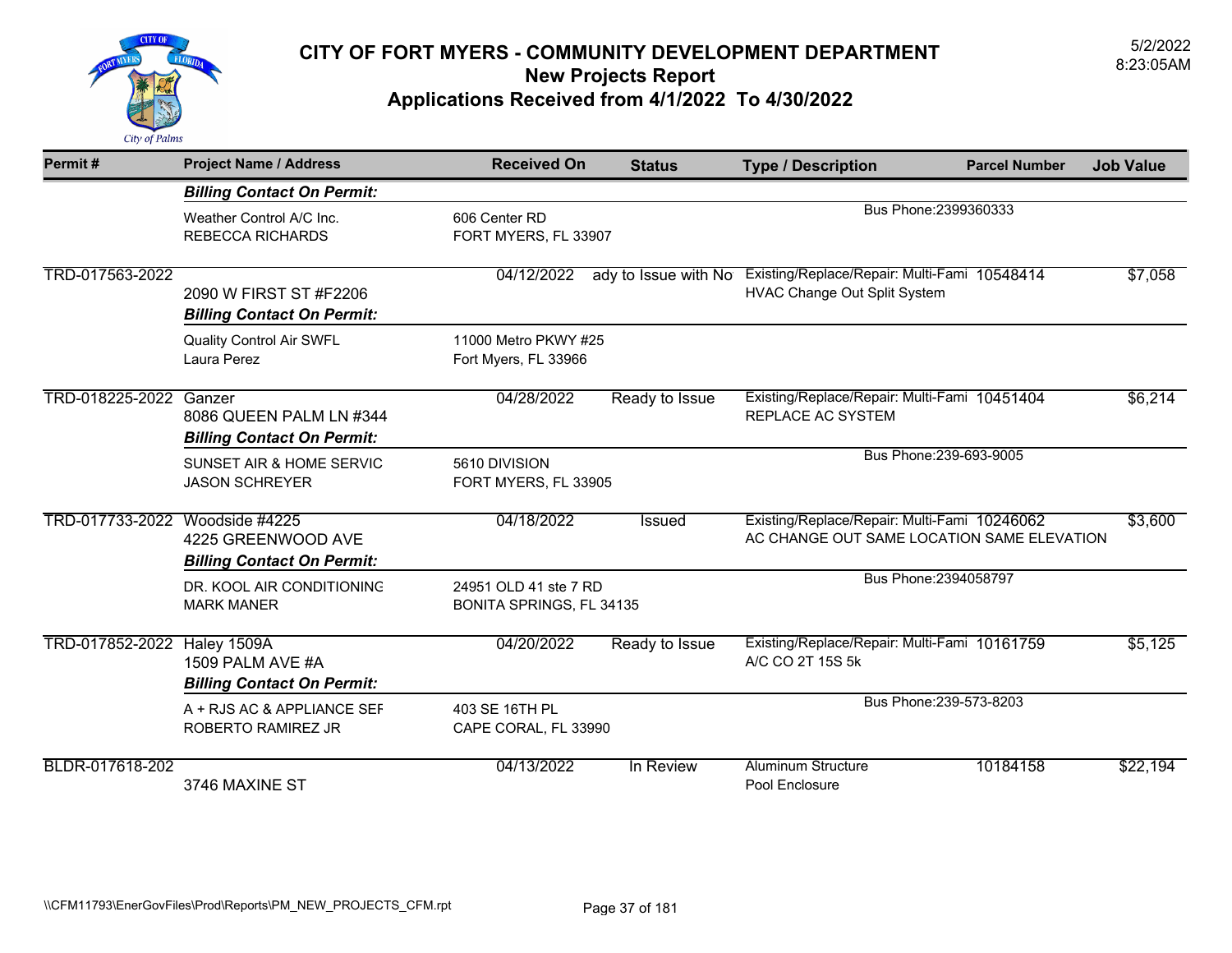

| Permit#                     | <b>Project Name / Address</b>                                    | <b>Received On</b>                               | <b>Status</b>      | <b>Type / Description</b>                                                                                            | <b>Parcel Number</b>    | <b>Job Value</b> |
|-----------------------------|------------------------------------------------------------------|--------------------------------------------------|--------------------|----------------------------------------------------------------------------------------------------------------------|-------------------------|------------------|
|                             | <b>Billing Contact On Permit:</b>                                |                                                  |                    |                                                                                                                      |                         |                  |
|                             | SOUTHERN ALUMINUM INC<br><b>MATTHEW MYERS</b>                    | 674 STONECREST LN #4<br>CAPE CORAL, FL 33909     |                    |                                                                                                                      | Bus Phone: 239-229-5138 |                  |
| BLDR-017496-202             | 9113 SHADOW GLEN WAY<br><b>Billing Contact On Permit:</b>        | 04/08/2022                                       | Submitted - Online | <b>Aluminum Structure</b><br>convert 39'-9" of existing wall of cage to new open picture window.                     | 10490147                | \$6,148          |
|                             | <b>McDaniel Construction</b><br>CHad mcdaniel                    | 18182 Dykes Rd Dykes RD<br>Estero, FL 33928-9612 |                    |                                                                                                                      |                         |                  |
| BLDR-017809-202             | <b>1429 THISTLEDOWN WAY</b><br><b>Billing Contact On Permit:</b> | 04/19/2022                                       | In Review          | <b>Aluminum Structure</b><br>Elite roof - replacing existing                                                         | 10185077                | \$13,560         |
|                             | SOUTHERN ALUMINUM INC<br><b>MATTHEW MYERS</b>                    | 674 STONECREST LN #4<br>CAPE CORAL, FL 33909     |                    |                                                                                                                      | Bus Phone: 239-229-5138 |                  |
| BLDR-017627-202 DHAMOUN     | 9334 VIA SAN GIOVANI ST                                          | 04/14/2022                                       | In Review          | <b>Aluminum Structure</b><br>FOOTER, RESET EXISTING PAVER DECK AND INSTALL SCREEN<br>ENSLOSURE OVER RESET PAVER DECK | 10558574                | \$8,294          |
|                             | <b>Billing Contact On Permit:</b>                                |                                                  |                    |                                                                                                                      |                         |                  |
|                             | <b>BETH SCOTT</b>                                                | 5755 CORPORATE CIR.<br>FORT MYERS, FL 33905      |                    |                                                                                                                      | Bus Phone: 239-772-9825 |                  |
| BLDR-018218-202             | 4107 E RIVER DR<br><b>Billing Contact On Permit:</b>             | 04/28/2022                                       | Submitted - Online | <b>Aluminum Structure</b><br>New Pool Enclosure                                                                      | 10244926                | \$13,425         |
|                             | SOUTHERN ALUMINUM INC<br><b>MATTHEW MYERS</b>                    | 674 STONECREST LN #4<br>CAPE CORAL, FL 33909     |                    |                                                                                                                      | Bus Phone: 239-229-5138 |                  |
| BLDR-017452-202 SCREEN ROOM | 2940 ROYAL GARDENS AVE                                           | 04/07/2022                                       | In Review          | <b>Aluminum Structure</b><br>NEW MANSARD SCREEN ROOM                                                                 | 10581154                | \$15,000         |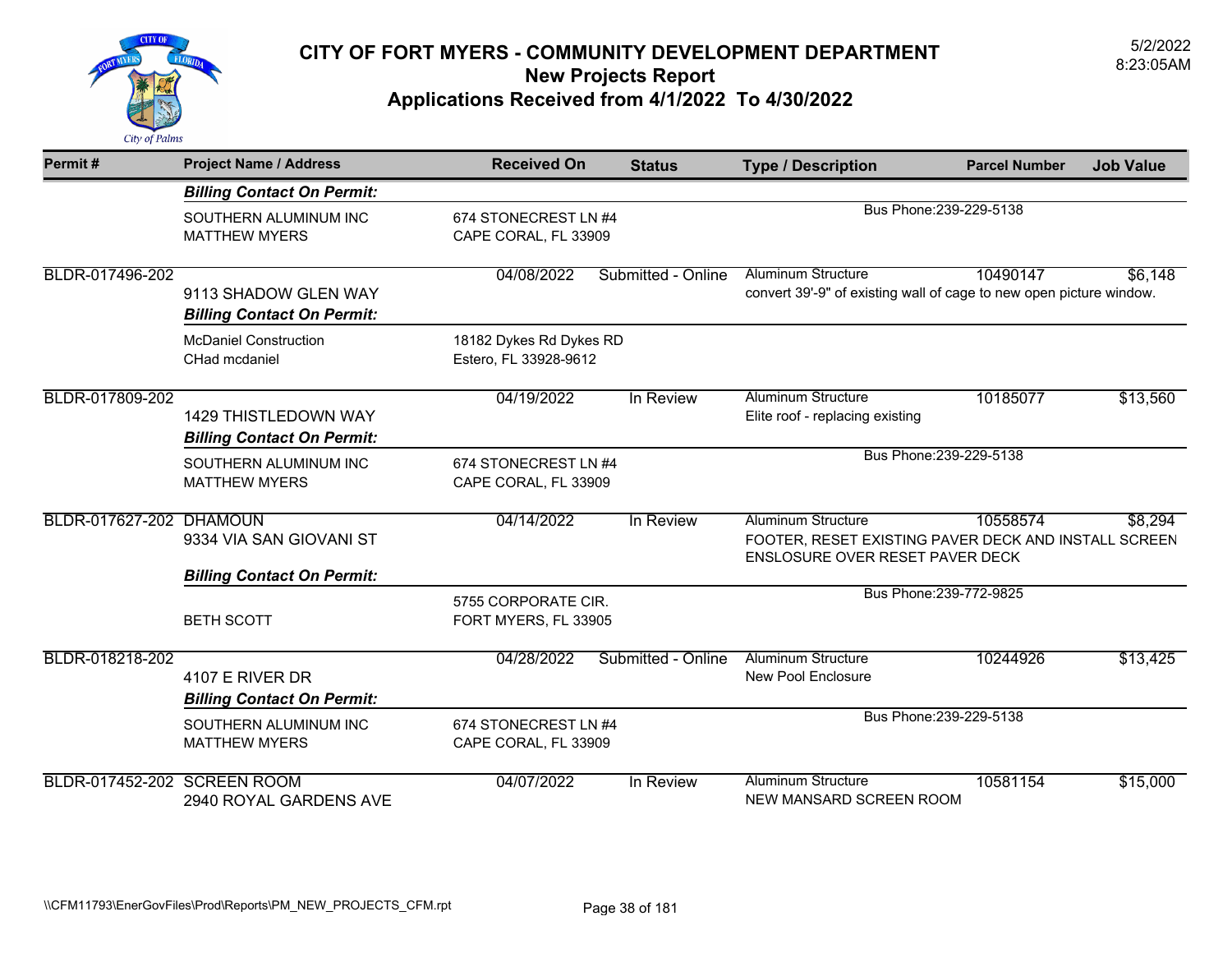

| Permit#               | <b>Project Name / Address</b>                            | <b>Received On</b>                       | <b>Status</b>       | <b>Type / Description</b>                                                                      | <b>Parcel Number</b>     | <b>Job Value</b> |  |
|-----------------------|----------------------------------------------------------|------------------------------------------|---------------------|------------------------------------------------------------------------------------------------|--------------------------|------------------|--|
|                       | <b>Billing Contact On Permit:</b>                        |                                          |                     |                                                                                                |                          |                  |  |
|                       | FINAL PHASE ALUMINUM LLC<br>MICHAEL DEWEESE              |                                          |                     | Bus Phone: 239-823-2580                                                                        |                          |                  |  |
| BLDR-017743-202 BRAUN |                                                          | 04/18/2022                               | <b>Issued</b>       | <b>Aluminum Structure</b>                                                                      | 10465032                 | \$14,000         |  |
|                       | 11059 SEMINOLE PALM WAY                                  |                                          |                     | Replace existing pool enclosure with new pool enclosure on<br>existing deck.                   |                          |                  |  |
|                       | <b>Billing Contact On Permit:</b>                        |                                          |                     |                                                                                                |                          |                  |  |
|                       | <b>JOYCE PALMER</b>                                      |                                          |                     |                                                                                                | Bus Phone: 2398518435    |                  |  |
| BLDR-017326-202       |                                                          | 04/05/2022                               | <b>Issued</b>       | <b>Aluminum Structure</b>                                                                      | 10564834                 | \$11,080         |  |
|                       | 12855 CHADSFORD CIR<br><b>Billing Contact On Permit:</b> |                                          |                     | new pool screen enclosure                                                                      |                          |                  |  |
|                       |                                                          | 5755 CORPORATION CIR.                    |                     |                                                                                                | Bus Phone: 239-772-9825  |                  |  |
|                       | <b>DANA PARSONS</b>                                      | FORT MYERS, FL 33905                     |                     |                                                                                                | Home Phone: 239-772-2261 |                  |  |
| BLDR-017500-202       |                                                          | 04/08/2022                               | Issued-Inspections  | <b>Aluminum Structure</b>                                                                      | 10249632                 | \$3,275          |  |
|                       | 133 GRANADA ST<br><b>Billing Contact On Permit:</b>      |                                          |                     | Install Screen Enclosure under existing carport on existing concrete                           |                          |                  |  |
|                       | WHITE ALUMINUM & WINDOW<br><b>JONATHAN STARRATT</b>      | 12610 METRO PKWY<br>FORT MYERS, FL 33966 |                     |                                                                                                | Bus Phone: 2394814900    |                  |  |
| BLDR-017833-202       |                                                          | 04/20/2022                               | nding Plan Review F | <b>Aluminum Structure</b>                                                                      | 10465864                 | \$5,392          |  |
|                       | 10537 BELLA VISTA DR                                     |                                          |                     | replacement screen enclosure on existing 18' x 13' concrete slab<br>(same footprint) (NO POOL) |                          |                  |  |
|                       | <b>Billing Contact On Permit:</b>                        |                                          |                     |                                                                                                |                          |                  |  |
|                       |                                                          | 5755 CORPORATION CIR.                    |                     |                                                                                                | Bus Phone: 239-772-9825  |                  |  |
|                       | <b>DANA PARSONS</b>                                      | FORT MYERS, FL 33905                     |                     |                                                                                                | Home Phone: 239-772-2261 |                  |  |
| BLDR-017969-202       | 152 SIESTA LN                                            | 04/22/2022                               | nding Plan Review F | <b>Aluminum Structure</b><br>install a pan carport on existing concrete                        | 10249651                 | \$10,756         |  |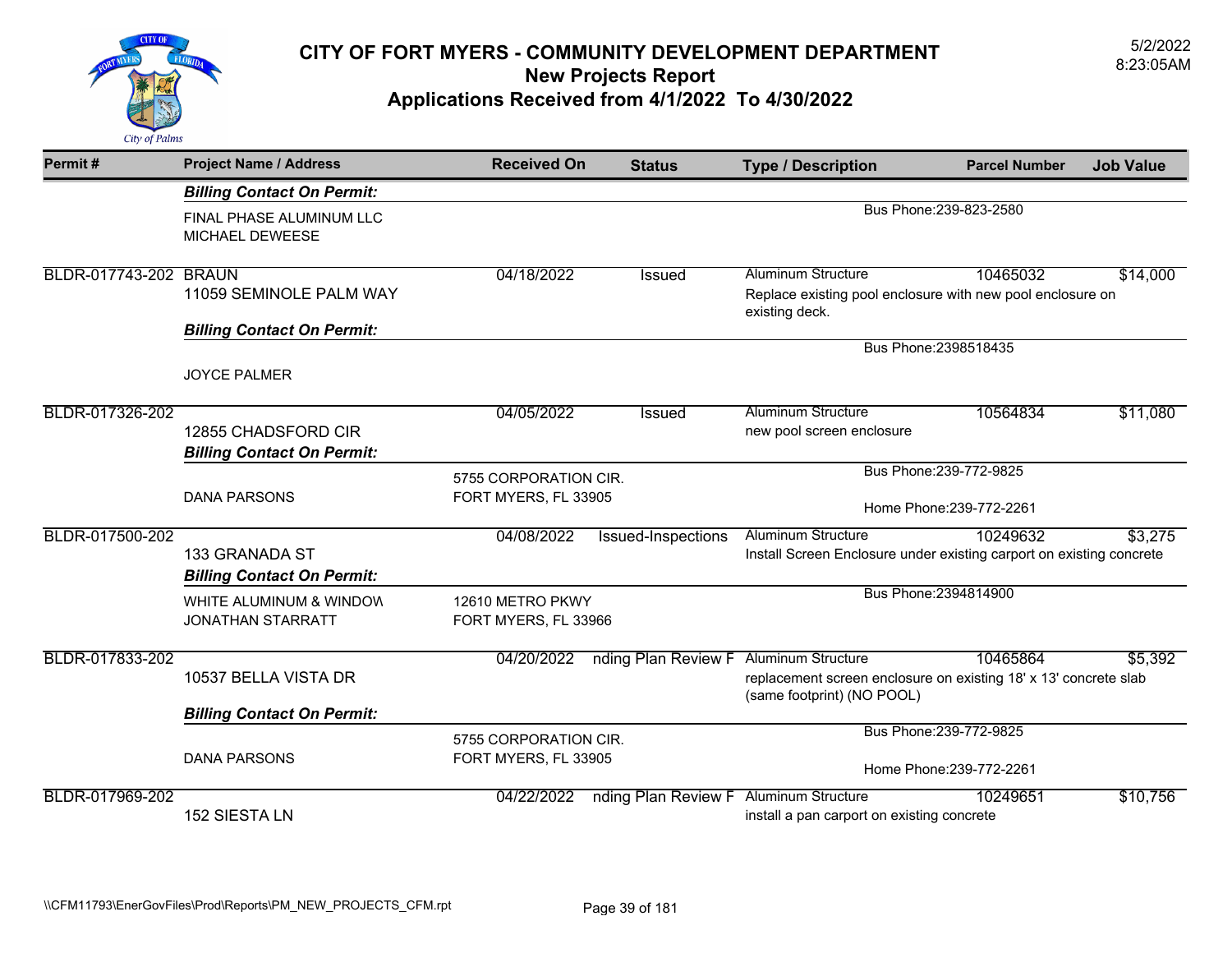

| Permit#         | <b>Project Name / Address</b>                           | <b>Received On</b>                                      | <b>Status</b> | <b>Type / Description</b>                                                                             | <b>Parcel Number</b>        | <b>Job Value</b> |
|-----------------|---------------------------------------------------------|---------------------------------------------------------|---------------|-------------------------------------------------------------------------------------------------------|-----------------------------|------------------|
|                 | <b>Billing Contact On Permit:</b>                       |                                                         |               |                                                                                                       |                             |                  |
|                 | Landis Aluminum, INC<br>Shawn French                    | 5210 Bayline Drive Bayline DR<br>N. Ft. Myers, FL 33917 |               |                                                                                                       |                             |                  |
| BLDR-018029-202 | 4329 AVIAN AVE<br><b>Billing Contact On Permit:</b>     | 04/26/2022                                              | In Review     | <b>Aluminum Structure</b><br>Replacement pool screen enclosure in same footprint                      | 10508948                    | \$5,270          |
|                 | <b>DANA PARSONS</b>                                     | 5755 CORPORATION CIR.<br>FORT MYERS, FL 33905           |               | Bus Phone: 239-772-9825<br>Home Phone: 239-772-2261                                                   |                             |                  |
| BLDR-017499-202 | 10535 DIAMANTE WAY<br><b>Billing Contact On Permit:</b> | 04/08/2022                                              | In Review     | <b>Aluminum Structure</b><br>Install all sides panoramic view screen enclosure on existing<br>pavers  | 10466759                    | \$10,140         |
|                 | WHITE ALUMINUM & WINDOW<br><b>JONATHAN STARRATT</b>     | 12610 METRO PKWY<br>FORT MYERS, FL 33966                |               |                                                                                                       | Bus Phone: 2394814900       |                  |
| BLDR-017443-202 | 3889 SPOTTED EAGLE WAY                                  | 04/07/2022                                              | <b>Issued</b> | <b>Aluminum Structure</b><br>INSTALL POOL ENCLOSURE ON EXISTING DECK. POOL PERMIT<br>POOL-013235-2021 | 10590154                    | \$6,789          |
|                 | <b>Billing Contact On Permit:</b>                       |                                                         |               |                                                                                                       |                             |                  |
|                 | <b>COMMERCIAL RESIDENTIAL /</b><br><b>JOSHUA KUNISH</b> |                                                         |               |                                                                                                       | Bus Phone: 941-486-9104 ext |                  |
| BLDR-017263-202 | 10502 AZZURRA DR<br><b>Billing Contact On Permit:</b>   | 04/01/2022                                              | Issued        | <b>Aluminum Structure</b><br><b>Modify Existing Enclosure</b>                                         | 10558600                    | \$2,080          |
|                 | PREMIER POOL ENCLOSURE<br><b>JENNIFER WELKER</b>        |                                                         |               |                                                                                                       | Bus Phone: 239-437-5553     |                  |
| BLDR-017755-202 | 4764 CRESTED EAGLE LN                                   | 04/19/2022                                              | In Review     | <b>Aluminum Structure</b><br>NEW POOL SCREEN ENCLOSURE                                                | 10590008                    | \$8,250          |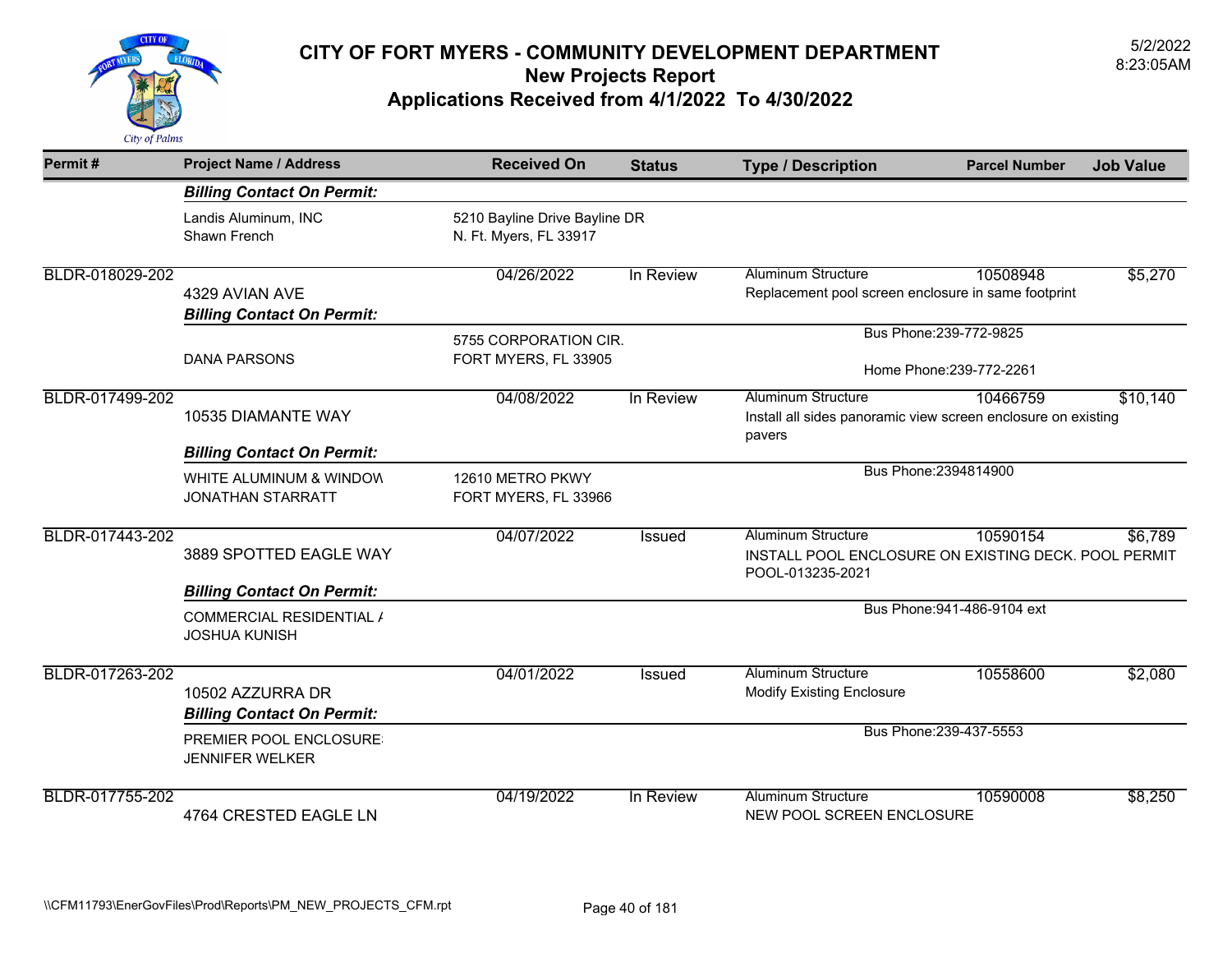

| Permit#         | <b>Project Name / Address</b>                               | <b>Received On</b>                             | <b>Status</b>  | <b>Type / Description</b>                                                                                  | <b>Parcel Number</b>     | <b>Job Value</b> |
|-----------------|-------------------------------------------------------------|------------------------------------------------|----------------|------------------------------------------------------------------------------------------------------------|--------------------------|------------------|
|                 | <b>Billing Contact On Permit:</b>                           |                                                |                |                                                                                                            |                          |                  |
|                 |                                                             | 5755 CORPORATION CIR.                          |                |                                                                                                            | Bus Phone: 239-772-9825  |                  |
|                 | <b>DANA PARSONS</b>                                         | FORT MYERS, FL 33905                           |                | Home Phone: 239-772-2261                                                                                   |                          |                  |
| BLDR-017277-202 |                                                             | 04/01/2022                                     | Issued         | <b>Aluminum Structure</b>                                                                                  | 10465092                 | \$9,245          |
|                 | 11330 WINE PALM RD<br><b>Billing Contact On Permit:</b>     |                                                |                | Replace Screen Enclosure                                                                                   |                          |                  |
|                 | PREMIER POOL ENCLOSURE:<br><b>JENNIFER WELKER</b>           |                                                |                | Bus Phone: 239-437-5553                                                                                    |                          |                  |
| BLDR-017815-202 |                                                             | 04/19/2022                                     | Ready to Issue | <b>Aluminum Structure</b>                                                                                  | 10572355                 | \$2,200          |
|                 | 11874 WHITE STONE DR<br><b>Billing Contact On Permit:</b>   |                                                |                | Remove old lani/Add bigger one                                                                             |                          |                  |
|                 | Joseph Schoen                                               | 11874 WHITE STONE DR<br>FORT MYERS, FL 33913   |                | Cell Phone: 6186609994                                                                                     |                          |                  |
| BLDR-017503-202 | 4475 WATERCOLOR WAY<br><b>Billing Contact On Permit:</b>    | 04/08/2022                                     | Issued         | <b>Aluminum Structure</b><br>NEW POOL SCREEN ENCLOSURE                                                     | 10568689                 | \$13,200         |
|                 |                                                             | 5755 CORPORATION CIR.                          |                |                                                                                                            | Bus Phone: 239-772-9825  |                  |
|                 | <b>DANA PARSONS</b>                                         | FORT MYERS, FL 33905                           |                |                                                                                                            | Home Phone: 239-772-2261 |                  |
| BLDR-017779-202 | 11604 SHADY BLOSSOM DR<br><b>Billing Contact On Permit:</b> | 04/19/2022                                     | Ready to Issue | <b>Aluminum Structure</b><br>Extending lanai cage                                                          | 10572253                 | \$20,000         |
|                 | PETER CAIN                                                  | 11604 SHADY BLOSSOM DR<br>FORT MYERS, FL 33913 |                |                                                                                                            | Cell Phone: 5863061725   |                  |
| BLDR-017323-202 | 9113 SHADOW GLEN WAY                                        | 04/04/2022                                     | Ready to Issue | <b>Aluminum Structure</b><br>change out existing back wall of pool cadge to a new screen picture<br>window | 10490147                 | \$6,000          |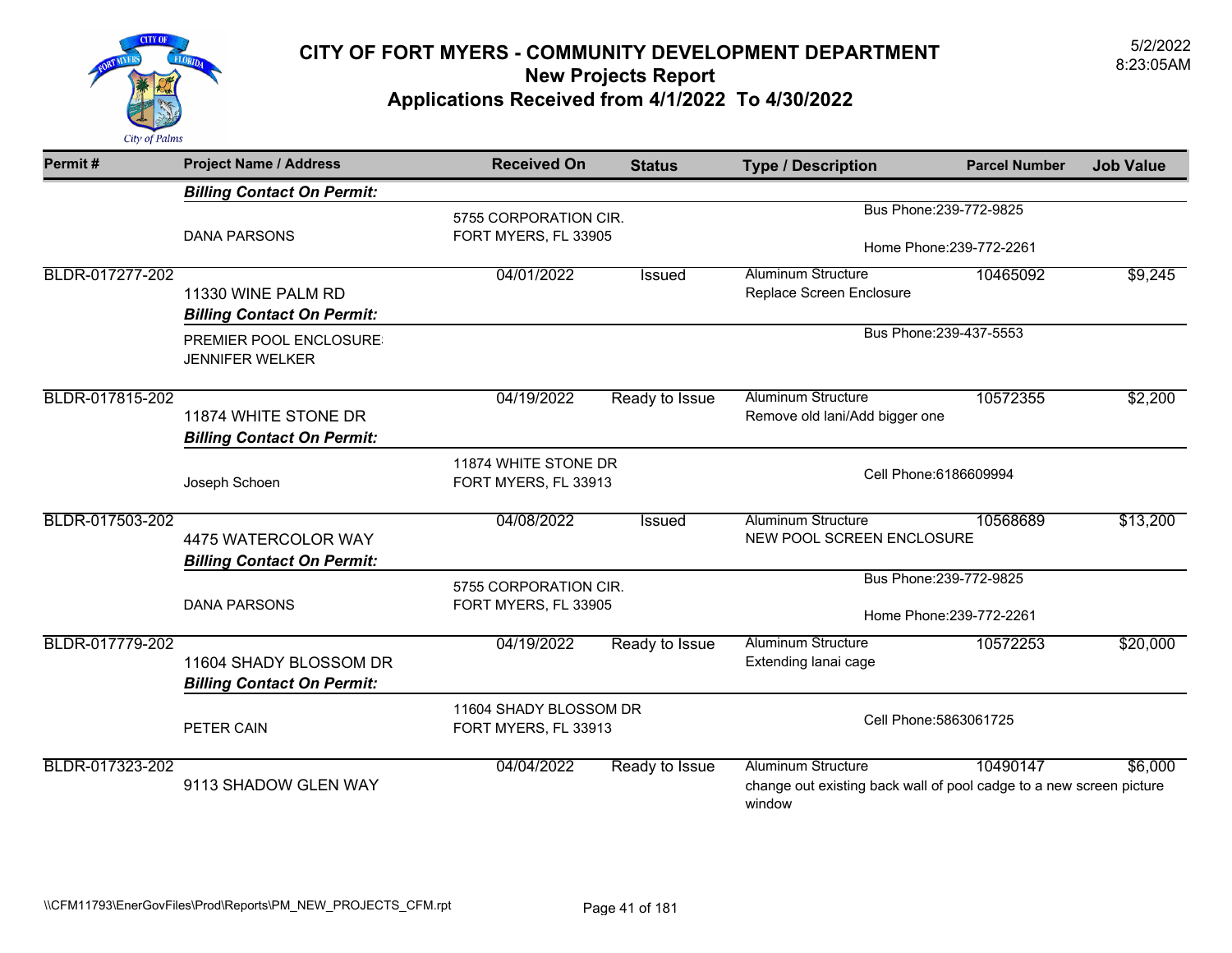

| Permit#         | <b>Project Name / Address</b>                                                                  | <b>Received On</b>                               | <b>Status</b>                          | <b>Type / Description</b>                                                | <b>Parcel Number</b>        | <b>Job Value</b> |
|-----------------|------------------------------------------------------------------------------------------------|--------------------------------------------------|----------------------------------------|--------------------------------------------------------------------------|-----------------------------|------------------|
|                 | <b>Billing Contact On Permit:</b>                                                              |                                                  |                                        |                                                                          |                             |                  |
|                 | <b>McDaniel Construction</b><br>CHad mcdaniel                                                  | 18182 Dykes Rd Dykes RD<br>Estero, FL 33928-9612 |                                        |                                                                          |                             |                  |
| BLDR-017652-202 | Larson<br>11830 BOURKE PL<br><b>Billing Contact On Permit:</b>                                 | 04/14/2022                                       | ady to Issue with No                   | <b>Aluminum Structure</b><br>Pool enclosure. Deck by others              | 10538502                    | \$2,400          |
|                 | LESTER'S ALUMINUM INC.<br><b>DEVIN LESTER</b>                                                  | 102 31st TER<br>Cape Coral, FL 33909             |                                        | Bus Phone: 239-458-0258                                                  |                             |                  |
| BLDR-017803-202 | 1562 ALHAMBRA DR                                                                               | 04/19/2022                                       | nding Plan Review F Aluminum Structure | INSTALL POOL ENCLOSURE ON EXISTING DECK. POOL PERMIT<br>POOL-009733-2021 | 10175781                    | \$9,800          |
|                 | <b>Billing Contact On Permit:</b>                                                              |                                                  |                                        |                                                                          | Bus Phone: 941-486-9104 ext |                  |
|                 | COMMERCIAL RESIDENTIAL /<br><b>JOSHUA KUNISH</b>                                               |                                                  |                                        |                                                                          |                             |                  |
| BLDR-018247-202 | 9073 SHADOW GLEN WAY<br><b>Billing Contact On Permit:</b>                                      | 04/29/2022                                       | Submitted                              | <b>Aluminum Structure</b><br>Replace pool enclosure.                     | 10491414                    | \$3,600          |
|                 | ALUMINUM CONCEPTS CONS<br><b>SHERMAN WALKER</b>                                                |                                                  |                                        | Bus Phone: 239-244-4999                                                  |                             |                  |
|                 | BLDR-017900-202 ENCLOSURE REPLACEMEI<br>10954 LONGWING DR<br><b>Billing Contact On Permit:</b> | 04/21/2022                                       | In Review                              | <b>Aluminum Structure</b><br>REPLACE POOL ENCLOSURE                      | 10563252                    | \$13,000         |
|                 | 3G SEAMLESS GUTTERS SIDI<br><b>BRETT HEIER</b>                                                 |                                                  |                                        | Bus Phone: 239-994-0302                                                  |                             |                  |
| BLDR-017651-202 | 12851 NEW MARKET ST                                                                            | 04/14/2022                                       | ady to Issue with No                   | <b>Aluminum Structure</b><br>Pool enclosure. Deck by others              | 10554990                    | \$2,400          |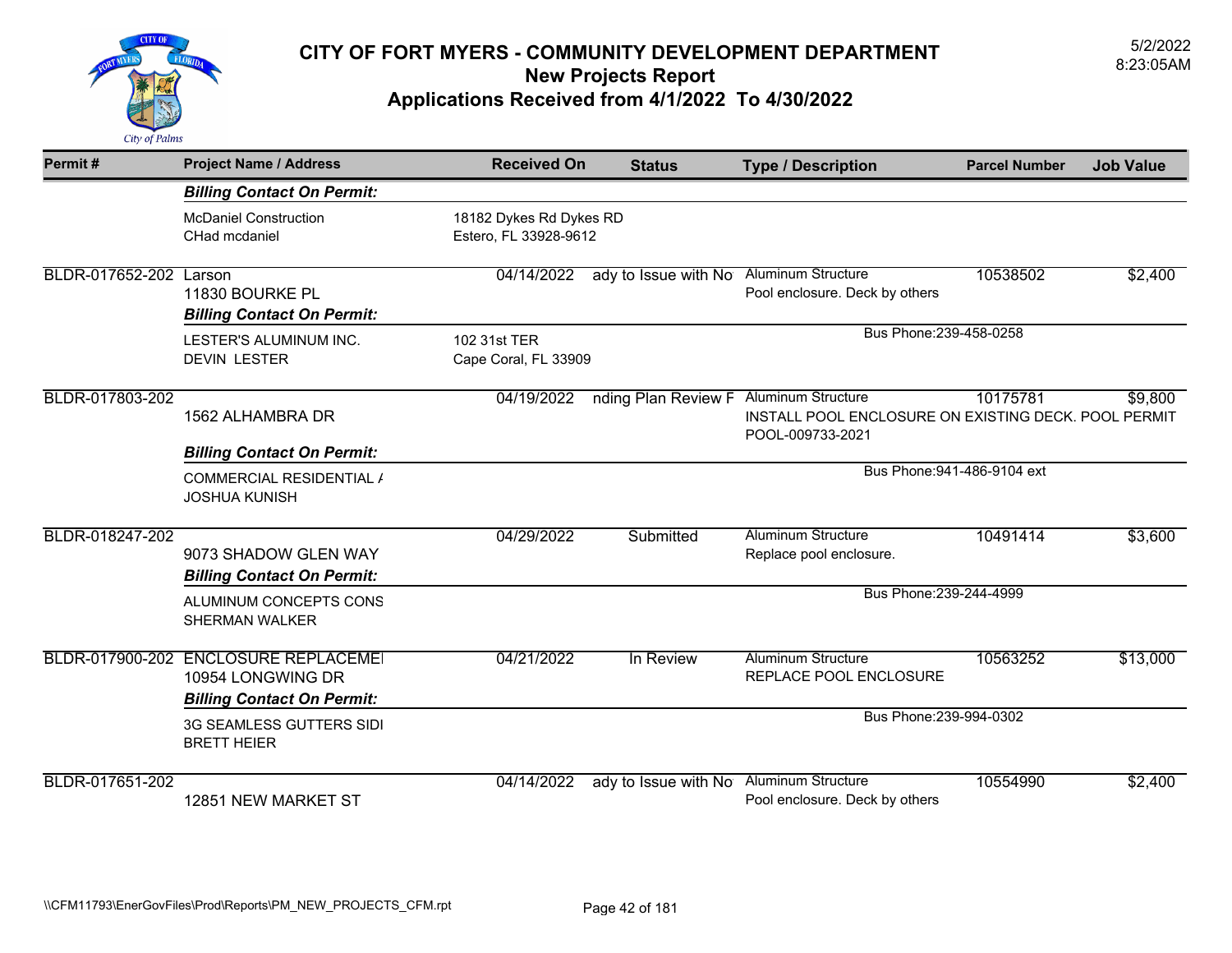

| Permit#         | <b>Project Name / Address</b>                           | <b>Received On</b>                         | <b>Status</b>       | <b>Type / Description</b>                                                                    | <b>Parcel Number</b>    | <b>Job Value</b> |  |
|-----------------|---------------------------------------------------------|--------------------------------------------|---------------------|----------------------------------------------------------------------------------------------|-------------------------|------------------|--|
|                 | <b>Billing Contact On Permit:</b>                       |                                            |                     |                                                                                              |                         |                  |  |
|                 | LESTER'S ALUMINUM INC.<br><b>DEVIN LESTER</b>           | 102 31st TER<br>Cape Coral, FL 33909       |                     |                                                                                              | Bus Phone: 239-458-0258 |                  |  |
| BLDR-017972-202 | 11503 CENTAUR WAY<br><b>Billing Contact On Permit:</b>  | 04/22/2022                                 | nding Plan Review F | <b>Aluminum Structure</b><br><b>Screen Enclosure</b>                                         | 10507147                | \$6,000          |  |
|                 | Tropical Pavers and Stone, LLc<br><b>Todd Duncan</b>    | 3545 Cleveland AVE<br>Fort Myers, FL 33901 |                     |                                                                                              |                         |                  |  |
| BLDR-017835-202 | 10268 LIVORNO DR                                        | 04/20/2022                                 | In Review           | <b>Aluminum Structure</b><br>Replacing existing pool screen enclosure and extending 12X12    | 10574885                | \$3,990          |  |
|                 | <b>Billing Contact On Permit:</b>                       |                                            |                     | footer                                                                                       |                         |                  |  |
|                 | DULL, BOBBIE<br><b>BOBBIE DULL</b>                      |                                            |                     | Cell Phone:<br>Home Phone:                                                                   | Bus Phone: 239.731.6644 |                  |  |
| BLDR-017590-202 | 11334 WINE PALM RD<br><b>Billing Contact On Permit:</b> | 04/12/2022                                 | Issued              | <b>Aluminum Structure</b><br>Replace screen enclosure                                        | 10465091                | \$10,935         |  |
|                 | PREMIER POOL ENCLOSURE<br><b>JENNIFER WELKER</b>        |                                            |                     |                                                                                              | Bus Phone: 239-437-5553 |                  |  |
| BLDR-017278-202 | 10768 RAVENNA WAY<br><b>Billing Contact On Permit:</b>  | 04/01/2022                                 | Issued              | <b>Aluminum Structure</b><br>Replace screen enclosure                                        | 10493570                | \$7,860          |  |
|                 | PREMIER POOL ENCLOSURE:<br><b>JENNIFER WELKER</b>       |                                            |                     | Bus Phone: 239-437-5553                                                                      |                         |                  |  |
| BLDR-017771-202 | 10594 PRATO DR                                          | 04/19/2022                                 | In Review           | Aluminum Structure<br>Replacing existing pool screen enclosure and extending 12X12<br>footer | 10574823                | \$3,066          |  |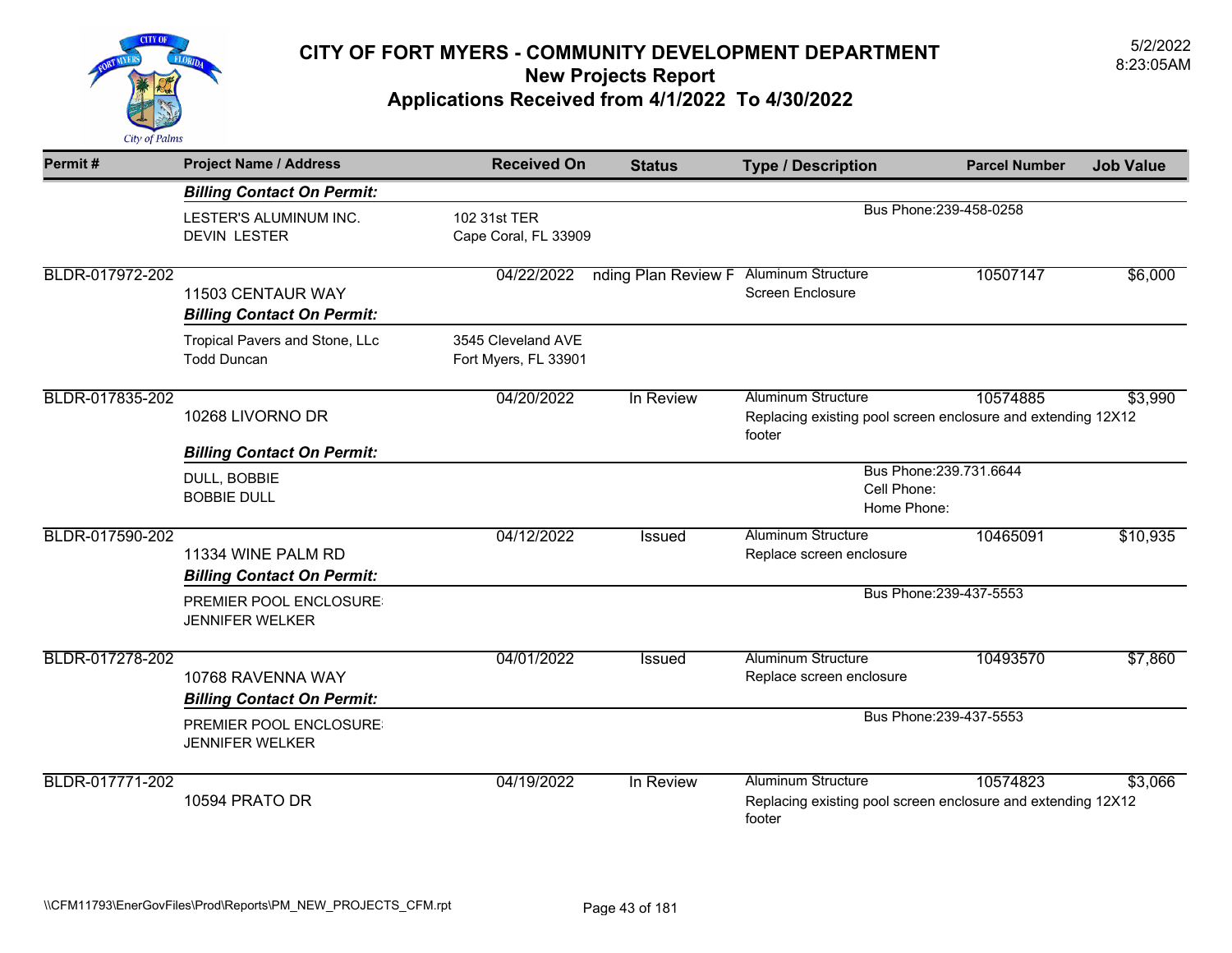

| Permit#         | <b>Project Name / Address</b>                              | <b>Received On</b>         | <b>Status</b>        | <b>Type / Description</b>                                              | <b>Parcel Number</b>    | <b>Job Value</b> |
|-----------------|------------------------------------------------------------|----------------------------|----------------------|------------------------------------------------------------------------|-------------------------|------------------|
|                 | <b>Billing Contact On Permit:</b>                          |                            |                      |                                                                        |                         |                  |
|                 | DULL, BOBBIE                                               |                            |                      | Bus Phone: 239.731.6644<br>Cell Phone:                                 |                         |                  |
|                 | <b>BOBBIE DULL</b>                                         |                            |                      | Home Phone:                                                            |                         |                  |
| BLDR-017483-202 |                                                            | 04/07/2022                 | Ready to Issue       | Aluminum Structure w/ Slab Additior 10581148                           |                         | \$15,296         |
|                 | 2964 ROYAL GARDENS AVE                                     |                            |                      | FOOTER, PAVER DECK EXTENSION, SCREEN ENCLOSURE                         |                         |                  |
|                 | <b>Billing Contact On Permit:</b>                          |                            |                      |                                                                        |                         |                  |
|                 |                                                            | 5755 CORPORATE CIR.        |                      | Bus Phone: 239-772-9825                                                |                         |                  |
|                 | <b>BETH SCOTT</b>                                          | FORT MYERS, FL 33905       |                      |                                                                        |                         |                  |
| BLDR-017692-202 |                                                            | 04/15/2022                 |                      | nding Plan Review F Aluminum Structure w/ Slab Additior 10566878       |                         | \$15,328         |
|                 | 10412 SEVERINO LN                                          |                            |                      | INSTALL PAVER DECK WITH CONCRETE FOOTER AND SCREEN<br><b>ENCLOSURE</b> |                         |                  |
|                 | <b>Billing Contact On Permit:</b>                          |                            |                      |                                                                        |                         |                  |
|                 | <b>BAUER CONSTRUCTION GRO</b><br><b>MARK BAUER</b>         |                            |                      |                                                                        | Bus Phone: 239-437-5553 |                  |
| BLDR-018250-202 |                                                            | 04/29/2022                 | Submitted - Online   | Aluminum Structure w/ Slab Additior 10496717                           |                         | \$18,000         |
|                 | 8029 SILVER BIRCH WAY<br><b>Billing Contact On Permit:</b> |                            |                      | new continuous footer with screen enclosure                            |                         |                  |
|                 | <b>SHARKEY'S ALUMINUM SCRE</b>                             | 2805 SE garden ST          |                      | Bus Phone: 2396994316                                                  |                         |                  |
|                 | <b>DAVID SHARKEY</b>                                       | north fort myers, FL 33917 |                      | Cell Phone: 2396994316                                                 |                         |                  |
| BLDR-017484-202 |                                                            | 04/07/2022                 | Issued               | Aluminum Structure w/ Slab Additior 10563689                           |                         | \$22,394         |
|                 | 4533 WATERCOLOR WAY                                        |                            |                      | FOOTER, DECK EXTENSION, SCREEN ENCLOSURE, ELITE<br><b>ROOF</b>         |                         |                  |
|                 | <b>Billing Contact On Permit:</b>                          |                            |                      |                                                                        |                         |                  |
|                 |                                                            | 5755 CORPORATE CIR.        |                      |                                                                        | Bus Phone: 239-772-9825 |                  |
|                 | <b>BETH SCOTT</b>                                          | FORT MYERS, FL 33905       |                      |                                                                        |                         |                  |
| BLDR-017480-202 |                                                            | 04/07/2022                 | ady to Issue with No | Demolition - Interior Demo                                             | 10183665                | \$2,500          |
|                 | 4223 MCGREGOR BLVD                                         |                            |                      | Removing Kitchen Cabinets and Carpet                                   |                         |                  |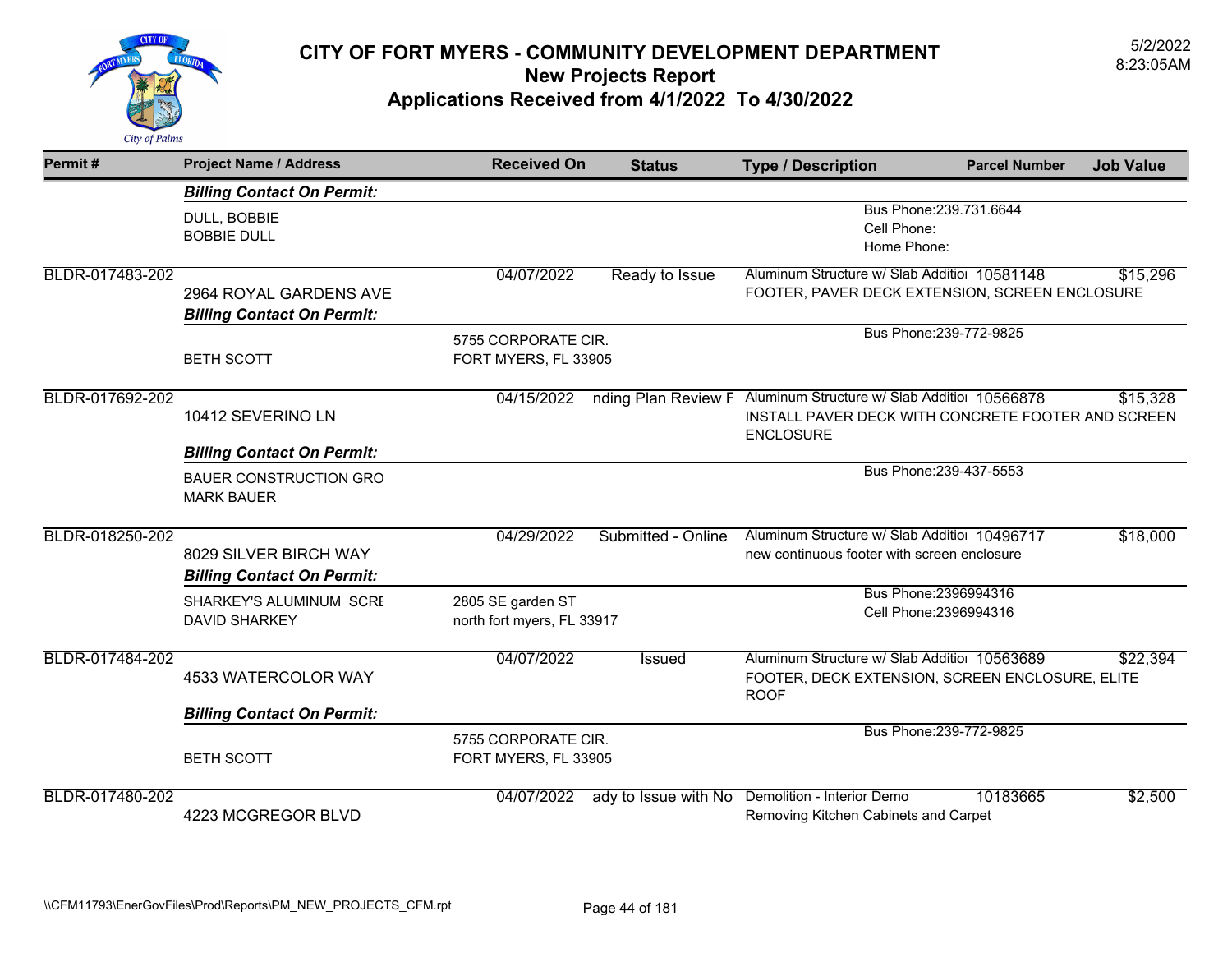

| Permit#         | <b>Project Name / Address</b>                          | <b>Received On</b>                         | <b>Status</b>      | <b>Type / Description</b>                                                                           | <b>Parcel Number</b> | <b>Job Value</b> |
|-----------------|--------------------------------------------------------|--------------------------------------------|--------------------|-----------------------------------------------------------------------------------------------------|----------------------|------------------|
|                 | <b>Billing Contact On Permit:</b>                      |                                            |                    |                                                                                                     |                      |                  |
|                 | <b>Hemmer Construction</b><br>Jon Anundson             | 1399 Cooper Drive<br>Naples, FL 34103      |                    |                                                                                                     |                      |                  |
| BLDR-018265-202 | 1948 LILLIE ST<br><b>Billing Contact On Permit:</b>    | 04/29/2022                                 | Submitted - Online | Duplex - New<br>New construction                                                                    | 10251818             | \$1,500          |
|                 | Tametria Hernandez                                     | 4419 Scott Ave<br>Fort Myers, FL 33905     |                    |                                                                                                     |                      |                  |
| BLDR-017636-202 | 2407 CANAL ST<br><b>Billing Contact On Permit:</b>     | 04/14/2022                                 | Submitted - Online | Duplex - Renovation<br>Fix the hole in the duplex that a car ran into.                              | 10173642             | \$5,000          |
|                 | EC CONSTRUCTION OF SWFL<br><b>ERIC HAYES</b>           | 1020 IONE<br>FORT MYERS, FL 33916          |                    | Bus Phone: 239.333.5955                                                                             |                      |                  |
| BLDR-017280-202 | 2050 KATHERINE ST<br><b>Billing Contact On Permit:</b> | 04/02/2022                                 | In Review          | Fence/Wall/Dump Enclosure<br>6ft wood & 4 ft black chain link                                       | 10173929             | \$2,300          |
|                 | Katie Haeckel                                          | 2050 Katherine<br>Fort Myers, FL 33901     |                    |                                                                                                     |                      |                  |
| BLDR-018045-202 | 5256 CEDARBEND DR #2                                   | 04/26/2022                                 | Submitted - Online | Fence/Wall/Dump Enclosure<br>DEMO AND REBUILD FENCE TO ABOVE GROUND ELEVATION O<br>6 FEET IN HEIGHT | 10187184             | \$1,500          |
|                 | <b>Billing Contact On Permit:</b>                      |                                            |                    |                                                                                                     |                      |                  |
|                 | ATLAS GENERAL CONTRACTI<br><b>JACOB HEMED</b>          | 1731 TRIANGLE PALM TER<br>NAPLES, FL 34119 |                    | Bus Phone: 239-770-8097                                                                             |                      |                  |
| BLDR-017279-202 | 9424 RIVER OTTER DR                                    | 04/01/2022                                 | Issued             | Fence/Wall/Dump Enclosure<br>4 ft tall aluminium fence                                              | 10528813             | \$5,590          |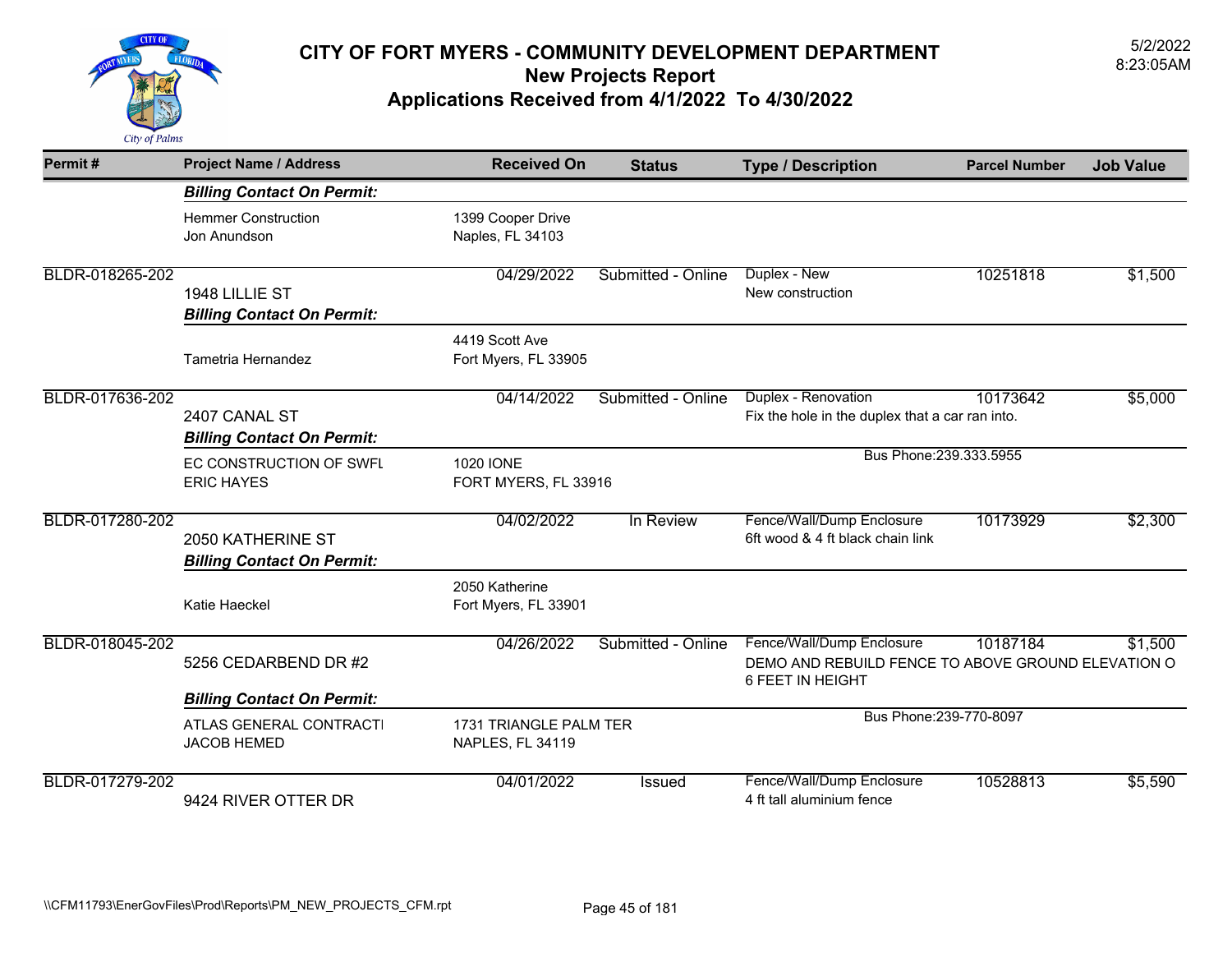

| Permit#         | <b>Project Name / Address</b>                                | <b>Received On</b>                                                      | <b>Status</b> | <b>Type / Description</b>                                                                                                                                    | <b>Parcel Number</b>    | <b>Job Value</b> |
|-----------------|--------------------------------------------------------------|-------------------------------------------------------------------------|---------------|--------------------------------------------------------------------------------------------------------------------------------------------------------------|-------------------------|------------------|
|                 | <b>Billing Contact On Permit:</b>                            |                                                                         |               |                                                                                                                                                              |                         |                  |
|                 | FENCE 1 CORP<br>PEDRO FUENTES                                | Bus Phone: 239-303-2624<br>767 FERNDALE AVE S<br>LEHIGH ACRES, FL 33974 |               |                                                                                                                                                              |                         |                  |
| BLDR-017600-202 | 1364 GASPARILLA DR<br><b>Billing Contact On Permit:</b>      | 04/13/2022                                                              | In Review     | Fence/Wall/Dump Enclosure<br>install retaining wall and fence                                                                                                | 10176743                | \$20,000         |
|                 | BONITA INVESTMENTS DBA C<br><b>MARK LENARD</b>               | 10406 WOOD IBIS AVE<br>BONITA SPRINGS, FL 34135                         |               | Bus Phone: 2392873859<br>Cell Phone: 2392873859                                                                                                              |                         |                  |
| BLDR-017661-202 | 2507 JEAN MARIE CT                                           | 04/14/2022                                                              | In Review     | Fence/Wall/Dump Enclosure<br>1. Concrete border planter<br>2. Put stones and seashells, instead of grass.                                                    | 10449918                | \$1,200          |
|                 | <b>Billing Contact On Permit:</b>                            |                                                                         |               |                                                                                                                                                              |                         |                  |
|                 | Senovia Galvan                                               | 2507 JEAN MARIE CT<br>FORT MYERS, FL 33916                              |               | Home Phone: 2395609402                                                                                                                                       |                         |                  |
| BLDR-017470-202 | 1505 GROVE AVE                                               | 04/07/2022                                                              | Issued        | Fence/Wall/Dump Enclosure<br>Install 103LF of 6'H vinyl privacy fence with 2 gates. Fence, gates &<br>latches all in compliance with pool code requirements. | 10184153                | \$5,161          |
|                 | <b>Billing Contact On Permit:</b>                            |                                                                         |               |                                                                                                                                                              |                         |                  |
|                 | <b>RODGER ROWLEY</b>                                         |                                                                         |               | Cell Phone: 7343085695                                                                                                                                       | Bus Phone: 734-308-5695 |                  |
| BLDR-017991-202 | <b>1511 LINHART AVE</b><br><b>Billing Contact On Permit:</b> | 04/23/2022                                                              | In Review     | Fence/Wall/Dump Enclosure<br>6' METAL GALVANIZED FENCE WITH 2 GATES                                                                                          | 10175570                | \$2,369          |
|                 | ALL FENCE CONTRACTOS IN<br>IBRAHIM OQUENDO LEYVA             | 1420 SE 16TH PL #102<br>CAPE CORAL, FL 33991                            |               | Bus Phone: 2392472367                                                                                                                                        |                         |                  |
| BLDR-017675-202 | 11874 WHITE STONE DR                                         | 04/15/2022                                                              | Submitted     | Fence/Wall/Dump Enclosure<br>Remove old lani/add bigger one                                                                                                  | 10572355                | \$2,200          |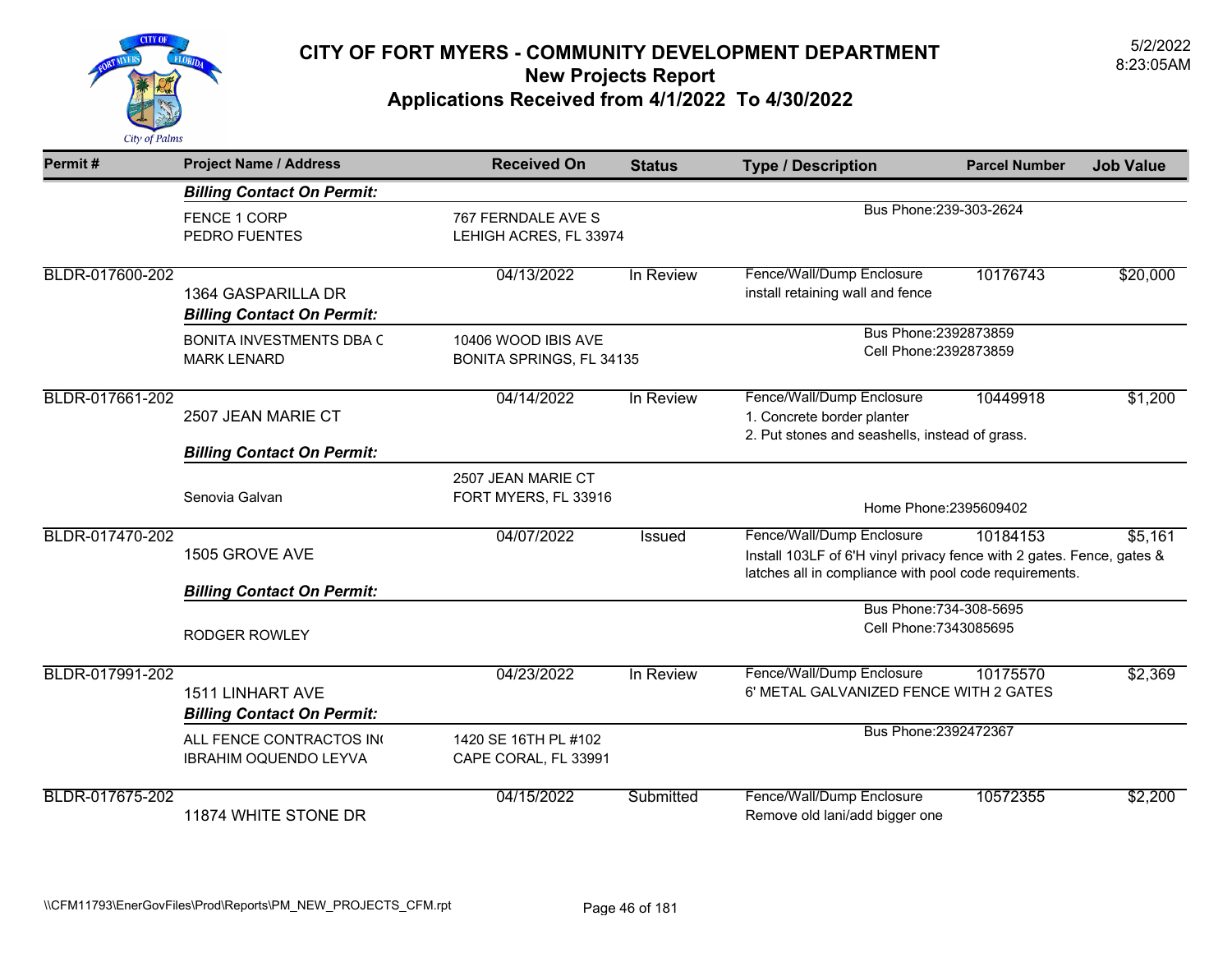

| Permit#         | <b>Project Name / Address</b>                                  | <b>Received On</b>                                       | <b>Status</b>       | <b>Type / Description</b>                                                                             | <b>Parcel Number</b> | <b>Job Value</b> |
|-----------------|----------------------------------------------------------------|----------------------------------------------------------|---------------------|-------------------------------------------------------------------------------------------------------|----------------------|------------------|
|                 | <b>Billing Contact On Permit:</b>                              |                                                          |                     |                                                                                                       |                      |                  |
|                 | Joseph Schoen                                                  | 11874 WHITE STONE DR<br>FORT MYERS, FL 33913             |                     | Cell Phone: 6186609994                                                                                |                      |                  |
| BLDR-017776-202 | 2115 SIMON CT<br><b>Billing Contact On Permit:</b>             | 04/19/2022                                               | In Review           | Fence/Wall/Dump Enclosure<br>Aluminum fence installation.                                             | 10253740             | \$8,456          |
|                 | ALI ALVAREZ                                                    | 2115 SIMON CT<br>FORT MYERS, FL 33916                    |                     | Cell Phone: 7542526617                                                                                |                      |                  |
| BLDR-018197-202 | 1657 ARDMORE RD<br><b>Billing Contact On Permit:</b>           | 04/28/2022                                               | Submitted - Online  | Fence/Wall/Dump Enclosure<br>Install 2 6ft wide gates and 2 7ft wide gates                            | 10172722             | \$2,388          |
|                 | ALL AMERICAN FENCE AND G<br><b>SEAN MILLER</b>                 | 13180 N CLEVELAND Ave #312<br>NORTH FORT MYERS, FL 33903 |                     | Bus Phone: 239-244-2395                                                                               |                      |                  |
| BLDR-017716-202 | 3106 BIRCHIN LN<br><b>Billing Contact On Permit:</b>           | 04/18/2022                                               | nding Plan Review F | Fence/Wall/Dump Enclosure<br>Install 65ft of 4ft high black aluminum fence with 1 5ft wide gate.      | 10581266             | \$2,461          |
|                 | ALL AMERICAN FENCE AND G<br><b>SEAN MILLER</b>                 | 13180 N CLEVELAND Ave #312<br>NORTH FORT MYERS, FL 33903 |                     | Bus Phone: 239-244-2395                                                                               |                      |                  |
| BLDR-018159-202 | 1519 LURA AVE<br><b>Billing Contact On Permit:</b>             | 04/27/2022                                               | In Review           | Fence/Wall/Dump Enclosure<br>Aluminum fence install                                                   | 10249912             | \$4,341          |
|                 | <b>HECTOR TURCIOS</b>                                          | 1519 LURA AVE<br>FORT MYERS, FL 33916                    |                     | Cell Phone: 5612756641                                                                                |                      |                  |
|                 | BLDR-017445-202 ADAM A & ELIZABETH B HI<br>7931 TIGER PALM WAY | 04/07/2022                                               | <b>Issued</b>       | Fence/Wall/Dump Enclosure<br>(3) SIDED 48" HIGH POOL FENCE/ 2 SELF CLOSE AND<br><b>LATCHING GATES</b> | 10455640             | \$5,000          |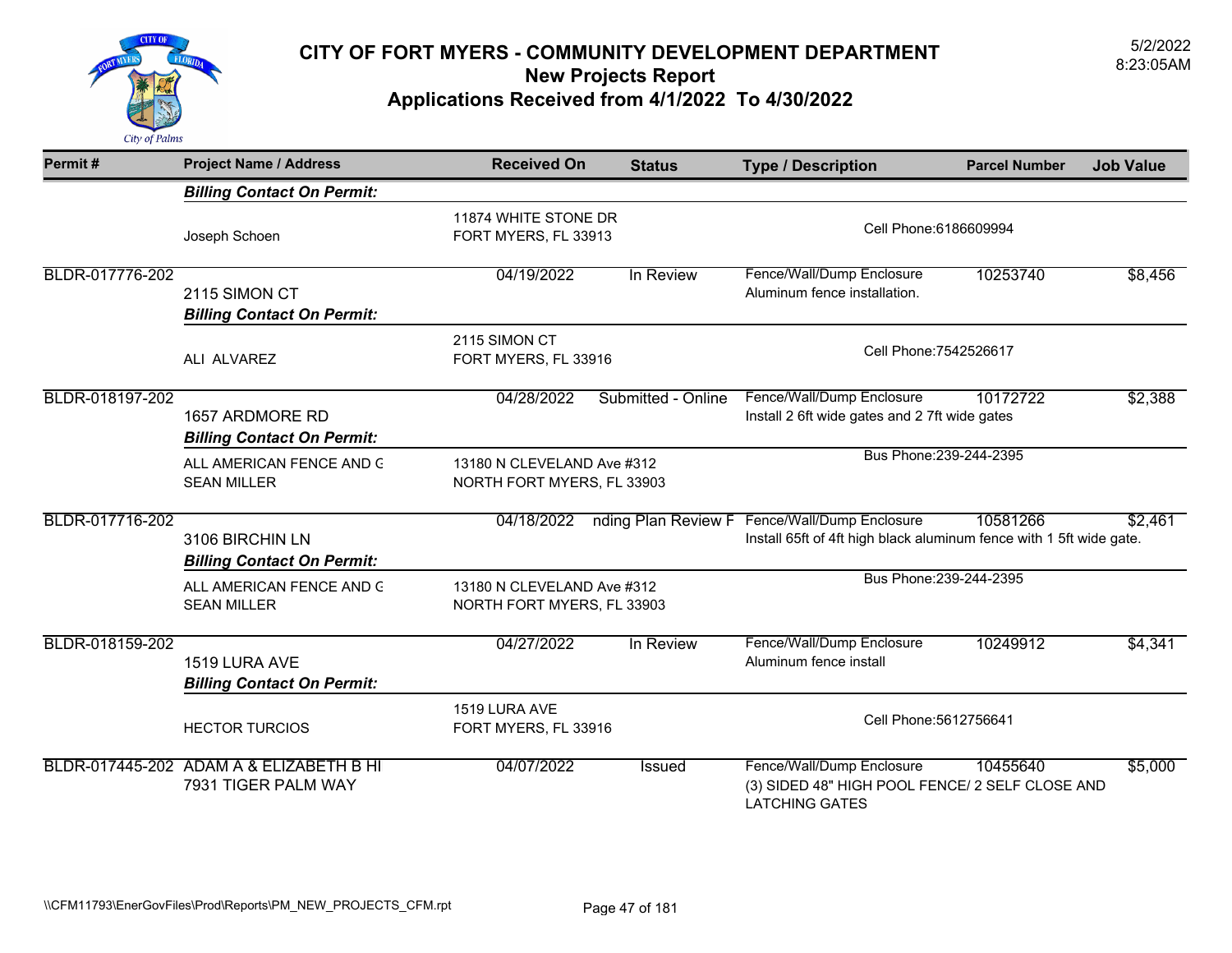

| Permit#                      | <b>Project Name / Address</b>                               | <b>Received On</b>                              | <b>Status</b>          | <b>Type / Description</b>                                                                                                        | <b>Parcel Number</b>    | <b>Job Value</b> |
|------------------------------|-------------------------------------------------------------|-------------------------------------------------|------------------------|----------------------------------------------------------------------------------------------------------------------------------|-------------------------|------------------|
|                              | <b>Billing Contact On Permit:</b>                           |                                                 |                        |                                                                                                                                  |                         |                  |
|                              | SPECIALTY ALUMINUM & gc II<br><b>JAMES WATTS</b>            | 1239 LOGAN LN<br>FORT MYERS, FL 33919           |                        | Bus Phone: 2393405263                                                                                                            |                         |                  |
| BLDR-017538-202              |                                                             | 04/11/2022                                      | Issued                 | Fence/Wall/Dump Enclosure                                                                                                        | 10589976                | \$3,425          |
|                              | 3898 SPOTTED EAGLE WAY                                      |                                                 |                        | Approx. 74.5' LFT of 4' tall two rail bronze aluminum fence to include<br>one 5' single gate.                                    |                         |                  |
|                              | <b>Billing Contact On Permit:</b>                           |                                                 |                        |                                                                                                                                  |                         |                  |
|                              | J. A. Wheeler LLC<br>Jeffery Wheeler                        | 16150 Old US 41 #Unit 1<br>FORT MYERS, FL 33912 |                        | Bus Phone: 2399949592                                                                                                            |                         |                  |
|                              | BLDR-017407-202 VANCAMP FENCE                               | 04/06/2022                                      | <b>Issued</b>          | Fence/Wall/Dump Enclosure                                                                                                        | 10162269                | \$6,578          |
|                              | 1809 HOUGH ST                                               |                                                 |                        | INSTALL 163 LF OF 6' H WOOD PRIVACY FENCE WITH NO GATE:<br>INSTALL 36 LF OF 42" H WOOD OPEN PICKET FENCE WITH NO<br><b>GATES</b> |                         |                  |
|                              | <b>Billing Contact On Permit:</b>                           |                                                 |                        |                                                                                                                                  |                         |                  |
|                              | SUPERIOR FENCE & RAIL OF<br><b>CHRISTOPHER JOHNSON</b>      |                                                 |                        |                                                                                                                                  | Bus Phone: 239-229-0237 |                  |
| BLDR-017505-202 FENCE        | <b>357 DETROIT AVE</b><br><b>Billing Contact On Permit:</b> | 04/08/2022                                      | In Review              | Fence/Wall/Dump Enclosure<br>CHAIN LINK AND WOOD FENCE                                                                           | 10249100                | \$14,916         |
|                              | ALVARADO, MANUEL DE JESI<br>MANUEL DE JESUS*** ALVAR.       | 357 Detroit Ave<br>FORT MYERS, FL 33905         |                        |                                                                                                                                  | Bus Phone: 239.462.6017 |                  |
| BLDR-017607-202              | 1174 NUNA AVE<br><b>Billing Contact On Permit:</b>          | 04/13/2022                                      | In Review              | Fence/Wall/Dump Enclosure<br>PRIVATE FENCE AROUND THE PROPERTY                                                                   | 10248115                | \$5,000          |
|                              | <b>JOSE ORTEGA</b>                                          |                                                 | Cell Phone: 2392192081 |                                                                                                                                  |                         |                  |
| BLDR-017473-202 FITZENBERGER | 12252 SUSSEX ST                                             | 04/07/2022                                      | In Review              | Fence/Wall/Dump Enclosure<br>REPLACING THE SCREEN WALL AREA ON THE LANAI WITH A<br><b>BLOCK WALL</b>                             | 10570635                | \$2,000          |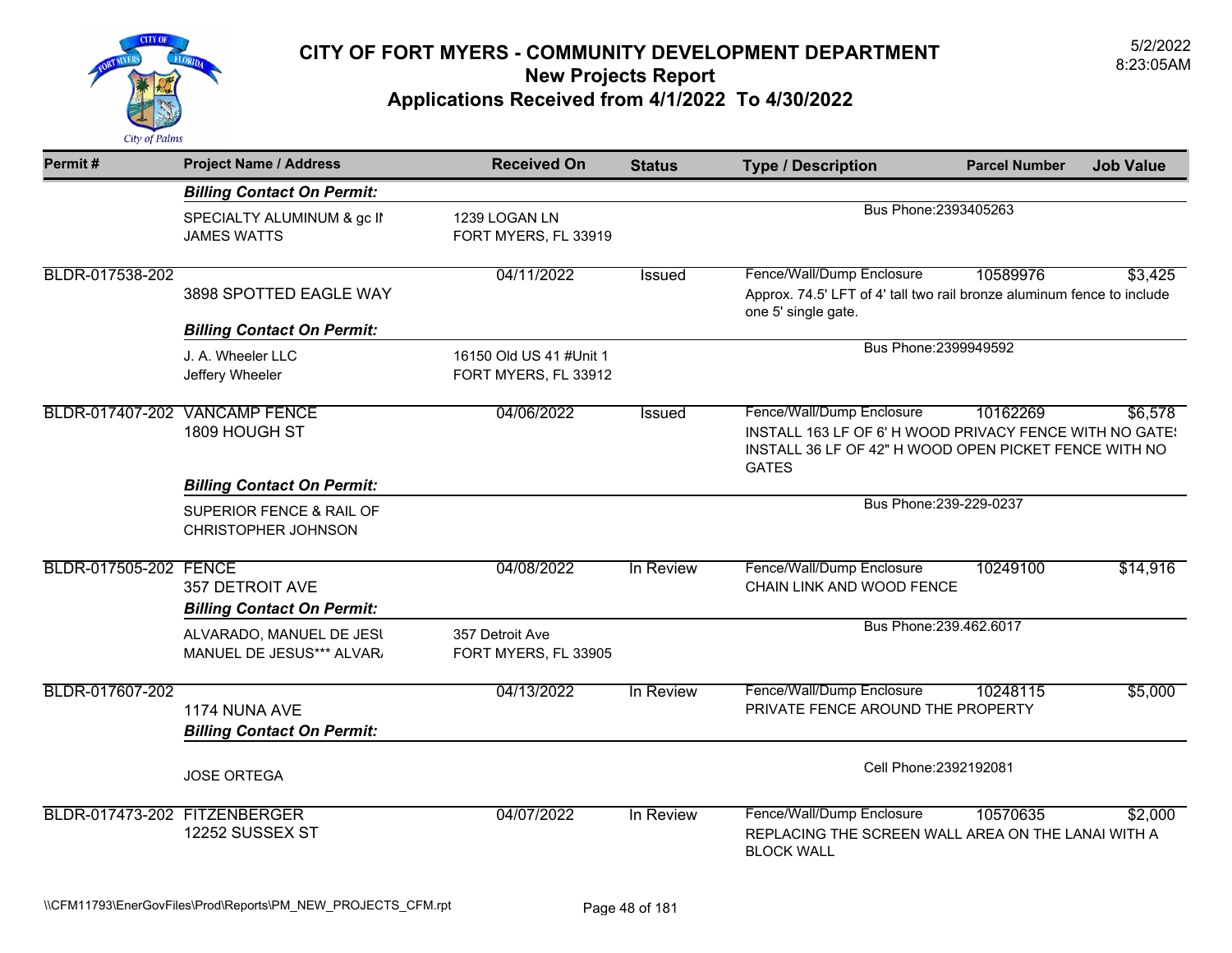

| Permit#         | <b>Project Name / Address</b>                        | <b>Received On</b>                                                 | <b>Status</b>      | <b>Type / Description</b>                                                                                 | <b>Parcel Number</b>    | <b>Job Value</b> |
|-----------------|------------------------------------------------------|--------------------------------------------------------------------|--------------------|-----------------------------------------------------------------------------------------------------------|-------------------------|------------------|
|                 | <b>Billing Contact On Permit:</b>                    |                                                                    |                    |                                                                                                           |                         |                  |
|                 | <b>JOE FITZENBERGER</b>                              |                                                                    |                    | Cell Phone: 6512717918                                                                                    |                         |                  |
|                 | BLDR-017408-202 OSBORNE FENCE<br>1230 BRAMAN AVE     | 04/06/2022                                                         | Issued             | Fence/Wall/Dump Enclosure<br>INSTALL 164 LF OF 4' H VINYL OPEN PICKET FENCE WITH 3<br><b>GATES</b>        | 10175479                | \$7,429          |
|                 | <b>Billing Contact On Permit:</b>                    |                                                                    |                    |                                                                                                           |                         |                  |
|                 | SUPERIOR FENCE & RAIL OF<br>Andrea Locke             | 2925 Warehouse RD<br>FT MYERS, FL 33916                            |                    |                                                                                                           | Bus Phone: 239-309-7497 |                  |
| BLDR-017273-202 | 3335 AVOCADO DR<br><b>Billing Contact On Permit:</b> | 04/01/2022                                                         | Ready to Issue     | Fence/Wall/Dump Enclosure<br>Wooden stockade fence, moving existing fence.                                | 10176664                | \$300            |
|                 | <b>Gerald Higby</b>                                  | 1307 Hanton Ave #1307 Hanton Ave<br>Fort Myers, FL 1307 Hanton Ave |                    | Cell Phone: 2399081130                                                                                    |                         |                  |
| BLDR-018205-202 | 3927 MCGREGOR BLVD                                   | 04/28/2022                                                         | Submitted - Online | Fence/Wall/Dump Enclosure<br>INSTALLING 68' OF 6' HORIZ. WOOD WITH 1-5' GATE AND 13' OF<br>4' HORIZ. WOOD | 10184034                | \$4,270          |
|                 | <b>Billing Contact On Permit:</b>                    |                                                                    |                    |                                                                                                           |                         |                  |
|                 | TARPON BAY GENERAL CON'<br><b>CHARLES BISCEGLIA</b>  | 7541 SAWYER CIR<br>PORT CHARLOTTE, FL 33981                        |                    |                                                                                                           | Bus Phone: 941-697-4448 |                  |
| BLDR-018118-202 | 2525 FOURTH ST<br><b>Billing Contact On Permit:</b>  | 04/27/2022                                                         | Submitted - Online | Fence/Wall/Dump Enclosure<br>NEW- 6' VINYL FENCE W/GATES                                                  | 10162259                | \$2,350          |
|                 | Quality Fencing of SWFL<br>YUNIOR ECHEVARRIA         | 3009 58TH ST. W<br>LEHIGH ACRES, FL 33971                          |                    | Bus Phone: 239-265-8951                                                                                   |                         |                  |
| BLDR-018270-202 | 845 JARMILLA LN                                      | 04/29/2022                                                         | Submitted          | Fence/Wall/Dump Enclosure<br>Fence around the house.                                                      | 10248037                | \$3,900          |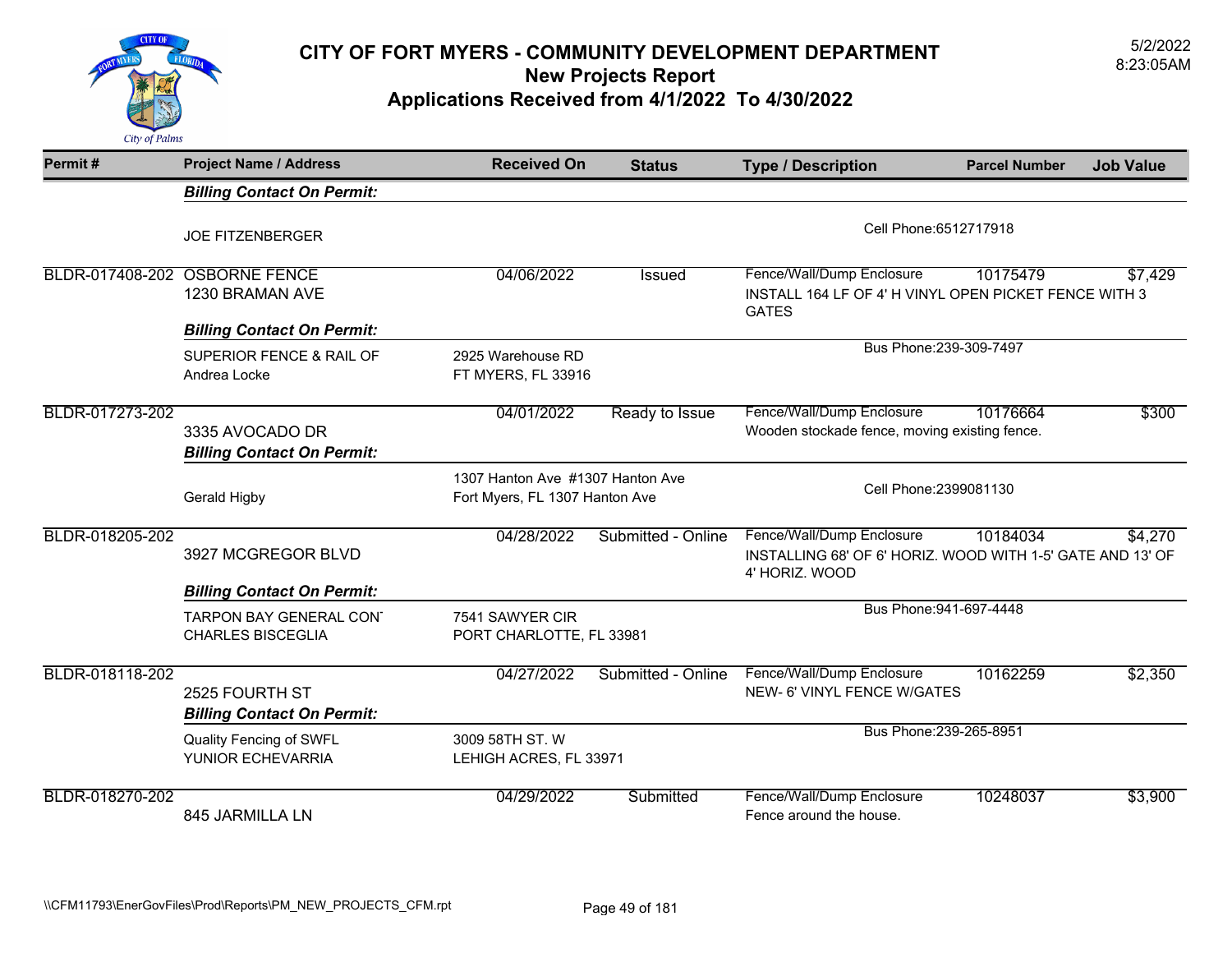

| Permit#         | <b>Project Name / Address</b>                           | <b>Received On</b>                                       | <b>Status</b>      | <b>Type / Description</b>                                                                                                                   | <b>Parcel Number</b>    | <b>Job Value</b> |
|-----------------|---------------------------------------------------------|----------------------------------------------------------|--------------------|---------------------------------------------------------------------------------------------------------------------------------------------|-------------------------|------------------|
|                 | <b>Billing Contact On Permit:</b>                       |                                                          |                    |                                                                                                                                             |                         |                  |
|                 | Susana Benitez                                          | 845 JARMILLA LN<br>FORT MYERS, FL 33905                  |                    | Cell Phone: 2392460558                                                                                                                      |                         |                  |
| BLDR-018211-202 | 4205 BLOOMFIELD ST<br><b>Billing Contact On Permit:</b> | 04/28/2022                                               | Submitted - Online | Fence/Wall/Dump Enclosure<br>installing 108' of 4' blk alum. with 1 gate                                                                    | 10581228                | \$4,560          |
|                 | TARPON BAY GENERAL CON'<br><b>CHARLES BISCEGLIA</b>     | 7541 SAWYER CIR<br>PORT CHARLOTTE, FL 33981              |                    |                                                                                                                                             | Bus Phone: 941-697-4448 |                  |
| BLDR-017928-202 | 1645 ARDMORE RD<br><b>Billing Contact On Permit:</b>    | 04/21/2022                                               |                    | nding Plan Review F Fence/Wall/Dump Enclosure<br>Install 268ft of 6ft high white vinyl with 2 5ft gates and 2 6ft gates                     | 10172723                | \$9,458          |
|                 | ALL AMERICAN FENCE AND G<br><b>SEAN MILLER</b>          | 13180 N CLEVELAND Ave #312<br>NORTH FORT MYERS, FL 33903 |                    |                                                                                                                                             | Bus Phone: 239-244-2395 |                  |
| BLDR-017261-202 | 4105 SPOTTED EAGLE WAY                                  | 04/01/2022                                               | <b>Issued</b>      | Fence/Wall/Dump Enclosure<br>Approx. 86' LFT OF 4' TALL TWO RAIL BRONZE ALUMINUM FENC<br>TO INCLUDE TWO 5' WIDE SINGLE GATES. NOT POOL CODE | 10590109                | \$3,970          |
|                 | <b>Billing Contact On Permit:</b>                       |                                                          |                    | Bus Phone: 2399949592                                                                                                                       |                         |                  |
|                 | J. A. Wheeler LLC<br>Jeffery Wheeler                    | 16150 Old US 41 #Unit 1<br>FORT MYERS, FL 33912          |                    |                                                                                                                                             |                         |                  |
| BLDR-017533-202 | 2346 DORA ST<br><b>Billing Contact On Permit:</b>       | 04/11/2022                                               | In Review          | Fence/Wall/Dump Enclosure<br>Fence - "chain link"                                                                                           | 10173853                | \$1,200          |
|                 |                                                         |                                                          |                    | Bus Phone: 2393217940                                                                                                                       |                         |                  |
|                 | <b>MYRIAM ST LOT COLAS</b>                              |                                                          |                    |                                                                                                                                             |                         |                  |
| BLDR-017731-202 | 3744 PEARL ST                                           | 04/18/2022                                               | In Review          | Fence/Wall/Dump Enclosure<br>New wooden fence                                                                                               | 10246934                | \$3,531          |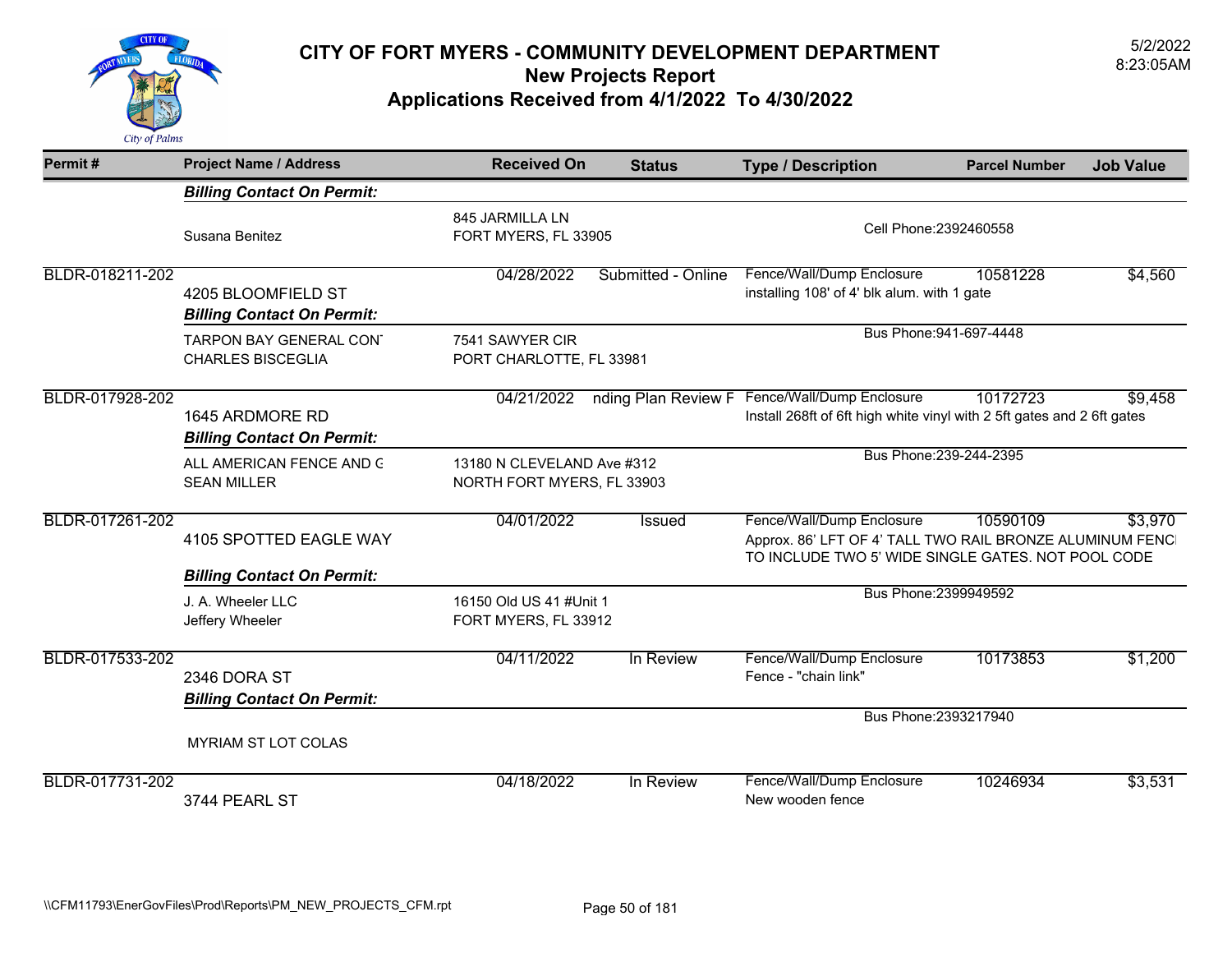

| Permit#                      | <b>Project Name / Address</b>                               | <b>Received On</b>                          | <b>Status</b>        | <b>Type / Description</b>                                                                                                                                      | <b>Parcel Number</b>      | <b>Job Value</b> |
|------------------------------|-------------------------------------------------------------|---------------------------------------------|----------------------|----------------------------------------------------------------------------------------------------------------------------------------------------------------|---------------------------|------------------|
|                              | <b>Billing Contact On Permit:</b>                           |                                             |                      |                                                                                                                                                                |                           |                  |
|                              | Elisabeth Knights                                           | 3744 PEARL                                  | FORT MYERS, FL 33916 |                                                                                                                                                                | Cell Phone: 7706055367    |                  |
| BLDR-017751-202              | 2050 KATHERINE ST<br><b>Billing Contact On Permit:</b>      | 04/19/2022                                  | Submitted - Online   | Fence/Wall/Dump Enclosure<br>Installation of 6' wood privacy fence with 4 gates                                                                                | 10173929                  | \$1,600          |
|                              | Florida Fence Pro's LLC<br>Johnathon Wathey                 | 1907 NE 7th<br>Cape Coral, FL 33909         |                      | Bus Phone: 8669033623                                                                                                                                          |                           |                  |
| BLDR-017725-202 MASCIO FENCE | 1312 JAMBALANA LN                                           | 04/18/2022                                  | Ready to Issue       | Fence/Wall/Dump Enclosure<br>INSTALL 28 LF OF 6'H WOOD PRIVACY FENCE WITH 2 GATES.<br>FENCE, GATES & LATCHES ALL IN COMPLIANCE WITH POOL<br>CODE REQUIREMENTS. | 10183685                  | \$2,726          |
|                              | <b>Billing Contact On Permit:</b>                           |                                             |                      |                                                                                                                                                                |                           |                  |
|                              | SUPERIOR FENCE & RAIL OF<br>Andrea Locke                    | 2925 Warehouse RD<br>FT MYERS, FL 33916     |                      |                                                                                                                                                                | Bus Phone: 239-309-7497   |                  |
| BLDR-018052-202              | 1208 BURTWOOD DR                                            | 04/26/2022                                  | In Review            | Fence/Wall/Dump Enclosure<br>Replace existing wood fence and add additional wood fence to<br>enclose fully the back yard area surrounding new pool.            | 10183520                  | \$2,400          |
|                              | <b>Billing Contact On Permit:</b>                           |                                             |                      |                                                                                                                                                                |                           |                  |
|                              | Select<br>Link Ludington                                    | 601 Mulberry ST<br>Madison, IN 47250        |                      | Bus Phone:8122653714                                                                                                                                           |                           |                  |
| BLDR-017950-202              | 2868 ROYAL GARDENS AVE<br><b>Billing Contact On Permit:</b> | 04/22/2022                                  | In Review            | Fence/Wall/Dump Enclosure<br>install 86' 4ft high 3 rail flat top with (2)5ft wide gates                                                                       | 10581343                  | \$4,623          |
|                              | FENCE OUTLET NORTH PORT<br><b>JEFFERY TINNON</b>            | 12984 S TAMIAMI TRL<br>NORTH PORT, FL 34287 |                      |                                                                                                                                                                | Bus Phone: 94134668007539 |                  |
| BLDR-017576-202              | 3136 ROYAL GARDENS AVE                                      | 04/12/2022                                  | Submitted - Online   | Fence/Wall/Dump Enclosure<br>INSTALL 146' 4FT HIGH 3 RAIL FLAT TOP ALUMINUM FENCE<br>WITH (1)4FT WIDE GATE & (1) 5FT WIDE GATE                                 | 10581113                  | \$5,902          |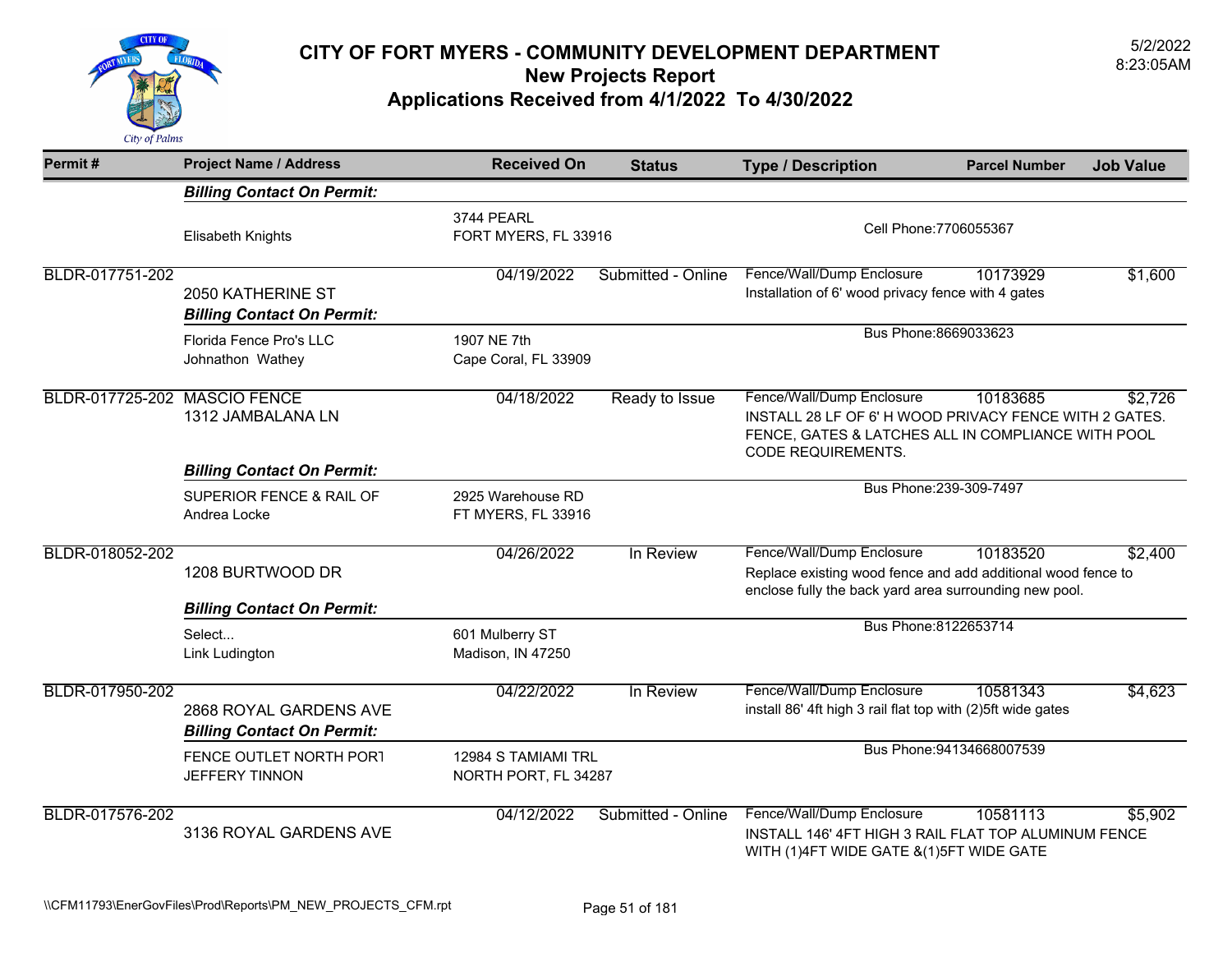

| Permit#         | <b>Project Name / Address</b>                         | <b>Received On</b>                              | <b>Status</b>      | <b>Type / Description</b>                                                                                            | <b>Parcel Number</b><br><b>Job Value</b>                                                      |  |
|-----------------|-------------------------------------------------------|-------------------------------------------------|--------------------|----------------------------------------------------------------------------------------------------------------------|-----------------------------------------------------------------------------------------------|--|
|                 | <b>Billing Contact On Permit:</b>                     |                                                 |                    |                                                                                                                      |                                                                                               |  |
|                 | FENCE OUTLET NORTH PORT<br><b>JEFFERY TINNON</b>      | 12984 S TAMIAMI TRL<br>NORTH PORT, FL 34287     |                    | Bus Phone: 94134668007539                                                                                            |                                                                                               |  |
| BLDR-017469-202 | 1503 LILY POND CT                                     | 04/07/2022                                      | In Review          | Fence/Wall/Dump Enclosure<br>latches all in compliance with pool code requirements.                                  | 10185302<br>\$16,573<br>Install 355LF of 6'H vinyl privacy fence with 4 gates. Fence, gates & |  |
|                 | <b>Billing Contact On Permit:</b>                     |                                                 |                    |                                                                                                                      |                                                                                               |  |
|                 | <b>RODGER ROWLEY</b>                                  |                                                 |                    | Bus Phone: 734-308-5695<br>Cell Phone: 7343085695                                                                    |                                                                                               |  |
| BLDR-017560-202 | 1332 WALDEN DR                                        | 04/11/2022                                      | Submitted - Online | Fence/Wall/Dump Enclosure<br>Build wall/fence on top of driveway towards rear of property to<br>conceal garbage cans | \$1,500<br>10183886                                                                           |  |
|                 | <b>Billing Contact On Permit:</b>                     |                                                 |                    |                                                                                                                      |                                                                                               |  |
|                 | Fixation Remodel and Restoratio<br>Joshua Roberts     | 1332 Walden DR<br>Fort Myers, FL 33901          |                    | Cell Phone: 239-246-4120                                                                                             |                                                                                               |  |
| BLDR-017511-202 | 1457 MORENO AVE                                       | 04/08/2022                                      | Issued             | Fence/Wall/Dump Enclosure<br>three single gates. Pool Code.                                                          | 10176758<br>\$6,845<br>Approx. 189' LFT of 4' tall two rail black aluminum fence to include   |  |
|                 | <b>Billing Contact On Permit:</b>                     |                                                 |                    |                                                                                                                      | Bus Phone: 2399949592                                                                         |  |
|                 | J. A. Wheeler LLC<br>Jeffery Wheeler                  | 16150 Old US 41 #Unit 1<br>FORT MYERS, FL 33912 |                    |                                                                                                                      |                                                                                               |  |
| BLDR-018262-202 | 1350 BRADFORD RD<br><b>Billing Contact On Permit:</b> | 04/29/2022                                      | Submitted - Online | Fence/Wall/Dump Enclosure<br>93FT of 6ft high vinyl with 23FT of 4ft open picket pvc 2 gates                         | \$2,470<br>10183841                                                                           |  |
|                 | <b>Velocity Fencing Llc</b><br>Mary Gonzalez          | 2718 SE 18th PL<br>Cape coral, FL 33904         |                    |                                                                                                                      |                                                                                               |  |
| BLDR-017773-202 | 3070 BIRCHIN LN                                       | 04/19/2022                                      |                    | nding Plan Review F Fence/Wall/Dump Enclosure                                                                        | 10581275<br>\$4,753<br>Install 178ft of 4ft high black aluminum fence with 2 5ft wide gates.  |  |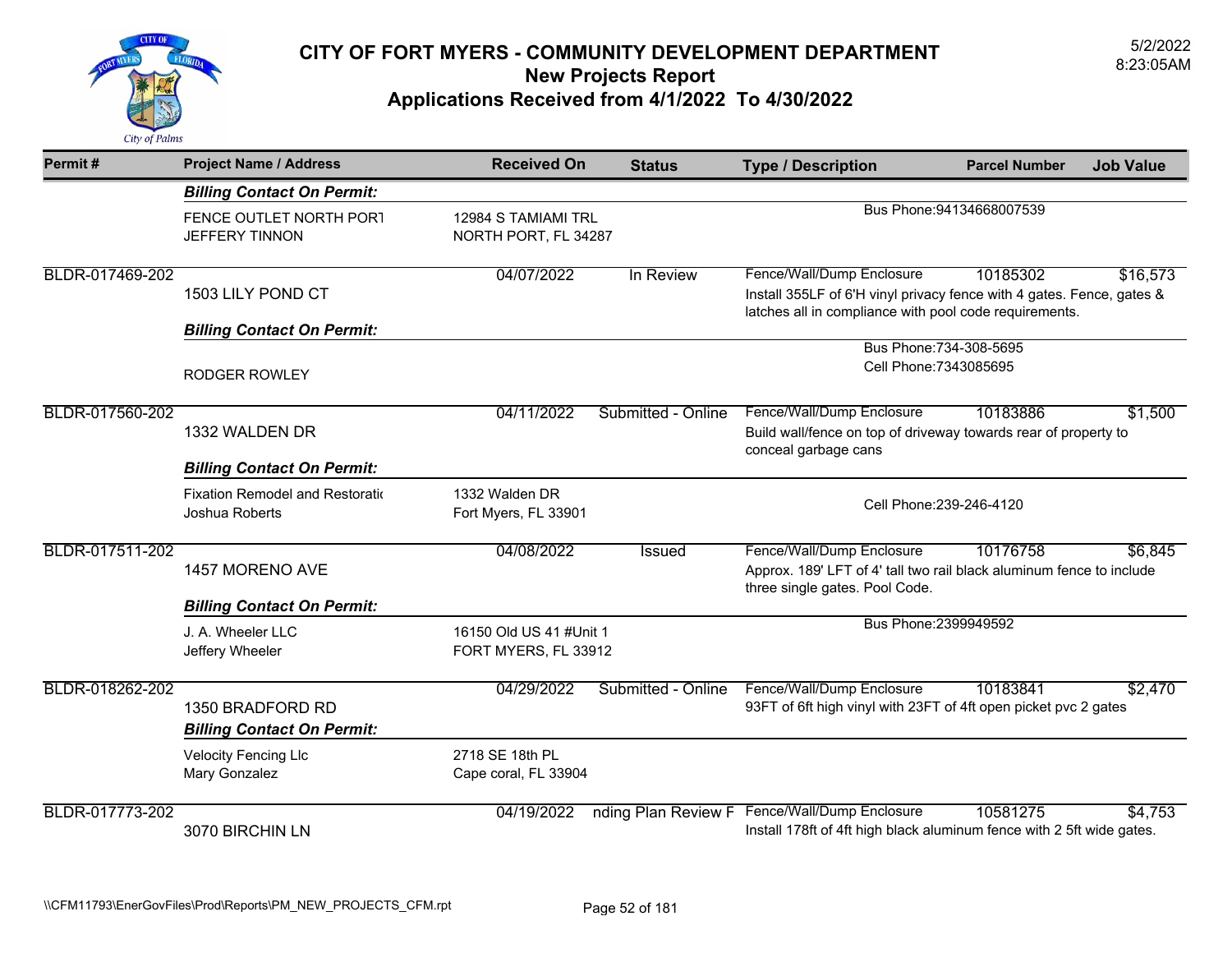

| Permit#         | <b>Project Name / Address</b>                           | <b>Received On</b>                         | <b>Status</b>                                            | <b>Type / Description</b>                                                             | <b>Parcel Number</b>    | <b>Job Value</b> |
|-----------------|---------------------------------------------------------|--------------------------------------------|----------------------------------------------------------|---------------------------------------------------------------------------------------|-------------------------|------------------|
|                 | <b>Billing Contact On Permit:</b>                       |                                            |                                                          |                                                                                       |                         |                  |
|                 | ALL AMERICAN FENCE AND G<br><b>SEAN MILLER</b>          |                                            | 13180 N CLEVELAND Ave #312<br>NORTH FORT MYERS, FL 33903 |                                                                                       | Bus Phone: 239-244-2395 |                  |
| BLDR-017817-202 | 2662 ST CHARLES ST<br><b>Billing Contact On Permit:</b> | 04/20/2022                                 | In Review                                                | Fence/Wall/Dump Enclosure<br>Install 2 gates to sides of house                        | 10173424                | \$300            |
|                 | <b>FRANK CABRERA</b>                                    | 2662 ST CHARLES ST<br>FORT MYERS, FL 33916 |                                                          | Cell Phone: 7865649394                                                                |                         |                  |
| BLDR-017799-202 | <b>1875 PASSAIC AVE</b>                                 | 04/19/2022                                 | In Review                                                | Garage/Carport<br><b>Building a Carport</b><br>Prefabricated by Carolina Carports inc | 10176355                | \$2,400          |
|                 | <b>Billing Contact On Permit:</b>                       |                                            |                                                          |                                                                                       |                         |                  |
|                 | MARISOL GONZALEZ                                        | 1875 PASSAIC Ave<br>FORT MYERS, FL 33901   |                                                          | Bus Phone: 239-784-2413                                                               |                         |                  |
| BLDR-017546-202 | 1418 JEFFERSON AVE<br><b>Billing Contact On Permit:</b> | 04/11/2022                                 | In Review                                                | Garage/Carport<br>Detached garage                                                     | 10184058                | \$155,540        |
|                 | OLDE FLORIDA CONTRACTIN<br><b>JACOB CARTER</b>          |                                            |                                                          | Bus Phone: 239-940-2250<br>Cell Phone:<br>Home Phone:                                 |                         |                  |
| BLDR-017770-202 | 1602 WOODFORD AVE<br><b>Billing Contact On Permit:</b>  | 04/19/2022                                 | Submitted - Online                                       | Garage/Carport<br>Unattached Garage with bathroom and mini split                      | 10162166                | \$175,000        |
|                 | <b>GULFSHORE DEVELOPMENT</b><br><b>JEFFREY SPENCER</b>  |                                            | 2150 W FIRST ST #B3<br>FORT MYERS, FL 33901              |                                                                                       | Bus Phone: 2397708810   |                  |
| BLDR-018116-202 | 12615 CHRASFIELD CHASE                                  | 04/27/2022                                 | Submitted - Online                                       | Generator<br>Install Generator and Transfer Switch                                    | 10562312                | \$7,000          |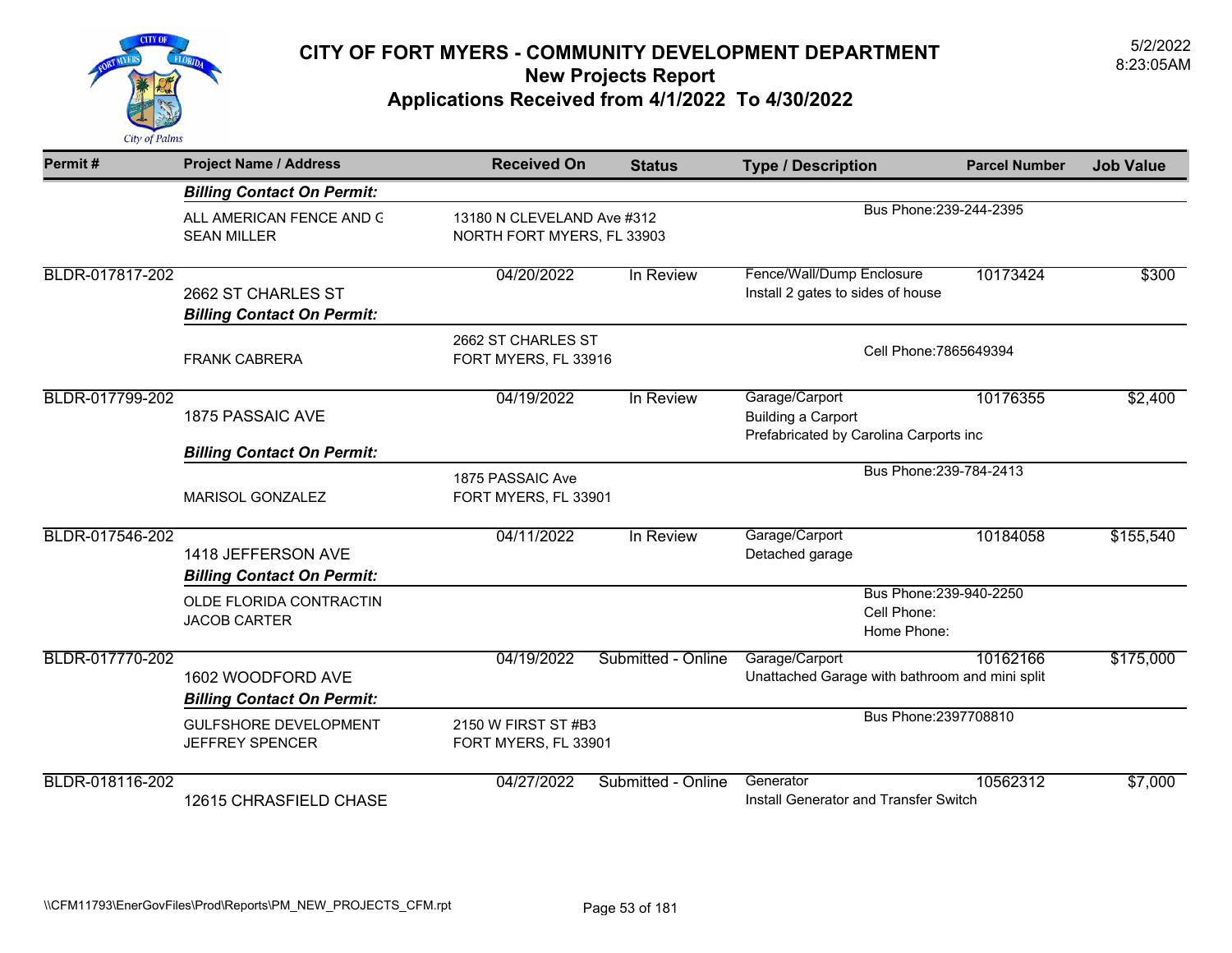

| Permit#         | <b>Project Name / Address</b>                                                                 | <b>Received On</b>                            | <b>Status</b>      | <b>Type / Description</b>                                                                                                                                                                                                                                                                                                                                                                                               | <b>Parcel Number</b>    | <b>Job Value</b> |
|-----------------|-----------------------------------------------------------------------------------------------|-----------------------------------------------|--------------------|-------------------------------------------------------------------------------------------------------------------------------------------------------------------------------------------------------------------------------------------------------------------------------------------------------------------------------------------------------------------------------------------------------------------------|-------------------------|------------------|
|                 | <b>Billing Contact On Permit:</b>                                                             |                                               |                    |                                                                                                                                                                                                                                                                                                                                                                                                                         |                         |                  |
|                 | Generators By Design LLC<br><b>Stevin Deangelis</b>                                           | 1684 TARGET<br>FORT MYERS, FL 33905           |                    |                                                                                                                                                                                                                                                                                                                                                                                                                         | Bus Phone: 2396898786   |                  |
| BLDR-017299-202 | 11679 OAKWOOD PRESERVE PL                                                                     | 04/04/2022                                    | Issued             | Generator<br>Install Briggs 20KW Generator, 200AMP ATS, and modules to<br>control load. Hook up generator with line to new LP tank, also line<br>to outdoor grill.                                                                                                                                                                                                                                                      | 10575197                | \$13,000         |
|                 | <b>Billing Contact On Permit:</b>                                                             |                                               |                    |                                                                                                                                                                                                                                                                                                                                                                                                                         |                         |                  |
|                 | Bo's Electric, Inc.<br>Kathryne Hayden                                                        | 10241 METRO PKWY #111<br>FORT MYERS, FL 33966 |                    |                                                                                                                                                                                                                                                                                                                                                                                                                         | Bus Phone: 239.275.4502 |                  |
| BLDR-017514-202 | 10708 AVILA CIR<br><b>Billing Contact On Permit:</b>                                          | 04/09/2022                                    | Submitted - Online | Generator<br>Install 18kw Generator + (1) 200 amp ATS - Hook up to Natural Gas                                                                                                                                                                                                                                                                                                                                          | 10466885                | \$15,229         |
|                 | <b>Generator Super Center</b><br><b>BETH WILD</b>                                             | 16243 TAMIAMI<br>FORT MYERS, FL 33908         |                    |                                                                                                                                                                                                                                                                                                                                                                                                                         | Bus Phone: 239-887-6090 |                  |
| BLDR-017243-202 | 1334 BARCELONA AVE                                                                            | 04/01/2022                                    | Issued-Inspections | Generator<br>Set and secure 24kw generator using 3/8" x 5" stainless steel bolts<br>onto a pre-poured concrete pad. Install and wire 2-200amp<br>Automatic Transfer Switches to the generator and service panel. Set<br>and install 3-120gallon Vertical AG LP tanks. Run 30' of 1" Gas<br>Shield Copper pipe (below ground) 5' of 3/4" galvanized pipe from LP<br>tanks to generator. Secure and test all connections. | 10175619                | \$17,516         |
|                 | <b>Billing Contact On Permit:</b>                                                             |                                               |                    |                                                                                                                                                                                                                                                                                                                                                                                                                         |                         |                  |
|                 | <b>GenerX Generators LLC</b><br>John Coleff                                                   | 215 East Ann ST<br>Punta Gorda, FL 33950      |                    |                                                                                                                                                                                                                                                                                                                                                                                                                         |                         |                  |
| BLDR-017379-202 | 2668 SHRIVER DR<br><b>Billing Contact On Permit:</b>                                          | 04/05/2022                                    | Issued             | <b>Marine Related</b><br>NEW 1,334 sq.ft DOCK WITH (2) LIFTS                                                                                                                                                                                                                                                                                                                                                            | 10172760                | \$88,396         |
|                 | HONC DOCKS AND LIFTS<br>1130-C PONDELLA RD.<br>HUMBERTO CERPAIO-ROJAS<br>CAPE CORAL, FL 33909 |                                               |                    | Bus Phone: 2397728282<br>Cell Phone: 2397728181                                                                                                                                                                                                                                                                                                                                                                         |                         |                  |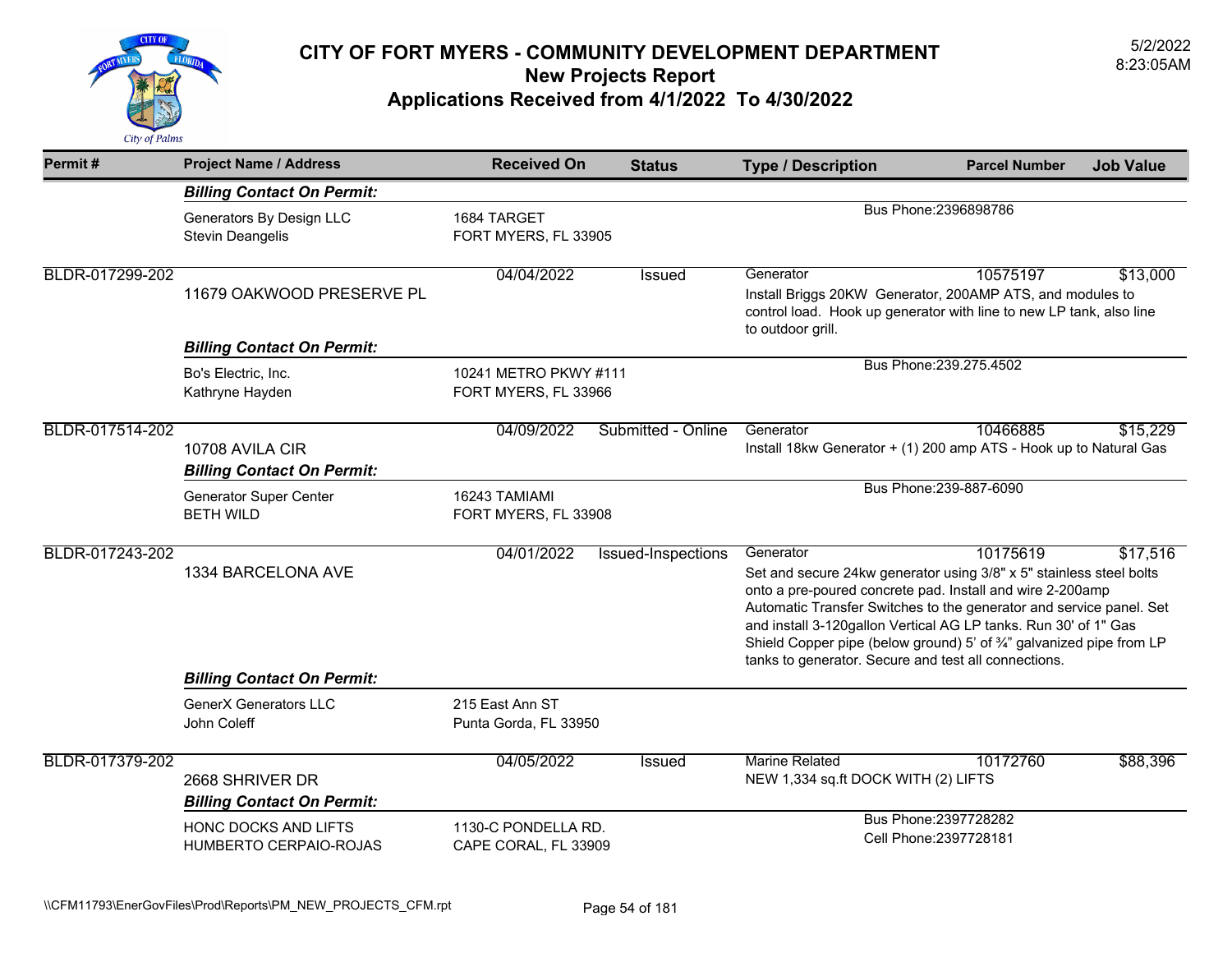

| Permit#         | <b>Project Name / Address</b>                            | <b>Received On</b>                           | <b>Status</b> | <b>Type / Description</b>                                                                                                  | <b>Parcel Number</b>    | <b>Job Value</b> |  |
|-----------------|----------------------------------------------------------|----------------------------------------------|---------------|----------------------------------------------------------------------------------------------------------------------------|-------------------------|------------------|--|
| BLDR-017307-202 | 4505 LUCKETT RD<br><b>Billing Contact On Permit:</b>     | 04/04/2022                                   | <b>Issued</b> | Other/Siding (OTC)<br>Stucco entire house.                                                                                 | 10247465                | \$6,000          |  |
|                 | <b>JOSE MARTIN GAMINO</b>                                | 4505 LUCKETT RD<br>FORT MYERS, FL 33905      |               | Cell Phone: 2394655288                                                                                                     |                         |                  |  |
| BLDR-017888-202 | 1654 GRACE AVE                                           | 04/21/2022                                   | Issued        | Other/Siding (OTC)<br>Install new soffit and fascia around entire house. Install new 6"<br>gutters front and rear of house | 10176447                | \$3,675          |  |
|                 | <b>Billing Contact On Permit:</b>                        |                                              |               | Bus Phone: 239-549-7663                                                                                                    |                         |                  |  |
|                 | Roof Smart of SW Florida, LLC.<br>John Gillam            | 1345 Old Pondella RD<br>Cape Coral, FL 33909 |               |                                                                                                                            |                         |                  |  |
| BLDR-017529-202 | 3724 SUNTRUST DR<br><b>Billing Contact On Permit:</b>    | 04/11/2022                                   | <b>Issued</b> | Other/Siding (OTC)<br>\$3,000<br>10449939<br>REMOVE SIDING AND ADDING STUCCO                                               |                         |                  |  |
|                 | <b>BESSIE GRAY</b>                                       |                                              |               | Cell Phone: 2393577226                                                                                                     |                         |                  |  |
| BLDR-018023-202 | 3521 GLENN DR<br><b>Billing Contact On Permit:</b>       | 04/25/2022                                   | In Review     | <b>Sheds/Utility Structure</b><br>Small shed                                                                               | 10175270                | \$1,100          |  |
|                 | Pierre Jean Saint Jean                                   | 3521 GLENN DR<br>FORT MYERS, FL 33901        |               | Cell Phone: 2392708525                                                                                                     |                         |                  |  |
| BLDR-017780-202 | <b>3723 NICK ST</b><br><b>Billing Contact On Permit:</b> | 04/19/2022                                   | In Review     | <b>Sheds/Utility Structure</b><br>Shed purchase from Lowes                                                                 | 10254039                | \$300            |  |
|                 | ADELENE CATCHINGS                                        |                                              |               |                                                                                                                            | Bus Phone: 239-297-4419 |                  |  |
| BLDR-017416-202 | 2123 DORA ST                                             | 04/06/2022                                   | <b>Issued</b> | <b>Sheds/Utility Structure</b><br>Install storage building                                                                 | 10173723                | \$19,908         |  |
|                 |                                                          |                                              |               |                                                                                                                            |                         |                  |  |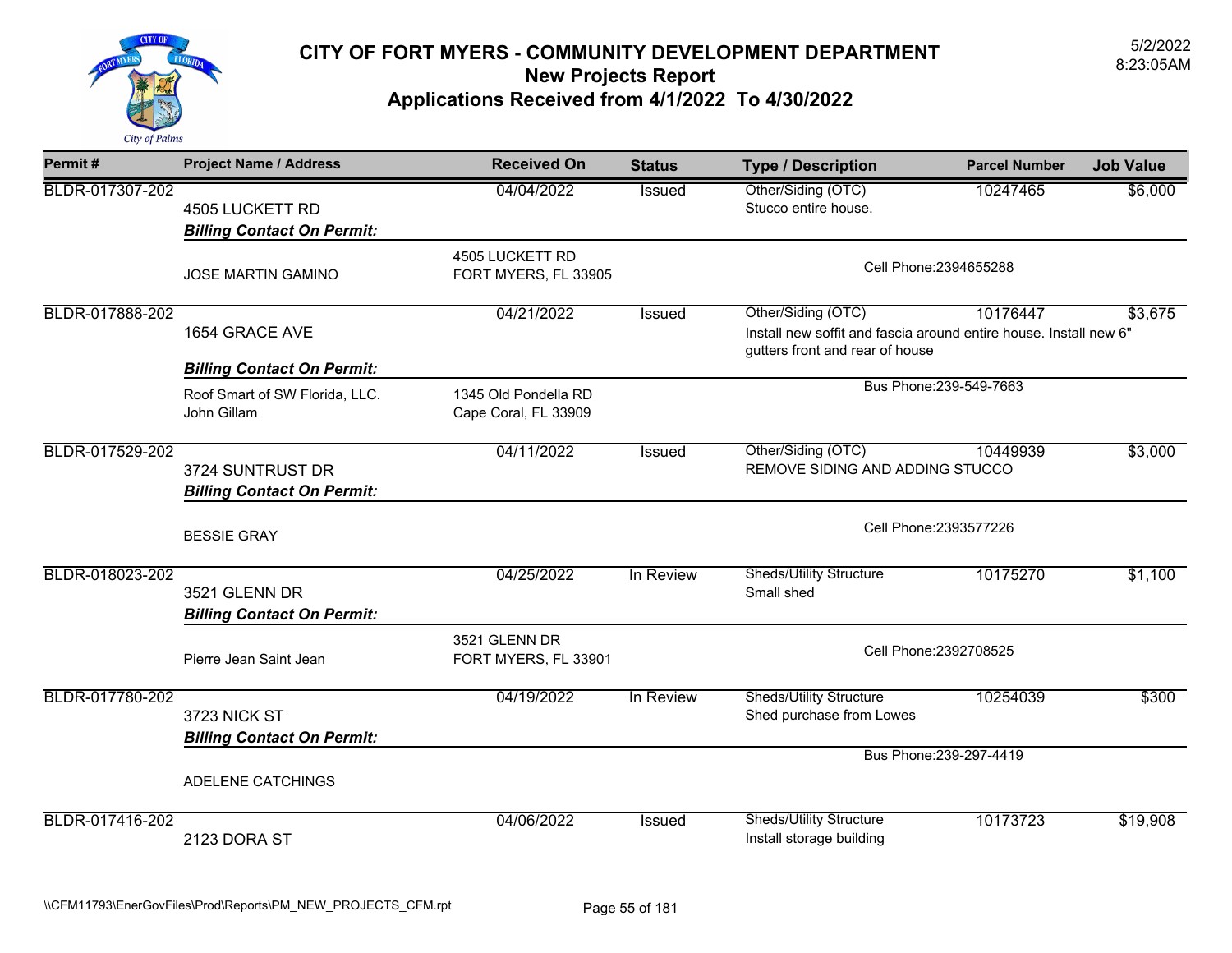

| Permit#                      | <b>Project Name / Address</b>                               | <b>Received On</b>                                | <b>Status</b>      | <b>Type / Description</b>                                                                | <b>Parcel Number</b>    | <b>Job Value</b> |
|------------------------------|-------------------------------------------------------------|---------------------------------------------------|--------------------|------------------------------------------------------------------------------------------|-------------------------|------------------|
|                              | <b>Billing Contact On Permit:</b>                           |                                                   |                    |                                                                                          |                         |                  |
|                              | Jerry Smith                                                 | 2123 DORA ST<br>FORT MYERS, FL 33901              |                    | Cell Phone: 7405255689                                                                   |                         |                  |
| BLDR-017782-202              | 3723 NICK ST<br><b>Billing Contact On Permit:</b>           | 04/19/2022                                        | In Review          | <b>Sheds/Utility Structure</b><br>Shed purchase from Lowes                               | 10254039                | \$300            |
|                              |                                                             |                                                   |                    |                                                                                          | Bus Phone: 239-297-4419 |                  |
|                              | ADELENE CATCHINGS                                           |                                                   |                    |                                                                                          |                         |                  |
| BLDR-017798-202              | 1861 MONTE VISTA ST<br><b>Billing Contact On Permit:</b>    | 04/19/2022                                        | In Review          | <b>Sheds/Utility Structure</b><br>Pre fab shed                                           | 10172674                | \$3,375          |
|                              | <b>RENE BRECHBUEHL</b>                                      | 1861 MONTE VISTA ST<br>FORT MYERS, FL 33901       |                    |                                                                                          |                         |                  |
| BLDR-017838-202              | 1418 JEFFERSON AVE<br><b>Billing Contact On Permit:</b>     | 04/20/2022                                        | Submitted - Online | <b>Sheds/Utility Structure</b><br>Outdoor Kitchen                                        | 10184058                | \$25,000         |
|                              | OLDE FLORIDA CONTRACTIN<br><b>JACOB CARTER</b>              | 12940 EXPRESS CT #Suite 5<br>FORT MYERS, FL 33913 |                    |                                                                                          | Bus Phone: 239-940-2250 |                  |
| BLDR-017330-202 ALIDA GARCIA | <b>6 CASTLEBAR CIR</b><br><b>Billing Contact On Permit:</b> | 04/05/2022                                        | In Review          | <b>Sheds/Utility Structure</b><br><b>SHED 10X14</b>                                      | 10248097                | \$5,331          |
|                              | <b>ALIDA GARCIA</b>                                         |                                                   |                    | Cell Phone: 2398108090                                                                   |                         |                  |
| BLDR-017329-202              | 3416 FRANKLIN ST                                            | 04/05/2022                                        | Ready to Issue     | <b>Sheds/Utility Structure</b><br>Install and anchor to ground a 10x16 DCA storage shed. | 10252492                | \$2,495          |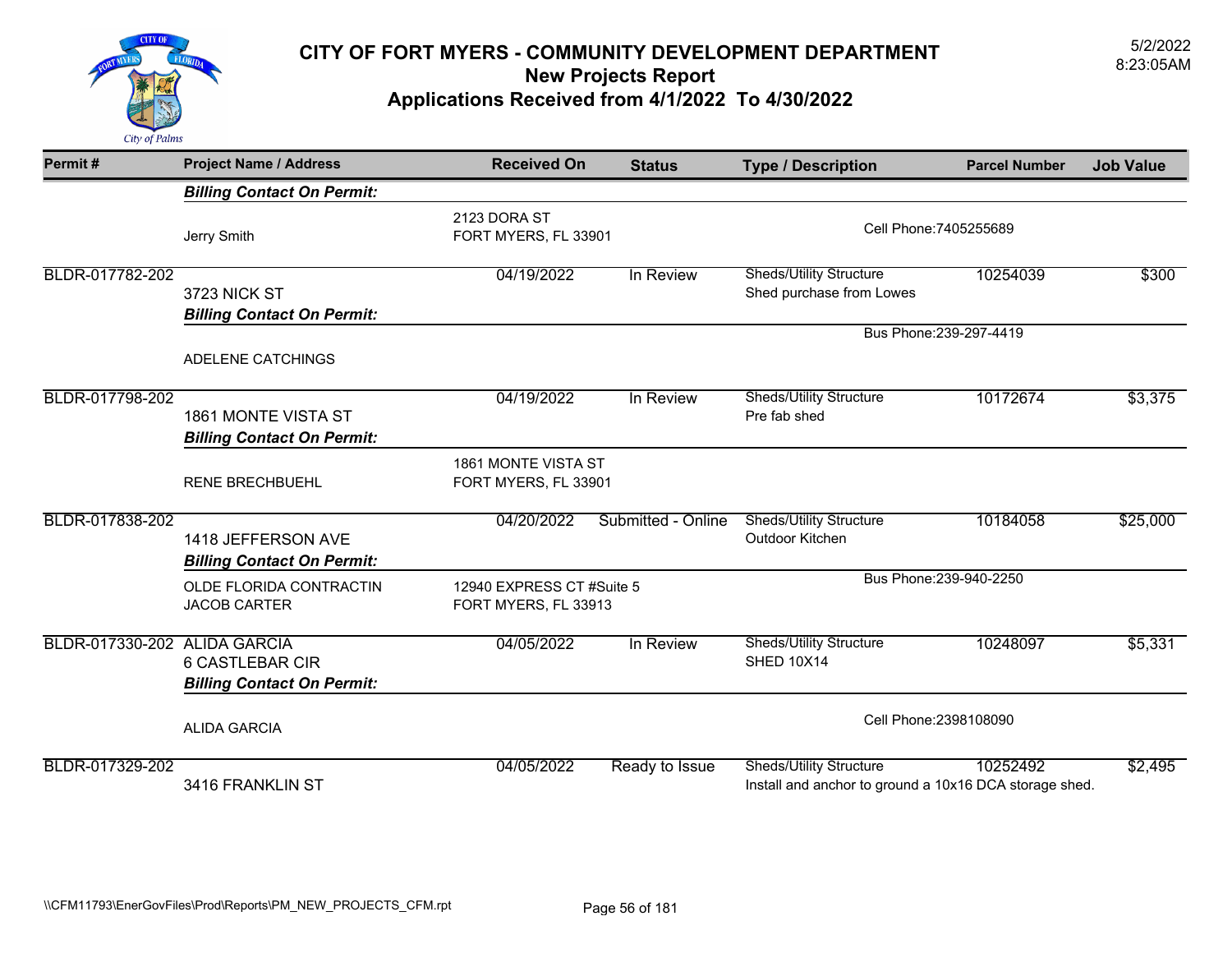

| Permit#         | <b>Project Name / Address</b>                              | <b>Received On</b>                            | <b>Status</b>                                   | <b>Type / Description</b>                                                                        | <b>Parcel Number</b> | <b>Job Value</b> |
|-----------------|------------------------------------------------------------|-----------------------------------------------|-------------------------------------------------|--------------------------------------------------------------------------------------------------|----------------------|------------------|
|                 | <b>Billing Contact On Permit:</b>                          |                                               |                                                 |                                                                                                  |                      |                  |
|                 | AMAZON SHEDS & GAZEBOS<br><b>FILIBERTO RODRIGUEZ</b>       | 17300 Jean St Jean St<br>Fort Myers, FL 33967 |                                                 | Bus Phone: 239-498-5558                                                                          |                      |                  |
| BLDR-018255-202 | 2541 HUNTER ST<br><b>Billing Contact On Permit:</b>        | 04/29/2022                                    | Submitted - Online                              | Shutter/Storm Panel (OTC)<br>Install 1 accordion shutter                                         | 10175178             | \$1,574          |
|                 | HURRICANE SAFE SHUTTERS<br><b>WAYLON LEBEAU</b>            | <b>2012 EARL RD</b><br>FORT MYERS, FL 33901   |                                                 | Bus Phone: 239-275-8844                                                                          |                      |                  |
| BLDR-018196-202 | 11563 MEADOWRUN CIR<br><b>Billing Contact On Permit:</b>   | 04/28/2022                                    | <b>Issued</b>                                   | Shutter/Storm Panel (OTC)<br>Installation of hurricane protection.                               | 10567483             | \$9,000          |
|                 | <b>EUREX SHUTTERS</b><br><b>HANS-OTTO TESSNER</b>          |                                               |                                                 | Bus Phone: 239-369-8600                                                                          |                      |                  |
| BLDR-017410-202 | 3978 CHERRYBROOK LOOP<br><b>Billing Contact On Permit:</b> | 04/06/2022                                    | <b>Issued</b>                                   | Shutter/Storm Panel (OTC)<br>Provide & install 1 electric Hurricane Shutter                      | 10513658             | \$4,350          |
|                 | Hurricane Shutter Co.<br><b>Gregory Good</b>               | Fort Myers, FL 33907                          | 2098 Beacon Manor Drive 2098 Beacon Manor Drive |                                                                                                  |                      |                  |
| BLDR-018259-202 | 11962 BOURKE PL<br><b>Billing Contact On Permit:</b>       | 04/29/2022                                    | Submitted - Online                              | Shutter/Storm Panel (OTC)<br>install 8 accordion shutters                                        | 10538311             | \$6,300          |
|                 | <b>HURRICANE SAFE SHUTTERS</b><br><b>WAYLON LEBEAU</b>     | 2012 EARL RD<br>FORT MYERS, FL 33901          |                                                 | Bus Phone: 239-275-8844                                                                          |                      |                  |
| BLDR-018032-202 | 13042 SIMSBURY TER                                         | 04/26/2022                                    | Ready to Issue                                  | Shutter/Storm Panel (OTC)<br>Install 4 accordions, 1 manual roll and 1 electric hurricane screen | 10531195             | \$11,700         |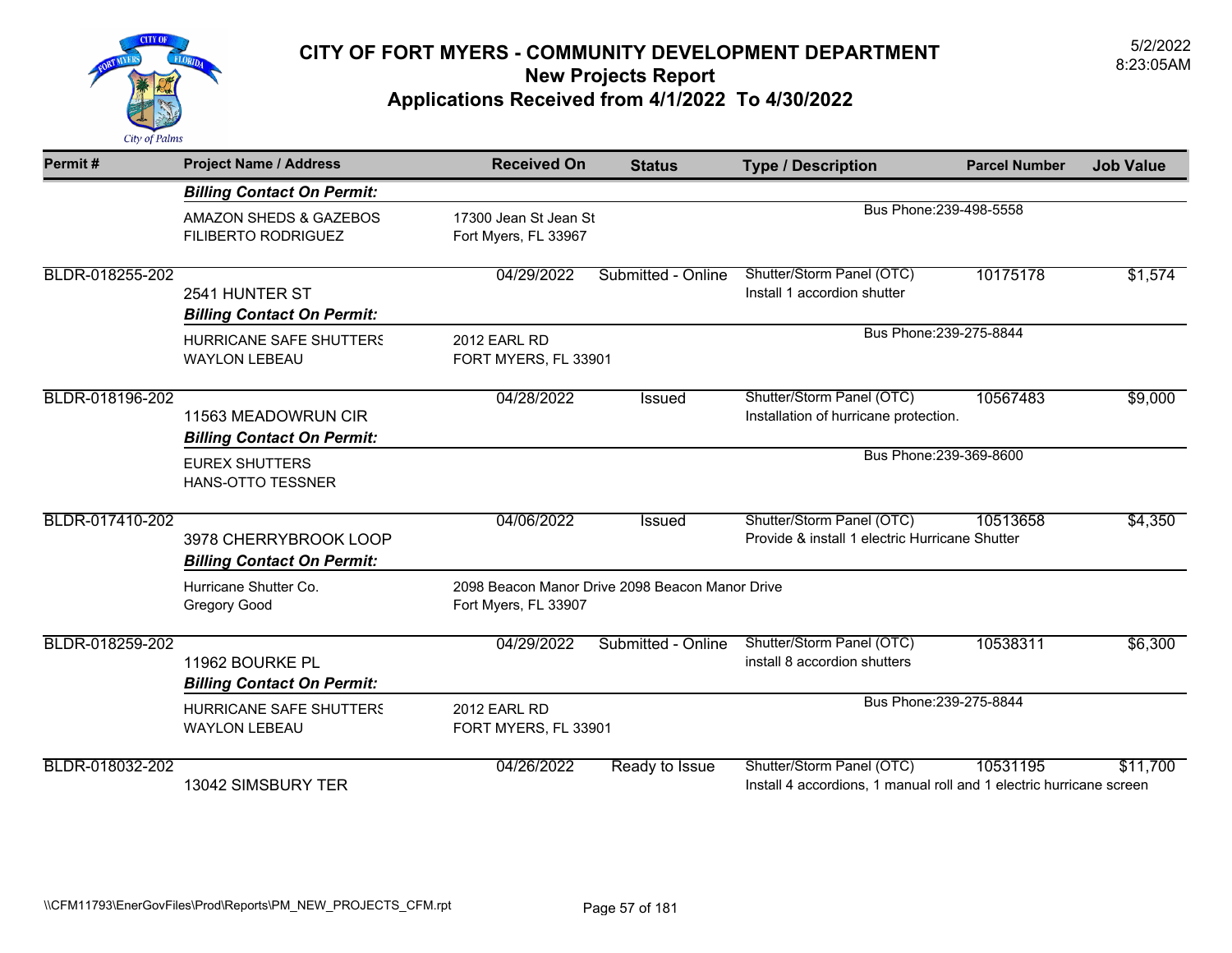

| Permit#         | <b>Project Name / Address</b>                   | <b>Received On</b>                             | <b>Status</b> | <b>Type / Description</b>                                                                                                                             | <b>Parcel Number</b>      | <b>Job Value</b> |
|-----------------|-------------------------------------------------|------------------------------------------------|---------------|-------------------------------------------------------------------------------------------------------------------------------------------------------|---------------------------|------------------|
|                 | <b>Billing Contact On Permit:</b>               |                                                |               |                                                                                                                                                       |                           |                  |
|                 | HURRICANE SAFE SHUTTERS<br><b>WAYLON LEBEAU</b> | <b>2012 EARL RD</b><br>FORT MYERS, FL 33901    |               |                                                                                                                                                       | Bus Phone: 239-275-8844   |                  |
| BLDR-017324-202 | 10062 VIA COLOMBA CIR                           | 04/04/2022                                     | Finaled       | Shutter/Storm Panel (OTC)<br>INSTALLATION OF 1 MANUAL ROLL SHUTTER AND 5<br><b>ACCORDION SHUTTER</b>                                                  | 10570922                  | \$4,649          |
|                 | <b>Billing Contact On Permit:</b>               |                                                |               |                                                                                                                                                       |                           |                  |
|                 | <b>Storm Shutter Warehouse</b><br>Ronda Owens   | 12350 metro PKWY<br>Fort Myers, FL 33966       |               |                                                                                                                                                       |                           |                  |
| BLDR-017392-202 | 11203 VITALE WAY                                | 04/06/2022                                     | <b>Issued</b> | Shutter/Storm Panel (OTC)<br>Install 8 Accordion Shutters FL1850.3 1 MT Rd Screen FL11291.1 1<br>Manual RD Screen FL11291.1 2 Slide Screens FL11291.1 | 10561610                  | \$15,885         |
|                 | <b>Billing Contact On Permit:</b>               |                                                |               |                                                                                                                                                       |                           |                  |
|                 | <b>DEBRA RIVERA</b>                             | 6182 IDLEWILD ST<br>FORT MYERS, FL 33966       |               |                                                                                                                                                       | Bus Phone: (239) 274-2727 |                  |
| BLDR-018058-202 | 10858 TIBERIO DR                                | 04/26/2022                                     | Issued        | Shutter/Storm Panel (OTC)<br>SUPPLY AND INSTALL 1 MOTORIZED ALUMINUM CURTAIN ROLL<br><b>SHUTTER</b>                                                   | 10524787                  | \$4,700          |
|                 | <b>Billing Contact On Permit:</b>               |                                                |               |                                                                                                                                                       |                           |                  |
|                 | ATLAS GENERAL CONTRACTI<br><b>JACOB HEMED</b>   | 1731 TRIANGLE PALM TER<br>NAPLES, FL 34119     |               |                                                                                                                                                       | Bus Phone: 239-770-8097   |                  |
| BLDR-017593-202 | 7252 SUGAR PALM CT                              | 04/12/2022                                     | Issued        | Shutter/Storm Panel (OTC)<br>Installing 3 Storm Catcher Rolldown Max Motorized FL11291.1<br>& 1 Standard Aluminum Roll Down Motorized FL39354.1       | 10479226                  | \$14,019         |
|                 | <b>Billing Contact On Permit:</b>               |                                                |               |                                                                                                                                                       |                           |                  |
|                 | <b>STORM SMART</b><br><b>MARIELA RIVERA</b>     | 2351 Crystal DR ## 101<br>Fort Myers, FL 33907 |               |                                                                                                                                                       | Bus Phone: 2399381000     |                  |
| BLDR-017580-202 | 11616 MEADOWRUN CIR                             | 04/12/2022                                     | <b>Issued</b> | Shutter/Storm Panel (OTC)<br>2-Progressive Hurricane Screens with Electrical                                                                          | 10567396                  | \$10,508         |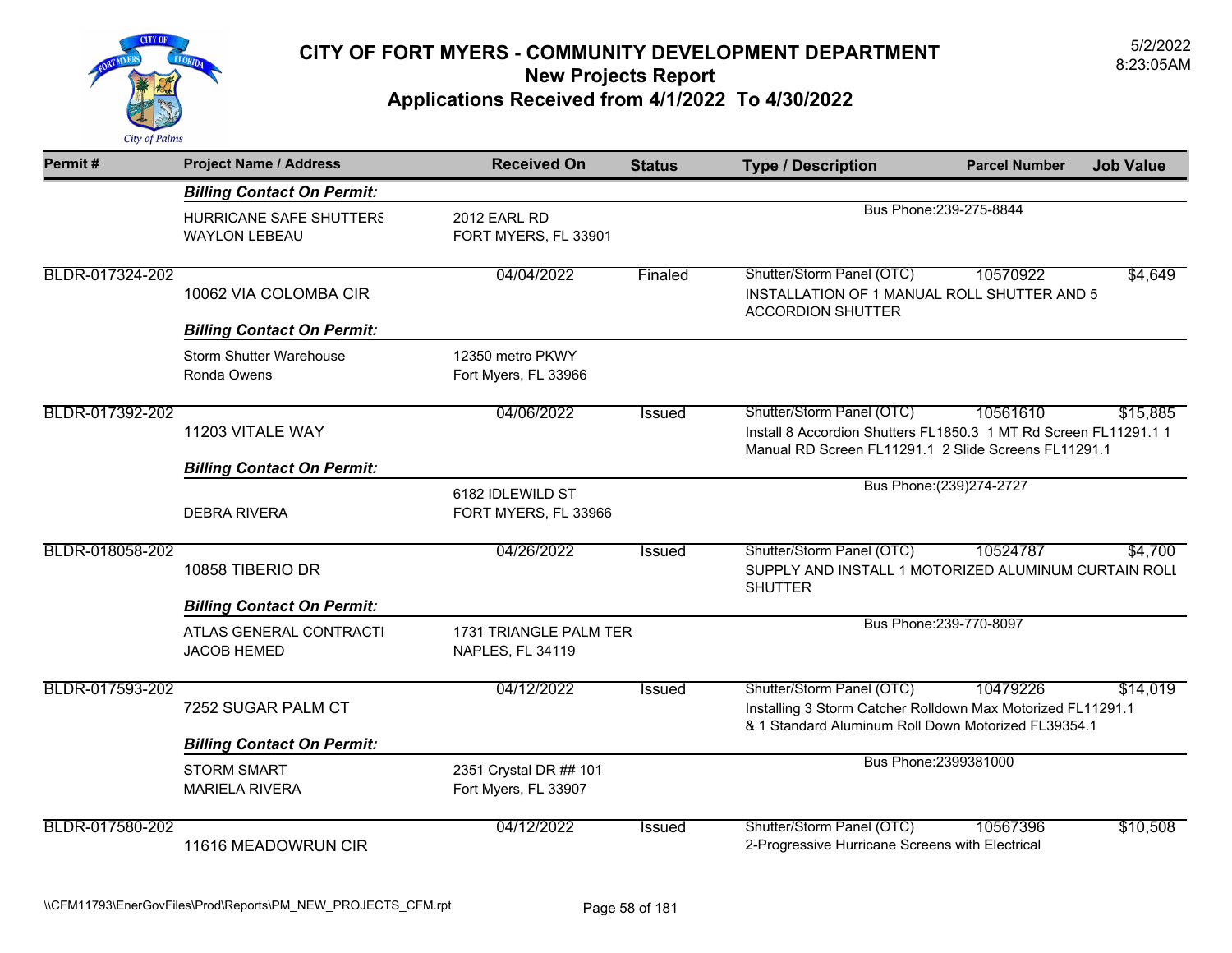

| Permit#         | <b>Project Name / Address</b>                             | <b>Received On</b>                             | <b>Status</b> | <b>Type / Description</b>                                                                                   | <b>Parcel Number</b>    | <b>Job Value</b> |
|-----------------|-----------------------------------------------------------|------------------------------------------------|---------------|-------------------------------------------------------------------------------------------------------------|-------------------------|------------------|
|                 | <b>Billing Contact On Permit:</b>                         |                                                |               |                                                                                                             |                         |                  |
|                 | ROLLING SHIELD INC<br>JOSE DELGADO                        |                                                |               |                                                                                                             | Bus Phone: 239-362-0089 |                  |
| BLDR-017403-202 | 11854 DARCY PL<br><b>Billing Contact On Permit:</b>       | 04/06/2022                                     | <b>Issued</b> | Shutter/Storm Panel (OTC)<br>Install 3 Motor. RD Screen FL#11291.1                                          | 10570581                | \$10,999         |
|                 | <b>Storm Smart</b><br>Yojaira Rodriguez                   | 6182 Idlewild ST<br>FORT MYERS, FL 33966       |               |                                                                                                             | Bus Phone: 2392742745   |                  |
| BLDR-017944-202 | 4237 BLOOMFIELD ST<br><b>Billing Contact On Permit:</b>   | 04/22/2022                                     |               | ady to Issue with No Shutter/Storm Panel (OTC)<br>Install 2 motorized aluminum roll down hurricane shutters | 10581220                | \$7,380          |
|                 | <b>REPAIR SPECIALISTS OF ALL</b><br>JOSEPH SCHOONOVER     | 720 NE 25TH AVE #Ste 7<br>CAPE CORAL, FL 33904 |               |                                                                                                             | Bus Phone: 239-851-2511 |                  |
| BLDR-017673-202 | 4657 MYSTIC BLUE WAY<br><b>Billing Contact On Permit:</b> | 04/15/2022                                     | <b>Issued</b> | Shutter/Storm Panel (OTC)<br>Installing 1 Storm Catcher Rolldown Max Motorized FL11291.1                    | 10572987                | \$5,331          |
|                 | <b>STORM SMART</b><br><b>MARIELA RIVERA</b>               | 2351 Crystal DR ## 101<br>Fort Myers, FL 33907 |               |                                                                                                             | Bus Phone: 2399381000   |                  |
| BLDR-017867-202 | 10044 MAJESTIC AVE                                        | 04/21/2022                                     | Issued        | Shutter/Storm Panel (OTC)<br>Install 1 MT RD Screen FL11291.1, Install 5 Accordion Shutters<br>FL1850.3     | 10473040                | \$11,127         |
|                 | <b>Billing Contact On Permit:</b>                         |                                                |               |                                                                                                             |                         |                  |
|                 | <b>STORM SMART</b><br><b>DEBRA RIVERA</b>                 |                                                |               | Cell Phone:<br>Home Phone:                                                                                  | Bus Phone: 239-274-2727 |                  |
| BLDR-017488-202 | 11587 RIVERSTONE LN                                       | 04/08/2022                                     | Issued        | Shutter/Storm Panel (OTC)<br>Installing 2 Mot Rd Screens FL11291.1                                          | 10575331                | \$10,239         |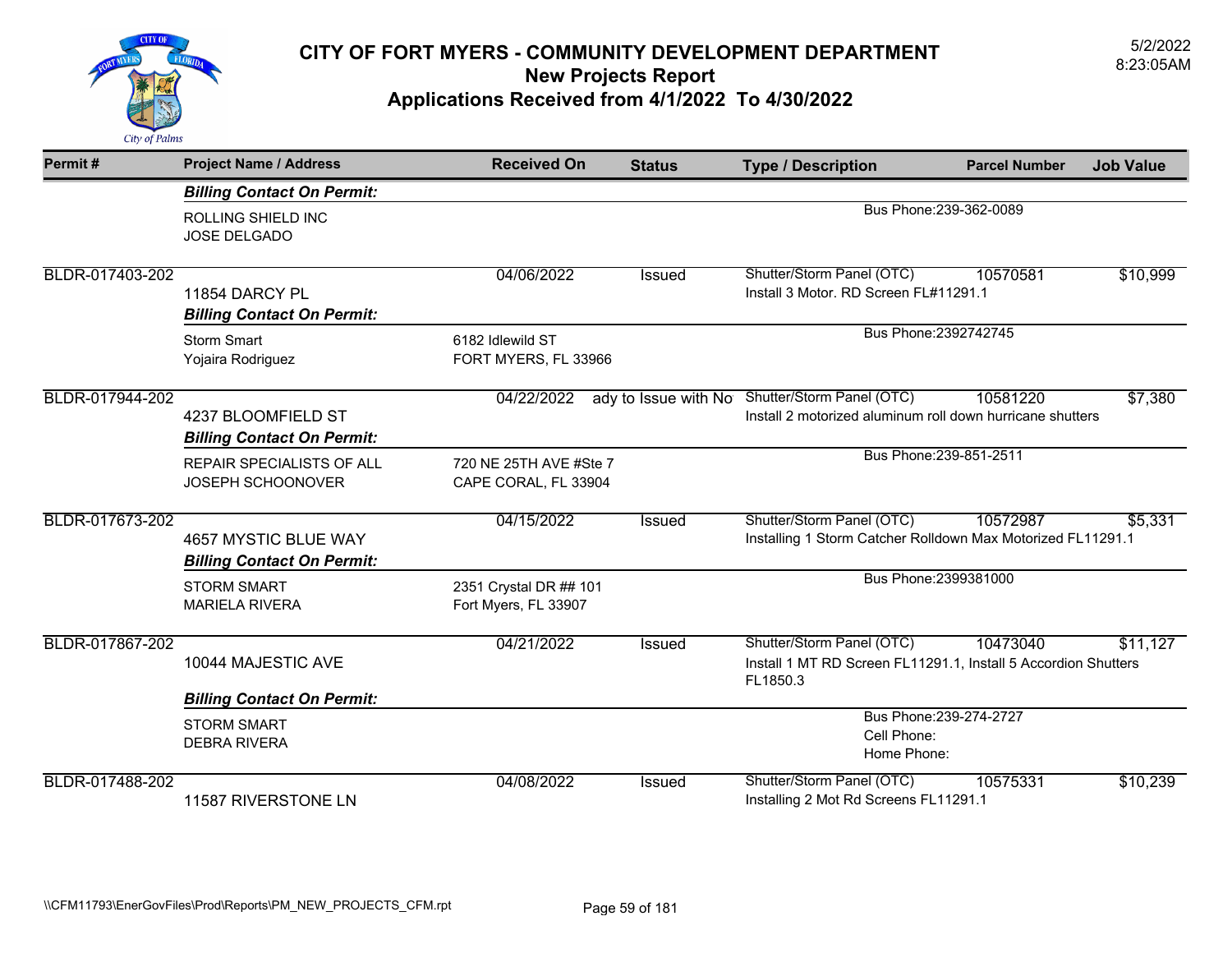

| Permit#         | <b>Project Name / Address</b>                                                           | <b>Received On</b>                                        | <b>Status</b>      | <b>Type / Description</b>                                                                                                 | <b>Parcel Number</b>    | <b>Job Value</b> |
|-----------------|-----------------------------------------------------------------------------------------|-----------------------------------------------------------|--------------------|---------------------------------------------------------------------------------------------------------------------------|-------------------------|------------------|
|                 | <b>Billing Contact On Permit:</b>                                                       |                                                           |                    |                                                                                                                           |                         |                  |
|                 | <b>Storm Smart</b><br>Noely Pacay                                                       | 6182 Idlewild ST<br>Fort Myers, FL                        |                    |                                                                                                                           |                         |                  |
| BLDR-017322-202 | 10389 PRATO DR                                                                          | 04/04/2022                                                | Issued-Inspections | Shutter/Storm Panel (OTC)<br>INSTALL 7 ACCORDIONS 2 ELECTRIC ROLL SCREEN 1<br>OPENING CLR PANELS FOR HURRICANE PROTECTION | 10574914                | \$15,500         |
|                 | <b>Billing Contact On Permit:</b>                                                       |                                                           |                    |                                                                                                                           |                         |                  |
|                 | <b>Storm Shutter Warehouse</b><br>Ronda Owens                                           | 12350 metro PKWY<br>Fort Myers, FL 33966                  |                    |                                                                                                                           |                         |                  |
| BLDR-017669-202 | 4406 MYSTIC BLUE WAY<br><b>Billing Contact On Permit:</b>                               | 04/15/2022                                                | <b>Issued</b>      | Shutter/Storm Panel (OTC)<br>Installing 2 Storm Catcher Rolldown Screens Mot. FL11291.1                                   | 10572910                | \$7,861          |
|                 | <b>Storm Smart</b><br>Priscilla Lara                                                    | 2351 Crystal Dr #101                                      |                    |                                                                                                                           |                         |                  |
| BLDR-017513-202 | 1420 EL PRADO AVE                                                                       | 04/08/2022                                                | <b>Issued</b>      | Shutter/Storm Panel (OTC)<br>Installing 2 Panels Vertical Mill Alum FL11969.2<br>Installing 1 Clear Lexan Panel FL17733.1 | 10172826                | \$1,285          |
|                 | <b>Billing Contact On Permit:</b>                                                       |                                                           |                    |                                                                                                                           |                         |                  |
|                 | <b>Storm Smart</b><br>Priscilla Lara                                                    | 2351 Crystal Dr #101<br>$\,$                              |                    |                                                                                                                           |                         |                  |
|                 | BLDR-018008-202 GREGORY CARSON<br>10921 PISTOIA DR<br><b>Billing Contact On Permit:</b> | 04/25/2022                                                | Issued             | Shutter/Storm Panel (OTC)<br>INSTALLATION 3 ELECTRIC ROLLDOWN SHUTTER (FL 22558                                           | 10576192                | \$11,632         |
|                 | SHUTTER SPECIALISTS LLC<br><b>FRANK PETRICK</b>                                         | 410 LEONARD BLVD N BLVD #Unit 2<br>LEHIGH ACRES, FL 33971 |                    |                                                                                                                           | Bus Phone: 239 303-7889 |                  |
| BLDR-018189-202 | 9287 AVIANO DR                                                                          | 04/28/2022                                                | Submitted - Online | Shutter/Storm Panel (OTC)<br>Installing 1 Storm Catcher Rolldown Screen Mot. FL11291.1                                    | 10483552                | \$5,789          |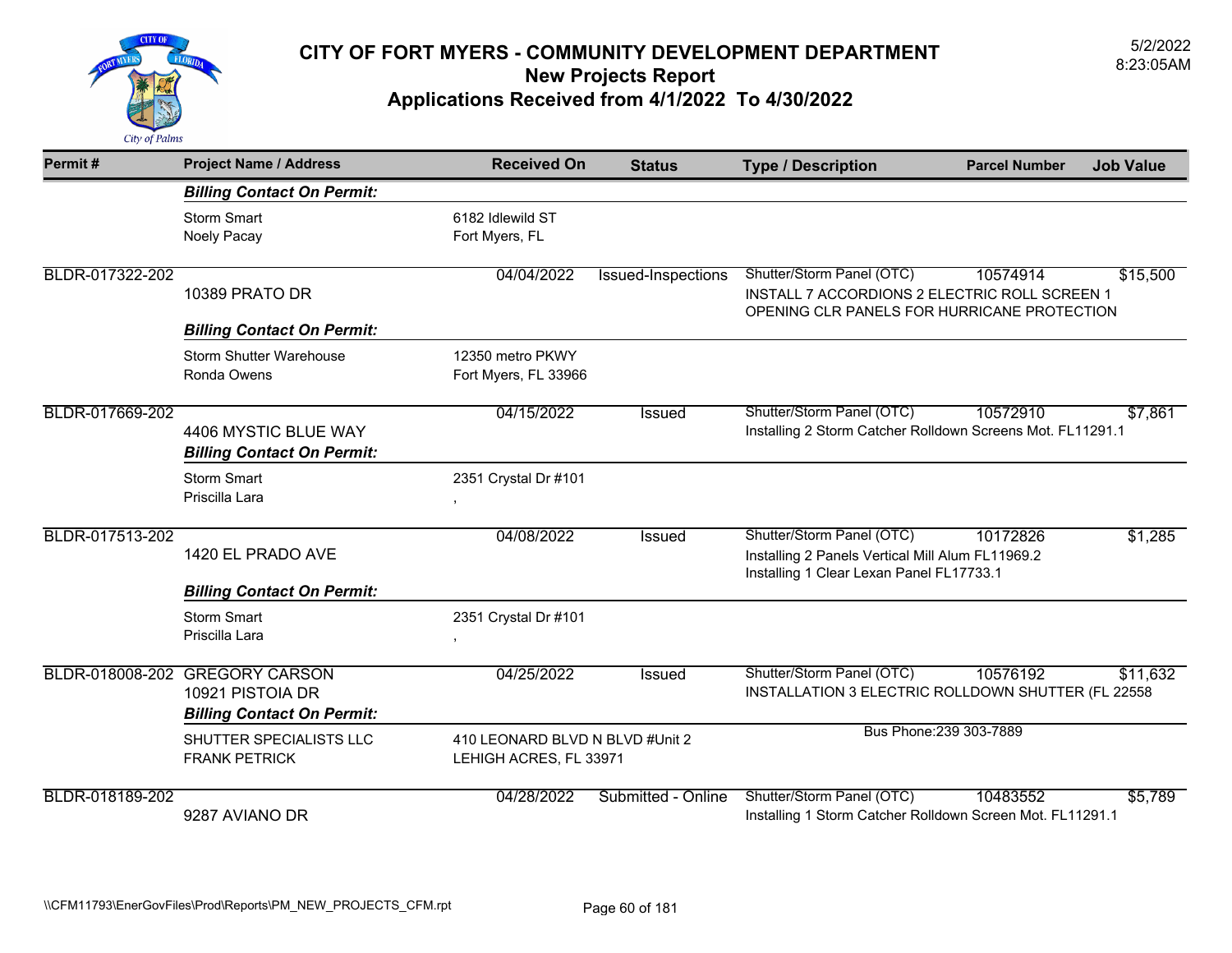

| Permit#         | <b>Project Name / Address</b>                             | <b>Received On</b>                       | <b>Status</b>      | <b>Type / Description</b>                                                                                                   | <b>Parcel Number</b>      | <b>Job Value</b> |
|-----------------|-----------------------------------------------------------|------------------------------------------|--------------------|-----------------------------------------------------------------------------------------------------------------------------|---------------------------|------------------|
|                 | <b>Billing Contact On Permit:</b>                         |                                          |                    |                                                                                                                             |                           |                  |
|                 | <b>Storm Smart</b><br>Priscilla Lara                      | 2351 Crystal Dr #101<br>$\,$ ,           |                    |                                                                                                                             |                           |                  |
| BLDR-018191-202 | 4301 WATERCOLOR WAY                                       | 04/28/2022                               | Submitted - Online | Shutter/Storm Panel (OTC)<br>Installing 2 Slide Screens FL11291.1, 4 Accordions FL1850.3, AND<br>2 Mot Rd Screens FL11291.1 | 10578038                  | \$11,193         |
|                 | <b>Billing Contact On Permit:</b>                         |                                          |                    |                                                                                                                             |                           |                  |
|                 | <b>Storm Smart</b><br>Noely Pacay                         | 6182 Idlewild ST<br>Fort Myers, FL       |                    |                                                                                                                             |                           |                  |
| BLDR-017749-202 | 10011 OAKHURST WAY                                        | 04/18/2022                               | Issued             | Shutter/Storm Panel (OTC)<br>INSTALL 1 ELECTRIC ROLLING HURRICANE SCREEN<br>FL16343-R3                                      | 10491647                  | \$3,872          |
|                 | <b>Billing Contact On Permit:</b>                         |                                          |                    |                                                                                                                             |                           |                  |
|                 | ALUFAB USA INC<br><b>SUZANNE POOLEY</b>                   |                                          |                    | Bus Phone: 239-226-4872<br>Cell Phone:<br>Home Phone:                                                                       |                           |                  |
| BLDR-017547-202 | 11868 BOXELDER WAY<br><b>Billing Contact On Permit:</b>   | 04/11/2022                               | <b>Issued</b>      | Shutter/Storm Panel (OTC)<br>Install 1 Manual RD Screen FL11291.1                                                           | 10589923                  | \$2,964          |
|                 | <b>DEBRA RIVERA</b>                                       | 6182 IDLEWILD ST<br>FORT MYERS, FL 33966 |                    |                                                                                                                             | Bus Phone: (239) 274-2727 |                  |
| BLDR-017314-202 | 11845 ARBOR TRACE DR<br><b>Billing Contact On Permit:</b> | 04/04/2022                               | <b>Issued</b>      | Shutter/Storm Panel (OTC)<br>Installing 8 Accordion shutters                                                                | 10586692                  | \$4,740          |
|                 | <b>Storm Smart</b><br>Priscilla Lara                      | 2351 Crystal Dr #101<br>$\,$             |                    |                                                                                                                             |                           |                  |
| BLDR-018252-202 | 9013 SHADOW GLEN WAY                                      | 04/29/2022                               | Submitted - Online | Shutter/Storm Panel (OTC)<br>Install 6 accordions, 2 hurricane screens with electric and 1 manual<br>roll                   | 10491388                  | \$14,800         |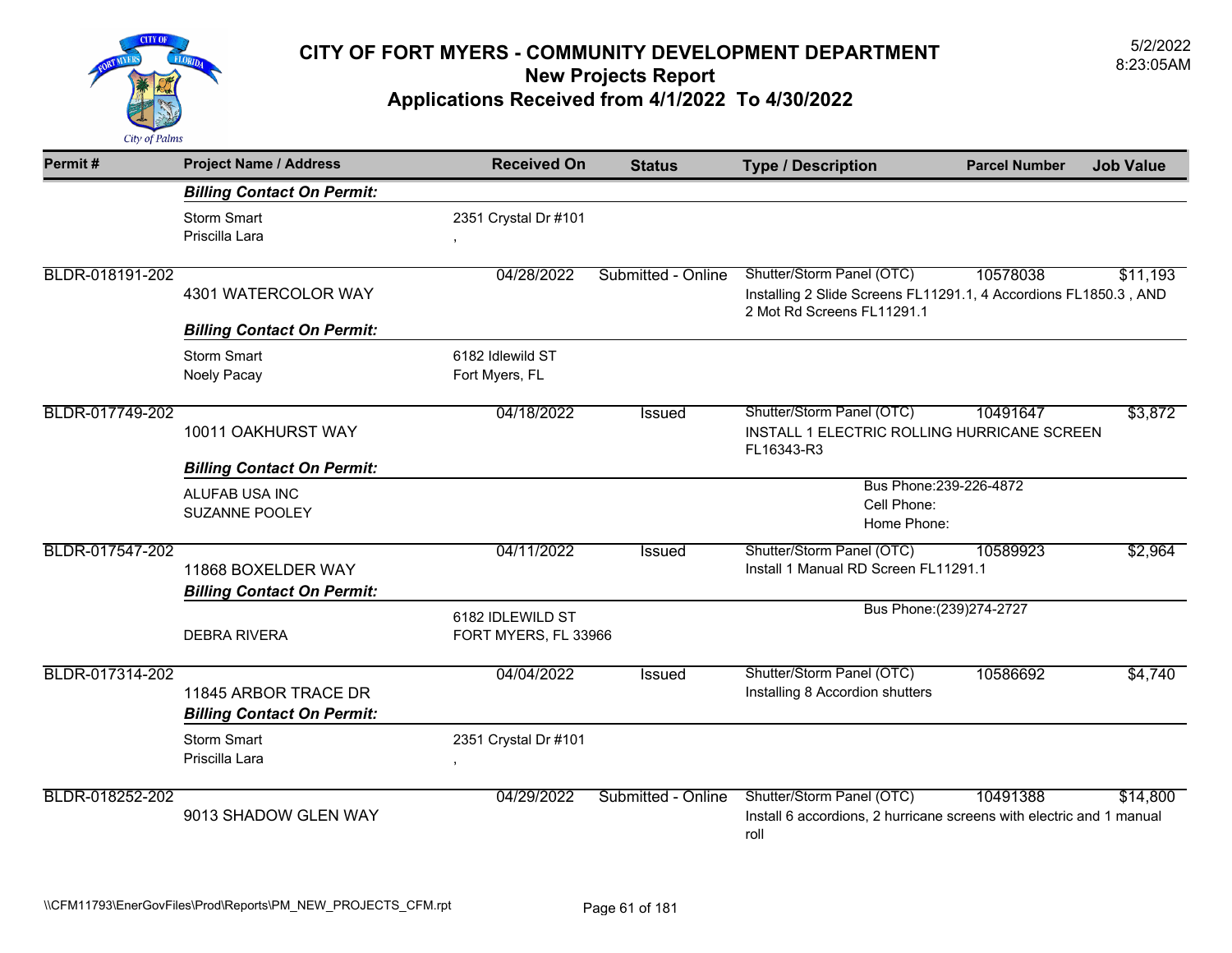

| Permit#         | <b>Project Name / Address</b>                                   | <b>Received On</b>                             | <b>Status</b>      | <b>Type / Description</b>                                                             | <b>Parcel Number</b>    | <b>Job Value</b> |
|-----------------|-----------------------------------------------------------------|------------------------------------------------|--------------------|---------------------------------------------------------------------------------------|-------------------------|------------------|
|                 | <b>Billing Contact On Permit:</b>                               |                                                |                    |                                                                                       |                         |                  |
|                 | <b>HURRICANE SAFE SHUTTERS</b><br><b>WAYLON LEBEAU</b>          | <b>2012 EARL RD</b><br>FORT MYERS, FL 33901    |                    |                                                                                       | Bus Phone: 239-275-8844 |                  |
| BLDR-017516-202 | 12803 EPPING WAY<br><b>Billing Contact On Permit:</b>           | 04/10/2022                                     | Submitted - Online | Shutter/Storm Panel (OTC)<br>VANDYCK INSTALL 2 ELECTRIC HURRICAN SCREEN               | 10568514                | \$7,500          |
|                 | <b>Storm Shutter Warehouse</b><br>Ronda Owens                   | 12350 metro PKWY<br>Fort Myers, FL 33966       |                    |                                                                                       |                         |                  |
| BLDR-017929-202 | 3706 OXFORD ST<br><b>Billing Contact On Permit:</b>             | 04/21/2022                                     | <b>Issued</b>      | Shutter/Storm Panel (OTC)<br>Install 3 Motor, Standard Aluminum RD Shutter FL#39354.1 | 10184007                | \$8,115          |
|                 | <b>Storm Smart</b><br>Yojaira Rodriguez                         | 6182 Idlewild ST<br>FORT MYERS, FL 33966       |                    |                                                                                       | Bus Phone: 2392742745   |                  |
| BLDR-017556-202 | 10947 CLARENDON ST<br><b>Billing Contact On Permit:</b>         | 04/11/2022                                     | <b>Issued</b>      | Shutter/Storm Panel (OTC)<br>INSTALL 1 MANUAL ACCORDION SHUTTER FL13987-R6            | 10566280                | \$785            |
|                 | ALUFAB USA INC<br><b>SUZANNE POOLEY</b>                         |                                                |                    | Cell Phone:<br>Home Phone:                                                            | Bus Phone: 239-226-4872 |                  |
| BLDR-018030-202 | 11563 LAKEWOOD PRESERVE PL<br><b>Billing Contact On Permit:</b> | 04/26/2022                                     | Issued             | Shutter/Storm Panel (OTC)<br>INSTALLATION OF CLEAR PANELS AND ACCORDION SHUTTERS      | 10575243                | \$9,732          |
|                 | HomeShield<br>pc CONTRACTING                                    | 901 E. Industrial Cir.<br>Cape Coral, FL 33909 |                    |                                                                                       |                         |                  |
|                 | BLDR-017288-202 COOPER DONALD G & GEF<br>9234 INDEPENDENCE WAY  | 04/04/2022                                     | Issued             | Shutter/Storm Panel (OTC)<br>Install 2 MT RD Screens FL11291.1                        | 10479667                | \$9,234          |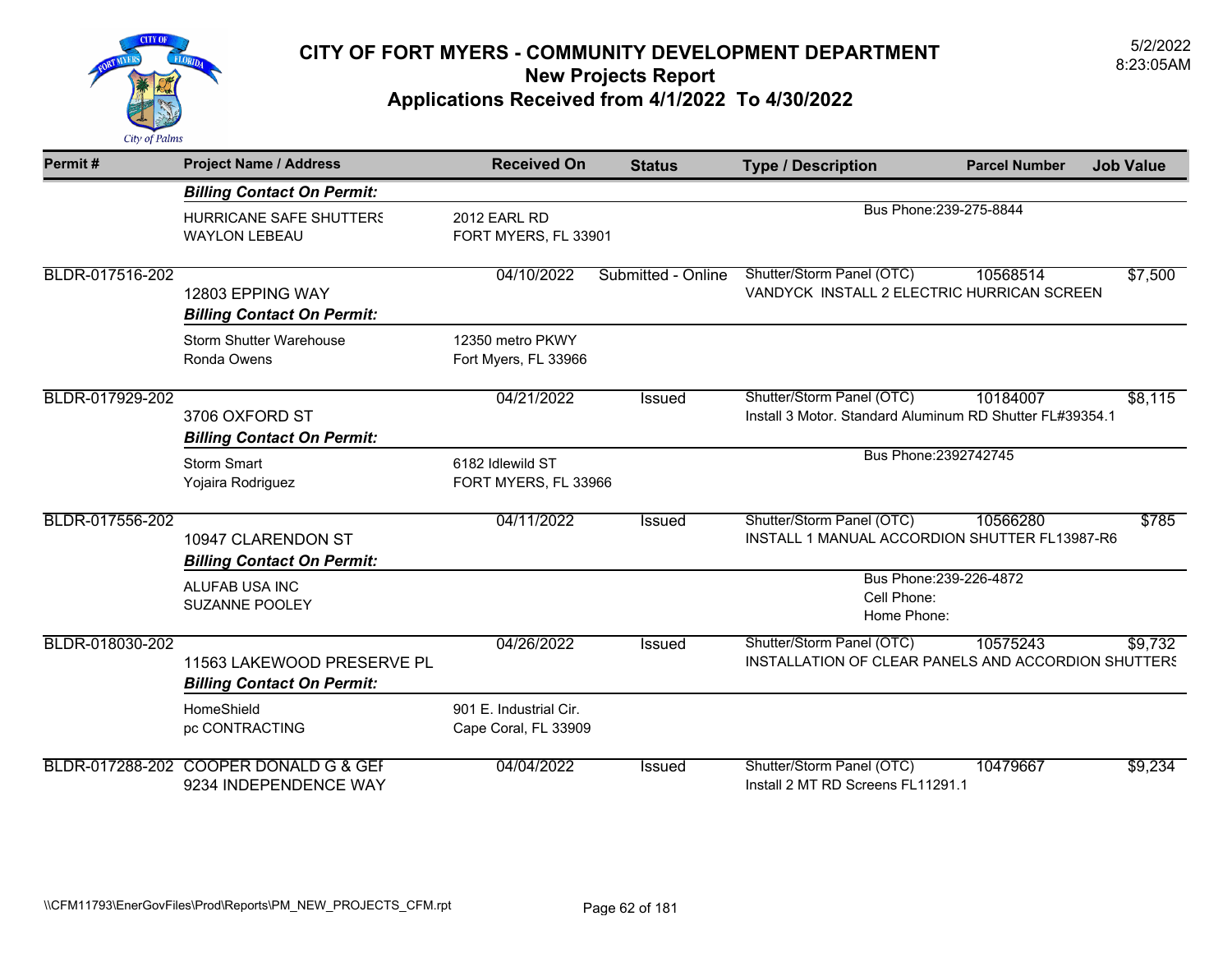

| Permit#         | <b>Project Name / Address</b>                               | <b>Received On</b>                       | <b>Status</b>      | <b>Type / Description</b>                                                                                                                             | <b>Parcel Number</b>      | <b>Job Value</b> |
|-----------------|-------------------------------------------------------------|------------------------------------------|--------------------|-------------------------------------------------------------------------------------------------------------------------------------------------------|---------------------------|------------------|
|                 | <b>Billing Contact On Permit:</b>                           |                                          |                    |                                                                                                                                                       |                           |                  |
|                 | <b>DEBRA RIVERA</b>                                         | 6182 IDLEWILD ST<br>FORT MYERS, FL 33966 |                    |                                                                                                                                                       | Bus Phone: (239) 274-2727 |                  |
| BLDR-017965-202 | 11347 POND CYPRESS ST<br><b>Billing Contact On Permit:</b>  | 04/22/2022                               | Issued             | Shutter/Storm Panel (OTC)<br>INSTALL 7 MANUAL ACCORDION SHUTTERS & 1 CLEAR PANEL                                                                      | 10547081                  | \$6,340          |
|                 | ALUFAB USA, INC<br><b>HUGO MIR</b>                          | 6360 TOPAZ CT<br>FORT MYERS, FL 33966    |                    |                                                                                                                                                       | Bus Phone: 2392264872     |                  |
| BLDR-018261-202 | 12006 WESTMORELAND WAY<br><b>Billing Contact On Permit:</b> | 04/29/2022                               | Submitted - Online | Shutter/Storm Panel (OTC)<br>Install 10 accordions                                                                                                    | 10579615                  | \$8,860          |
|                 | HURRICANE SAFE SHUTTERS<br><b>WAYLON LEBEAU</b>             | 2012 EARL RD<br>FORT MYERS, FL 33901     |                    |                                                                                                                                                       | Bus Phone: 239-275-8844   |                  |
| BLDR-017664-202 | 10898 MAITLAND WAY<br><b>Billing Contact On Permit:</b>     | 04/14/2022                               | Issued             | Shutter/Storm Panel (OTC)<br>Install.3 motor storm catcher Rolldown Max motorized FL11291.1                                                           | 10565609                  | \$11,341         |
|                 | storm smart<br>Ana Pacay                                    | 6182 idlewild st                         |                    |                                                                                                                                                       |                           |                  |
| BLDR-018048-202 | 11679 MEADOWRUN CIR<br><b>Billing Contact On Permit:</b>    | 04/26/2022                               | Issued             | Shutter/Storm Panel (OTC)<br>Install 6 accordions                                                                                                     | 10567437                  | \$5,134          |
|                 | All American Shutters + Glass<br>Jeff Tollison              |                                          |                    |                                                                                                                                                       | Bus Phone: 2394334100     |                  |
| BLDR-017971-202 | 10817 GLENHURST ST                                          | 04/22/2022                               | <b>Issued</b>      | Shutter/Storm Panel (OTC)<br>Installing 1 Storm Catcher Rolldown Screen Mot. FL11291.1<br>Installing 1 Storm Catcher Rolldown Screen Manual FL11291.1 | 10566299                  | \$7,598          |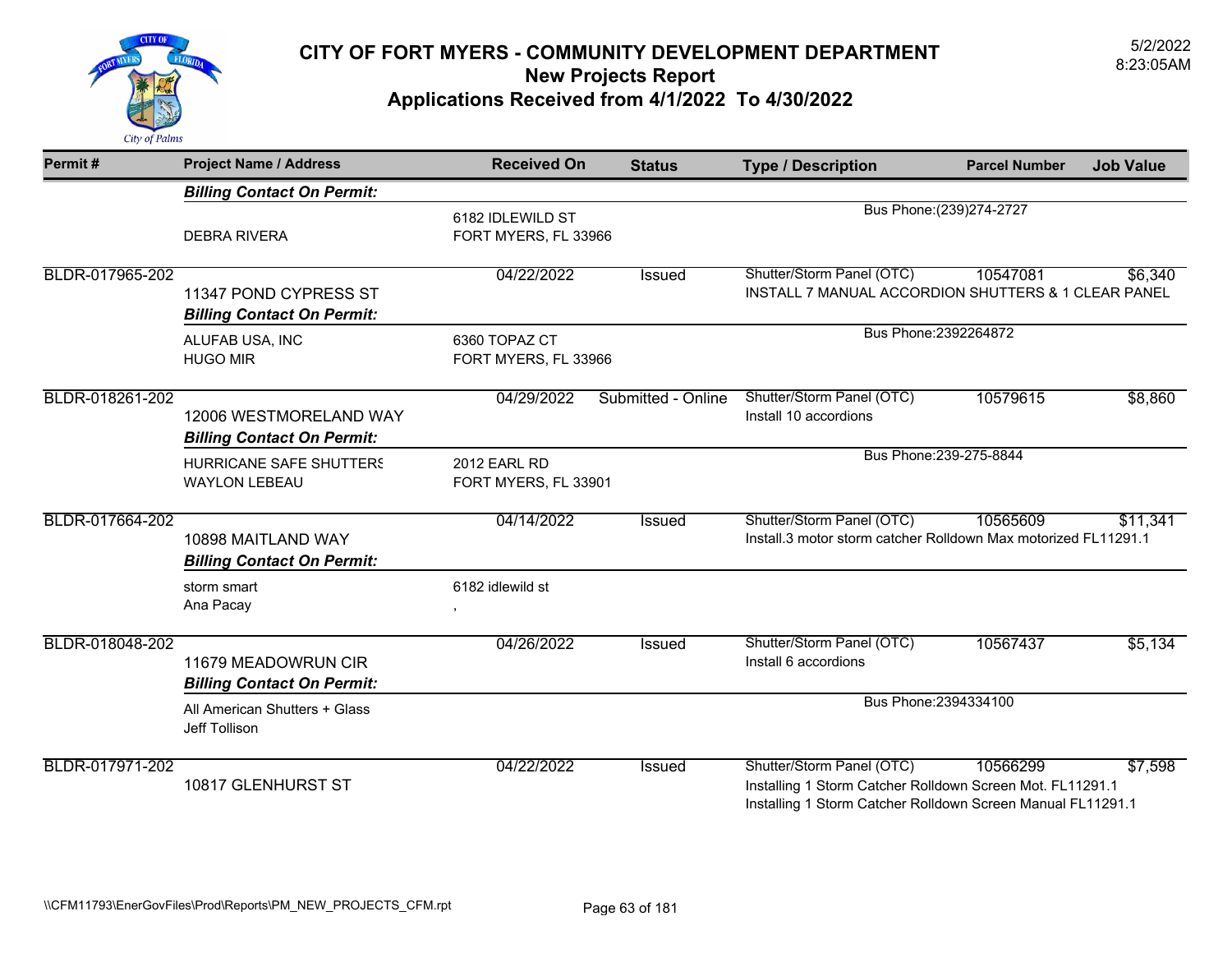

| Permit#                      | <b>Project Name / Address</b>                           | <b>Received On</b>                             | <b>Status</b>             | <b>Type / Description</b>                                                                                   | <b>Parcel Number</b>    | <b>Job Value</b> |
|------------------------------|---------------------------------------------------------|------------------------------------------------|---------------------------|-------------------------------------------------------------------------------------------------------------|-------------------------|------------------|
|                              | <b>Billing Contact On Permit:</b>                       |                                                |                           |                                                                                                             |                         |                  |
|                              | <b>Storm Smart</b><br>Priscilla Lara                    | 2351 Crystal Dr #101<br>$\,$                   |                           |                                                                                                             |                         |                  |
| BLDR-017579-202              | 10402 MATERITA DR                                       | 04/12/2022                                     | Issued                    | Shutter/Storm Panel (OTC)<br>Install 9 accordions and 2 hurricane screens with electric 389.2R10<br>16380.1 | 10532919                | \$15,860         |
|                              | <b>Billing Contact On Permit:</b>                       |                                                |                           |                                                                                                             |                         |                  |
|                              | HURRICANE SAFE SHUTTERS<br><b>WAYLON LEBEAU</b>         | 2012 EARL RD<br>FORT MYERS, FL 33901           |                           |                                                                                                             | Bus Phone: 239-275-8844 |                  |
| BLDR-018268-202              | 11409 AREZZO WAY                                        | 04/29/2022                                     | Submitted - Online        | Shutter/Storm Panel (OTC)<br>Install 2 Motor. RD Screen FL#11291.1 & 9 Accordion Shutter<br>FL#11291.1      | 10574730                | \$17,816         |
|                              | <b>Billing Contact On Permit:</b>                       |                                                |                           |                                                                                                             |                         |                  |
|                              | <b>STORM SMART BUILDING SY!</b><br><b>Brian Rist</b>    | 6182 IDLEWILD<br>FORT MYERS, FL 33966          |                           |                                                                                                             | Bus Phone: 2392742758   |                  |
| BLDR-018229-202              | 10708 BRADBURY WAY<br><b>Billing Contact On Permit:</b> | 04/29/2022                                     | Submitted - Online        | Shutter/Storm Panel (OTC)<br>Install 15 accordion hurricane shutters                                        | 10520857                | \$9,100          |
|                              | REPAIR SPECIALISTS OF ALL<br>JOSEPH SCHOONOVER          | 720 NE 25TH AVE #Ste 7<br>CAPE CORAL, FL 33904 |                           |                                                                                                             | Bus Phone: 239-851-2511 |                  |
| BLDR-017395-202              | 1130 SHADOW LN<br><b>Billing Contact On Permit:</b>     | 04/06/2022                                     | In Review                 | Single Family - Addition<br>New remodel with second floor addition.                                         | 10183476                | \$215,000        |
|                              | Southern Living Contractors<br><b>Brian Huff</b>        | 5343 Shalley CIR E<br>Fort Myers, FL 33919     |                           |                                                                                                             |                         |                  |
| BLDR-017355-202 BRETT PETERS | 3722 ARLINGTON ST                                       | 04/05/2022                                     | <b>Issued-Inspections</b> | Single Family - Addition<br>13X18 OPEN AIR ROOF ADDITION                                                    | 10184173                | \$15,000         |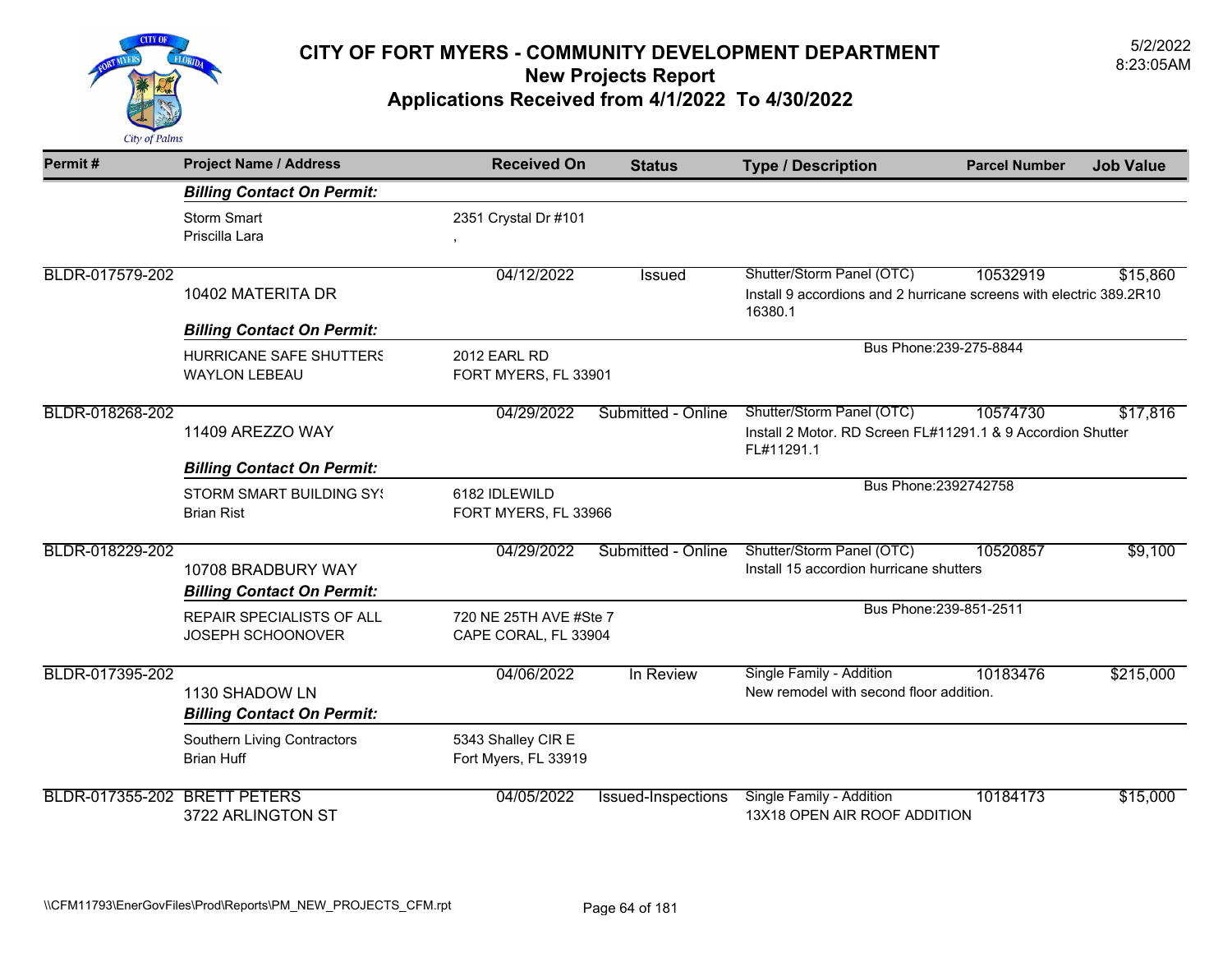

| Permit#         | <b>Project Name / Address</b>                               | <b>Received On</b>                                    | <b>Status</b>                        | <b>Type / Description</b>                                                                                                                                    | <b>Parcel Number</b>    | <b>Job Value</b> |
|-----------------|-------------------------------------------------------------|-------------------------------------------------------|--------------------------------------|--------------------------------------------------------------------------------------------------------------------------------------------------------------|-------------------------|------------------|
|                 | <b>Billing Contact On Permit:</b>                           |                                                       |                                      |                                                                                                                                                              |                         |                  |
|                 | <b>BRETT PETERS</b>                                         | fort myers, FL 33901                                  | 3722 Arlington St #3722 Arlington St |                                                                                                                                                              | Cell Phone: 2398727308  |                  |
| BLDR-018271-202 | 3158 INDIAN ST<br><b>Billing Contact On Permit:</b>         | 04/29/2022                                            | Submitted - Online                   | Single Family - Addition<br>Addition of walk in closet to single family residence.                                                                           | 10251719                | \$5,000          |
|                 | TOBLER CONSTRUCTION INC<br><b>JOHN TOBLER</b>               | 3071 DR MARTIN LUTHER KING JR<br>FORT MYERS, FL 33916 |                                      | Bus Phone: 239-337-1320<br>Cell Phone: 239-462-2852                                                                                                          |                         |                  |
|                 | BLDR-017962-202 FLAT ROOF-INSTALL<br><b>130 FRANCIS AVE</b> | 04/22/2022                                            | In Review                            | Single Family - Addition<br>ADDING A NEW FLAT ROOF ON CONCRETE SLAB<br>(BLDR-010695-2021) WILL BE ATTACHED TO OLD ROOF WITH 3<br>METAL POLES 3X3 ON THE END. | 10503593                | \$3,500          |
|                 | <b>Billing Contact On Permit:</b>                           |                                                       |                                      |                                                                                                                                                              |                         |                  |
|                 | TORRES, ANAEL<br><b>ANAEL TORRES</b>                        |                                                       |                                      | Cell Phone:<br>Home Phone:                                                                                                                                   | Bus Phone: 786.484.8325 |                  |
|                 | BLDR-017821-202 SINGLE FAMILY HOUSE W/<br>1742 DELAWARE AVE | 04/20/2022                                            | In Review                            | Single Family - New<br>BUILD A NEW SINGLE FAMILY RESIDENTIAL 3 BDRM HOUSE<br>W/SHUTTERS FOR WINDOW COVERING                                                  | 10251477                | \$236,837        |
|                 | <b>Billing Contact On Permit:</b>                           |                                                       |                                      |                                                                                                                                                              | Bus Phone: 239-652-0434 |                  |
|                 | Habitat for Humanity of Lee and<br>Jackie Williams          | 1288 N N TAMIAMI TRAIL<br>N FORT MYERS, FL 33903      |                                      |                                                                                                                                                              |                         |                  |
|                 | BLDR-017820-202 SINGLE FAMILY HOUSE W/<br>1732 DELAWARE AVE | 04/20/2022                                            | In Review                            | Single Family - New<br>BUILD A NEW SINGLE FAMILY RESIDENTIAL 3 BDRM HOUSE W/<br>SHUTTERS FOR WINDOW COVERING.                                                | 10612328                | \$222,212        |
|                 | <b>Billing Contact On Permit:</b>                           |                                                       |                                      |                                                                                                                                                              |                         |                  |
|                 | Habitat for Humanity of Lee and<br>Jackie Williams          | 1288 N N TAMIAMI TRAIL<br>N FORT MYERS, FL 33903      |                                      |                                                                                                                                                              | Bus Phone: 239-652-0434 |                  |
|                 | BLDR-017819-202 SINGLE FAMILY HOUSE W/<br>1728 DELAWARE AVE | 04/20/2022                                            | In Review                            | Single Family - New<br>BUILD A NEW SINGLE FAMILY RESIDENTIAL 4BDRM HOUSE W/<br>SHUTTERS FOR WINDOW COVERING                                                  | 10612327                | \$235,145        |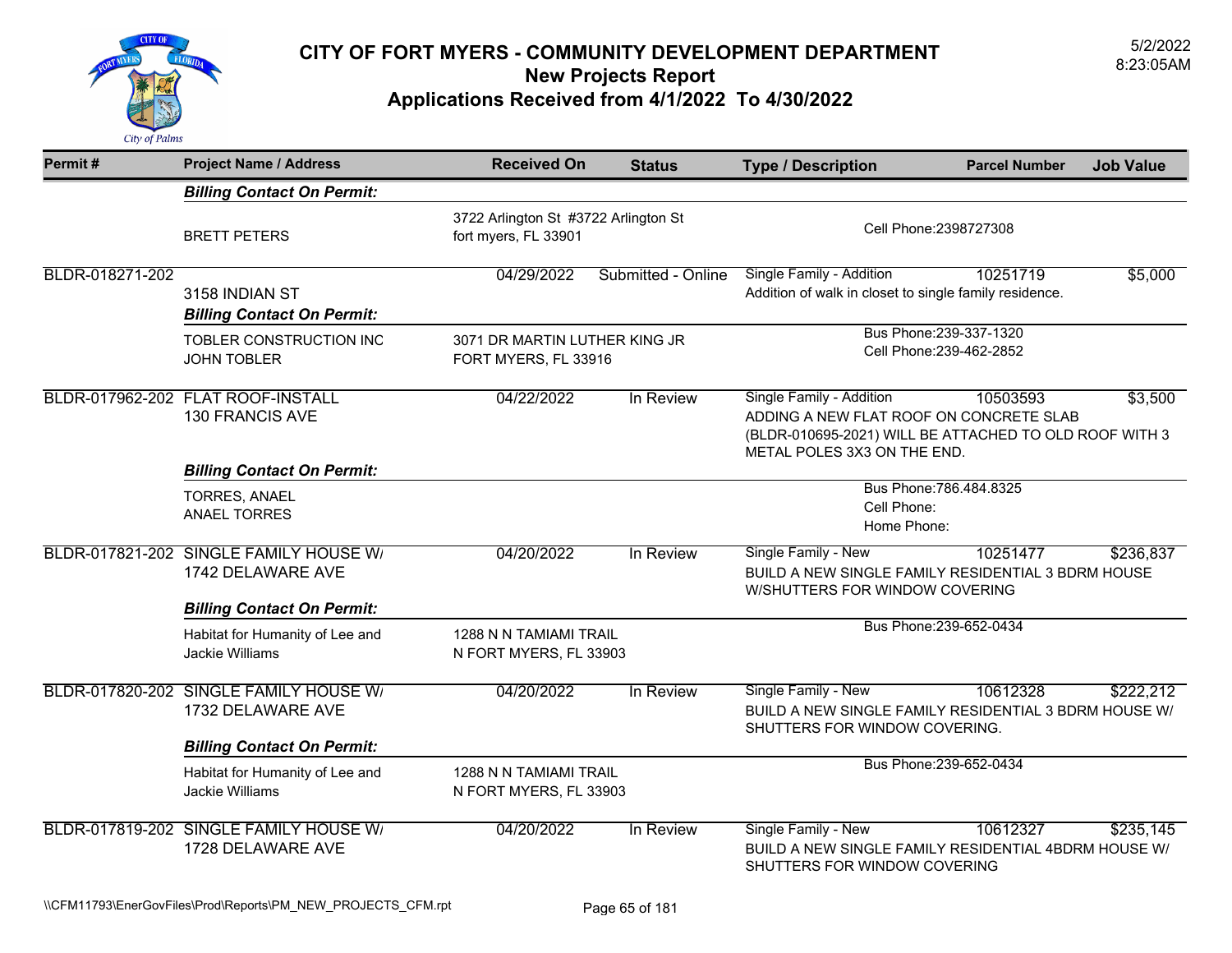

| Permit#         | <b>Project Name / Address</b>                        | <b>Received On</b>                                                     | <b>Status</b>                                     | <b>Type / Description</b>                                                           | <b>Parcel Number</b>    | <b>Job Value</b> |
|-----------------|------------------------------------------------------|------------------------------------------------------------------------|---------------------------------------------------|-------------------------------------------------------------------------------------|-------------------------|------------------|
|                 | <b>Billing Contact On Permit:</b>                    |                                                                        |                                                   |                                                                                     |                         |                  |
|                 | Habitat for Humanity of Lee and<br>Jackie Williams   | 1288 N N TAMIAMI TRAIL<br>N FORT MYERS, FL 33903                       |                                                   |                                                                                     | Bus Phone: 239-652-0434 |                  |
| BLDR-017745-202 | 3838 KELLY ST<br><b>Billing Contact On Permit:</b>   | 04/18/2022                                                             | In Review                                         | Single Family - New<br>New Construction                                             | 10184521                | \$229,572        |
|                 | <b>JAMIE OUTTEN</b>                                  | 1804 3592 Broadway<br>FORT MYERS, FL 33901                             | Bus Phone: 239-645-5867                           |                                                                                     |                         |                  |
| BLDR-017398-202 | 3437 DORA ST<br><b>Billing Contact On Permit:</b>    | 04/06/2022                                                             | In Review                                         | Single Family - New<br>New construction single family home.                         | 10252500                | \$282,614        |
|                 | <b>FREDERIC GERVESCU</b>                             | 15750 Quail TRL<br>Ft Myers, FL 33912                                  | Bus Phone: 239-703-3675<br>Cell Phone: 2397033675 |                                                                                     |                         |                  |
| BLDR-017423-202 | 2124 FRENCH ST<br><b>Billing Contact On Permit:</b>  | 04/06/2022                                                             | In Review                                         | Single Family - New<br>New Single Family Home                                       | 10252053                | \$187,322        |
|                 | Renova Consulting Group<br><b>Abel Victores</b>      | 1330 Coral Way, Suite 307 1330 Coral Way, Suite 307<br>Miami, FL 33145 |                                                   |                                                                                     |                         |                  |
| BLDR-017432-202 | 10687 PRATO DR<br><b>Billing Contact On Permit:</b>  | 04/06/2022                                                             | In Review                                         | Single Family - Renovation<br>Add storage room inside garage                        | 10574691                | \$3,200          |
|                 | VISION PRO HOME SERVICES<br><b>BENVENUTA GERVASI</b> | 6581 Idlewild ST<br>Fort Myers, FL 33966                               |                                                   | Bus Phone: 2394379000                                                               |                         |                  |
| BLDR-018002-202 | 9025 PROSPERITY WAY                                  | 04/25/2022                                                             | nding Plan Review F                               | <b>Single Family - Renovation</b><br><b>COUNTER TOPS IN KITCHEN &amp; POOL BATH</b> | 10495012                | \$28,305         |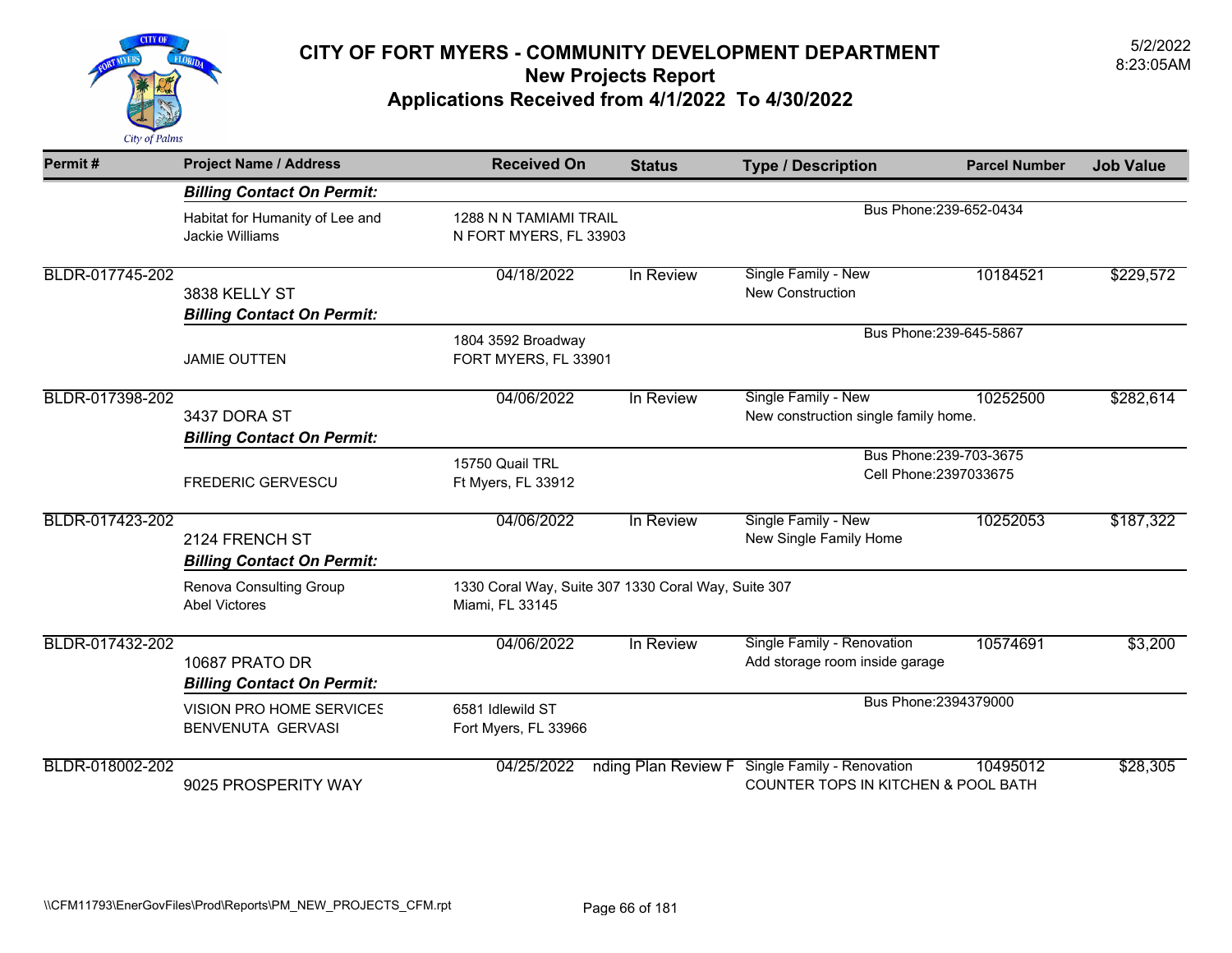

| Permit#         | <b>Project Name / Address</b>                             | <b>Received On</b>                                              | <b>Status</b> | <b>Type / Description</b>                                                                          | <b>Parcel Number</b>       | <b>Job Value</b> |
|-----------------|-----------------------------------------------------------|-----------------------------------------------------------------|---------------|----------------------------------------------------------------------------------------------------|----------------------------|------------------|
|                 | <b>Billing Contact On Permit:</b>                         |                                                                 |               |                                                                                                    |                            |                  |
|                 | Cornerstone Builders of SWFL II<br>Racheal Ireland        | 3150 Old Metro PKWY<br>Fort Myers, FL 33916                     |               | Bus Phone: 239-332-3020                                                                            |                            |                  |
| BLDR-017293-202 | 11220 PADDINGTON TER<br><b>Billing Contact On Permit:</b> | 04/04/2022                                                      | Issued        | Single Family - Renovation<br><b>COUNTER TOPS IN KITCHEN</b>                                       | 10522219                   | \$39,996         |
|                 | Cornerstone Builders of SWFL II<br>Racheal Ireland        | 3150 Old Metro PKWY<br>Fort Myers, FL 33916                     |               | Bus Phone: 239-332-3020                                                                            |                            |                  |
| BLDR-017481-202 | 3129 DUNBAR AVE<br><b>Billing Contact On Permit:</b>      | 04/07/2022                                                      | In Review     | Single Family - Renovation<br>10253493<br>Install 2 new exterior doors and stairs.                 |                            | \$10,000         |
|                 | <b>Property Masters</b><br>Iliya Torbica                  | 1848 Ave NE NE New Hampshire AVE NE<br>St, Petersburg, FL 33703 |               | Cell Phone: 8132936975                                                                             |                            |                  |
| BLDR-017256-202 | 3317 ARMSTRONG CT<br><b>Billing Contact On Permit:</b>    | 04/01/2022                                                      | <b>Issued</b> | Single Family - Renovation<br>Removing and replacing 2 floor joists.                               | 10252787                   | \$1,200          |
|                 | <b>JOSHUA ROBERTO</b>                                     | 3317 ARMSTRONG CT<br>FORT MYERS, FL 33916                       |               | Cell Phone:8603367349                                                                              |                            |                  |
| BLDR-017342-202 | 11046 LONGWING DR                                         | 04/05/2022                                                      | Issued        | Single Family - Renovation<br>REPLACING ROTTING STUDS ON SECOND STORY NEXT TO THE<br><b>WINDOW</b> | 10563229                   | \$2,500          |
|                 | <b>Billing Contact On Permit:</b>                         |                                                                 |               | Bus Phone: 239-561-6522                                                                            |                            |                  |
|                 | SNOW, CHRISTINE<br><b>CHRISTINE SNOW</b>                  | 10481 SIX MILE CYPRESS<br>FORT MYERS, FL 33912                  |               |                                                                                                    | Home Phone: (239) 225-6960 |                  |
| BLDR-017267-202 | <b>TORRES, JOSEPH A &amp; SUS</b><br>10653 CAMARELLE CIR  | 04/01/2022                                                      | <b>Issued</b> | Single Family - Renovation<br>CABINETS & COUNTER TOPS IN KITCHEN                                   | 10524815                   | \$56,325         |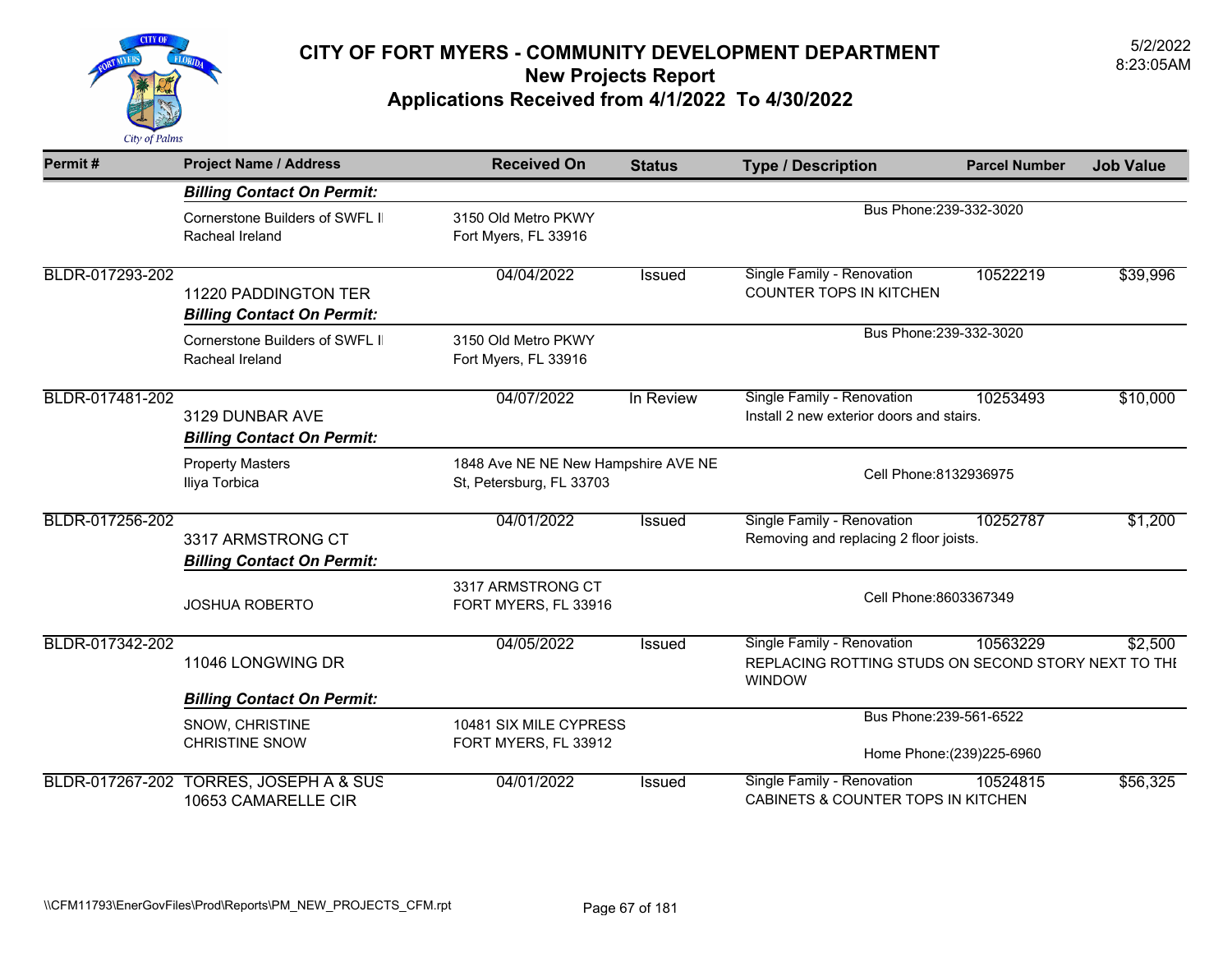

| Permit#         | <b>Project Name / Address</b>                             | <b>Received On</b>                          | <b>Status</b>      | <b>Type / Description</b>                                                                                                                                                                                          | <b>Parcel Number</b>    | <b>Job Value</b> |
|-----------------|-----------------------------------------------------------|---------------------------------------------|--------------------|--------------------------------------------------------------------------------------------------------------------------------------------------------------------------------------------------------------------|-------------------------|------------------|
|                 | <b>Billing Contact On Permit:</b>                         |                                             |                    |                                                                                                                                                                                                                    |                         |                  |
|                 | Cornerstone Builders of SWFL II<br>Racheal Ireland        | 3150 Old Metro PKWY<br>Fort Myers, FL 33916 |                    |                                                                                                                                                                                                                    | Bus Phone: 239-332-3020 |                  |
| BLDR-018237-202 | 1523 GARDENIA AVE<br><b>Billing Contact On Permit:</b>    | 04/29/2022                                  | Submitted - Online | Single Family - Renovation<br>Permit after the fact for window replacement; door installation; door<br>opening enclosure cover; roof repair                                                                        | 10251024                | \$10,000         |
|                 | <b>FRS Renovations LLC</b><br><b>Andris Ritums</b>        | 1745 MAPLE AVE<br>FORT MYERS, FL 33901      |                    | Bus Phone: 12392461612                                                                                                                                                                                             |                         |                  |
| BLDR-017317-202 | 6117 MEADOW VIEW CIR<br><b>Billing Contact On Permit:</b> | 04/04/2022                                  | Ready to Issue     | Single Family - Renovation<br>Demo wing walls                                                                                                                                                                      | 10250453                | \$200            |
|                 | <b>Vivianne Thomas</b>                                    | PO Box 50084<br>Fort Myers, FL 33916        |                    | Cell Phone: 2398261974                                                                                                                                                                                             |                         |                  |
| BLDR-018192-202 | 2323 JAYLEN WATKINS ST                                    | 04/28/2022                                  | Submitted          | Single Family - Renovation<br>COD-012803-2021 repairs from fire, window replacement and<br>re-roof.                                                                                                                | 10253934                | \$9,000          |
|                 | <b>Billing Contact On Permit:</b>                         |                                             |                    |                                                                                                                                                                                                                    |                         |                  |
|                 | <b>Gabriel Eguez</b>                                      | 6472 Emerald Pine CIR<br>Ft Myers, FL 33966 |                    |                                                                                                                                                                                                                    | Cell Phone: 2395606087  |                  |
| BLDR-017594-202 | 2975 MCGREGOR BLVD                                        | 04/12/2022                                  | In Review          | Single Family - Renovation<br>Remodeling of Kitchen, Master Bath ((PRIVATE PROVIDER PLAN<br><b>REVIEW &amp; INSPECTIONS))</b>                                                                                      | 10175670                | \$127,000        |
|                 | <b>Billing Contact On Permit:</b>                         |                                             |                    |                                                                                                                                                                                                                    |                         |                  |
|                 | <b>NOLEN'S PERMITTING SERVIC</b><br><b>HANK GASPERSON</b> | 90 24TH AVE NE<br>NAPLES, FL 34120          |                    | Bus Phone: 239-253-3489<br>Cell Phone: 2392533489                                                                                                                                                                  |                         |                  |
| BLDR-017510-202 | 1800 PASSAIC AVE                                          | 04/08/2022                                  | In Review          | Single Family - Renovation<br>I replaced drywall that was taken down and ship lap was going to<br>go up. Due to the price of wood I did not have enough funds to<br>complete the job. So the drywall was replaced. | 10176257                | \$200            |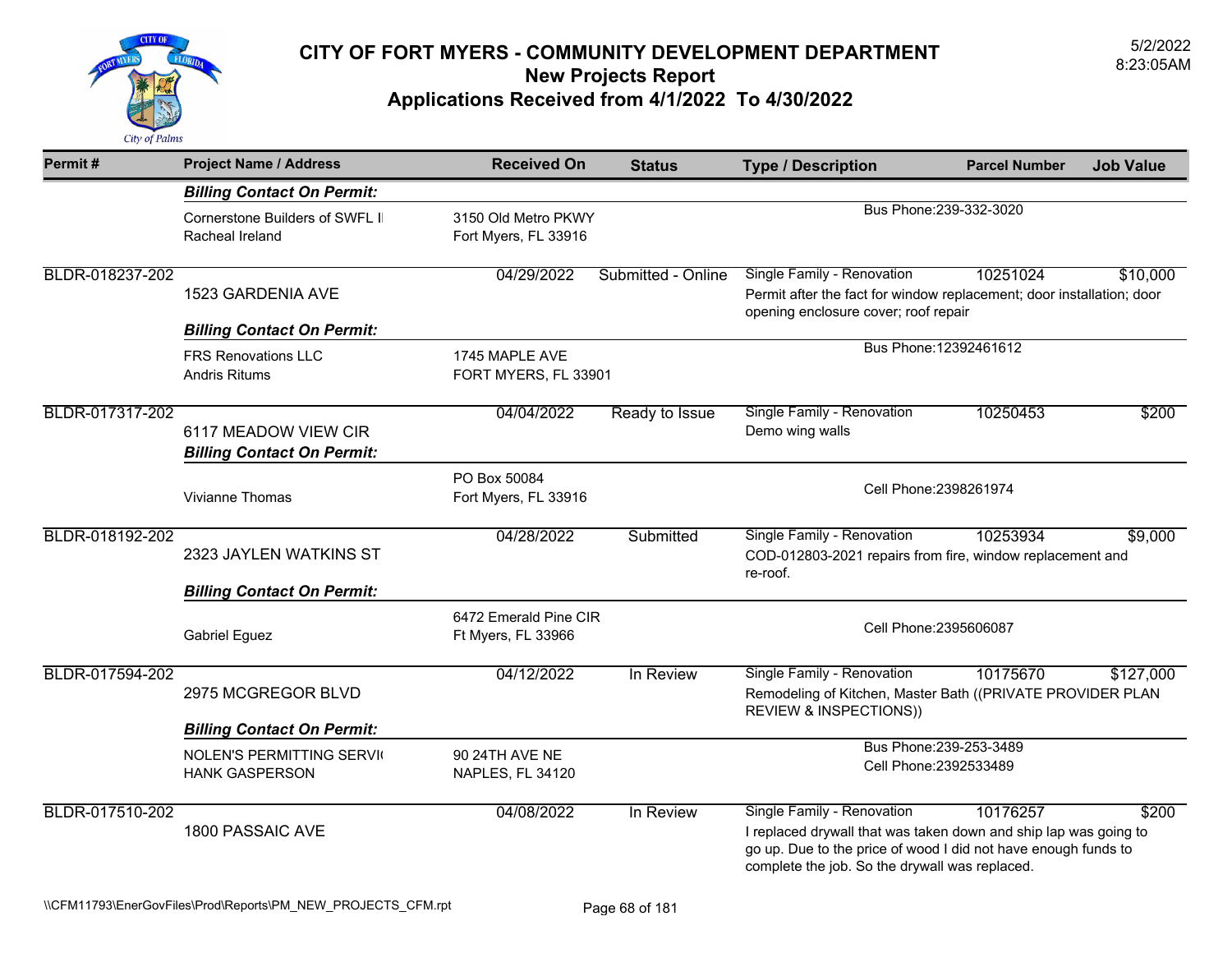

| Permit#                        | <b>Project Name / Address</b>                        | <b>Received On</b>                                | <b>Status</b>  | <b>Type / Description</b>                                                                                                                                                                                                                                                                        | <b>Parcel Number</b>   | <b>Job Value</b> |
|--------------------------------|------------------------------------------------------|---------------------------------------------------|----------------|--------------------------------------------------------------------------------------------------------------------------------------------------------------------------------------------------------------------------------------------------------------------------------------------------|------------------------|------------------|
|                                | <b>Billing Contact On Permit:</b>                    |                                                   |                |                                                                                                                                                                                                                                                                                                  |                        |                  |
|                                | Amanda Malone                                        | 1800 PASSAIC AVE<br>FORT MYERS, FL 33901          |                | Cell Phone: 2392018190                                                                                                                                                                                                                                                                           |                        |                  |
| BLDR-017650-202 Lowman Remodel | 1242 STADLER DR                                      | 04/14/2022                                        | Ready to Issue | Single Family - Renovation<br>interior remodel of 2 bathrooms and new sewer line for washer<br>and kitchen sink connected to existing service                                                                                                                                                    | 10183560               | \$90,000         |
|                                | <b>Billing Contact On Permit:</b>                    |                                                   |                |                                                                                                                                                                                                                                                                                                  |                        |                  |
|                                | Southern Living Contractors<br><b>Brian Huff</b>     | 5343 Shalley CIR E<br>Fort Myers, FL 33919        |                |                                                                                                                                                                                                                                                                                                  |                        |                  |
| BLDR-017507-202                | 2909 LAFAYETTE ST                                    | 04/08/2022                                        | In Review      | Single Family - Renovation<br>Home renovations inclusive of electrical, plumbing and new impact<br>windows to bring home up to code                                                                                                                                                              | 10253374               | \$78,800         |
|                                | <b>Billing Contact On Permit:</b>                    |                                                   |                |                                                                                                                                                                                                                                                                                                  |                        |                  |
|                                | <b>FCC Services</b><br>Ivette Galarza                | 11920 Fairway Lakes DR #3<br>Fort Myers, FL 33913 |                |                                                                                                                                                                                                                                                                                                  |                        |                  |
| BLDR-017822-202 RODNEY         | 3805 BALLARD RD<br><b>Billing Contact On Permit:</b> | 04/20/2022                                        | In Review      | Single Family - Renovation<br>REMODEL, WINDOWS, ROOF, DRYWALL                                                                                                                                                                                                                                    | 10249907               | \$2,350          |
|                                |                                                      |                                                   |                | Bus Phone: 2393217940                                                                                                                                                                                                                                                                            |                        |                  |
|                                | Rodney Arius Gilmore                                 |                                                   |                |                                                                                                                                                                                                                                                                                                  | Home Phone: 2392144129 |                  |
| BLDR-017287-202                | 3960 EDGEWOOD AVE                                    | 04/03/2022                                        | Issued         | Single Family - Renovation<br>Replace windows, doors, new kitchen, new bathrooms, new<br>laundry room, new storage room, electrical update, plumbing<br>update, replace new roof, new wall in bedroom and termite<br>damaged walls, level floor where needed, Stucco to replace vinyl<br>siding. | 10245567               | \$50,000         |
|                                | <b>Billing Contact On Permit:</b>                    |                                                   |                |                                                                                                                                                                                                                                                                                                  |                        |                  |
|                                | AL RODGERS                                           | 3960 Edgewood AVE<br>Fort Myers, FL 33916         |                | Cell Phone: 5163188936                                                                                                                                                                                                                                                                           |                        |                  |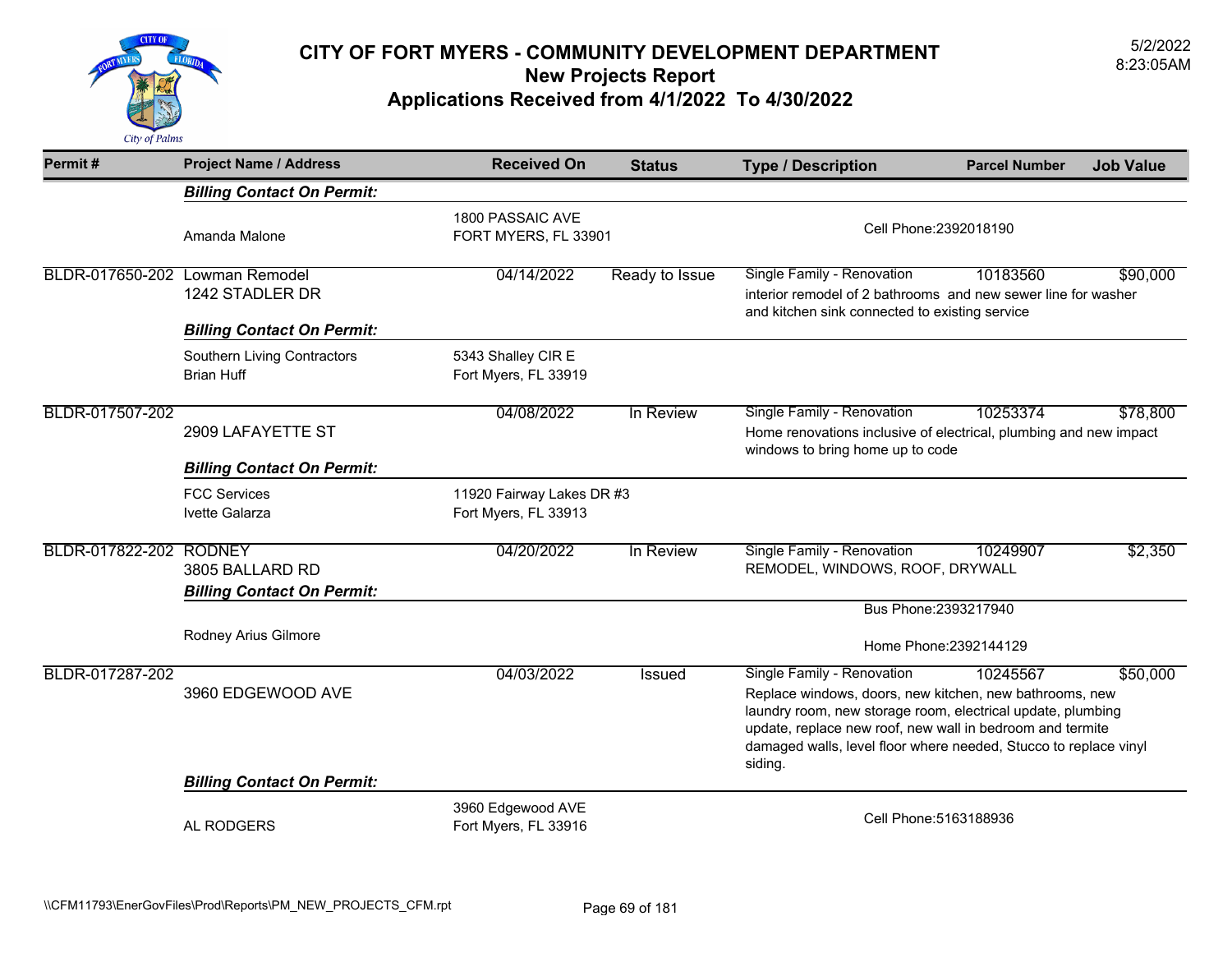

| Permit#         | <b>Project Name / Address</b>                              | <b>Received On</b>                        | <b>Status</b>           | <b>Type / Description</b>                                                     | <b>Parcel Number</b> | <b>Job Value</b> |
|-----------------|------------------------------------------------------------|-------------------------------------------|-------------------------|-------------------------------------------------------------------------------|----------------------|------------------|
| BLDR-017829-202 | 3960 WOODSIDE AVE<br><b>Billing Contact On Permit:</b>     | 04/20/2022                                | In Review               | Single Family - Renovation<br>Repair drywall and insulation                   | 10246801             | \$1,000          |
|                 | James Williams                                             | 3960 Woodside AVE<br>Fort Myers, FL 33916 |                         |                                                                               |                      |                  |
| BLDR-018094-202 | 10371 BONAVIE COVE DR<br><b>Billing Contact On Permit:</b> | 04/26/2022                                | Submitted - Online      | Single Family Attached - New<br>Single family attached. Termite via Sentricon | 10589109             | \$237,888        |
|                 | SUNCOAST PERMIT SERVICE<br><b>LIZ REYES</b>                | 412 E MADISON<br>TAMPA, FL 33602          |                         | Bus Phone: 813-923-3599                                                       |                      |                  |
| BLDR-018087-202 | 10341 BONAVIE COVE DR<br><b>Billing Contact On Permit:</b> | 04/26/2022                                | Submitted - Online      | Single Family Attached - New<br>Single family attached. Termite via Sentricon | 10589094             | \$237,888        |
|                 | SUNCOAST PERMIT SERVICE<br><b>LIZ REYES</b>                | 412 E MADISON<br><b>TAMPA, FL 33602</b>   | Bus Phone: 813-923-3599 |                                                                               |                      |                  |
| BLDR-018085-202 | 10350 BONAVIE COVE DR<br><b>Billing Contact On Permit:</b> | 04/26/2022                                | In Review               | Single Family Attached - New<br>Single family attached. Termite via Sentricon | 10588965             | \$257,773        |
|                 | SUNCOAST PERMIT SERVICE<br><b>LIZ REYES</b>                | 412 E MADISON<br>TAMPA, FL 33602          |                         | Bus Phone: 813-923-3599                                                       |                      |                  |
| BLDR-018084-202 | 10352 BONAVIE COVE DR<br><b>Billing Contact On Permit:</b> | 04/26/2022                                | Submitted - Online      | Single Family Attached - New<br>Single family attached. Termite via Sentricon | 10589009             | \$237,888        |
|                 | SUNCOAST PERMIT SERVICE<br><b>LIZ REYES</b>                | 412 E MADISON<br>TAMPA, FL 33602          |                         | Bus Phone: 813-923-3599                                                       |                      |                  |
| BLDR-018093-202 | 10369 BONAVIE COVE DR                                      | 04/26/2022                                | In Review               | Single Family Attached - New<br>Single family attached. Termite via Sentricon | 10589108             | \$237,888        |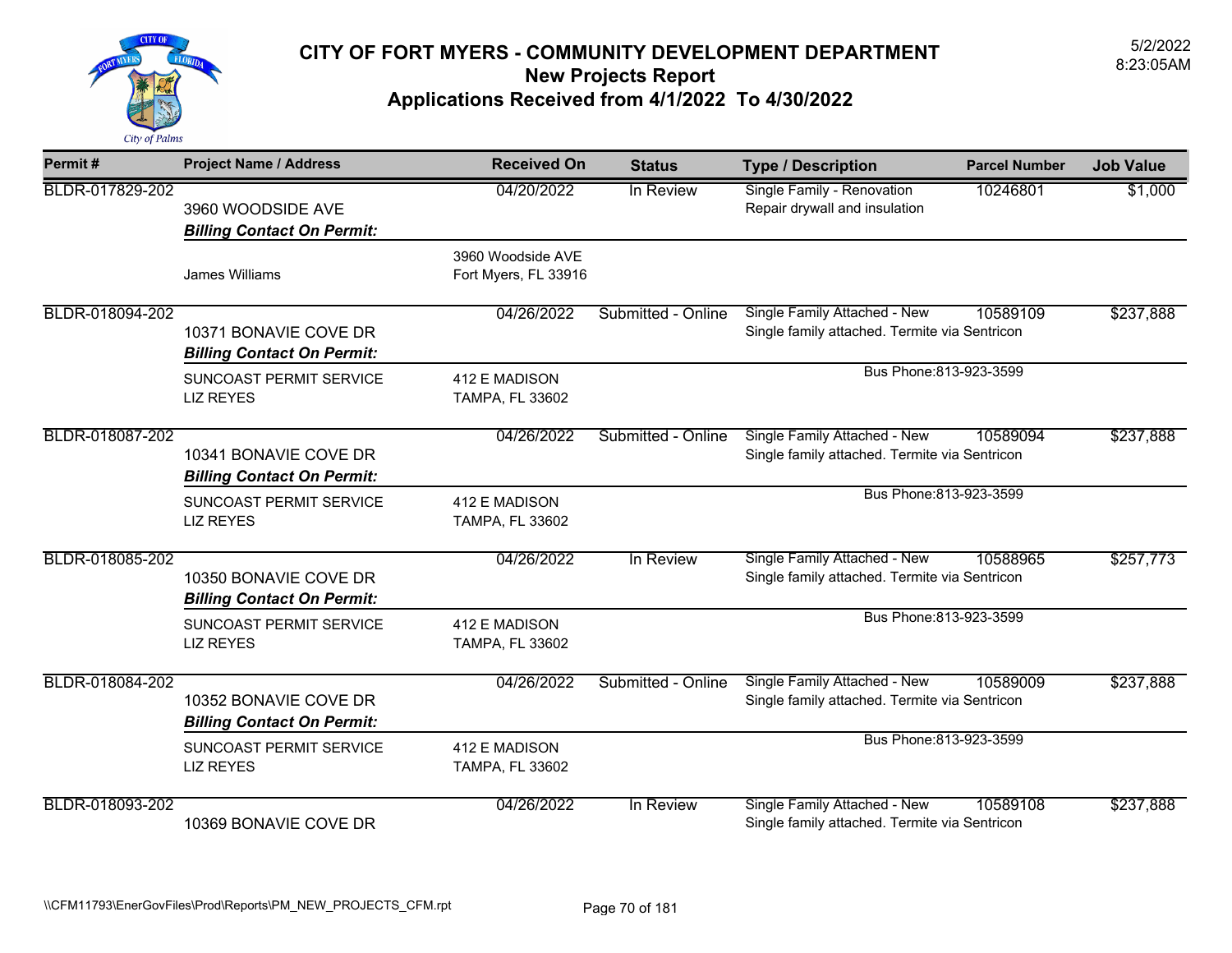

| Permit#         | <b>Project Name / Address</b>                              | <b>Received On</b>                      | <b>Status</b>           | <b>Type / Description</b>                                                     | <b>Parcel Number</b>    | <b>Job Value</b> |
|-----------------|------------------------------------------------------------|-----------------------------------------|-------------------------|-------------------------------------------------------------------------------|-------------------------|------------------|
|                 | <b>Billing Contact On Permit:</b>                          |                                         |                         |                                                                               |                         |                  |
|                 | <b>SUNCOAST PERMIT SERVICE</b><br><b>LIZ REYES</b>         | 412 E MADISON<br><b>TAMPA, FL 33602</b> |                         |                                                                               | Bus Phone: 813-923-3599 |                  |
| BLDR-018089-202 | 10349 BONAVIE COVE DR<br><b>Billing Contact On Permit:</b> | 04/26/2022                              | In Review               | Single Family Attached - New<br>Single family attached. Termite via Sentricon | 10589098                | \$264,707        |
|                 | SUNCOAST PERMIT SERVICE<br><b>LIZ REYES</b>                | 412 E MADISON<br><b>TAMPA, FL 33602</b> | Bus Phone: 813-923-3599 |                                                                               |                         |                  |
| BLDR-018090-202 | 10351 BONAVIE COVE DR<br><b>Billing Contact On Permit:</b> | 04/26/2022                              | Submitted - Online      | Single Family Attached - New<br>Single family attached. Termite via Sentricon | 10589099                | \$237,888        |
|                 | SUNCOAST PERMIT SERVICE<br><b>LIZ REYES</b>                | 412 E MADISON<br><b>TAMPA, FL 33602</b> |                         |                                                                               | Bus Phone: 813-923-3599 |                  |
| BLDR-018086-202 | 10339 BONAVIE COVE DR<br><b>Billing Contact On Permit:</b> | 04/26/2022                              | In Review               | Single Family Attached - New<br>Single family attached. Termite via Sentricon | 10589093                | \$237,888        |
|                 | SUNCOAST PERMIT SERVICE<br><b>LIZ REYES</b>                | 412 E MADISON<br>TAMPA, FL 33602        |                         |                                                                               | Bus Phone: 813-923-3599 |                  |
| BLDR-018091-202 | 10353 BONAVIE COVE DR<br><b>Billing Contact On Permit:</b> | 04/26/2022                              | In Review               | Single Family Attached - New<br>Single family attached. Termite via Sentricon | 10589100                | \$237,888        |
|                 | <b>SUNCOAST PERMIT SERVICE</b><br><b>LIZ REYES</b>         | 412 E MADISON<br><b>TAMPA, FL 33602</b> |                         |                                                                               | Bus Phone: 813-923-3599 |                  |
| BLDR-018088-202 | 10347 BONAVIE COVE DR                                      | 04/26/2022                              | Submitted - Online      | Single Family Attached - New<br>Single family attached. Termite via Sentricon | 10589097                | \$238,000        |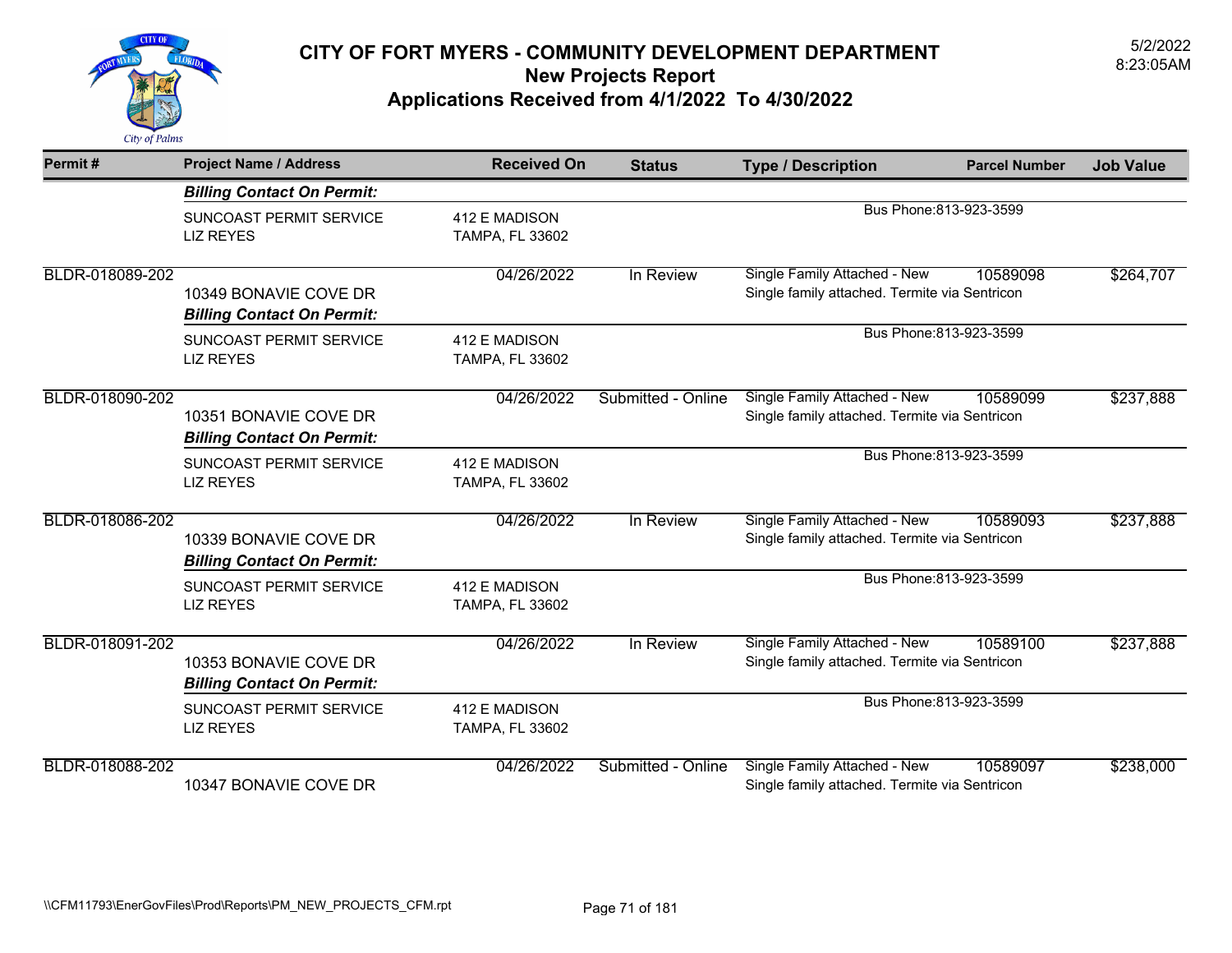

| Permit#         | <b>Project Name / Address</b>                                                    | <b>Received On</b>                             | <b>Status</b>      | <b>Type / Description</b>                                                                                                                                                                                                                                                                                                                                                            | <b>Parcel Number</b>    | <b>Job Value</b> |
|-----------------|----------------------------------------------------------------------------------|------------------------------------------------|--------------------|--------------------------------------------------------------------------------------------------------------------------------------------------------------------------------------------------------------------------------------------------------------------------------------------------------------------------------------------------------------------------------------|-------------------------|------------------|
|                 | <b>Billing Contact On Permit:</b>                                                |                                                |                    |                                                                                                                                                                                                                                                                                                                                                                                      |                         |                  |
|                 | SUNCOAST PERMIT SERVICE<br><b>LIZ REYES</b>                                      | 412 E MADISON<br><b>TAMPA, FL 33602</b>        |                    |                                                                                                                                                                                                                                                                                                                                                                                      | Bus Phone: 813-923-3599 |                  |
| BLDR-018092-202 | 10367 BONAVIE COVE DR<br><b>Billing Contact On Permit:</b>                       | 04/26/2022                                     | In Review          | Single Family Attached - New<br>Single family attached. Termite via Sentricon                                                                                                                                                                                                                                                                                                        | 10589107                | \$257,773        |
|                 | SUNCOAST PERMIT SERVICE<br><b>LIZ REYES</b>                                      | 412 E MADISON<br>TAMPA, FL 33602               |                    |                                                                                                                                                                                                                                                                                                                                                                                      | Bus Phone: 813-923-3599 |                  |
| BLDR-018095-202 | 10373 BONAVIE COVE DR<br><b>Billing Contact On Permit:</b>                       | 04/26/2022                                     | Submitted - Online | <b>Single Family Attached - New</b><br>Single family attached. Termite via Sentricon                                                                                                                                                                                                                                                                                                 | 10589110                | \$237,888        |
|                 | SUNCOAST PERMIT SERVICE<br><b>LIZ REYES</b>                                      | 412 E MADISON<br><b>TAMPA, FL 33602</b>        |                    | Bus Phone: 813-923-3599                                                                                                                                                                                                                                                                                                                                                              |                         |                  |
| BLDR-017948-202 | 2797 FIRST ST #1804<br><b>Billing Contact On Permit:</b>                         | 04/22/2022                                     | Submitted - Online | Single Family Attached - Renovation 10497396<br>Kitchen and Bath Remodel in unit 1804                                                                                                                                                                                                                                                                                                |                         | \$80,000         |
|                 | <b>Gulf Life Permitting</b><br>Chris Horn                                        | 15700 red fox run<br>Fort Myers, FL 33912      |                    |                                                                                                                                                                                                                                                                                                                                                                                      | Bus Phone: 239-278-5766 |                  |
| BLDR-017772-202 | 7978 TIGER PALM WAY                                                              | 04/19/2022                                     | In Review          | Windows/Doors<br>Replacing:<br>1 SXS 176s Bertha HVHZ Impact Eyebrow FL#: 14608.5<br>7 SXS 176s Bertha HVHZ Impact SH FL#: 16412.1<br>1 SXS 176s Bertha HVHZ Impact Eyebrow FL#: 14608.6<br>5 SXS 176s Bertha HVHZ Impact Picture Window FL#: 14608.6<br>1 SXS 176s Bertha HVHZ Impact HR (OX or XO) FL#: 16804.6<br>1-1/4" X 3" - 176s Vinyl Impact Horizontal Mullion FL#: 21648.2 | 10455658                | \$27,028         |
|                 | <b>Billing Contact On Permit:</b><br><b>STORM SMART</b><br><b>MARIELA RIVERA</b> | 2351 Crystal DR ## 101<br>Fort Myers, FL 33907 |                    |                                                                                                                                                                                                                                                                                                                                                                                      | Bus Phone: 2399381000   |                  |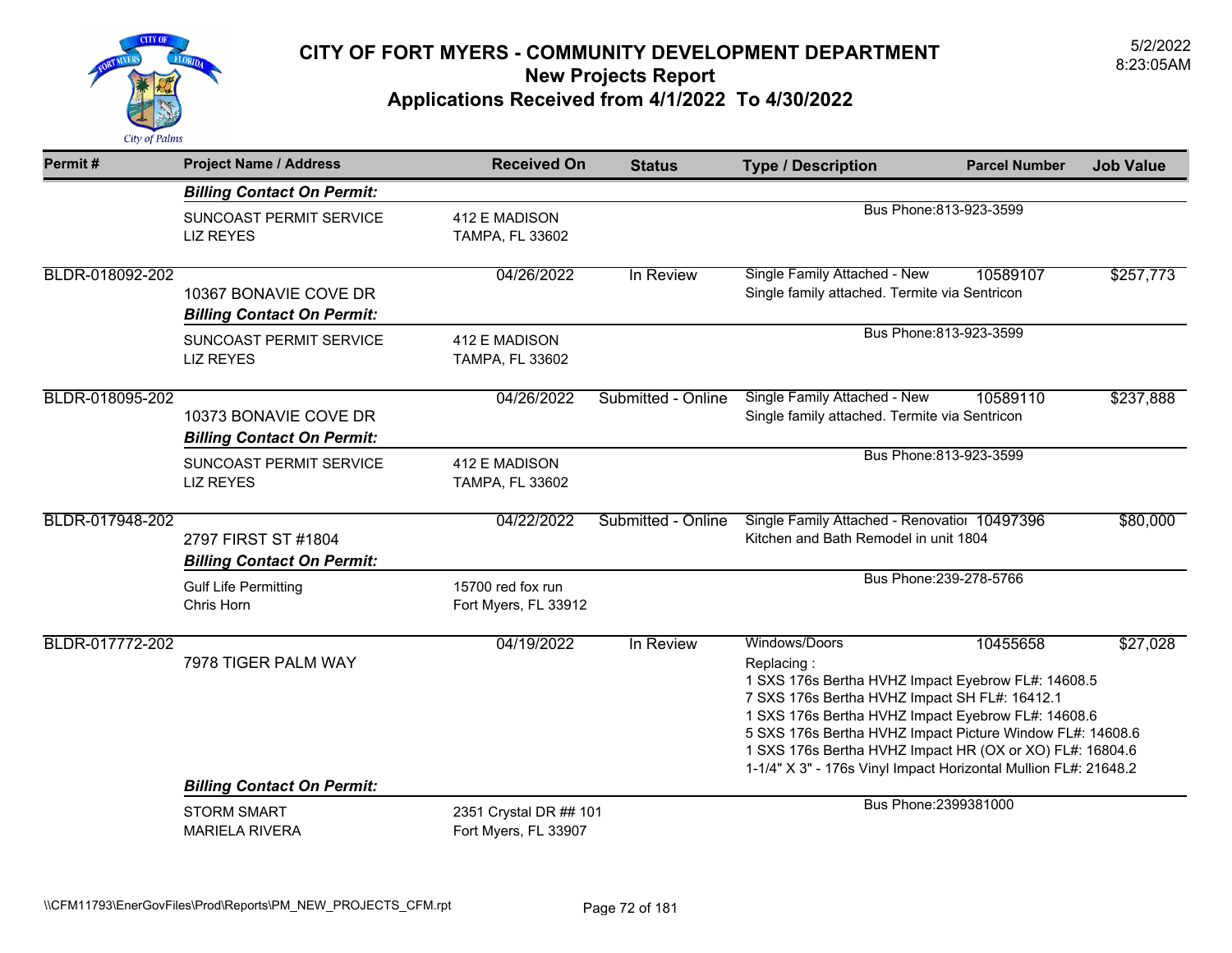

| Permit#         | <b>Project Name / Address</b>                                  | <b>Received On</b>                          | <b>Status</b>                                                                                                                       | <b>Type / Description</b>                                                                                                         | <b>Parcel Number</b>    | <b>Job Value</b> |
|-----------------|----------------------------------------------------------------|---------------------------------------------|-------------------------------------------------------------------------------------------------------------------------------------|-----------------------------------------------------------------------------------------------------------------------------------|-------------------------|------------------|
|                 | BLDR-017709-202 Window Replacement<br>2670 MAPLE AVE           | 04/18/2022                                  | Ready to Issue                                                                                                                      | Windows/Doors<br>replace existing windows with new (non impacts, same sizes)<br>FL14911-R12                                       | 10174858                | \$2,499          |
|                 | <b>Billing Contact On Permit:</b>                              |                                             |                                                                                                                                     |                                                                                                                                   |                         |                  |
|                 | Avica Construction Inc.<br>Abdul Prawiradilaga                 | 8816 Madrid CIR<br>Naples, FL 34104         |                                                                                                                                     |                                                                                                                                   |                         |                  |
| BLDR-017704-202 |                                                                | 04/18/2022                                  | In Review                                                                                                                           | Windows/Doors                                                                                                                     | 10525368                | \$20,100         |
|                 | 8658 MERCADO CT                                                |                                             |                                                                                                                                     | Replacing 10 SXS FWI 1000 Aluminum Impact SH FL#14604.5<br>5 SXS 3000s HVHZ Impact Half Circle FL#: 17162.1 Mullion<br>FL#17472.2 |                         |                  |
|                 | <b>Billing Contact On Permit:</b>                              |                                             |                                                                                                                                     |                                                                                                                                   |                         |                  |
|                 | <b>STORM SMART BUILDING SY!</b><br><b>Brian Rist</b>           | 6182 IDLEWILD<br>FORT MYERS, FL 33966       |                                                                                                                                     | Bus Phone: 2392742758                                                                                                             |                         |                  |
|                 |                                                                | 04/25/2022                                  | In Review                                                                                                                           | Windows/Doors                                                                                                                     | 10172826                | \$8,669          |
| BLDR-018015-202 | 1420 EL PRADO AVE                                              |                                             | Replacing 1 SXS Smooth Star S-118-ILE Impact Door FL20468.7;<br>Replacing 3 Smartview Replacing 1 Smartview Max HR 176<br>FL17472.1 |                                                                                                                                   |                         |                  |
|                 | <b>Billing Contact On Permit:</b>                              |                                             |                                                                                                                                     |                                                                                                                                   |                         |                  |
|                 | <b>Storm Smart</b><br>Priscilla Lara                           | 2351 Crystal Dr #101<br>$\,$                |                                                                                                                                     |                                                                                                                                   |                         |                  |
| BLDR-018156-202 |                                                                | 04/27/2022                                  | Submitted - Online                                                                                                                  | Windows/Doors                                                                                                                     | 10496452                | \$10,200         |
|                 | 3009 PALMETTO OAK DR #104<br><b>Billing Contact On Permit:</b> |                                             |                                                                                                                                     | Replacement of 4 windows and 1 door size for size impact glass                                                                    |                         |                  |
|                 | POLUSA CONSTRUCTION CO<br><b>GRZEGORZ PULAWSKI</b>             | 1382 FRASER PINE BLVD<br>SARASOTA, FL 34240 |                                                                                                                                     |                                                                                                                                   | Bus Phone: 941-377-5746 |                  |
| BLDR-018193-202 | 11616 SHADY BLOSSOM DR                                         | 04/28/2022                                  | Submitted - Online                                                                                                                  | Windows/Doors<br>Replacing 4 SXS SmartView Standard SH FWI 1000s - Aluminum<br>Single Hung FL14604.5                              | 10572250                | \$6,023          |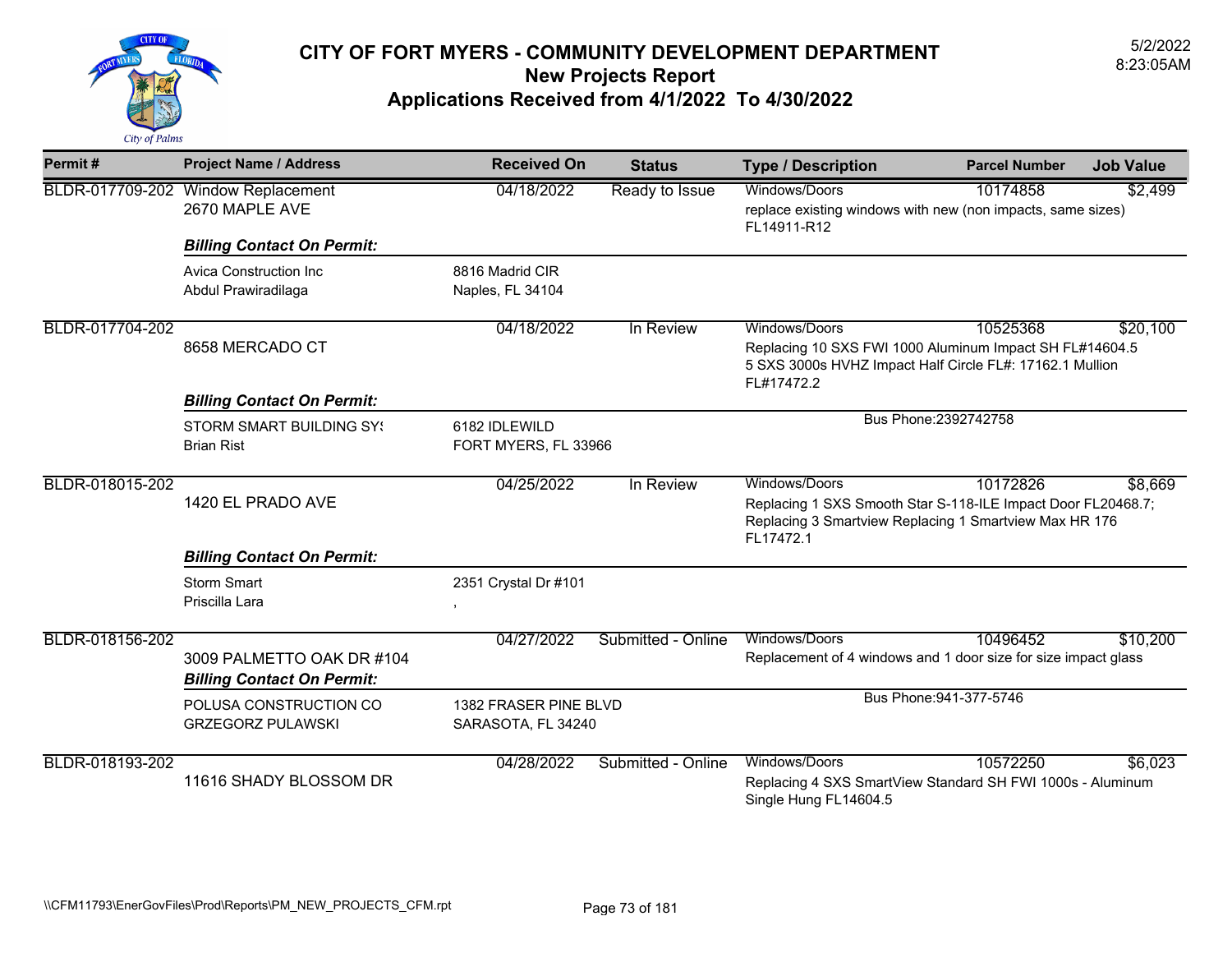

| Permit#                | <b>Project Name / Address</b>                             | <b>Received On</b>                           | <b>Status</b>                     | <b>Type / Description</b>                                                                                                                                                         | <b>Parcel Number</b>    | <b>Job Value</b> |  |
|------------------------|-----------------------------------------------------------|----------------------------------------------|-----------------------------------|-----------------------------------------------------------------------------------------------------------------------------------------------------------------------------------|-------------------------|------------------|--|
|                        | <b>Billing Contact On Permit:</b>                         |                                              |                                   |                                                                                                                                                                                   |                         |                  |  |
|                        | <b>Storm Smart</b><br>Noely Pacay                         | 6182 Idlewild ST<br>Fort Myers, FL           |                                   |                                                                                                                                                                                   |                         |                  |  |
| BLDR-018234-202        | 11036 CASTLEREAGH ST<br><b>Billing Contact On Permit:</b> | 04/29/2022                                   | Submitted - Online                | Windows/Doors<br>Replace (10) windows size for size Impact                                                                                                                        | 10538278                | \$23,500         |  |
|                        | <b>NOLEN'S PERMITTING SERVIC</b><br><b>HANK GASPERSON</b> | 90 24TH AVE NE<br>NAPLES, FL 34120           |                                   | Bus Phone: 239-253-3489<br>Cell Phone: 2392533489                                                                                                                                 |                         |                  |  |
| BLDR-017814-202        | 3018 VIA RIALTO ST<br><b>Billing Contact On Permit:</b>   | 04/19/2022                                   | In Review                         | Windows/Doors<br>REPLACING EXTERIOR BACK DOOR SIZE FOR SIZE                                                                                                                       | 10506685                | \$1,668          |  |
|                        | <b>J &amp; G CARPENTRY INC</b><br><b>JAMES DAVIS</b>      | 13461 79TH CT N<br>WEST PALM BEACH, FL 33412 |                                   |                                                                                                                                                                                   | Bus Phone: 813-662-1403 |                  |  |
| BLDR-017557-202        | 10947 CLARENDON ST<br><b>Billing Contact On Permit:</b>   | 04/11/2022                                   | <b>Issued</b>                     | Windows/Doors<br>REPLACE SIZE FOR SIZE 11 WINDOWS FOR IMPACT                                                                                                                      | 10566280                | \$21,730         |  |
|                        | ALUFAB USA, INC<br><b>HUGO MIR</b>                        | 6360 TOPAZ CT<br>FORT MYERS, FL 33966        |                                   | Bus Phone: 2392264872                                                                                                                                                             |                         |                  |  |
| BLDR-017592-202        | 12807 EPPING WAY                                          | 04/12/2022                                   | nding Plan Review F Windows/Doors | INSTALLATION OF 5 HURRICAN SCREENS AND 11 IMAPCT<br><b>WINDOWS</b>                                                                                                                | 10568516                | \$36,847         |  |
|                        | <b>Billing Contact On Permit:</b>                         |                                              |                                   |                                                                                                                                                                                   |                         |                  |  |
|                        | <b>Storm Shutter Warehouse</b><br>Ronda Owens             | 12350 metro PKWY<br>Fort Myers, FL 33966     |                                   |                                                                                                                                                                                   |                         |                  |  |
| BLDR-017994-202 Posner | 1601 LLEWELLYN DR                                         | 04/25/2022                                   | In Review                         | Windows/Doors<br>Replace 54 windows & door openings size for size with impact.<br>NOA 20-0722.09, 20-0729.06, 20-0610.11, 20-0610.03,<br>20-0519.09, 20-0528.03<br>FL17184-R8, FL | 10172693                | \$88,880         |  |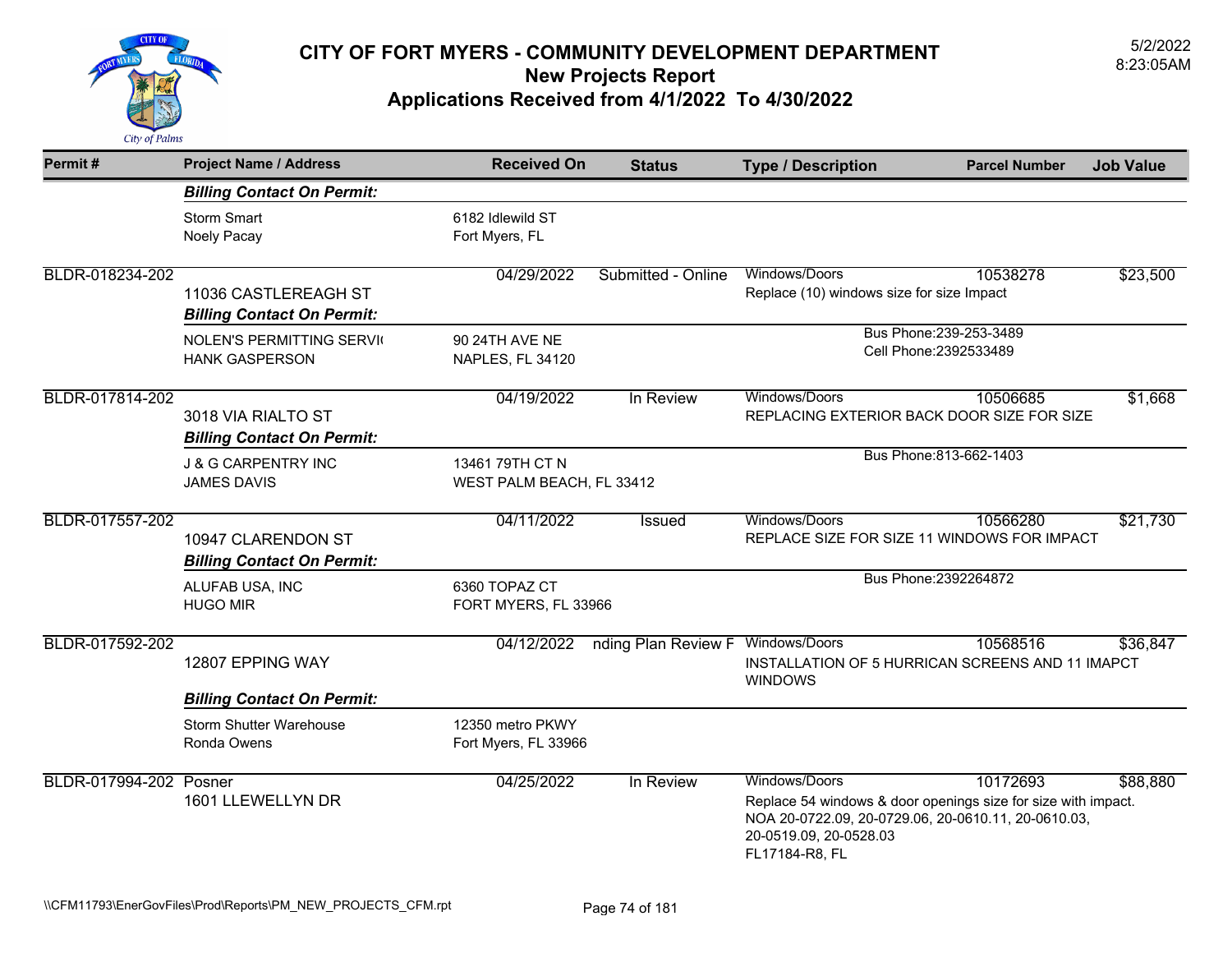

| Permit#         | <b>Project Name / Address</b>                             | <b>Received On</b>                               | <b>Status</b>        | <b>Type / Description</b>                                                                                             | <b>Parcel Number</b>    | <b>Job Value</b> |
|-----------------|-----------------------------------------------------------|--------------------------------------------------|----------------------|-----------------------------------------------------------------------------------------------------------------------|-------------------------|------------------|
|                 | <b>Billing Contact On Permit:</b>                         |                                                  |                      |                                                                                                                       |                         |                  |
|                 | PURNELL, CAROL<br><b>CAROL PURNELL</b>                    | 1410 PINE RIDGE RD #16<br>NAPLES, FL 34108       |                      |                                                                                                                       | Bus Phone: 239-491-2299 |                  |
| BLDR-017744-202 | 10923 DENNINGTON RD                                       | 04/18/2022                                       | nding Plan Review F  | Windows/Doors<br>Size for size replacement with impact windows<br>1. HRFL15781.12<br>2. HRFL15781.9<br>3. DHFL15780.6 | 10563997                | \$14,000         |
|                 | <b>Billing Contact On Permit:</b>                         |                                                  |                      |                                                                                                                       |                         |                  |
|                 | <b>Florida Window Geeks</b><br>Joe LELOUP                 | 2110 Pondella RD<br>Cape Coral, FL 33909         |                      | Bus Phone: 239-308-6868<br>Home Phone: 239-600-9610                                                                   |                         |                  |
| BLDR-017996-202 | 11845 ARBOR TRACE DR<br><b>Billing Contact On Permit:</b> | 04/25/2022                                       | In Review            | Windows/Doors<br>Replacing 2 SXS Aluminum Single Hung Windows                                                         | 10586692                | \$3,598          |
|                 | <b>Storm Smart</b><br>Priscilla Lara                      | 2351 Crystal Dr #101                             |                      |                                                                                                                       |                         |                  |
| BLDR-017471-202 | 2541 HUNTER ST<br><b>Billing Contact On Permit:</b>       | 04/07/2022                                       | ady to Issue with No | Windows/Doors<br>Replace existing windows with impact rated FL14911.5                                                 | 10175178                | \$8,390          |
|                 | <b>Buckeye Construction Consultin</b><br>Loyd Butdorf     | 16295 S Tamiami Trl #114<br>Fort Myers, FL 33908 |                      |                                                                                                                       |                         |                  |
| BLDR-017541-202 | 1249 WALES DR<br><b>Billing Contact On Permit:</b>        | 04/11/2022                                       | Issued               | Windows/Doors<br>Replacing all windows with impact size for size.                                                     | 10183490                | \$38,300         |
|                 | <b>GRAND HARBOUR HOMES IN</b><br>PATRICK MURNANE          | 4418 DEL PRADO BLVD<br>CAPE CORAL, FL 33904      |                      |                                                                                                                       | Bus Phone: 239-677-3036 |                  |
| BLDR-017750-202 | 10011 OAKHURST WAY                                        | 04/18/2022                                       | Issued               | Windows/Doors<br>REPLACE SIZE FOR SIZE 1 SH WINDOW FOR IMPACT<br>FL8153-R12                                           | 10491647                | \$1,548          |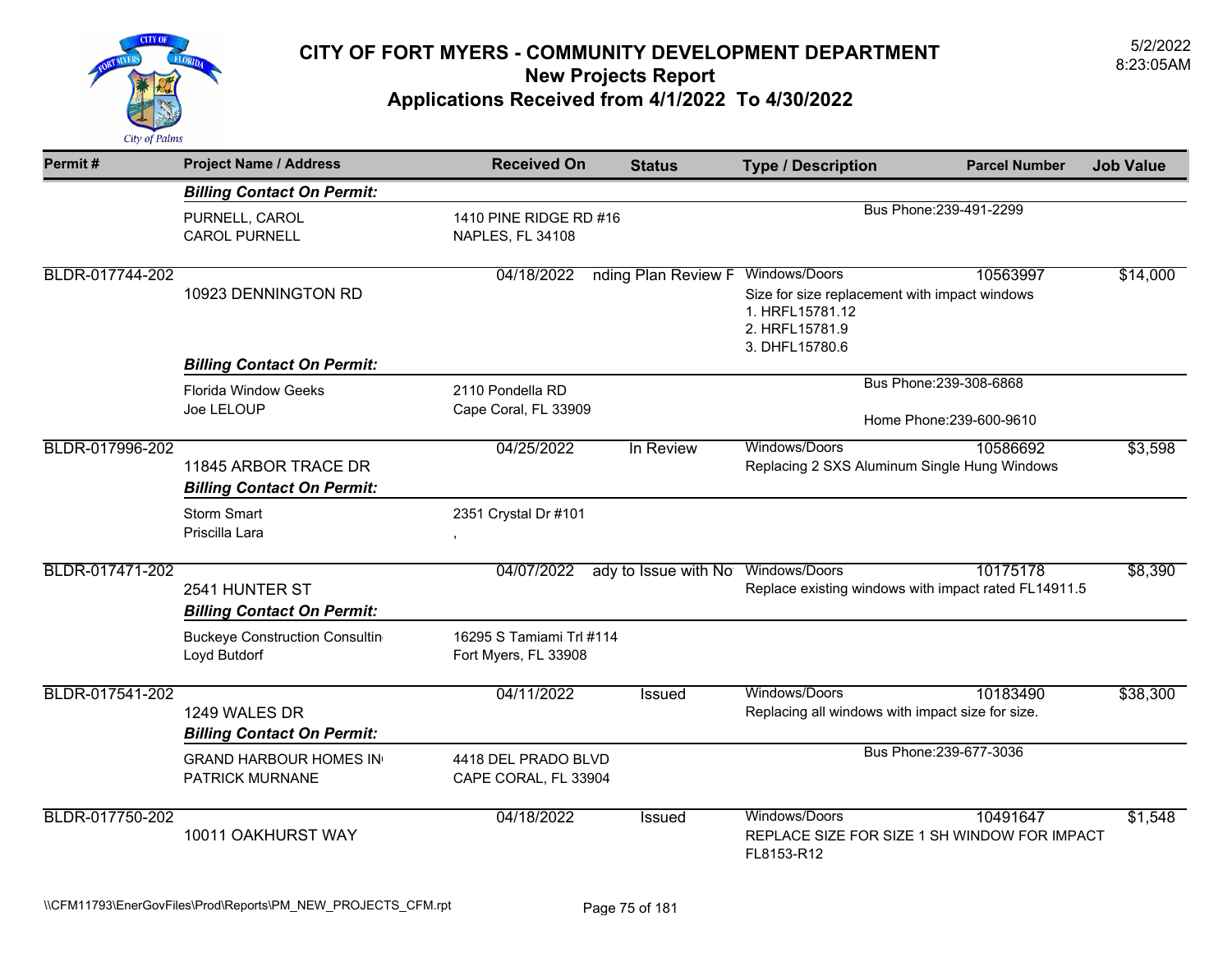

| Permit#         | <b>Project Name / Address</b>                        | <b>Received On</b>                                    | <b>Status</b>      | <b>Type / Description</b>                                                                                                                                                           | <b>Parcel Number</b>                                | <b>Job Value</b> |
|-----------------|------------------------------------------------------|-------------------------------------------------------|--------------------|-------------------------------------------------------------------------------------------------------------------------------------------------------------------------------------|-----------------------------------------------------|------------------|
|                 | <b>Billing Contact On Permit:</b>                    |                                                       |                    |                                                                                                                                                                                     |                                                     |                  |
|                 | ALUFAB USA, INC<br><b>HUGO MIR</b>                   | 6360 TOPAZ CT<br>FORT MYERS, FL 33966                 |                    | Bus Phone: 2392264872                                                                                                                                                               |                                                     |                  |
| BLDR-017321-202 | 11618 GIULIA DR<br><b>Billing Contact On Permit:</b> | 04/04/2022                                            | Issued             | Windows/Doors<br>REPLACE 14 WINDOWS SIZE4SIZE WITH IMPACT.                                                                                                                          | 10561574                                            | \$24,402         |
|                 | <b>REBECCA ST. JOHN</b>                              | 2455 NW paces ferry rd #c11<br>atlanta, GA 30339      |                    | Bus Phone: 813-413-7999                                                                                                                                                             |                                                     |                  |
| BLDR-017663-202 | LYONS KRISTIN DAWN & C<br>1324 STADLER DR            | 04/14/2022                                            | Ready to Issue     | Windows/Doors<br>10183572<br>\$4,173<br>Replacing:2 size for size FWI 1000 Aluminum Impact HR (OX or<br>XO)FL#: 15970.1<br>1 size for size FWI 1000 Aluminum Impact SH FL#: 14604.5 |                                                     |                  |
|                 | <b>Billing Contact On Permit:</b>                    |                                                       |                    |                                                                                                                                                                                     |                                                     |                  |
|                 | storm smart<br>Ana Pacay                             | 6182 idlewild st                                      |                    |                                                                                                                                                                                     |                                                     |                  |
| BLDR-017332-202 | 1460 MANUELS DR<br><b>Billing Contact On Permit:</b> | 04/05/2022                                            | Finaled            | Windows/Doors<br>Replace 1 impact door size for size.                                                                                                                               | 10172815                                            | \$8,208          |
|                 | <b>MORGAN EXTERIORS INC.</b><br><b>KIRK MORGAN</b>   |                                                       |                    |                                                                                                                                                                                     | Bus Phone: 239-888-8010                             |                  |
| BLDR-018203-202 | 1 E CLERMONT CT<br><b>Billing Contact On Permit:</b> | 04/28/2022                                            | Submitted - Online | Windows/Doors<br>Replacing all windows (12) size for size.                                                                                                                          | 10254046                                            | \$7,000          |
|                 | TOBLER CONSTRUCTION INC<br><b>JOHN TOBLER</b>        | 3071 DR MARTIN LUTHER KING JR<br>FORT MYERS, FL 33916 |                    |                                                                                                                                                                                     | Bus Phone: 239-337-1320<br>Cell Phone: 239-462-2852 |                  |
| BLDR-017729-202 | 8505 MACARIO CT                                      | 04/18/2022                                            | <b>Issued</b>      | Windows/Doors<br>REPLACE 20 WINDOWS IN 14 OPENINGS SIZE FOR SIZE WITH<br><b>IMAPCT</b>                                                                                              | 10563882                                            | \$19,132         |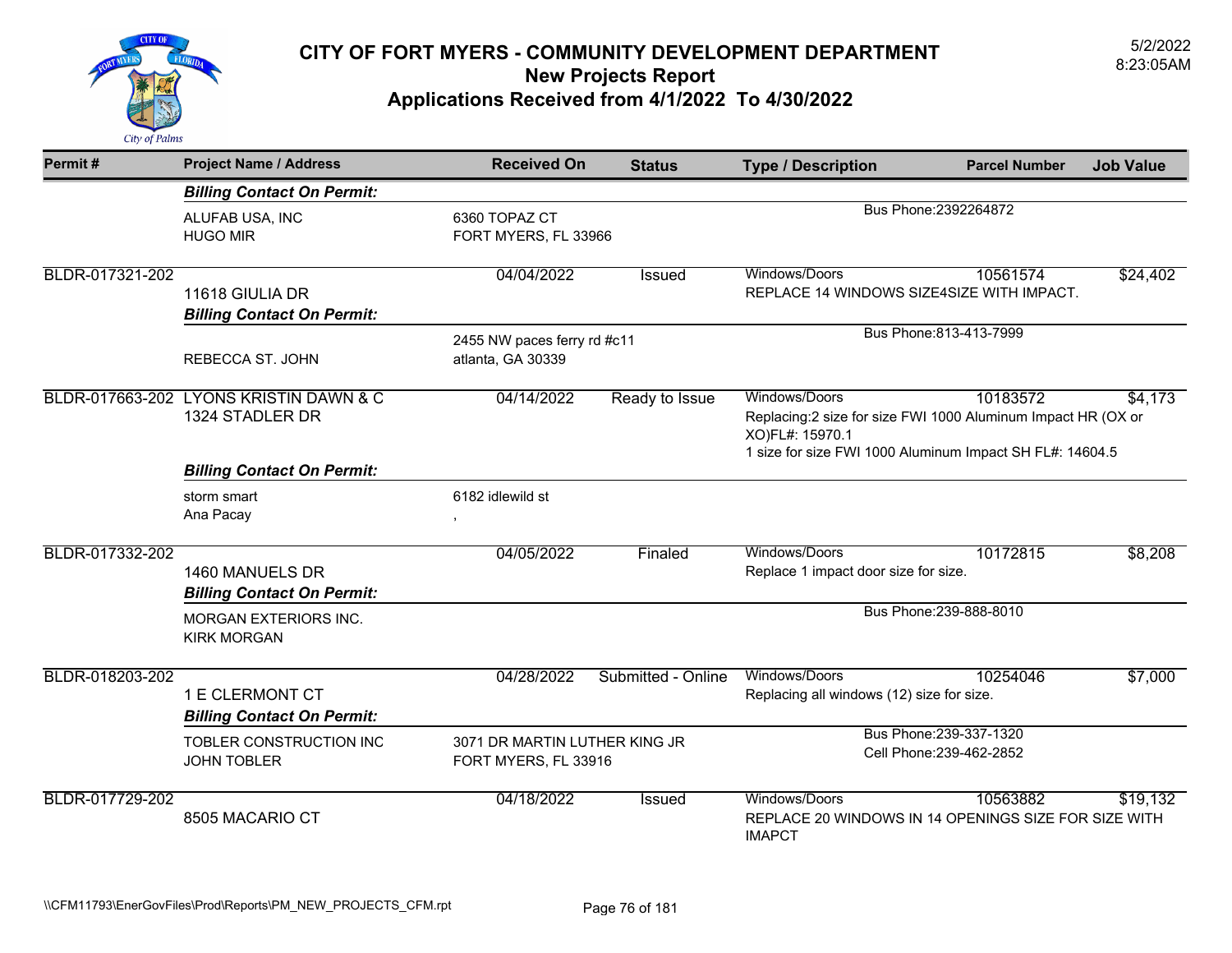

| Permit#         | <b>Project Name / Address</b>                                                                          | <b>Received On</b>                                                              | <b>Status</b>                                         | <b>Type / Description</b>                                                                                                                                                                                                                                                                                                                                                                                                                         | <b>Parcel Number</b>                                | <b>Job Value</b> |  |
|-----------------|--------------------------------------------------------------------------------------------------------|---------------------------------------------------------------------------------|-------------------------------------------------------|---------------------------------------------------------------------------------------------------------------------------------------------------------------------------------------------------------------------------------------------------------------------------------------------------------------------------------------------------------------------------------------------------------------------------------------------------|-----------------------------------------------------|------------------|--|
|                 | <b>Billing Contact On Permit:</b>                                                                      |                                                                                 |                                                       |                                                                                                                                                                                                                                                                                                                                                                                                                                                   |                                                     |                  |  |
|                 | <b>Gulf Coast Builders of SWFL</b><br>Stephane Leconte                                                 | Bus Phone: 239-454-7780<br>10821 Sunset Plaza CIR ##302<br>FORT MYERS, FL 33908 |                                                       |                                                                                                                                                                                                                                                                                                                                                                                                                                                   |                                                     |                  |  |
| BLDR-017334-202 | 8142 SILVER BIRCH WAY<br><b>Billing Contact On Permit:</b>                                             | 04/05/2022                                                                      | <b>Issued</b>                                         | Windows/Doors<br>Replace 17 impact windows + mull size for size.                                                                                                                                                                                                                                                                                                                                                                                  | 10496627                                            | \$27,665         |  |
|                 | <b>MORGAN EXTERIORS INC.</b><br><b>KIRK MORGAN</b>                                                     |                                                                                 |                                                       | Bus Phone: 239-888-8010                                                                                                                                                                                                                                                                                                                                                                                                                           |                                                     |                  |  |
|                 | BLDR-017596-202 ROGERS PAUL DEAN SR &                                                                  | 04/12/2022                                                                      | ady to Issue with No                                  | Windows/Doors                                                                                                                                                                                                                                                                                                                                                                                                                                     | 10479226                                            | \$41,553         |  |
|                 | 7252 SUGAR PALM CT<br><b>Billing Contact On Permit:</b><br><b>STORM SMART</b><br><b>MARIELA RIVERA</b> | 2351 Crystal DR ## 101<br>Fort Myers, FL 33907                                  |                                                       | Replacing: 19 size for size SmartView Standard SH FWI 1000s -<br>Aluminum Single Hung FL14604.5<br>2 size for size SmartView Standard PW 3000s - Aluminum Picture<br>Window FL 17162.1<br>1 size for size SmartView Standard - Aluminum SGD 7000 (2P2T)<br>FL27113.12<br>1 size for size SmartView Standard Fan 3000s Alum FL 17162.1<br>6 size for size SmartView Standard HC 3000s - Aluminum Half<br>Circle FL17162.1<br>Bus Phone: 2399381000 |                                                     |                  |  |
|                 |                                                                                                        |                                                                                 |                                                       |                                                                                                                                                                                                                                                                                                                                                                                                                                                   |                                                     |                  |  |
| BLDR-017938-202 | 2305 TOWLES ST<br><b>Billing Contact On Permit:</b>                                                    | 04/21/2022                                                                      | In Review                                             | Windows/Doors<br>Replacing (9) Windows size for size.                                                                                                                                                                                                                                                                                                                                                                                             | 10253720                                            | \$7,000          |  |
|                 | TOBLER CONSTRUCTION INC<br><b>JOHN TOBLER</b>                                                          |                                                                                 | 3071 DR MARTIN LUTHER KING JR<br>FORT MYERS, FL 33916 |                                                                                                                                                                                                                                                                                                                                                                                                                                                   | Bus Phone: 239-337-1320<br>Cell Phone: 239-462-2852 |                  |  |
| BLDR-017603-202 | 1407 ROSADA WAY                                                                                        | 04/13/2022                                                                      | nding Plan Review F                                   | Windows/Doors<br>Install 2 impact doors and 2 impact windows                                                                                                                                                                                                                                                                                                                                                                                      | 10176611                                            | \$16,767         |  |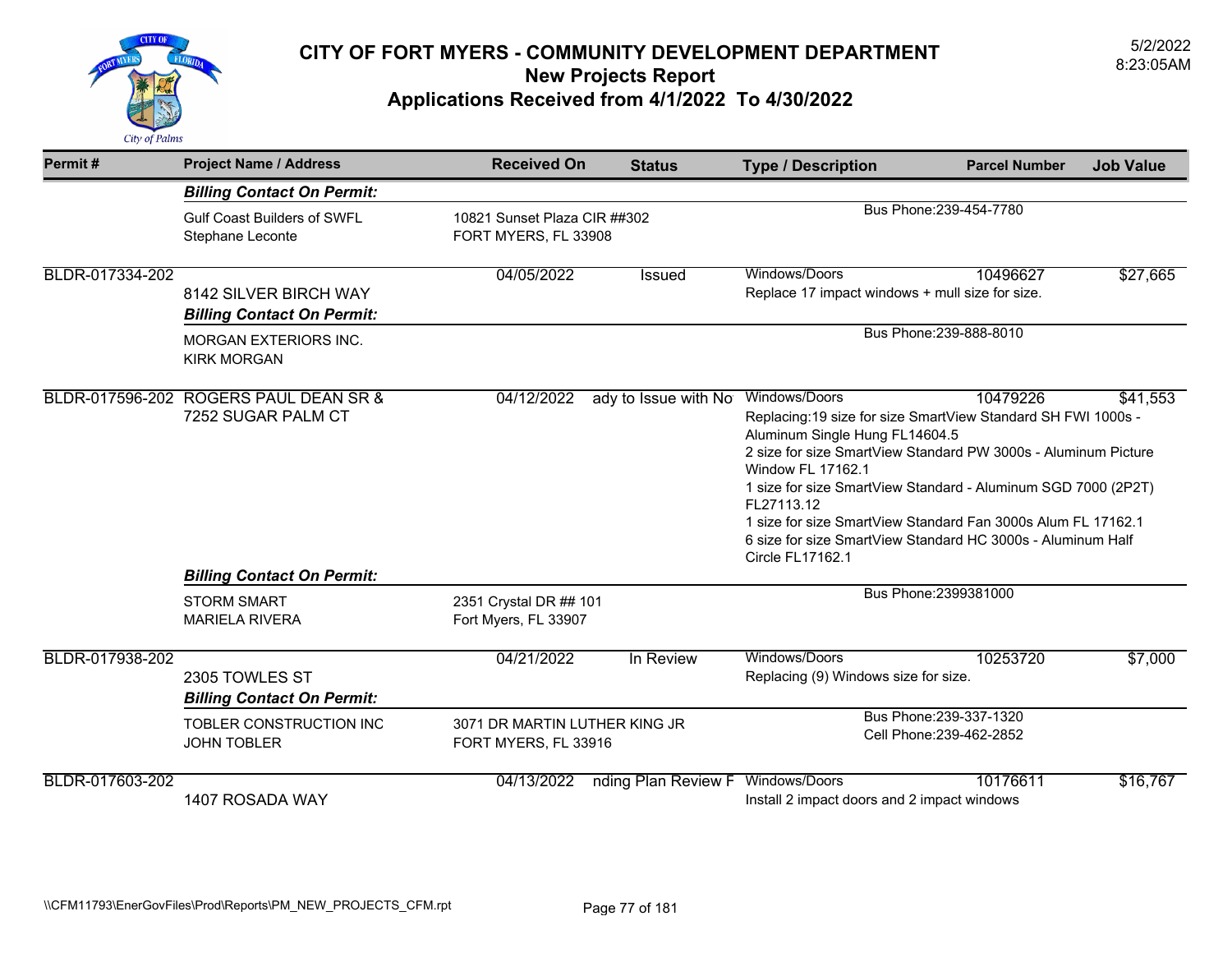

| Permit#         | <b>Project Name / Address</b>                                                                         | <b>Received On</b>                          | <b>Status</b>      | <b>Type / Description</b>                                                                                                                                                                                                                                            | <b>Parcel Number</b>    | <b>Job Value</b> |
|-----------------|-------------------------------------------------------------------------------------------------------|---------------------------------------------|--------------------|----------------------------------------------------------------------------------------------------------------------------------------------------------------------------------------------------------------------------------------------------------------------|-------------------------|------------------|
|                 | <b>Billing Contact On Permit:</b>                                                                     |                                             |                    |                                                                                                                                                                                                                                                                      |                         |                  |
|                 | Florida Window & Door<br><b>Howard Simkoff</b>                                                        | 1125 N Dixie HWY #D<br>Lake Worth, FL 33460 |                    |                                                                                                                                                                                                                                                                      |                         |                  |
|                 | BLDR-017251-202 SEMINOLE WINDOWS<br>3923 SEMINOLE AVE<br><b>Billing Contact On Permit:</b>            | 04/01/2022                                  | <b>Issued</b>      | Windows/Doors<br>REPLACE WINDOWS WITH ENERGY EFFICIENT WINDOWS.                                                                                                                                                                                                      | 10245577                | \$2,171          |
|                 | YAN CUI                                                                                               |                                             |                    | Bus Phone: 239-603-9759<br>Cell Phone:<br>Home Phone:                                                                                                                                                                                                                |                         |                  |
|                 | BLDC-017778-202 Shops at Village Walk OP3<br>7977 DANI DR                                             | 04/19/2022                                  | In Review          | Awning<br>Install (8) New Fabric Awnings on Shops at Village Walk OP3 Shell                                                                                                                                                                                          | 10549620                | \$15,780         |
|                 | <b>Billing Contact On Permit:</b><br>RACHEL COLES                                                     | 2350 PLAZA<br>ENTERPRISE, AL 36330          |                    |                                                                                                                                                                                                                                                                      | Bus Phone: 334-347-9177 |                  |
|                 | BLDC-017792-202 Shops at Village Walk OP4<br><b>7977 DANI DR</b><br><b>Billing Contact On Permit:</b> | 04/19/2022                                  | Submitted - Online | Awning<br>Install (8) New fabric Awnings on Shops at Village Walk OP4 Shell<br>building                                                                                                                                                                              | 10549620                | \$15,090         |
|                 | RACHEL COLES                                                                                          | 2350 PLAZA<br>ENTERPRISE, AL 36330          |                    |                                                                                                                                                                                                                                                                      | Bus Phone: 334-347-9177 |                  |
| BLDC-018238-202 | 11021 COLONIAL BLVD<br><b>Billing Contact On Permit:</b>                                              | 04/29/2022                                  | Submitted - Online | Awning<br>Fabricate and install aluminum awning/canopy                                                                                                                                                                                                               | 10591480                | \$8,000          |
|                 | <b>Gulf Life Permitting</b><br>Chris Horn                                                             | 15700 red fox run<br>Fort Myers, FL 33912   |                    |                                                                                                                                                                                                                                                                      | Bus Phone: 239-278-5766 |                  |
|                 | BLDC-017670-202 BAHIA BOWLS CAFE<br>9390 DYNASTY DR #102                                              | 04/15/2022                                  | In Review          | <b>Commercial Interior Build Out</b><br>INTERIOR BUILD OUT FOR RETAIL SMOOTHIE SALES. NEW<br>PLUMBING, ELECTRICAL, AND A/C DUCT WORK. FRAME NEW<br>WALLS, NEW ADA RESTROOMS, FLOORING, PAINT AND<br>FINISHES. SPRINKLER AND WALK-IN COOLER UNDER<br>SEPARATE PERMIT. | 10547456                | \$200,000        |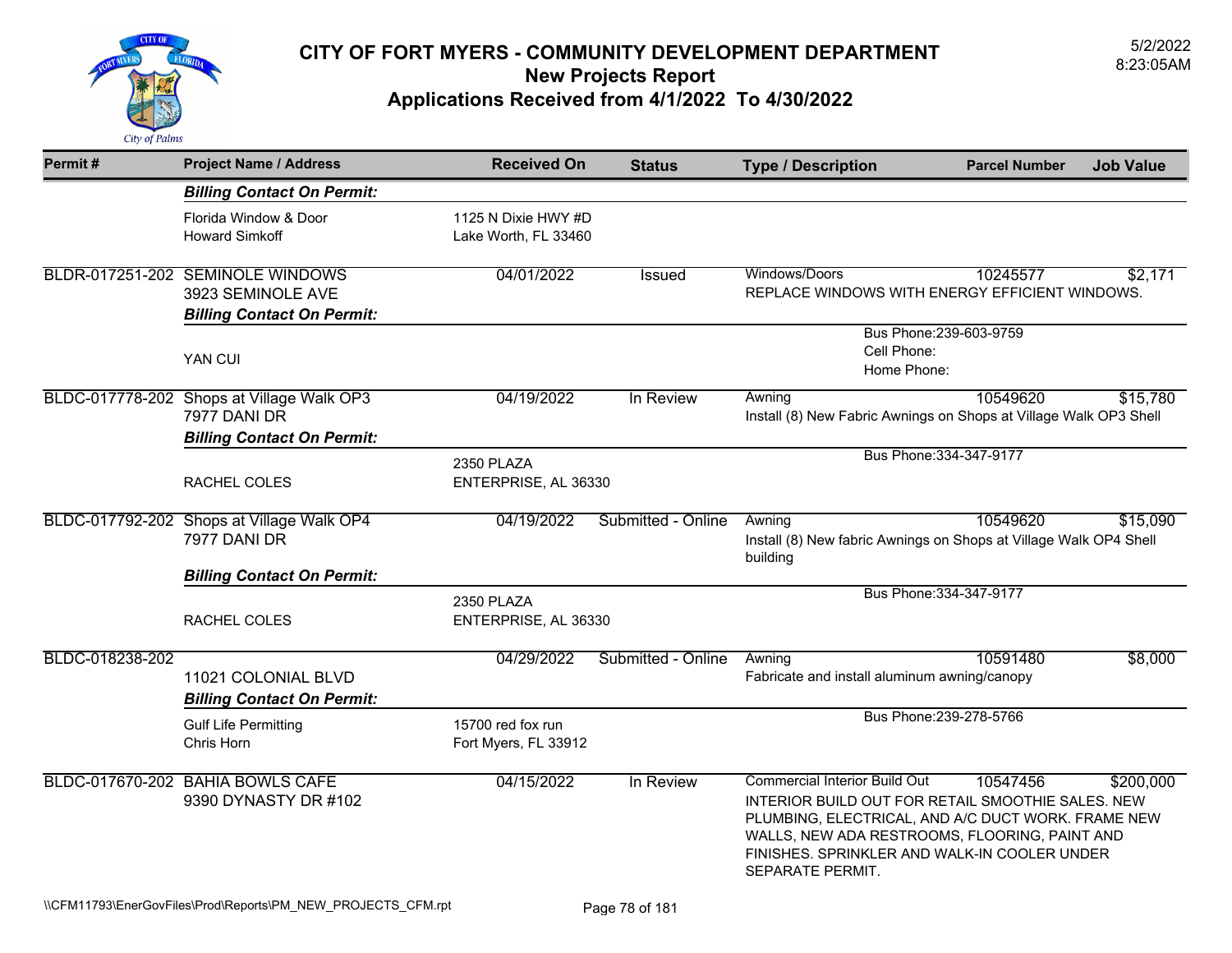

| Permit#         | <b>Project Name / Address</b>                                                                      | <b>Received On</b>                                       | <b>Status</b>                                       | <b>Type / Description</b>                                                                                                       | <b>Parcel Number</b>                                | <b>Job Value</b> |
|-----------------|----------------------------------------------------------------------------------------------------|----------------------------------------------------------|-----------------------------------------------------|---------------------------------------------------------------------------------------------------------------------------------|-----------------------------------------------------|------------------|
|                 | <b>Billing Contact On Permit:</b>                                                                  |                                                          |                                                     |                                                                                                                                 |                                                     |                  |
|                 | JENCRAFT CONSTRUCTION M<br><b>WALT SCHMUCKER</b>                                                   |                                                          | 12801 COMMERCE LAKES DR #10<br>FORT MYERS, FL 33913 |                                                                                                                                 | Bus Phone: 239-287-1206<br>Cell Phone: 239-287-1206 |                  |
|                 | BLDC-017903-202 LaMexicana Renovation<br>4195 PALM BEACH BLVD<br><b>Billing Contact On Permit:</b> | 04/21/2022                                               | In Review                                           | <b>Commercial Interior Build Out</b><br>La Mexicana Renovation Plans for Appx 1,300 SF Existing Unit<br>(remodel)               | 10245826                                            | \$42,000         |
|                 | Sitti Engineering Group<br>Amjad Sitti                                                             | 13650 FIDDLESTICKS BLVD #202-350<br>FORT MYERS, FL 33912 |                                                     | Cell Phone: 239-900-9150                                                                                                        |                                                     |                  |
| BLDC-018264-202 | <b>1529 LEE ST</b>                                                                                 | 04/29/2022                                               | Submitted - Online                                  | <b>Commercial Interior Build Out</b><br>New roof, storefront doors, windows and garage doors. Refinish<br>exterior of building. | 10162456                                            | \$400,000        |
|                 | <b>Billing Contact On Permit:</b>                                                                  |                                                          |                                                     |                                                                                                                                 |                                                     |                  |
|                 | EnviroStruct, LLC<br>Neil Simon                                                                    | 26701 Dublin Woods CIR<br>Bonita Springs, FL 34135       |                                                     |                                                                                                                                 |                                                     |                  |
| BLDC-017698-202 | 5248 RED CEDAR DR #102<br><b>Billing Contact On Permit:</b>                                        | 04/15/2022                                               | Submitted - Online                                  | <b>Commercial Interior Build Out</b><br>Buildout 1 patient room in a medical suite                                              | 10187238                                            | \$16,432         |
|                 | Toro Development Group LLC<br><b>Alexander Moksin</b>                                              | 5248 Red Cedar DR #102<br>Ft Myers, FL 33901             |                                                     | Bus Phone: 305-985-9904                                                                                                         |                                                     |                  |
|                 | BLDC-017295-202 3350 PALM AVE TI<br>3350 PALM AVE                                                  | 04/04/2022                                               | In Review                                           | <b>Commercial Interior Build Out</b><br>Installation of bathrooms, with plumbing . Also installing water<br>fountain.           | 10611995                                            | \$100,000        |
|                 | <b>Billing Contact On Permit:</b>                                                                  |                                                          |                                                     |                                                                                                                                 |                                                     |                  |
|                 | Synergy Boat lifts<br>Daniel Elkes                                                                 | 3350 Palm AVE<br>Ft. Myers, FL 33901                     |                                                     |                                                                                                                                 |                                                     |                  |
| BLDC-018160-202 | 3950 VERONICA S SHOEMAKER BLVD                                                                     | 04/27/2022                                               | Submitted - Online                                  | <b>Commercial New Construction</b><br>Building 31; New construction of a 687 square foot, 1-Story Pool<br>House Building.       | 10524498                                            | \$300,000        |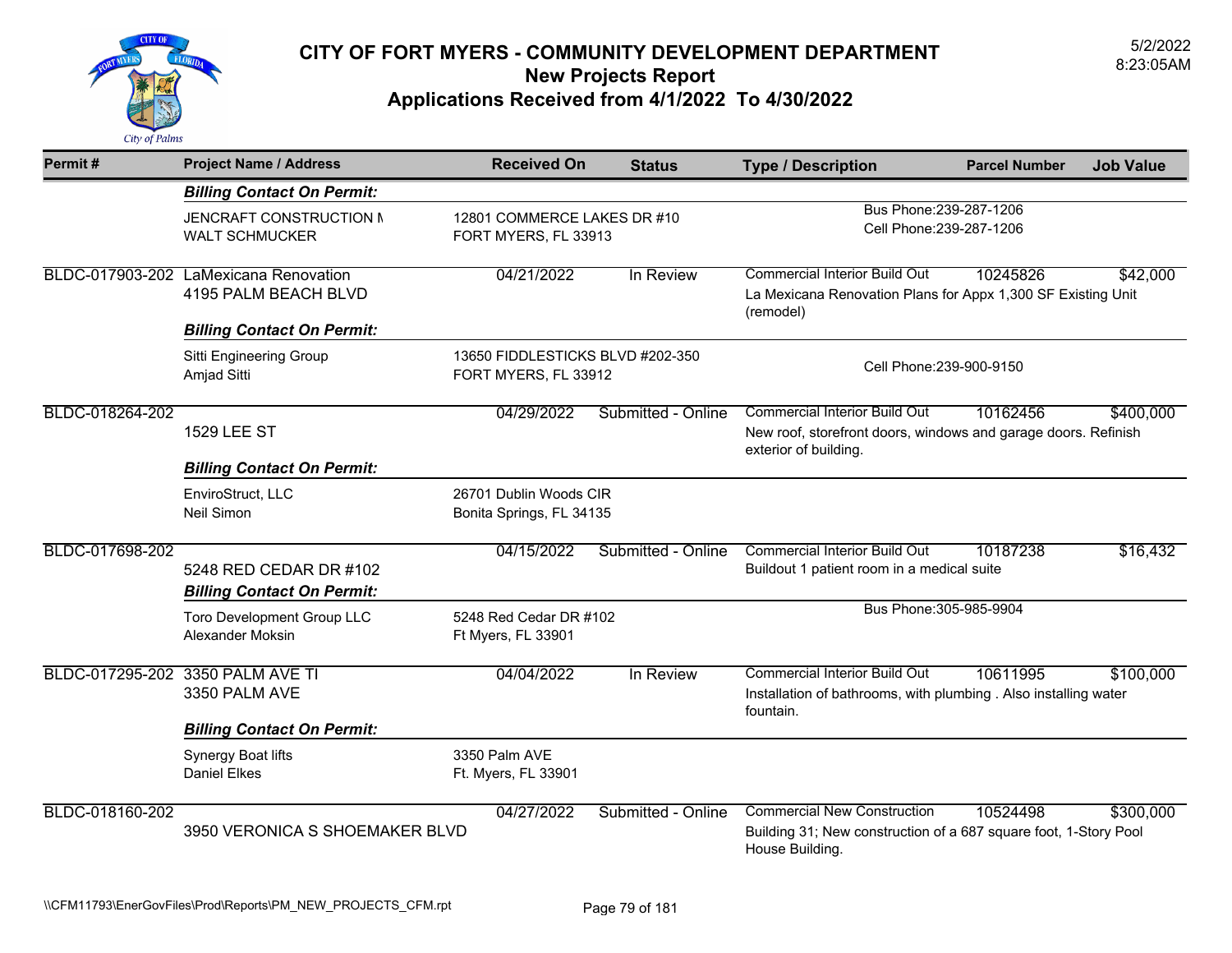

| Permit#         | <b>Project Name / Address</b>                                                      | <b>Received On</b>                                                  | <b>Status</b>      | <b>Type / Description</b>                                                                                                                                                                                                                               | <b>Parcel Number</b> | <b>Job Value</b> |
|-----------------|------------------------------------------------------------------------------------|---------------------------------------------------------------------|--------------------|---------------------------------------------------------------------------------------------------------------------------------------------------------------------------------------------------------------------------------------------------------|----------------------|------------------|
|                 | <b>Billing Contact On Permit:</b>                                                  |                                                                     |                    |                                                                                                                                                                                                                                                         |                      |                  |
|                 | <b>ACi Architecture</b><br><b>Hillary Anderson</b>                                 | 955 Pennsylvania AVE<br>Winter Park, FL 32789                       |                    |                                                                                                                                                                                                                                                         |                      |                  |
| BLDC-018010-202 | <b>Fetch Veterinary</b><br>3848 COLONIAL BLVD<br><b>Billing Contact On Permit:</b> | 04/25/2022                                                          | Submitted - Online | <b>Commercial Renovation</b><br>Renovation of 5585 sq ft business                                                                                                                                                                                       | 10254869             | \$950,000        |
|                 | <b>Stevens Construction Inc.</b><br>Misti Black                                    | 6203 Whiskey Creek Dr 6203 Whiskey Creek Dr<br>Fort Myers, FL 33919 |                    |                                                                                                                                                                                                                                                         |                      |                  |
|                 | BLDC-017747-202 Sam's Club 8130 Sushi Proje<br>5170 S CLEVELAND AVE                | 04/18/2022                                                          | In Review          | <b>Commercial Renovation</b><br>New Sushi Tenant Island                                                                                                                                                                                                 | 10186849             | \$50,000         |
|                 | <b>Billing Contact On Permit:</b>                                                  |                                                                     |                    |                                                                                                                                                                                                                                                         |                      |                  |
|                 | <b>Benchmark Group</b><br>Jenny Ward                                               | 1805 N 2nd Street<br>Rogers, AR 72756                               |                    |                                                                                                                                                                                                                                                         |                      |                  |
| BLDC-017371-202 | <b>Missionary Church</b><br>2711 PARK WINDSOR DR #305                              | 04/05/2022                                                          | In Review          | <b>Commercial Renovation</b><br>create a opening between 2 units for safety purposes . enlarge<br>both bathrooms to meet ADA code and unit needs, relocate<br>bathroom light switches and ceiling lights. plumbing all new fixtures<br>and add toilets. | 10185668             | \$20,000         |
|                 | <b>Billing Contact On Permit:</b>                                                  |                                                                     |                    |                                                                                                                                                                                                                                                         |                      |                  |
|                 | VILLA D'ESTE CONSTRUCTIO<br><b>MICHAEL REGIENCZUK</b>                              | <b>5558 BURR ST</b><br>LEHIGH ACRES, FL 33971                       |                    | Bus Phone: 239-849-9016<br>Home Phone: 2396280394                                                                                                                                                                                                       |                      |                  |
|                 | BLDC-017385-202 Kohl's Sephora Beauty-Fort I                                       | 04/06/2022                                                          | In Review          | <b>Commercial Renovation</b>                                                                                                                                                                                                                            | 10581104             | \$175,000        |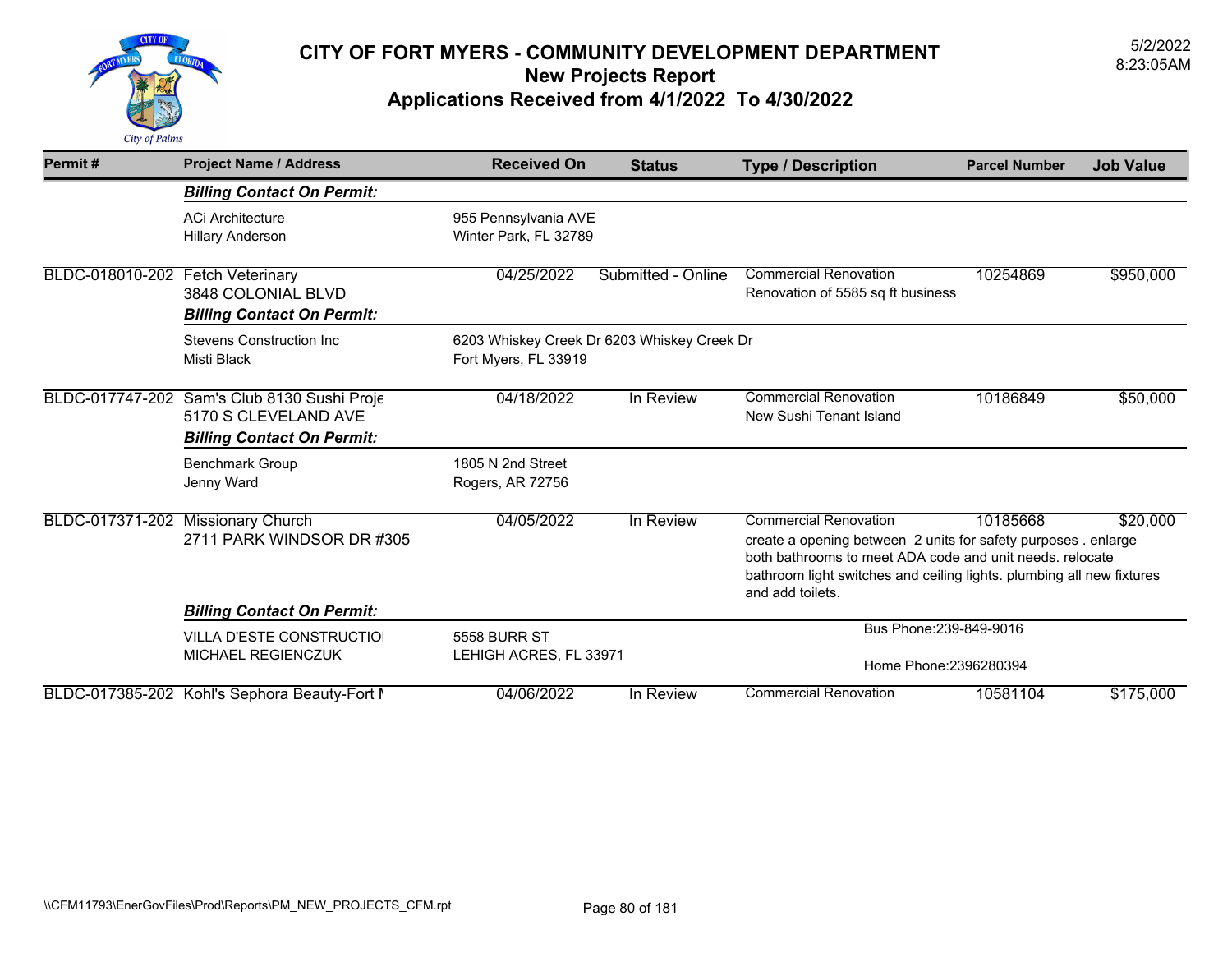

| Permit#         | <b>Project Name / Address</b>                                                                        | <b>Received On</b>                                      | <b>Status</b>      | <b>Type / Description</b>                                                                                                                                                                                                                                                                                                                                                                                                                                                                                                                                                                                                                                                                                                                                                           | <b>Parcel Number</b>  | <b>Job Value</b> |
|-----------------|------------------------------------------------------------------------------------------------------|---------------------------------------------------------|--------------------|-------------------------------------------------------------------------------------------------------------------------------------------------------------------------------------------------------------------------------------------------------------------------------------------------------------------------------------------------------------------------------------------------------------------------------------------------------------------------------------------------------------------------------------------------------------------------------------------------------------------------------------------------------------------------------------------------------------------------------------------------------------------------------------|-----------------------|------------------|
|                 | 9357 BEN C PRATT SIX MILE CYPRESS PKWY<br><b>Billing Contact On Permit:</b>                          |                                                         |                    | Project Scope/ Description<br>Kohl's has partnered with Sephora to create new a beauty<br>department within their existing store. This project is limited to the<br>remodel of approx. 2,500sf in the center sales floor. Work involves<br>selective demo of flooring, ceiling, and fixture walls w/in this area.<br>New ceilings, lighting, flooring, and partial height fixture walls to be<br>installed. Shallow trenching of the floor slab req'd to for new in-slab<br>electrical receptacles. NO plumbing changes. Sprinkler system<br>limited to repositioning of heads based on the new lighting and wall<br>layout. New store fixtures will be provided by Kohl's.<br>Exterior scope to be limited to painting. Signage and permit by<br>others. No site work is proposed. |                       |                  |
|                 | Richard L. Bowen + Associates                                                                        | 9357 Benn C Pratt 6 Mile Cyprus PKWY                    |                    |                                                                                                                                                                                                                                                                                                                                                                                                                                                                                                                                                                                                                                                                                                                                                                                     |                       |                  |
|                 | Kathryn Lester                                                                                       | Fort Myers, OH 33966                                    |                    |                                                                                                                                                                                                                                                                                                                                                                                                                                                                                                                                                                                                                                                                                                                                                                                     |                       |                  |
|                 | BLDC-017718-202 RAMON ALMANZAR<br>3164 PALM BEACH BLVD                                               | 04/18/2022                                              | In Review          | <b>Commercial Renovation</b><br>RELOCATING THE STAIR AND HAND RAIL, REPLACE WINDOWS<br>AND EXTERIOR DOORS                                                                                                                                                                                                                                                                                                                                                                                                                                                                                                                                                                                                                                                                           | 10250911              | \$8,000          |
|                 | <b>Billing Contact On Permit:</b>                                                                    |                                                         |                    |                                                                                                                                                                                                                                                                                                                                                                                                                                                                                                                                                                                                                                                                                                                                                                                     | Bus Phone: 2393217940 |                  |
|                 | <b>RAMON ALMANZAR</b>                                                                                |                                                         |                    |                                                                                                                                                                                                                                                                                                                                                                                                                                                                                                                                                                                                                                                                                                                                                                                     |                       |                  |
| BLDC-017259-202 | 6150 TRI COUNTY COMMERCE WAY<br><b>Billing Contact On Permit:</b>                                    | 04/01/2022                                              | <b>Issued</b>      | <b>Construction Trailer</b><br>temporary structure                                                                                                                                                                                                                                                                                                                                                                                                                                                                                                                                                                                                                                                                                                                                  | 10610631              | \$3,000          |
|                 | The Conlan Company<br><b>RYAN TRIESENBERG</b>                                                        | 10752 DEERWOOD PARK BLVD #105<br>JACKSONVILLE, FL 32256 |                    |                                                                                                                                                                                                                                                                                                                                                                                                                                                                                                                                                                                                                                                                                                                                                                                     | Bus Phone: 9043098000 |                  |
| BLDC-017905-202 | 2480 FIRST ST<br><b>Billing Contact On Permit:</b>                                                   | 04/21/2022                                              | Submitted - Online | <b>Construction Trailer</b><br>10x25 mobile mini trailer                                                                                                                                                                                                                                                                                                                                                                                                                                                                                                                                                                                                                                                                                                                            | 10605094              | \$2,500          |
|                 | <b>BROOKS &amp; FREUND LLC</b><br>5661 INDEPENDENCE<br><b>Richard Freund</b><br>FORT MYERS, FL 33912 |                                                         |                    | Bus Phone: 239-939-5251                                                                                                                                                                                                                                                                                                                                                                                                                                                                                                                                                                                                                                                                                                                                                             |                       |                  |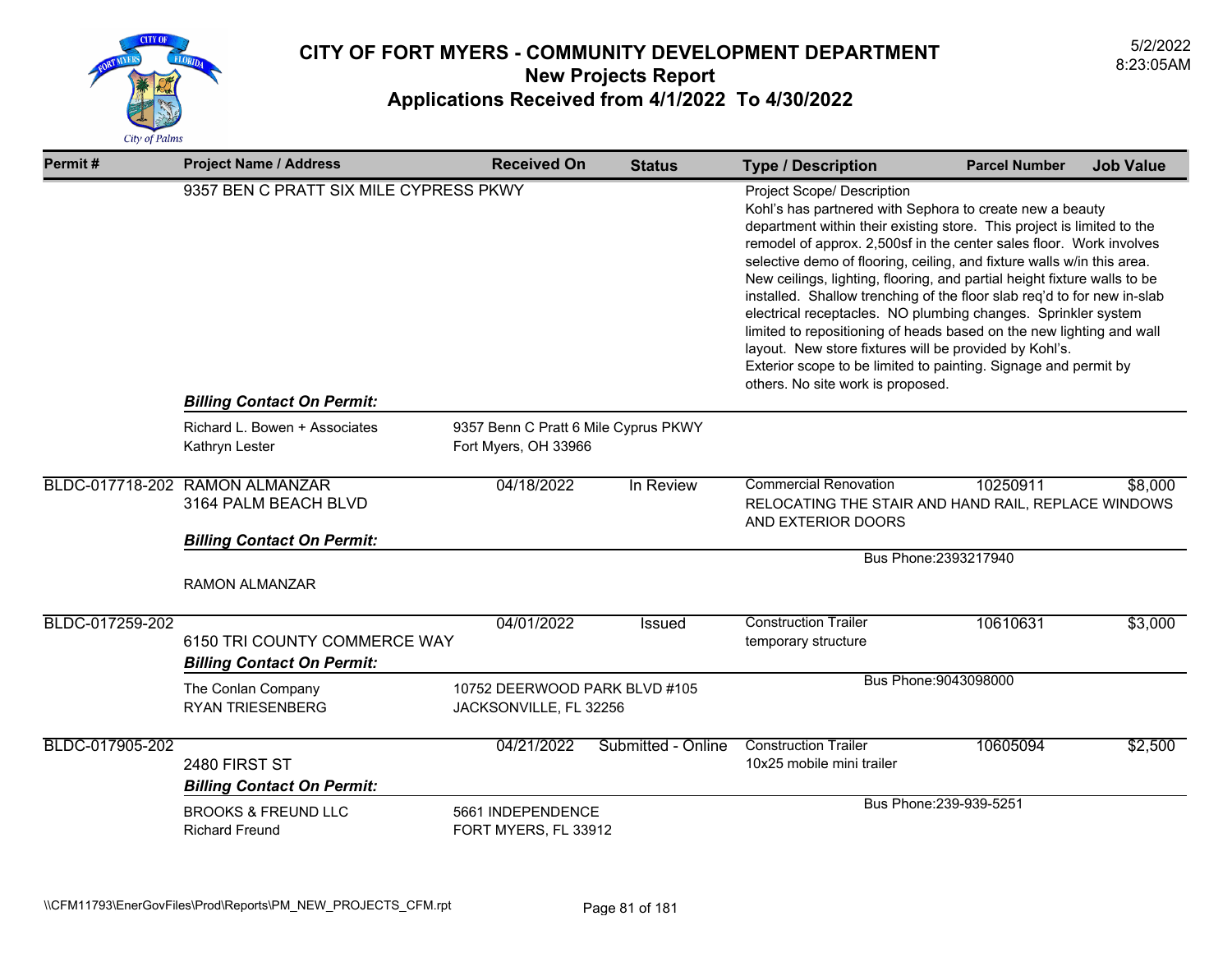

| Permit#         | <b>Project Name / Address</b>                              | <b>Received On</b>                        | <b>Status</b>      | <b>Type / Description</b>                                                                                                                                                                                | <b>Parcel Number</b>    | <b>Job Value</b> |
|-----------------|------------------------------------------------------------|-------------------------------------------|--------------------|----------------------------------------------------------------------------------------------------------------------------------------------------------------------------------------------------------|-------------------------|------------------|
|                 | BLDC-017522-202 Anidjar & Levine Office<br>2075 W FIRST ST | 04/11/2022                                | Submitted - Online | Demolition - Interior Demo<br>Selective demolition of first and second floor interior partition walls,<br>plumbing fixtures, electrical fixtures and mechanical equipment.                               | 10171915                | \$125,000        |
|                 | <b>Billing Contact On Permit:</b>                          |                                           |                    |                                                                                                                                                                                                          |                         |                  |
|                 | <b>Benchmark</b><br>Danielle Carpenter                     | 16836 McGregor Blvd                       |                    |                                                                                                                                                                                                          |                         |                  |
| BLDC-017964-202 | 2305 HENDERSON AVE<br><b>Billing Contact On Permit:</b>    | 04/22/2022                                | <b>Issued</b>      | Demolition - Minor/Selective (Eng. F 10252836<br>Minor selective demo                                                                                                                                    |                         | $\overline{50}$  |
|                 | LD NEW DEVELOPMENT LLC                                     |                                           |                    | Bus Phone: 2393217940                                                                                                                                                                                    |                         |                  |
| BLDC-017912-202 | 3530 OLD METRO PKWY                                        | 04/21/2022                                | In Review          | Fence/Wall/Dump Enclosure<br>REMOVE AND REPLACE IN SAME LOCATION 210' OF 72" CHAIN<br>LINK FENCE W/3 STRANDS OF BARWIRE FOR SECURITY.                                                                    | 10254370                | \$5,000          |
|                 | <b>Billing Contact On Permit:</b>                          |                                           |                    |                                                                                                                                                                                                          |                         |                  |
|                 | <b>TROPICAL FENCE COMPANY</b><br><b>MARK MURPHY</b>        |                                           |                    |                                                                                                                                                                                                          | Bus Phone: 239-694-5622 |                  |
| BLDC-017412-202 | 2250 WIDMAN WAY<br><b>Billing Contact On Permit:</b>       | 04/06/2022                                | Issued             | Fence/Wall/Dump Enclosure<br>122' of 5' high aluminum picket fence, no gates                                                                                                                             | 10445185                | \$6,300          |
|                 | CENTURY FENCE CO INC<br>TOM MAZZOLA, JR                    | 1010 SE 9TH ST<br>CAPE CORAL, FL 33990    |                    |                                                                                                                                                                                                          | Bus Phone: 239-574-3122 |                  |
| BLDC-017927-202 | The Reef at Winkler<br>3615 SCHOOLHOUSE RD W               | 04/21/2022                                | Submitted - Online | Fence/Wall/Dump Enclosure<br>Adding three rows of CMU blocks, 24" in height and approximately<br>100' in length, to an existing wall to match the height of an existing<br>adjacent wall near pool area. | 10254505                | \$12,540         |
|                 | <b>Billing Contact On Permit:</b>                          |                                           |                    |                                                                                                                                                                                                          |                         |                  |
|                 | Nick Leiner                                                | 4285 SW Martin HWY<br>Palm City, FL 34990 |                    |                                                                                                                                                                                                          |                         |                  |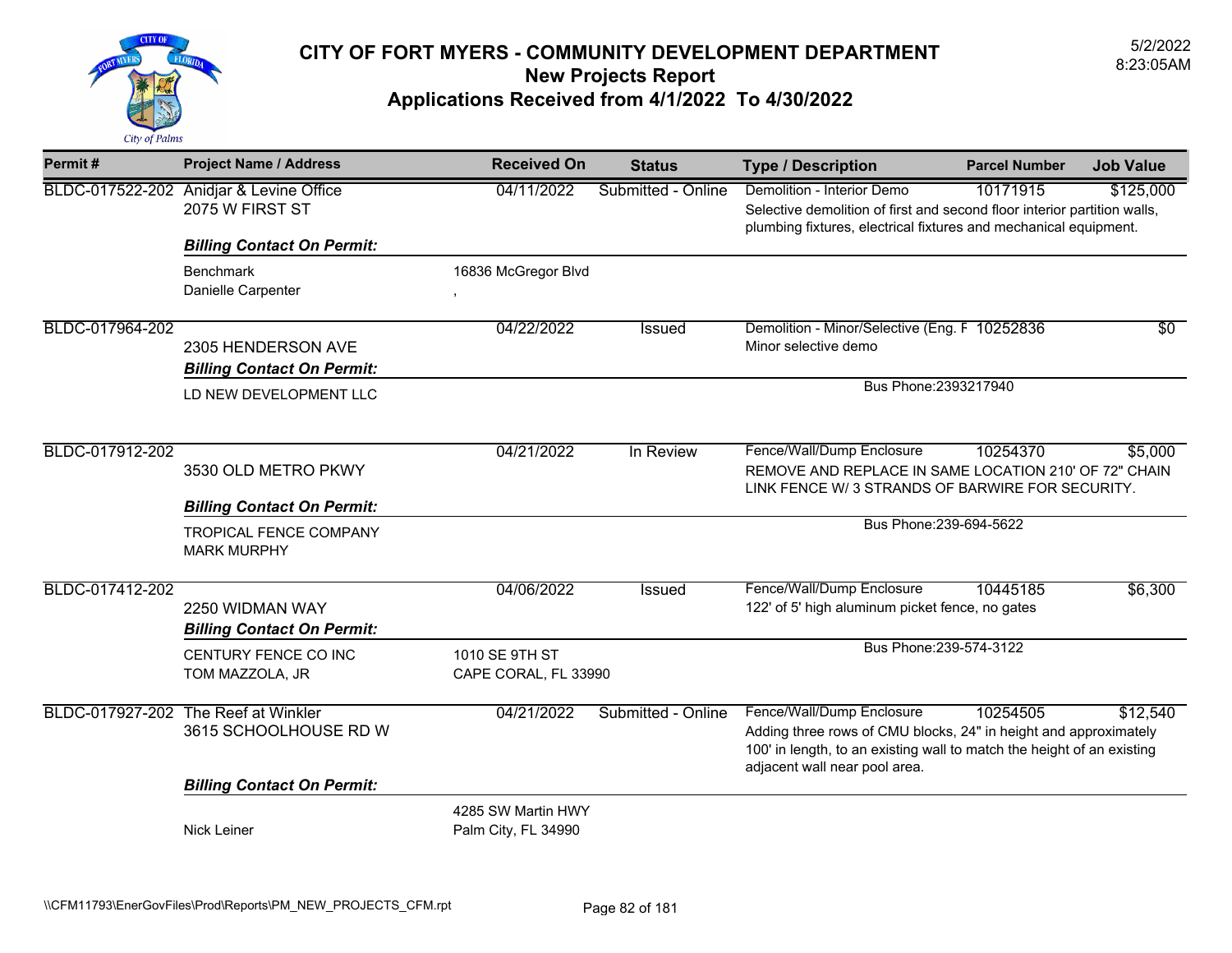

| Permit#         | <b>Project Name / Address</b>                                                                | <b>Received On</b>                            | <b>Status</b>       | <b>Type / Description</b>                                                                                                                                  | <b>Job Value</b><br><b>Parcel Number</b>                                                     |  |
|-----------------|----------------------------------------------------------------------------------------------|-----------------------------------------------|---------------------|------------------------------------------------------------------------------------------------------------------------------------------------------------|----------------------------------------------------------------------------------------------|--|
|                 | BLDC-017589-202 CENTENNIAL PLAYGROUN<br>2000 W FIRST ST<br><b>Billing Contact On Permit:</b> | 04/12/2022                                    | nding Plan Review F | Fence/Wall/Dump Enclosure<br>playground area new 4'H MESH FENCE WITH 3 GATES                                                                               | 10162528<br>\$26,500                                                                         |  |
|                 | <b>CARTER FENCE CO</b><br><b>LIZ RODRIGUEZ</b>                                               | 3490 SHEARWATER ST #E<br>NAPLES, FL 34117     |                     | Bus Phone: 239-353-4102<br>Cell Phone: 2394040440                                                                                                          |                                                                                              |  |
| BLDC-018235-202 | 3020 OLD METRO PKWY<br><b>Billing Contact On Permit:</b>                                     | 04/29/2022                                    | Submitted           | Fence/Wall/Dump Enclosure                                                                                                                                  | 10254400<br>\$15,000<br>Providing and installing 6' chain link fence as shown on the survey. |  |
|                 | GW JOHNSON IV INC.<br><b>GEORGE JOHNSON</b>                                                  |                                               |                     | Bus Phone: 239 689-8827                                                                                                                                    |                                                                                              |  |
| BLDC-018208-202 | 9290 CADENCE CT<br><b>Billing Contact On Permit:</b>                                         | 04/28/2022                                    | Submitted - Online  | Fence/Wall/Dump Enclosure<br>Install 115 LF of 5' H Chain link w/ 1 walk gate for a playground.                                                            | 10610024<br>\$2,390                                                                          |  |
|                 | RUSS CARTER FENCE INC<br><b>RUSSELL CARTER</b>                                               | 473 CYPRESS WAY E<br>NAPLES, FL 34110         |                     | Bus Phone: 239 593-3362                                                                                                                                    |                                                                                              |  |
| BLDC-018253-202 | 10981 COLONIAL BLVD                                                                          | 04/29/2022                                    | Submitted - Online  | Fence/Wall/Dump Enclosure<br>Separate permit for construction of a Dumpster Enclosure for a<br>self-storage facility (BLDC-015915-2022 & SITC-015423-2022) | 10610740<br>\$23,434                                                                         |  |
|                 | <b>Billing Contact On Permit:</b><br>ODEN HARDY CONSTRUCTIO<br><b>KEVIN ODEN</b>             | 1400 59TH ST W<br>BRADENTON, FL 34209         |                     | Bus Phone: 941-792-2233                                                                                                                                    |                                                                                              |  |
| BLDC-018158-202 | 3950 VERONICA S SHOEMAKER BLVD                                                               | 04/27/2022                                    | Submitted - Online  | Fence/Wall/Dump Enclosure<br>Trash Enclosure.                                                                                                              | 10524498<br>\$100,000<br>Building 32; New construction of a 1,947 square foot, open building |  |
|                 | <b>Billing Contact On Permit:</b>                                                            |                                               |                     |                                                                                                                                                            |                                                                                              |  |
|                 | <b>ACi Architecture</b><br><b>Hillary Anderson</b>                                           | 955 Pennsylvania AVE<br>Winter Park, FL 32789 |                     |                                                                                                                                                            |                                                                                              |  |
| BLDC-018053-202 |                                                                                              | 04/26/2022                                    | Submitted - Online  | Generator                                                                                                                                                  | 10175390<br>\$130,300                                                                        |  |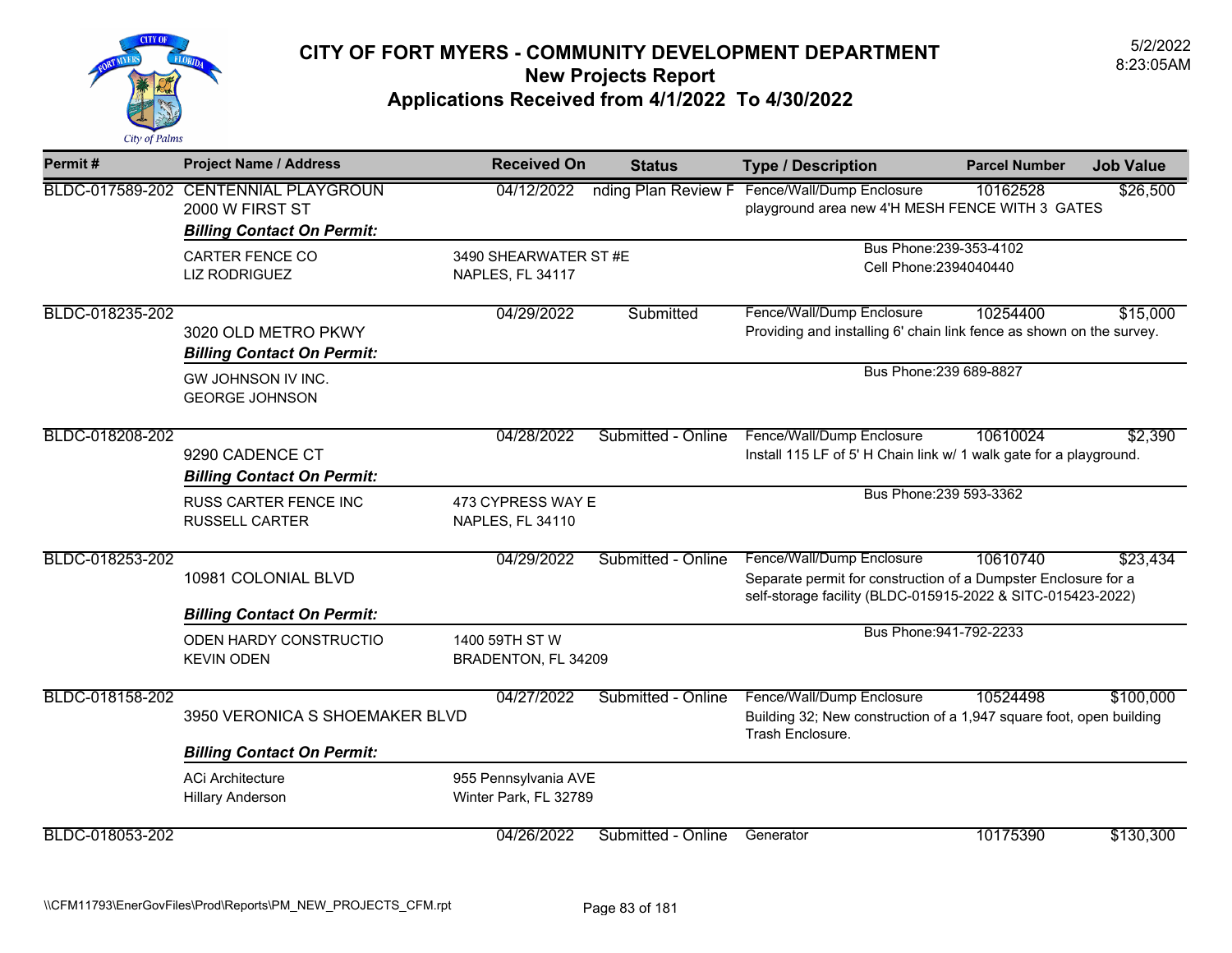

| Permit#                 | <b>Project Name / Address</b>                                                                      | <b>Received On</b>                                    | <b>Status</b>                               | <b>Type / Description</b>                                                                                      | <b>Parcel Number</b> | <b>Job Value</b> |
|-------------------------|----------------------------------------------------------------------------------------------------|-------------------------------------------------------|---------------------------------------------|----------------------------------------------------------------------------------------------------------------|----------------------|------------------|
|                         | 2117 EARL RD                                                                                       |                                                       |                                             | INSTALLATION OF 200kW GENERATOR AND ATS 1200amp,<br>277/480v 3 phase 4 Wire.                                   |                      |                  |
|                         | <b>Billing Contact On Permit:</b>                                                                  |                                                       |                                             |                                                                                                                |                      |                  |
|                         | <b>TECHNICAL ELECTRIC SERVI</b><br><b>FRANCISCO PEREZ</b>                                          | 2802 E IRIO BRONSON<br>KISSIMME, FL 34744             |                                             | Bus Phone: 4077091055                                                                                          |                      |                  |
| BLDC-018206-202         | 3607 CRESTWOOD LAKE AVE<br><b>Billing Contact On Permit:</b>                                       | 04/28/2022                                            | Submitted - Online                          | Generator<br>Install of 22KW generac generator                                                                 | 10185644             | \$30,938         |
|                         | <b>EST Construction</b><br>Shanna Dixon                                                            | 819 E 1st ST #4<br>Sanford, FL 32771                  |                                             |                                                                                                                |                      |                  |
|                         | BLDC-017244-202 PARKWAY PRESERVE<br>13068 SERENITY LAKE DR                                         | 04/01/2022                                            | ady to Issue with No                        | <b>Office/Sales Trailer</b><br>INSTALLATION OF OFFICE/SALES TRAILER FOR PARKWAY<br><b>PRESERVE</b>             | 10603655             | \$50,000         |
|                         | <b>Billing Contact On Permit:</b>                                                                  |                                                       |                                             |                                                                                                                |                      |                  |
|                         | SOBEL CO DBA SOBELCO INC<br><b>KYLE CASTILLO</b>                                                   | 2220 BUCKINGHAM LN<br><b>NAPLES, FL 34112</b>         |                                             | Bus Phone: 2392936228                                                                                          |                      |                  |
|                         | BLDC-017304-202 Somerset at Plantation<br>10401 DARTINGTON DR<br><b>Billing Contact On Permit:</b> | 04/04/2022                                            | In Review                                   | Office/Sales Trailer<br>Tenant will be moved into trailer while construction is underway                       | 10531246             | \$1,700          |
|                         | <b>Stevens Construction Inc</b><br>Misti Black                                                     | Fort Myers, FL 33919                                  | 6203 Whiskey Creek Dr 6203 Whiskey Creek Dr |                                                                                                                |                      |                  |
| BLDC-017297-202 CAR LOT | 2438 FOWLER ST<br><b>Billing Contact On Permit:</b>                                                | 04/04/2022                                            | Issued                                      | Other/Siding (OTC)<br>SIDING ON FRONT OF BUILDING                                                              | 10173499             | \$1,200          |
|                         | <b>SCP ENTERPRISES INC</b><br><b>KURT SMUTNEY</b>                                                  | 2702 Hanson St 2702 Hanson St<br>fort myers, FL 33901 |                                             | Bus Phone: 239-303-0750<br>Home Phone: 633-2118                                                                |                      |                  |
| BLDC-018078-202         | 3517 DORA ST                                                                                       | 04/26/2022                                            | Submitted - Online                          | Radio/TV Antenna/Satellite Dish<br>Replace existing antennas, radios, and electronic cabinets. No<br>Sitework. | 10252505             | \$40,700         |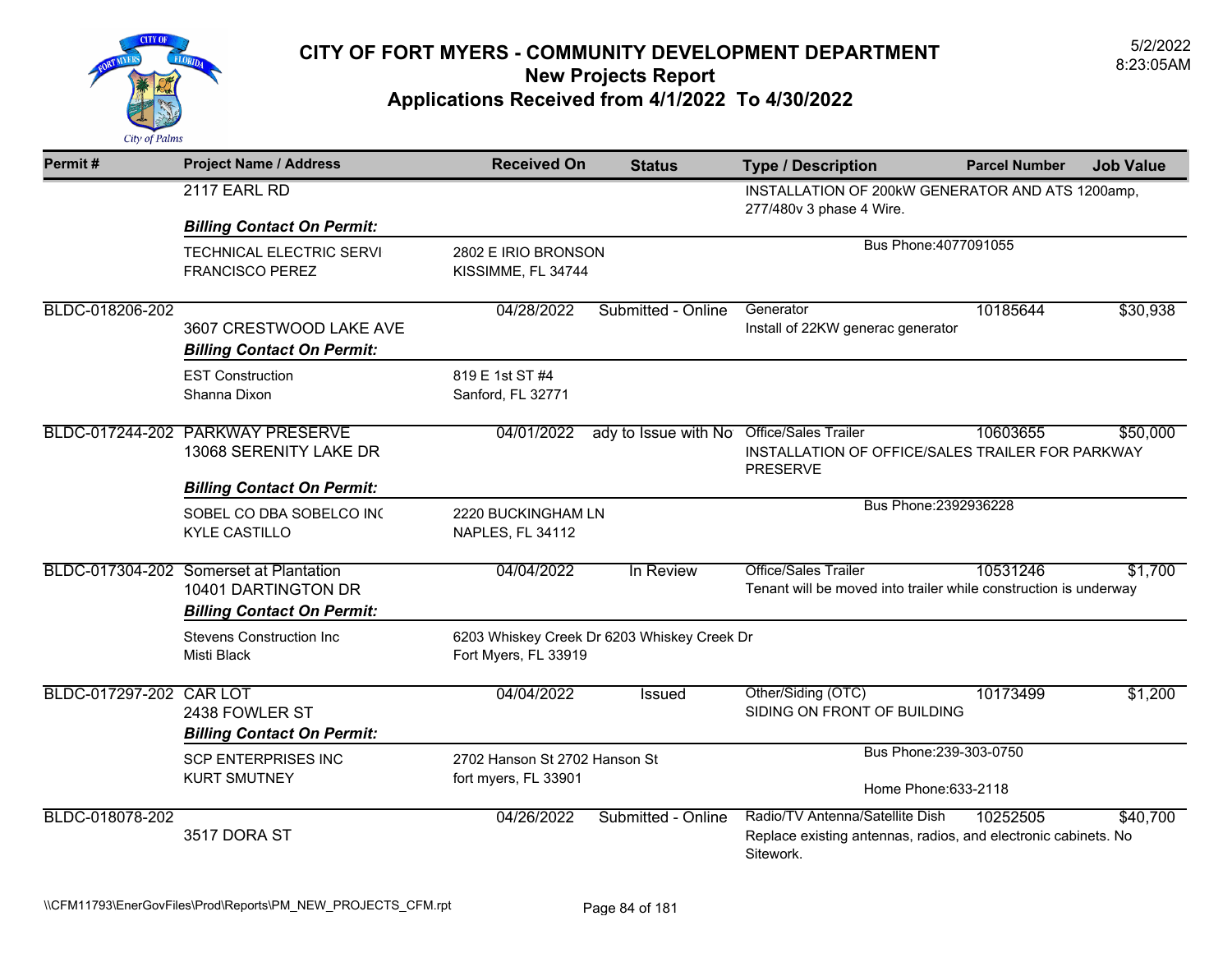

| Permit#                         | <b>Project Name / Address</b>                       | <b>Received On</b>                                 | <b>Status</b>      | <b>Type / Description</b>                                                                                                                                                                                                                                                                                                      | <b>Parcel Number</b>    | <b>Job Value</b> |
|---------------------------------|-----------------------------------------------------|----------------------------------------------------|--------------------|--------------------------------------------------------------------------------------------------------------------------------------------------------------------------------------------------------------------------------------------------------------------------------------------------------------------------------|-------------------------|------------------|
|                                 | <b>Billing Contact On Permit:</b>                   |                                                    |                    |                                                                                                                                                                                                                                                                                                                                |                         |                  |
|                                 | <b>ADAM MORRIS</b>                                  | 5166 Martin CV<br>Bokeelia, FL 33922               |                    | Bus Phone: 2392291130<br>Cell Phone: 2392291130                                                                                                                                                                                                                                                                                |                         |                  |
| BLDC-017908-202 Fort Myers East | 10651 BUCKINGHAM RD                                 | 04/21/2022                                         | Submitted - Online | Radio/TV Antenna/Satellite Dish<br><b>TOWER WORK:</b><br>REMOVE (6) ANTENNAS, (6) 1 5/8" COAX CABLES, (3) MOUNTS<br>INSTALL (9) ANTENNAS, VFA12-HD MOUNTS, (6) RRUS, (2) 12X2<br>HYBRID CABLES, AND (2) OVPS<br>EXISTING (3) ANTENNAS AND (18) 1 5/8" COAX CABLES TO<br><b>REMAIN</b>                                          | 10439181                | \$15,000         |
|                                 |                                                     |                                                    |                    | <b>GROUND WORK:</b><br>REMOVE (12) RRUS AND (1) PPC<br>INSTALL (1) LS6 CABINET, (1) ILC, (1) OVP, AND (1) LS6 RACK<br>EXISTING (1) 500 GAL. PROPANE TANK, (1) GENERATOR, (1) 850<br>CDMA CABINET, AND (1) ATS<br>FIELD TO VERIFY EXISTING EQUIPMENT TO BE REMOVED.<br>VERIZON CM TO VERIFY PLACEMENT OF PROPOSED<br>EQUIPMENT. |                         |                  |
|                                 | <b>Billing Contact On Permit:</b>                   |                                                    |                    |                                                                                                                                                                                                                                                                                                                                |                         |                  |
|                                 | J CROMPTON ELECTRIC INC<br><b>JONATHAN CROMPTON</b> | 1290 OLD CONGRESS AVE<br>WEST PALM BEACH, FL 33409 |                    |                                                                                                                                                                                                                                                                                                                                | Bus Phone: 561-588-6559 |                  |
| BLDC-018155-202                 | 3950 VERONICA S SHOEMAKER BLVD                      | 04/27/2022                                         | Submitted - Online | <b>Sheds/Utility Structure</b><br>Building 30; New construction of a 1,242 square foot, 1-Story Mail<br>Room Building.                                                                                                                                                                                                         | 10524498                | \$500,000        |
|                                 | <b>Billing Contact On Permit:</b>                   |                                                    |                    |                                                                                                                                                                                                                                                                                                                                |                         |                  |
|                                 | <b>ACi Architecture</b><br><b>Hillary Anderson</b>  | 955 Pennsylvania AVE<br>Winter Park, FL 32789      |                    |                                                                                                                                                                                                                                                                                                                                |                         |                  |
| BLDC-018109-202                 | 2955 HANSON ST                                      | 04/27/2022                                         | In Review          | <b>Sheds/Utility Structure</b><br>Install vertical silo on concrete pad (BLDC-012128-2021) 28' max<br>heigh with slab + silo h                                                                                                                                                                                                 | 10254471                | \$2,500          |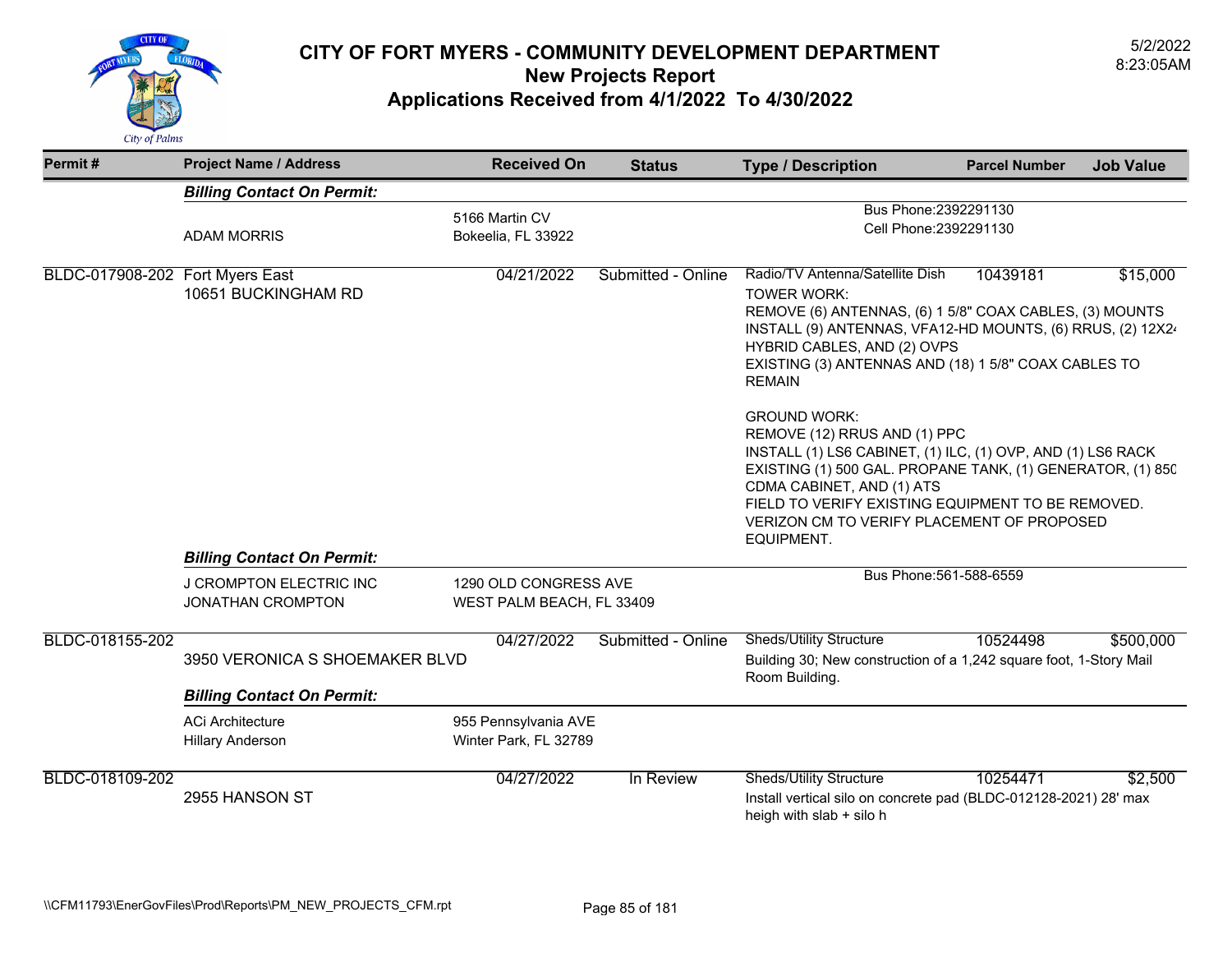

| Permit#         | <b>Project Name / Address</b>                                                         | <b>Received On</b>                            | <b>Status</b>                     | <b>Type / Description</b>                                                                                                                                                             | <b>Parcel Number</b>    | <b>Job Value</b> |
|-----------------|---------------------------------------------------------------------------------------|-----------------------------------------------|-----------------------------------|---------------------------------------------------------------------------------------------------------------------------------------------------------------------------------------|-------------------------|------------------|
|                 | <b>Billing Contact On Permit:</b>                                                     |                                               |                                   |                                                                                                                                                                                       |                         |                  |
|                 | James Jankowski Enterprises<br>James Jankowski                                        | 21048 Evanston AVE<br>Port Charlotte, 33952   |                                   |                                                                                                                                                                                       | Bus Phone: 9412043066   |                  |
| BLDC-017540-202 | 3630 PINE OAK CIR #105<br><b>Billing Contact On Permit:</b>                           | 04/11/2022                                    | Submitted - Online                | Windows/Doors<br>REPLACE SIZE FOR SIZE 4 WINDOWS W/IMPACT                                                                                                                             | 10502699                | \$7,910          |
|                 | <b>FLORIDA CONSTRUCTION CC</b><br>DAVID MALDONADO                                     | 4001 WAREHOUSE RD<br>FORT MYERS, FL 33916     | Bus Phone: 239-823-1795           |                                                                                                                                                                                       |                         |                  |
| BLDC-018154-202 | 1947 SUNSET PL                                                                        | 04/27/2022                                    | nding Plan Review F Windows/Doors | Remove existing store front door frame and glass, prep openings to<br>receive impact rated material. Install new impact strore front system<br>unsing NOA20-0910.06.                  | 10176175                | \$15,000         |
|                 | <b>Billing Contact On Permit:</b><br><b>CALOOSAHATCHEE GLASS &amp;</b><br>RYAN LALLOO |                                               |                                   |                                                                                                                                                                                       | Bus Phone: 239-334-2690 |                  |
| BLDC-018154-202 | 1947 SUNSET PL                                                                        | 04/27/2022                                    | nding Plan Review F               | Windows/Doors<br>Remove existing store front door frame and glass, prep openings to<br>receive impact rated material. Install new impact strore front system<br>unsing NOA20-0910.06. | 10176175                | \$15,000         |
|                 | <b>Billing Contact On Permit:</b>                                                     |                                               |                                   |                                                                                                                                                                                       |                         |                  |
|                 | <b>TRISHA TALABA</b>                                                                  |                                               |                                   |                                                                                                                                                                                       |                         |                  |
| BLDM-018175-202 | 3950 VERONICA S SHOEMAKER BLVD                                                        | 04/27/2022                                    | Submitted - Online                | Garage/Carport<br>Building 26- Type II; New construction of a 1,173 square foot, 4 car<br>parking 1-Story Building.                                                                   | 10524498                | \$65,000         |
|                 | <b>Billing Contact On Permit:</b>                                                     |                                               |                                   |                                                                                                                                                                                       |                         |                  |
|                 | <b>ACi Architecture</b><br><b>Hillary Anderson</b>                                    | 955 Pennsylvania AVE<br>Winter Park, FL 32789 |                                   |                                                                                                                                                                                       |                         |                  |
| BLDM-018178-202 |                                                                                       | 04/27/2022                                    | Submitted - Online                | Garage/Carport                                                                                                                                                                        | 10524498                | \$65,000         |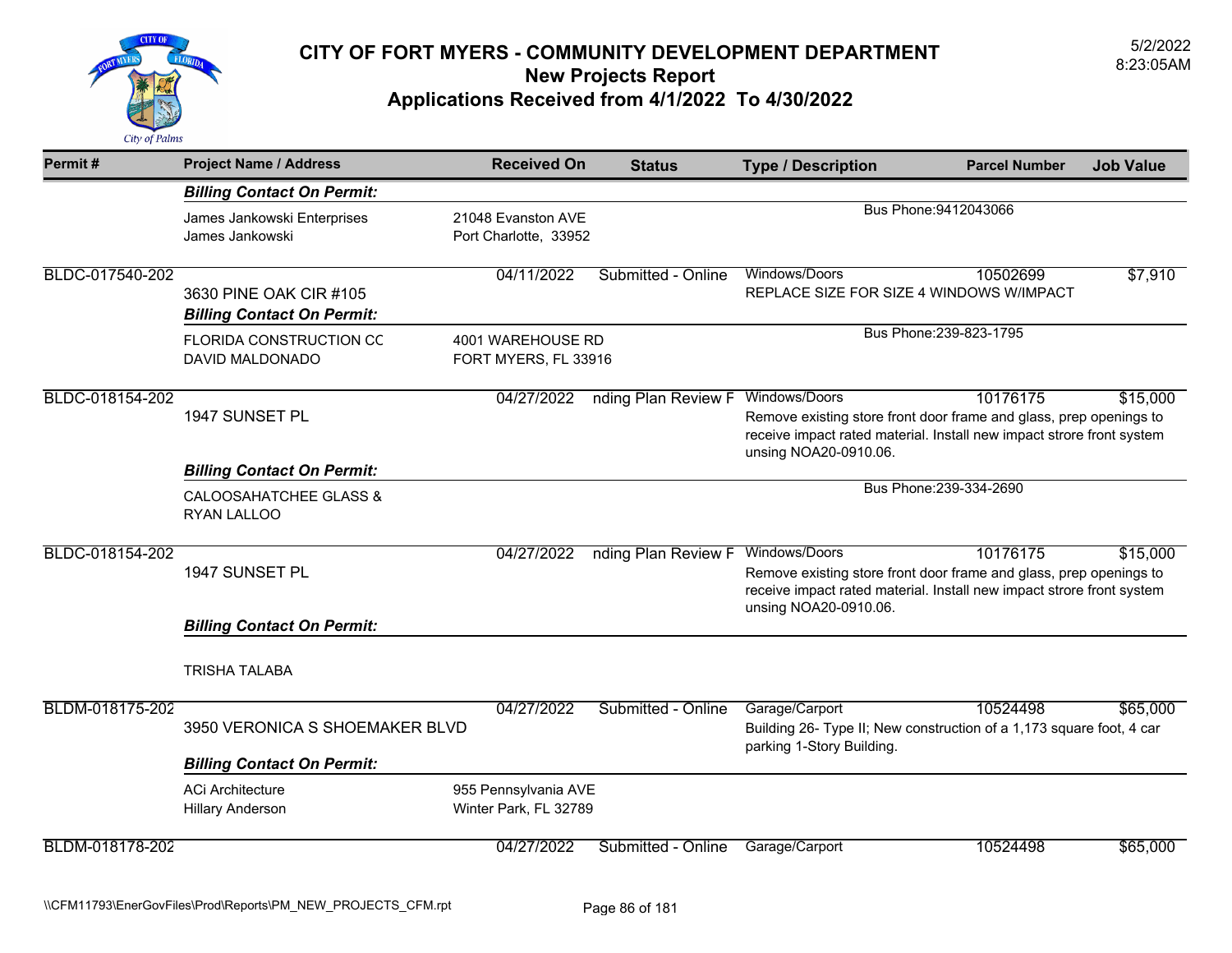

| Permit#         | <b>Project Name / Address</b>     | <b>Received On</b>    | <b>Status</b>      | <b>Type / Description</b>                                                                         | <b>Parcel Number</b> | <b>Job Value</b> |
|-----------------|-----------------------------------|-----------------------|--------------------|---------------------------------------------------------------------------------------------------|----------------------|------------------|
|                 | 3950 VERONICA S SHOEMAKER BLVD    |                       |                    | Building 29- Type II; New construction of a 1,173 square foot, 4 car<br>parking 1-Story Building. |                      |                  |
|                 | <b>Billing Contact On Permit:</b> |                       |                    |                                                                                                   |                      |                  |
|                 | <b>ACi Architecture</b>           | 955 Pennsylvania AVE  |                    |                                                                                                   |                      |                  |
|                 | <b>Hillary Anderson</b>           | Winter Park, FL 32789 |                    |                                                                                                   |                      |                  |
| BLDM-018162-202 |                                   | 04/27/2022            | Submitted - Online | Garage/Carport                                                                                    | 10524498             | \$65,000         |
|                 | 3950 VERONICA S SHOEMAKER BLVD    |                       |                    | Building 16- Type I; New construction of a 1,085 square foot, 4 car<br>parking 1-Story Building.  |                      |                  |
|                 | <b>Billing Contact On Permit:</b> |                       |                    |                                                                                                   |                      |                  |
|                 | <b>ACi Architecture</b>           | 955 Pennsylvania AVE  |                    |                                                                                                   |                      |                  |
|                 | <b>Hillary Anderson</b>           | Winter Park, FL 32789 |                    |                                                                                                   |                      |                  |
| BLDM-018177-202 |                                   | 04/27/2022            | Submitted - Online | Garage/Carport                                                                                    | 10524498             | \$65,000         |
|                 | 3950 VERONICA S SHOEMAKER BLVD    |                       |                    | Building 28- Type II; New construction of a 1,173 square foot, 4 car                              |                      |                  |
|                 | <b>Billing Contact On Permit:</b> |                       |                    | parking 1-Story Building.                                                                         |                      |                  |
|                 | <b>ACi Architecture</b>           | 955 Pennsylvania AVE  |                    |                                                                                                   |                      |                  |
|                 | <b>Hillary Anderson</b>           | Winter Park, FL 32789 |                    |                                                                                                   |                      |                  |
| BLDM-018174-202 |                                   | 04/27/2022            | Submitted - Online | Garage/Carport                                                                                    | 10524498             | \$65,000         |
|                 | 3950 VERONICA S SHOEMAKER BLVD    |                       |                    | Building 25- Type II; New construction of a 1,173 square foot, 4 car                              |                      |                  |
|                 | <b>Billing Contact On Permit:</b> |                       |                    | parking 1-Story Building.                                                                         |                      |                  |
|                 | <b>ACi Architecture</b>           | 955 Pennsylvania AVE  |                    |                                                                                                   |                      |                  |
|                 | <b>Hillary Anderson</b>           | Winter Park, FL 32789 |                    |                                                                                                   |                      |                  |
| BLDM-018170-202 |                                   | 04/27/2022            | Submitted - Online | Garage/Carport                                                                                    | 10524498             | \$65,000         |
|                 | 3950 VERONICA S SHOEMAKER BLVD    |                       |                    | Building 22- Type I; New construction of a 1,085 square foot, 4 car<br>parking 1-Story Building.  |                      |                  |
|                 | <b>Billing Contact On Permit:</b> |                       |                    |                                                                                                   |                      |                  |
|                 | <b>ACi Architecture</b>           | 955 Pennsylvania AVE  |                    |                                                                                                   |                      |                  |
|                 | <b>Hillary Anderson</b>           | Winter Park, FL 32789 |                    |                                                                                                   |                      |                  |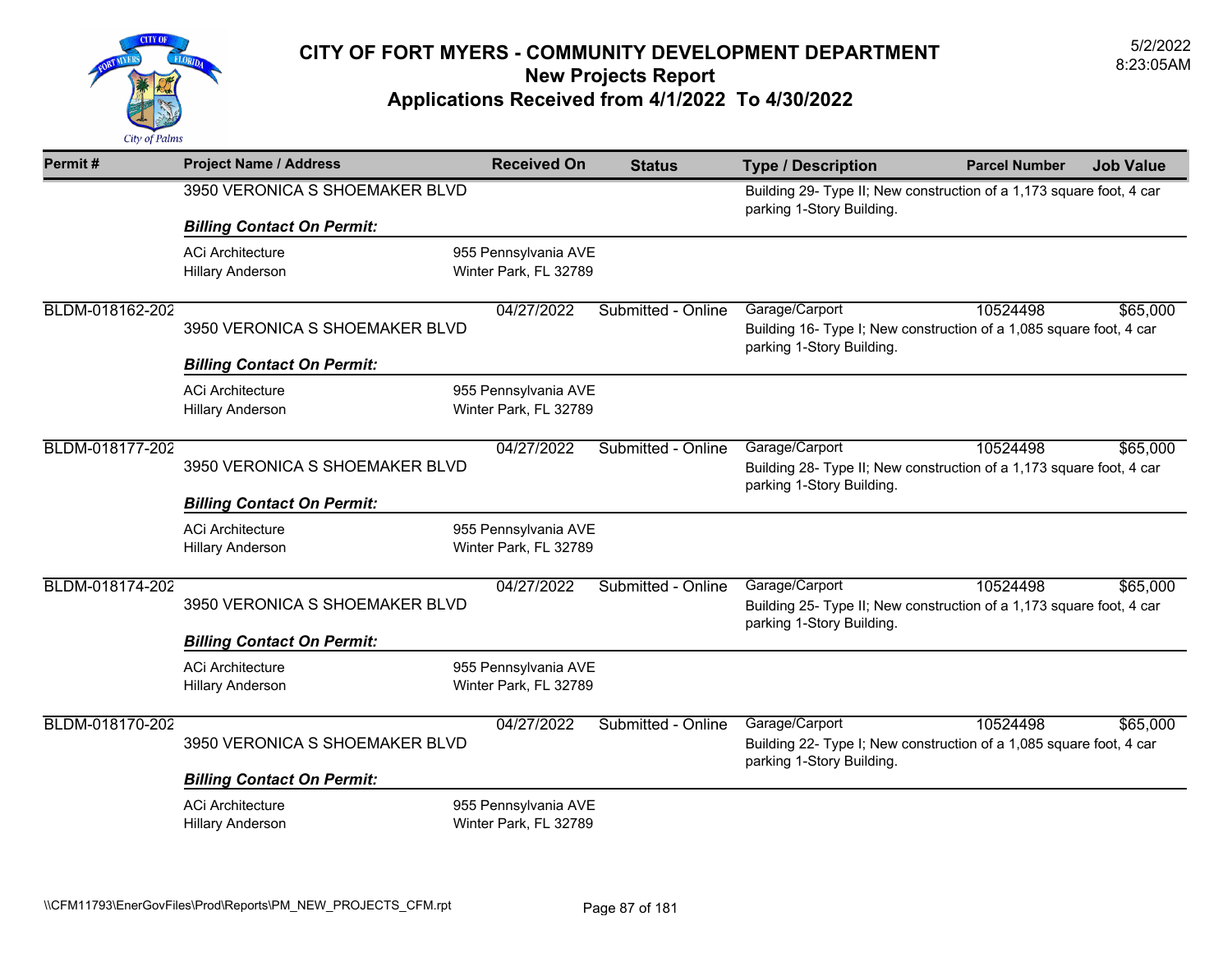

| Permit#         | <b>Project Name / Address</b>                      | <b>Received On</b>                            | <b>Status</b>      | <b>Type / Description</b>                                                                                           | <b>Parcel Number</b> | <b>Job Value</b> |
|-----------------|----------------------------------------------------|-----------------------------------------------|--------------------|---------------------------------------------------------------------------------------------------------------------|----------------------|------------------|
| BLDM-018167-202 | 3950 VERONICA S SHOEMAKER BLVD                     | 04/27/2022                                    | Submitted - Online | Garage/Carport<br>Building 20- Type I; New construction of a 1,085 square foot, 4 car<br>parking 1-Story Building.  | 10524498             | \$65,000         |
|                 | <b>Billing Contact On Permit:</b>                  |                                               |                    |                                                                                                                     |                      |                  |
|                 | <b>ACi Architecture</b><br><b>Hillary Anderson</b> | 955 Pennsylvania AVE<br>Winter Park, FL 32789 |                    |                                                                                                                     |                      |                  |
| BLDM-018161-202 | 3950 VERONICA S SHOEMAKER BLVD                     | 04/27/2022                                    | Submitted - Online | Garage/Carport<br>Building 15- Type I; New construction of a 1,085 square foot, 4 car<br>parking 1-Story Building.  | 10524498             | \$65,000         |
|                 | <b>Billing Contact On Permit:</b>                  |                                               |                    |                                                                                                                     |                      |                  |
|                 | <b>ACi Architecture</b><br><b>Hillary Anderson</b> | 955 Pennsylvania AVE<br>Winter Park, FL 32789 |                    |                                                                                                                     |                      |                  |
| BLDM-018165-202 | 3950 VERONICA S SHOEMAKER BLVD                     | 04/27/2022                                    | Submitted - Online | Garage/Carport<br>Building 19- Type I; New construction of a 1,085 square foot, 4 car<br>parking 1-Story Building.  | 10524498             | \$65,000         |
|                 | <b>Billing Contact On Permit:</b>                  |                                               |                    |                                                                                                                     |                      |                  |
|                 | <b>ACi Architecture</b><br><b>Hillary Anderson</b> | 955 Pennsylvania AVE<br>Winter Park, FL 32789 |                    |                                                                                                                     |                      |                  |
| BLDM-018164-202 | 3950 VERONICA S SHOEMAKER BLVD                     | 04/27/2022                                    | Submitted - Online | Garage/Carport<br>Building 18- Type I; New construction of a 1,085 square foot, 4 car<br>parking 1-Story Building.  | 10524498             | \$65,000         |
|                 | <b>Billing Contact On Permit:</b>                  |                                               |                    |                                                                                                                     |                      |                  |
|                 | <b>ACi Architecture</b><br><b>Hillary Anderson</b> | 955 Pennsylvania AVE<br>Winter Park, FL 32789 |                    |                                                                                                                     |                      |                  |
| BLDM-018176-202 | 3950 VERONICA S SHOEMAKER BLVD                     | 04/27/2022                                    | Submitted - Online | Garage/Carport<br>Building 27- Type II; New construction of a 1,173 square foot, 4 car<br>parking 1-Story Building. | 10524498             | \$65,000         |
|                 | <b>Billing Contact On Permit:</b>                  |                                               |                    |                                                                                                                     |                      |                  |
|                 | <b>ACi Architecture</b><br><b>Hillary Anderson</b> | 955 Pennsylvania AVE<br>Winter Park, FL 32789 |                    |                                                                                                                     |                      |                  |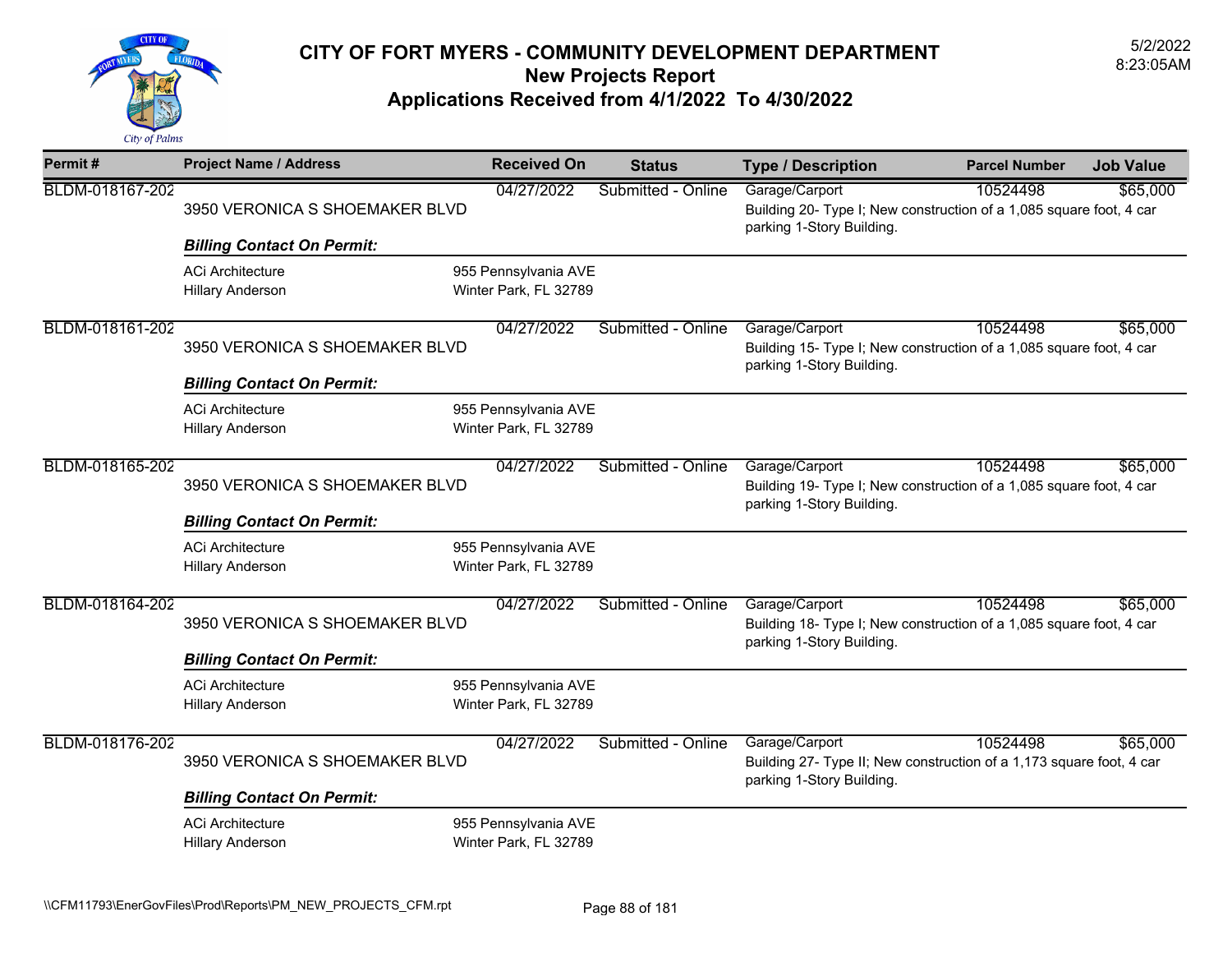

| Permit#         | <b>Project Name / Address</b>                      | <b>Received On</b>                            | <b>Status</b>      | <b>Type / Description</b>                                                                                                                                            | <b>Parcel Number</b> | <b>Job Value</b> |
|-----------------|----------------------------------------------------|-----------------------------------------------|--------------------|----------------------------------------------------------------------------------------------------------------------------------------------------------------------|----------------------|------------------|
| BLDM-018168-202 | 3950 VERONICA S SHOEMAKER BLVD                     | 04/27/2022                                    | Submitted - Online | Garage/Carport<br>Building 21- Type I; New construction of a 1,085 square foot, 4 car<br>parking 1-Story Building.                                                   | 10524498             | \$65,000         |
|                 | <b>Billing Contact On Permit:</b>                  |                                               |                    |                                                                                                                                                                      |                      |                  |
|                 | <b>ACi Architecture</b><br><b>Hillary Anderson</b> | 955 Pennsylvania AVE<br>Winter Park, FL 32789 |                    |                                                                                                                                                                      |                      |                  |
| BLDM-018163-202 | 3950 VERONICA S SHOEMAKER BLVD                     | 04/27/2022                                    | Submitted - Online | Garage/Carport<br>Building 17- Type I; New construction of a 1,085 square foot, 4 car<br>parking 1-Story Building.                                                   | 10524498             | \$65,000         |
|                 | <b>Billing Contact On Permit:</b>                  |                                               |                    |                                                                                                                                                                      |                      |                  |
|                 | <b>ACi Architecture</b><br><b>Hillary Anderson</b> | 955 Pennsylvania AVE<br>Winter Park, FL 32789 |                    |                                                                                                                                                                      |                      |                  |
| BLDM-018171-202 | 3950 VERONICA S SHOEMAKER BLVD                     | 04/27/2022                                    | Submitted - Online | Garage/Carport<br>Building 23- Type I; New construction of a 1,085 square foot, 4 car<br>parking 1-Story Building.                                                   | 10524498             | \$65,000         |
|                 | <b>Billing Contact On Permit:</b>                  |                                               |                    |                                                                                                                                                                      |                      |                  |
|                 | <b>ACi Architecture</b><br><b>Hillary Anderson</b> | 955 Pennsylvania AVE<br>Winter Park, FL 32789 |                    |                                                                                                                                                                      |                      |                  |
| BLDM-018173-202 | 3950 VERONICA S SHOEMAKER BLVD                     | 04/27/2022                                    | Submitted - Online | Garage/Carport<br>Building 24- Type II; New construction of a 1,173 square foot, 4 car<br>parking 1-Story Building.                                                  | 10524498             | \$65,000         |
|                 | <b>Billing Contact On Permit:</b>                  |                                               |                    |                                                                                                                                                                      |                      |                  |
|                 | <b>ACi Architecture</b><br><b>Hillary Anderson</b> | 955 Pennsylvania AVE<br>Winter Park, FL 32789 |                    |                                                                                                                                                                      |                      |                  |
| BLDM-018149-202 | 3950 VERONICA S SHOEMAKER BLVD                     | 04/27/2022                                    | Submitted - Online | Multi-Family Residential New Const 10524498<br>Building 14 (Carriage Home)- Type 2; New construction of a 6,600<br>square foot, 2 unit 3-Story Residential Building. |                      | \$708,000        |
|                 | <b>Billing Contact On Permit:</b>                  |                                               |                    |                                                                                                                                                                      |                      |                  |
|                 | <b>ACi Architecture</b><br><b>Hillary Anderson</b> | 955 Pennsylvania AVE<br>Winter Park, FL 32789 |                    |                                                                                                                                                                      |                      |                  |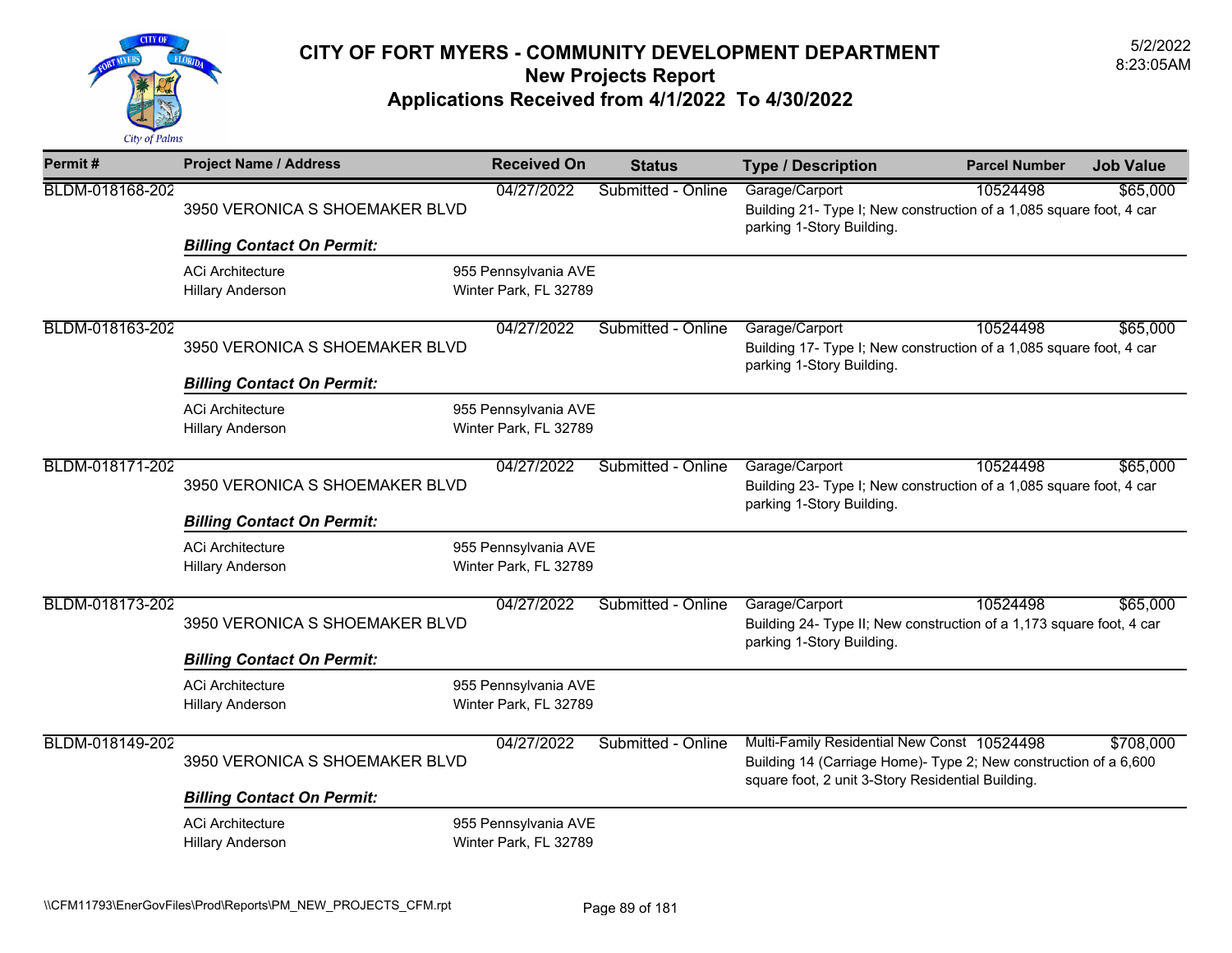

| Permit#         | <b>Project Name / Address</b>                                       | <b>Received On</b>                            | <b>Status</b>      | <b>Type / Description</b>                                                                                                                                             | <b>Parcel Number</b> | <b>Job Value</b> |
|-----------------|---------------------------------------------------------------------|-----------------------------------------------|--------------------|-----------------------------------------------------------------------------------------------------------------------------------------------------------------------|----------------------|------------------|
| BLDM-018131-202 | 3950 VERONICA S SHOEMAKER BLVD                                      | 04/27/2022                                    | Submitted - Online | Multi-Family Residential New Const 10524498<br>Building 6- Type IB; New construction of a 90,236 square foot, 64<br>unit 4-Story Residential Building.                |                      | \$10,500,000     |
|                 | <b>Billing Contact On Permit:</b>                                   |                                               |                    |                                                                                                                                                                       |                      |                  |
|                 | <b>ACi Architecture</b><br><b>Hillary Anderson</b>                  | 955 Pennsylvania AVE<br>Winter Park, FL 32789 |                    |                                                                                                                                                                       |                      |                  |
| BLDM-018125-202 | 3950 VERONICA S SHOEMAKER BLVD<br><b>Billing Contact On Permit:</b> | 04/27/2022                                    | Submitted - Online | Multi-Family Residential New Const 10524498<br>Building 3- Type I; New construction of a 90,108 square foot, 64 unit<br>4-Story Residential Building.                 |                      | \$10,500,000     |
|                 | <b>ACi Architecture</b><br><b>Hillary Anderson</b>                  | 955 Pennsylvania AVE<br>Winter Park, FL 32789 |                    |                                                                                                                                                                       |                      |                  |
| BLDM-018122-202 | 3950 VERONICA S SHOEMAKER BLVD                                      | 04/27/2022                                    | Submitted - Online | Multi-Family Residential New Const 10524498<br>Building 2- Type IA; New construction of a 90,236 square foot, 64<br>unit 4-Story Residential Building.                |                      | \$10,500,000     |
|                 | <b>Billing Contact On Permit:</b>                                   |                                               |                    |                                                                                                                                                                       |                      |                  |
|                 | <b>ACi Architecture</b><br><b>Hillary Anderson</b>                  | 955 Pennsylvania AVE<br>Winter Park, FL 32789 |                    |                                                                                                                                                                       |                      |                  |
| BLDM-018135-202 | 3950 VERONICA S SHOEMAKER BLVD                                      | 04/27/2022                                    | Submitted - Online | Multi-Family Residential New Const 10524498<br>Building 8 (Carriage Home)- Type 2; New construction of a 6,600<br>square foot, 2 unit 3-Story Residential Building.   |                      | \$708,000        |
|                 | <b>Billing Contact On Permit:</b>                                   |                                               |                    |                                                                                                                                                                       |                      |                  |
|                 | <b>ACi Architecture</b><br><b>Hillary Anderson</b>                  | 955 Pennsylvania AVE<br>Winter Park, FL 32789 |                    |                                                                                                                                                                       |                      |                  |
| BLDM-018145-202 | 3950 VERONICA S SHOEMAKER BLVD                                      | 04/27/2022                                    | Submitted - Online | Multi-Family Residential New Const 10524498<br>Building 12 (Carriage Home)- Type 2A; New construction of a 7,020<br>square foot, 2 unit 3-Story Residential Building. |                      | \$708,000        |
|                 | <b>Billing Contact On Permit:</b>                                   |                                               |                    |                                                                                                                                                                       |                      |                  |
|                 | <b>ACi Architecture</b><br><b>Hillary Anderson</b>                  | 955 Pennsylvania AVE<br>Winter Park, FL 32789 |                    |                                                                                                                                                                       |                      |                  |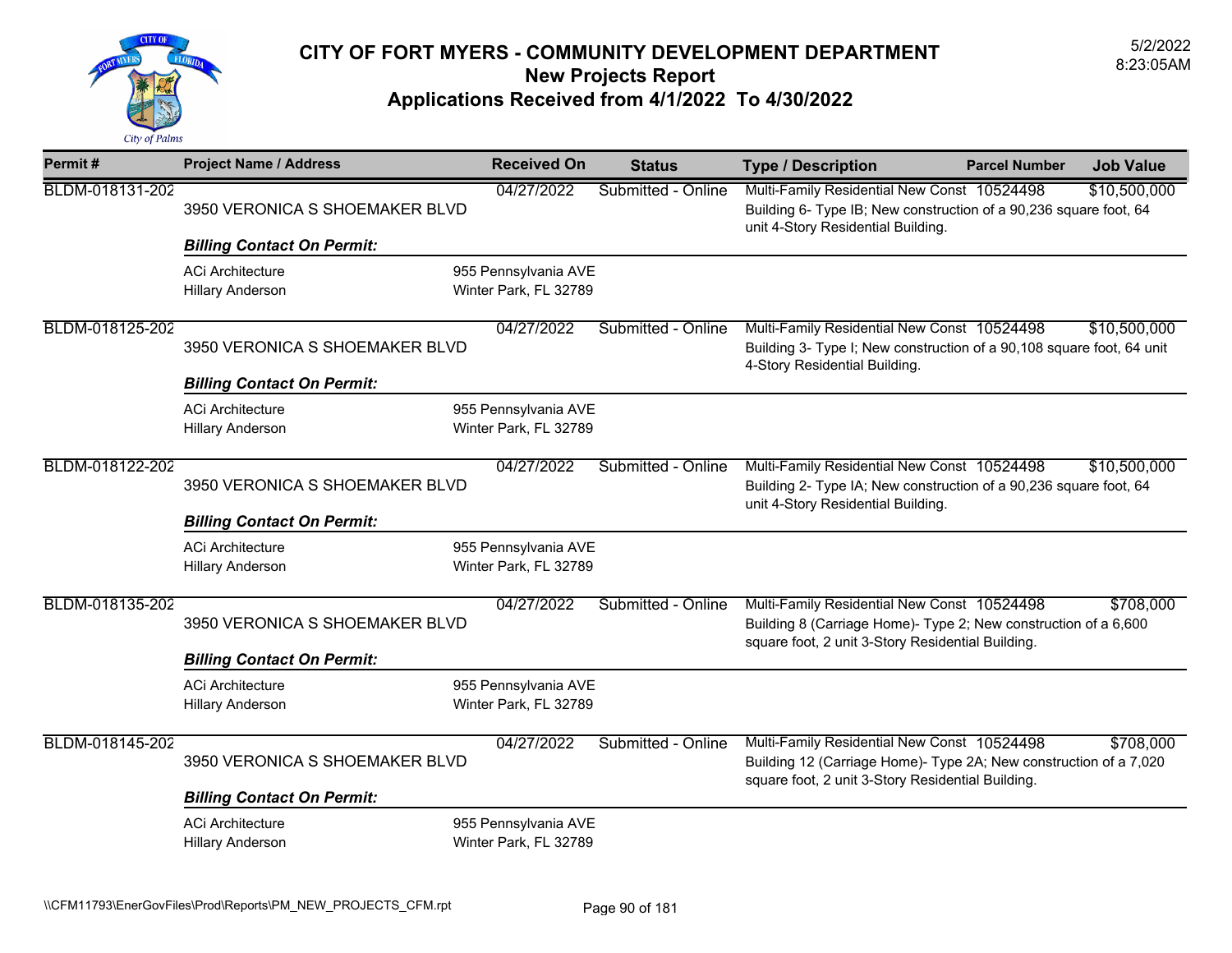

| Permit#         | <b>Project Name / Address</b>                                       | <b>Received On</b>                            | <b>Status</b>      | <b>Type / Description</b>                                                                                                                                             | <b>Parcel Number</b> | <b>Job Value</b> |
|-----------------|---------------------------------------------------------------------|-----------------------------------------------|--------------------|-----------------------------------------------------------------------------------------------------------------------------------------------------------------------|----------------------|------------------|
| BLDM-018130-202 | 3950 VERONICA S SHOEMAKER BLVD                                      | 04/27/2022                                    | Submitted - Online | Multi-Family Residential New Const 10524498<br>Building 5- Type I; New construction of a 90,108 square foot, 64 unit<br>4-Story Residential Building.                 |                      | \$10,500,000     |
|                 | <b>Billing Contact On Permit:</b>                                   |                                               |                    |                                                                                                                                                                       |                      |                  |
|                 | <b>ACi Architecture</b><br><b>Hillary Anderson</b>                  | 955 Pennsylvania AVE<br>Winter Park, FL 32789 |                    |                                                                                                                                                                       |                      |                  |
| BLDM-018138-202 | 3950 VERONICA S SHOEMAKER BLVD                                      | 04/27/2022                                    | Submitted - Online | Multi-Family Residential New Const 10524498<br>Building 10 (Carriage Home)- Type 2A; New construction of a 7,020<br>square foot, 2 unit 3-Story Residential Building. |                      | \$708,000        |
|                 | <b>Billing Contact On Permit:</b>                                   |                                               |                    |                                                                                                                                                                       |                      |                  |
|                 | <b>ACi Architecture</b><br><b>Hillary Anderson</b>                  | 955 Pennsylvania AVE<br>Winter Park, FL 32789 |                    |                                                                                                                                                                       |                      |                  |
| BLDM-018137-202 | 3950 VERONICA S SHOEMAKER BLVD                                      | 04/27/2022                                    | Submitted - Online | Multi-Family Residential New Const 10524498<br>Building 9 (Carriage Home)- Type 2A; New construction of a 7,020<br>square foot, 2 unit 3-Story Residential Building.  |                      | \$708,000        |
|                 | <b>Billing Contact On Permit:</b><br><b>ACi Architecture</b>        |                                               |                    |                                                                                                                                                                       |                      |                  |
|                 | <b>Hillary Anderson</b>                                             | 955 Pennsylvania AVE<br>Winter Park, FL 32789 |                    |                                                                                                                                                                       |                      |                  |
| BLDM-018133-202 | 3950 VERONICA S SHOEMAKER BLVD                                      | 04/27/2022                                    | Submitted - Online | Multi-Family Residential New Const 10524498<br>Building 7 (Carriage Home)- Type 2; New construction of a 6,600<br>square foot, 2 unit 3-Story Residential Building.   |                      | \$708,000        |
|                 | <b>Billing Contact On Permit:</b>                                   |                                               |                    |                                                                                                                                                                       |                      |                  |
|                 | <b>ACi Architecture</b><br><b>Hillary Anderson</b>                  | 955 Pennsylvania AVE<br>Winter Park, FL 32789 |                    |                                                                                                                                                                       |                      |                  |
| BLDM-018114-202 | 3950 VERONICA S SHOEMAKER BLVD<br><b>Billing Contact On Permit:</b> | 04/27/2022                                    | Submitted - Online | Multi-Family Residential New Const 10524498<br>Building 1 - New construction of a 11,020 square foot Clubhouse.                                                       |                      | \$2,500,000      |
|                 | <b>ACi Architecture</b><br><b>Hillary Anderson</b>                  | 955 Pennsylvania AVE<br>Winter Park, FL 32789 |                    |                                                                                                                                                                       |                      |                  |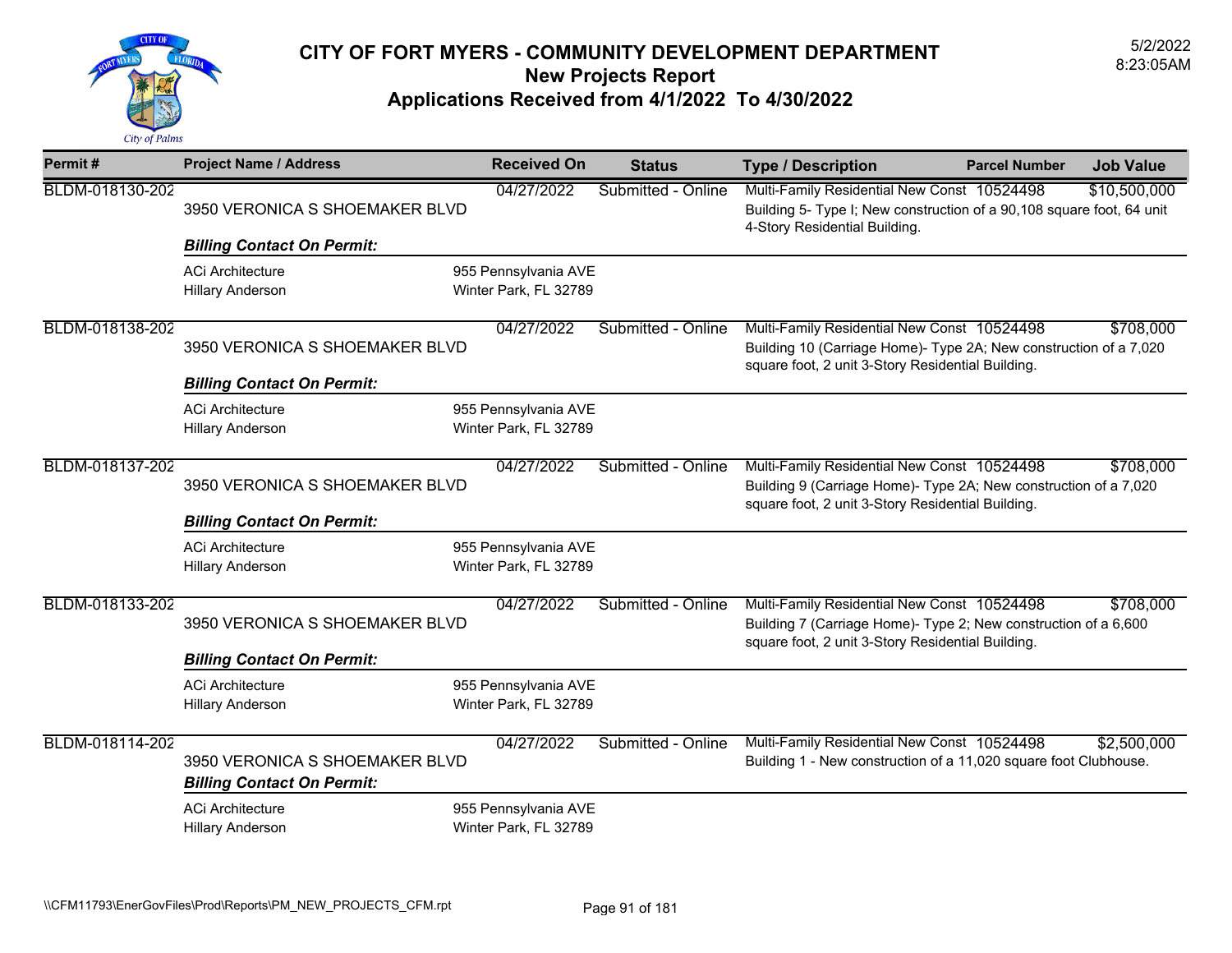

| Permit#                   | <b>Project Name / Address</b>                      | <b>Received On</b>                                         | <b>Status</b>      | <b>Type / Description</b>                                                                                                                                                                                                                                                                               | <b>Parcel Number</b>    | <b>Job Value</b> |
|---------------------------|----------------------------------------------------|------------------------------------------------------------|--------------------|---------------------------------------------------------------------------------------------------------------------------------------------------------------------------------------------------------------------------------------------------------------------------------------------------------|-------------------------|------------------|
| BLDM-018146-202           | 3950 VERONICA S SHOEMAKER BLVD                     | 04/27/2022                                                 | Submitted - Online | Multi-Family Residential New Const 10524498<br>Building 13 (Carriage Home)- Type 2; New construction of a 6,600<br>square foot, 2 unit 3-Story Residential Building.                                                                                                                                    |                         | \$708,000        |
|                           | <b>Billing Contact On Permit:</b>                  |                                                            |                    |                                                                                                                                                                                                                                                                                                         |                         |                  |
|                           | <b>ACi Architecture</b><br><b>Hillary Anderson</b> | 955 Pennsylvania AVE<br>Winter Park, FL 32789              |                    |                                                                                                                                                                                                                                                                                                         |                         |                  |
| BLDM-018141-202           | 3950 VERONICA S SHOEMAKER BLVD                     | 04/27/2022                                                 | Submitted - Online | Multi-Family Residential New Const 10524498<br>Building 11 (Carriage Home)- Type 2A; New construction of a 7,020<br>square foot, 2 unit 3-Story Residential Building.                                                                                                                                   |                         | \$708,000        |
|                           | <b>Billing Contact On Permit:</b>                  |                                                            |                    |                                                                                                                                                                                                                                                                                                         |                         |                  |
|                           | <b>ACi Architecture</b><br><b>Hillary Anderson</b> | 955 Pennsylvania AVE<br>Winter Park, FL 32789              |                    |                                                                                                                                                                                                                                                                                                         |                         |                  |
| BLDM-018128-202           | 3950 VERONICA S SHOEMAKER BLVD                     | 04/27/2022                                                 | Submitted - Online | Multi-Family Residential New Const 10524498<br>Building 4- Type I; New construction of a 90,108 square foot, 64 unit<br>4-Story Residential Building.                                                                                                                                                   |                         | \$10,500,000     |
|                           | <b>Billing Contact On Permit:</b>                  |                                                            |                    |                                                                                                                                                                                                                                                                                                         |                         |                  |
|                           | <b>ACi Architecture</b><br><b>Hillary Anderson</b> | 955 Pennsylvania AVE<br>Winter Park, FL 32789              |                    |                                                                                                                                                                                                                                                                                                         |                         |                  |
| BLDM-017461-202 Marszalek | 11002 MILL CREEK WAY #1802                         | 04/07/2022                                                 | In Review          | Multi-Family Residential Renovation 10512508<br>CORE DRILL ONE 6" HOLE THROUGH A EXTERIOR CMU WALL.<br>INSTALL ONE FRESH AIR RADON FAN UNIT IN THE HOLE FROM<br>INSIDE. INSTALL A WEATHERHOOD OVER OPENING ON<br>EXTERIOR. EXTEND POWER SUPPLY UP BEHIND DRYWALL<br>FROM LOWER OUTLET UP INTO FAN UNIT. |                         | \$2,740          |
|                           | <b>Billing Contact On Permit:</b>                  |                                                            |                    |                                                                                                                                                                                                                                                                                                         |                         |                  |
|                           | <b>GREGG ZETZMAN</b>                               | 13300-56 S S. CLEVELAND AVE. ##116<br>FORT MYERS, FL 33907 |                    |                                                                                                                                                                                                                                                                                                         | Bus Phone: 239-653-7555 |                  |
| BLDM-017449-202           |                                                    | 04/07/2022                                                 | In Review          | Multi-Family Residential Renovation 10596276                                                                                                                                                                                                                                                            |                         | \$2,650          |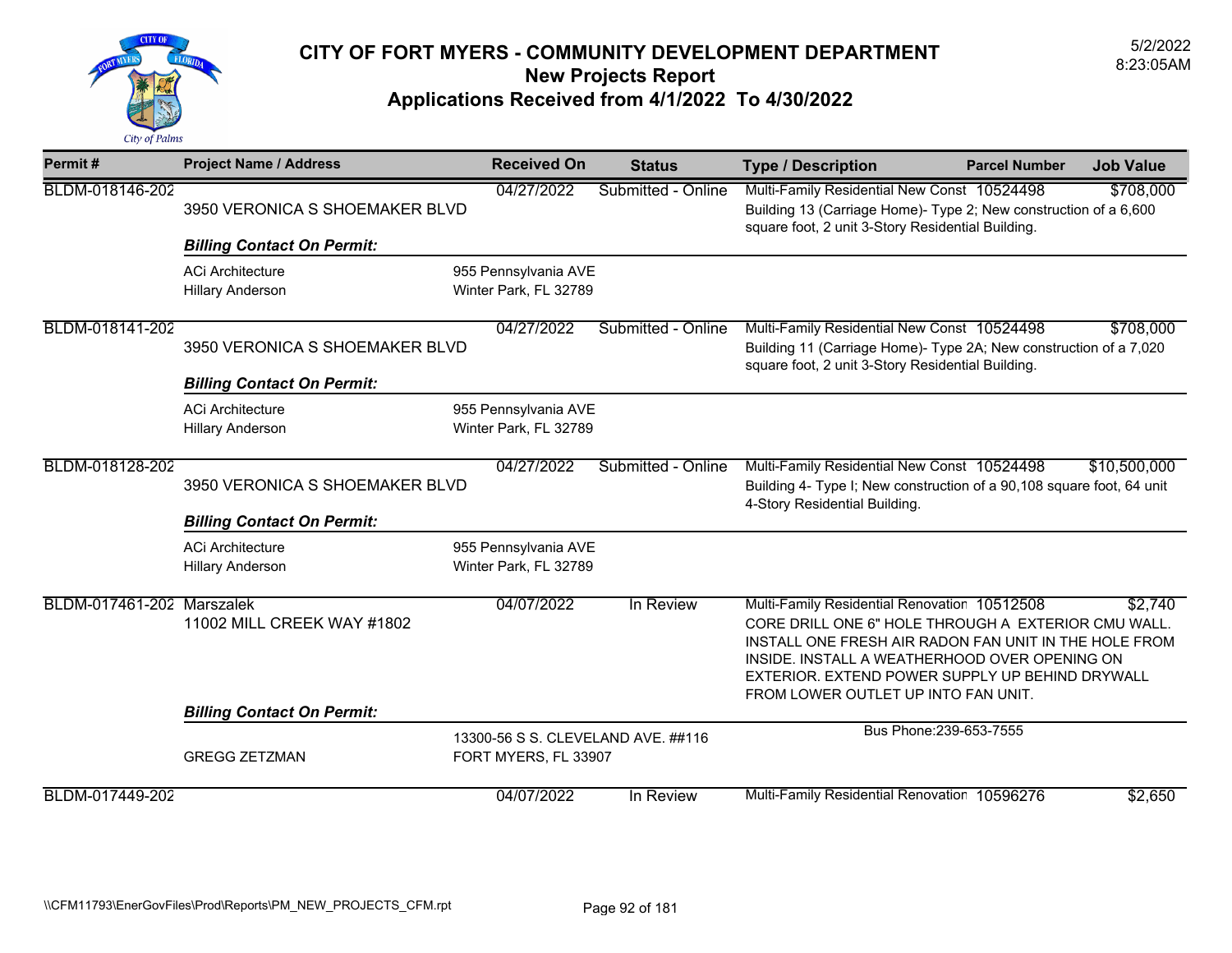

| Permit#         | <b>Project Name / Address</b>                                                      | <b>Received On</b>                                         | <b>Status</b> | <b>Type / Description</b>                                                                                                                                                                                                                                                                               | <b>Parcel Number</b>    | <b>Job Value</b> |
|-----------------|------------------------------------------------------------------------------------|------------------------------------------------------------|---------------|---------------------------------------------------------------------------------------------------------------------------------------------------------------------------------------------------------------------------------------------------------------------------------------------------------|-------------------------|------------------|
|                 | 4871 WINDSOR LANDING DR #105                                                       |                                                            |               | CORE DRILL ONE 6" HOLE THROUGH A EXTERIOR CMU WALL.<br>INSTALL ONE FRESH AIR RADON FAN UNIT IN THE HOLE FROM<br>INSIDE. INSTALL A WEATHERHOOD OVER OPENING ON<br>EXTERIOR. EXTEND POWER SUPPLY UP BEHIND DRYWALL<br>FROM LOWER OUTLET UP INTO FAN UNIT.                                                 |                         |                  |
|                 | <b>Billing Contact On Permit:</b>                                                  |                                                            |               |                                                                                                                                                                                                                                                                                                         |                         |                  |
|                 | 13300-56 S S. CLEVELAND AVE. ##116<br><b>GREGG ZETZMAN</b><br>FORT MYERS, FL 33907 |                                                            |               |                                                                                                                                                                                                                                                                                                         | Bus Phone: 239-653-7555 |                  |
| BLDM-017455-202 | 4870 WINDSOR LANDING DR #102<br><b>Billing Contact On Permit:</b>                  | 04/07/2022                                                 | In Review     | Multi-Family Residential Renovation 10596276<br>CORE DRILL ONE 6" HOLE THROUGH A EXTERIOR CMU WALL.<br>INSTALL ONE FRESH AIR RADON FAN UNIT IN THE HOLE FROM<br>INSIDE. INSTALL A WEATHERHOOD OVER OPENING ON<br>EXTERIOR. EXTEND POWER SUPPLY UP BEHIND DRYWALL<br>FROM LOWER OUTLET UP INTO FAN UNIT. |                         | \$2,650          |
|                 | 13300-56 S S. CLEVELAND AVE. ##116                                                 |                                                            |               |                                                                                                                                                                                                                                                                                                         | Bus Phone: 239-653-7555 |                  |
|                 | <b>GREGG ZETZMAN</b>                                                               | FORT MYERS, FL 33907                                       |               |                                                                                                                                                                                                                                                                                                         |                         |                  |
| BLDM-017442-202 | 7910 MCLAREN LAKE WAY #104                                                         | 04/07/2022                                                 | In Review     | Multi-Family Residential Renovation 10596276<br>CORE DRILL ONE 6" HOLE THROUGH A EXTERIOR CMU WALL.<br>INSTALL ONE FRESH AIR RADON FAN UNIT IN THE HOLE FROM<br>INSIDE. INSTALL A WEATHERHOOD OVER OPENING ON<br>EXTERIOR, EXTEND POWER SUPPLY UP BEHIND DRYWALL<br>FROM LOWER OUTLET UP INTO FAN UNIT. |                         | \$2,650          |
|                 | <b>Billing Contact On Permit:</b>                                                  |                                                            |               |                                                                                                                                                                                                                                                                                                         |                         |                  |
|                 | <b>GREGG ZETZMAN</b>                                                               | 13300-56 S S. CLEVELAND AVE, ##116<br>FORT MYERS, FL 33907 |               |                                                                                                                                                                                                                                                                                                         | Bus Phone: 239-653-7555 |                  |
| BLDM-017447-202 | 4881 WINDSOR LANDING DR #105                                                       | 04/07/2022                                                 | In Review     | Multi-Family Residential Renovation 10596276<br>CORE DRILL ONE 6" HOLE THROUGH A EXTERIOR CMU WALL.<br>INSTALL ONE FRESH AIR RADON FAN UNIT IN THE HOLE FROM<br>INSIDE. INSTALL A WEATHERHOOD OVER OPENING ON<br>EXTERIOR, EXTEND POWER SUPPLY UP BEHIND DRYWALL<br>FROM LOWER OUTLET UP INTO FAN UNIT. |                         | \$2,650          |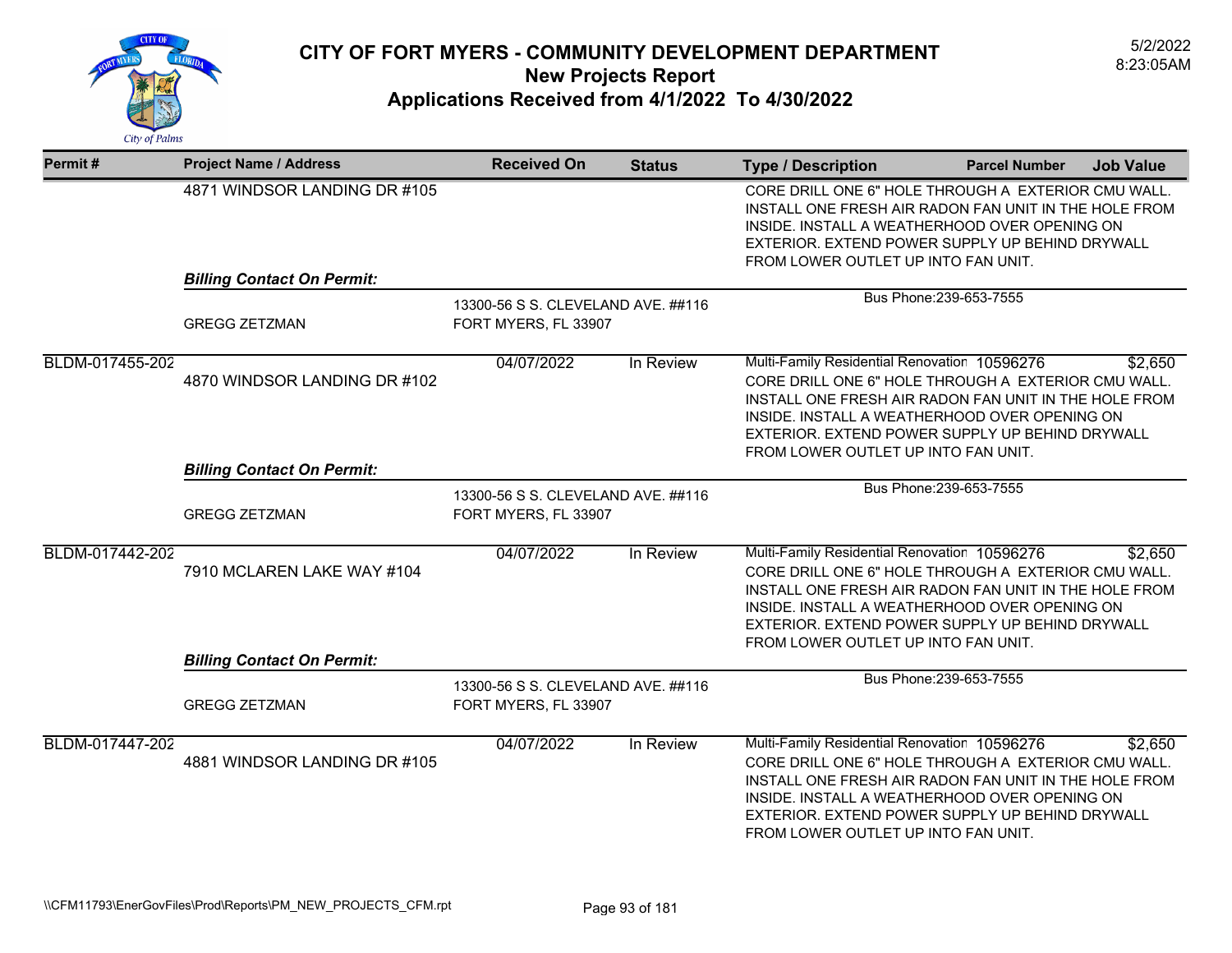

| Permit#         | <b>Project Name / Address</b>                                     | <b>Received On</b>                                         | <b>Status</b> | <b>Type / Description</b>                                                                                                                                                                                                                                                                               | <b>Parcel Number</b>    | <b>Job Value</b> |
|-----------------|-------------------------------------------------------------------|------------------------------------------------------------|---------------|---------------------------------------------------------------------------------------------------------------------------------------------------------------------------------------------------------------------------------------------------------------------------------------------------------|-------------------------|------------------|
|                 | <b>Billing Contact On Permit:</b>                                 |                                                            |               |                                                                                                                                                                                                                                                                                                         |                         |                  |
|                 | <b>GREGG ZETZMAN</b>                                              | 13300-56 S S. CLEVELAND AVE. ##116<br>FORT MYERS, FL 33907 |               |                                                                                                                                                                                                                                                                                                         | Bus Phone: 239-653-7555 |                  |
| BLDM-017441-202 | 4920 WINDSOR LANDING DR #107                                      | 04/07/2022                                                 | In Review     | Multi-Family Residential Renovation 10596276<br>CORE DRILL ONE 6" HOLE THROUGH A EXTERIOR CMU WALL.<br>INSTALL ONE FRESH AIR RADON FAN UNIT IN THE HOLE FROM<br>INSIDE. INSTALL A WEATHERHOOD OVER OPENING ON<br>EXTERIOR. EXTEND POWER SUPPLY UP BEHIND DRYWALL<br>FROM LOWER OUTLET UP INTO FAN UNIT. |                         | \$2,650          |
|                 | <b>Billing Contact On Permit:</b>                                 |                                                            |               |                                                                                                                                                                                                                                                                                                         |                         |                  |
|                 | <b>GREGG ZETZMAN</b>                                              | 13300-56 S S. CLEVELAND AVE. ##116<br>FORT MYERS, FL 33907 |               |                                                                                                                                                                                                                                                                                                         | Bus Phone: 239-653-7555 |                  |
| BLDM-017439-202 | 4830 WINDSOR LANDING DR #101<br><b>Billing Contact On Permit:</b> | 04/07/2022                                                 | In Review     | Multi-Family Residential Renovation 10596276<br>CORE DRILL ONE 6" HOLE THROUGH A EXTERIOR CMU WALL.<br>INSTALL ONE FRESH AIR RADON FAN UNIT IN THE HOLE FROM<br>INSIDE. INSTALL A WEATHERHOOD OVER OPENING ON<br>EXTERIOR. EXTEND POWER SUPPLY UP BEHIND DRYWALL<br>FROM LOWER OUTLET UP INTO FAN UNIT. |                         | \$2,650          |
|                 | <b>GREGG ZETZMAN</b>                                              | 13300-56 S S. CLEVELAND AVE. ##116<br>FORT MYERS, FL 33907 |               |                                                                                                                                                                                                                                                                                                         | Bus Phone: 239-653-7555 |                  |
| BLDM-017435-202 | 4810 WINDSOR LANDING DR #105                                      | 04/06/2022                                                 | In Review     | Multi-Family Residential Renovation 10596276<br>CORE DRILL ONE 6" HOLE THROUGH A EXTERIOR CMU WALL.<br>INSTALL ONE FRESH AIR RADON FAN UNIT IN THE HOLE FROM<br>INSIDE. INSTALL A WEATHERHOOD OVER OPENING ON<br>EXTERIOR. EXTEND POWER SUPPLY FROM LOWER OUTLET UF                                     |                         | \$2,650          |
|                 | <b>Billing Contact On Permit:</b>                                 |                                                            |               | BEHIND DRYWALL INTO FAN UNIT ABOVE                                                                                                                                                                                                                                                                      |                         |                  |
|                 | <b>GREGG ZETZMAN</b>                                              | 13300-56 S S. CLEVELAND AVE. ##116<br>FORT MYERS, FL 33907 |               |                                                                                                                                                                                                                                                                                                         | Bus Phone: 239-653-7555 |                  |
| BLDM-017459-202 |                                                                   | 04/07/2022                                                 | In Review     | Multi-Family Residential Renovation 10596276                                                                                                                                                                                                                                                            |                         | \$2,650          |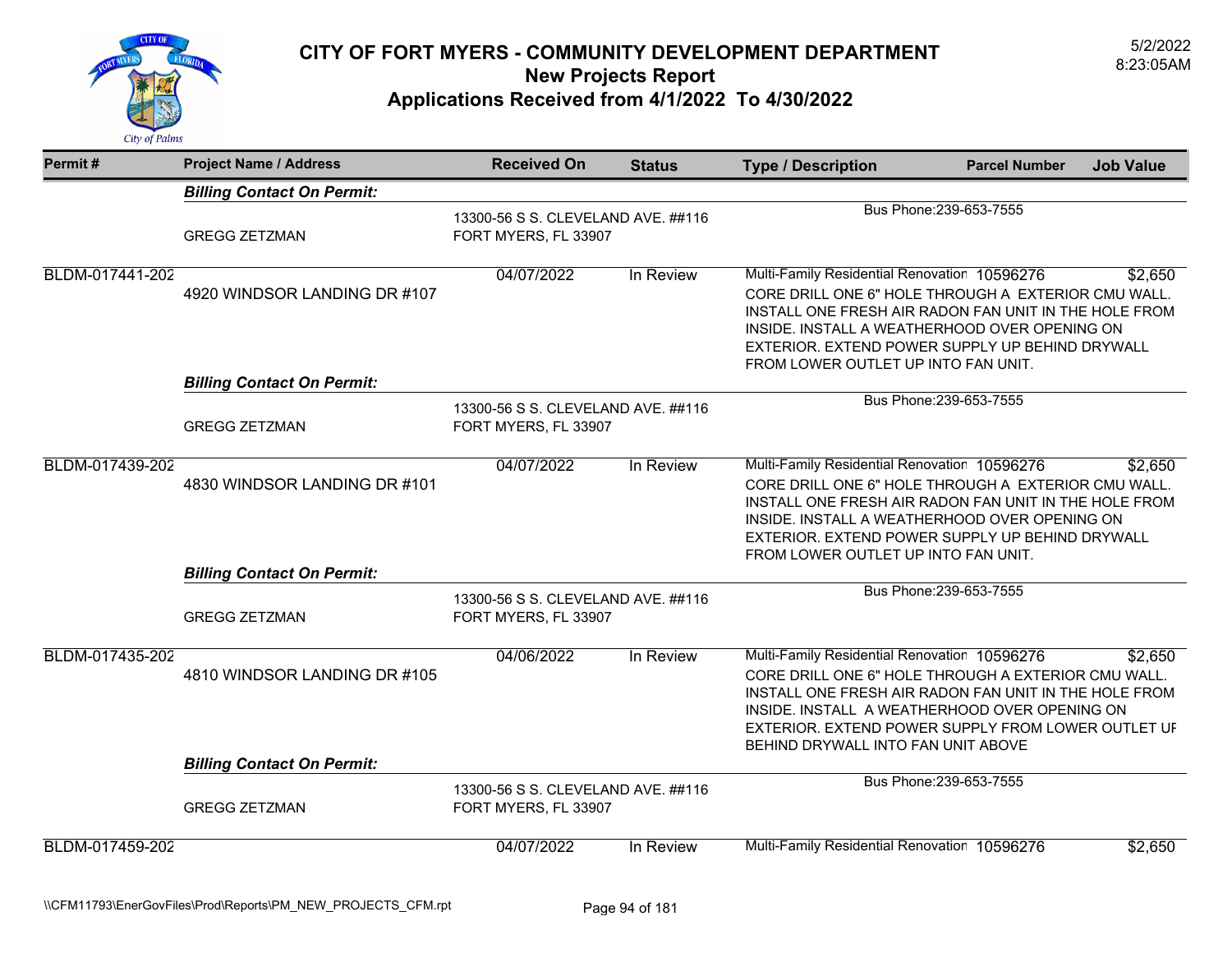

| Permit#              | <b>Project Name / Address</b>                            | <b>Received On</b>                                         | <b>Status</b>      | <b>Type / Description</b>                                                                                                                                                                                                                                                                               | <b>Parcel Number</b>    | <b>Job Value</b> |
|----------------------|----------------------------------------------------------|------------------------------------------------------------|--------------------|---------------------------------------------------------------------------------------------------------------------------------------------------------------------------------------------------------------------------------------------------------------------------------------------------------|-------------------------|------------------|
|                      | 4840 WINDSOR LANDING DR #103                             |                                                            |                    | CORE DRILL ONE 6" HOLE THROUGH A EXTERIOR CMU WALL.<br>INSTALL ONE FRESH AIR RADON FAN UNIT IN THE HOLE FROM<br>INSIDE. INSTALL A WEATHERHOOD OVER OPENING ON<br>EXTERIOR. EXTEND POWER SUPPLY UP BEHIND DRYWALL<br>FROM LOWER OUTLET UP INTO FAN UNIT.                                                 |                         |                  |
|                      | <b>Billing Contact On Permit:</b>                        |                                                            |                    |                                                                                                                                                                                                                                                                                                         | Bus Phone: 239-653-7555 |                  |
|                      | <b>GREGG ZETZMAN</b>                                     | 13300-56 S S. CLEVELAND AVE. ##116<br>FORT MYERS, FL 33907 |                    |                                                                                                                                                                                                                                                                                                         |                         |                  |
| BLDM-017438-202      | 4820 WINDSOR LANDING DR #102                             | 04/06/2022                                                 | Submitted - Online | Multi-Family Residential Renovation 10596276<br>CORE DRILL ONE 6" HOLE THROUGH A EXTERIOR CMU WALL.<br>INSTALL ONE FRESH AIR RADON FAN UNIT IN THE HOLE FROM<br>INSIDE. INSTALL A WEATHERHOOD OVER OPENING ON<br>EXTERIOR, EXTEND POWER SUPPLY UP BEHIND DRYWALL<br>FROM LOWER OUTLET UP INTO FAN UNIT. |                         | \$2,650          |
|                      | <b>Billing Contact On Permit:</b>                        |                                                            |                    |                                                                                                                                                                                                                                                                                                         |                         |                  |
|                      | <b>GREGG ZETZMAN</b>                                     | 13300-56 S S. CLEVELAND AVE. ##116<br>FORT MYERS, FL 33907 |                    |                                                                                                                                                                                                                                                                                                         | Bus Phone: 239-653-7555 |                  |
| BLDM-017306-202 Ford | 2745 FIRST ST #1602<br><b>Billing Contact On Permit:</b> | 04/04/2022                                                 | <b>Issued</b>      | Multi-Family Residential Renovation 10546082<br>CABINETS & COUNTER TOPS IN KITCHEN, MASTER BATH,<br>GUEST BATH & JR SUITE; SHOWER TO SHOWER & TUB TO TUB<br>CONVERSION IN MASTER BATH; SHOWER TO SHOWER<br><b>CONVERSION IN GUEST BATH</b>                                                              |                         | \$154,202        |
|                      | Cornerstone Builders of SWFL II<br>Racheal Ireland       | 3150 Old Metro PKWY<br>Fort Myers, FL 33916                |                    |                                                                                                                                                                                                                                                                                                         | Bus Phone: 239-332-3020 |                  |
| BLDM-017453-202      | 4880 WINDSOR LANDING DR #103                             | 04/07/2022                                                 | In Review          | Multi-Family Residential Renovation 10596276<br>CORE DRILL ONE 6" HOLE THROUGH A EXTERIOR CMU WALL.<br>INSTALL ONE FRESH AIR RADON FAN UNIT IN THE HOLE FROM<br>INSIDE. INSTALL A WEATHERHOOD OVER OPENING ON<br>EXTERIOR. EXTEND POWER SUPPLY UP BEHIND DRYWALL<br>FROM LOWER OUTLET UP INTO FAN UNIT. |                         | \$2,650          |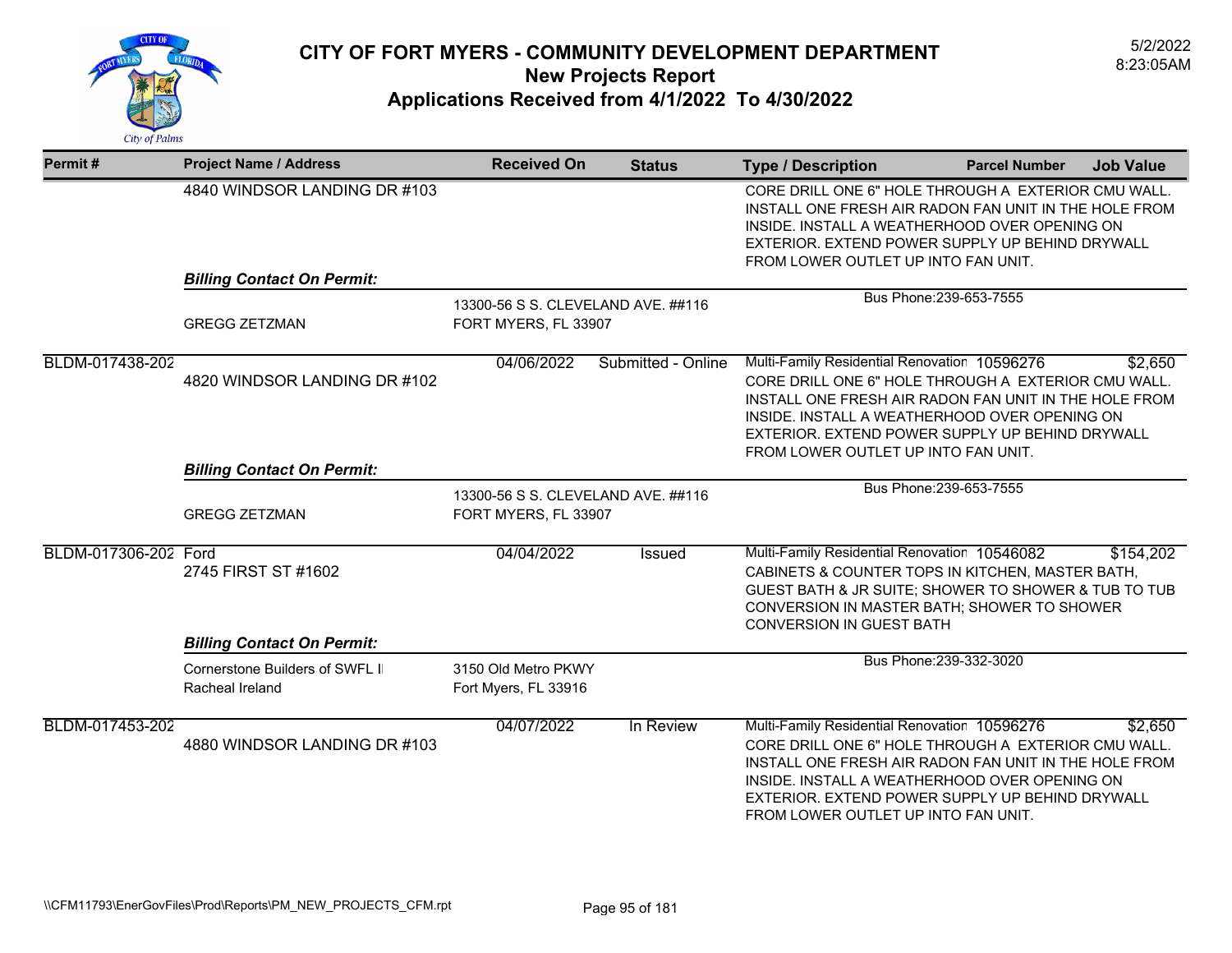

| Permit#         | <b>Project Name / Address</b>                                   | <b>Received On</b>                                         | <b>Status</b>      | <b>Type / Description</b>                                                                                                                                                                                                                                                                                           | <b>Parcel Number</b>    | <b>Job Value</b> |
|-----------------|-----------------------------------------------------------------|------------------------------------------------------------|--------------------|---------------------------------------------------------------------------------------------------------------------------------------------------------------------------------------------------------------------------------------------------------------------------------------------------------------------|-------------------------|------------------|
|                 | <b>Billing Contact On Permit:</b>                               |                                                            |                    |                                                                                                                                                                                                                                                                                                                     |                         |                  |
|                 | <b>GREGG ZETZMAN</b>                                            | 13300-56 S S. CLEVELAND AVE. ##116<br>FORT MYERS, FL 33907 |                    |                                                                                                                                                                                                                                                                                                                     | Bus Phone: 239-653-7555 |                  |
| BLDM-017434-202 | 4800 WINDSOR LANDING DR                                         | 04/06/2022                                                 | Submitted - Online | Multi-Family Residential Renovation 10596276<br>\$35,000<br>CORE DRILL ONE 6" HOLE THROUGH A EXTERIOR CMU WALL.<br>INSTALL ONE FRESH AIR RADON FAN UNIT IN THE HOLE FROM<br>INSIDE. INSTALL A WEATHERHOOD OVER OPENING ON<br>EXTERIOR, EXTEND POWER SUPPLY UP BEHIND DRYWALL<br>FROM LOWER OUTLET UP INTO FAN UNIT. |                         |                  |
|                 | <b>Billing Contact On Permit:</b>                               |                                                            |                    |                                                                                                                                                                                                                                                                                                                     |                         |                  |
|                 | <b>GREGG ZETZMAN</b>                                            | 13300-56 S S. CLEVELAND AVE. ##116<br>FORT MYERS, FL 33907 |                    |                                                                                                                                                                                                                                                                                                                     | Bus Phone: 239-653-7555 |                  |
| BLDM-018108-202 | 2797 FIRST ST #1804<br><b>Billing Contact On Permit:</b>        | 04/27/2022                                                 | In Review          | Multi-Family Residential Renovation 10497396<br>Kitchen and Bath Remodel                                                                                                                                                                                                                                            |                         | \$80,000         |
|                 | <b>Gulf Life Permitting</b><br>Chris Horn                       | 15700 red fox run<br>Fort Myers, FL 33912                  |                    |                                                                                                                                                                                                                                                                                                                     | Bus Phone: 239-278-5766 |                  |
| BLDM-017440-202 | 7921 MCLAREN LAKE WAY #105<br><b>Billing Contact On Permit:</b> | 04/07/2022                                                 | In Review          | Multi-Family Residential Renovation 10596276<br>CORE DRILL ONE 6" HOLE THROUGH A EXTERIOR CMU WALL.<br>INSTALL ONE FRESH AIR RADON FAN UNIT IN THE HOLE FROM<br>INSIDE. INSTALL A WEATHERHOOD OVER OPENING ON<br>EXTERIOR. EXTEND POWER SUPPLY UP BEHIND DRYWALL<br>FROM LOWER OUTLET UP INTO FAN UNIT.             |                         | \$2,650          |
|                 | <b>GREGG ZETZMAN</b>                                            | 13300-56 S S. CLEVELAND AVE. ##116<br>FORT MYERS, FL 33907 |                    |                                                                                                                                                                                                                                                                                                                     | Bus Phone: 239-653-7555 |                  |
| BLDM-017457-202 | 4850 WINDSOR LANDING DR #105                                    | 04/07/2022                                                 | In Review          | Multi-Family Residential Renovation 10596276<br>CORE DRILL ONE 6" HOLE THROUGH A EXTERIOR CMU WALL.<br>INSTALL ONE FRESH AIR RADON FAN UNIT IN THE HOLE FROM<br>INSIDE. INSTALL A WEATHERHOOD OVER OPENING ON<br>EXTERIOR. EXTEND POWER SUPPLY UP BEHIND DRYWALL<br>FROM LOWER OUTLET UP INTO FAN UNIT.             |                         | \$2,650          |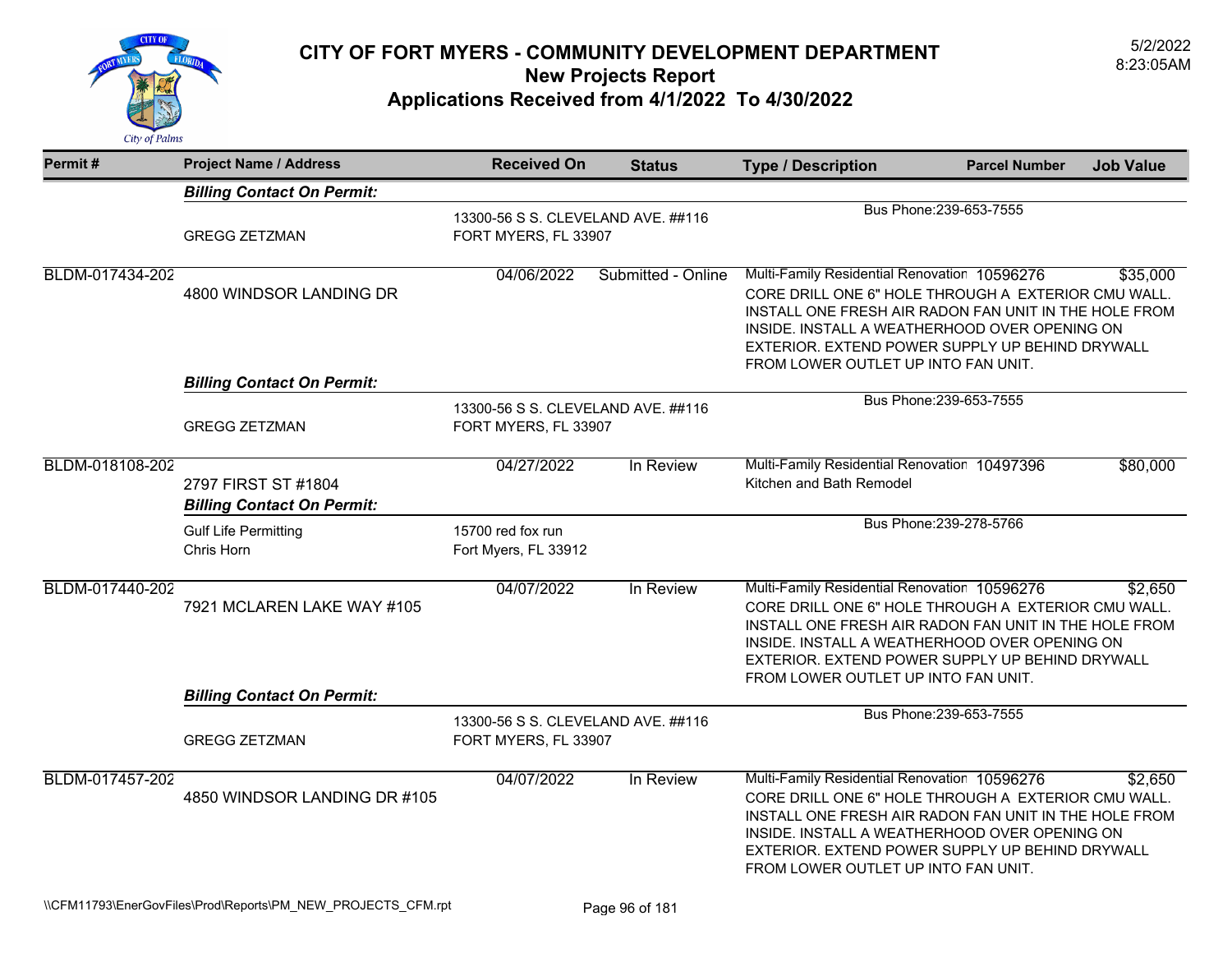

| Permit#               | <b>Project Name / Address</b>                                                                      | <b>Received On</b>                                         | <b>Status</b>       | <b>Type / Description</b>                                                                                              | <b>Parcel Number</b>      | <b>Job Value</b> |
|-----------------------|----------------------------------------------------------------------------------------------------|------------------------------------------------------------|---------------------|------------------------------------------------------------------------------------------------------------------------|---------------------------|------------------|
|                       | <b>Billing Contact On Permit:</b>                                                                  |                                                            |                     |                                                                                                                        |                           |                  |
|                       | <b>GREGG ZETZMAN</b>                                                                               | 13300-56 S S. CLEVELAND AVE. ##116<br>FORT MYERS, FL 33907 |                     |                                                                                                                        | Bus Phone: 239-653-7555   |                  |
| BLDM-018037-202       | 3666 PEARL ST                                                                                      | 04/26/2022                                                 | Submitted - Online  | Other/Siding (OTC)<br>Install new vented soffit & aluminum fascia. Install 6" gutters on<br>front and back of building | 10246556                  | \$6,995          |
|                       | <b>Billing Contact On Permit:</b>                                                                  |                                                            |                     | Bus Phone: 239-549-7663                                                                                                |                           |                  |
|                       | Roof Smart of SW Florida, LLC.<br>John Gillam                                                      | 1345 Old Pondella RD<br>Cape Coral, FL 33909               |                     |                                                                                                                        |                           |                  |
|                       | BLDM-017487-202 027085 BARTLETT<br>11006 MILL CREEK WAY #2001<br><b>Billing Contact On Permit:</b> | 04/08/2022                                                 | Submitted - Online  | Shutter<br>Installing 2 Mot Rd Screens FL11291.1                                                                       | 10511506                  | \$9,955          |
|                       | <b>Storm Smart</b><br>Noely Pacay                                                                  | 6182 Idlewild ST<br>Fort Myers, FL                         |                     |                                                                                                                        |                           |                  |
| BLDM-017893-202 Couch | 10109 COLONIAL COUNTRY CLUB BLVD #2409<br><b>Billing Contact On Permit:</b>                        | 04/21/2022                                                 | nding Plan Review F | Shutter<br>Install 5 accordion shutters FL389.2                                                                        | 10480215                  | \$6,300          |
|                       | <b>HURRICANE SAFE SHUTTERS</b><br><b>WAYLON LEBEAU</b>                                             | <b>2012 EARL RD</b><br>FORT MYERS, FL 33901                |                     |                                                                                                                        | Bus Phone: 239-275-8844   |                  |
| BLDM-017942-202       | 10133 COLONIAL COUNTRY CLUB BLVD #1307                                                             | 04/21/2022                                                 | In Review           | Shutter<br>Install 4 Accordion Shutters FL1850.3, Install 1 Lexan Panel FL<br>17733.1                                  | 10502533                  | \$6,987          |
|                       | <b>Billing Contact On Permit:</b>                                                                  |                                                            |                     |                                                                                                                        |                           |                  |
|                       | <b>DEBRA RIVERA</b>                                                                                | 6182 IDLEWILD ST<br>FORT MYERS, FL 33966                   |                     |                                                                                                                        | Bus Phone: (239) 274-2727 |                  |
| BLDM-017746-202       | 9589 HEMINGWAY LN #4206                                                                            | 04/18/2022                                                 | In Review           | Shutter<br>INSTALL 3 MANUAL ACCORDION SHUTTERS                                                                         | 10518093                  | \$2,728          |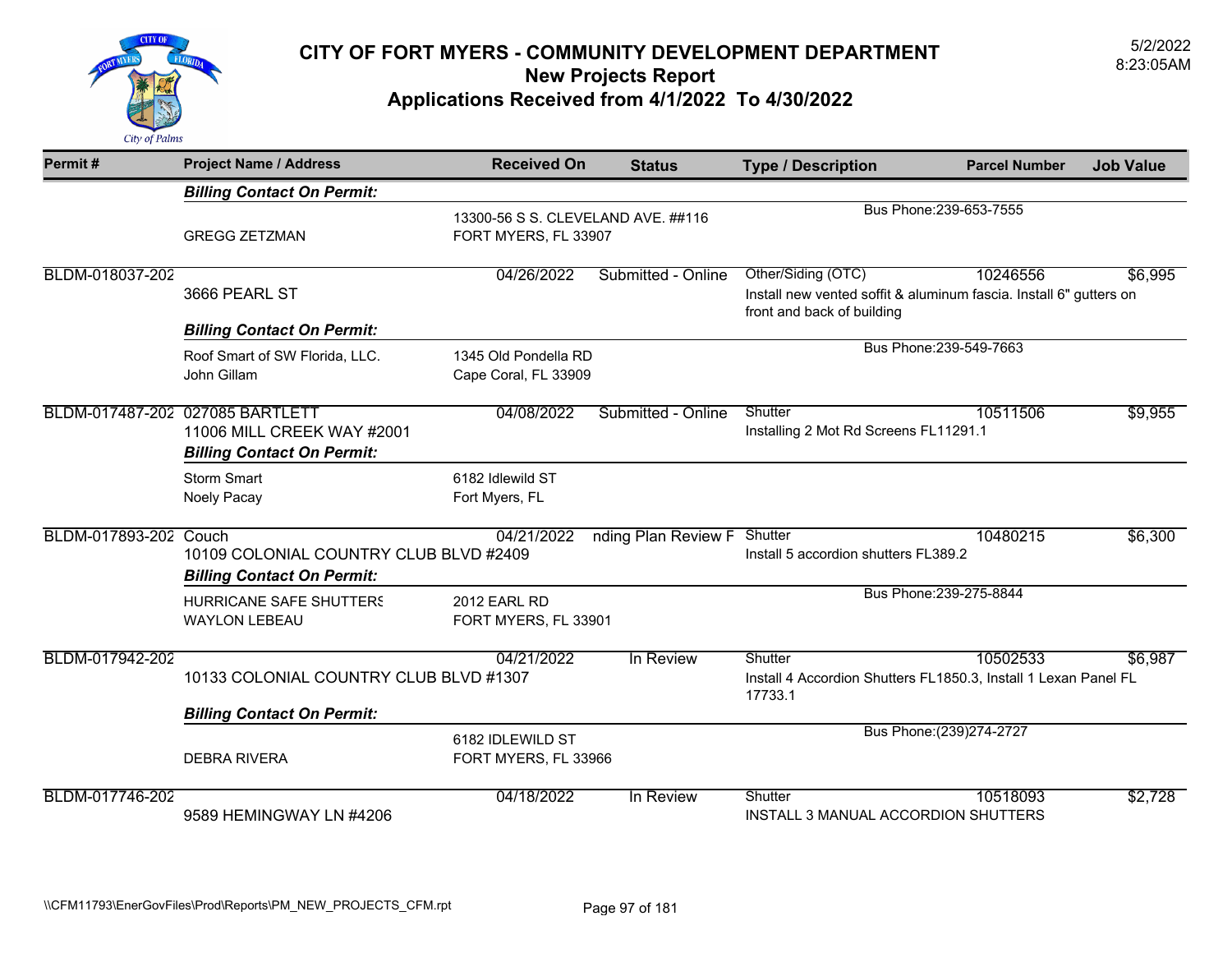

| Permit#                 | <b>Project Name / Address</b>                                      | <b>Received On</b>                             | <b>Status</b>      | <b>Type / Description</b>                                                           | <b>Parcel Number</b>    | <b>Job Value</b> |
|-------------------------|--------------------------------------------------------------------|------------------------------------------------|--------------------|-------------------------------------------------------------------------------------|-------------------------|------------------|
|                         | <b>Billing Contact On Permit:</b>                                  |                                                |                    |                                                                                     |                         |                  |
|                         | ALUFAB USA, INC<br><b>HUGO MIR</b>                                 | 6360 TOPAZ CT<br>FORT MYERS, FL 33966          |                    |                                                                                     | Bus Phone: 2392264872   |                  |
| BLDM-018190-202         | 13033 PENNINGTON PL #201                                           | 04/28/2022                                     | Submitted - Online | Shutter<br>Installing 2 Mot Rd Screen FL11291.1 and 1 Easy Screen<br>FL11291.1      | 10544504                | \$12,796         |
|                         | <b>Billing Contact On Permit:</b>                                  |                                                |                    |                                                                                     |                         |                  |
|                         | <b>Storm Smart</b><br>Noely Pacay                                  | 6182 Idlewild ST<br>Fort Myers, FL             |                    |                                                                                     |                         |                  |
| BLDM-017943-202 Millsap | 10141 VIA COLOMBA CIR<br><b>Billing Contact On Permit:</b>         | 04/22/2022                                     | In Review          | Shutter<br>Install 4 accordion hurricane shutters                                   | 10570905                | \$2,800          |
|                         | REPAIR SPECIALISTS OF ALL<br>JOSEPH SCHOONOVER                     | 720 NE 25TH AVE #Ste 7<br>CAPE CORAL, FL 33904 |                    |                                                                                     | Bus Phone: 239-851-2511 |                  |
| BLDM-017884-202         | 12913 NEW MARKET ST #102<br><b>Billing Contact On Permit:</b>      | 04/21/2022                                     | In Review          | Shutter<br>Install 3 Motor. RD Screen FL#11291.1                                    | 10553031                | \$11,988         |
|                         | <b>STORM SMART BUILDING SY!</b><br><b>Brian Rist</b>               | 6182 IDLEWILD<br>FORT MYERS, FL 33966          |                    |                                                                                     | Bus Phone: 2392742758   |                  |
|                         | BLDM-017874-202 Michael J & Jeannete M Kun<br>2090 W FIRST ST #710 | 04/21/2022                                     | In Review          | Shutter<br>Installation of 3 motorized roll down shutters impact rated<br>FL17000.1 | 10548500                | \$12,329         |
|                         | <b>Billing Contact On Permit:</b>                                  |                                                |                    |                                                                                     | Bus Phone: 239 368-9801 |                  |
|                         | HIGH WIND ALUMINUM CORP<br><b>ANTONIO GALINDEZ</b>                 | 5582 LEE ST #2<br>LEHIGH ACRES, FL 33971       |                    |                                                                                     |                         |                  |
| BLDM-017748-202         | 12023 HAWTHORN LAKE DR #102                                        | 04/18/2022                                     | In Review          | Shutter<br>Install 4 Motor. RD Screen FL#11291.1                                    | 10606606                | \$14,596         |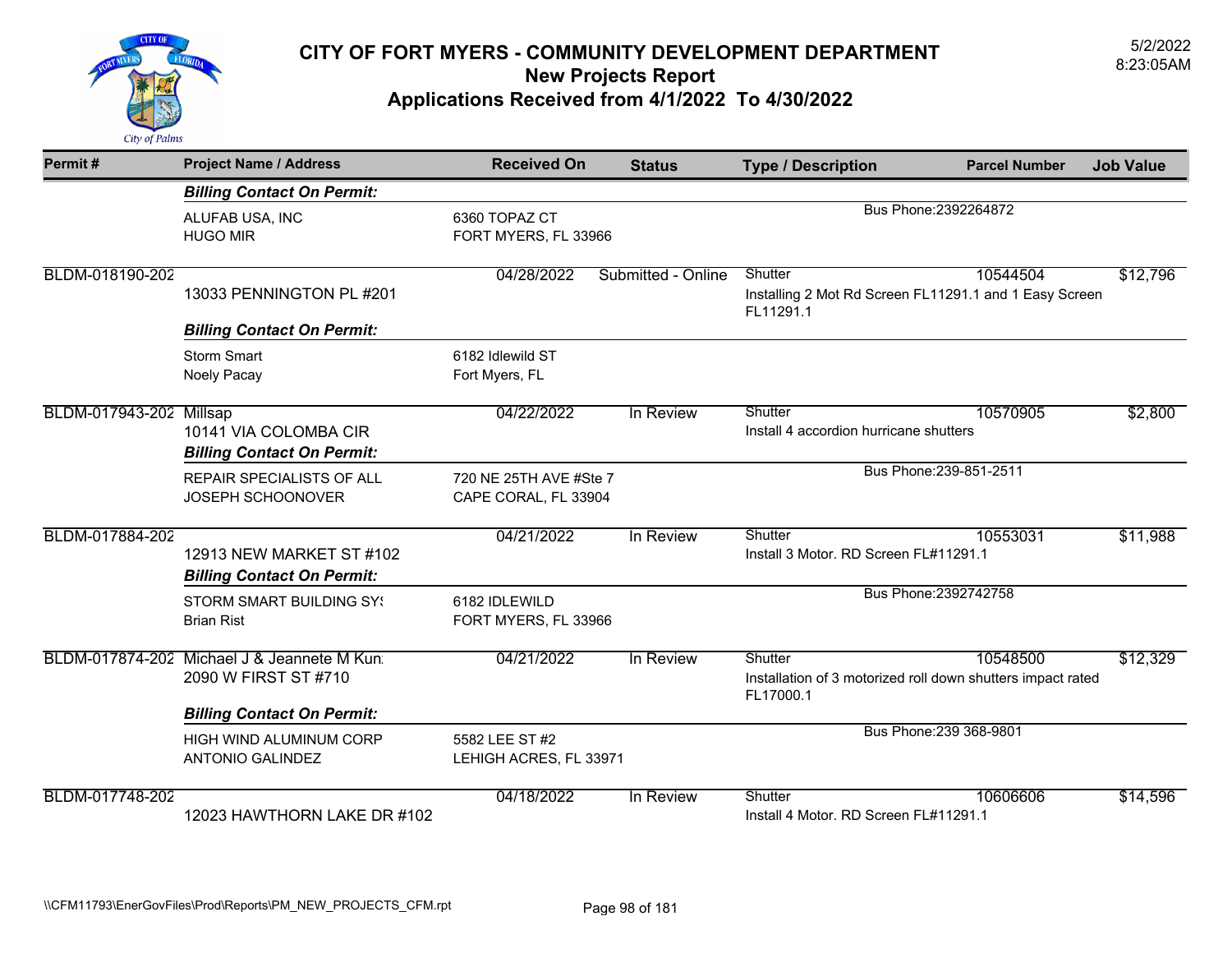

| Permit#         | <b>Project Name / Address</b>                                                                                    | <b>Received On</b>                       | <b>Status</b>                                          | <b>Type / Description</b>                                                                              | <b>Parcel Number</b>    | <b>Job Value</b> |
|-----------------|------------------------------------------------------------------------------------------------------------------|------------------------------------------|--------------------------------------------------------|--------------------------------------------------------------------------------------------------------|-------------------------|------------------|
|                 | <b>Billing Contact On Permit:</b>                                                                                |                                          |                                                        |                                                                                                        |                         |                  |
|                 | <b>Storm Smart</b><br>Yojaira Rodriguez                                                                          | 6182 Idlewild ST<br>FORT MYERS, FL 33966 |                                                        |                                                                                                        | Bus Phone: 2392742745   |                  |
|                 | BLDM-017312-202 SIMMONS-22-03-027416-1<br>10275 BISMARK PALM WAY #1145<br><b>Billing Contact On Permit:</b>      | 04/04/2022                               | nding Plan Review F Shutter                            | Installing 2 motorized rolldown screens                                                                | 10470711                | \$7,200          |
|                 | <b>Storm Smart</b><br>Priscilla Lara                                                                             | 2351 Crystal Dr #101                     |                                                        |                                                                                                        |                         |                  |
| BLDM-018240-202 | 10119 COLONIAL COUNTRY CLUB BLVD #1906                                                                           | 04/29/2022                               | Submitted - Online                                     | Shutter<br>Installing 3 Accordion shutters FL#: 1850.3 and 1 motorized<br>rolldown screen FL#: 11291.1 | 10492509                | \$8,245          |
|                 | <b>Billing Contact On Permit:</b>                                                                                |                                          |                                                        |                                                                                                        |                         |                  |
|                 | <b>Storm Smart</b><br>Priscilla Lara                                                                             | 2351 Crystal Dr #101                     |                                                        |                                                                                                        |                         |                  |
| BLDM-017963-202 | 10494 MATERITA DR<br><b>Billing Contact On Permit:</b>                                                           | 04/22/2022                               | In Review                                              | Shutter<br>INSTALL 1 MOTORIZED HURRICANE ROLL SCREEN ON LANAI                                          | 10532873                | \$5,379          |
|                 | <b>Storm Solutions</b><br>Jo Ann Monforte                                                                        | Fort Myers, FL 33966                     | 12630 Metro Parkway Fort Myers FL 33966 N Metro PKWY S |                                                                                                        | Bus Phone: 239-242-1262 |                  |
|                 | BLDM-017656-202 MILLER KATHARINE CLAIR<br>10460 WASHINGTONIA PALM WAY #1316<br><b>Billing Contact On Permit:</b> | 04/14/2022                               | Ready to Issue                                         | Shutter<br>Install.2 motor storm catcher motorized FI11291.1                                           | 10463383                | \$8,000          |
|                 | storm smart<br>Ana Pacay                                                                                         | 6182 idlewild st                         |                                                        |                                                                                                        |                         |                  |
| BLDM-018047-202 | 10271 GLASTONBURY CIR #202                                                                                       | 04/26/2022                               | In Review                                              | Shutter<br>Install 7 accordions                                                                        | 10565653                | \$3,476          |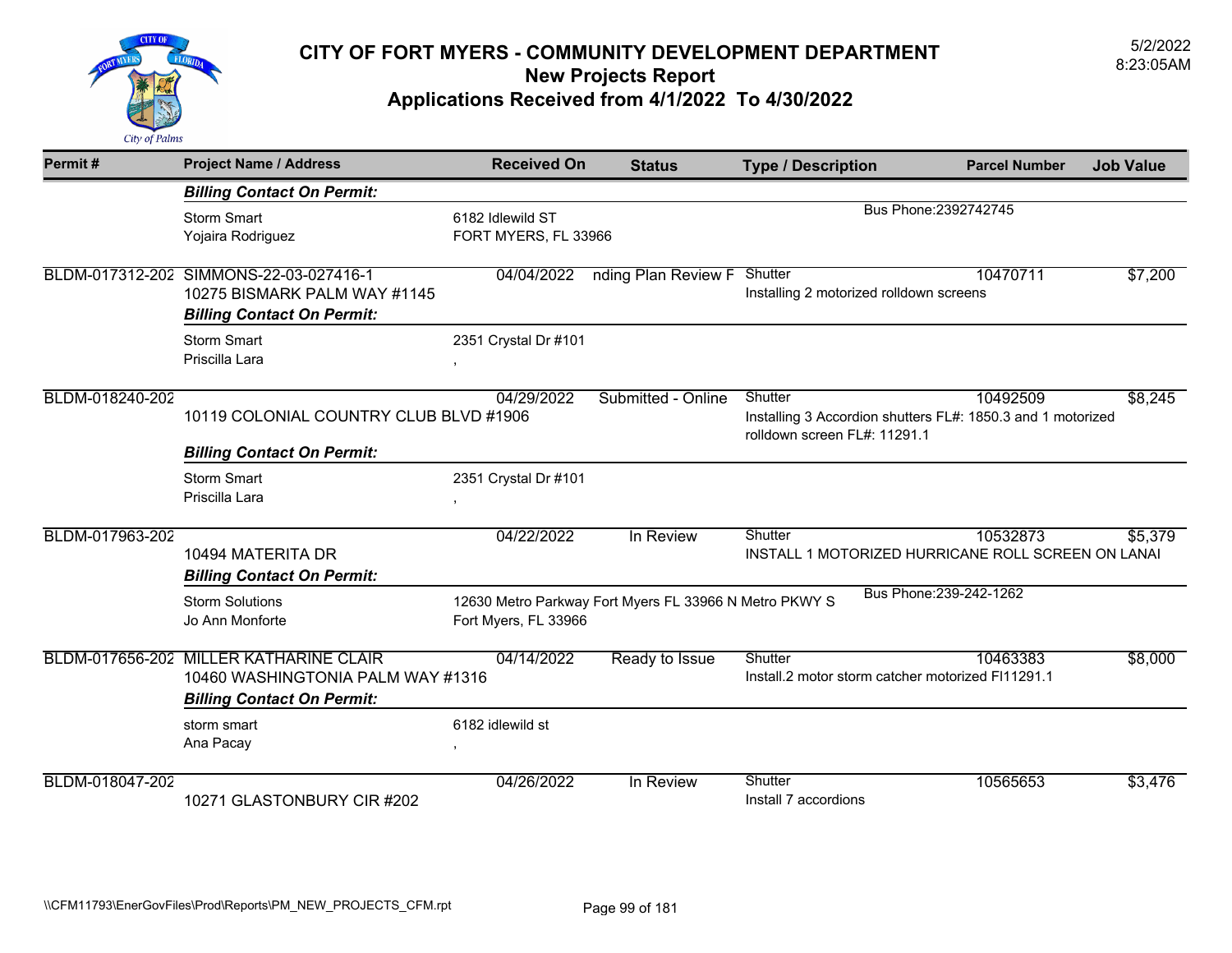

| Permit#         | <b>Project Name / Address</b>                                   | <b>Received On</b>                             | <b>Status</b>      | <b>Type / Description</b>                              | <b>Parcel Number</b>      | <b>Job Value</b> |
|-----------------|-----------------------------------------------------------------|------------------------------------------------|--------------------|--------------------------------------------------------|---------------------------|------------------|
|                 | <b>Billing Contact On Permit:</b>                               |                                                |                    |                                                        |                           |                  |
|                 | All American Shutters + Glass<br>Jeff Tollison                  |                                                |                    | Bus Phone: 2394334100                                  |                           |                  |
| BLDM-017534-202 | 10020 SKY VIEW WAY #904<br><b>Billing Contact On Permit:</b>    | 04/11/2022                                     | Issued             | Shutter<br>Install 1 MT RD Screen FL11291.1            | 10502052                  | \$6,153          |
|                 | <b>DEBRA RIVERA</b>                                             | 6182 IDLEWILD ST<br>FORT MYERS, FL 33966       |                    |                                                        | Bus Phone: (239) 274-2727 |                  |
| BLDM-017586-202 | 11008 MILL CREEK WAY #2107<br><b>Billing Contact On Permit:</b> | 04/12/2022                                     | <b>Issued</b>      | Shutter<br>Install 6 bahama hurricane shutters         | 10509974                  | \$4,956          |
|                 | REPAIR SPECIALISTS OF ALL<br>JOSEPH SCHOONOVER                  | 720 NE 25TH AVE #Ste 7<br>CAPE CORAL, FL 33904 |                    | Bus Phone: 239-851-2511                                |                           |                  |
| BLDM-017311-202 | 4141 BLOOMFIELD ST<br><b>Billing Contact On Permit:</b>         | 04/04/2022                                     | <b>Issued</b>      | Shutter<br>Installing 5 Accordion shutters             | 10581244                  | \$4,449          |
|                 | <b>Storm Smart</b><br>Priscilla Lara                            | 2351 Crystal Dr #101                           |                    |                                                        |                           |                  |
| BLDM-017532-202 | 9588 HEMINGWAY LN #3505<br><b>Billing Contact On Permit:</b>    | 04/11/2022                                     | Issued             | Shutter<br>Installing 6 Accordion Shutters FL#: 1850.3 | 10521020                  | \$6,295          |
|                 | <b>Storm Smart</b><br>Priscilla Lara                            | 2351 Crystal Dr #101                           |                    |                                                        |                           |                  |
| BLDM-018227-202 | 10525 CASELLA WAY #201                                          | 04/28/2022                                     | Submitted - Online | Shutter<br>Install 3 Motor. RD Screen FL#11291.1       | 10600519                  | \$12,063         |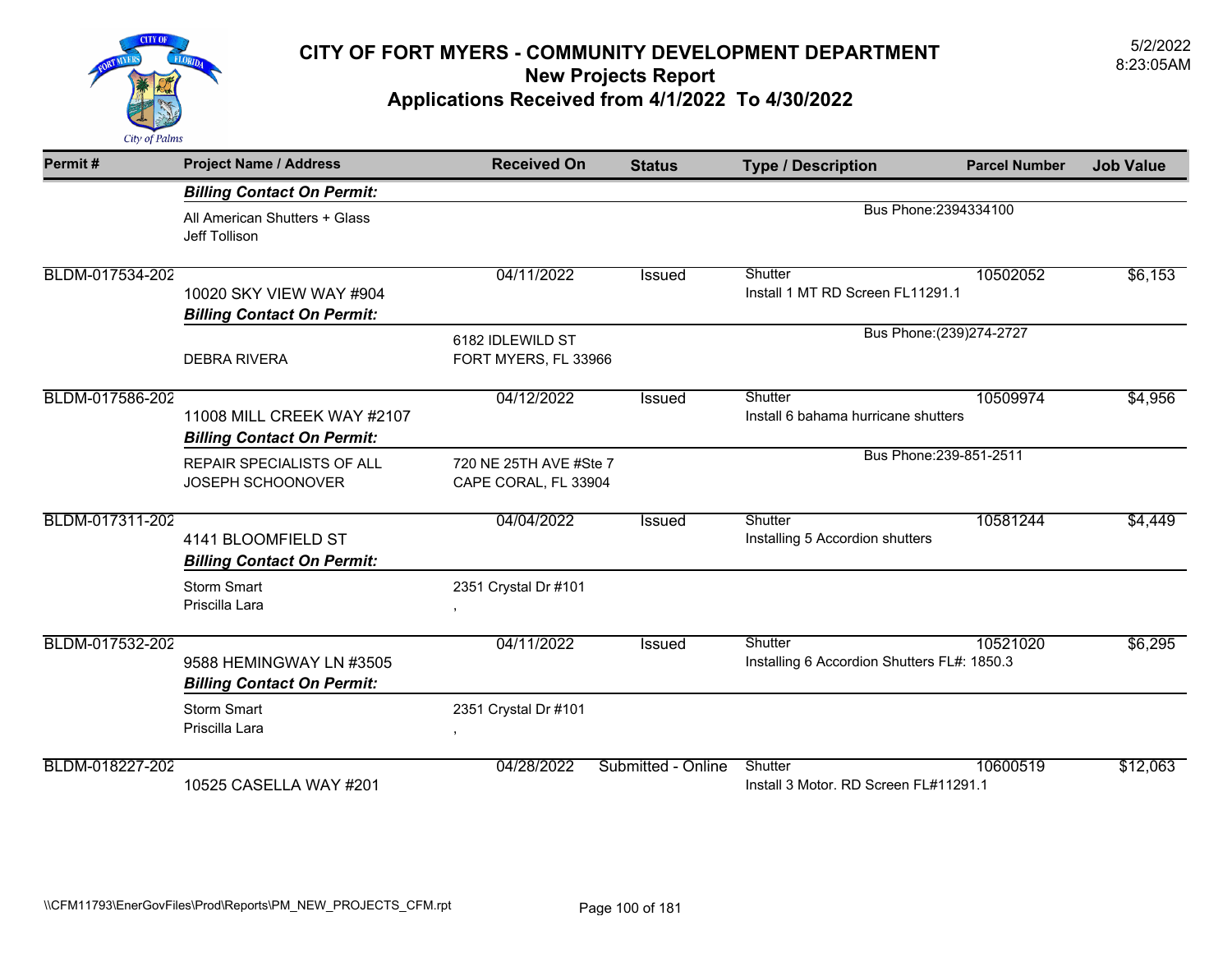

| Permit#         | <b>Project Name / Address</b>                                                                          | <b>Received On</b>                          | <b>Status</b>               | <b>Type / Description</b>                               | <b>Parcel Number</b> | <b>Job Value</b> |
|-----------------|--------------------------------------------------------------------------------------------------------|---------------------------------------------|-----------------------------|---------------------------------------------------------|----------------------|------------------|
|                 | <b>Billing Contact On Permit:</b>                                                                      |                                             |                             |                                                         |                      |                  |
|                 | <b>STORM SMART BUILDING SY!</b><br><b>Brian Rist</b>                                                   | 6182 IDLEWILD<br>FORT MYERS, FL 33966       |                             | Bus Phone: 2392742758                                   |                      |                  |
| BLDM-017420-202 | 2121 COLLIER AVE #114<br><b>Billing Contact On Permit:</b>                                             | 04/06/2022                                  | Ready to Issue              | Shutter<br>Installation of hurricane protection.        | 10185417             | \$1,072          |
|                 | <b>EUREX SHUTTERS</b><br><b>HANS-OTTO TESSNER</b>                                                      |                                             |                             | Bus Phone: 239-369-8600                                 |                      |                  |
|                 | BLDM-017310-202 KERN WILIS E JR & MARSH<br>10550 CASELLA WAY #102<br><b>Billing Contact On Permit:</b> | 04/04/2022                                  | nding Plan Review F Shutter | Install 3 Motor, RD Screen FL#11291.1                   | 10612850             | \$11,738         |
|                 | <b>STORM SMART BUILDING SY!</b><br><b>Brian Rist</b>                                                   | 6182 IDLEWILD<br>FORT MYERS, FL 33966       |                             | Bus Phone: 2392742758                                   |                      |                  |
| BLDM-017425-202 | 10730 RAVENNA WAY #201<br><b>Billing Contact On Permit:</b>                                            | 04/06/2022                                  | Ready to Issue              | Windows/Doors<br>Install 6 impact windows size for size | 10500116             | \$9,645          |
|                 | <b>Storm Solutions</b><br><b>CATHERINE CEFARO</b>                                                      | 12630 Metro Parkway<br>Fort Myers, FL 33966 |                             | Bus Phone: 239-242-1262                                 |                      |                  |
| BLDM-017331-202 | 2935 WINKLER AVE #1103<br><b>Billing Contact On Permit:</b>                                            | 04/05/2022                                  | Issued                      | Windows/Doors<br>Replace 3 impact windows size for size | 10517904             | \$8,072          |
|                 | Steven Rockwell Sanders, LLC<br><b>Steven Sanders</b>                                                  | 5445 LAKE LE CLARE RD<br>LUTZ, FL 33558     |                             | Bus Phone: 8132405741                                   |                      |                  |
| BLDM-017674-202 | 4331 GLENWOOD AVE                                                                                      | 04/15/2022                                  | Submitted - Online          | Windows/Doors<br>Remove and replace windows             | 10245802             | \$10,000         |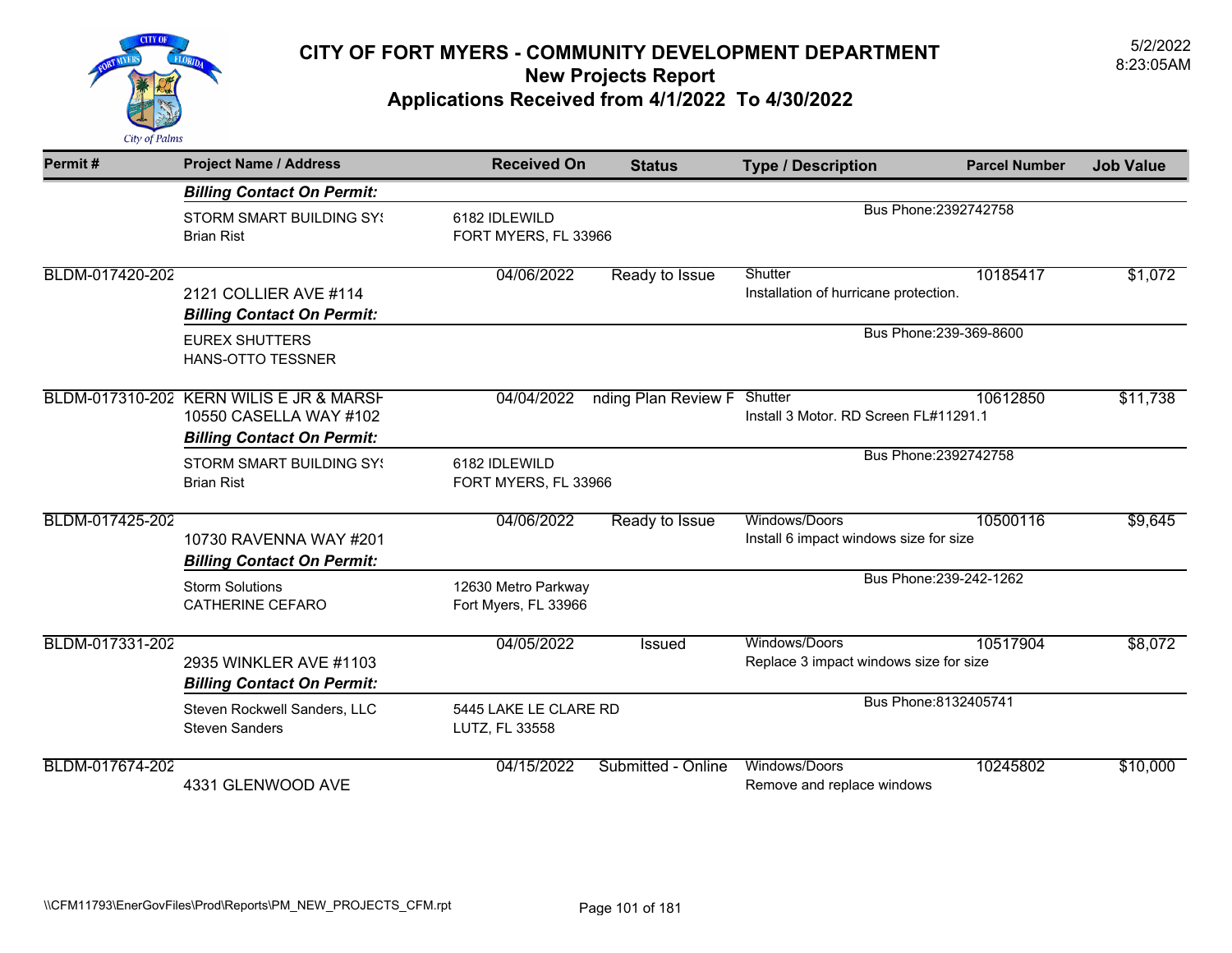

| Permit#                      | <b>Project Name / Address</b>                                        | <b>Received On</b>                          | <b>Status</b>      | <b>Type / Description</b>                                                                                                           | <b>Parcel Number</b>    | <b>Job Value</b> |
|------------------------------|----------------------------------------------------------------------|---------------------------------------------|--------------------|-------------------------------------------------------------------------------------------------------------------------------------|-------------------------|------------------|
|                              | <b>Billing Contact On Permit:</b>                                    |                                             |                    |                                                                                                                                     |                         |                  |
|                              | TITAN CONTRACTING, LLC<br><b>CLINT GREEN</b>                         | 2664 CRAG ST<br>FORT MYERS, FL 33901        |                    |                                                                                                                                     | Bus Phone: 239-689-5060 |                  |
| BLDM-017333-202              | 4166 CASTILLA CIR #104<br><b>Billing Contact On Permit:</b>          | 04/05/2022                                  | <b>Issued</b>      | Windows/Doors<br>Replace 4 impact windows + mull size for size                                                                      | 10545395                | \$6,996          |
|                              | Steven Rockwell Sanders, LLC<br><b>Steven Sanders</b>                | 5445 LAKE LE CLARE RD<br>LUTZ, FL 33558     |                    |                                                                                                                                     | Bus Phone: 8132405741   |                  |
|                              | BLDM-017624-202 Naples Cara-Claudia Win and<br>3417 WINKLER AVE #610 | 04/13/2022                                  | In Review          | Windows/Doors<br>Replace 2 existing windows and 2 existing Sliding Glass doors with<br>new impact windows and doors - size for size | 10519716                | \$12,000         |
|                              | <b>Billing Contact On Permit:</b>                                    |                                             |                    |                                                                                                                                     | Bus Phone: 2392800570   |                  |
|                              | Elite Permit of Naples<br><b>Ruth Newell</b>                         |                                             |                    |                                                                                                                                     | Home Phone: 2392800570  |                  |
| BLDM-017526-202 PRAG ONE LLC | 3308 HANDY CT #2<br><b>Billing Contact On Permit:</b>                | 04/11/2022                                  | In Review          | Windows/Doors<br>Change Windows from apartment #2                                                                                   | 10252822                | \$4,000          |
|                              | Prag One LLC<br>Alejandro Mazzalay                                   | 2017 Van Buren ST #1<br>Hollywood, FL 33020 |                    |                                                                                                                                     |                         |                  |
| BLDM-018201-202              | 12921 NEW MARKET ST #102<br><b>Billing Contact On Permit:</b>        | 04/28/2022                                  | Submitted - Online | Windows/Doors<br>Replacing 1 SXS S155-I lo e wellesley door FL20468.7                                                               | 10552767                | \$4,095          |
|                              | <b>Storm Smart</b><br>Noely Pacay                                    | 6182 Idlewild ST<br>Fort Myers, FL          |                    |                                                                                                                                     |                         |                  |
| BLDM-018075-202              | 3008 PALMETTO OAK DR #107                                            | 04/26/2022                                  | Submitted - Online | Windows/Doors<br>SIZE FOR SIZE IMPACT WINDOWS TO BE INSTALLED                                                                       | 10496431                | \$9,450          |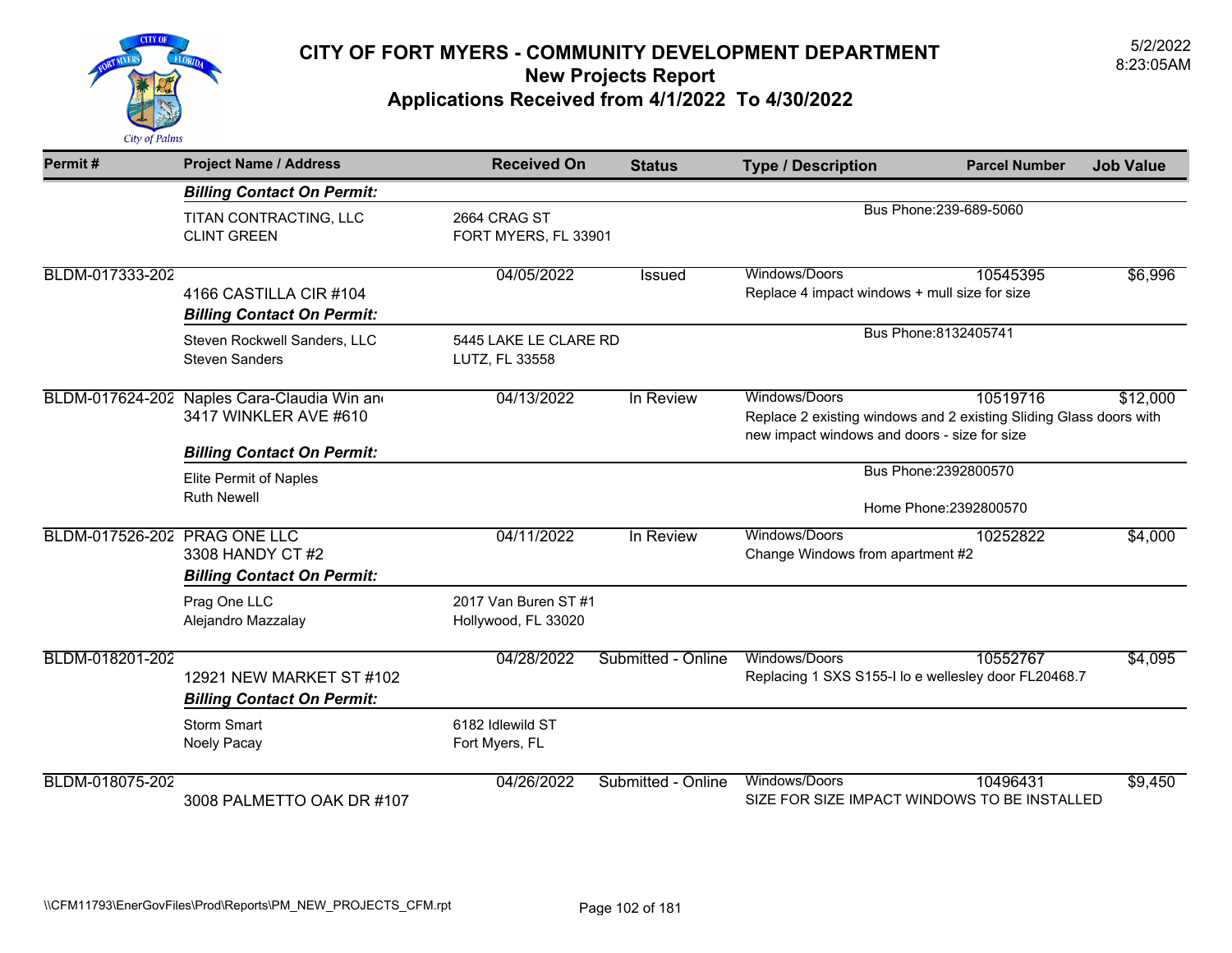

| Permit#         | <b>Project Name / Address</b>                                                            | <b>Received On</b>                                    | <b>Status</b>        | <b>Type / Description</b>                                                                                                                                                | <b>Parcel Number</b>     | <b>Job Value</b> |
|-----------------|------------------------------------------------------------------------------------------|-------------------------------------------------------|----------------------|--------------------------------------------------------------------------------------------------------------------------------------------------------------------------|--------------------------|------------------|
|                 | <b>Billing Contact On Permit:</b>                                                        |                                                       |                      |                                                                                                                                                                          |                          |                  |
|                 | Reece Builders<br>Patricia Panzegrau                                                     | 10990 Metro PKWY #Unit B<br>Fort Myers, FL 33966      |                      |                                                                                                                                                                          |                          |                  |
| TRD-018249-2022 | 2189 MITCHELL CT                                                                         | 04/29/2022                                            | Submitted - Online   | Existing/Replace/Repair: 1&2 Famil 10253891<br>Replace outside main Breaker Panel with new or like/like. Update<br>ground field.                                         |                          | \$1,400          |
|                 | <b>Billing Contact On Permit:</b>                                                        |                                                       |                      |                                                                                                                                                                          |                          |                  |
|                 | <b>LICENSED TO LIGHT ELECTR</b><br><b>TERRY JORDAN</b>                                   | 11270 METRO PKWY ST 5<br>FORT MYERS, FL 33966         |                      |                                                                                                                                                                          | Bus Phone: 239-362-02502 |                  |
| TRD-017354-2022 | <b>Hodges Disconnect Repair</b><br>1676 MORNING GLORY CT                                 | 04/05/2022                                            | Finaled              | Existing/Replace/Repair: 1&2 Famil 10502423<br>remove and replace 400AMP Disconnect with like system. Upgrade<br>grounding system. Requires utility disconnect/reconnect |                          | \$2,200          |
|                 | <b>Billing Contact On Permit:</b>                                                        |                                                       |                      |                                                                                                                                                                          | Bus Phone: 239.275.4502  |                  |
|                 | Bo's Electric, Inc.<br>Kathryne Hayden                                                   | 10241 METRO PKWY #111<br>FORT MYERS, FL 33966         |                      |                                                                                                                                                                          |                          |                  |
| TRD-018215-2022 | 1828 S PALMDALE CT                                                                       | 04/28/2022                                            | Submitted - Online   | Existing/Replace/Repair: 1&2 Famil 10250656<br>REPLACE 150 AMP METER AND PANEL LIKE FOR LIKE, UPDATE<br><b>GROUNDING</b>                                                 |                          | \$2,400          |
|                 | <b>Billing Contact On Permit:</b><br><b>Beattie Home Services LLC</b><br>Michael Rosario | 857 SE 47th ST<br>Cape Coral, FL 33904                |                      |                                                                                                                                                                          | Bus Phone: 2395746556    |                  |
| TRD-017997-2022 | 1451 COCONUT DR<br><b>Billing Contact On Permit:</b>                                     | 04/25/2022                                            | ady to Issue with No | Existing/Replace/Repair: 1&2 Famil 10175787<br>Upgrade panel from 150 to 200 amps                                                                                        |                          | \$5,000          |
|                 | <b>Bright Star Electric LLC</b><br>Alexis Rodriguez                                      | 5483 Lee St Lee ST #Unit 11<br>Lehigh Acres, FL 33971 |                      |                                                                                                                                                                          |                          |                  |
| TRD-017913-2022 | <b>Panel Replacement</b><br>2634 ORANGE ST                                               | 04/21/2022                                            | Ready to Issue       | Existing/Replace/Repair: 1&2 Famil 10162105<br>Replacing main panel                                                                                                      |                          | \$3,000          |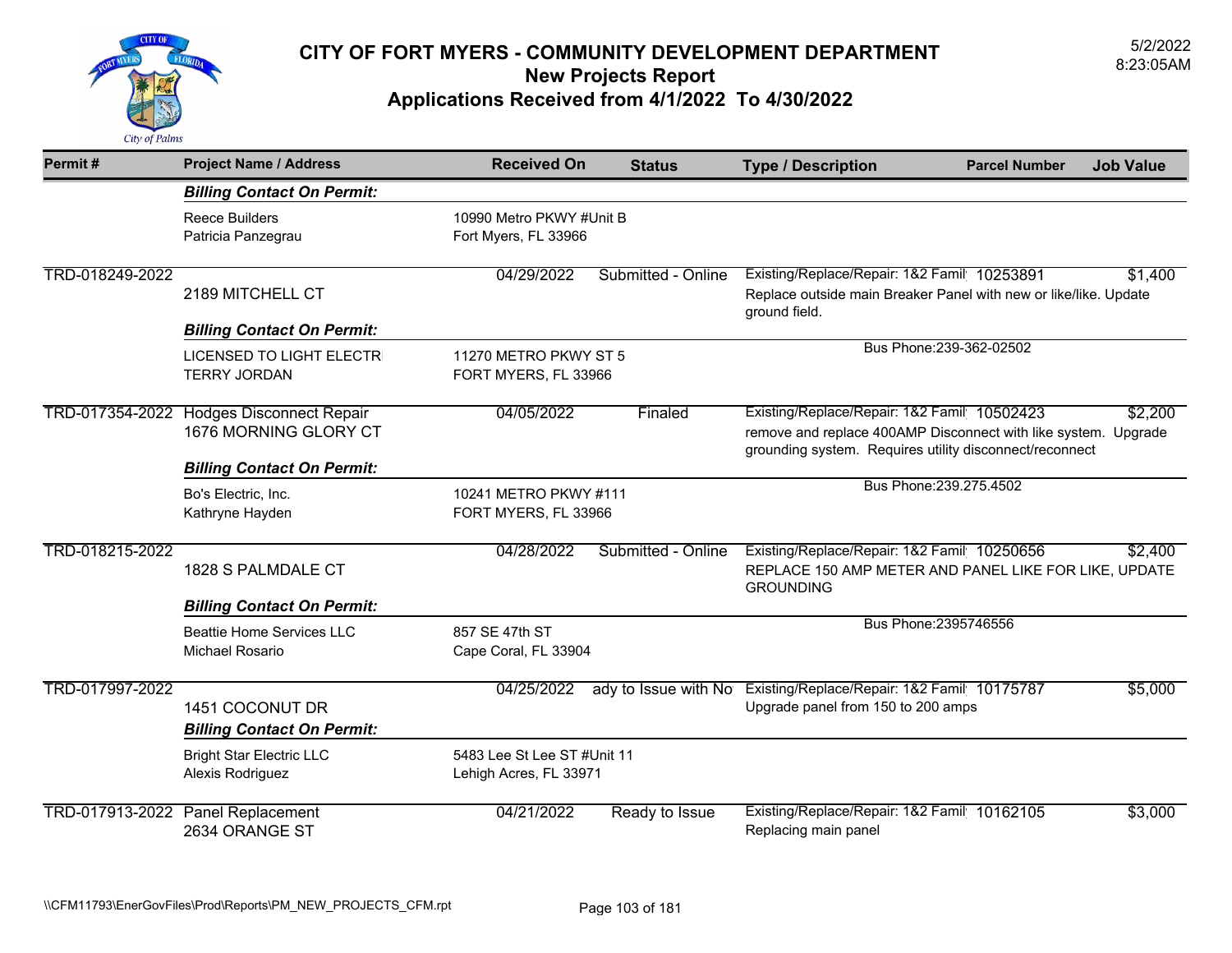

| Permit#                  | <b>Project Name / Address</b>                         | <b>Received On</b>                                          | <b>Status</b>                             | <b>Type / Description</b>                                                                                                                                                                                                                          | <b>Parcel Number</b>                                  | <b>Job Value</b> |
|--------------------------|-------------------------------------------------------|-------------------------------------------------------------|-------------------------------------------|----------------------------------------------------------------------------------------------------------------------------------------------------------------------------------------------------------------------------------------------------|-------------------------------------------------------|------------------|
|                          | <b>Billing Contact On Permit:</b>                     |                                                             |                                           |                                                                                                                                                                                                                                                    |                                                       |                  |
|                          | Zoe Negron                                            | FORT MYERS, FL 33908                                        | 17051 Alico Commerce Ct ALICO COMMERCE #2 |                                                                                                                                                                                                                                                    |                                                       |                  |
| TRD-017489-2022          | 1117 ROSE AVE<br><b>Billing Contact On Permit:</b>    | 04/08/2022                                                  | Issued                                    | Existing/Replace/Repair: 1&2 Famil 10246541<br>REPLACE 200A MAIN PANEL. LIKE OR LIKE                                                                                                                                                               |                                                       | \$4,093          |
|                          | <b>BEST ELECTRIC AND AIR</b><br><b>Michael Kiser</b>  | 1455 Rail Head Blvd 1 Rail Head Blvd #1<br>Naples, FL 34110 |                                           | Bus Phone: 992-3561                                                                                                                                                                                                                                |                                                       |                  |
| TRD-017399-2022          | 2107 SIMON CT                                         | 04/06/2022                                                  | Finaled                                   | Existing/Replace/Repair: 1&2 Famil 10253738<br>\$6,771<br>Replacement of 200A meter can, 150A main outdoor panel, riser<br>and weatherhead. like for like. update grounding. ** ER permit as<br>riser is bent and bus bar is entirely compromised. |                                                       |                  |
|                          | <b>Billing Contact On Permit:</b>                     |                                                             |                                           |                                                                                                                                                                                                                                                    |                                                       |                  |
|                          | <b>BEST ELECTRIC AND AIR</b><br><b>Michael Kiser</b>  | 1455 Rail Head Blvd 1 Rail Head Blvd #1<br>Naples, FL 34110 |                                           | Bus Phone: 992-3561                                                                                                                                                                                                                                |                                                       |                  |
| TRD-017802-2022          | 3481 HIBISCUS DR<br><b>Billing Contact On Permit:</b> | 04/19/2022                                                  | ady to Issue with No                      | Existing/Replace/Repair: 1&2 Famil 10176709<br>REPLACE OUTSIDE METER CAN                                                                                                                                                                           |                                                       | \$1,900          |
|                          | Alma ElectricLlc<br>Ernesto alma                      | 1405 wilmette st<br>Punta Gorda, FL 33980-1956              |                                           |                                                                                                                                                                                                                                                    |                                                       |                  |
| TRD-017791-2022 Townsend | 3486 AVOCADO DR<br><b>Billing Contact On Permit:</b>  | 04/19/2022                                                  | <b>Issued</b>                             | Existing/Replace/Repair: 1&2 Famil 10176881<br>Replace the A/C panel and new feed for sub panel                                                                                                                                                    |                                                       | \$1,622          |
|                          | <b>MISTER SPARKY</b><br><b>BRUCE FORT</b>             | 624 67TH ST CIR E<br>BRADENTON, FL 34208                    |                                           |                                                                                                                                                                                                                                                    | Bus Phone: 941-584-2084<br>Home Phone: (941) 379-7722 |                  |
| TRD-017816-2022          | 2968 PRICE AVE                                        | 04/20/2022                                                  | <b>Issued</b>                             | Existing/Replace/Repair: 1&2 Famil 10253028<br>100 amp electrical meter re-connect                                                                                                                                                                 |                                                       | \$2,500          |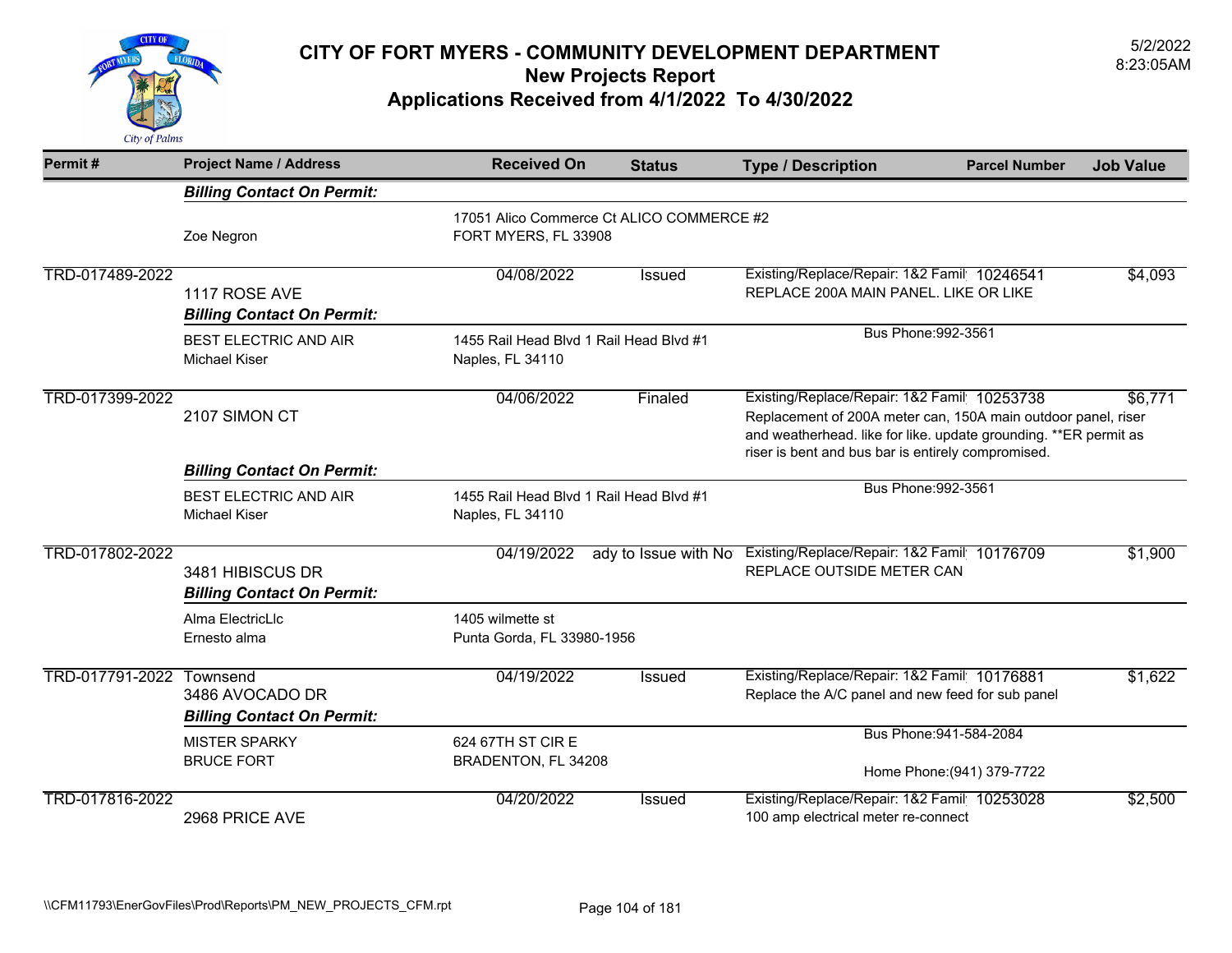

| Permit#         | <b>Project Name / Address</b>                            | <b>Received On</b>                            | <b>Status</b>      | <b>Type / Description</b>                                                                                                                                                           | <b>Parcel Number</b>    | <b>Job Value</b> |
|-----------------|----------------------------------------------------------|-----------------------------------------------|--------------------|-------------------------------------------------------------------------------------------------------------------------------------------------------------------------------------|-------------------------|------------------|
|                 | <b>Billing Contact On Permit:</b>                        |                                               |                    |                                                                                                                                                                                     |                         |                  |
|                 | METPLANET ELECTRICAL CO<br><b>JEAN TELFORT</b>           | 6231 GRANT Court<br>HOLLYWOOD, FL 33024       |                    | Bus Phone: 754.214.1695                                                                                                                                                             |                         |                  |
| TRD-017995-2022 | 3336 CENTRAL AVE<br><b>Billing Contact On Permit:</b>    | 04/25/2022                                    | Issued             | Existing/Replace/Repair: 1&2 Famil 10175384<br>Replacing the receptacle                                                                                                             |                         | \$300            |
|                 | Louis Derosier                                           | 3336 CENTRAL AVE<br>FORT MYERS, FL 33901      |                    |                                                                                                                                                                                     | Home Phone: 2393210183  |                  |
| TRD-018212-2022 | 7973 TIGER PALM WAY<br><b>Billing Contact On Permit:</b> | 04/28/2022                                    | Submitted - Online | Existing/Replace/Repair: 1&2 Famil 10455647<br>Replace meter/main combo and reground                                                                                                |                         | \$1,850          |
|                 | <b>ACRA Electric Inc</b><br><b>Robert Greco</b>          | 842 SE 46th LN<br>Cape Coral, FL 33904        |                    |                                                                                                                                                                                     |                         |                  |
| TRD-018257-2022 | 1444 MORENO AVE                                          | 04/29/2022                                    | Submitted - Online | Existing/Replace/Repair: 1&2 Famil 10176779<br>OVER HEAD TO UNDER GROUND CONVERSION WITH NEW 200<br>AMP METER MAIN DISCONNECT                                                       |                         | \$2,000          |
|                 | <b>Billing Contact On Permit:</b>                        |                                               |                    |                                                                                                                                                                                     |                         |                  |
|                 | Phoenix Electric Inc<br>Joshua Phillips                  | 2602 SE 21st PL<br>Cape Coral, FL 33904       |                    |                                                                                                                                                                                     |                         |                  |
| TRD-017813-2022 | Lehnert Receptacle<br>2774 MCGREGOR BLVD                 | 04/19/2022                                    | Issued-Inspections | Existing/Replace/Repair: 1&2 Famil 10172846<br>Installation of 208/230 v 15A service for new AC install; 220 v<br>receptacle                                                        |                         | \$200            |
|                 | <b>Billing Contact On Permit:</b>                        |                                               |                    |                                                                                                                                                                                     |                         |                  |
|                 | Bo's Electric, Inc.<br>Kathryne Hayden                   | 10241 METRO PKWY #111<br>FORT MYERS, FL 33966 |                    |                                                                                                                                                                                     | Bus Phone: 239.275.4502 |                  |
| TRD-018081-2022 | 1688 COLONIAL BLVD                                       | 04/26/2022                                    | Submitted - Online | Existing/Replace/Repair: Commerci 10186409<br>Remove existing coffee equipment, replace with new equipment,<br>Relocate existing 30amp receptacles to accommodate new<br>equipment. |                         | \$2,100          |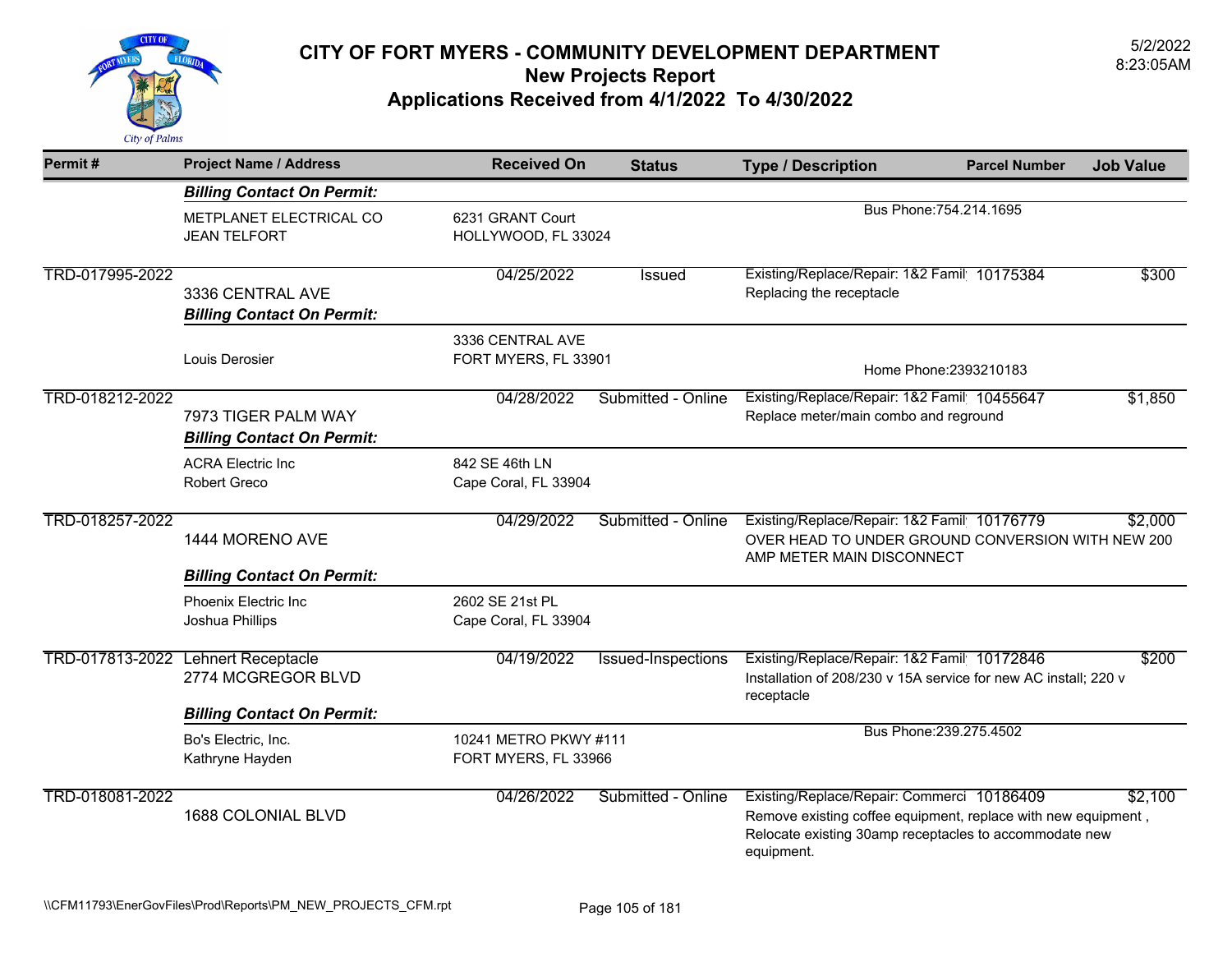

| Permit#         | <b>Project Name / Address</b>                            | <b>Received On</b>                       | <b>Status</b>      | <b>Type / Description</b>                                                                                                                                                           | <b>Parcel Number</b> | <b>Job Value</b> |
|-----------------|----------------------------------------------------------|------------------------------------------|--------------------|-------------------------------------------------------------------------------------------------------------------------------------------------------------------------------------|----------------------|------------------|
|                 | <b>Billing Contact On Permit:</b>                        |                                          |                    |                                                                                                                                                                                     |                      |                  |
|                 | Special Graphics & Maintenance<br>Fred Jones             | 4945 W 142nd ST<br>Crestwood, IL 60418   |                    |                                                                                                                                                                                     |                      |                  |
| TRD-018082-2022 | 2980 COLONIAL BLVD                                       | 04/26/2022                               | Submitted - Online | Existing/Replace/Repair: Commerci 10439325<br>Remove existing coffee equipment, replace with new equipment,<br>Relocate existing 30amp receptacles to accommodate new<br>equipment. |                      | \$2,100          |
|                 | <b>Billing Contact On Permit:</b>                        |                                          |                    |                                                                                                                                                                                     |                      |                  |
|                 | Special Graphics & Maintenance<br>Fred Jones             | 4945 W 142nd ST<br>Crestwood, IL 60418   |                    |                                                                                                                                                                                     |                      |                  |
| TRD-018077-2022 | 1905 WINKLER AVE #5<br><b>Billing Contact On Permit:</b> | 04/26/2022                               | Submitted - Online | Existing/Replace/Repair: Commerci 10184557<br>replace 100 amp main lug panel like for like                                                                                          |                      | \$2,498          |
|                 | <b>MISTER SPARKY</b><br><b>BRUCE FORT</b>                | 624 67TH ST CIR E<br>BRADENTON, FL 34208 |                    | Bus Phone: 941-584-2084<br>Home Phone: (941) 379-7722                                                                                                                               |                      |                  |
| TRD-018096-2022 | 1580 HAYLEY LN                                           | 04/27/2022                               | Submitted - Online | Existing/Replace/Repair: Commerci 10440320<br>Remove existing coffee equipment, replace with new equipment,<br>Relocate existing 30amp receptacles to accommodate new<br>equipment. |                      | \$2,100          |
|                 | <b>Billing Contact On Permit:</b>                        |                                          |                    |                                                                                                                                                                                     |                      |                  |
|                 | Special Graphics & Maintenance<br>Fred Jones             | 4945 W 142nd ST<br>Crestwood, IL 60418   |                    |                                                                                                                                                                                     |                      |                  |
| TRD-018083-2022 | 4401 COLONIAL BLVD                                       | 04/26/2022                               | Submitted - Online | Existing/Replace/Repair: Commerci 10448768<br>Remove existing coffee equipment, replace with new equipment,<br>Relocate existing 30amp receptacles to accommodate new<br>equipment. |                      | \$2,100          |
|                 | <b>Billing Contact On Permit:</b>                        |                                          |                    |                                                                                                                                                                                     |                      |                  |
|                 | Special Graphics & Maintenance<br>Fred Jones             | 4945 W 142nd ST<br>Crestwood, IL 60418   |                    |                                                                                                                                                                                     |                      |                  |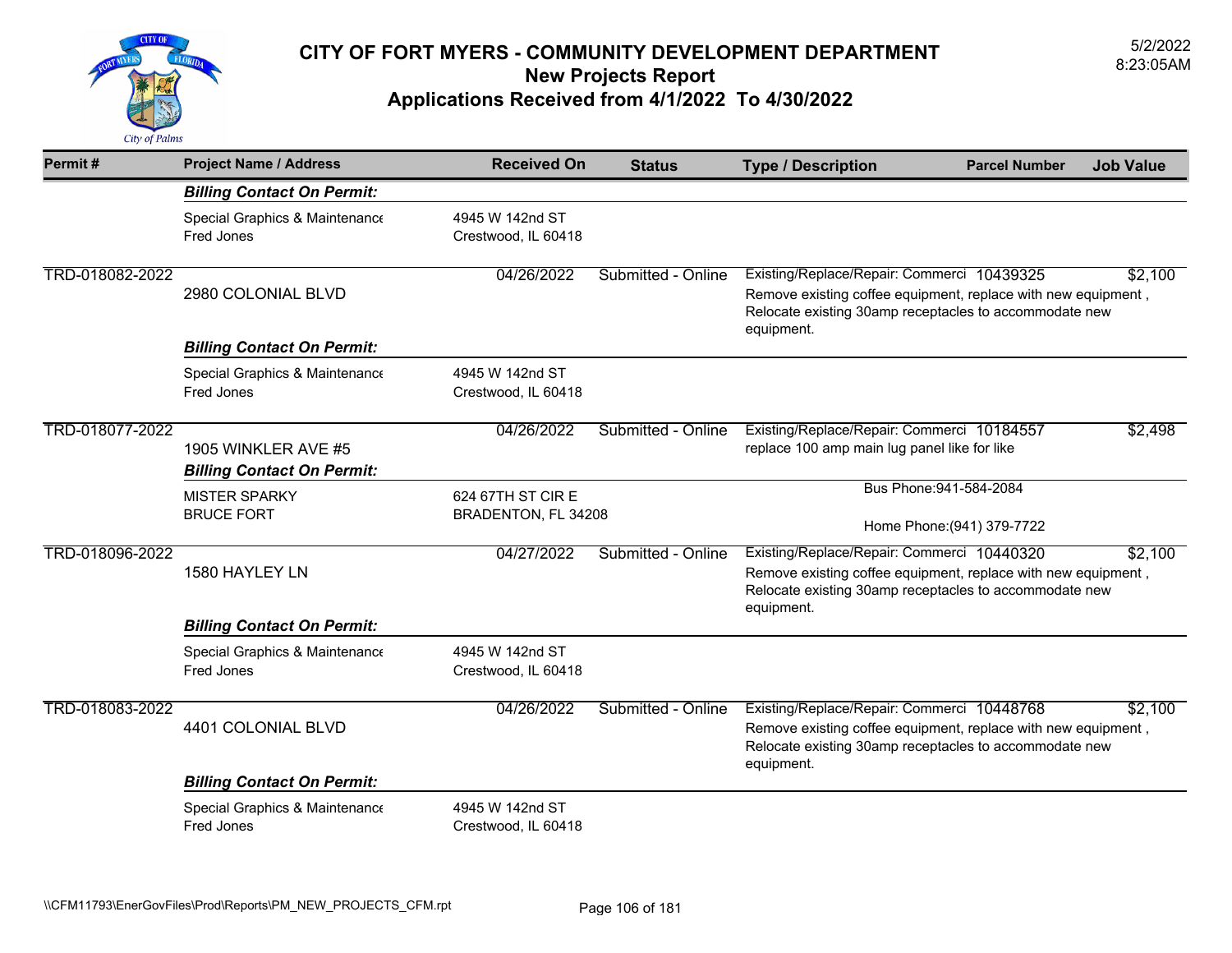

| Permit#         | <b>Project Name / Address</b>                            | <b>Received On</b>                                    | <b>Status</b>      | <b>Type / Description</b>                                                                                                                                                                                                 | <b>Parcel Number</b>    | <b>Job Value</b> |
|-----------------|----------------------------------------------------------|-------------------------------------------------------|--------------------|---------------------------------------------------------------------------------------------------------------------------------------------------------------------------------------------------------------------------|-------------------------|------------------|
| TRD-018101-2022 | 2977 CLEVELAND AVE                                       | 04/27/2022                                            | Submitted - Online | Existing/Replace/Repair: Commerci 10586461<br>Remove existing coffee equipment, replace with new equipment,<br>Relocate existing 30amp receptacles to accommodate new<br>equipment.                                       |                         | \$2,100          |
|                 | <b>Billing Contact On Permit:</b>                        |                                                       |                    |                                                                                                                                                                                                                           |                         |                  |
|                 | Special Graphics & Maintenance<br>Fred Jones             | 4945 W 142nd ST<br>Crestwood, IL 60418                |                    |                                                                                                                                                                                                                           |                         |                  |
| TRD-018097-2022 | 1580 HAYLEY LN                                           | 04/27/2022                                            | Submitted - Online | Existing/Replace/Repair: Commerci 10440320<br>Remove existing coffee equipment, replace with new equipment,<br>Relocate existing 30amp receptacles to accommodate new<br>equipment.                                       |                         | \$2,100          |
|                 | <b>Billing Contact On Permit:</b>                        |                                                       |                    |                                                                                                                                                                                                                           |                         |                  |
|                 | Special Graphics & Maintenance<br>Fred Jones             | 4945 W 142nd ST<br>Crestwood, IL 60418                |                    |                                                                                                                                                                                                                           |                         |                  |
| TRD-017916-2022 |                                                          | 04/21/2022                                            | Ready to Issue     | Existing/Replace/Repair: Commerci 10572466                                                                                                                                                                                |                         | \$2,400          |
|                 | 11730 ARBORWOOD PRESERVE BLVD                            |                                                       |                    | Remove damaged 3 phase outdoor pool panel with new 125amp<br>main lug 3 phase electrical panel, like for like.                                                                                                            |                         |                  |
|                 | <b>Billing Contact On Permit:</b>                        |                                                       |                    |                                                                                                                                                                                                                           |                         |                  |
|                 | West Coast Electrical & Lighting<br>Jill Eden            | 5871 Country Lakes DR<br>Ft. Myers, FL 33905          |                    |                                                                                                                                                                                                                           | Bus Phone: 239-690-2852 |                  |
| TRD-018184-2022 | 2635 CORTEZ BLVD                                         | 04/28/2022                                            | Submitted - Online | Existing/Replace/Repair: Commerci 10172611<br>ELEVATOR MOD: Replace elevator main disconnect & cab light<br>disconnect per code, Run new 120v circuit & piping from room, GFI<br>protection in both pit and elevator room |                         | \$2,200          |
|                 | <b>Billing Contact On Permit:</b>                        |                                                       |                    |                                                                                                                                                                                                                           |                         |                  |
|                 | Young's Electrical Contracting, In<br><b>Tyler Young</b> | 413 NE VAN LOON LN #Suite 116<br>CAPE CORAL, FL 33909 |                    | Bus Phone: 239-574-1288                                                                                                                                                                                                   |                         |                  |
| TRD-018102-2022 | 2549 DR MARTIN LUTHER KING JR BLVD                       | 04/27/2022                                            | Submitted - Online | Existing/Replace/Repair: Commerci 10162292<br>Remove existing coffee equipment, replace with new equipment,<br>Relocate existing 30amp receptacles to accommodate new<br>equipment.                                       |                         | \$2,100          |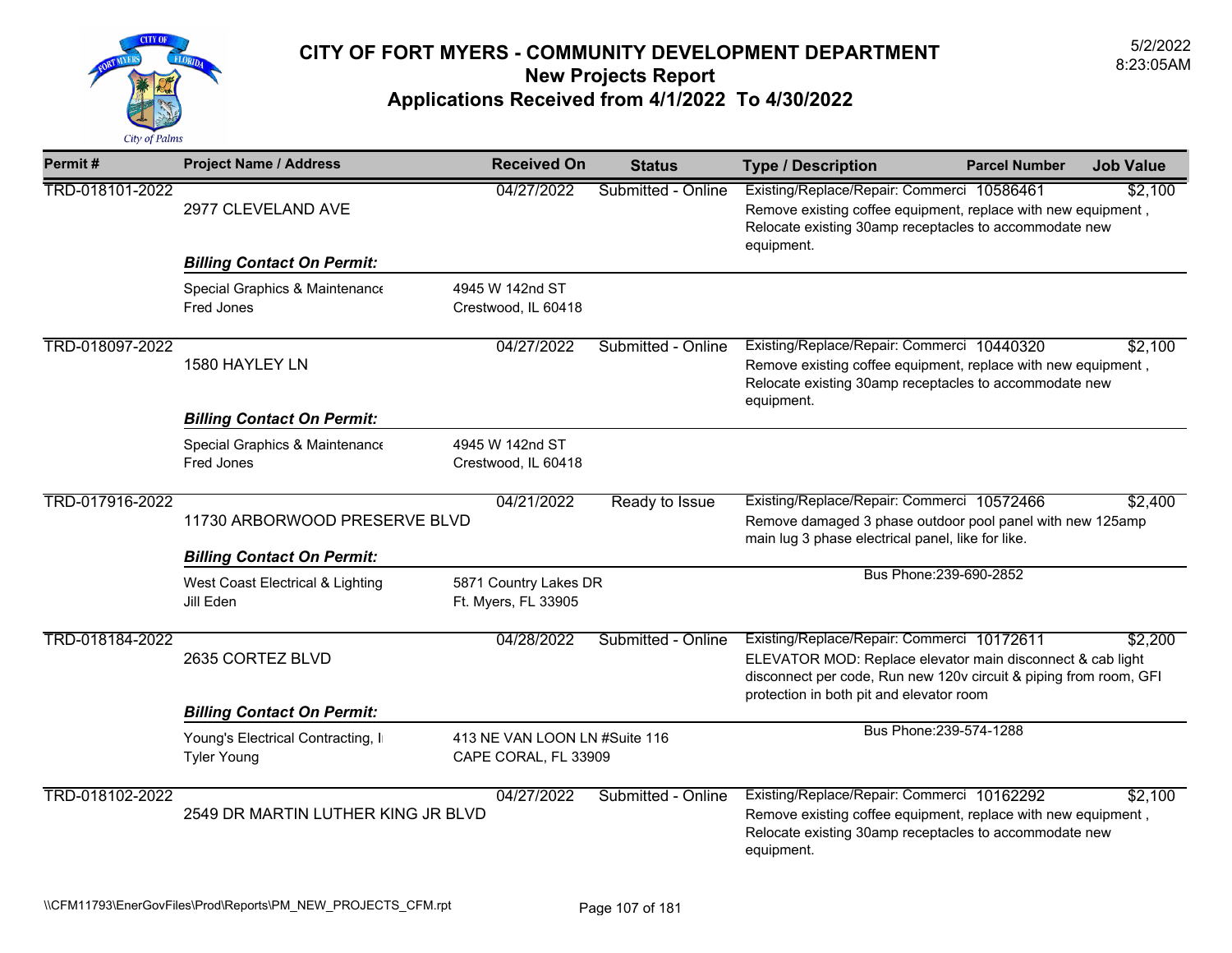

| Permit#         | <b>Project Name / Address</b>                             | <b>Received On</b>                     | <b>Status</b>      | <b>Type / Description</b>                                                                                                                                                           | <b>Parcel Number</b>    | <b>Job Value</b> |
|-----------------|-----------------------------------------------------------|----------------------------------------|--------------------|-------------------------------------------------------------------------------------------------------------------------------------------------------------------------------------|-------------------------|------------------|
|                 | <b>Billing Contact On Permit:</b>                         |                                        |                    |                                                                                                                                                                                     |                         |                  |
|                 | Special Graphics & Maintenance<br>Fred Jones              | 4945 W 142nd ST<br>Crestwood, IL 60418 |                    |                                                                                                                                                                                     |                         |                  |
| TRD-017409-2022 | 3118 PALM BEACH BLVD<br><b>Billing Contact On Permit:</b> | 04/06/2022                             | Finaled            | Existing/Replace/Repair: Commerci 10603023<br>Install new outlet for hi low water cooler and (4) outlets in office.                                                                 |                         | \$1,900          |
|                 | Mother and Sons Real Estate                               |                                        |                    |                                                                                                                                                                                     |                         |                  |
|                 |                                                           |                                        |                    | Home Phone: 239-872-0878                                                                                                                                                            |                         |                  |
| TRD-018099-2022 | 10510 COLONIAL BLVD                                       | 04/27/2022                             | Submitted - Online | Existing/Replace/Repair: Commerci 10558868<br>Remove existing coffee equipment, replace with new equipment,<br>Relocate existing 30amp receptacles to accommodate new<br>equipment. |                         | \$2,100          |
|                 | <b>Billing Contact On Permit:</b>                         |                                        |                    |                                                                                                                                                                                     |                         |                  |
|                 | Special Graphics & Maintenance<br>Fred Jones              | 4945 W 142nd ST<br>Crestwood, IL 60418 |                    |                                                                                                                                                                                     |                         |                  |
| TRD-017676-2022 | <b>SOMMERSET PUMP</b><br>4400 SOMMERSET DR                | 04/15/2022                             | Issued             | Existing/Replace/Repair: Commerci 10555719<br>REPLACE PANEL RECOMMEND EQUIPMENT, 2 NEW GROUND<br><b>RODS &amp; RESTRAP RISER</b>                                                    |                         | \$970            |
|                 | <b>Billing Contact On Permit:</b>                         |                                        |                    |                                                                                                                                                                                     |                         |                  |
|                 | S D WEBB ELECTRIC INC.***<br><b>STEPHEN WEBB</b>          |                                        |                    |                                                                                                                                                                                     | Bus Phone: 239-281-6200 |                  |
| TRD-018098-2022 | 2265 COLONIAL BLVD                                        | 04/27/2022                             | Submitted - Online | Existing/Replace/Repair: Commerci 10185892<br>Remove existing coffee equipment, replace with new equipment,<br>Relocate existing 30amp receptacles accommodate new<br>equipment.    |                         | \$2,100          |
|                 | <b>Billing Contact On Permit:</b>                         |                                        |                    |                                                                                                                                                                                     |                         |                  |
|                 | Special Graphics & Maintenance<br>Fred Jones              | 4945 W 142nd ST<br>Crestwood, IL 60418 |                    |                                                                                                                                                                                     |                         |                  |
| TRD-018080-2022 |                                                           | 04/26/2022                             | Submitted - Online | Existing/Replace/Repair: Commerci 10249496                                                                                                                                          |                         | \$2,100          |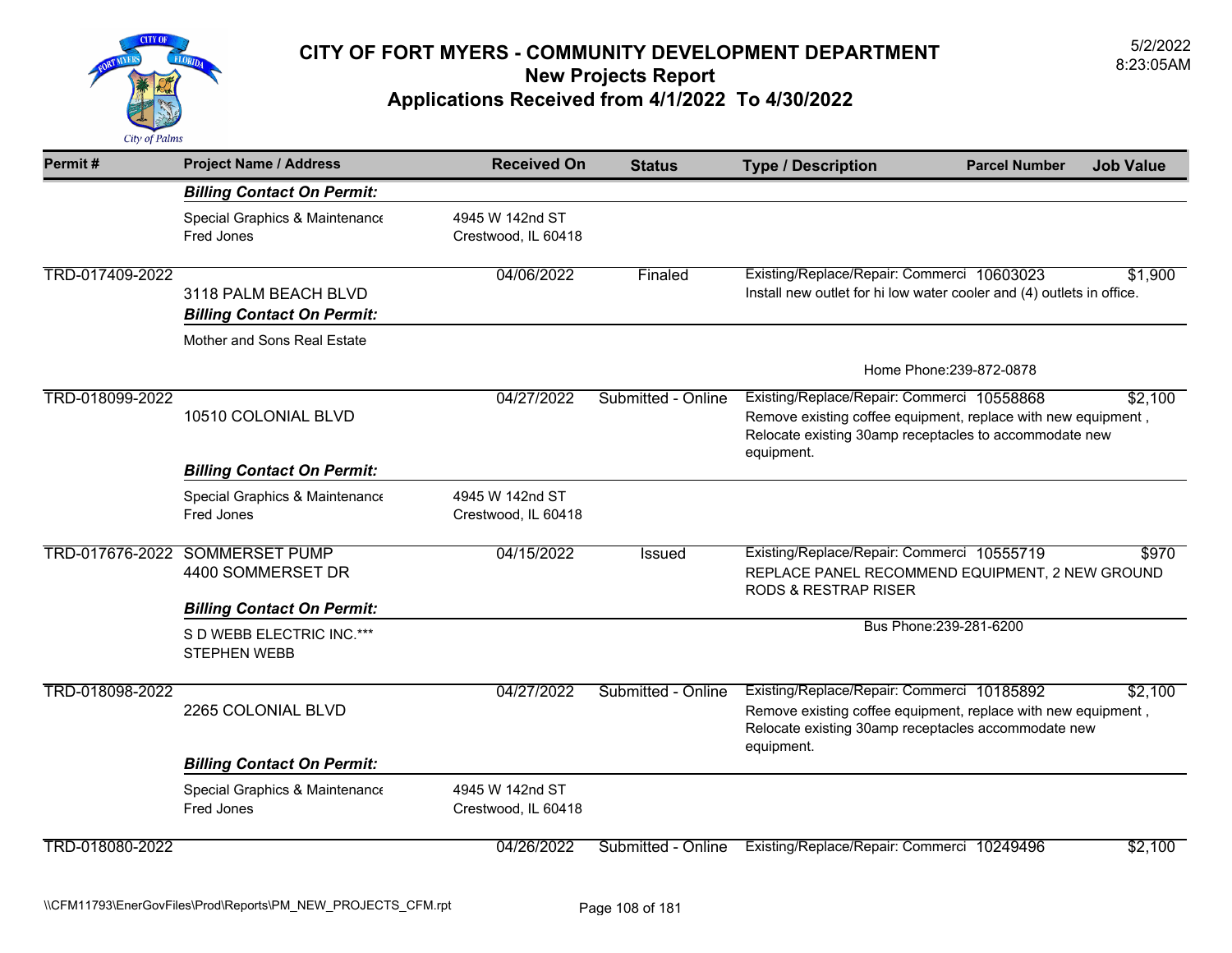

| Permit#                       | <b>Project Name / Address</b>                             | <b>Received On</b>                                   | <b>Status</b>      | <b>Type / Description</b>                                                                                                                                                           | <b>Parcel Number</b> | <b>Job Value</b> |
|-------------------------------|-----------------------------------------------------------|------------------------------------------------------|--------------------|-------------------------------------------------------------------------------------------------------------------------------------------------------------------------------------|----------------------|------------------|
|                               | 1350 ORTIZ AVE                                            |                                                      |                    | Remove existing coffee equipment, replace with new equipment,<br>Relocate existing 30amp receptacles to accommodate new<br>equipment.                                               |                      |                  |
|                               | <b>Billing Contact On Permit:</b>                         |                                                      |                    |                                                                                                                                                                                     |                      |                  |
|                               | Special Graphics & Maintenance<br>Fred Jones              | 4945 W 142nd ST<br>Crestwood, IL 60418               |                    |                                                                                                                                                                                     |                      |                  |
| TRD-017892-2022 1520 Broadway | 1520 BROADWAY #103<br><b>Billing Contact On Permit:</b>   | 04/21/2022                                           | <b>Issued</b>      | Existing/Replace/Repair: Commerci 10586329<br>Certify existing outlets for barber stations                                                                                          |                      | \$800            |
|                               | <b>INTEGRITY ELECTRICAL SER'</b><br>BERNARD ELCORROBARRUT | 16880 GATOR RD #108<br>FORT MYERS, FL 33912          |                    | Bus Phone: 239-344-7925                                                                                                                                                             |                      |                  |
| TRD-018100-2022               | 8920 COLONIAL CENTER DR                                   | 04/27/2022                                           | Submitted - Online | Existing/Replace/Repair: Commerci 10468403<br>Remove existing coffee equipment, replace with new equipment,<br>Relocate existing 30amp receptacles to accommodate new<br>equipment. |                      | \$2,100          |
|                               | <b>Billing Contact On Permit:</b>                         |                                                      |                    |                                                                                                                                                                                     |                      |                  |
|                               | Special Graphics & Maintenance<br>Fred Jones              | 4945 W 142nd ST<br>Crestwood, IL 60418               |                    |                                                                                                                                                                                     |                      |                  |
| TRD-017309-2022               | Palm Ave<br>3350 PALM AVE                                 | 04/04/2022                                           | <b>Issued</b>      | Existing/Replace/Repair: Commerci 10611995<br>Remove existing 400 amp single phase service & replace with new<br>400 amp 3 phase service                                            |                      | \$6,000          |
|                               | <b>Billing Contact On Permit:</b>                         |                                                      |                    |                                                                                                                                                                                     |                      |                  |
|                               | <b>JVA ELECTRIC INC</b><br><b>KENNETH JENKINS</b>         | 3737 DOMESTIC #Suite 1<br>NAPLES, FL 34117           |                    | Bus Phone: 2393540000                                                                                                                                                               |                      |                  |
| TRD-017694-2022               | 2835 POWELL ST<br><b>Billing Contact On Permit:</b>       | 04/15/2022                                           | Finaled            | Existing/Replace/Repair: Commerci 10174870<br>EMERGENCY DISCONNECT/RECONNECT. Replacing riser,<br>weather head, meter and grounding.                                                |                      | \$3,000          |
|                               | COOLAIR CONDITIONING INC<br><b>MARK PRUSKAUER</b>         | 2837 Fowler Street FOWLER ST<br>FORT MYERS, FL 33901 |                    | Bus Phone: 2392757077                                                                                                                                                               |                      |                  |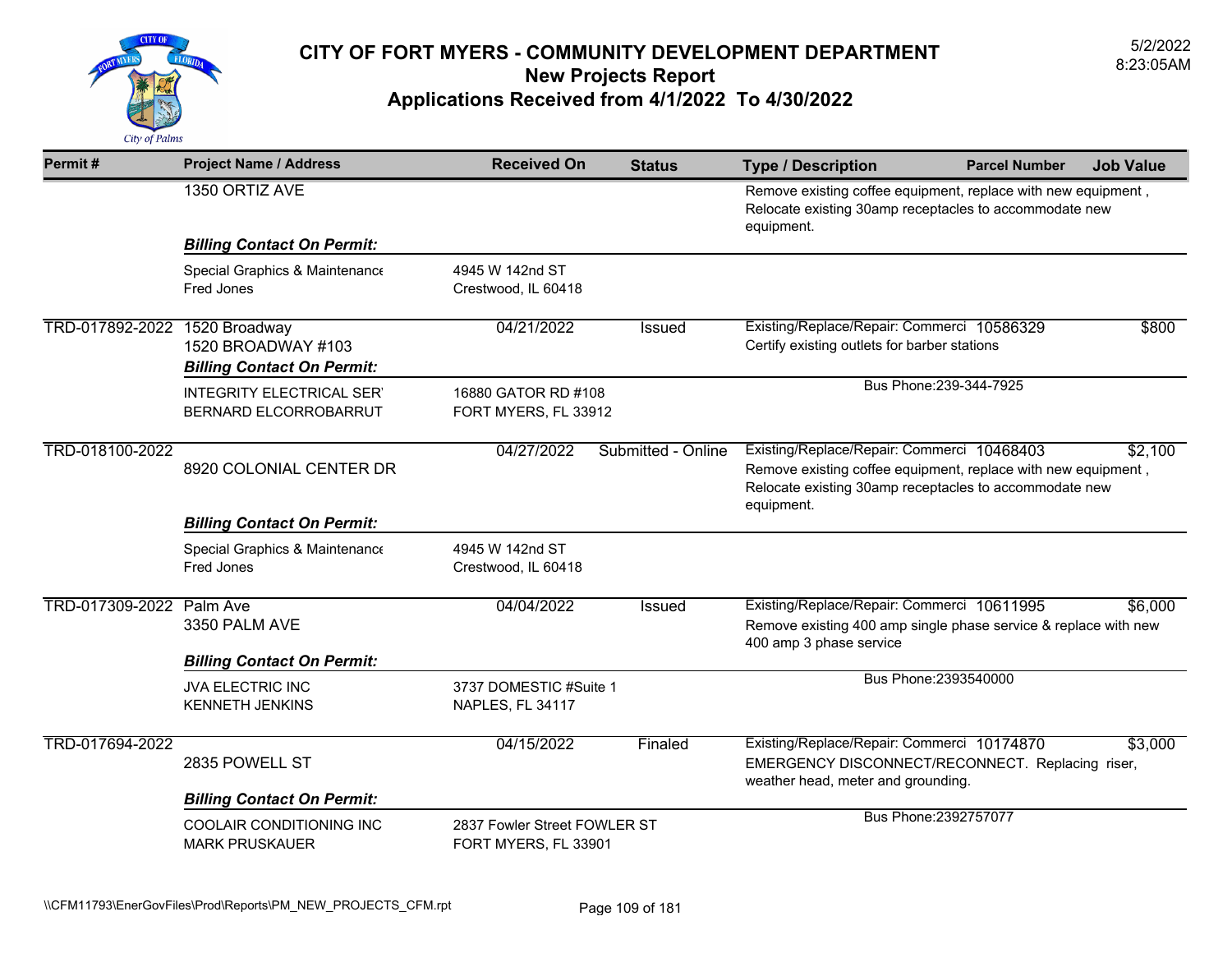

| Permit#                 | <b>Project Name / Address</b>                                                              | <b>Received On</b>                                    | <b>Status</b>      | <b>Type / Description</b>                                                                                                                                                           | <b>Parcel Number</b>                            | <b>Job Value</b> |
|-------------------------|--------------------------------------------------------------------------------------------|-------------------------------------------------------|--------------------|-------------------------------------------------------------------------------------------------------------------------------------------------------------------------------------|-------------------------------------------------|------------------|
| TRD-018103-2022         | 2549 DR MARTIN LUTHER KING JR BLVD                                                         | 04/27/2022                                            | Submitted - Online | Existing/Replace/Repair: Commerci 10162292<br>Remove existing coffee equipment, replace with new equipment,<br>Relocate existing 30amp receptacles to accommodate new<br>equipment. |                                                 | \$2,100          |
|                         | <b>Billing Contact On Permit:</b>                                                          |                                                       |                    |                                                                                                                                                                                     |                                                 |                  |
|                         | Special Graphics & Maintenance<br>Fred Jones                                               | 4945 W 142nd ST<br>Crestwood, IL 60418                |                    |                                                                                                                                                                                     |                                                 |                  |
|                         | TRD-017827-2022 The Lodge Restaurant<br>2278 FIRST ST<br><b>Billing Contact On Permit:</b> | 04/20/2022                                            | <b>Issued</b>      | Existing/Replace/Repair: Commerci 10162399<br>Upgrade circuits as required for AC change-out for The Lodge<br>Restaurant                                                            |                                                 | \$569            |
|                         | K.W. Electric Inc dba Kirkwood I<br><b>Melodie Schroth</b>                                 | PO Box 152000<br>Cape Coral, FL 33915                 |                    |                                                                                                                                                                                     | Bus Phone: 2395743449<br>Cell Phone: 2396349732 |                  |
| TRD-017486-2022 2200528 | 2825 PALM BEACH BLVD<br><b>Billing Contact On Permit:</b>                                  | 04/07/2022                                            | Finaled            | Existing/Replace/Repair: Commerci 10521911<br>INSTALL MAIN BREAKER IN EXISTING EQUIPMENT FOR MARINA<br><b>SHOP PANEL</b>                                                            |                                                 | \$2,200          |
|                         | Young's Electrical Contracting, In<br><b>Tyler Young</b>                                   | 413 NE VAN LOON LN #Suite 116<br>CAPE CORAL, FL 33909 |                    |                                                                                                                                                                                     | Bus Phone: 239-574-1288                         |                  |
| TRD-017301-2022         | 1501 PALM AVE<br><b>Billing Contact On Permit:</b>                                         | 04/04/2022                                            | Issued             | Existing/Replace/Repair: Multi-Fami 10161759<br>Electric panel upgrade in all 6 units.                                                                                              |                                                 | \$20,000         |
|                         | FLORIDA CHOICE A/C - ELECT<br><b>TYLER WAINRIGHT</b>                                       | 1247 EGBERT ST #E<br>LEHIGH ACRES, FL 33974           |                    |                                                                                                                                                                                     | Bus Phone: 2396910788                           |                  |
| TRD-017369-2022 BROWN   | 4666 SIESTA CIR<br><b>Billing Contact On Permit:</b>                                       | 04/05/2022                                            | <b>Issued</b>      | New: 1&2 Family<br>REPLACE 100A PANEL AND 200A METER WITH A 200A METER<br>MAIN COMBO. UPDATE GROUNDING                                                                              | 10185103                                        | \$4,539          |
|                         | <b>Best Home Services</b><br>Abby Sanchez                                                  |                                                       |                    |                                                                                                                                                                                     | Cell Phone: 239-315-1757                        |                  |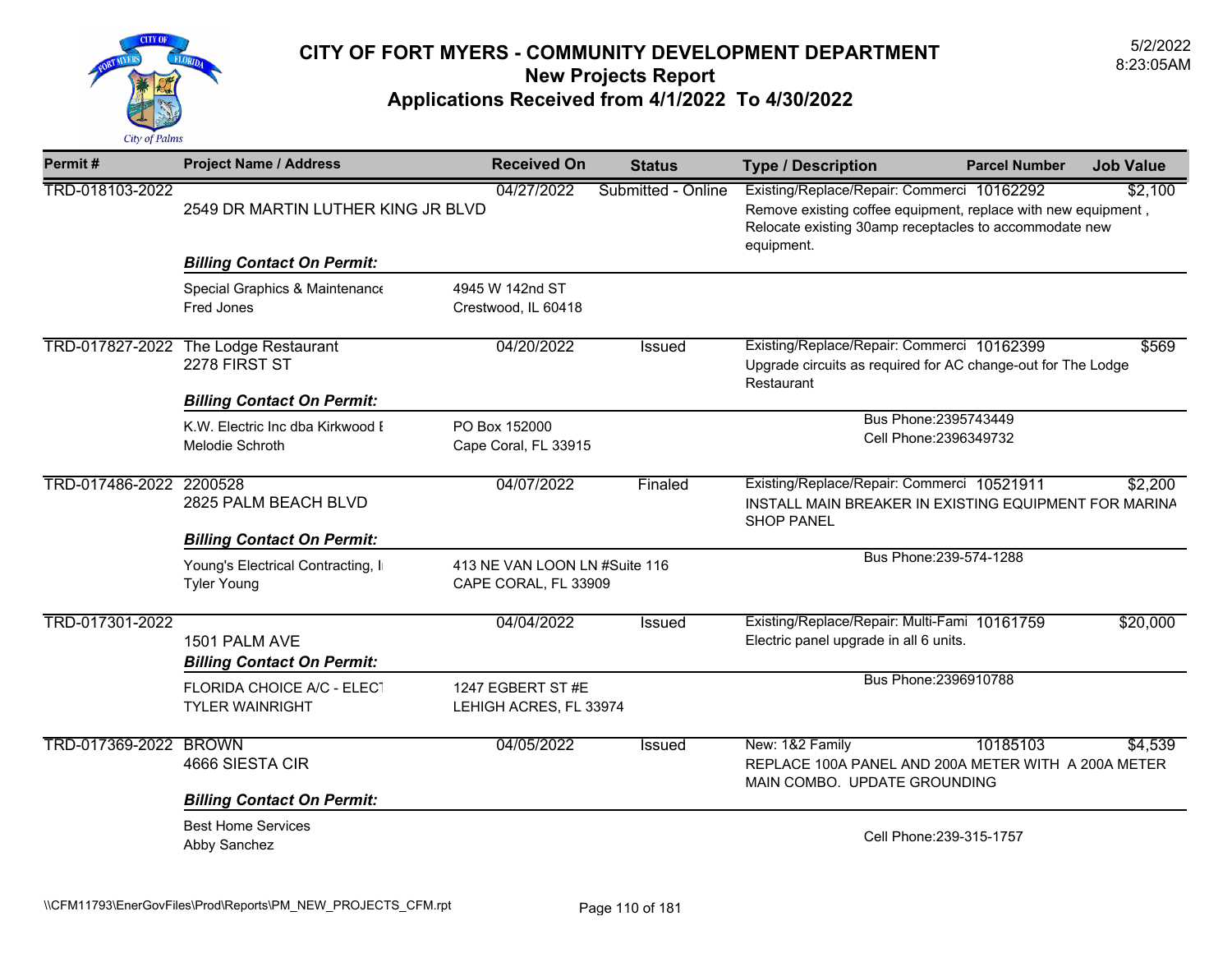

| Permit#                       | <b>Project Name / Address</b>                  | <b>Received On</b>                                    | <b>Status</b>      | <b>Type / Description</b>                                                                                                                                                                        | <b>Parcel Number</b>   | <b>Job Value</b> |
|-------------------------------|------------------------------------------------|-------------------------------------------------------|--------------------|--------------------------------------------------------------------------------------------------------------------------------------------------------------------------------------------------|------------------------|------------------|
| TRD-017666-2022               | 11998 BAY OAK DR                               | 04/14/2022                                            | Finaled            | New: 1&2 Family<br>Installing Can Lighting in the living room. Installing new 20 amp<br>circuit in the garage for Gfci receptacles for work bench. Replacing<br>existing fixtures in the garage. | 10586734               | \$2,463          |
|                               | <b>Billing Contact On Permit:</b>              |                                                       |                    |                                                                                                                                                                                                  |                        |                  |
|                               | FINISHING TOUCH LIGHTING,<br><b>ANDREW ERP</b> | 3402 E 3402 East 6th Street<br>LEHIGH ACRES, FL 33972 |                    |                                                                                                                                                                                                  | Bus Phone: 5613189153  |                  |
| TRD-017568-2022               | 4144 SUNNY ASPEN CIR                           | 04/12/2022                                            | Submitted - Online | New: Commercial<br>Temporary power service - Building 7. 120/208V single phase<br>125amp.                                                                                                        | 10254809               | \$1,500          |
|                               | <b>Billing Contact On Permit:</b>              |                                                       |                    |                                                                                                                                                                                                  |                        |                  |
|                               | Power Design, Inc.<br><b>Emily Eberhard</b>    | 11600 9th ST N<br>ST PETERSBURG, FL 33716             |                    | Cell Phone: 7162286111                                                                                                                                                                           |                        |                  |
| TRD-017565-2022               | V2 Apartments<br>4132 SUNNY ASPEN CIR          | 04/12/2022                                            | Submitted - Online | New: Commercial<br>Temporary power service - Building 4. 120/208V single phase<br>125amp.                                                                                                        | 10254809               | \$1,500          |
|                               | <b>Billing Contact On Permit:</b>              |                                                       |                    |                                                                                                                                                                                                  |                        |                  |
|                               | Power Design, Inc.<br><b>Emily Eberhard</b>    | 11600 9th ST N<br>ST PETERSBURG, FL 33716             |                    |                                                                                                                                                                                                  | Cell Phone: 7162286111 |                  |
| TRD-017564-2022               | V2 Apartments<br>4120 SUNNY ASPEN CIR          | 04/12/2022                                            | Submitted - Online | New: Commercial<br>Temporary power service - Building 1. 120/208V Single Phase<br>125amp                                                                                                         | 10254809               | \$1,500          |
|                               | <b>Billing Contact On Permit:</b>              |                                                       |                    |                                                                                                                                                                                                  |                        |                  |
|                               | Power Design, Inc.<br><b>Emily Eberhard</b>    | 11600 9th ST N<br>ST PETERSBURG, FL 33716             |                    |                                                                                                                                                                                                  | Cell Phone: 7162286111 |                  |
| TRD-017566-2022 V2 Apartments | 4140 SUNNY ASPEN CIR                           | 04/12/2022                                            | Submitted - Online | New: Commercial<br>Temporary power service - Building 6. 120/208V single phase<br>125amp.                                                                                                        | 10254809               | \$1,500          |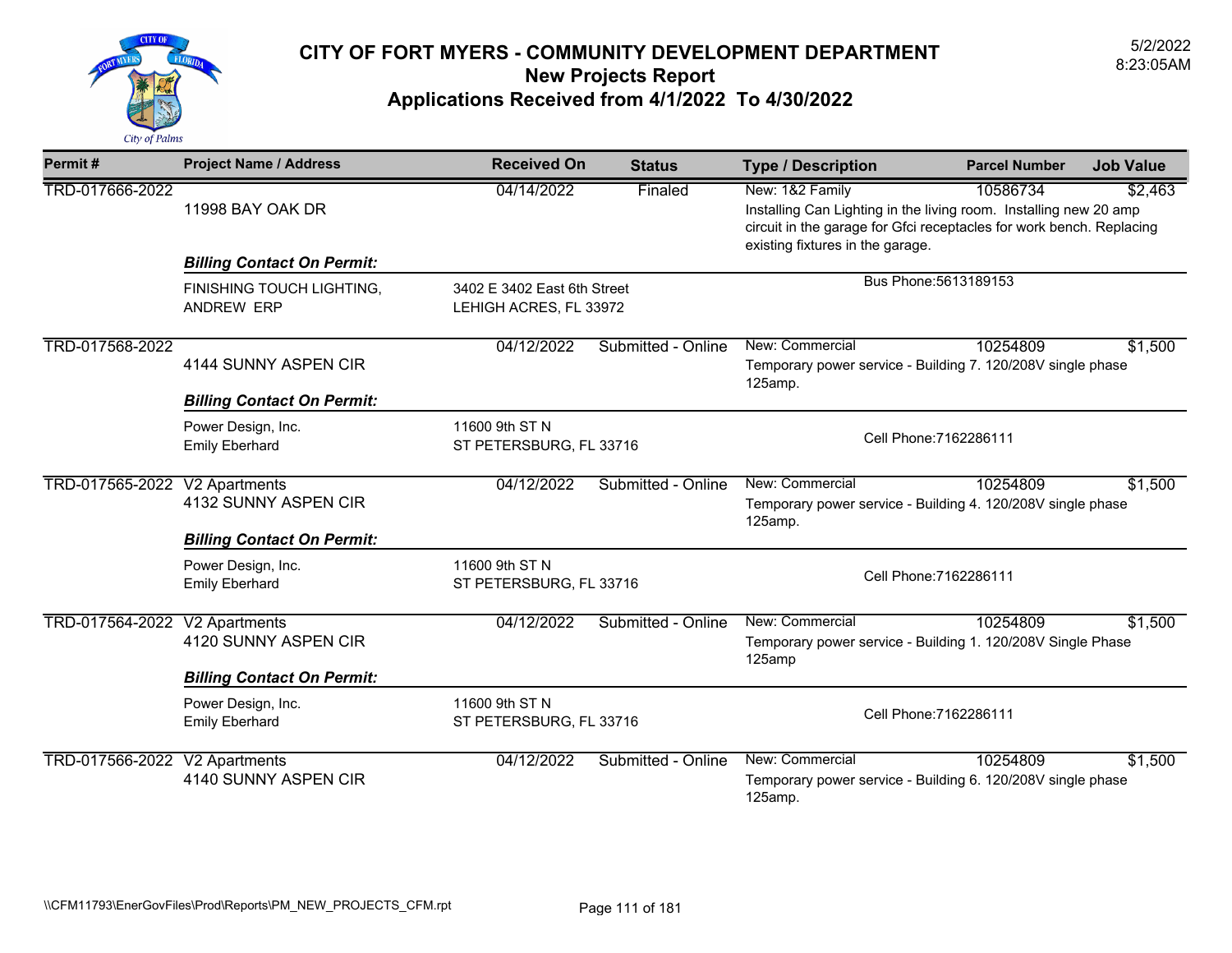

| Permit#                       | <b>Project Name / Address</b>                                | <b>Received On</b>                          | <b>Status</b>      | <b>Type / Description</b>                                                                                                                  | <b>Parcel Number</b>    | <b>Job Value</b> |
|-------------------------------|--------------------------------------------------------------|---------------------------------------------|--------------------|--------------------------------------------------------------------------------------------------------------------------------------------|-------------------------|------------------|
|                               | <b>Billing Contact On Permit:</b>                            |                                             |                    |                                                                                                                                            |                         |                  |
|                               | Power Design, Inc.<br><b>Emily Eberhard</b>                  | 11600 9th ST N<br>ST PETERSBURG, FL 33716   |                    |                                                                                                                                            | Cell Phone: 7162286111  |                  |
| TRD-017824-2022 2992 South St | 2992 SOUTH ST<br><b>Billing Contact On Permit:</b>           | 04/20/2022                                  | Submitted - Online | New: Commercial<br>Provide temporary power to office trailer from existing service                                                         | 10253529                | \$5,060          |
|                               | <b>INTEGRITY ELECTRICAL SER'</b><br>BERNARD ELCORROBARRUT    | 16880 GATOR RD #108<br>FORT MYERS, FL 33912 |                    |                                                                                                                                            | Bus Phone: 239-344-7925 |                  |
| TRD-017570-2022 V2 Apartments | 4133 SUNNY ASPEN CIR                                         | 04/12/2022                                  | Submitted - Online | New: Commercial<br>Temporary power service - Maintenance. 120/208V single phase<br>125amp.                                                 | 10254809                | \$1,500          |
|                               | <b>Billing Contact On Permit:</b>                            |                                             |                    |                                                                                                                                            |                         |                  |
|                               | Power Design, Inc.<br><b>Emily Eberhard</b>                  | 11600 9th ST N<br>ST PETERSBURG, FL 33716   |                    | Cell Phone: 7162286111                                                                                                                     |                         |                  |
| TRD-018115-2022               | 11980 PASEO GRANDE BLVD<br><b>Billing Contact On Permit:</b> | 04/27/2022                                  | Submitted - Online | New: Commercial<br>Furnish and install a Visitor Kiosk at the gatehouse visitors lane for<br>3rd shift use to gain access to the community | 10525451                | \$9,392          |
|                               | <b>TEM Systems Inc</b><br><b>Gary Thomas</b>                 | 15491 SW 12 ST SW #408<br>Sunrise, FL 33326 |                    |                                                                                                                                            |                         |                  |
| TRD-018022-2022               | 1635 LOWELL CT<br><b>Billing Contact On Permit:</b>          | 04/25/2022                                  | Issued             | Upgrade Alteration Repair: 1&2 Fan 10186653<br>Upgrade service 150A to 200 A                                                               |                         | \$2,000          |
|                               | Nicles Electric LLC<br>Leonides Nicles                       | 1625 SE 8th TER<br>Cape Coral, 33990        |                    |                                                                                                                                            | Bus Phone: 2392970003   |                  |
| TRD-017640-2022               | <b>1910 VIRGINIA AVE #702</b>                                | 04/14/2022                                  | Submitted - Online | Upgrade Alteration Repair: Multi-Fa 10600533<br>INSTALL RECESS CANS, REWIRE, INSTALL NEW LED<br>TRIM, INSTALL A J BOX                      |                         | \$2,000          |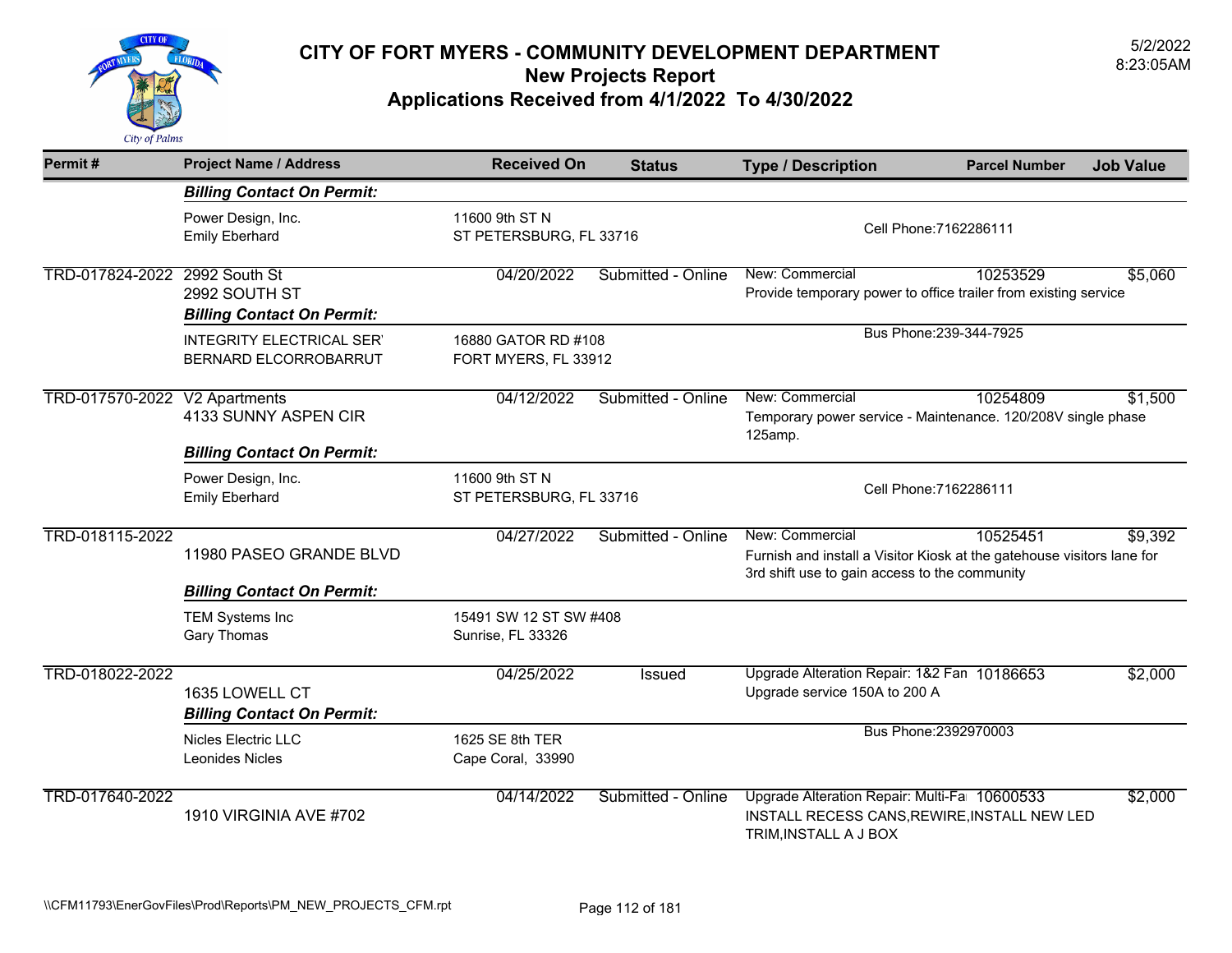

| Permit#               | <b>Project Name / Address</b>                                                  | <b>Received On</b>                                 | <b>Status</b>      | <b>Type / Description</b>                                                                                                                                                                   | <b>Parcel Number</b>    | <b>Job Value</b> |
|-----------------------|--------------------------------------------------------------------------------|----------------------------------------------------|--------------------|---------------------------------------------------------------------------------------------------------------------------------------------------------------------------------------------|-------------------------|------------------|
|                       | <b>Billing Contact On Permit:</b>                                              |                                                    |                    |                                                                                                                                                                                             |                         |                  |
|                       | <b>Starlite Electric LLC</b><br><b>ANDREW Schmeider</b>                        | 15800 Brothers CT #8<br>Fort myers, FL 33912       |                    |                                                                                                                                                                                             | Bus Phone: 2393137122   |                  |
| TRD-018051-2022       | 9232 BRENO DR                                                                  | 04/26/2022                                         | Submitted - Online | Fuel Gas: 1&2 Family<br>Tie into Teco meter, run up to 15 ft of 3/4" galvanized pipe alongside<br>the exterior wall, supply to new regulator, and connect to customer<br>supplied generator | 10493519                | \$1,600          |
|                       | <b>Billing Contact On Permit:</b>                                              |                                                    |                    |                                                                                                                                                                                             |                         |                  |
|                       | NAPLES GAS SOLUTIONS, INC<br><b>VICTOR TORRES</b>                              | 5621 STRAND BLVD #109<br>NAPLES, FL 34110          |                    |                                                                                                                                                                                             | Bus Phone: 239-331-0527 |                  |
| TRD-018117-2022       | 12615 CHRASFIELD CHASE<br><b>Billing Contact On Permit:</b>                    | 04/27/2022                                         | Submitted - Online | Fuel Gas: 1&2 Family<br>Install Line from LP Tank to Generator                                                                                                                              | 10562312                | \$500            |
|                       | Generators By Design LLC<br><b>Matthew Groot</b>                               | 1684 Target CT #2<br>Fort Myers, FL 33905          |                    |                                                                                                                                                                                             |                         |                  |
| TRD-017539-2022       | 3932 HAROLD AVE                                                                | 04/11/2022                                         | Issued             | Fuel Gas: 1&2 Family<br>Bury 500 gal UG tank approx 90' misc gas to appliances and<br>connect (1) grill side, (1) pool heater, (1) waterheater                                              | 10183554                | \$2,445          |
|                       | <b>Billing Contact On Permit:</b><br><b>Gulf Life Permitting</b><br>Chris Horn | 15700 red fox run<br>Fort Myers, FL 33912          |                    |                                                                                                                                                                                             | Bus Phone: 239-278-5766 |                  |
| TRD-018166-2022       | 8608 FALISTO PL                                                                | 04/27/2022                                         | Submitted - Online | Fuel Gas: 1&2 Family<br>Install a 500 gallon underground propane tank and run gas line to a<br>generator                                                                                    | 10569344                | \$2,457          |
|                       | <b>Billing Contact On Permit:</b>                                              |                                                    |                    |                                                                                                                                                                                             |                         |                  |
|                       | NOBLES PLANT CONSTRUCTI<br><b>MITCHELL NOBLES</b>                              | 22021 Luckey Lee Lane LUCKEY LEE<br>ALVA, FL 33920 |                    |                                                                                                                                                                                             | Bus Phone: 2396947255   |                  |
| TRD-017703-2022 KRISE |                                                                                | 04/17/2022                                         | Issued             | Fuel Gas: 1&2 Family                                                                                                                                                                        | 10188142                | \$2,200          |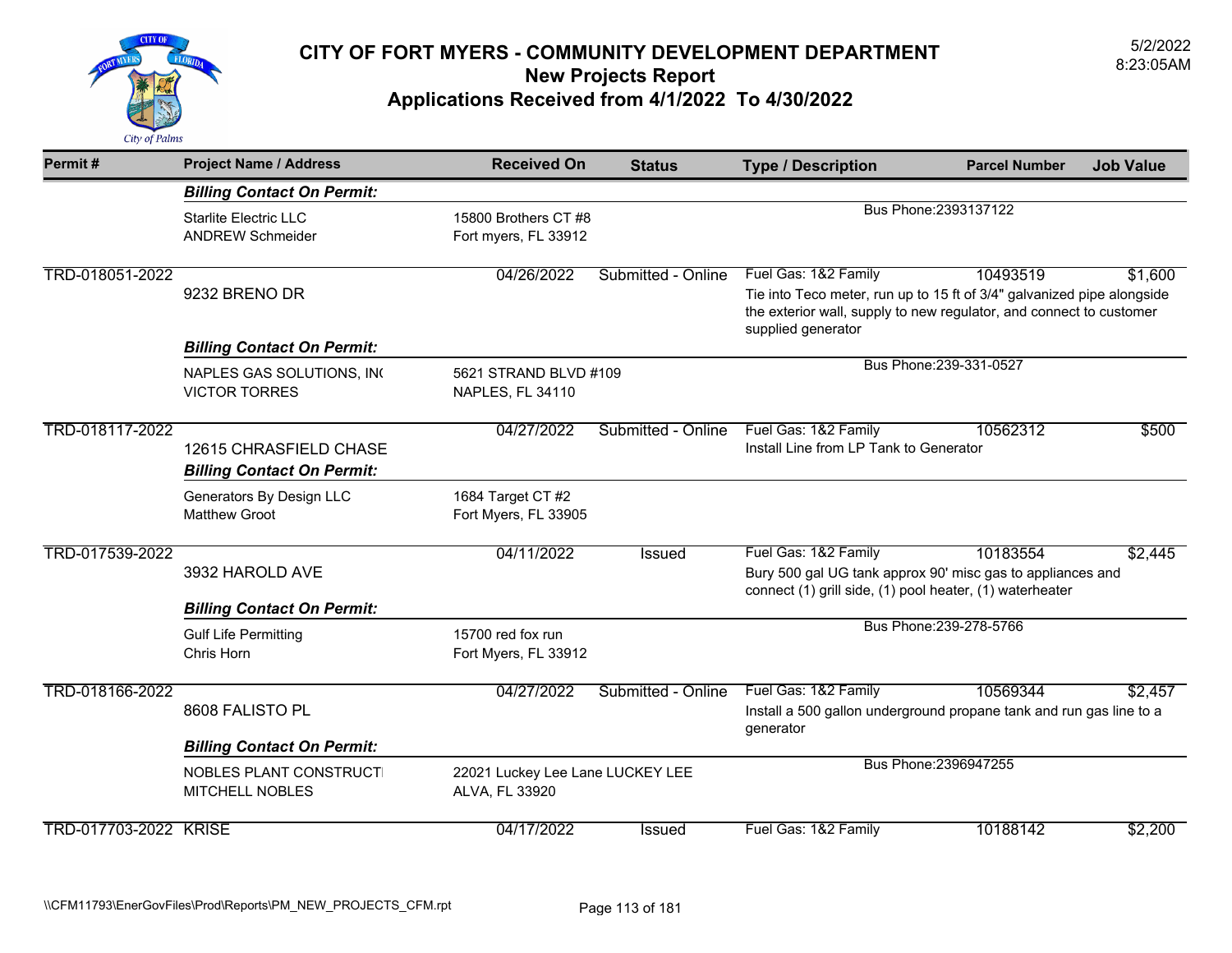

| Permit#         | <b>Project Name / Address</b>                               | <b>Received On</b>                | <b>Status</b>                                         | <b>Type / Description</b>                                                                                                                                                                                                                                        | <b>Parcel Number</b>   | <b>Job Value</b> |
|-----------------|-------------------------------------------------------------|-----------------------------------|-------------------------------------------------------|------------------------------------------------------------------------------------------------------------------------------------------------------------------------------------------------------------------------------------------------------------------|------------------------|------------------|
|                 | 16 WINEWOOD CT                                              |                                   |                                                       | nstall 57gal above ground LP tank and 25 ' exterior, 85' interior gas<br>line to 2 appliances indoor kitchen cooktop and outdoor kitchen<br>cooktop                                                                                                              |                        |                  |
|                 | <b>Billing Contact On Permit:</b>                           |                                   |                                                       |                                                                                                                                                                                                                                                                  |                        |                  |
|                 | Atlas Gas Services LLC<br><b>Robert Galbreath</b>           | 4024 Rainbow<br>LaBelle, FL 33935 |                                                       |                                                                                                                                                                                                                                                                  | Cell Phone: 8635171601 |                  |
| TRD-018241-2022 | 1335 PLUMOSA DR                                             | 04/29/2022                        | Submitted - Online                                    | Fuel Gas: 1&2 Family<br>Install underground PE gas piping underground from propane tank<br>to new generator                                                                                                                                                      | 10176691               | \$1,300          |
|                 | <b>Billing Contact On Permit:</b>                           |                                   |                                                       |                                                                                                                                                                                                                                                                  |                        |                  |
|                 | MOON PLUMBING OF SWFL IN<br><b>MATTHEW KATZ</b>             | 16451 N Williams RD               | Bus Phone: 239-728-6800<br>North Fort Myers, FL 33917 |                                                                                                                                                                                                                                                                  |                        |                  |
| TRD-017478-2022 | 1410 Carleton Palm Ct<br>1410 CARLETON PALM CT              | 04/07/2022                        | nding Plan Review F                                   | Fuel Gas: 1&2 Family<br>Installing new LP gas line which will connect to a new 500-gallon<br>UG/LP tank and a standby generator, 2 tankless water heaters, 2<br>fire places, 2 future fire bowls, gas pool<br>heater, gas range, and gas grill, future fire pit. | 10577890               | \$13,100         |
|                 | <b>Billing Contact On Permit:</b>                           |                                   |                                                       |                                                                                                                                                                                                                                                                  |                        |                  |
|                 | <b>SAMANTHA VESTER</b>                                      |                                   |                                                       |                                                                                                                                                                                                                                                                  | Bus Phone: 2398490016  |                  |
| TRD-017723-2022 | 12007 HAWTHORN LAKE DR<br><b>Billing Contact On Permit:</b> | 04/18/2022                        | <b>Issued</b>                                         | New: Multi-Family<br>Irrigation Lawn Sprinklers.                                                                                                                                                                                                                 | 10610109               | \$950            |
|                 | WCI COMMUNITIES, LLC                                        |                                   |                                                       |                                                                                                                                                                                                                                                                  |                        |                  |
| TRD-017722-2022 | 12004 HAWTHORN LAKE DR<br><b>Billing Contact On Permit:</b> | 04/18/2022                        | Finaled                                               | New: Multi-Family<br>Irrigation / Lawn Sprinklers.                                                                                                                                                                                                               | 10609290               | \$950            |
|                 | WCI COMMUNITIES, LLC                                        |                                   |                                                       |                                                                                                                                                                                                                                                                  |                        |                  |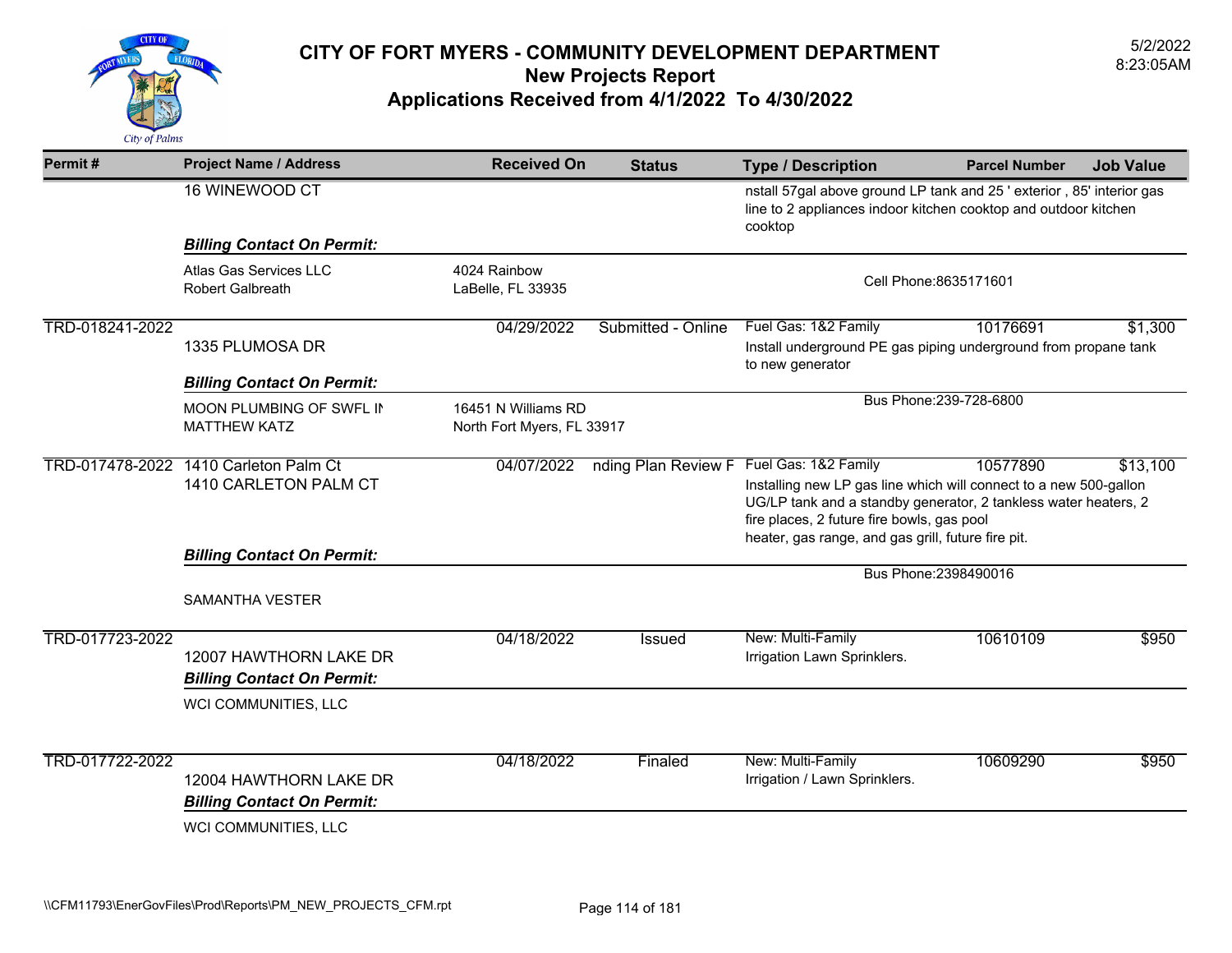

| Permit#                     | <b>Project Name / Address</b>                                | <b>Received On</b>                             | <b>Status</b>      | <b>Type / Description</b>                                                                                                                                                                           | <b>Parcel Number</b>    | <b>Job Value</b> |
|-----------------------------|--------------------------------------------------------------|------------------------------------------------|--------------------|-----------------------------------------------------------------------------------------------------------------------------------------------------------------------------------------------------|-------------------------|------------------|
| TRD-017353-2022             | 4329 CLEVELAND AVE #201<br><b>Billing Contact On Permit:</b> | 04/05/2022                                     | Ready to Issue     | <b>Existing Repair: Commercial</b><br>Install new hood type 1                                                                                                                                       | 10465439                | \$8,600          |
|                             | REFRIGERANT EFFECT I, COF<br>RAFAEL DIAZ                     | Bus Phone: 239-810-0273                        |                    |                                                                                                                                                                                                     |                         |                  |
| TRD-017351-2022             | 4329 CLEVELAND AVE #201<br><b>Billing Contact On Permit:</b> | 04/05/2022                                     | Submitted          | New: 1&2 Family<br>Install new hood type 1                                                                                                                                                          | 10185886                | \$8,600          |
|                             | REFRIGERANT EFFECT I, COF<br>RAFAEL DIAZ                     |                                                |                    | Bus Phone: 239-810-0273                                                                                                                                                                             |                         |                  |
| TRD-018028-2022             | 4305 MCGREGOR BLVD                                           | 04/26/2022                                     | Submitted - Online | Upgrade Alteration Repair: Commer 10183666<br>REMOVING EXISTING COMMERCIAL KITCHEN GREASE HOOD<br>AND INSTALLING 2 NEW 6' 7" TYPE 1 GREASE HOODS 2- KEFS<br>1-KSF, MUA UNIT AND ASSOCIATED DUCTWORK |                         | \$57,000         |
|                             | <b>Billing Contact On Permit:</b>                            |                                                |                    |                                                                                                                                                                                                     |                         |                  |
|                             | Total Comfort Cooling & Heating<br>Mike Ziacoma              | 1207 ENTERPRISE DR<br>PORT CHARLOTTE, FL 33953 |                    |                                                                                                                                                                                                     | Bus Phone: 941-629-6222 |                  |
| TRD-017998-2022             | 10508 CARENA CIR<br><b>Billing Contact On Permit:</b>        | 04/25/2022                                     | Finaled            | Existing/Replace/Repair: 1&2 Famil 10533041<br>Re-piping with PEX                                                                                                                                   |                         | \$2,400          |
|                             | OSCARS AND PAUL PLUMBIN<br>OSCAR LOPEZ                       |                                                |                    | Bus Phone: 2398417465                                                                                                                                                                               |                         |                  |
| TRD-017415-2022             | 1785 N MARKLEY CT<br><b>Billing Contact On Permit:</b>       | 04/06/2022                                     | Finaled            | Existing/Replace/Repair: 1&2 Famil 10250621<br>Repipe domestic water system throughout home                                                                                                         |                         | \$2,500          |
|                             | <b>CURRENT FLOW PLUMBING, I</b><br><b>JOSHUA DAVIS</b>       | 1508 SW 28TH TER<br>CAPE CORAL, FL 33914       |                    |                                                                                                                                                                                                     | Bus Phone: 239-910-0634 |                  |
| TRD-017531-2022 Vigo Permit | 3844 CHERRYBROOK LOOP                                        | 04/11/2022                                     | <b>Issued</b>      | Existing/Replace/Repair: 1&2 Famil 10513798<br>WATER HEATER REPLACEMENT LIKE FOR LIKE                                                                                                               |                         | \$1,912          |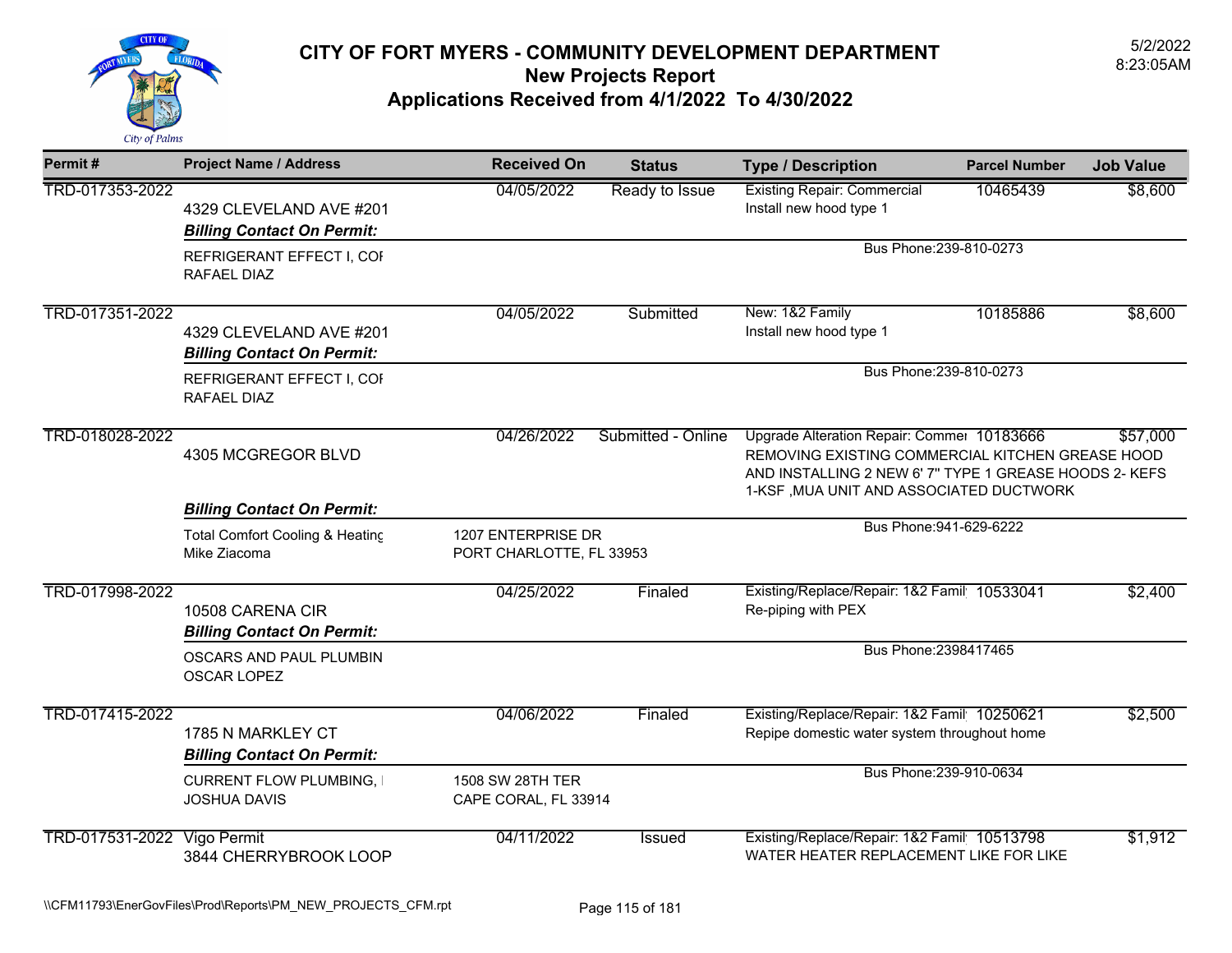

| Permit#                 | <b>Project Name / Address</b>                                   | <b>Received On</b>                          | <b>Status</b>        | <b>Type / Description</b>                                                                                           | <b>Parcel Number</b>    | <b>Job Value</b> |
|-------------------------|-----------------------------------------------------------------|---------------------------------------------|----------------------|---------------------------------------------------------------------------------------------------------------------|-------------------------|------------------|
|                         | <b>Billing Contact On Permit:</b>                               |                                             |                      |                                                                                                                     |                         |                  |
|                         | <b>Unique Services</b><br>Lydia Coblentz                        | 4515 19th st CT E<br>Bradenton, FL 34203    |                      |                                                                                                                     |                         |                  |
|                         | TRD-017658-2022 SCHOFIELD RESIDENCE<br>11205 VITALE WAY         | 04/14/2022                                  | Issued-Inspections   | Existing/Replace/Repair: 1&2 Famil 10561611<br>REPLACE EXISTING INTERIOR PRESSURE WATERLINES WITH<br>PEX AND CVPC   |                         | \$2,480          |
|                         | <b>Billing Contact On Permit:</b>                               |                                             |                      |                                                                                                                     | Bus Phone: 2395422284   |                  |
|                         | <b>Aztec Plumbing</b><br>Sheri King                             |                                             |                      |                                                                                                                     | Home Phone: 2395422284  |                  |
| TRD-017653-2022 GIROTTI | 11018 MILL CREEK WAY #2506<br><b>Billing Contact On Permit:</b> | 04/14/2022                                  | Issued               | Existing/Replace/Repair: 1&2 Famil 10500158<br>DISCONNECT & RECONNECT PLUMBING IN KITCHEN                           |                         | \$750            |
|                         | Cornerstone Builders of SWFL II<br>Racheal Ireland              | 3150 Old Metro PKWY<br>Fort Myers, FL 33916 |                      |                                                                                                                     | Bus Phone: 239-332-3020 |                  |
| TRD-017347-2022         | 1436 PARK SHORE CIR #3<br><b>Billing Contact On Permit:</b>     | 04/05/2022                                  | Finaled              | Existing/Replace/Repair: 1&2 Famil 10185224<br>Repipe interior potable water system with cpvc.                      |                         | \$5,600          |
|                         | <b>BRAD TROYER</b>                                              | 1227 SE 9TH. TER<br>CAPE CORAL, FL 33990    |                      |                                                                                                                     | Bus Phone: 239-574-2326 |                  |
| TRD-017257-2022         | 10732 CETRELLA DR                                               | 04/01/2022                                  | Finaled              | Existing/Replace/Repair: 1&2 Famil 10532980<br>REPLACE EXISITING INTERIOR PRESSURE WATER LINES WITH<br>PEX AND CPVC |                         | \$2,480          |
|                         | <b>Billing Contact On Permit:</b>                               |                                             |                      |                                                                                                                     |                         |                  |
|                         | <b>AZTEC PLUMBING</b><br><b>KATHY TOWNE</b>                     | 12410 METRO PKWY<br>FORT MYERS, FL 33966    |                      |                                                                                                                     |                         |                  |
| TRD-017896-2022         | 3704 ROGERS ST                                                  | 04/21/2022                                  | ady to Issue with No | Existing/Replace/Repair: 1&2 Famil 10184071<br>Replacing sewer line                                                 |                         | \$2,300          |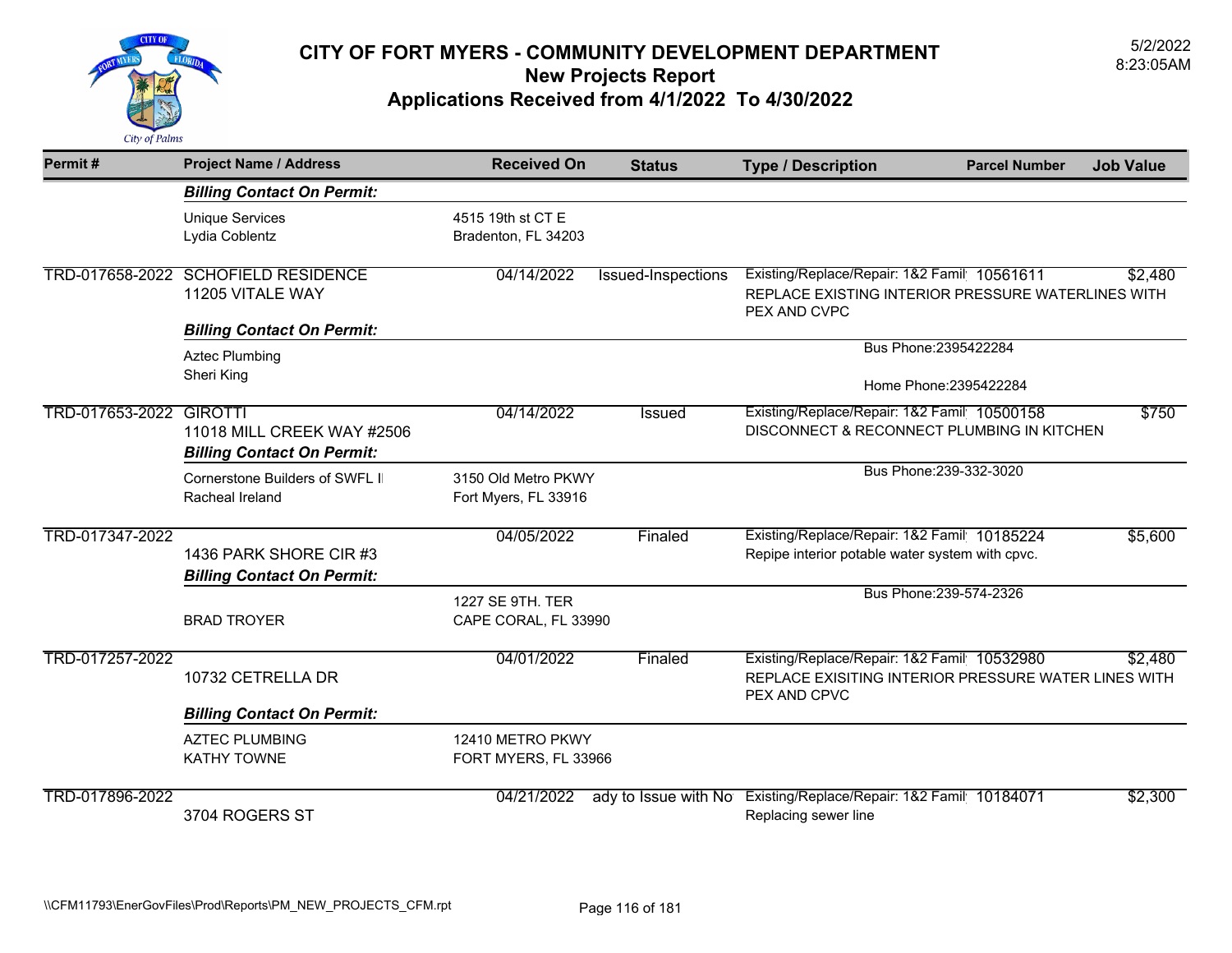

| Permit#                | <b>Project Name / Address</b>                                                           | <b>Received On</b>                                            | <b>Status</b>             | <b>Type / Description</b>                                                                                                                                                                                                                                     | <b>Parcel Number</b>    | <b>Job Value</b> |
|------------------------|-----------------------------------------------------------------------------------------|---------------------------------------------------------------|---------------------------|---------------------------------------------------------------------------------------------------------------------------------------------------------------------------------------------------------------------------------------------------------------|-------------------------|------------------|
|                        | <b>Billing Contact On Permit:</b>                                                       |                                                               |                           |                                                                                                                                                                                                                                                               |                         |                  |
|                        | <b>Extreme Plumbing</b><br>Jeannette Yalcinsoy                                          | 3729 Rogers Street 3729 Rogers Street<br>Fort Myers, FL 33901 |                           |                                                                                                                                                                                                                                                               |                         |                  |
| TRD-017450-2022        | 12827 EPPING WAY                                                                        | 04/07/2022                                                    | Issued                    | Existing/Replace/Repair: 1&2 Famil 10568523<br>Replacing a fiberglass tub with a custom acrylic shower base with<br>one piece wall and new posi-temp valve                                                                                                    |                         | \$5,795          |
|                        | <b>Billing Contact On Permit:</b>                                                       |                                                               |                           |                                                                                                                                                                                                                                                               | Bus Phone: 2392748827   |                  |
|                        | <b>Bath Fitter of SWFL</b><br><b>MARTIN HAYES</b>                                       | 14261 JET PORT LOOP W #3-8<br>FORT MYERS, FL 33913            |                           |                                                                                                                                                                                                                                                               |                         |                  |
| TRD-017456-2022        | 1764 HANSON ST                                                                          | 04/07/2022                                                    | ady to Issue with No      | Existing/Replace/Repair: 1&2 Famil 10176079<br>REMOVE/ REPLACE HOT COLD WATER DISTRIBUTION LINE<br>WITH PEX LIKE FOR LIKE                                                                                                                                     |                         | \$5,941          |
|                        | <b>Billing Contact On Permit:</b>                                                       |                                                               |                           |                                                                                                                                                                                                                                                               |                         |                  |
|                        | <b>BEST ELECTRIC AND AIR</b><br><b>Michael Kiser</b>                                    | 1455 Rail Head Blvd 1 Rail Head Blvd #1<br>Naples, FL 34110   |                           | Bus Phone: 992-3561                                                                                                                                                                                                                                           |                         |                  |
| TRD-017289-2022        | 1357 ALHAMBRA DR                                                                        | 04/04/2022                                                    | <b>Issued-Inspections</b> | Existing/Replace/Repair: 1&2 Famil 10175703<br>Replacing steel tub with a custom acrylic shower base and new<br>posi temp valve and one piece wall                                                                                                            |                         | \$6,745          |
|                        | <b>Billing Contact On Permit:</b>                                                       |                                                               |                           |                                                                                                                                                                                                                                                               |                         |                  |
|                        | <b>Bath Fitter of SWFL</b><br><b>MARTIN HAYES</b>                                       | 14261 JET PORT LOOP W #3-8<br>FORT MYERS, FL 33913            |                           |                                                                                                                                                                                                                                                               | Bus Phone: 2392748827   |                  |
| TRD-017672-2022        | 1420 PASSAIC AVE                                                                        | 04/15/2022                                                    | Issued                    | Existing/Replace/Repair: 1&2 Famil 10176833<br>Replacing sewer line in the ground due to a break in the line. will<br>not be touching the city connection, will only be replacing section of<br>the break, no work will be performed inside all outside work. |                         | \$2,000          |
|                        | <b>Billing Contact On Permit:</b><br>ELITE ROYAL PLUMBING LLC<br><b>MATTHEW ZREBIEC</b> |                                                               |                           |                                                                                                                                                                                                                                                               | Bus Phone: 239-989-6299 |                  |
| <b>TRD 018044 2022</b> |                                                                                         | 01/26/2022                                                    | Submitted Opline          | Evisting/Replace/Repair: 182 Famil 10533033                                                                                                                                                                                                                   |                         | <u>रू प्रथण</u>  |

TRD-018044-2022 04/26/2022 Submitted - Online Existing/Replace/Repair: 1&2 Family 10533033 \$2,480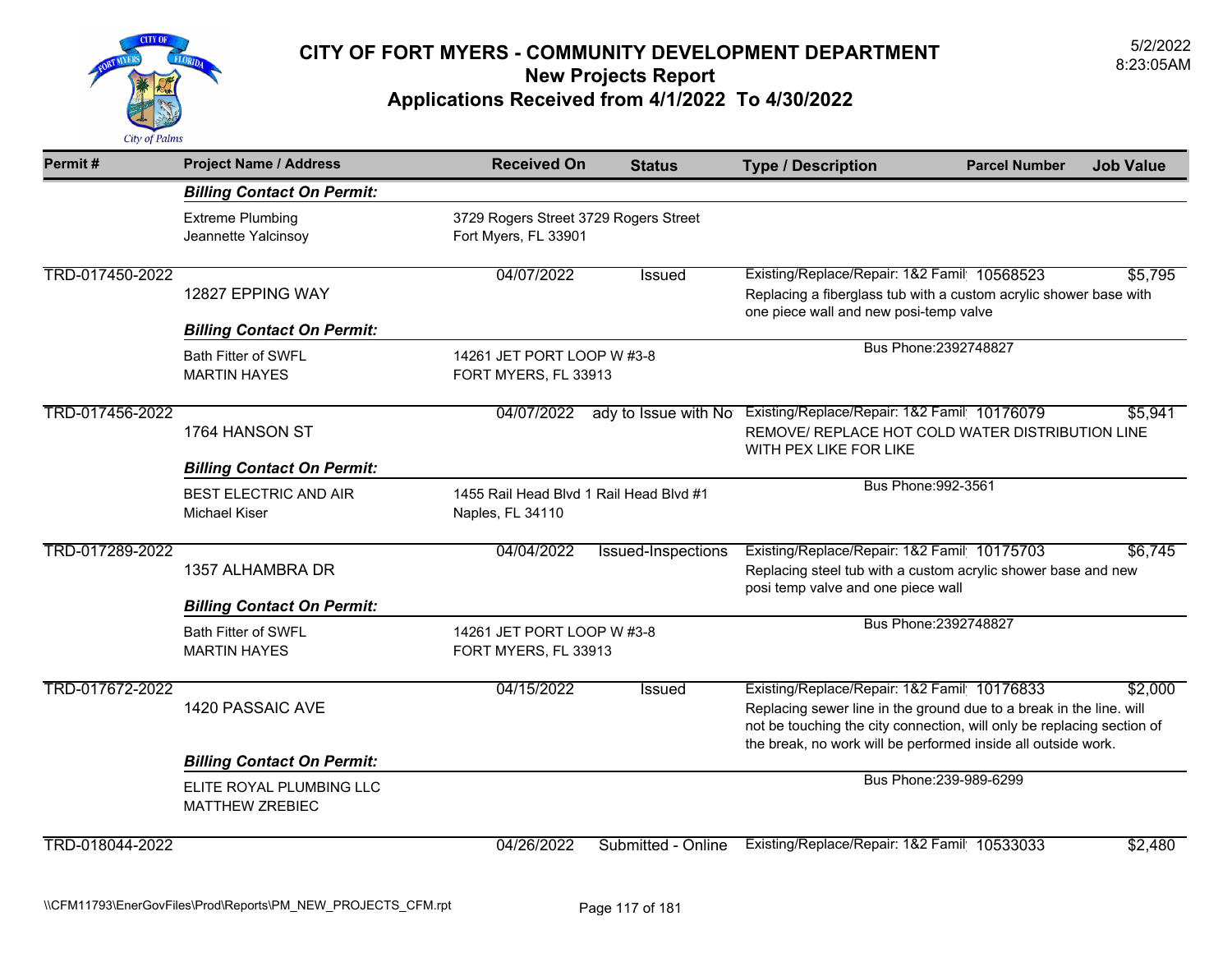

| Permit#               | <b>Project Name / Address</b>                           | <b>Received On</b>                                          | <b>Status</b>      | <b>Type / Description</b>                                                                                                                                                                               | <b>Parcel Number</b>     | <b>Job Value</b> |
|-----------------------|---------------------------------------------------------|-------------------------------------------------------------|--------------------|---------------------------------------------------------------------------------------------------------------------------------------------------------------------------------------------------------|--------------------------|------------------|
|                       | 10545 CARENA CIR                                        |                                                             |                    | REPLACE EXISTING INTERIOR PRESSURE WATERLINES WITH<br>PEX AND CVPC                                                                                                                                      |                          |                  |
|                       | <b>Billing Contact On Permit:</b>                       |                                                             |                    |                                                                                                                                                                                                         |                          |                  |
|                       | <b>AZTEC PLUMBING INC</b><br><b>CHRISTOPHER TEDESCO</b> |                                                             |                    |                                                                                                                                                                                                         | Bus Phone: 239-542-2284  |                  |
|                       |                                                         |                                                             |                    |                                                                                                                                                                                                         | Home Phone: 239-482-8492 |                  |
| TRD-018260-2022       | 359 ROSEMONT DR<br><b>Billing Contact On Permit:</b>    | 04/29/2022                                                  | <b>Issued</b>      | Existing/Replace/Repair: 1&2 Famil 10244941<br>House water system repipe.                                                                                                                               |                          | \$6,100          |
|                       | NUNEZ QUALITY PLUMBING L<br>RAYDEL NUNEZ                | 1429 NE NE 3rd Ter<br>CAPE CORAL, FL 33909                  |                    |                                                                                                                                                                                                         | Bus Phone: 2393214095    |                  |
| TRD-017463-2022       | 10421 SIRENE WAY                                        | 04/07/2022                                                  | Finaled            | Existing/Replace/Repair: 1&2 Famil 10562720<br>\$2,480<br>replace existing interior lines with PEX and CPVC pipe. Replace<br>existing water heater, 50 gallon, like for like.                           |                          |                  |
|                       | <b>Billing Contact On Permit:</b>                       |                                                             |                    |                                                                                                                                                                                                         |                          |                  |
|                       | <b>Aztec Plumbing</b><br>Sheri King                     |                                                             |                    | Bus Phone: 2395422284                                                                                                                                                                                   |                          |                  |
|                       |                                                         |                                                             |                    | Home Phone: 2395422284                                                                                                                                                                                  |                          |                  |
| TRD-018267-2022       | 4224 ELLEN AVE<br><b>Billing Contact On Permit:</b>     | 04/29/2022                                                  | Issued-Inspections | Existing/Replace/Repair: 1&2 Famil 10184932<br>Repipe water lines                                                                                                                                       |                          | \$2,000          |
|                       | <b>SMART PLUMBING SOLUTION</b><br><b>EAMONN SMART</b>   |                                                             |                    |                                                                                                                                                                                                         | Bus Phone: 239-321-1929  |                  |
| TRD-017795-2022 Egler | 647 NUNA AVE #50                                        | 04/19/2022                                                  | <b>Issued</b>      | Existing/Replace/Repair: 1&2 Famil 10247889<br>Whole home repipe remove/replace hot cold water distribution line<br>w pex 11 fixtures like for like and replace 40 gallon water heater like<br>for like |                          | \$10,929         |
|                       | <b>Billing Contact On Permit:</b>                       |                                                             |                    |                                                                                                                                                                                                         |                          |                  |
|                       | <b>BEST ELECTRIC AND AIR</b><br><b>Michael Kiser</b>    | 1455 Rail Head Blvd 1 Rail Head Blvd #1<br>Naples, FL 34110 |                    | Bus Phone: 992-3561                                                                                                                                                                                     |                          |                  |
| TRD-017909-2022       | 12924 NEW MARKET ST #202                                | 04/21/2022                                                  | Issued             | Existing/Replace/Repair: 1&2 Famil 10552773<br>50GAL ELECTRIC WATER HEATER REPLACEMENT                                                                                                                  |                          | \$1,639          |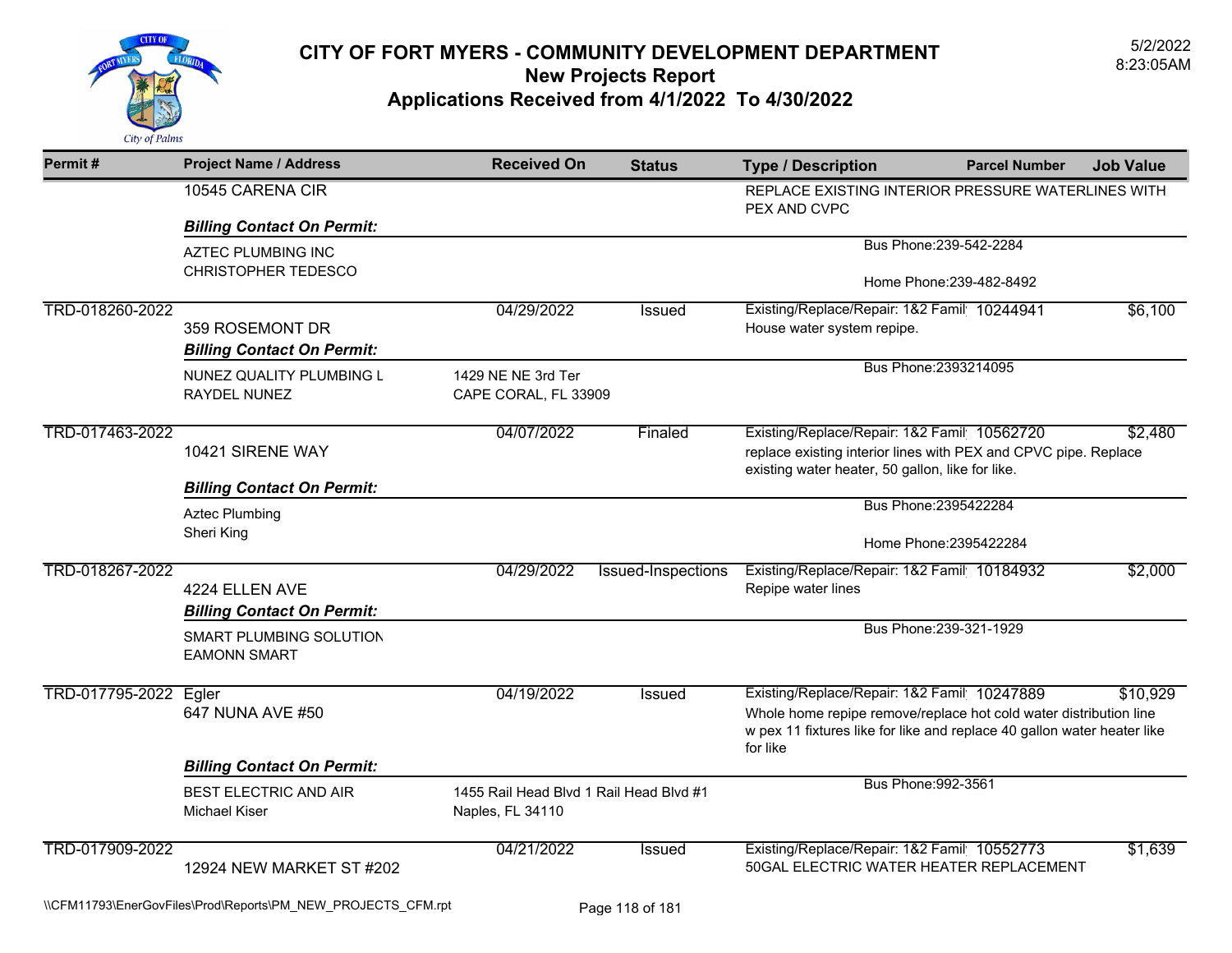

| Permit#                                                                                                                                                                               | <b>Project Name / Address</b>                                                                   | <b>Received On</b>                  | <b>Status</b>      | <b>Type / Description</b>                                                                                                                                                                                                                                        | <b>Parcel Number</b>     | <b>Job Value</b> |  |
|---------------------------------------------------------------------------------------------------------------------------------------------------------------------------------------|-------------------------------------------------------------------------------------------------|-------------------------------------|--------------------|------------------------------------------------------------------------------------------------------------------------------------------------------------------------------------------------------------------------------------------------------------------|--------------------------|------------------|--|
|                                                                                                                                                                                       | <b>Billing Contact On Permit:</b>                                                               |                                     |                    |                                                                                                                                                                                                                                                                  |                          |                  |  |
|                                                                                                                                                                                       | FLORIDA DELTA MECHANICAI<br><b>DIMITRE BOBEV</b>                                                | 8402 LAUREL FAIR<br>TAMPA, FL 33610 |                    | Bus Phone: 866-219-0880                                                                                                                                                                                                                                          |                          |                  |  |
| TRD-018043-2022                                                                                                                                                                       | 10635 CARENA CIR                                                                                | 04/26/2022                          | Submitted - Online | Existing/Replace/Repair: 1&2 Famil 10561618<br>REPLACE EXISTING INTERIOR PRESSURE WATERLINES WITH<br>PEX AND CVPC                                                                                                                                                |                          | \$2,480          |  |
|                                                                                                                                                                                       | <b>Billing Contact On Permit:</b>                                                               |                                     |                    |                                                                                                                                                                                                                                                                  | Bus Phone: 239-542-2284  |                  |  |
|                                                                                                                                                                                       | <b>AZTEC PLUMBING INC</b><br><b>CHRISTOPHER TEDESCO</b>                                         |                                     |                    |                                                                                                                                                                                                                                                                  | Home Phone: 239-482-8492 |                  |  |
|                                                                                                                                                                                       |                                                                                                 |                                     |                    |                                                                                                                                                                                                                                                                  |                          |                  |  |
| TRD-017377-2022<br>04/05/2022<br>Existing/Replace/Repair: 1&2 Famil 10162105<br><b>Issued</b><br>2634 ORANGE ST<br>REPLACE EXISTING INTERIOR PRESSURE WATERLINES WITH<br>PEX AND CVPC |                                                                                                 |                                     |                    | \$2,480                                                                                                                                                                                                                                                          |                          |                  |  |
|                                                                                                                                                                                       | <b>Billing Contact On Permit:</b>                                                               |                                     |                    |                                                                                                                                                                                                                                                                  |                          |                  |  |
|                                                                                                                                                                                       | <b>Aztec Plumbing</b>                                                                           |                                     |                    |                                                                                                                                                                                                                                                                  | Bus Phone: 2395422284    |                  |  |
|                                                                                                                                                                                       | Sheri King                                                                                      |                                     |                    |                                                                                                                                                                                                                                                                  | Home Phone: 2395422284   |                  |  |
|                                                                                                                                                                                       | TRD-017258-2022 LIFE STORAGE BACKFLOV<br>4400 SOLOMON BLVD<br><b>Billing Contact On Permit:</b> | 04/01/2022                          | Issued             | Existing/Replace/Repair: Commerci 10185891<br>REPLACE LEAKING 1" BACKFLOW FOR NEW; LIKE FOR LIKE                                                                                                                                                                 |                          | \$853            |  |
|                                                                                                                                                                                       | <b>Aztec Plumbing</b>                                                                           |                                     |                    |                                                                                                                                                                                                                                                                  | Bus Phone: 2395422284    |                  |  |
|                                                                                                                                                                                       | Sheri King                                                                                      |                                     |                    |                                                                                                                                                                                                                                                                  | Home Phone: 2395422284   |                  |  |
| TRD-018041-2022                                                                                                                                                                       | 2663 SECOND ST                                                                                  | 04/26/2022                          | In Review          | Existing/Replace/Repair: Commerci 10161943<br>\$22,118<br>Replace existing cast iron drains under second church building,<br>behind the main (fellowship hall) w/ new PVC pipe & connect to<br>existing main line. Replace existing water lines w/ new PEX style |                          |                  |  |
|                                                                                                                                                                                       | <b>Billing Contact On Permit:</b>                                                               |                                     |                    | pipe.                                                                                                                                                                                                                                                            |                          |                  |  |
|                                                                                                                                                                                       | <b>AZTEC PLUMBING INC</b><br><b>CHRISTOPHER TEDESCO</b>                                         |                                     |                    |                                                                                                                                                                                                                                                                  | Bus Phone: 239-542-2284  |                  |  |
|                                                                                                                                                                                       |                                                                                                 |                                     |                    |                                                                                                                                                                                                                                                                  | Home Phone: 239-482-8492 |                  |  |
| TRD-018035-2022                                                                                                                                                                       | 3529 FOWLER ST                                                                                  | 04/26/2022                          | Submitted - Online | Existing/Replace/Repair: Commerci 10175018<br>Install backflow device to existing meter                                                                                                                                                                          |                          | \$1,950          |  |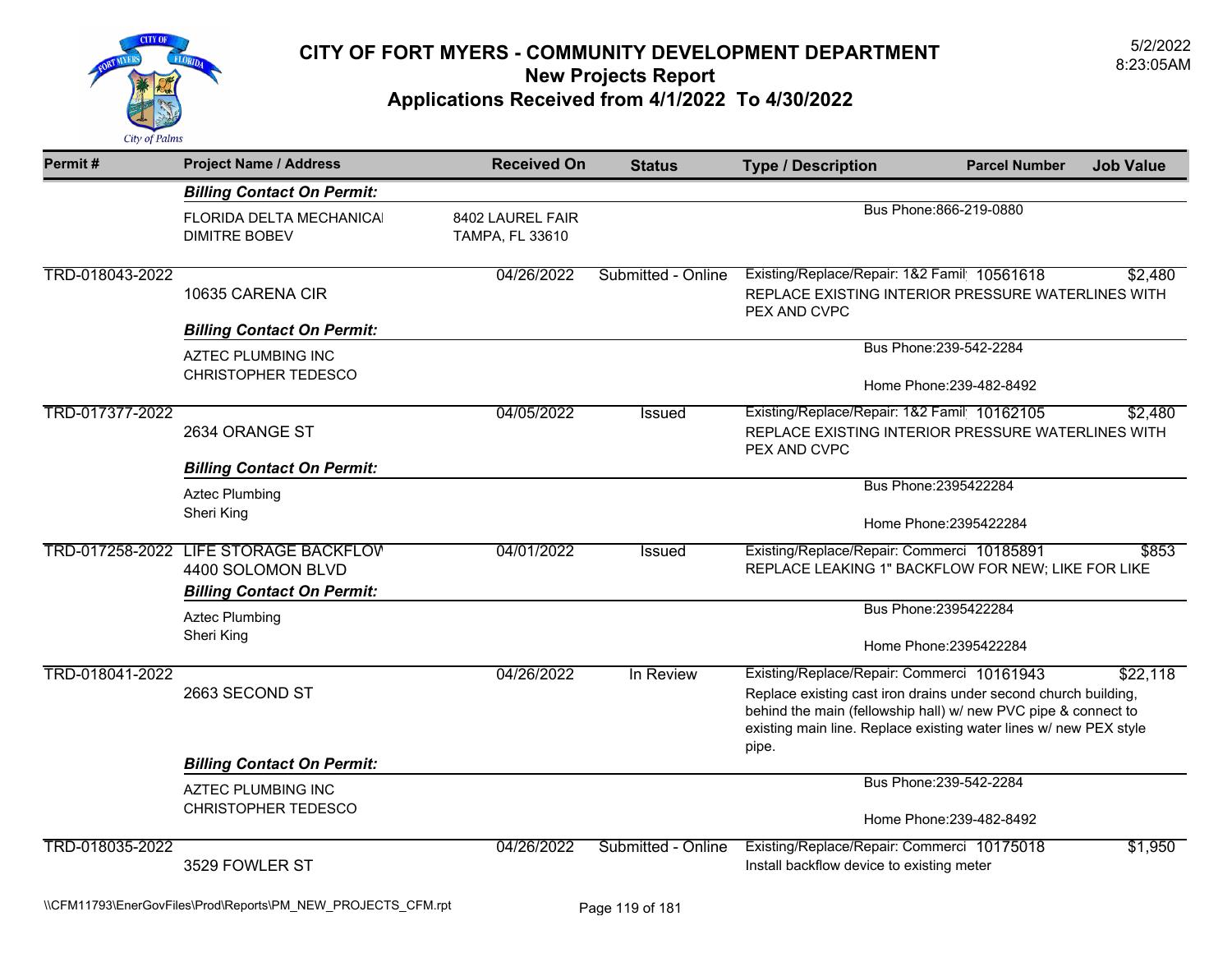

| Permit#         | <b>Project Name / Address</b>                              | <b>Received On</b>                               | <b>Status</b>                                     | <b>Type / Description</b>                                                                                                    | <b>Parcel Number</b>    | <b>Job Value</b> |  |
|-----------------|------------------------------------------------------------|--------------------------------------------------|---------------------------------------------------|------------------------------------------------------------------------------------------------------------------------------|-------------------------|------------------|--|
|                 | <b>Billing Contact On Permit:</b>                          |                                                  |                                                   |                                                                                                                              |                         |                  |  |
|                 | AMERICAN CONSTRUCTION &<br><b>GERALD BARTLETT</b>          |                                                  | 15248 S. TAMIAMI TRL #175<br>FORT MYERS, FL 33908 |                                                                                                                              | Bus Phone: 239-896-2947 |                  |  |
| TRD-018202-2022 | 2264 WINKLER AVE #213<br><b>Billing Contact On Permit:</b> | 04/28/2022                                       | Submitted - Online                                | Existing/Replace/Repair: Multi-Fami 10186069<br>REPLACE SHOWER PAN LINER                                                     |                         | \$1,550          |  |
|                 | <b>GP PLUMBING LLC</b><br><b>GUY POIRIER</b>               | 866 SE 47th ST<br>Cape Coral, FL 33904           |                                                   |                                                                                                                              | Bus Phone: 2392368525   |                  |  |
| TRD-017907-2022 | 2841 BROADWAY                                              | 04/21/2022                                       | Submitted - Online                                | Existing/Replace/Repair: Multi-Fami 10174459<br>SPLIT ONE WATER SERVICE INTO FOUR NEW METERS. ONE<br>FOR EACH APARTMENT.     |                         | \$2,100          |  |
|                 | <b>Billing Contact On Permit:</b>                          |                                                  |                                                   |                                                                                                                              | Bus Phone: 2394439315   |                  |  |
|                 | <b>Complete Renovatoin and Cons</b><br>Jose Estrella       | 1305 NW 11th<br>Cape Coral, FL 33993             |                                                   |                                                                                                                              |                         |                  |  |
| TRD-018126-2022 | 3900 CENTRAL AVE #307                                      | 04/27/2022                                       | Submitted - Online                                | Existing/Replace/Repair: Multi-Fami 10185378<br>Remove and replace like for like thirty gallon electric hot water<br>heater. |                         | \$995            |  |
|                 | <b>Billing Contact On Permit:</b>                          |                                                  |                                                   |                                                                                                                              |                         |                  |  |
|                 | SFFC LLC DBA The Property M<br>Randy Stam                  | 165 Connecticut ST<br>Fort Myers Beach, FL 33931 |                                                   |                                                                                                                              |                         |                  |  |
| TRD-017520-2022 | 1601 RED CEDAR DR                                          | 04/11/2022                                       | Issued                                            | Existing/Replace/Repair: Multi-Fami 10186770<br>RELOCATION AND REPLACEMENT OF WATER METERS FOR<br><b>BUILDING 1631</b>       |                         | \$1,200          |  |
|                 | <b>Billing Contact On Permit:</b>                          |                                                  |                                                   |                                                                                                                              |                         |                  |  |
|                 | <b>RBS SERVICES CORP</b><br><b>RACIER SUAREZ</b>           |                                                  |                                                   |                                                                                                                              | Bus Phone: 727-313-7012 |                  |  |
| TRD-017610-2022 | 2711 FIRST ST #204                                         | 04/13/2022                                       | Issued-Inspections                                | Existing/Replace/Repair: Multi-Fami 10161836<br>Repipe interior potable water system with cpvc                               |                         | \$2,400          |  |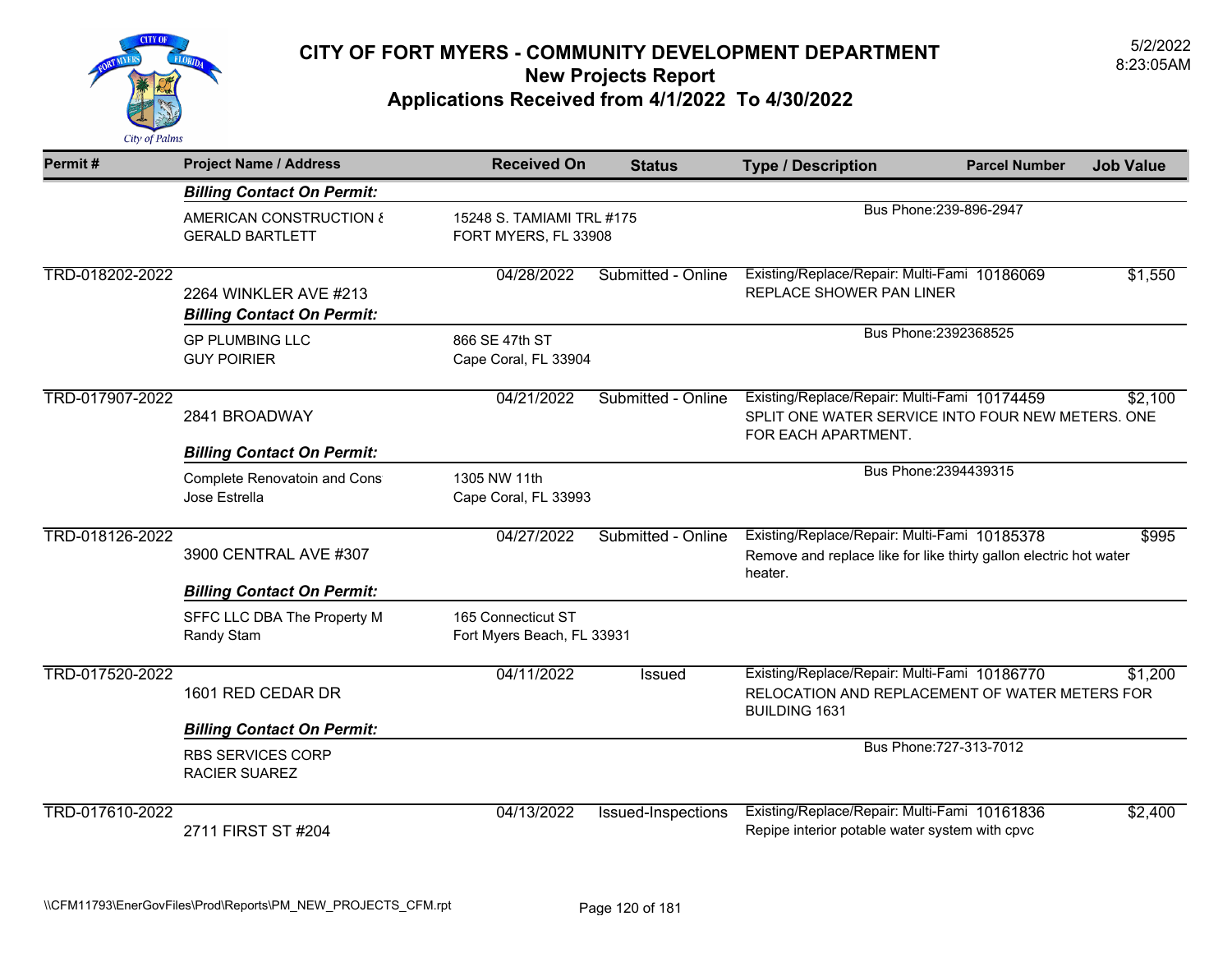

| Permit#         | <b>Project Name / Address</b>                               | <b>Received On</b>                                                  | <b>Status</b>      | <b>Type / Description</b>                                                                                                   | <b>Parcel Number</b>    | <b>Job Value</b> |
|-----------------|-------------------------------------------------------------|---------------------------------------------------------------------|--------------------|-----------------------------------------------------------------------------------------------------------------------------|-------------------------|------------------|
|                 | <b>Billing Contact On Permit:</b>                           |                                                                     |                    |                                                                                                                             |                         |                  |
|                 | <b>BRAD TROYER</b>                                          | Bus Phone: 239-574-2326<br>1227 SE 9TH. TER<br>CAPE CORAL, FL 33990 |                    |                                                                                                                             |                         |                  |
| TRD-017373-2022 | 1910 VIRGINIA AVE #103<br><b>Billing Contact On Permit:</b> | 04/05/2022                                                          | Finaled            | Existing/Replace/Repair: Multi-Fami 10172472<br>Replace water heater                                                        |                         | \$900            |
|                 | <b>IBIS PLUMBING LLC</b><br><b>JORGE GONZALEZ</b>           |                                                                     |                    |                                                                                                                             | Bus Phone: 239-229-4263 |                  |
| TRD-018153-2022 | 3825 SCHOOLHOUSE RD E #5                                    | 04/27/2022                                                          | Submitted - Online | Existing/Replace/Repair: Multi-Fami 10254530<br>Pex Repipe - 16 Fixtures and replacing 40 gal water heater like for<br>like |                         | \$2,465          |
|                 | <b>Billing Contact On Permit:</b>                           |                                                                     |                    |                                                                                                                             |                         |                  |
|                 | PLUMBING NERDS, LLC<br><b>JOHN VERHOFF</b>                  | 1502 RAIL HEAD<br>NAPLES, FL 34110                                  |                    |                                                                                                                             | Bus Phone: 239-500-6373 |                  |
| TRD-018112-2022 | 1901 CLIFFORD ST #901<br><b>Billing Contact On Permit:</b>  | 04/27/2022                                                          | Submitted - Online | Existing/Replace/Repair: Multi-Fami 10172397<br>Replace all of the hot and cold water supply lines.                         |                         | \$2,400          |
|                 | VAN FRANEY PLUMBING INC<br><b>JAMES FRANEY</b>              | 8550 BELLE MEADE<br>FORT MYERS, FL 33908                            |                    |                                                                                                                             | Bus Phone: 239-851-0207 |                  |
| TRD-017519-2022 | 1601 RED CEDAR DR                                           | 04/11/2022                                                          | Finaled            | Existing/Replace/Repair: Multi-Fami 10186770<br>RELOCATION AND REPLACEMENT OF WATER METERS FOR<br><b>BUILDING 1629</b>      |                         | \$1,200          |
|                 | <b>Billing Contact On Permit:</b>                           |                                                                     |                    |                                                                                                                             |                         |                  |
|                 | <b>RBS SERVICES CORP</b><br><b>RACIER SUAREZ</b>            |                                                                     |                    |                                                                                                                             | Bus Phone: 727-313-7012 |                  |
| TRD-018062-2022 | 2797 FIRST ST #705                                          | 04/26/2022                                                          | Issued             | Existing/Replace/Repair: Multi-Fami 10497331<br>50GAL ELECTRIC WATER HEATER REPLACEMENT                                     |                         | \$1,259          |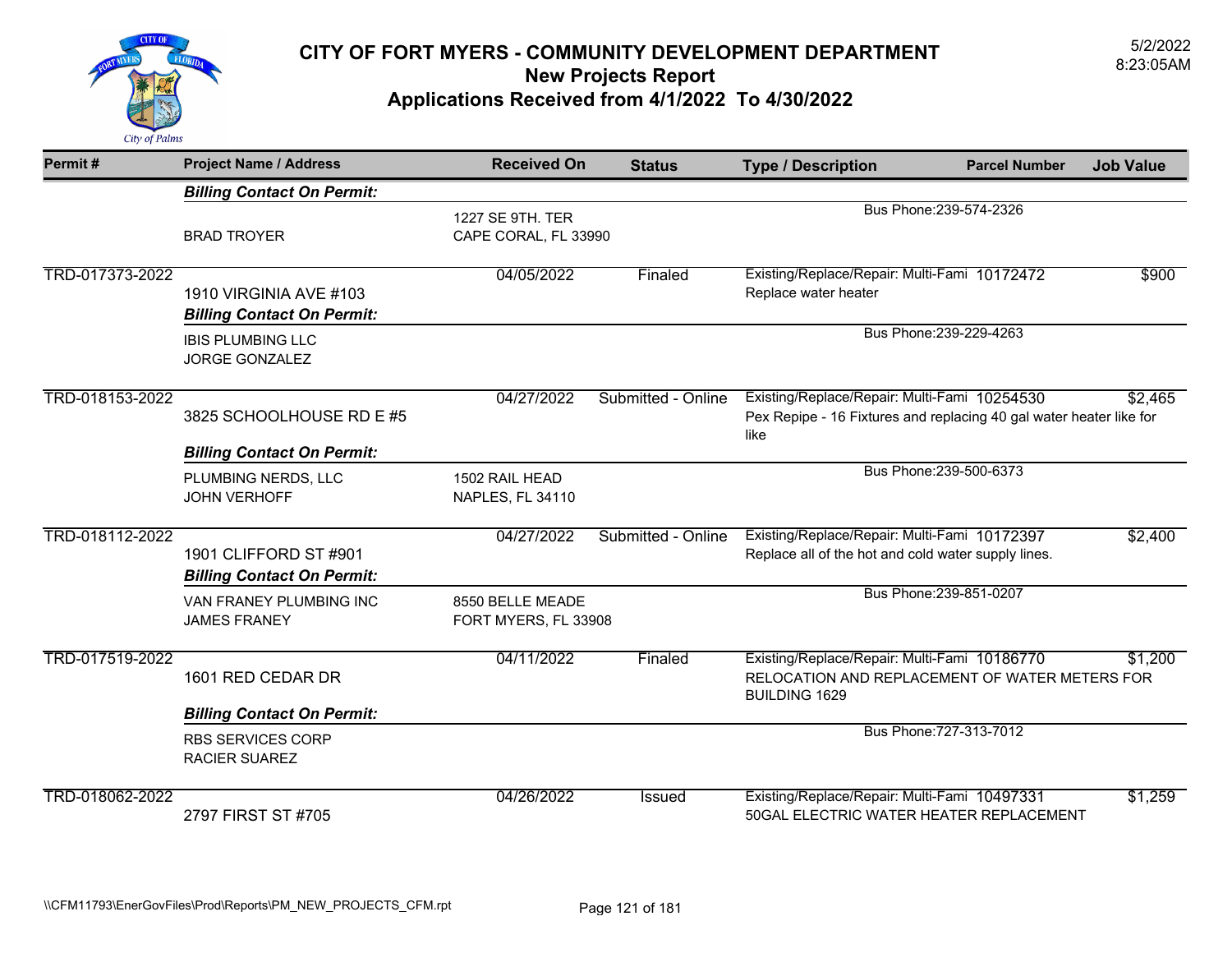

| Permit#               | <b>Project Name / Address</b>                                                                 | <b>Received On</b>                                   | <b>Status</b>      | <b>Type / Description</b>                                                                                          | <b>Parcel Number</b>    | <b>Job Value</b> |
|-----------------------|-----------------------------------------------------------------------------------------------|------------------------------------------------------|--------------------|--------------------------------------------------------------------------------------------------------------------|-------------------------|------------------|
|                       | <b>Billing Contact On Permit:</b>                                                             |                                                      |                    |                                                                                                                    |                         |                  |
|                       | FLORIDA DELTA MECHANICAI<br><b>DIMITRE BOBEV</b>                                              | 8402 LAUREL FAIR<br><b>TAMPA, FL 33610</b>           |                    | Bus Phone: 866-219-0880                                                                                            |                         |                  |
| TRD-017968-2022       | 2828 JACKSON ST #11<br><b>Billing Contact On Permit:</b>                                      | 04/22/2022                                           | Finaled            | Existing/Replace/Repair: Multi-Fami 10174520<br>Repipe water lines                                                 |                         | \$2,250          |
|                       | PROPER PLUMBING INC<br><b>SCOTT SORENSEN</b>                                                  |                                                      |                    |                                                                                                                    | Bus Phone: 239-656-6723 |                  |
| TRD-017472-2022       | 1915 MARAVILLA AVE #18<br><b>Billing Contact On Permit:</b>                                   | 04/07/2022                                           | Issued-Inspections | Existing/Replace/Repair: Multi-Fami 10176394<br>Repipe interior potable water system with CPVC.                    |                         | \$3,600          |
|                       | WATER WORKS PLUMBING C<br><b>BRADLEY TROYER</b>                                               |                                                      |                    |                                                                                                                    | Bus Phone: 239-574-2326 |                  |
|                       | TRD-017720-2022 WARREN KOMINSKY<br>2104 W FIRST ST #2502<br><b>Billing Contact On Permit:</b> | 04/18/2022                                           | Issued             | Existing/Replace/Repair: Multi-Fami 10540400<br>WATER HEATER CHANGE OUT 50 GAL RHEEM                               |                         | \$1,100          |
|                       | <b>COOLAIR CONDITIONING INC</b><br><b>MARK PRUSKAUER</b>                                      | 2837 Fowler Street FOWLER ST<br>FORT MYERS, FL 33901 |                    |                                                                                                                    | Bus Phone: 2392757077   |                  |
| TRD-017583-2022 Kelly | 5207 CEDARBEND DR #1                                                                          | 04/12/2022                                           | Finaled            | Existing/Replace/Repair: Multi-Fami 10186991<br>REPLACE EXISTING INTERIOR PRESSURE WATERLINES WITH<br>PEX AND CVPC |                         | \$2,480          |
|                       | <b>Billing Contact On Permit:</b>                                                             |                                                      |                    |                                                                                                                    |                         |                  |
|                       | <b>AZTEC PLUMBING</b><br><b>KATHY TOWNE</b>                                                   | 12410 METRO PKWY<br>FORT MYERS, FL 33966             |                    |                                                                                                                    |                         |                  |
| TRD-018147-2022       | 2104 W FIRST ST #2603                                                                         | 04/27/2022                                           | Submitted - Online | Existing/Replace/Repair: Multi-Fami 10540424<br><b>REPLACE WATER HEATER</b>                                        |                         | \$1,400          |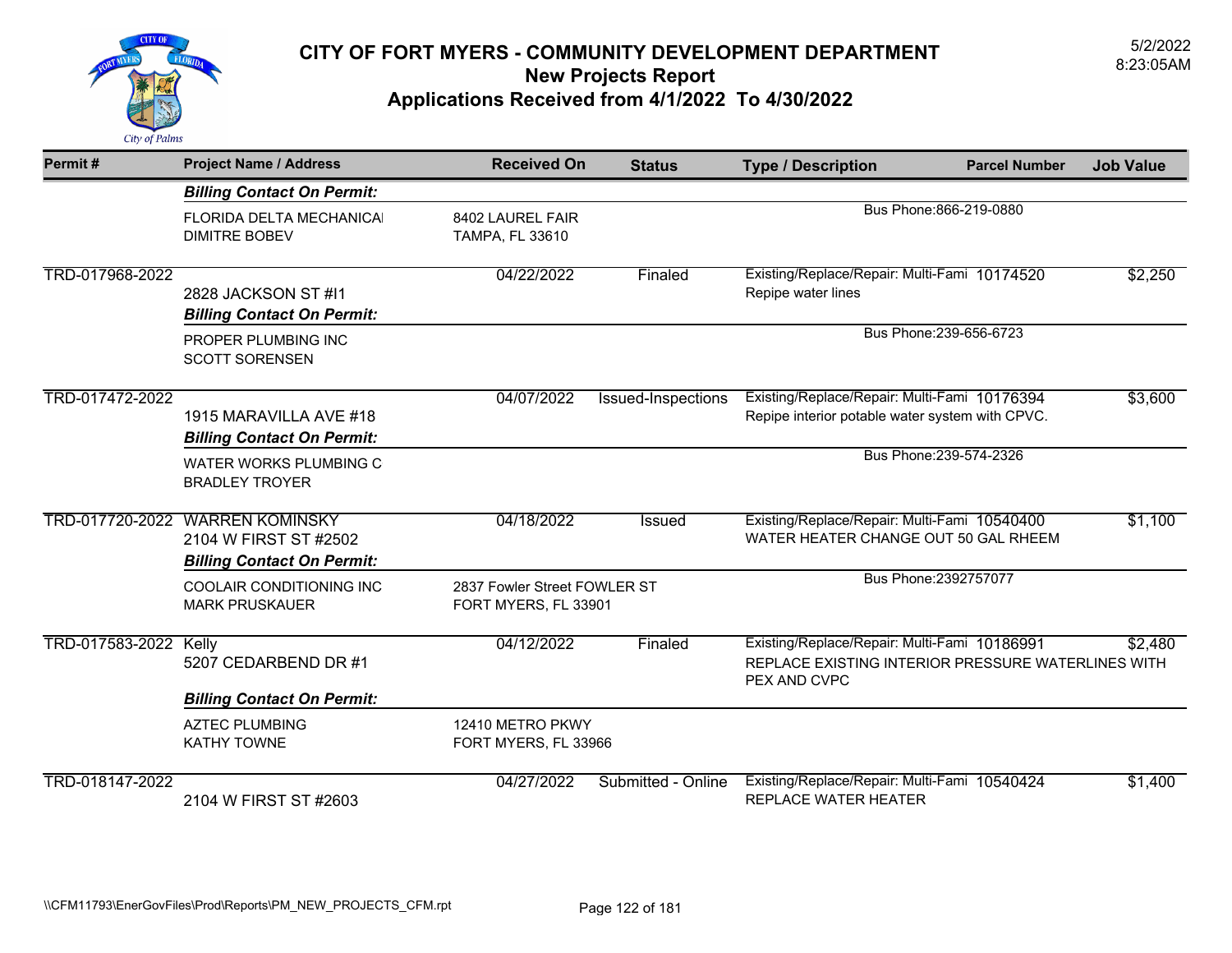

| Permit#                   | <b>Project Name / Address</b>                                    | <b>Received On</b>                          | <b>Status</b> | <b>Type / Description</b>                                                                                                                          | <b>Parcel Number</b>      | <b>Job Value</b> |
|---------------------------|------------------------------------------------------------------|---------------------------------------------|---------------|----------------------------------------------------------------------------------------------------------------------------------------------------|---------------------------|------------------|
|                           | <b>Billing Contact On Permit:</b>                                |                                             |               |                                                                                                                                                    |                           |                  |
|                           | Rays Plumbing<br><b>Ted Steele</b>                               | 9019 Mac DR<br>Punta Gorda, FL              |               |                                                                                                                                                    |                           |                  |
| TRD-017946-2022           | 11507 GIULIA DR<br><b>Billing Contact On Permit:</b>             | 04/22/2022                                  | Issued        | New: 1&2 Family<br>Replace existing pressure water lines using CPVC Pipe & Fittings                                                                | 10561601                  | \$2,480          |
|                           | <b>AZTEC PLUMBING INC</b><br><b>CHRISTOPHER TEDESCO</b>          |                                             |               | Bus Phone: 239-542-2284<br>Home Phone: 239-482-8492                                                                                                |                           |                  |
| TRD-017775-2022           | 1463 SANDRA DR<br><b>Billing Contact On Permit:</b>              | 04/19/2022                                  | <b>Issued</b> | New: 1&2 Family<br>Run drain line for kitchen and laundry room in garage                                                                           | 10172791                  | \$1,950          |
|                           | <b>Integrity Plumbing Solutions</b><br><b>Christine Castillo</b> | 409 Hamlin LN<br>North Fort Myers, FL 33990 |               |                                                                                                                                                    |                           |                  |
| TRD-017767-2022 B8490418  | 1722 LINHART AVE<br><b>Billing Contact On Permit:</b>            | 04/19/2022                                  | <b>Issued</b> | New: 1&2 Family<br>Sewer line is currently illegally dumping into dry well. Need to rerun<br>sewer line approximately 93 ft to tie into city sewer | 10175946                  | \$6,500          |
|                           | <b>GATOR DRAIN AND PLUMBING</b><br><b>DANIEL JENNINGS</b>        | 815 SE 47TH ST<br>CAPE CORAL, FL 33904      |               |                                                                                                                                                    | Bus Phone: (239) 541-9044 |                  |
| TRD-017730-2022           | 1516 JACKSON ST<br><b>Billing Contact On Permit:</b>             | 04/18/2022                                  | In Review     | New: Commercial<br><b>HOOKED UP PLUMBING- HAIR SALON</b>                                                                                           | 10162402                  | \$500            |
|                           | <b>QUALITY WATER SYSTEMS IN</b><br>MICHAEL COLLINS               |                                             |               | Bus Phone: 368-1289<br>Cell Phone:<br>Home Phone:                                                                                                  |                           |                  |
| TRD-017973-2022 SPRINKLER | 1357 BURTWOOD DR                                                 | 04/22/2022                                  | <b>Issued</b> | Upgrade Alteration Repair: 1&2 Fan 10184132<br>INSTALLING SPRINKLER ON FRONT YARD 40 FT AND BACK<br>YARD 40                                        |                           | \$800            |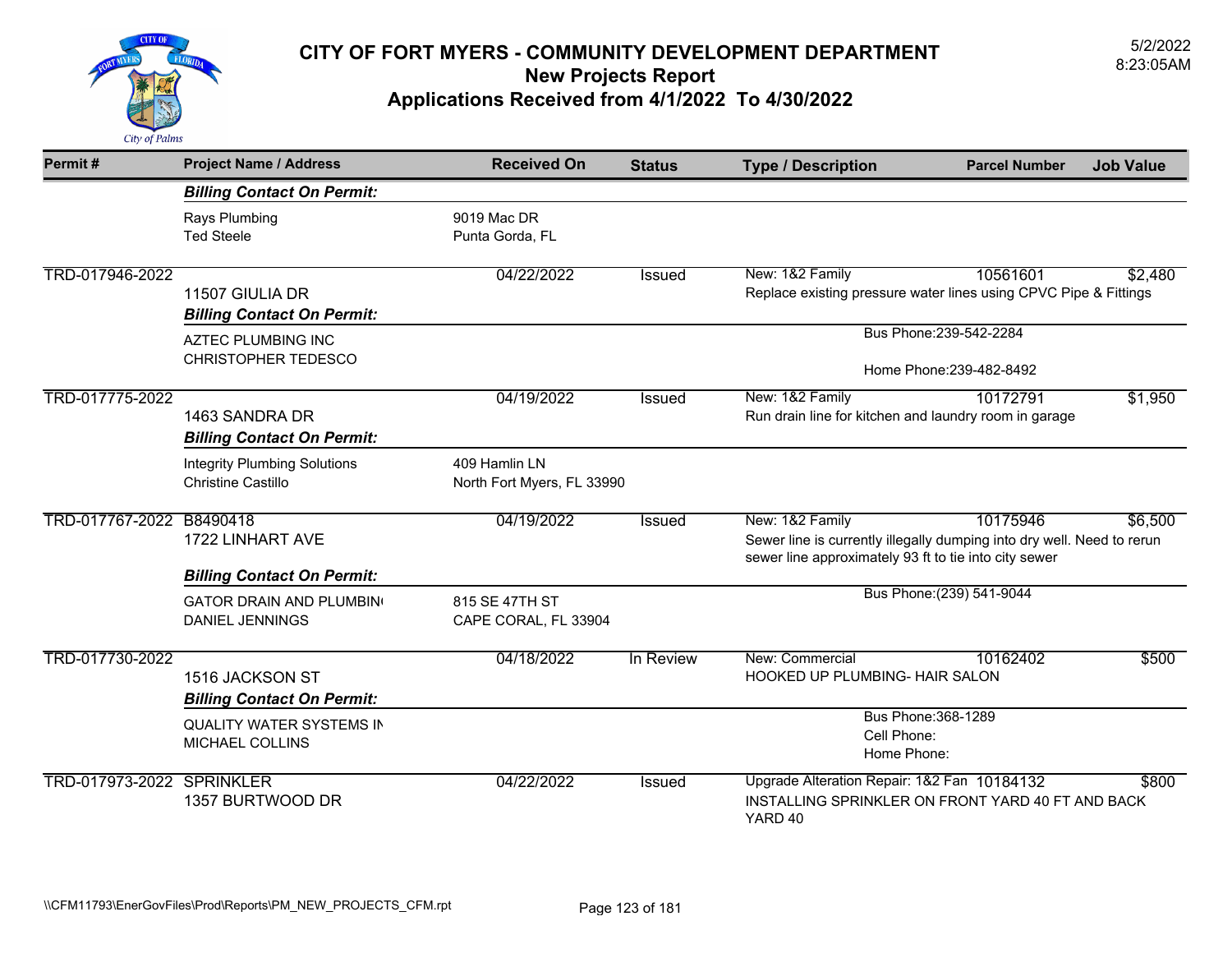

| Permit#               | <b>Project Name / Address</b>                                | <b>Received On</b>                                          | <b>Status</b>       | <b>Type / Description</b>                                            | <b>Parcel Number</b>    | <b>Job Value</b> |
|-----------------------|--------------------------------------------------------------|-------------------------------------------------------------|---------------------|----------------------------------------------------------------------|-------------------------|------------------|
|                       | <b>Billing Contact On Permit:</b>                            |                                                             |                     |                                                                      |                         |                  |
|                       | Niedja Pinto                                                 | 1357 Burtwood DR<br>Fort Myers, FL 33901                    |                     | Cell Phone: 7322777495                                               |                         |                  |
| POOL-017695-202       | 12113 CORCORAN PL<br><b>Billing Contact On Permit:</b>       | 04/15/2022                                                  | In Review           | Pool & Spa: 1&2 Family<br>INGROUND CONCRETE POOL AND SPA, PAVER DECK | 10531036                | \$60,000         |
|                       | SUPERIOR POOLS OF SW FL<br><b>JOHN KENNEDY</b>               | 12221 TOWNE LAKE #STE B<br>FORT MYERS, FL 33913             |                     |                                                                      | Bus Phone: 239-728-3002 |                  |
| POOL-017608-202       | <b>1511 LINHART AVE</b><br><b>Billing Contact On Permit:</b> | 04/13/2022                                                  | Submitted - Online  | Pool & Spa: 1&2 Family<br>inground pool and paver deck with fence    | 10175570                | \$25,000         |
|                       | MIROMAR POOLS LLC.<br><b>GEORGE CANCIO</b>                   | 4150 HANCOCK BRIDGE PKWY. #24<br>NORTH FORT MYERS, FL 33903 |                     |                                                                      | Bus Phone: 239-634-5499 |                  |
| POOL-018039-202       | 12825 KINGSMILL WAY<br><b>Billing Contact On Permit:</b>     | 04/26/2022                                                  | nding Plan Review F | Pool & Spa: 1&2 Family<br>construction of pool and spa               | 10531130                | \$101,420        |
|                       | JACKSON POOLS INC***<br><b>CHAD JACKSON</b>                  | 13401 S rickenbacker parkway<br>fort myers, FL 33913        |                     |                                                                      | Bus Phone: 239 495-6700 |                  |
| POOL-017697-202 Groce | 10418 SPRUCE PINE CT<br><b>Billing Contact On Permit:</b>    | 04/15/2022                                                  | In Review           | Pool & Spa: 1&2 Family<br>BUILDING CONCRETE POOL, SPA, PAVER DECK    | 10547105                | \$60,000         |
|                       | SUPERIOR POOLS OF SW FL<br><b>JOHN KENNEDY</b>               | 12221 TOWNE LAKE #STE B<br>FORT MYERS, FL 33913             |                     |                                                                      | Bus Phone: 239-728-3002 |                  |
| POOL-017967-202       | 11503 CENTAUR WAY                                            | 04/22/2022                                                  | nding Plan Review F | Pool & Spa: 1&2 Family<br>Inground Pool and footers                  | 10507147                | \$18,000         |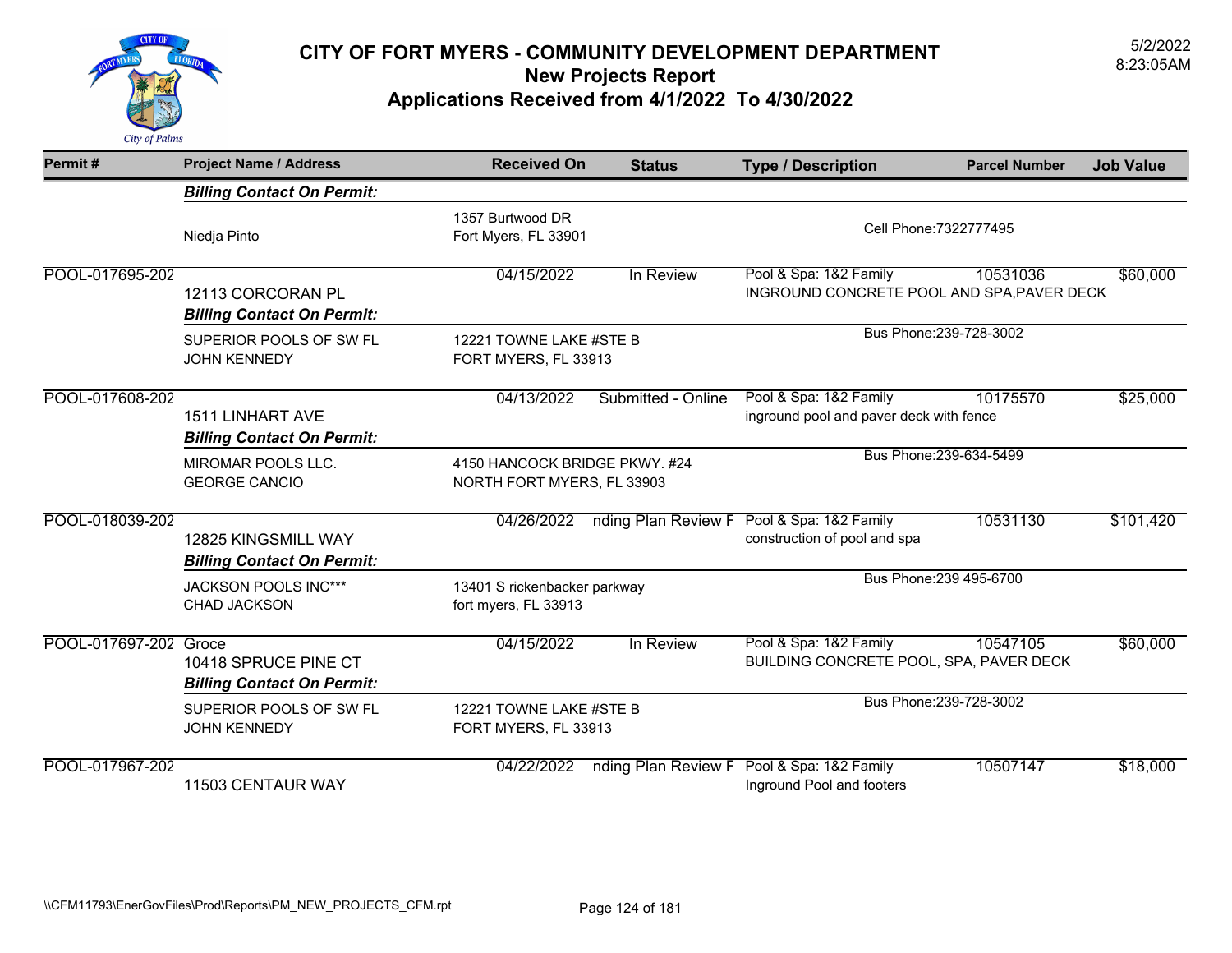

| Permit#                | <b>Project Name / Address</b>                                                                              | <b>Received On</b>                                   | <b>Status</b>                                     | <b>Type / Description</b>                                                        | <b>Parcel Number</b>    | <b>Job Value</b> |
|------------------------|------------------------------------------------------------------------------------------------------------|------------------------------------------------------|---------------------------------------------------|----------------------------------------------------------------------------------|-------------------------|------------------|
|                        | <b>Billing Contact On Permit:</b>                                                                          |                                                      |                                                   |                                                                                  |                         |                  |
|                        | Tropical Pavers and Stone, LLc<br><b>Todd Duncan</b>                                                       | 3545 Cleveland AVE<br>Fort Myers, FL 33901           |                                                   |                                                                                  |                         |                  |
| POOL-017437-202 PUCH   | 3894 ELDON ST<br><b>Billing Contact On Permit:</b>                                                         | 04/06/2022                                           | Issued                                            | Pool & Spa: 1&2 Family<br>POOL AND DECK                                          | 10563394                | \$35,000         |
|                        | Superior Pools of SWF<br>JOHN D KENNEDY                                                                    |                                                      | Bus Phone: 239-728-3002<br>Home Phone: 2397283002 |                                                                                  |                         |                  |
| POOL-017620-202 Vinton | 1457 WINKLER AVE<br><b>Billing Contact On Permit:</b>                                                      | 04/13/2022                                           | In Review                                         | Pool & Spa: 1&2 Family<br>Residential Swimming Pool and All Related Construction | 10184280                | \$38,600         |
|                        | Liquid Dreams Pool Construction<br>Jeff Inman                                                              | 7999 Mercantile ST #17<br>North Fort Myers, FL 33917 |                                                   |                                                                                  | Bus Phone: 2396737523   |                  |
| POOL-017696-202 Powell | 10047 CHESAPEAKE BAY DR<br><b>Billing Contact On Permit:</b>                                               | 04/15/2022                                           | In Review                                         | Pool & Spa: 1&2 Family<br>INGROUND CONCRETE POOL AND SPA, PAVER DECK             | 10575390                | \$60,000         |
|                        | SUPERIOR POOLS OF SW FL<br><b>JOHN KENNEDY</b>                                                             | 12221 TOWNE LAKE #STE B<br>FORT MYERS, FL 33913      |                                                   |                                                                                  | Bus Phone: 239-728-3002 |                  |
|                        | POOL-017700-202 Town Plantation North Pool/S<br>12049 GRAND JARDIN DR<br><b>Billing Contact On Permit:</b> | 04/16/2022                                           | In Review                                         | Pool & Spa: Commercial<br>Build pool and spa                                     | 10256220                | \$266,350        |
|                        | Gettle Pools Inc<br><b>Scott Gettle</b>                                                                    | 1933 Barber RD<br>Sarasota, FL 34240                 |                                                   |                                                                                  | Bus Phone: 9413666267   |                  |
| POOL-017701-202        | 12101 GRAND JARDIN DR                                                                                      | 04/16/2022                                           | In Review                                         | Pool & Spa: Commercial<br>Build pool and spa                                     | 10256213                | \$662,998        |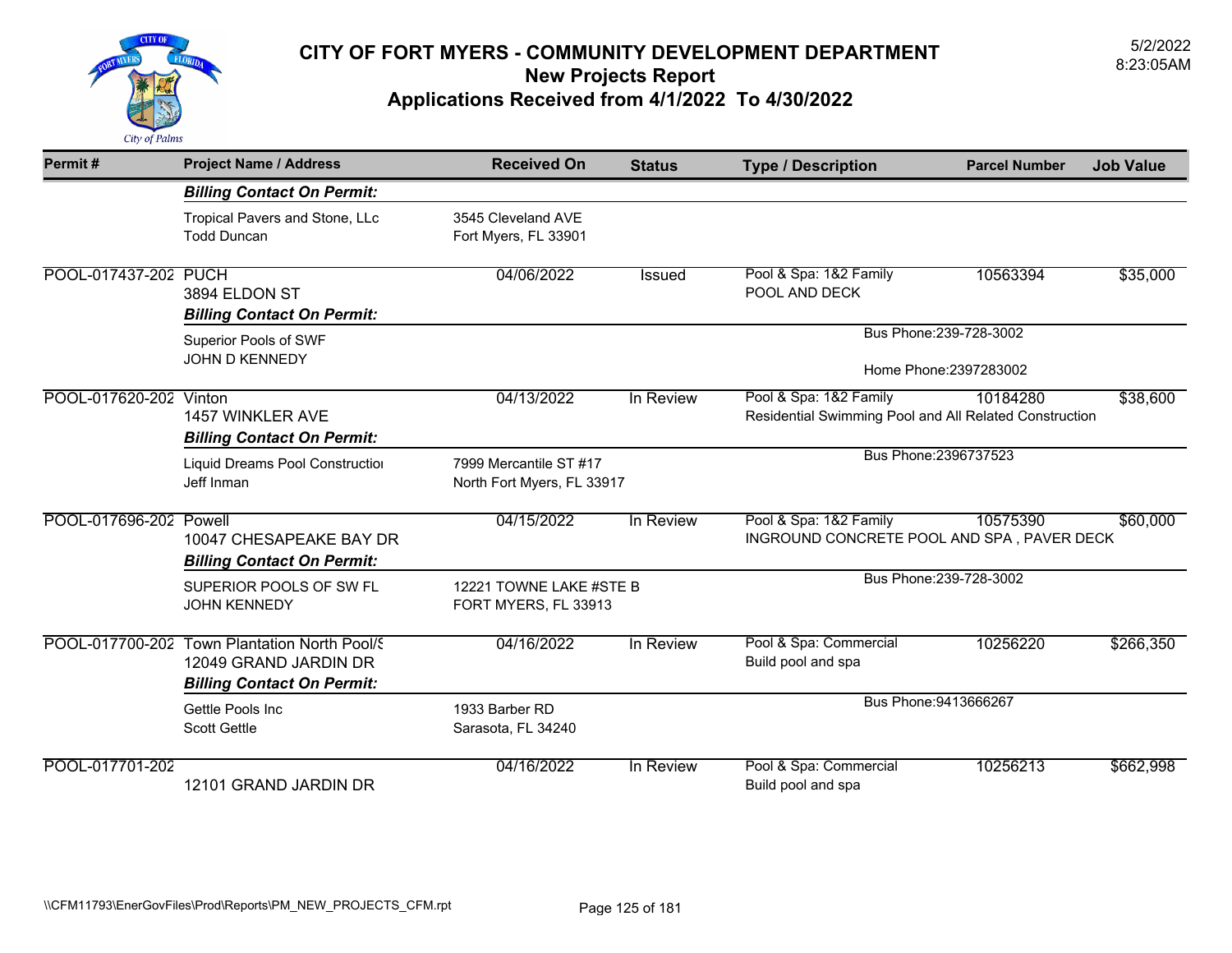

| Permit#         | <b>Project Name / Address</b>                             | <b>Received On</b>                                   | <b>Status</b>             | <b>Type / Description</b>                                       | <b>Parcel Number</b>    | <b>Job Value</b> |
|-----------------|-----------------------------------------------------------|------------------------------------------------------|---------------------------|-----------------------------------------------------------------|-------------------------|------------------|
|                 | <b>Billing Contact On Permit:</b>                         |                                                      |                           |                                                                 |                         |                  |
|                 | Gettle Pools Inc<br><b>Scott Gettle</b>                   | 1933 Barber RD<br>Sarasota, FL 34240                 |                           |                                                                 | Bus Phone: 9413666267   |                  |
| POOL-017693-202 | 11220 PADDINGTON TER<br><b>Billing Contact On Permit:</b> | 04/15/2022                                           | In Review                 | Pool: 1&2 Family<br>INGROUND POOL, PAVER DECK                   | 10522219                | \$60,000         |
|                 | SUPERIOR POOLS OF SW FL<br><b>JOHN KENNEDY</b>            | 12221 TOWNE LAKE #STE B<br>FORT MYERS, FL 33913      |                           |                                                                 | Bus Phone: 239-728-3002 |                  |
| POOL-018198-202 | 4581 WATERCOLOR WAY<br><b>Billing Contact On Permit:</b>  | 04/28/2022                                           | Submitted - Online        | Pool: 1&2 Family<br>New Pool Construction and all related Items | 10563701                | \$78,000         |
|                 | SPIRO CUSTOM POOLS<br><b>JEFFREY SPIRO</b>                | 2739 OAK RIDGE COURT #202<br>FORT MYERS, FL 33901    |                           |                                                                 | Bus Phone: 239.703.7294 |                  |
| POOL-018017-202 | 10851 VALENTINA CT<br><b>Billing Contact On Permit:</b>   | 04/25/2022                                           | In Review                 | Pool: 1&2 Family<br>Build below ground pool                     | 10524884                | \$65,000         |
|                 | AQUA DOG POOLS LLC<br><b>CYNTHIA JONES</b>                | 3709 SE 4TH AVE<br>CAPE CORAL, FL 33904              |                           |                                                                 | Bus Phone: 2396345175   |                  |
| POOL-018066-202 | 1410 EL PRADO AVE<br><b>Billing Contact On Permit:</b>    | 04/26/2022                                           | nding Plan Review F       | Pool: 1&2 Family<br>Swimming Pool and all related construction  | 10172825                | \$43,400         |
|                 | Liquid Dreams Pool Construction<br>Jeff Inman             | 7999 Mercantile ST #17<br>North Fort Myers, FL 33917 |                           |                                                                 | Bus Phone: 2396737523   |                  |
| TRD-017714-2022 | 761 PINE ST                                               | 04/18/2022                                           | <b>Issued-Inspections</b> | Re-Roof: 1&2 Family<br>tear off and re-roof with new shingles   | 10246011                | \$16,000         |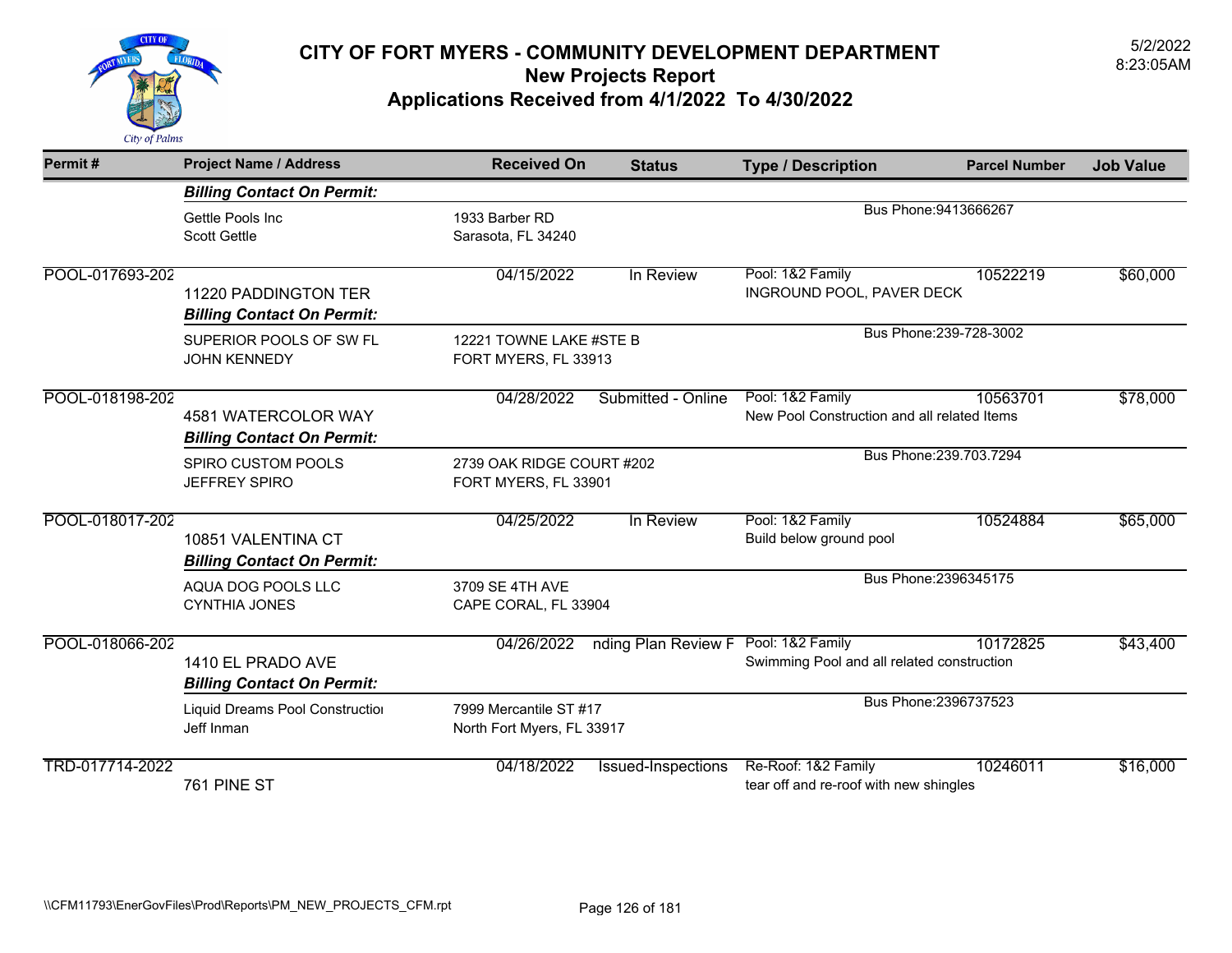

| Permit#                       | <b>Project Name / Address</b>                                                              | <b>Received On</b>                     | <b>Status</b>        | <b>Type / Description</b>                                                                                                                                                                           | <b>Parcel Number</b>                              | <b>Job Value</b> |
|-------------------------------|--------------------------------------------------------------------------------------------|----------------------------------------|----------------------|-----------------------------------------------------------------------------------------------------------------------------------------------------------------------------------------------------|---------------------------------------------------|------------------|
|                               | <b>Billing Contact On Permit:</b>                                                          |                                        |                      |                                                                                                                                                                                                     |                                                   |                  |
|                               | W & E AYYAD LLC<br><b>WALID OKAB</b>                                                       | 3345 FOWLER<br>FORT MYERS, FL 33901    |                      |                                                                                                                                                                                                     | Bus Phone: 2396919299                             |                  |
| TRD-017601-2022               | 1255 COCONUT DR<br><b>Billing Contact On Permit:</b>                                       | 04/13/2022                             | Issued               | Re-Roof: 1&2 Family<br>Shingle + flat re-roof                                                                                                                                                       | 10175736                                          | \$10,296         |
|                               | <b>ROMAN ROOFING INC</b><br><b>NORMAN DOPFER</b>                                           | 805 NE 7TH TER<br>CAPE CORAL, FL 33909 |                      |                                                                                                                                                                                                     | Bus Phone: 239-458-7663                           |                  |
| TRD-018031-2022 Drew Johnson  | <b>4040 E RIVER DR</b><br><b>Billing Contact On Permit:</b>                                | 04/26/2022                             | <b>Issued</b>        | Re-Roof: 1&2 Family<br>Shingle + flat re-roof                                                                                                                                                       | 10244952                                          | \$19,200         |
|                               | ROMAN ROOFING INC<br><b>NORMAN DOPFER</b>                                                  | 805 NE 7TH TER<br>CAPE CORAL, FL 33909 |                      |                                                                                                                                                                                                     | Bus Phone: 239-458-7663                           |                  |
|                               | TRD-018079-2022 MLM Residential LLC<br>1644 GROVE AVE<br><b>Billing Contact On Permit:</b> | 04/26/2022                             | In Review            | Re-Roof: 1&2 Family<br>Reroof flat roof only with certainteed SA Cap 3-Ply roof system                                                                                                              | 10184405                                          | \$11,900         |
|                               | <b>NOLEN'S PERMITTING SERVIC</b><br><b>HANK GASPERSON</b>                                  | 90 24TH AVE NE<br>NAPLES, FL 34120     |                      |                                                                                                                                                                                                     | Bus Phone: 239-253-3489<br>Cell Phone: 2392533489 |                  |
| TRD-017680-2022               | 9273 INDEPENDENCE WAY                                                                      | 04/15/2022                             | <b>Issued</b>        | Re-Roof: 1&2 Family<br>Remove hurricane damaged tile and underlayment. Re-nail<br>decking to code. Install self adhered underlayment and flashing.<br>Install tile to manufacturers specifications. | 10472995                                          | \$53,676         |
|                               | <b>Billing Contact On Permit:</b>                                                          |                                        |                      |                                                                                                                                                                                                     |                                                   |                  |
|                               | <b>CMR Construction &amp; Roofing</b><br><b>Steven Soule</b>                               | 1429 Don ST #A<br>Naples, FL 34104     |                      |                                                                                                                                                                                                     |                                                   |                  |
| TRD-018157-2022 Bernardinelli | 1755 OAKLEY AVE                                                                            | 04/27/2022                             | ady to Issue with No | Re-Roof: 1&2 Family<br>Flat Deck Re-Roof                                                                                                                                                            | 10184485                                          | \$13,665         |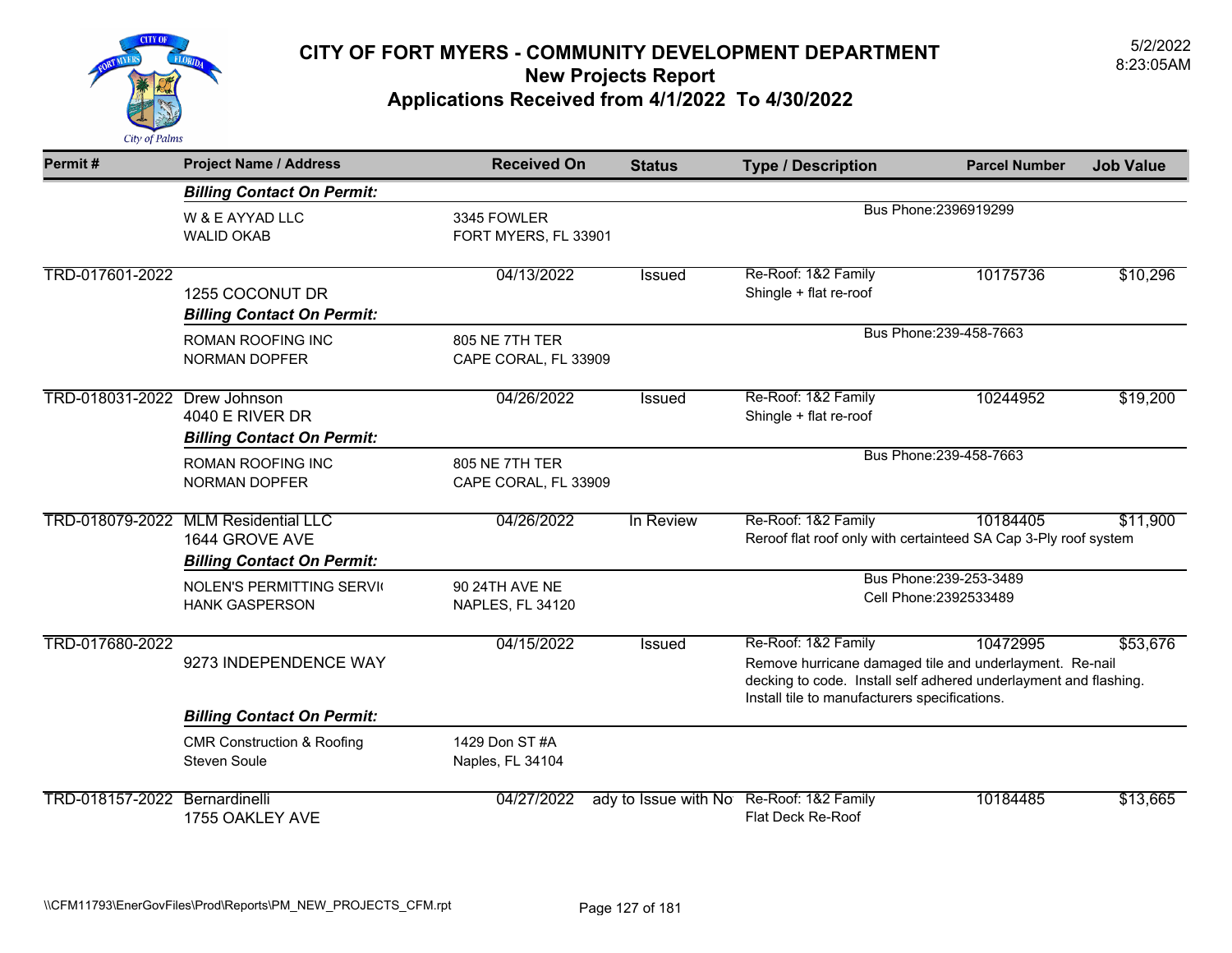

| Permit#                  | <b>Project Name / Address</b>                              | <b>Received On</b>                              | <b>Status</b>      | <b>Type / Description</b>                                                                                                                                                                           | <b>Parcel Number</b>                              | <b>Job Value</b> |  |
|--------------------------|------------------------------------------------------------|-------------------------------------------------|--------------------|-----------------------------------------------------------------------------------------------------------------------------------------------------------------------------------------------------|---------------------------------------------------|------------------|--|
|                          | <b>Billing Contact On Permit:</b>                          |                                                 |                    |                                                                                                                                                                                                     |                                                   |                  |  |
|                          | TITAN CONTRACTING, LLC<br><b>CLINT GREEN</b>               | 2664 CRAG ST<br>FORT MYERS, FL 33901            |                    | Bus Phone: 239-689-5060                                                                                                                                                                             |                                                   |                  |  |
| TRD-017595-2022 0426-066 | 9111 LINKS DR<br><b>Billing Contact On Permit:</b>         | 04/12/2022                                      | <b>Issued</b>      | Re-Roof: 1&2 Family<br>REMOVE AND REPLACE ROOF, TO METAL                                                                                                                                            | 10472906                                          | \$55,000         |  |
|                          | ROOFING & RECONSTRUCTIO<br><b>DONALD HAIGHT</b>            | 1951 J and C Blvd<br>NAPLES, FL 34109           |                    | Bus Phone: 239-449-6301                                                                                                                                                                             |                                                   |                  |  |
| TRD-017635-2022          | 4719 HUNTERS GREEN DR<br><b>Billing Contact On Permit:</b> | 04/14/2022                                      | Issued             | Re-Roof: 1&2 Family<br>Replace Roof Shingle to Metal                                                                                                                                                | 10247511                                          | \$7,000          |  |
|                          | PARADISE ROOFING SERVICI<br><b>VICTOR STIEHL</b>           |                                                 |                    | Bus Phone: 239-450-4410                                                                                                                                                                             |                                                   |                  |  |
| TRD-018054-2022          | 819 TARPON ST<br><b>Billing Contact On Permit:</b>         | 04/26/2022                                      | <b>Issued</b>      | Re-Roof: 1&2 Family<br>Re-roof the whole house                                                                                                                                                      | 10245134                                          | \$7,000          |  |
|                          | <b>SYLVIA NAVEJAR</b>                                      |                                                 |                    |                                                                                                                                                                                                     | Bus Phone: 239-872-0011<br>Cell Phone: 2398496787 |                  |  |
| TRD-017536-2022          | 1655 MORENO AVE<br><b>Billing Contact On Permit:</b>       | 04/11/2022                                      | Issued-Inspections | Re-Roof: 1&2 Family<br>Shingle-Reroof                                                                                                                                                               | 10176417                                          | \$12,150         |  |
|                          | ROOF RX, LLC<br><b>MILES GARNER</b>                        | 424 SE 47th TER #Unit C<br>CAPE CORAL, FL 33904 |                    | Bus Phone: 239-789-9218<br>Home Phone: 239-223-8070                                                                                                                                                 |                                                   |                  |  |
| TRD-017337-2022          | 9117 LINKS DR                                              | 04/05/2022                                      | <b>Issued</b>      | Re-Roof: 1&2 Family<br>Remove hurricane damaged tile and underlayment. Re-nail<br>decking to code. Install self adhered underlayment and flashing.<br>Install tile to manufacturers specifications. | 10472903                                          | \$65,191         |  |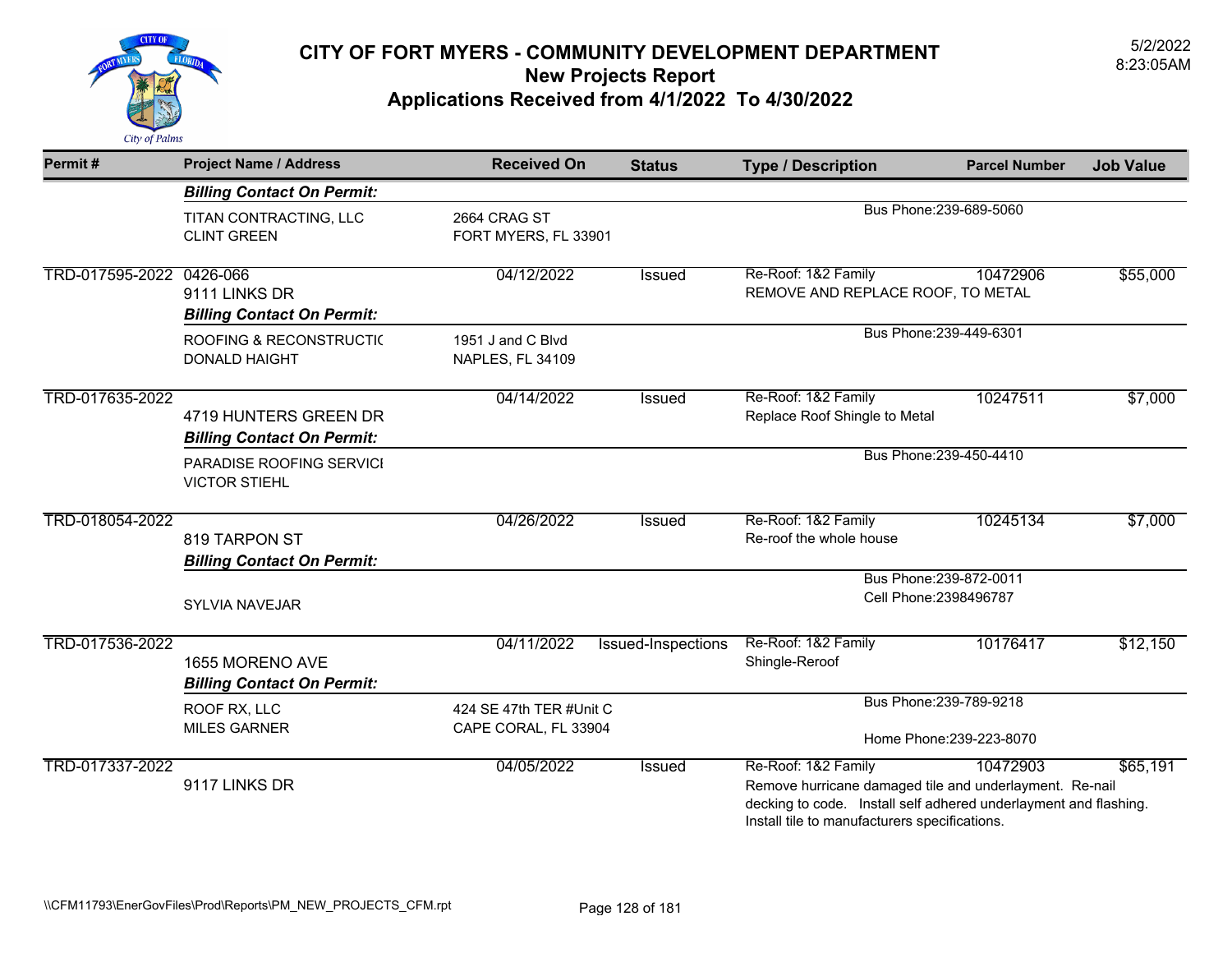

| Permit#                            | <b>Project Name / Address</b>                                           | <b>Received On</b>                                     | <b>Status</b>      | <b>Type / Description</b>                                                                                                                                                                                                                    | <b>Parcel Number</b>    | <b>Job Value</b> |  |
|------------------------------------|-------------------------------------------------------------------------|--------------------------------------------------------|--------------------|----------------------------------------------------------------------------------------------------------------------------------------------------------------------------------------------------------------------------------------------|-------------------------|------------------|--|
|                                    | <b>Billing Contact On Permit:</b>                                       |                                                        |                    |                                                                                                                                                                                                                                              |                         |                  |  |
|                                    | <b>CMR Construction &amp; Roofing</b><br><b>Steven Soule</b>            | 1429 Don ST #A<br>Naples, FL 34104                     |                    |                                                                                                                                                                                                                                              |                         |                  |  |
| TRD-018064-2022                    | 2729 BROADWAY<br><b>Billing Contact On Permit:</b>                      | 04/26/2022                                             | Issued-Inspections | Re-Roof: 1&2 Family<br>Shingles to shingles re roof.                                                                                                                                                                                         | 10174060                | \$12,938         |  |
|                                    | AFFORDABLE ROOFING & GU<br><b>ERIC WESSERLING</b>                       | 911 SE SE 15TH AVE<br>CAPE Coral, FL 33990             |                    |                                                                                                                                                                                                                                              | Bus Phone: 239-458-4968 |                  |  |
| TRD-017890-2022                    | <b>REROOF</b><br>3660 EDGEWOOD AVE<br><b>Billing Contact On Permit:</b> | 04/21/2022                                             | Issued             | Re-Roof: 1&2 Family<br><b>RE-SHINGLE</b>                                                                                                                                                                                                     | 10245510                | \$6,000          |  |
|                                    | <b>WILLIAM HOWARD</b>                                                   |                                                        |                    | Cell Phone: 2398393258                                                                                                                                                                                                                       |                         |                  |  |
| TRD-018231-2022                    | 9300 TRIESTE DR                                                         | 04/29/2022                                             | Submitted - Online | Re-Roof: 1&2 Family<br>Remove hurricane damaged tile and underlayment. Re-nail<br>decking to code. Install self adhered underlayment and flashing.<br>Install tile to manufacturers specifications. Apply base and cap to<br>flat roof area. | 10502341                | \$93,249         |  |
|                                    | <b>Billing Contact On Permit:</b>                                       |                                                        |                    |                                                                                                                                                                                                                                              |                         |                  |  |
|                                    | <b>CMR Construction &amp; Roofing</b><br><b>Steven Soule</b>            | 1429 Don ST #A<br>Naples, FL 34104                     |                    |                                                                                                                                                                                                                                              |                         |                  |  |
| <b>TRD-018000-2022 CHUCK EVIRS</b> | 8005 GATOR PALM DR<br><b>Billing Contact On Permit:</b>                 | 04/25/2022                                             | <b>Issued</b>      | Re-Roof: 1&2 Family<br>REROOF HOME WITH TILE                                                                                                                                                                                                 | 10451820                | \$42,100         |  |
|                                    | SEAL-TITE ROOFING & MAINT<br><b>CHARLES CARTER</b>                      | 972 Wittman Dr SE 972 Wittman Dr<br>Ft Myers, FL 33919 |                    |                                                                                                                                                                                                                                              | Bus Phone: 239-440-5179 |                  |  |
| TRD-017291-2022                    | 1444 BARCELONA AVE                                                      | 04/04/2022                                             | Issued             | Re-Roof: 1&2 Family<br>Tear off and reroof                                                                                                                                                                                                   | 10175632                | \$22,750         |  |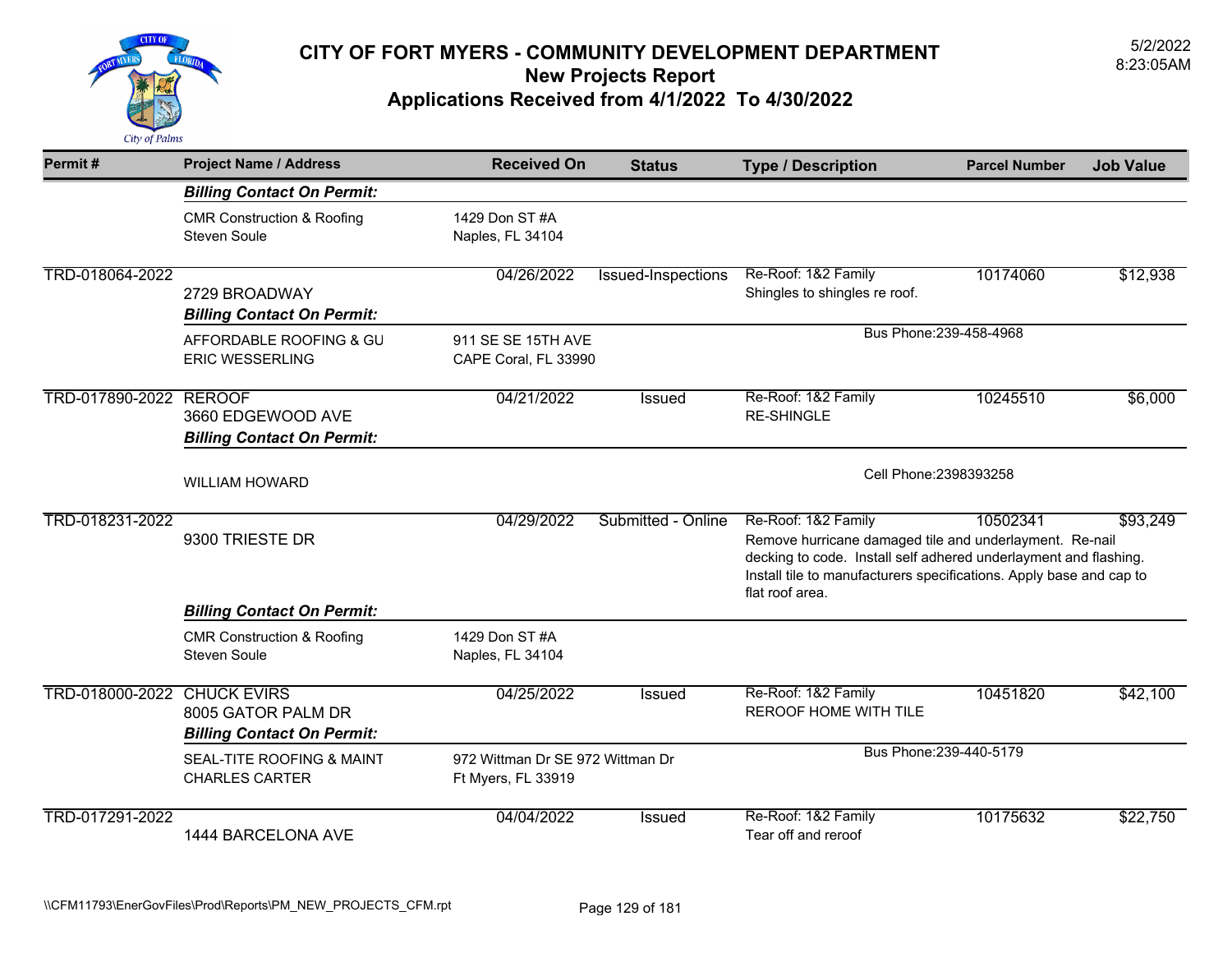

| Permit#         | <b>Project Name / Address</b>                         | <b>Received On</b>                                     | <b>Status</b>      | <b>Type / Description</b>                                                                                                               | <b>Parcel Number</b>    | <b>Job Value</b> |
|-----------------|-------------------------------------------------------|--------------------------------------------------------|--------------------|-----------------------------------------------------------------------------------------------------------------------------------------|-------------------------|------------------|
|                 | <b>Billing Contact On Permit:</b>                     |                                                        |                    |                                                                                                                                         |                         |                  |
|                 | <b>SBC Solutions</b><br>Sarah Junkin                  | 6518 Kestrel CIR<br>Fort Myers, FL 33966               |                    |                                                                                                                                         |                         |                  |
| TRD-017436-2022 | 8564 PEGASUS DR                                       | 04/06/2022                                             | Issued             | Re-Roof: 1&2 Family<br>Reroof- Tear off underlayment and tile. Install new underlayment<br>and tile.                                    | 10507069                | \$27,964         |
|                 | <b>Billing Contact On Permit:</b>                     |                                                        |                    |                                                                                                                                         | Bus Phone: 8552769655   |                  |
|                 | <b>Crown Residential Services</b><br>Jacob Kalogridis | 240 Field End ST<br>Sarasota, FL 34240                 |                    |                                                                                                                                         |                         |                  |
| TRD-018236-2022 | 4717 MI CASA CT<br><b>Billing Contact On Permit:</b>  | 04/29/2022                                             | Submitted - Online | Re-Roof: 1&2 Family<br>Remove existing shingle Roof and replace with new shingle roof                                                   | 10185139                | \$15,000         |
|                 | COLONIAL ROOFING INC<br><b>CHRISTOPHER RAKOS</b>      | 5601 2ND ST W<br>LEHIGH ACRES, FL 33971                |                    |                                                                                                                                         | Bus Phone: 239-458-1000 |                  |
| TRD-017551-2022 | 4440 LAGG AVE                                         | 04/11/2022                                             | Finaled            | Re-Roof: 1&2 Family<br>Residential Re-roof tear off existing shingle to bare decking and<br>re-apply underlayment and new shingles      | 10184884                | \$6,500          |
|                 | <b>Billing Contact On Permit:</b>                     |                                                        |                    |                                                                                                                                         | Bus Phone: 239-560-6085 |                  |
|                 | CCA CONTRACTING GROUP,<br><b>CARLOS PEREZ</b>         | 4441 hancock bridge PKWY<br>north fort myers, FL 33903 |                    |                                                                                                                                         |                         |                  |
| TRD-017374-2022 | 4021 E RIVER DR<br><b>Billing Contact On Permit:</b>  | 04/05/2022                                             | Issued-Inspections | Re-Roof: 1&2 Family<br>Remove and replace existing shingles.                                                                            | 10245034                | \$11,200         |
|                 | SAND DOLLAR ROOFING INC<br><b>DARYLE WEBBER</b>       | 3800 Fowler St #11<br>Fort Myers, FL 33901             |                    |                                                                                                                                         | Bus Phone: 239-368-3900 |                  |
|                 | TRD-017719-2022 COX RESIDENCE<br>1879 MONTE VISTA ST  | 04/18/2022                                             | <b>Issued</b>      | Re-Roof: 1&2 Family<br>Remove existing shingle and modified roofs and replace with new<br>shingles and tapered modified on slop section | 10172672                | \$19,722         |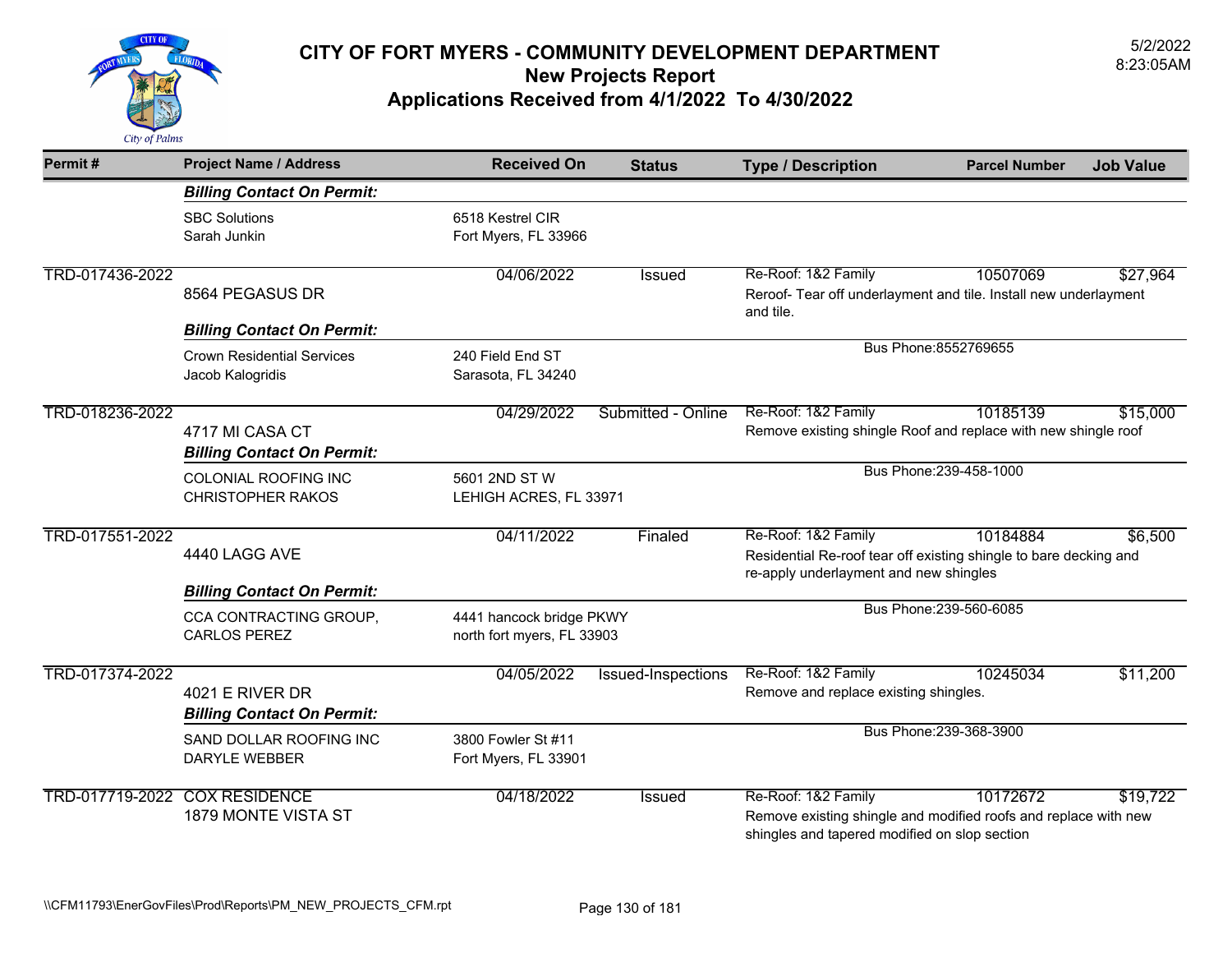

| Permit#                         | <b>Project Name / Address</b>                                    | <b>Received On</b>                                | <b>Status</b>      | <b>Type / Description</b>                                     | <b>Parcel Number</b>    | <b>Job Value</b> |
|---------------------------------|------------------------------------------------------------------|---------------------------------------------------|--------------------|---------------------------------------------------------------|-------------------------|------------------|
|                                 | <b>Billing Contact On Permit:</b>                                |                                                   |                    |                                                               |                         |                  |
|                                 | COLONIAL ROOFING INC<br><b>CHRISTOPHER RAKOS</b>                 | 5601 2ND ST W<br>LEHIGH ACRES, FL 33971           |                    |                                                               | Bus Phone: 239-458-1000 |                  |
| TRD-017868-2022 Moyer Residence | 10435 CURRY PALM LN<br><b>Billing Contact On Permit:</b>         | 04/21/2022                                        | Submitted - Online | Re-Roof: 1&2 Family<br>Re-Roof                                | 10446320                | \$59,200         |
|                                 | <b>EB ROOFING</b><br><b>Maria Elias</b>                          | 4627 Arnold Avenue, Suite 201<br>Naples, FL 34104 |                    |                                                               |                         |                  |
|                                 | TRD-018061-2022 Cape Coral Roofing and She<br>1431 JEFFERSON AVE | 04/26/2022                                        | <b>Issued</b>      | Re-Roof: 1&2 Family<br>RE-ROOF<br>FLAT 2 SQ<br>SHINGLES 32 SQ | 10184068                | \$20,180         |
|                                 | <b>Billing Contact On Permit:</b>                                |                                                   |                    |                                                               |                         |                  |
|                                 | <b>BUILDING SOLUTIONS PLUS I</b><br><b>RICKY VIGIL</b>           | 1809 BRAMAN AVE<br>CAPE CORAL, FL 33901           |                    |                                                               |                         |                  |
| TRD-017325-2022                 | 8030 SILVER BIRCH WAY<br><b>Billing Contact On Permit:</b>       | 04/04/2022                                        | Issued-Inspections | Re-Roof: 1&2 Family<br>Re roof shingle to shingle             | 10496853                | \$10,500         |
|                                 | <b>AZTEC ROOFS INC</b><br><b>JERALD CONKLIN</b>                  | 7850 SPEARING Ln<br>BOKEELIA, FL 33922            |                    |                                                               | Bus Phone: 239-834-7840 |                  |
| TRD-017918-2022 Ann Law         | 2878 VALENCIA WAY<br><b>Billing Contact On Permit:</b>           | 04/21/2022                                        | Submitted - Online | Re-Roof: 1&2 Family<br>Tile re-roof                           | 10175612                | \$33,900         |
|                                 | <b>ROMAN ROOFING INC</b><br><b>NORMAN DOPFER</b>                 | 805 NE 7TH TER<br>CAPE CORAL, FL 33909            |                    |                                                               | Bus Phone: 239-458-7663 |                  |
| TRD-017528-2022                 | 3724 SUNTRUST DR                                                 | 04/11/2022                                        | Finaled            | Re-Roof: 1&2 Family<br><b>REPLACE SHINGLES</b>                | 10449939                | \$4,500          |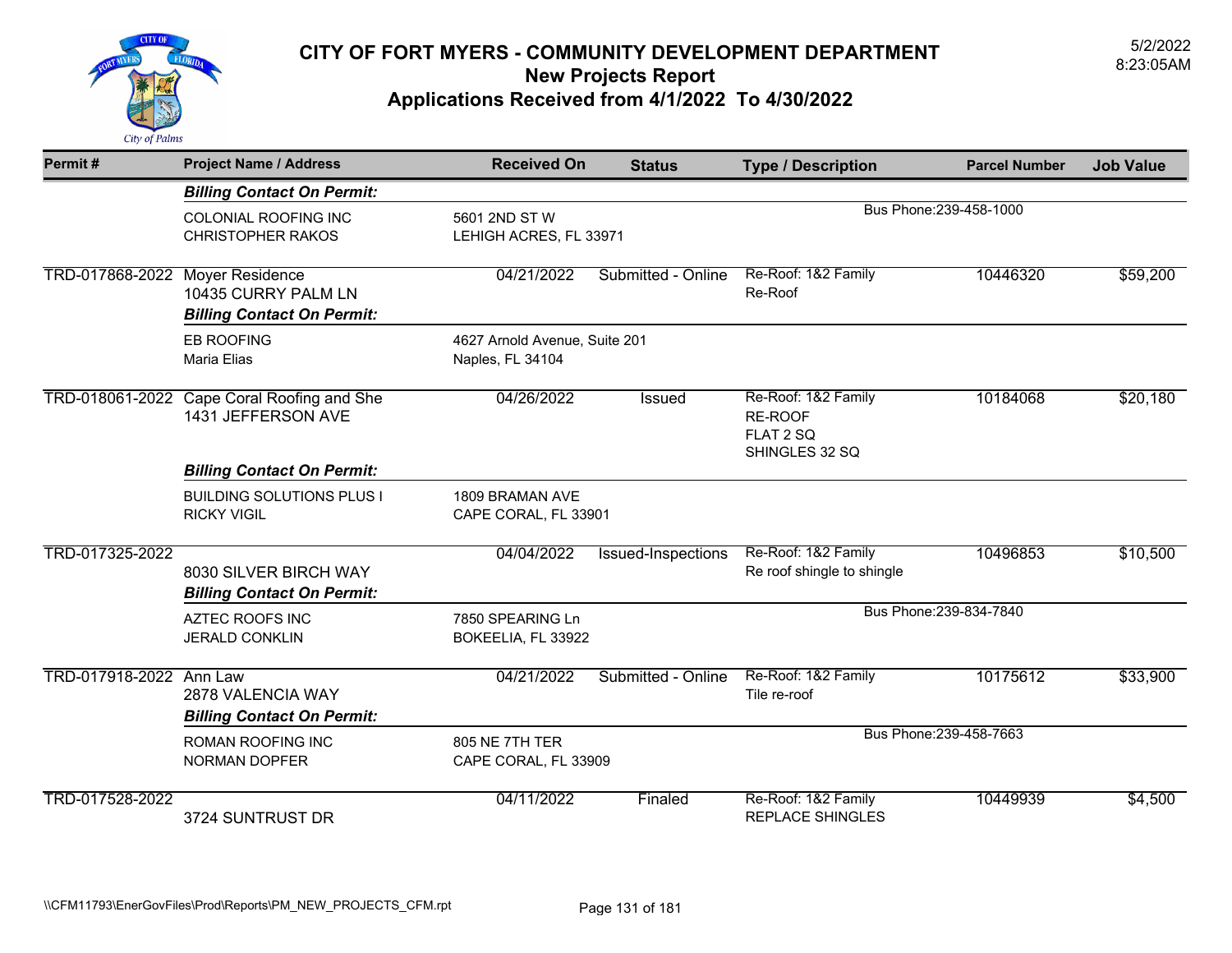

| Permit#                  | <b>Project Name / Address</b>                                                                           | <b>Received On</b>                             | <b>Status</b>             | <b>Type / Description</b>                                                     | <b>Parcel Number</b>    | <b>Job Value</b> |
|--------------------------|---------------------------------------------------------------------------------------------------------|------------------------------------------------|---------------------------|-------------------------------------------------------------------------------|-------------------------|------------------|
|                          | <b>Billing Contact On Permit:</b>                                                                       |                                                |                           |                                                                               |                         |                  |
|                          | <b>BESSIE GRAY</b>                                                                                      |                                                |                           |                                                                               | Cell Phone: 2393577226  |                  |
|                          | TRD-017585-2022 9956 VIA SAN TILE REROO<br>9956 VIA SAN MARCO LOOP<br><b>Billing Contact On Permit:</b> | 04/12/2022                                     | <b>Issued</b>             | Re-Roof: 1&2 Family<br>Remove existing tile roof system and replace with new. | 10506611                | \$133,663        |
|                          | <b>Cameron Schwartz</b>                                                                                 | 4818 Coronado PARK #18<br>Cape Coral, FL 33904 |                           |                                                                               |                         |                  |
| TRD-018243-2022          | <b>43 POINSETTIA DR</b><br><b>Billing Contact On Permit:</b>                                            | 04/29/2022                                     | Issued                    | Re-Roof: 1&2 Family<br>Reroof with Versico TPO membrane / FL16443-R23         | 10249542                | \$11,400         |
|                          | ALL WEATHER ENTERPRISES<br><b>AMES FORBES</b>                                                           | 3115 81ST CT E<br>BRADENTON, FL 34211          |                           |                                                                               | Bus Phone: 941-747-4978 |                  |
| TRD-017411-2022          | 4694 MI CASA CT<br><b>Billing Contact On Permit:</b>                                                    | 04/06/2022                                     | <b>Issued</b>             | Re-Roof: 1&2 Family<br>Shingle re-roof                                        | 10185131                | \$12,264         |
|                          | ROMAN ROOFING INC<br><b>NORMAN DOPFER</b>                                                               | 805 NE 7TH TER<br>CAPE CORAL, FL 33909         |                           |                                                                               | Bus Phone: 239-458-7663 |                  |
| TRD-018060-2022          | 6137 MEADOW VIEW CIR<br><b>Billing Contact On Permit:</b>                                               | 04/26/2022                                     | Issued-Inspections        | Re-Roof: 1&2 Family<br>shingle re-roof                                        | 10250449                | \$7,350          |
|                          | <b>G &amp; D ROOFING INC</b><br><b>GALVESTON DANIELS</b>                                                | 2717 12th St. W. ST<br>LEHIGH ACRES, FL 33971  |                           |                                                                               | Bus Phone: 239-281-4070 |                  |
| TRD-017881-2022 7441-066 | 9086 PROSPERITY WAY                                                                                     | 04/21/2022                                     | <b>Issued-Inspections</b> | Re-Roof: 1&2 Family<br>REMOVE AND REPLACE ROOF, TILE TO TILE                  | 10472885                | \$69,000         |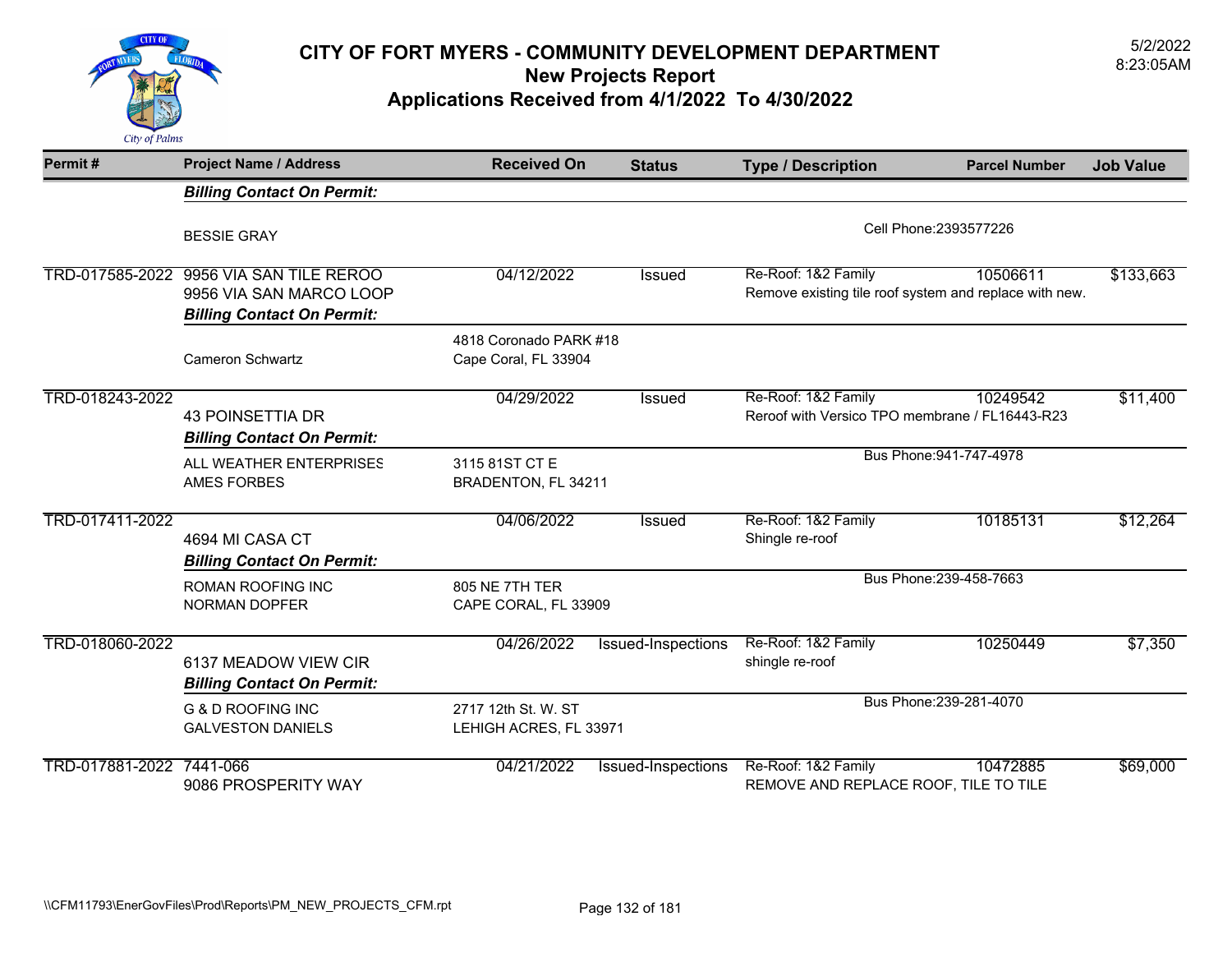

| Permit#                   | <b>Project Name / Address</b>                              | <b>Received On</b>                           | <b>Status</b>      | <b>Type / Description</b>                                                            | <b>Parcel Number</b>    | <b>Job Value</b> |
|---------------------------|------------------------------------------------------------|----------------------------------------------|--------------------|--------------------------------------------------------------------------------------|-------------------------|------------------|
|                           | <b>Billing Contact On Permit:</b>                          |                                              |                    |                                                                                      |                         |                  |
|                           | <b>ROOFING &amp; RECONSTRUCTIC</b><br><b>DONALD HAIGHT</b> | 1951 J and C Blvd<br><b>NAPLES, FL 34109</b> |                    |                                                                                      | Bus Phone: 239-449-6301 |                  |
| TRD-018007-2022           | 857 CAYCE LN<br><b>Billing Contact On Permit:</b>          | 04/25/2022                                   | Issued-Inspections | Re-Roof: 1&2 Family<br>Shingle tear off                                              | 10247990                | \$2,400          |
|                           | <b>WILLIE MARTIN</b>                                       | 857 CAYCE LN<br>FORT MYERS, FL 33905         |                    | Cell Phone: 2396935529                                                               |                         |                  |
| TRD-017444-2022           | 1433 WINKLER AVE<br><b>Billing Contact On Permit:</b>      | 04/07/2022                                   | Finaled            | Re-Roof: 1&2 Family<br>Re-Roof Shingle to Shingle.                                   | 10184055                | \$15,727         |
|                           | Blue Dog Roofing & Constructio<br>Alejandro Chardiet       | 2562 Dora Street<br>Fort Myers, FL 33901     |                    |                                                                                      |                         |                  |
| TRD-017260-2022           | 1517 BROOKHILL DR<br><b>Billing Contact On Permit:</b>     | 04/01/2022                                   | Finaled            | Re-Roof: 1&2 Family<br>RE-ROOF 14 SQ FLAT                                            | 10251123                | \$7,000          |
|                           | ASH-ANN ROOFING, LLC<br><b>JOSE NUNEZ</b>                  | 3945 TOLLHOUSE DR #916<br>NAPLES, FL 34114   |                    |                                                                                      |                         |                  |
| TRD-017715-2022 8304 ROOF | 8304 SILVER BIRCH WAY<br><b>Billing Contact On Permit:</b> | 04/18/2022                                   | Issued-Inspections | Re-Roof: 1&2 Family<br>tear off and re-roof with new shingles                        | 10496668                | \$10,000         |
|                           | W & E AYYAD LLC<br><b>WALID OKAB</b>                       | 3345 FOWLER<br>FORT MYERS, FL 33901          |                    |                                                                                      | Bus Phone: 2396919299   |                  |
| TRD-017710-2022           | 2968 SUNSET RD                                             | 04/18/2022                                   | Issued             | Re-Roof: 1&2 Family<br>Wechrlock underlayment 3x3 metal edge tomko 30years shingles. | 10175969                | \$7,000          |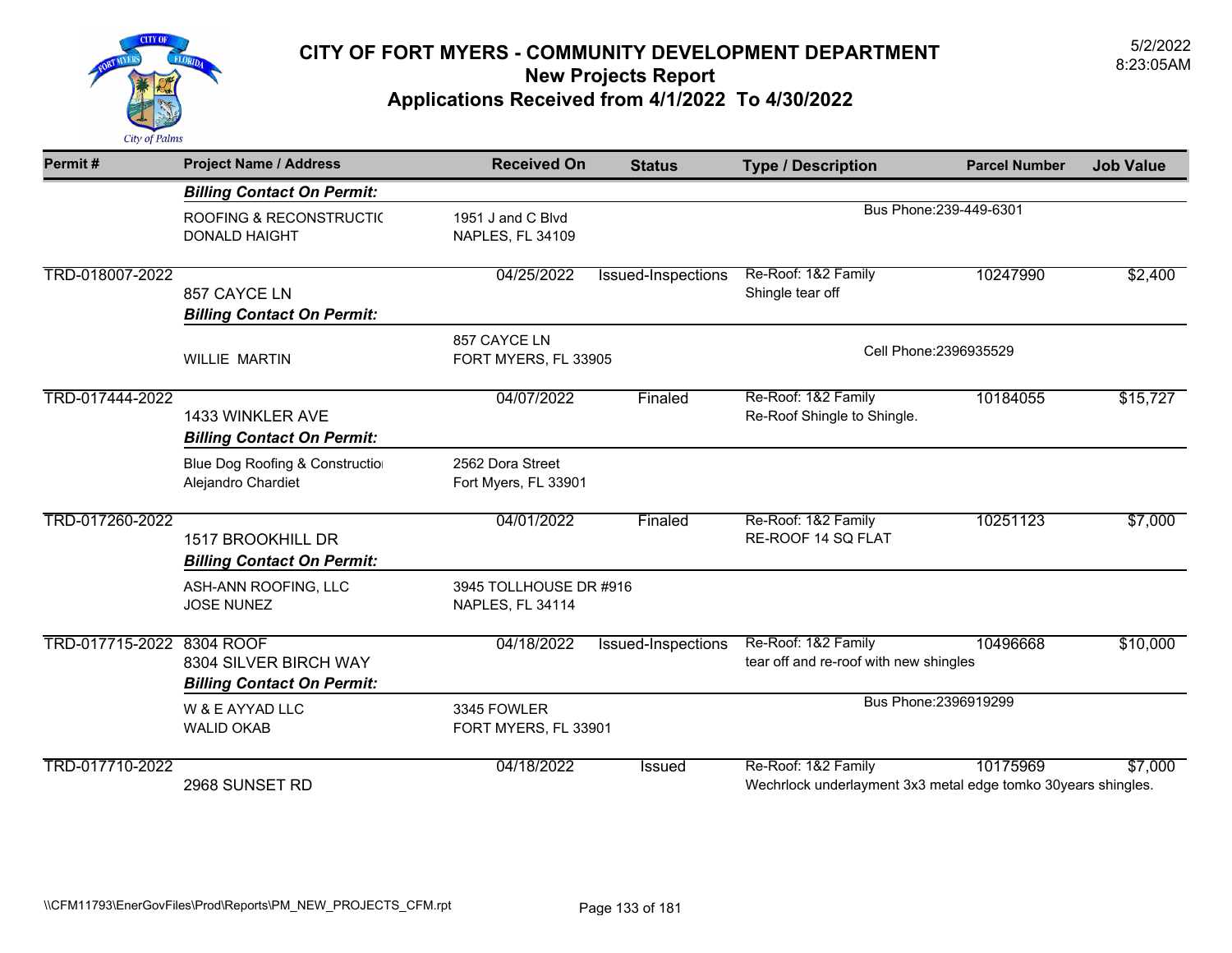

| Permit#              | <b>Project Name / Address</b>                                | <b>Received On</b>                     | <b>Status</b>      | <b>Type / Description</b>                                                                                                                                                                           | <b>Parcel Number</b>                               | <b>Job Value</b> |
|----------------------|--------------------------------------------------------------|----------------------------------------|--------------------|-----------------------------------------------------------------------------------------------------------------------------------------------------------------------------------------------------|----------------------------------------------------|------------------|
|                      | <b>Billing Contact On Permit:</b>                            |                                        |                    |                                                                                                                                                                                                     |                                                    |                  |
|                      | <b>LINDSAY SHERHAG</b>                                       | 2968 SUNSET RD<br>FORT MYERS, FL 33901 |                    |                                                                                                                                                                                                     | Cell Phone: 2398107189<br>Home Phone: 239-878-5465 |                  |
| TRD-018011-2022      | 1442 LINHART AVE                                             | 04/25/2022                             | Issued             | Re-Roof: 1&2 Family<br>Tear off approx 980 square feet of flat roof to deck apply Gaco<br>urethane and silicone, clean approx 900 square feet of flat apply<br>Gaco silicone.                       | 10175596                                           | \$10,978         |
|                      | <b>Billing Contact On Permit:</b>                            |                                        |                    |                                                                                                                                                                                                     |                                                    |                  |
|                      | MAXWELL URETHANE ROOFII<br><b>DANIEL MAXWELL</b>             |                                        |                    |                                                                                                                                                                                                     | Bus Phone: 239 384-4614                            |                  |
| TRD-017612-2022      | 9030 SHADOW GLEN WAY<br><b>Billing Contact On Permit:</b>    | 04/13/2022                             | Issued             | Re-Roof: 1&2 Family<br>REMOVE AND REPLACE ROOF, TILE TO TILE                                                                                                                                        | 10491381                                           | \$73,457         |
|                      | <b>ROOFING &amp; RECONSTRUCTIC</b><br><b>DONALD HAIGHT</b>   | 1951 J and C Blvd<br>NAPLES, FL 34109  |                    |                                                                                                                                                                                                     | Bus Phone: 239-449-6301                            |                  |
| TRD-017793-2022 ROOF | 1624 MOHAWK AVE                                              | 04/19/2022                             | Issued-Inspections | Re-Roof: 1&2 Family<br>TEAR OFF OLD MATERIAL AND REPLACE WITH THE NEW<br><b>SHINGLES</b>                                                                                                            | 10251212                                           | \$8,000          |
|                      | <b>Billing Contact On Permit:</b>                            |                                        |                    |                                                                                                                                                                                                     |                                                    |                  |
|                      | <b>MATTIE JOHNSON</b>                                        |                                        |                    |                                                                                                                                                                                                     | Cell Phone: 2394649692                             |                  |
| TRD-018230-2022      | 10842 VALENTINA CT                                           | 04/29/2022                             | Submitted - Online | Re-Roof: 1&2 Family<br>Remove hurricane damaged tile and underlayment. Re-nail<br>decking to code. Install self adhered underlayment and flashing.<br>Install tile to manufacturers specifications. | 10524875                                           | \$64,015         |
|                      | <b>Billing Contact On Permit:</b>                            |                                        |                    |                                                                                                                                                                                                     |                                                    |                  |
|                      | <b>CMR Construction &amp; Roofing</b><br><b>Steven Soule</b> | 1429 Don ST #A<br>Naples, FL 34104     |                    |                                                                                                                                                                                                     |                                                    |                  |
| TRD-017769-2022      |                                                              | 04/19/2022                             | Issued-Inspections | Re-Roof: 1&2 Family                                                                                                                                                                                 | 10507136                                           | \$5,064          |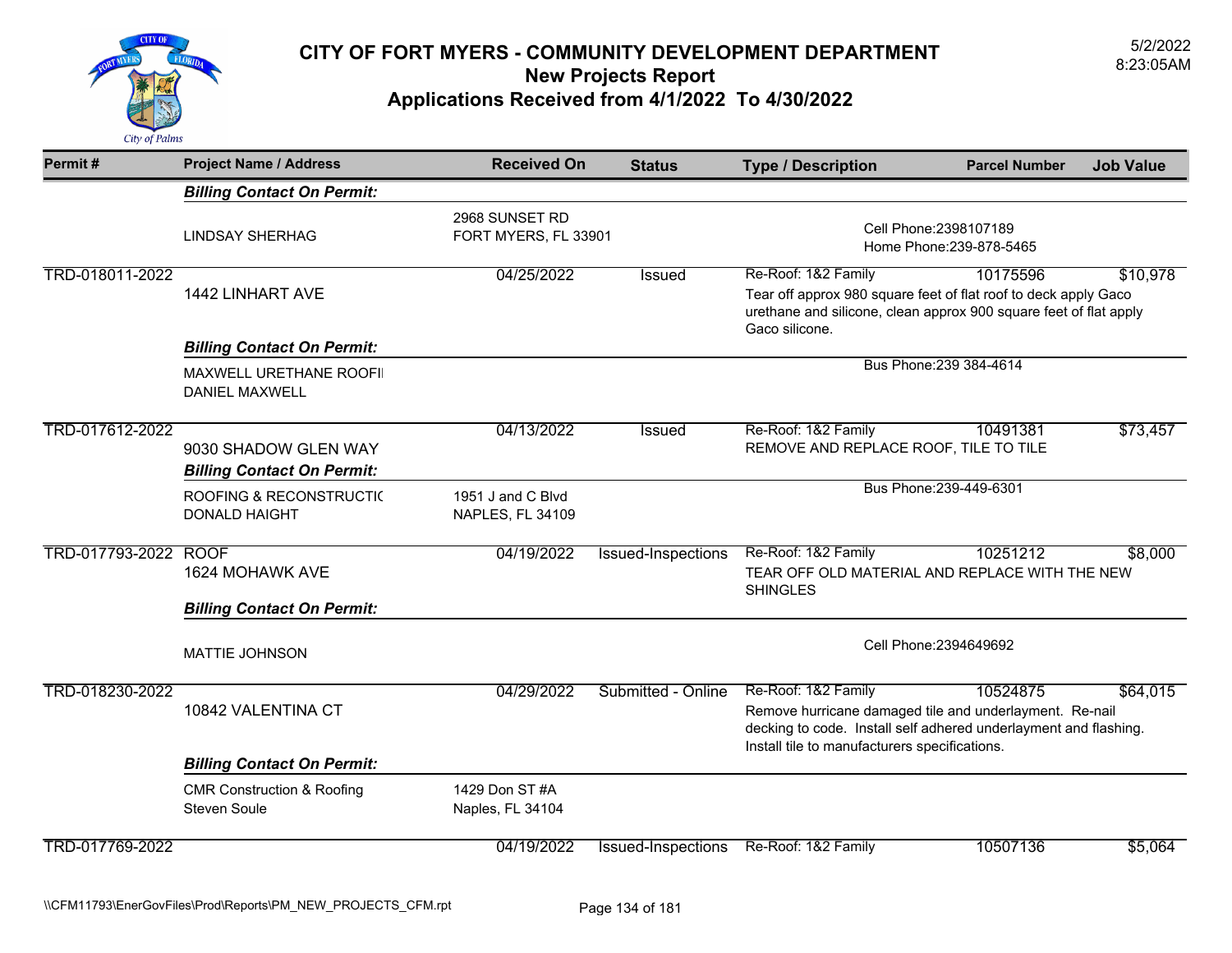

| Permit#         | <b>Project Name / Address</b>                                                              | <b>Received On</b>                               | <b>Status</b> | <b>Type / Description</b>                                                                                                                                                                           | <b>Parcel Number</b>    | <b>Job Value</b> |
|-----------------|--------------------------------------------------------------------------------------------|--------------------------------------------------|---------------|-----------------------------------------------------------------------------------------------------------------------------------------------------------------------------------------------------|-------------------------|------------------|
|                 | 8615 PEGASUS DR                                                                            |                                                  |               | Small repair in garage area only. Remove 1.49 sqs of tile down to<br>sheathing in the lower front section of the garage area and install<br>new tile in that same area.                             |                         |                  |
|                 | <b>Billing Contact On Permit:</b>                                                          |                                                  |               |                                                                                                                                                                                                     |                         |                  |
|                 | THE ALLARD ROOFING COMF<br><b>JOHN ALLARD</b>                                              |                                                  |               |                                                                                                                                                                                                     | Bus Phone: 239-785-0883 |                  |
| TRD-017879-2022 | <b>Bigelow Reroof</b><br>1471 RICARDO AVE<br><b>Billing Contact On Permit:</b>             | 04/21/2022                                       | <b>Issued</b> | Re-Roof: 1&2 Family<br>Shingle Reroof with flat                                                                                                                                                     | 10176840                | \$15,880         |
|                 | Roof Smart of SW Florida, LLC.<br>John Gillam                                              | 1345 Old Pondella RD<br>Cape Coral, FL 33909     |               |                                                                                                                                                                                                     | Bus Phone: 239-549-7663 |                  |
|                 | TRD-017899-2022 CARLSON RE-ROOF<br>8024 GATOR PALM DR<br><b>Billing Contact On Permit:</b> | 04/21/2022                                       | Issued        | Re-Roof: 1&2 Family<br>REMOVE AND REPLACE TILE ROOF SYSTEM                                                                                                                                          | 10451829                | \$84,000         |
|                 | MASSEY CONSTRUCTION GR<br><b>MARK MASSEY</b>                                               | 5037 TAMIAMI TRL EAST<br><b>NAPLES, FL 34113</b> |               | Bus Phone: 239-778-8794                                                                                                                                                                             |                         |                  |
| TRD-017668-2022 | 10720 BRADBURY WAY                                                                         | 04/15/2022                                       | <b>Issued</b> | Re-Roof: 1&2 Family<br>Remove hurricane damaged tile and underlayment. Re-nail<br>decking to code. Install self adhered underlayment and flashing.<br>Install tile to manufacturers specifications. | 10520863                | \$62,000         |
|                 | <b>Billing Contact On Permit:</b>                                                          |                                                  |               |                                                                                                                                                                                                     |                         |                  |
|                 | <b>CMR Construction &amp; Roofing</b><br><b>Steven Soule</b>                               | 1429 Don ST #A<br>Naples, FL 34104               |               |                                                                                                                                                                                                     |                         |                  |
| TRD-018244-2022 | 51 SEMINOLE CT<br><b>Billing Contact On Permit:</b>                                        | 04/29/2022                                       | <b>Issued</b> | Re-Roof: 1&2 Family<br>Roof repair                                                                                                                                                                  | 10245628                | \$1,500          |
|                 | RICHARDSON CONSTRUCTIO<br>SHAYNE RICHARDSON                                                |                                                  |               |                                                                                                                                                                                                     | Bus Phone: 239-633-5045 |                  |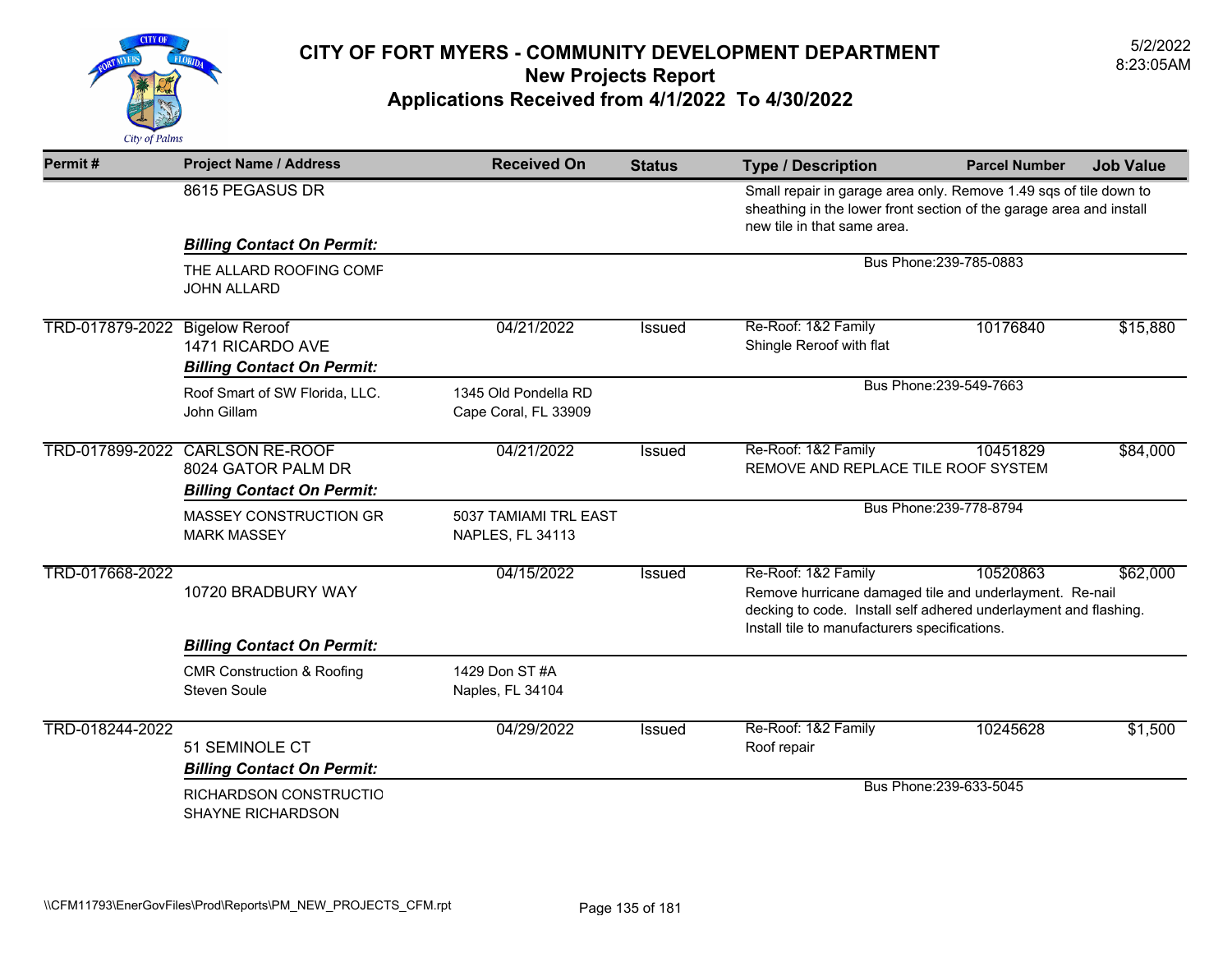

| Permit#                  | <b>Project Name / Address</b>                           | <b>Received On</b>                          | <b>Status</b>        | <b>Type / Description</b>                                                                                          | <b>Parcel Number</b>    | <b>Job Value</b> |  |  |
|--------------------------|---------------------------------------------------------|---------------------------------------------|----------------------|--------------------------------------------------------------------------------------------------------------------|-------------------------|------------------|--|--|
| TRD-017808-2022          | 4691 MI CASA CT<br><b>Billing Contact On Permit:</b>    | 04/19/2022                                  | Issued               | Re-Roof: 1&2 Family<br>Re-Roof Shingle to Shingle.                                                                 | 10185144                | \$18,647         |  |  |
|                          | Blue Dog Roofing & Construction<br>Alejandro Chardiet   | 2562 Dora Street<br>Fort Myers, FL 33901    |                      |                                                                                                                    |                         |                  |  |  |
| TRD-018207-2022 Santini  | 1706 GROVE AVE                                          | 04/28/2022                                  | ady to Issue with No | Re-Roof: 1&2 Family<br>SHINGLE TO SHINGLE RE ROOF AND<br>FLAT TO FLAT RE ROOF                                      | 10184377                | \$12,900         |  |  |
|                          | <b>Billing Contact On Permit:</b>                       |                                             |                      |                                                                                                                    |                         |                  |  |  |
|                          | <b>GIZA ROOFING SOLUTIONS IN</b><br>PETER GIZA          | 2238 SE 28TH<br>CAPE CORAL, FL 33904        |                      |                                                                                                                    | Bus Phone: 239-980-2424 |                  |  |  |
| TRD-018272-2022          | 6900 MISSION LN<br><b>Billing Contact On Permit:</b>    | 04/29/2022                                  | Submitted - Online   | Re-Roof: 1&2 Family<br>Shingle Re-Roof                                                                             | 10579058                | \$100            |  |  |
|                          | Epic Roofing & Exteriors<br>Radoje Antonijevic          | 9990 Coconut RD<br>Bonita Springs, FL 34135 |                      |                                                                                                                    |                         |                  |  |  |
| TRD-017573-2022          | 8041 GATOR PALM DR<br><b>Billing Contact On Permit:</b> | 04/12/2022                                  | <b>Issued</b>        | Re-Roof: 1&2 Family<br>Re-Roof; Remove the Existing Tile Roof; Install New Tile Roof                               | 10451826                | \$53,000         |  |  |
|                          | <b>CROWTHER ROOFING AND S</b><br>LEE CROWTHER           |                                             |                      |                                                                                                                    | Bus Phone: 239-337-1300 |                  |  |  |
| TRD-017830-2022 NEW ROOF | <b>4448 HILL DR</b>                                     | 04/20/2022                                  | Issued               | Re-Roof: 1&2 Family<br>REMOVING OLD SHINGLES & PAPER, REPLACING ANY ROTTEN<br>WOOD AND THEN NEW PAPER AND SHINGLES | 10184963                | \$5,500          |  |  |
|                          | <b>Billing Contact On Permit:</b>                       |                                             |                      |                                                                                                                    |                         |                  |  |  |
|                          | Michael Jordan                                          | 4448 Hill DR<br>Ft Myers, FL 33901          |                      |                                                                                                                    |                         |                  |  |  |
| TRD-017475-2022          |                                                         | 04/07/2022                                  | Issued               | Re-Roof: 1&2 Family                                                                                                | 10472919                | \$66,269         |  |  |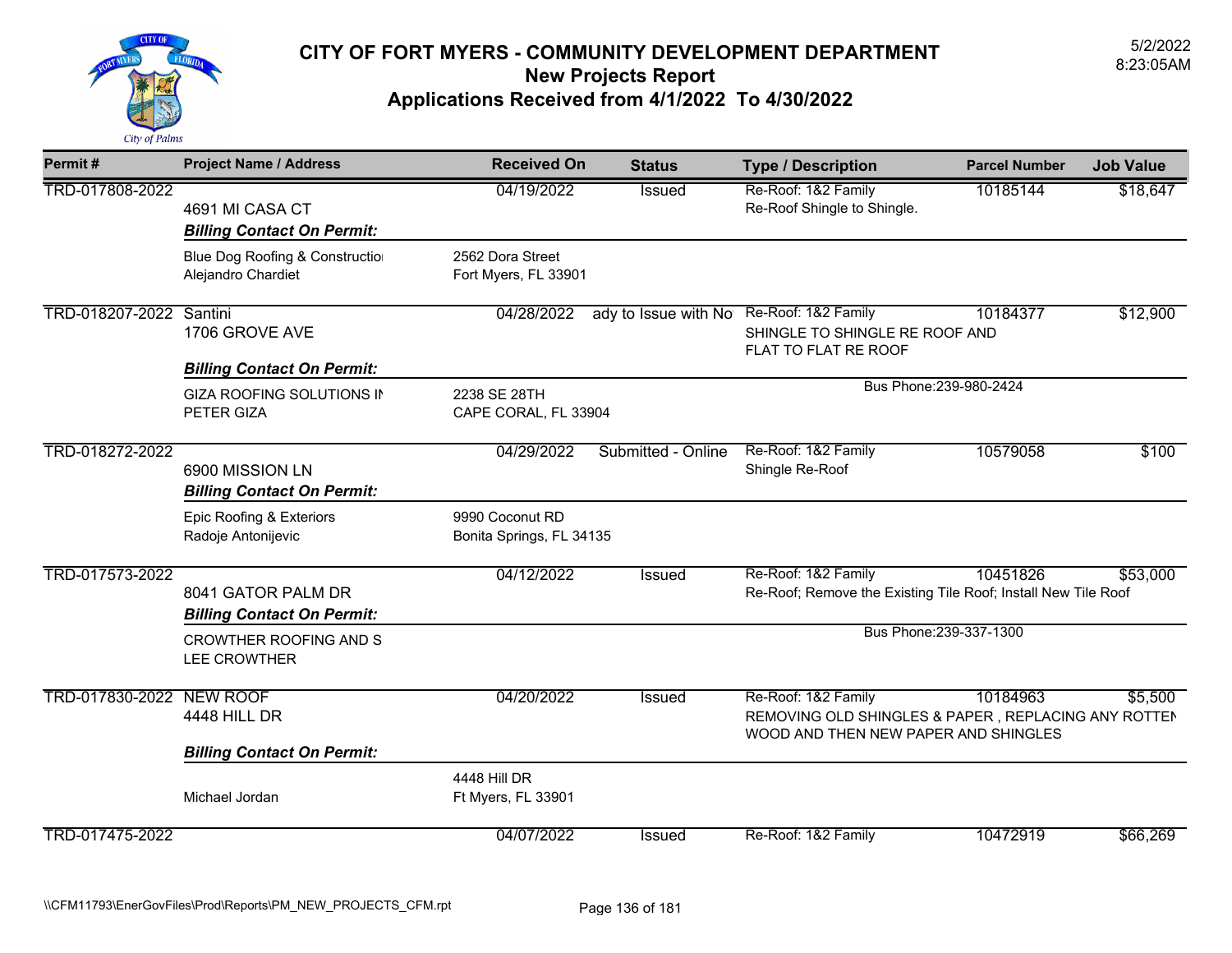

| Permit#         | <b>Project Name / Address</b>                                 | <b>Received On</b>                      | <b>Status</b>        | <b>Type / Description</b>                                                                                                                                                     | <b>Parcel Number</b>    | <b>Job Value</b> |
|-----------------|---------------------------------------------------------------|-----------------------------------------|----------------------|-------------------------------------------------------------------------------------------------------------------------------------------------------------------------------|-------------------------|------------------|
|                 | 9120 LINKS DR                                                 |                                         |                      | Remove hurricane damaged tile and underlayment. Re-nail<br>decking to code. Install self adhered underlayment and flashing.<br>Install metal to manufacturers specifications. |                         |                  |
|                 | <b>Billing Contact On Permit:</b>                             |                                         |                      |                                                                                                                                                                               |                         |                  |
|                 | <b>CMR Construction &amp; Roofing</b><br><b>Steven Soule</b>  | 1429 Don ST #A<br>Naples, FL 34104      |                      |                                                                                                                                                                               |                         |                  |
|                 | TRD-018132-2022 Cape Coral Roofing and She<br>821 DELLENA LN  | 04/27/2022                              | ady to Issue with No | Re-Roof: 1&2 Family<br>RE-ROOF<br><b>SHINGLES</b>                                                                                                                             | 10247974                | \$9,000          |
|                 | <b>Billing Contact On Permit:</b>                             |                                         |                      |                                                                                                                                                                               |                         |                  |
|                 | <b>CAPE CORAL ROOFING AND :</b>                               | 1520 SE 46th LN #C                      |                      |                                                                                                                                                                               | Bus Phone: 2392008365   |                  |
|                 | ALEXANDER GOMEZ                                               | CAPE CORAL, FL 33904                    |                      | Home Phone: 2399450872                                                                                                                                                        |                         |                  |
| TRD-017756-2022 | 6257 DEMERY CIR                                               | 04/19/2022                              | Issued-Inspections   | Re-Roof: 1&2 Family<br>Re-Roof Shingles                                                                                                                                       | 10250510                | \$5,000          |
|                 | <b>Billing Contact On Permit:</b>                             |                                         |                      |                                                                                                                                                                               |                         |                  |
|                 | Liliana Gonzalez                                              | 6257 DEMERY CIR<br>FORT MYERS, FL 33916 |                      |                                                                                                                                                                               | Cell Phone: 2396282247  |                  |
| TRD-017662-2022 |                                                               | 04/14/2022                              | Issued-Inspections   | Re-Roof: 1&2 Family                                                                                                                                                           | 10514055                | \$52,000         |
|                 | 2823 VIA PIAZZA LOOP                                          |                                         |                      | Remove and replace tile with new water barrier                                                                                                                                |                         |                  |
|                 | <b>Billing Contact On Permit:</b><br>RISING STAR ROOFING, LLC | 11383 Dean ST                           |                      |                                                                                                                                                                               | Bus Phone: 239-908-3525 |                  |
|                 | <b>CHRISTOPHER SOVERNS</b>                                    | BONITA SPRINGS, FL 34133                |                      |                                                                                                                                                                               |                         |                  |
| TRD-017460-2022 | 21 GEORGE TOWN                                                | 04/07/2022                              | <b>Issued</b>        | Re-Roof: 1&2 Family<br>Reroof - Tear off underlayment and tile. Install new underlayment                                                                                      | 10187978                | \$73,450         |
|                 | <b>Billing Contact On Permit:</b>                             |                                         |                      | and tile. To include flat area.                                                                                                                                               |                         |                  |
|                 | <b>Crown Residential Services</b><br>Jacob Kalogridis         | 240 Field End ST<br>Sarasota, FL 34240  |                      |                                                                                                                                                                               | Bus Phone: 8552769655   |                  |
| TRD-017286-2022 |                                                               | 04/02/2022                              | Issued-Inspections   | Re-Roof: 1&2 Family                                                                                                                                                           | 10249566                | \$6,206          |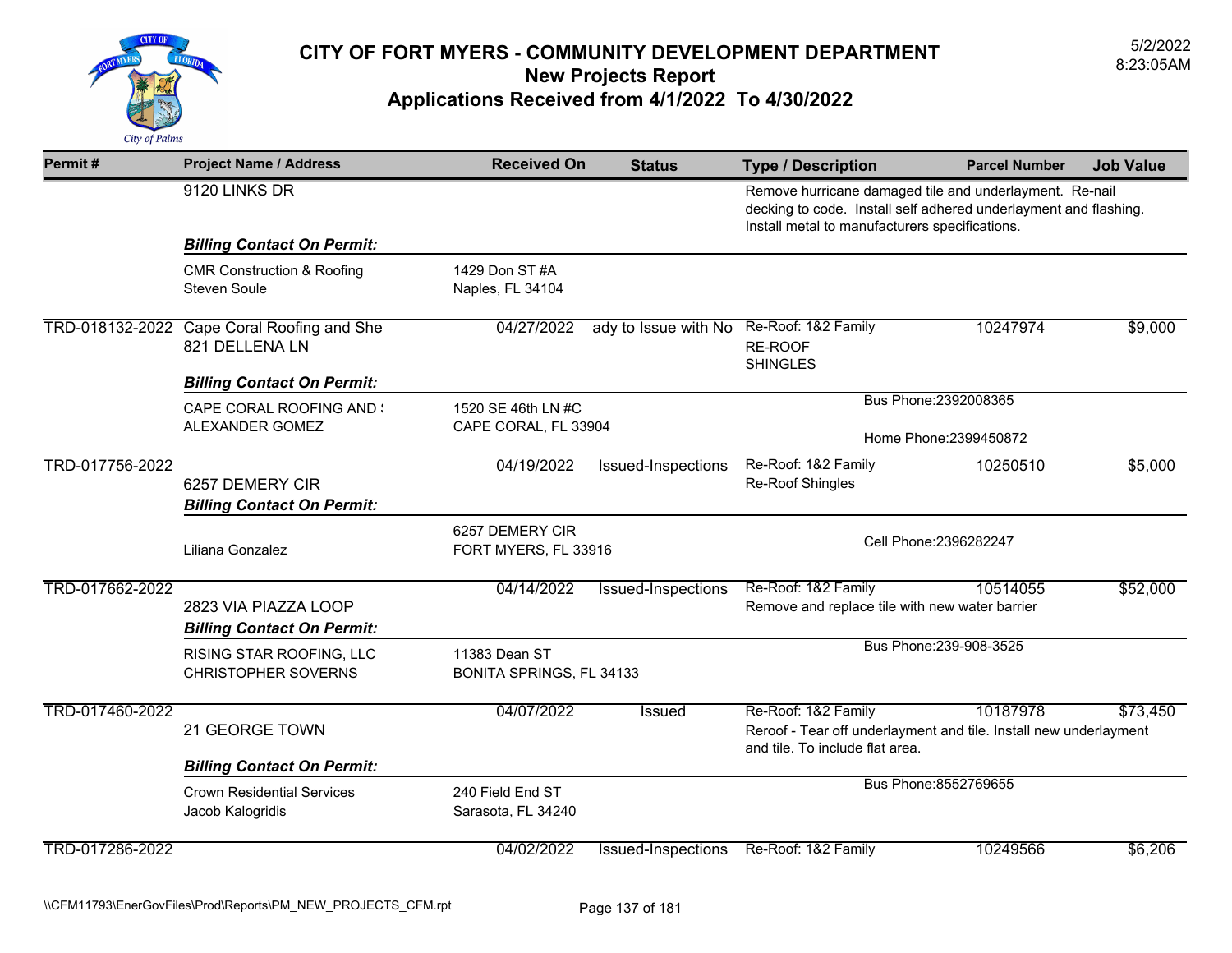

| Permit#                | <b>Project Name / Address</b>                                                                    | <b>Received On</b>                             | <b>Status</b>             | <b>Type / Description</b>                                     | <b>Parcel Number</b>                                                                                         | <b>Job Value</b> |  |
|------------------------|--------------------------------------------------------------------------------------------------|------------------------------------------------|---------------------------|---------------------------------------------------------------|--------------------------------------------------------------------------------------------------------------|------------------|--|
|                        | 67 HACIENDA BLVD                                                                                 |                                                |                           | (POINSETTIA PARK)                                             | TPO ROOF-OVER MOBILE HOME FL12772.1 11 SQ (1146 SQ FT)<br>AT SITE ADDRESS 67 HACIENDA BLVD FT MYERS FL 33905 |                  |  |
|                        | <b>Billing Contact On Permit:</b>                                                                |                                                |                           |                                                               |                                                                                                              |                  |  |
|                        | COMMUNITY ROOFING OF FL<br><b>STEVEN SEREDA</b>                                                  | 11375 LOMITA WREN RD<br>WEEKI WACHEE, FL 34614 |                           |                                                               | Bus Phone: 727-536-9999                                                                                      |                  |  |
| TRD-018214-2022 Dennis | 4367 AVIAN AVE<br><b>Billing Contact On Permit:</b>                                              | 04/28/2022                                     | <b>Issued</b>             | Re-Roof: 1&2 Family<br><b>RE ROOFING</b>                      | 10522747                                                                                                     | \$14,650         |  |
|                        | <b>ECO ROOF AND SOLAR</b><br>Dylan LUCAS                                                         | 5532 SHIRLEY<br><b>NAPLES, FL 34109</b>        |                           |                                                               | Bus Phone: 239-596-3509                                                                                      |                  |  |
| TRD-017617-2022        | 8372 SILVER BIRCH WAY<br><b>Billing Contact On Permit:</b>                                       | 04/13/2022                                     | <b>Issued</b>             | Re-Roof: 1&2 Family<br>Shingle Reroof                         | 10496696                                                                                                     | \$10,800         |  |
|                        | <b>TRADEMARK ROOFING</b><br><b>DOUGLAS LITTLER</b>                                               | 1931 NE 10TH TER<br>CAPE CORAL, FL 33909       |                           |                                                               | Bus Phone: 239-848-6613                                                                                      |                  |  |
|                        | TRD-018224-2022 Building Solutions Plus<br>10436 CURRY PALM LN                                   | 04/28/2022                                     | Submitted - Online        | Re-Roof: 1&2 Family<br>RE-ROOF<br>TILE OFF TILE ON            | 10446327                                                                                                     | \$65,000         |  |
|                        | <b>Billing Contact On Permit:</b>                                                                |                                                |                           |                                                               |                                                                                                              |                  |  |
|                        | <b>BUILDING SOLUTIONS PLUS I</b><br><b>RICKY VIGIL</b>                                           | 1809 BRAMAN AVE<br>CAPE CORAL, FL 33901        |                           |                                                               |                                                                                                              |                  |  |
|                        | TRD-017667-2022 3025 VIA SAN MARCO<br>3025 VIA SAN MARCO CT<br><b>Billing Contact On Permit:</b> | 04/14/2022                                     | Issued                    | Re-Roof: 1&2 Family<br>Tile Tear Off                          | 10506622                                                                                                     | \$40,000         |  |
|                        | A Better Roofing LLC<br>Jorge Baez                                                               | 721 SW 10th ST<br>Cape Coral, FL 33991         |                           |                                                               | Bus Phone: 2396459743                                                                                        |                  |  |
| TRD-017630-2022        | 3574 SEMINOLE AVE                                                                                | 04/14/2022                                     | <b>Issued-Inspections</b> | Re-Roof: 1&2 Family<br>tear off and re roof with new shingles | 10245274                                                                                                     | \$9,775          |  |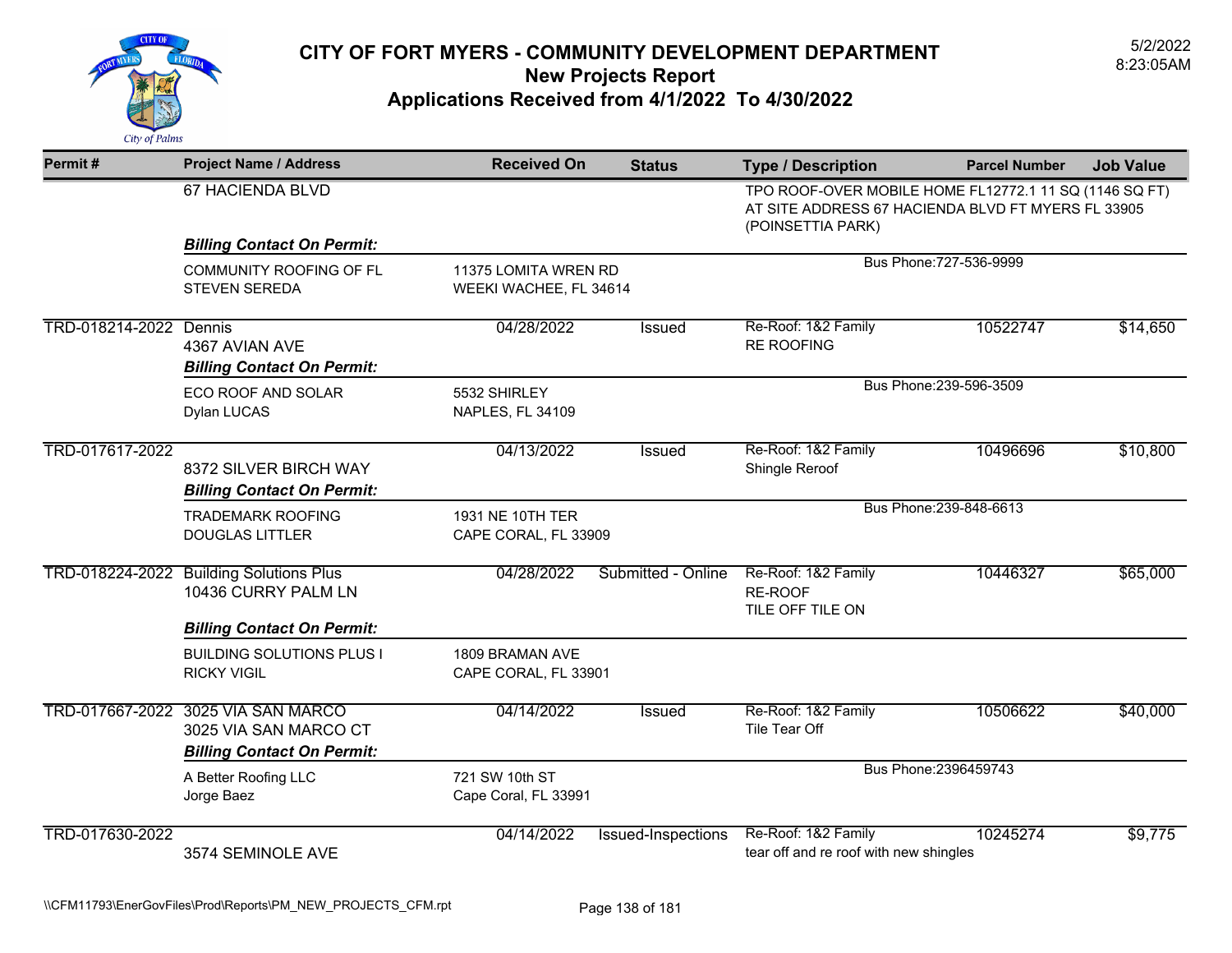

| Permit#         | <b>Project Name / Address</b>                                                      | <b>Received On</b>                                     | <b>Status</b>      | <b>Type / Description</b>                                                                                                              | <b>Parcel Number</b>    | <b>Job Value</b> |
|-----------------|------------------------------------------------------------------------------------|--------------------------------------------------------|--------------------|----------------------------------------------------------------------------------------------------------------------------------------|-------------------------|------------------|
|                 | <b>Billing Contact On Permit:</b>                                                  |                                                        |                    |                                                                                                                                        |                         |                  |
|                 | W & E AYYAD LLC<br><b>WALID OKAB</b>                                               | 3345 FOWLER<br>FORT MYERS, FL 33901                    |                    |                                                                                                                                        | Bus Phone: 2396919299   |                  |
| TRD-017581-2022 | 10019 TURTLE HILL DR<br><b>Billing Contact On Permit:</b>                          | 04/12/2022                                             | Issued-Inspections | Re-Roof: 1&2 Family<br>REMOVE AND REPLACE ROOF, TILE TO TILE                                                                           | 10490167                | \$67,500         |
|                 | ROOFING & RECONSTRUCTIC<br><b>DONALD HAIGHT</b>                                    | 1951 J and C Blvd<br>NAPLES, FL 34109                  |                    |                                                                                                                                        | Bus Phone: 239-449-6301 |                  |
| TRD-017468-2022 | 2828 CENTRAL AVE                                                                   | 04/07/2022                                             | Finaled            | Re-Roof: 1&2 Family<br>REROOF 10 SQUARE OF SHINGLE ROOF<br>Adding scope of flat roof. Will be using Certain Teed MOD BIT, 4<br>squares | 10174382                | \$8,300          |
|                 | <b>Billing Contact On Permit:</b>                                                  |                                                        |                    |                                                                                                                                        |                         |                  |
|                 | <b>INTERNATIONAL ROOFING LL</b><br><b>LORENA GODOY</b>                             | 10131 Sugar Maple LN<br>fort myers, FL 33913           |                    |                                                                                                                                        | Bus Phone: 239-202-8103 |                  |
| TRD-017508-2022 | <b>155 LUCILLE AVE</b>                                                             | 04/08/2022                                             | <b>Issued</b>      | Re-Roof: 1&2 Family<br>Residential Re-roof tear off existing shingle to bare decking and<br>re-apply underlayment and new shingles     | 10250001                | \$11,470         |
|                 | <b>Billing Contact On Permit:</b><br>CCA CONTRACTING GROUP,<br><b>CARLOS PEREZ</b> | 4441 hancock bridge PKWY<br>north fort myers, FL 33903 |                    | Bus Phone: 239-560-6085                                                                                                                |                         |                  |
| TRD-017482-2022 | 1311 CANTERBURY DR<br><b>Billing Contact On Permit:</b>                            | 04/07/2022                                             | Issued             | Re-Roof: 1&2 Family<br>Metal re-roof                                                                                                   | 10183485                | \$27,800         |
|                 | NASTAR ROOFING ENTERPRI<br><b>BENJAMIN ADKISON</b>                                 | 4005 DEL PRADO<br>CAPE CORAL, FL 33904                 |                    |                                                                                                                                        | Bus Phone: 239.540.2443 |                  |
| TRD-017823-2022 | 3574 SEMINOLE AVE                                                                  | 04/20/2022                                             | Submitted - Online | Re-Roof: 1&2 Family<br>TEAR OFF AND RE ROOF SHINGLE                                                                                    | 10245274                | \$9,775          |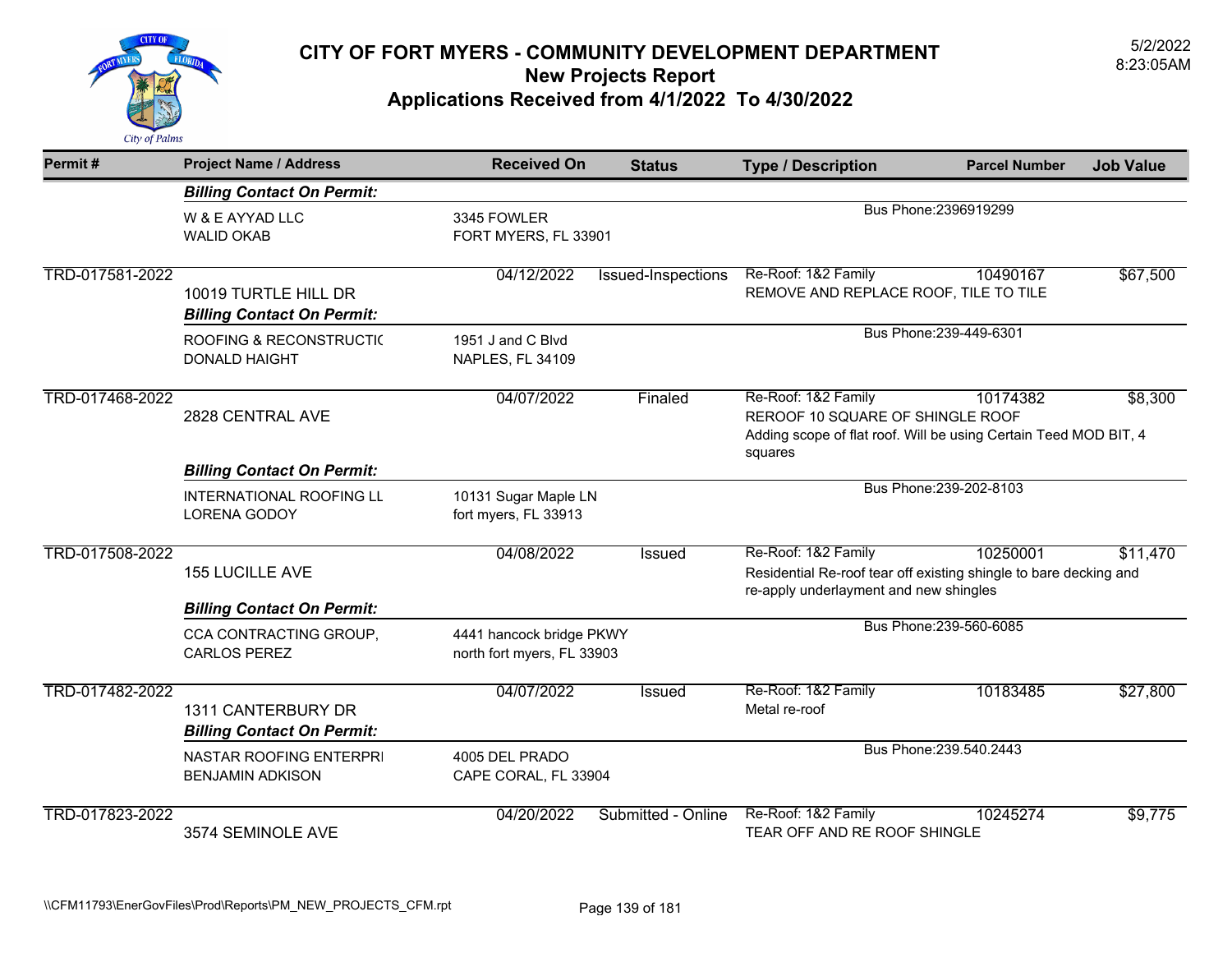

| Permit#                      | <b>Project Name / Address</b>                                                       | <b>Received On</b>                         | <b>Status</b>       | <b>Type / Description</b>                                                                                                                                                                           | <b>Parcel Number</b>                                | <b>Job Value</b> |
|------------------------------|-------------------------------------------------------------------------------------|--------------------------------------------|---------------------|-----------------------------------------------------------------------------------------------------------------------------------------------------------------------------------------------------|-----------------------------------------------------|------------------|
|                              | <b>Billing Contact On Permit:</b>                                                   |                                            |                     |                                                                                                                                                                                                     |                                                     |                  |
|                              | Taj Roofing & Sheet Metal LLC<br><b>Walid Okab</b>                                  | 8209 Silver Birch Way                      |                     |                                                                                                                                                                                                     |                                                     |                  |
| TRD-017246-2022              | 4204 AVIAN AVE<br><b>Billing Contact On Permit:</b>                                 | 04/01/2022                                 | Issued              | Re-Roof: 1&2 Family<br>Shingle re-roof                                                                                                                                                              | 10483969                                            | \$12,150         |
|                              | ROMAN ROOFING INC<br><b>NORMAN DOPFER</b>                                           | 805 NE 7TH TER<br>CAPE CORAL, FL 33909     |                     |                                                                                                                                                                                                     | Bus Phone: 239-458-7663                             |                  |
| TRD-017671-2022              | Jim Donahue<br>9305 AVIANO DR                                                       | 04/15/2022                                 | nding Plan Review F | Re-Roof: 1&2 Family<br>Remove hurricane damaged tile and underlayment. Re-nail<br>decking to code. Install self adhered underlayment and flashing.<br>Install tile to manufacturers specifications. | 10483548                                            | \$38,167         |
|                              | <b>Billing Contact On Permit:</b>                                                   |                                            |                     |                                                                                                                                                                                                     |                                                     |                  |
|                              | <b>CMR Construction &amp; Roofing</b><br><b>Steven Soule</b>                        | 1429 Don ST #A<br>Naples, FL 34104         |                     |                                                                                                                                                                                                     |                                                     |                  |
| TRD-017878-2022 NFL1991-T511 | <b>18 TIMBERLAND CIR S</b>                                                          | 04/21/2022                                 | Issued              | Re-Roof: 1&2 Family<br>Tile to tile reroof and underlayment tear off and replace with<br>TileSeal.                                                                                                  | 10186964                                            | \$74,500         |
|                              | <b>Billing Contact On Permit:</b><br>CATHEDRAL ROOFING INNOV<br><b>MARK CORNETT</b> | 3893 MANNIX DR STE 524<br>NAPLES, FL 34114 |                     |                                                                                                                                                                                                     | Bus Phone: 239-244-8822                             |                  |
| TRD-017690-2022              | 2401 HUNTER ST<br><b>Billing Contact On Permit:</b>                                 | 04/15/2022                                 | <b>Issued</b>       | Re-Roof: 1&2 Family<br>Shingle and modified bitumen reroof                                                                                                                                          | 10175112                                            | \$6,900          |
|                              | FARFAN DEVELOPMENT, INC<br><b>DORIS GOMEZ</b>                                       | 5037 HANSARD AVE<br>NORTH PORT, FL 34291   |                     |                                                                                                                                                                                                     | Bus Phone: 305-992-5502<br>Cell Phone: 305-992-5502 |                  |
| TRD-017429-2022              | 4560 VIA ROYALE #2                                                                  | 04/06/2022                                 | Issued-Inspections  | Re-Roof: Commercial<br>Shingle-Reroof                                                                                                                                                               | 10187910                                            | \$30,000         |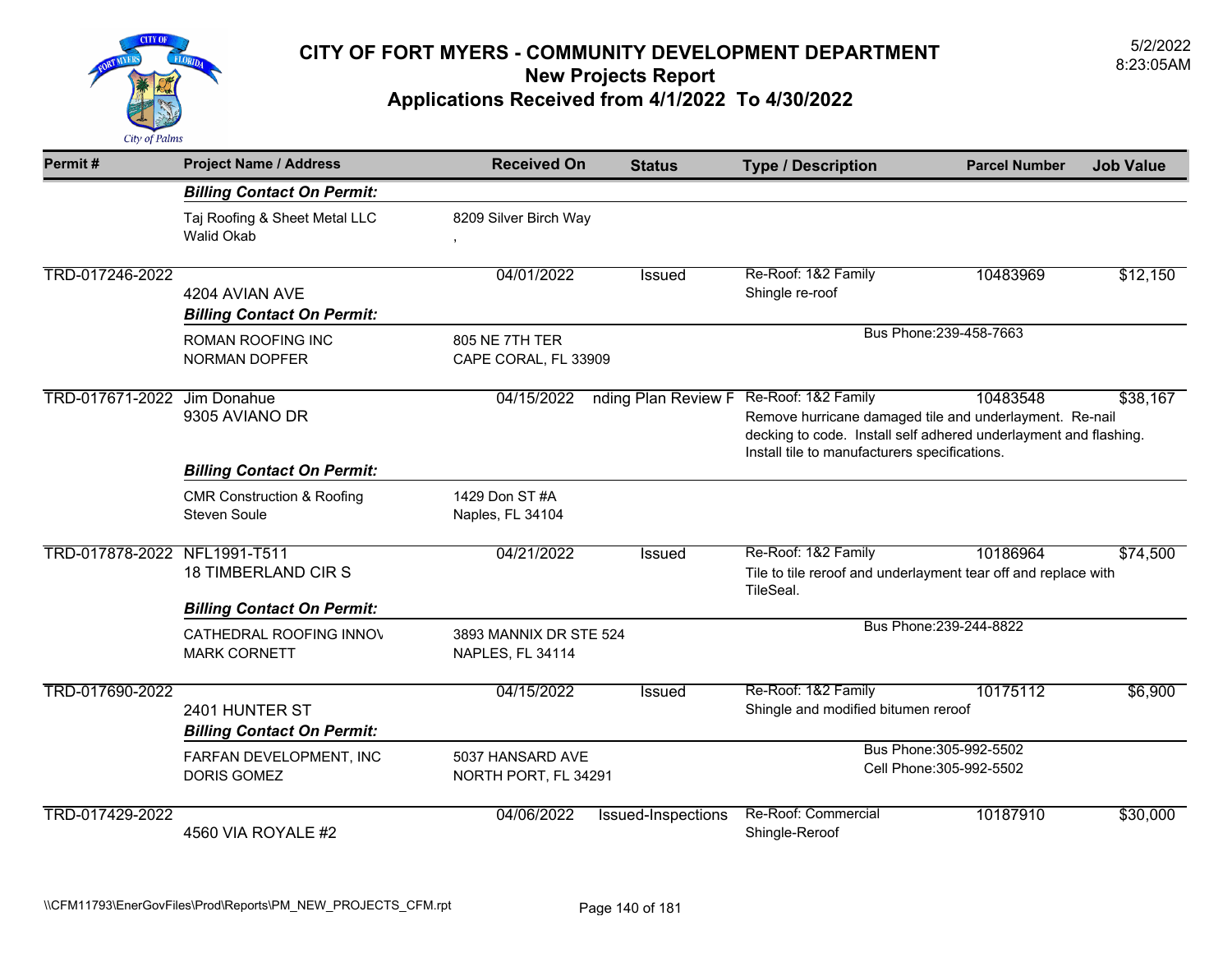

| Permit#         | <b>Project Name / Address</b>                           | <b>Received On</b>                              | <b>Status</b>                                   | <b>Type / Description</b>                                                                                                                                     | <b>Parcel Number</b>                                | <b>Job Value</b> |
|-----------------|---------------------------------------------------------|-------------------------------------------------|-------------------------------------------------|---------------------------------------------------------------------------------------------------------------------------------------------------------------|-----------------------------------------------------|------------------|
|                 | <b>Billing Contact On Permit:</b>                       |                                                 |                                                 |                                                                                                                                                               |                                                     |                  |
|                 | ROOF RX, LLC<br><b>MILES GARNER</b>                     | 424 SE 47th TER #Unit C<br>CAPE CORAL, FL 33904 |                                                 |                                                                                                                                                               | Bus Phone: 239-789-9218<br>Home Phone: 239-223-8070 |                  |
|                 |                                                         |                                                 |                                                 |                                                                                                                                                               |                                                     |                  |
| TRD-017626-2022 | 2562 LAFAYETTE ST                                       | 04/14/2022                                      | Issued-Inspections                              | Re-Roof: Commercial<br>REMOVE EXISTING ROOF ALONG WITH ANY DAMAGED DECK A<br>NEEDED. REPLACE WITH NW INSULATION BOARD AND TPO                                 | 10173200                                            | \$200,000        |
|                 | <b>Billing Contact On Permit:</b>                       |                                                 |                                                 |                                                                                                                                                               |                                                     |                  |
|                 | <b>GALVANO CONSTRUCTION LI</b><br>RICHARD GALVANO       | 6887 Poinciana AVE                              | Bus Phone: 941-822-9585<br>FORT MYERS, FL 33910 |                                                                                                                                                               |                                                     |                  |
| TRD-018219-2022 | Macy's#832A Ft. Myers Mecl<br>4125 CLEVELAND AVE        | 04/28/2022                                      | In Review                                       | Re-Roof: Commercial<br>Tear off existing roof and install new 0.60 Mil Sarnafil Sikaplan<br>membrane on pump building-Macys #832A Ft Myers Mechanical<br>Room | 10185884                                            | \$10,968         |
|                 | <b>Billing Contact On Permit:</b>                       |                                                 |                                                 |                                                                                                                                                               |                                                     |                  |
|                 | Advanced Roofing Inc.<br>Shauna Estoch                  | 4909 W Knollwood Street<br>Tampa, FL 33634      |                                                 |                                                                                                                                                               |                                                     |                  |
| TRD-017448-2022 | 4560 VIA ROYALE #3<br><b>Billing Contact On Permit:</b> | 04/07/2022                                      | Issued-Inspections                              | Re-Roof: Commercial<br>Shingle-REROOF                                                                                                                         | 10187911                                            | \$30,000         |
|                 | ROOF RX, LLC<br><b>MILES GARNER</b>                     | 424 SE 47th TER #Unit C<br>CAPE CORAL, FL 33904 |                                                 |                                                                                                                                                               | Bus Phone: 239-789-9218<br>Home Phone: 239-223-8070 |                  |
| TRD-017577-2022 | 5216 CLAYTON CT<br><b>Billing Contact On Permit:</b>    | 04/12/2022                                      | Issued-Inspections                              | Re-Roof: Commercial<br>Re-Roof; Remove the Existing Tile Roof; Install New Metal Roof                                                                         | 10186796                                            | \$69,818         |
|                 | <b>CROWTHER ROOFING AND S</b><br><b>LEE CROWTHER</b>    |                                                 |                                                 |                                                                                                                                                               | Bus Phone: 239-337-1300                             |                  |
| TRD-017451-2022 | 4560 VIA ROYALE #4                                      | 04/07/2022                                      | Issued-Inspections                              | Re-Roof: Commercial<br>Shingle-Reroof                                                                                                                         | 10187912                                            | \$30,000         |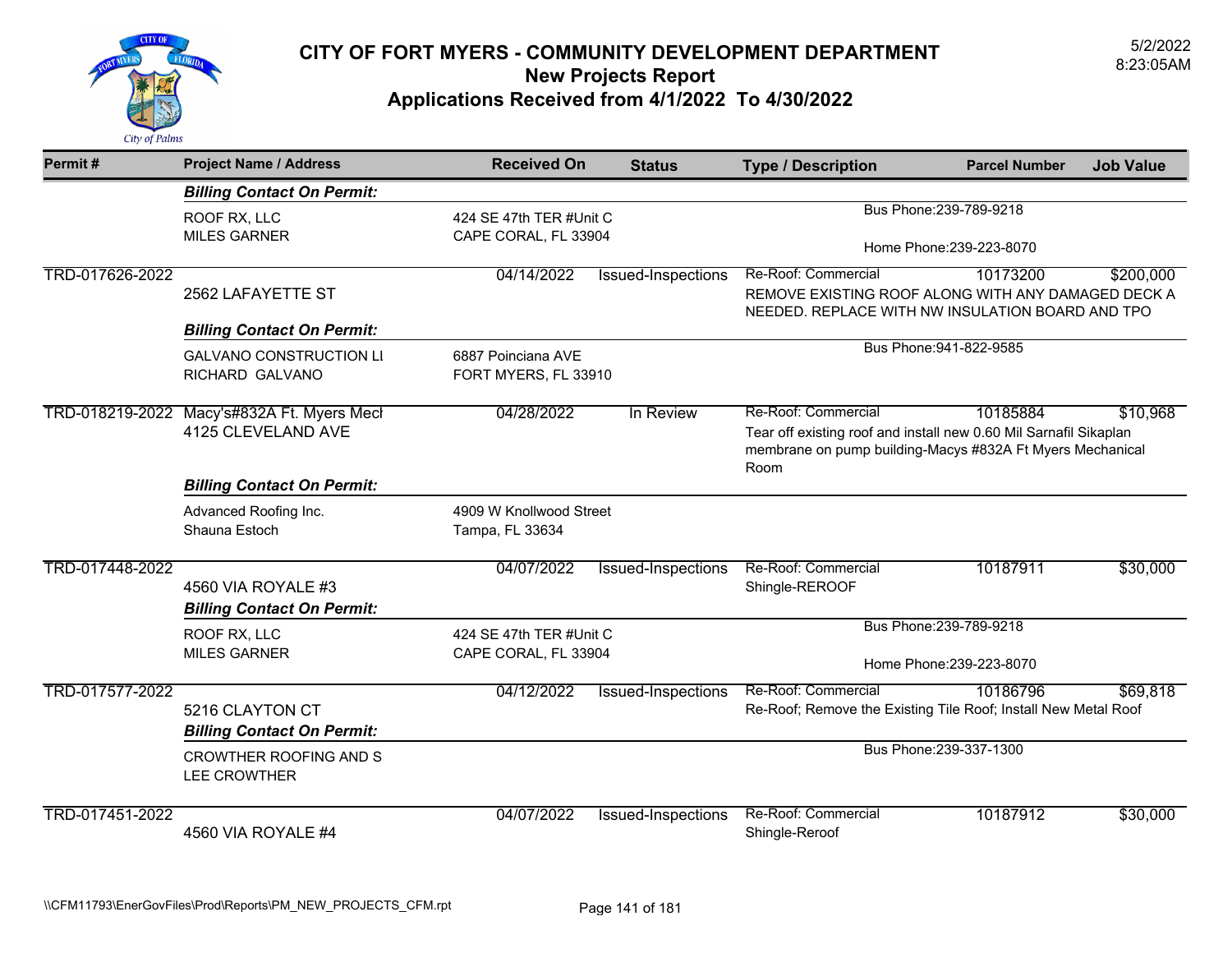

| Permit#                     | <b>Project Name / Address</b>                        | <b>Received On</b>                     | <b>Status</b>             | <b>Type / Description</b>                                                | <b>Parcel Number</b>     | <b>Job Value</b> |
|-----------------------------|------------------------------------------------------|----------------------------------------|---------------------------|--------------------------------------------------------------------------|--------------------------|------------------|
|                             | <b>Billing Contact On Permit:</b>                    |                                        |                           |                                                                          |                          |                  |
|                             | ROOF RX, LLC                                         | 424 SE 47th TER #Unit C                |                           |                                                                          | Bus Phone: 239-789-9218  |                  |
|                             | <b>MILES GARNER</b>                                  | CAPE CORAL, FL 33904                   |                           |                                                                          | Home Phone: 239-223-8070 |                  |
| TRD-017558-2022             |                                                      | 04/11/2022                             | <b>Issued</b>             | Re-Roof: Commercial                                                      | 10162375                 | \$527,978        |
|                             | 1500 MONROE ST<br><b>Billing Contact On Permit:</b>  |                                        |                           | 240 sq tear off - NOA, 20-0414.o8 / overlay 19 sq FL4930.r18 S-19        |                          |                  |
|                             | Southern Roofing Co, Inc<br>George Peterson          | 1727 W Cypress ST<br>Tampa, FL 33606   |                           |                                                                          |                          |                  |
| TRD-017545-2022 EDISON ROOF |                                                      | 04/11/2022                             | <b>Issued-Inspections</b> | Re-Roof: Commercial                                                      | 10253980                 | \$20,000         |
|                             | 4036 EDISON AVE                                      |                                        |                           | SHINGLE ROOF OFF / SHINGLE ROOF ON                                       |                          |                  |
|                             | <b>Billing Contact On Permit:</b>                    |                                        |                           |                                                                          | Bus Phone: 440-773-6335  |                  |
|                             | FRANCISCUS ROOFING OF FI<br><b>LEO FRANCISCUS</b>    |                                        |                           |                                                                          |                          |                  |
| TRD-017796-2022             |                                                      | 04/19/2022                             | <b>Issued</b>             | Re-Roof: Commercial                                                      | 10186396                 | \$88,350         |
|                             | 1700 MEDICAL LN<br><b>Billing Contact On Permit:</b> |                                        |                           | T/O + Reroof Single Ply                                                  |                          |                  |
|                             | <b>Montgomery Winslow Roofing</b>                    | 5410 Tice ST                           |                           |                                                                          |                          |                  |
|                             | Melissa Smith                                        | Fort Myers, FL 33905                   |                           |                                                                          |                          |                  |
| TRD-017619-2022             |                                                      | 04/13/2022                             | <b>Issued</b>             | Re-Roof: Commercial                                                      | 10598927                 | \$73,670         |
|                             | 1735 JACKSON ST                                      |                                        |                           | Remove existing roof and replace with new GAF Timberline HDZ<br>Shingles |                          |                  |
|                             | <b>Billing Contact On Permit:</b>                    |                                        |                           |                                                                          |                          |                  |
|                             | Advanced Roofing and Sheetme<br>Michael Ogrodzinski  | 2320 Bruner LN<br>Fort Myers, FL 33912 |                           |                                                                          |                          |                  |
| TRD-018222-2022             |                                                      | 04/28/2022                             | Submitted - Online        | Re-Roof: Commercial                                                      | 10173180                 | \$6,000          |
|                             | 2282 FOWLER ST                                       |                                        |                           | RE-Roof 2282 Fowler St 33901                                             |                          |                  |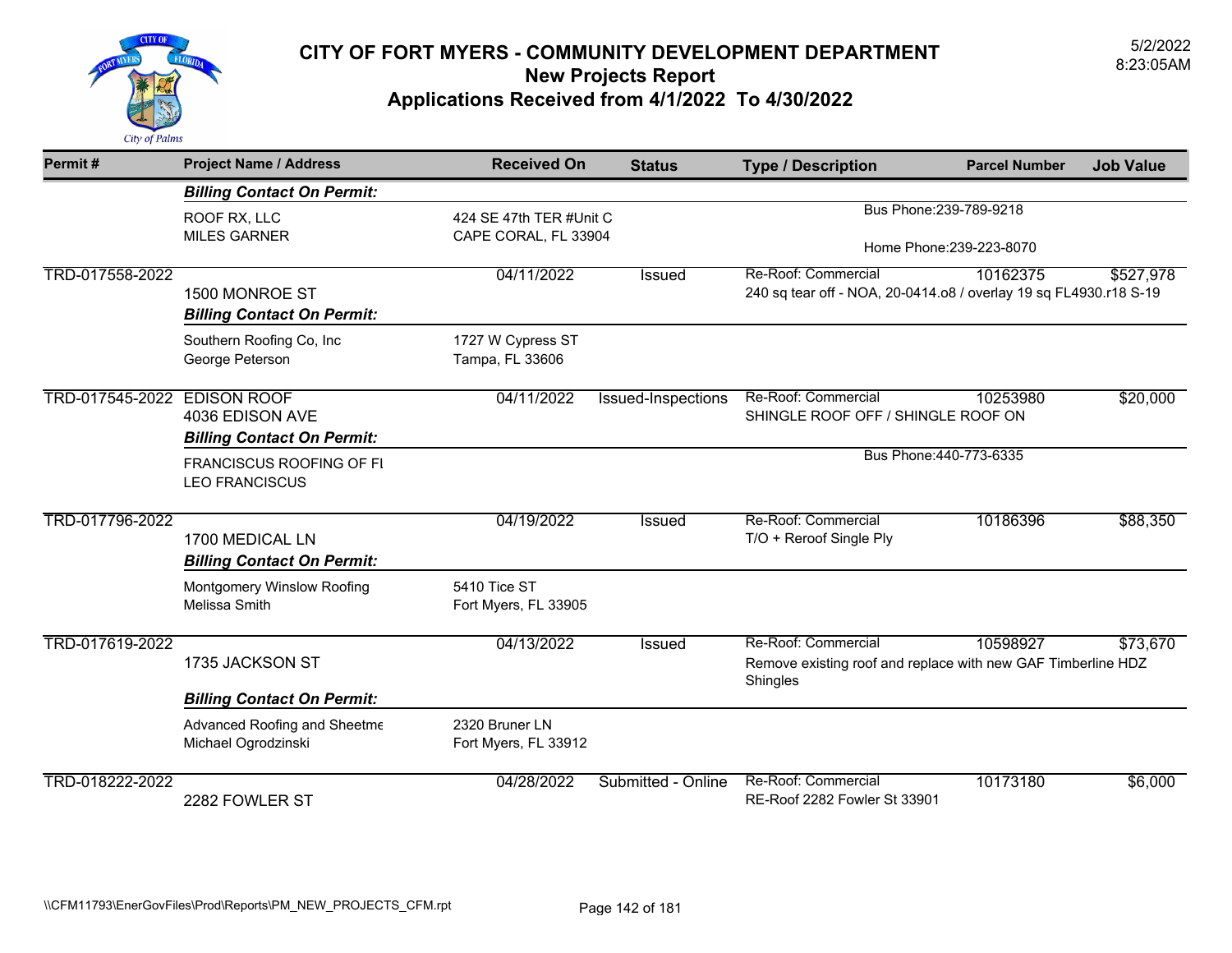

| Permit#         | <b>Project Name / Address</b>                                                        | <b>Received On</b>                                | <b>Status</b>        | <b>Type / Description</b>                                                                                                                                                                         | <b>Parcel Number</b>                                | <b>Job Value</b> |
|-----------------|--------------------------------------------------------------------------------------|---------------------------------------------------|----------------------|---------------------------------------------------------------------------------------------------------------------------------------------------------------------------------------------------|-----------------------------------------------------|------------------|
|                 | <b>Billing Contact On Permit:</b>                                                    |                                                   |                      |                                                                                                                                                                                                   |                                                     |                  |
|                 | Vitesse Automotive Group<br>Mafhalda Erie                                            | 2280-2290 Fowler ST #2283<br>Fort Myers, FL 33901 |                      |                                                                                                                                                                                                   |                                                     |                  |
| TRD-017428-2022 | 4560 VIA ROYALE #1<br><b>Billing Contact On Permit:</b>                              | 04/06/2022                                        | Issued-Inspections   | Re-Roof: Commercial<br>Shingle-Reroof                                                                                                                                                             | 10187909                                            | \$30,000         |
|                 | ROOF RX, LLC<br><b>MILES GARNER</b>                                                  | 424 SE 47th TER #Unit C<br>CAPE CORAL, FL 33904   |                      |                                                                                                                                                                                                   | Bus Phone: 239-789-9218<br>Home Phone: 239-223-8070 |                  |
|                 |                                                                                      |                                                   |                      | Re-Roof: Commercial                                                                                                                                                                               |                                                     |                  |
| TRD-017559-2022 | 3707 CLEVELAND AVE<br><b>Billing Contact On Permit:</b>                              | 04/11/2022                                        | Issued-Inspections   | Tear off front sloped roof only and replace with standing seam                                                                                                                                    | 10185353                                            | \$15,000         |
|                 | A Better Roofing LLC<br>Jorge Baez                                                   | 721 SW 10th ST<br>Cape Coral, FL 33991            |                      |                                                                                                                                                                                                   | Bus Phone: 2396459743                               |                  |
|                 | TRD-018179-2022 4497 Meade Avenue<br>4497 MEADE AVE                                  | 04/27/2022                                        | ady to Issue with No | Re-Roof: Commercial<br>reroof                                                                                                                                                                     | 10184979                                            | \$15,000         |
|                 | <b>Billing Contact On Permit:</b>                                                    |                                                   |                      |                                                                                                                                                                                                   | Bus Phone: 2396459743                               |                  |
|                 | A Better Roofing LLC<br>Jorge Baez                                                   | 721 SW 10th ST<br>Cape Coral, FL 33991            |                      |                                                                                                                                                                                                   |                                                     |                  |
| TRD-017549-2022 | 1601 RED CEDAR DR                                                                    | 04/11/2022                                        | <b>Issued</b>        | Re-Roof: Multi-Family<br>Remove existing shingles, re-nail roof decking and install new<br>asphalt shingles, roof vents, roof flashings, synthetic felt and drip<br>edge. This is for Building #1 | 10186770                                            | \$39,000         |
|                 | <b>Billing Contact On Permit:</b>                                                    |                                                   |                      |                                                                                                                                                                                                   |                                                     |                  |
|                 | ACE CONSTRUCTION AND TE<br><b>DOUGLAS PABEN</b>                                      | 1417 ROADRUNNER<br>LITTLE ELM, TX 75068           |                      |                                                                                                                                                                                                   | Bus Phone: 8325881309                               |                  |
|                 | TRD-018152-2022 Veranda II at Royal Greens<br>10517 WASHINGTONIA PALM WAY #Carport 2 | 04/27/2022                                        | In Review            | Re-Roof: Multi-Family<br>Re-Roof                                                                                                                                                                  | 10497643                                            | \$29,400         |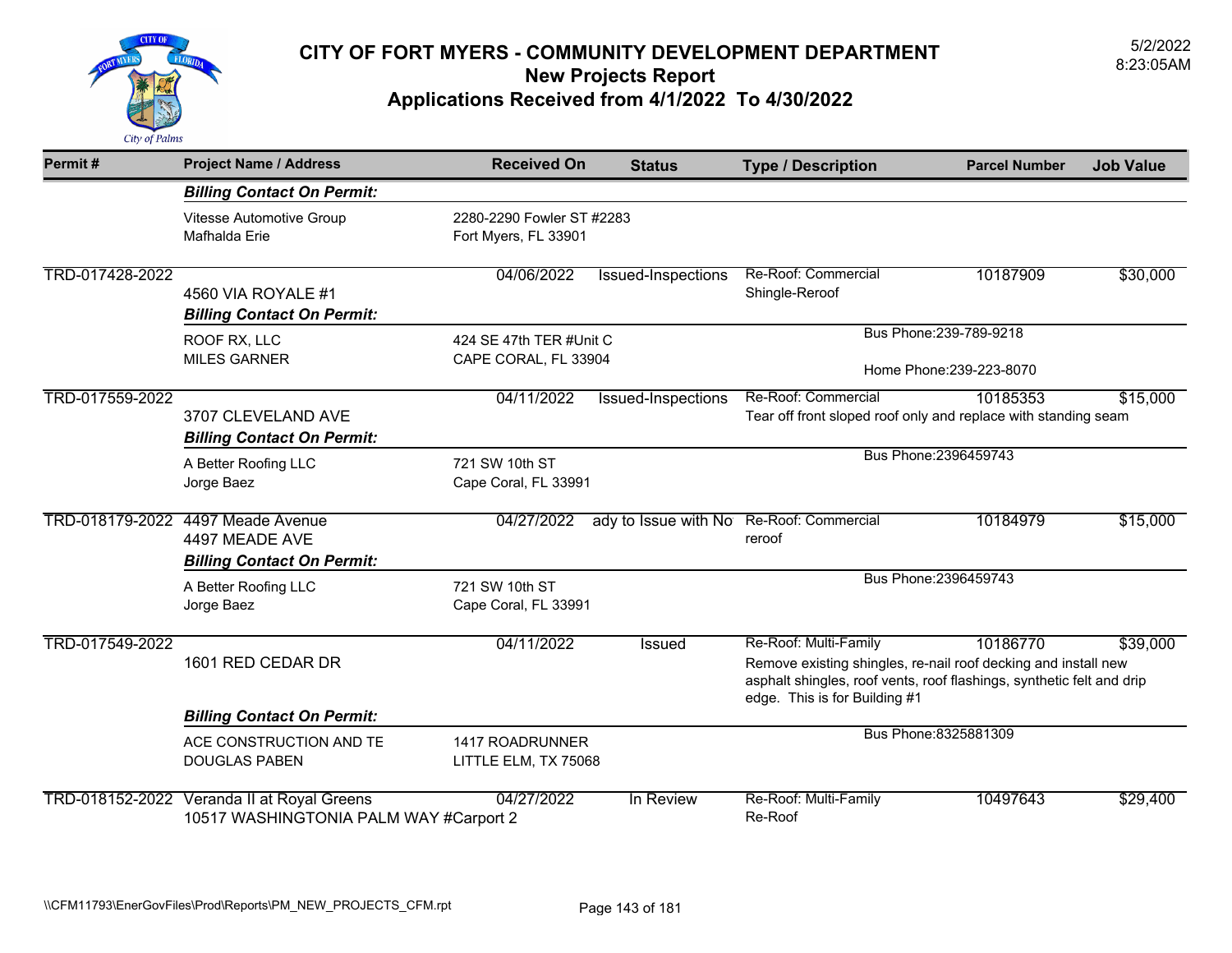

| Permit#         | <b>Project Name / Address</b>                                                        | <b>Received On</b>                      | <b>Status</b>                 | <b>Type / Description</b>                                                                                                                                                    | <b>Parcel Number</b>  | <b>Job Value</b> |
|-----------------|--------------------------------------------------------------------------------------|-----------------------------------------|-------------------------------|------------------------------------------------------------------------------------------------------------------------------------------------------------------------------|-----------------------|------------------|
|                 | <b>Billing Contact On Permit:</b>                                                    |                                         |                               |                                                                                                                                                                              |                       |                  |
|                 | <b>EB ROOFING</b><br>Maria Elias                                                     | Naples, FL 34104                        | 4627 Arnold Avenue, Suite 201 |                                                                                                                                                                              |                       |                  |
| TRD-017555-2022 | 1605 RED CEDAR DR                                                                    | 04/11/2022                              | <b>Issued</b>                 | Re-Roof: Multi-Family<br>Remove existing shingles, re-nail roof decking and install new<br>asphalt shingles, roof vents, roof flashings, synthetic felt and drip<br>edge.    | 10186770              | \$39,000         |
|                 | <b>Billing Contact On Permit:</b>                                                    |                                         |                               |                                                                                                                                                                              |                       |                  |
|                 | ACE CONSTRUCTION AND TE<br><b>DOUGLAS PABEN</b>                                      | 1417 ROADRUNNER<br>LITTLE ELM, TX 75068 |                               | Bus Phone: 8325881309                                                                                                                                                        |                       |                  |
| TRD-017643-2022 | 1701 RED CEDAR DR                                                                    | 04/14/2022                              | <b>Issued</b>                 | Re-Roof: Multi-Family<br>10186770<br>Remove and replace asphalt shingles, roof vents, roof flashings,<br>synthetic felt and drip edge per Florida building codes Building #3 |                       | \$39,000         |
|                 | <b>Billing Contact On Permit:</b>                                                    |                                         |                               |                                                                                                                                                                              |                       |                  |
|                 | ACE CONSTRUCTION AND TE<br><b>DOUGLAS PABEN</b>                                      | 1417 ROADRUNNER<br>LITTLE ELM, TX 75068 |                               |                                                                                                                                                                              | Bus Phone: 8325881309 |                  |
| TRD-017647-2022 | 1725 RED CEDAR DR                                                                    | 04/14/2022                              | <b>Issued</b>                 | Re-Roof: Multi-Family<br>Remove and replace asphalt shingles, roof vents, roof flashings,<br>synthetic felt and drip edge per Florida building codes Building #8             | 10186770              | \$39,000         |
|                 | <b>Billing Contact On Permit:</b><br>ACE CONSTRUCTION AND TE<br><b>DOUGLAS PABEN</b> | 1417 ROADRUNNER<br>LITTLE ELM, TX 75068 |                               |                                                                                                                                                                              | Bus Phone: 8325881309 |                  |
| TRD-017870-2022 | <b>LENNOX APARTMENTS</b><br>1629 RED CEDAR DR                                        | 04/21/2022                              | Issued                        | Re-Roof: Multi-Family<br>REMOVE AND REPLACE ASPHALT SHINGLES, ROOF VENTS,<br>ROOF FLASHING, SYNTHETIC FELT AND DRIP EDGE PER<br>FLORIDA BUILDING CODES.                      | 10186770              | \$39,000         |
|                 | <b>Billing Contact On Permit:</b>                                                    |                                         |                               |                                                                                                                                                                              | Bus Phone: 8325881309 |                  |
|                 | ACE CONSTRUCTION AND TE<br><b>DOUGLAS PABEN</b>                                      | 1417 ROADRUNNER<br>LITTLE ELM, TX 75068 |                               |                                                                                                                                                                              |                       |                  |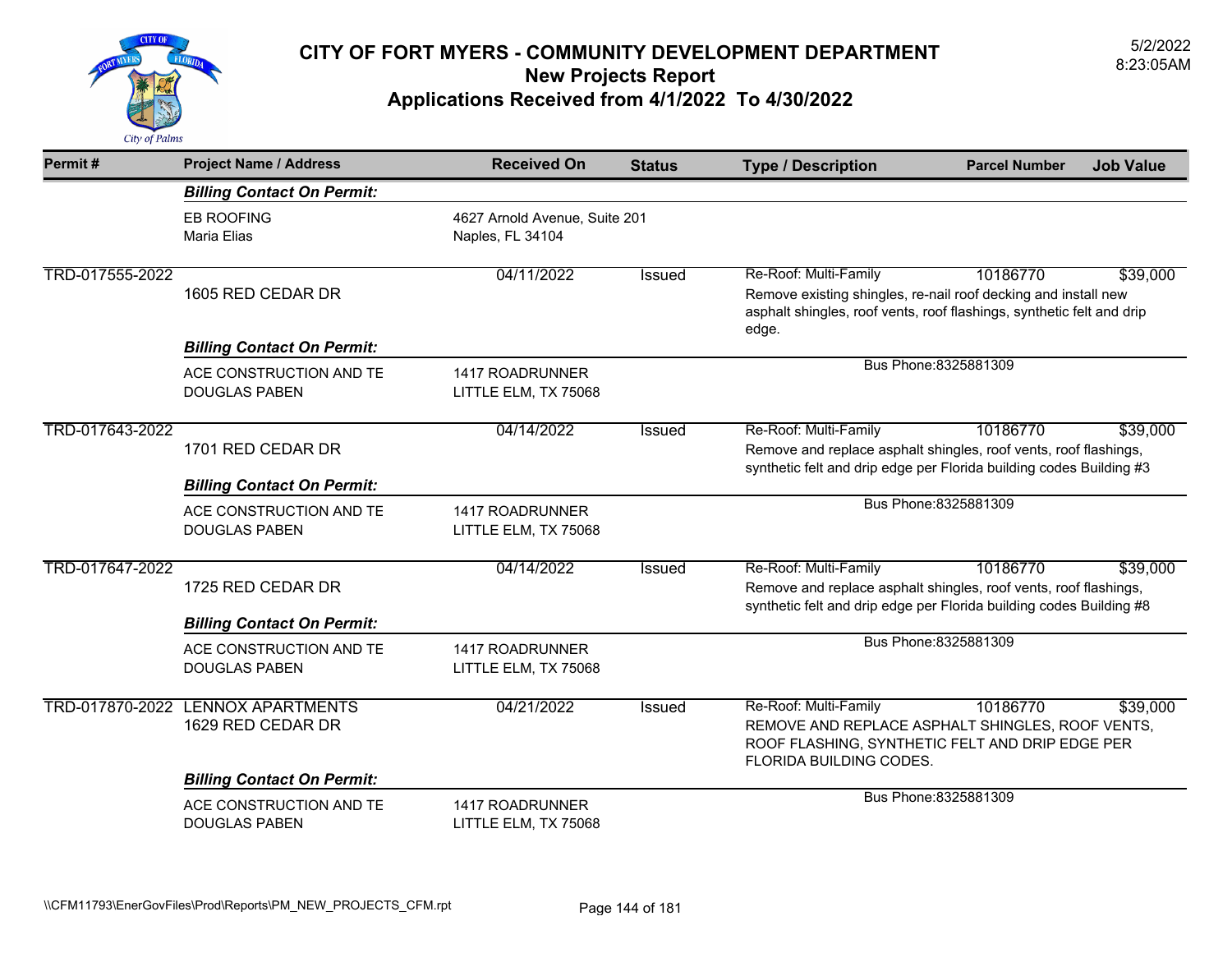

| Permit#         | <b>Project Name / Address</b>                   | <b>Received On</b>                             | <b>Status</b> | <b>Type / Description</b>                                                                                                                                                    | <b>Parcel Number</b>  | <b>Job Value</b> |
|-----------------|-------------------------------------------------|------------------------------------------------|---------------|------------------------------------------------------------------------------------------------------------------------------------------------------------------------------|-----------------------|------------------|
| TRD-017840-2022 | <b>Lennox Apartments</b><br>5239 RED CEDAR DR   | 04/20/2022                                     | Issued        | Re-Roof: Multi-Family<br>10186770<br>\$39,000<br>Remove and replace asphalt shingles, roof vents, roof flashings,<br>synthetic felt and drip edge per Florida building codes |                       |                  |
|                 | <b>Billing Contact On Permit:</b>               |                                                |               |                                                                                                                                                                              |                       |                  |
|                 | ACE CONSTRUCTION AND TE<br><b>DOUGLAS PABEN</b> | <b>1417 ROADRUNNER</b><br>LITTLE ELM, TX 75068 |               |                                                                                                                                                                              | Bus Phone: 8325881309 |                  |
| TRD-017848-2022 | <b>LENNOX APARTMENTS</b><br>1621 RED CEDAR DR   | 04/20/2022                                     | Issued        | Re-Roof: Multi-Family<br>REMOVE AND REPLACE ASPHALT SHINGLES, ROOF VENTS,<br>ROOF FLASH, SYNTHETIC FELT AND DRIP EDGE PER FLORIDA<br><b>BUILDING CODES</b>                   | 10186770              | \$39,000         |
|                 | <b>Billing Contact On Permit:</b>               |                                                |               |                                                                                                                                                                              |                       |                  |
|                 | ACE CONSTRUCTION AND TE<br><b>DOUGLAS PABEN</b> | 1417 ROADRUNNER<br>LITTLE ELM, TX 75068        |               |                                                                                                                                                                              | Bus Phone: 8325881309 |                  |
|                 |                                                 | 04/14/2022                                     | <b>Issued</b> | Re-Roof: Multi-Family                                                                                                                                                        | 10186770              | \$39,000         |
| TRD-017654-2022 | 1615 RED CEDAR DR                               |                                                |               | Remove and replace asphalt shingles, roof vents, roof flashings,<br>synthetic felt and drip edge per Florida building codes                                                  |                       |                  |
|                 | <b>Billing Contact On Permit:</b>               |                                                |               |                                                                                                                                                                              |                       |                  |
|                 | ACE CONSTRUCTION AND TE<br><b>DOUGLAS PABEN</b> | 1417 ROADRUNNER<br>LITTLE ELM, TX 75068        |               |                                                                                                                                                                              | Bus Phone: 8325881309 |                  |
| TRD-017984-2022 | 1775 RED CEDAR DR                               | 04/22/2022                                     | Issued        | Re-Roof: Multi-Family<br>Remove and replace asphalt shingles, roof vents, roof flashings,<br>synthetic felt and drip edge per Florida building codes Building                | 10186770              | \$39,000         |
|                 | <b>Billing Contact On Permit:</b>               |                                                |               |                                                                                                                                                                              |                       |                  |
|                 | ACE CONSTRUCTION AND TE<br><b>DOUGLAS PABEN</b> | <b>1417 ROADRUNNER</b><br>LITTLE ELM, TX 75068 |               | Bus Phone: 8325881309                                                                                                                                                        |                       |                  |
| TRD-017847-2022 | <b>Lennox Apartments</b><br>5251 RED CEDAR DR   | 04/20/2022                                     | <b>Issued</b> | Re-Roof: Multi-Family<br>Remove and replace asphalt shingles, roof vents, roof flashings,<br>synthetic felt and drip edge per Florida building codes                         | 10186770              | \$39,000         |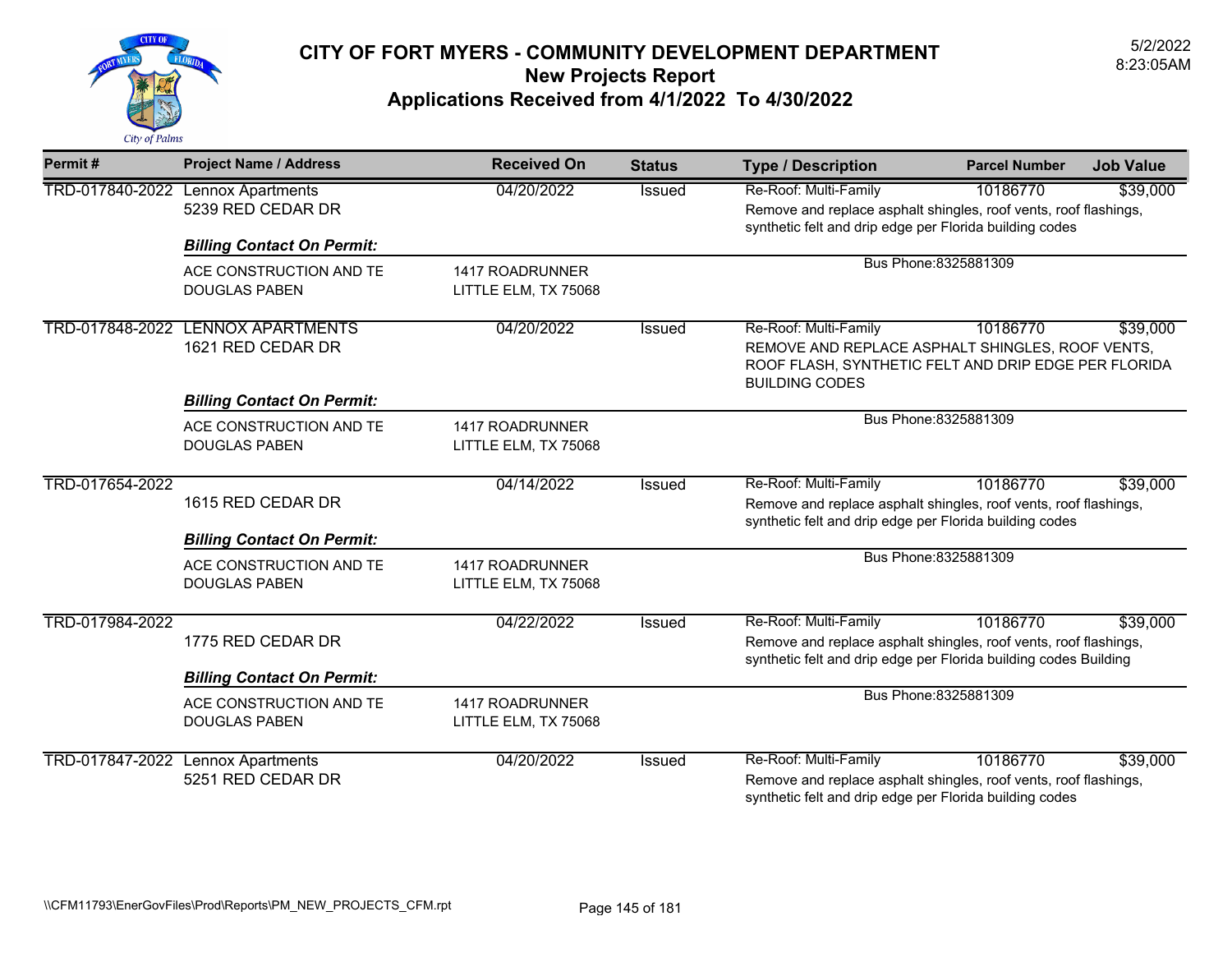

| Permit#                                                                                               | <b>Project Name / Address</b>                                                               | <b>Received On</b>                      | <b>Status</b>      | <b>Type / Description</b>                                                                                                                            | <b>Parcel Number</b>  | <b>Job Value</b> |
|-------------------------------------------------------------------------------------------------------|---------------------------------------------------------------------------------------------|-----------------------------------------|--------------------|------------------------------------------------------------------------------------------------------------------------------------------------------|-----------------------|------------------|
|                                                                                                       | <b>Billing Contact On Permit:</b>                                                           |                                         |                    |                                                                                                                                                      |                       |                  |
|                                                                                                       | ACE CONSTRUCTION AND TE<br><b>DOUGLAS PABEN</b>                                             | 1417 ROADRUNNER<br>LITTLE ELM, TX 75068 |                    |                                                                                                                                                      | Bus Phone: 8325881309 |                  |
| TRD-017655-2022                                                                                       | 1617 RED CEDAR DR                                                                           | 04/14/2022                              | <b>Issued</b>      | Re-Roof: Multi-Family<br>Remove and replace asphalt shingles, roof vents, roof flashings,<br>synthetic felt and drip edge per Florida building codes | 10186770              | \$39,000         |
|                                                                                                       | <b>Billing Contact On Permit:</b>                                                           |                                         |                    | Bus Phone: 8325881309                                                                                                                                |                       |                  |
|                                                                                                       | ACE CONSTRUCTION AND TE<br><b>DOUGLAS PABEN</b>                                             | 1417 ROADRUNNER<br>LITTLE ELM, TX 75068 |                    |                                                                                                                                                      |                       |                  |
| TRD-017845-2022<br><b>Lennox Apartments</b><br>5249 RED CEDAR DR<br><b>Billing Contact On Permit:</b> |                                                                                             | 04/20/2022                              | Issued             | Re-Roof: Multi-Family<br>Remove and replace asphalt shingles, roof vents, roof flashings,<br>synthetic felt and drip edge per Florida building codes | 10186770              | \$39,000         |
|                                                                                                       | ACE CONSTRUCTION AND TE<br><b>DOUGLAS PABEN</b>                                             | 1417 ROADRUNNER<br>LITTLE ELM, TX 75068 |                    |                                                                                                                                                      | Bus Phone: 8325881309 |                  |
|                                                                                                       | TRD-017844-2022 Lennox Apartments<br>5247 RED CEDAR DR<br><b>Billing Contact On Permit:</b> | 04/20/2022                              | Issued             | Re-Roof: Multi-Family<br>Remove and replace asphalt shingles, roof vents, roof flashings,<br>synthetic felt and drip edge per Florida building codes | 10186770              | \$39,000         |
|                                                                                                       | ACE CONSTRUCTION AND TE<br><b>DOUGLAS PABEN</b>                                             | 1417 ROADRUNNER<br>LITTLE ELM, TX 75068 |                    |                                                                                                                                                      | Bus Phone: 8325881309 |                  |
| TRD-017572-2022                                                                                       | 3079 CLEVELAND AVE #22<br><b>Billing Contact On Permit:</b>                                 | 04/12/2022                              | Issued-Inspections | Re-Roof: Multi-Family<br>Remove and replace existing shingle roof.                                                                                   | 10174643              | \$5,000          |
|                                                                                                       | <b>Mission Roofing LLC</b><br>Gregory Anderson                                              | 2242 Gorham AVE<br>$\,$                 |                    |                                                                                                                                                      | Bus Phone: 2397380400 |                  |
|                                                                                                       | TRD-018059-2022 Veranda II at Royal Greens<br>10517 WASHINGTONIA PALM WAY                   | 04/26/2022                              | Ready to Issue     | Re-Roof: Multi-Family<br>Re-Roof =- Tile to Tile                                                                                                     | 10497643              | \$174,116        |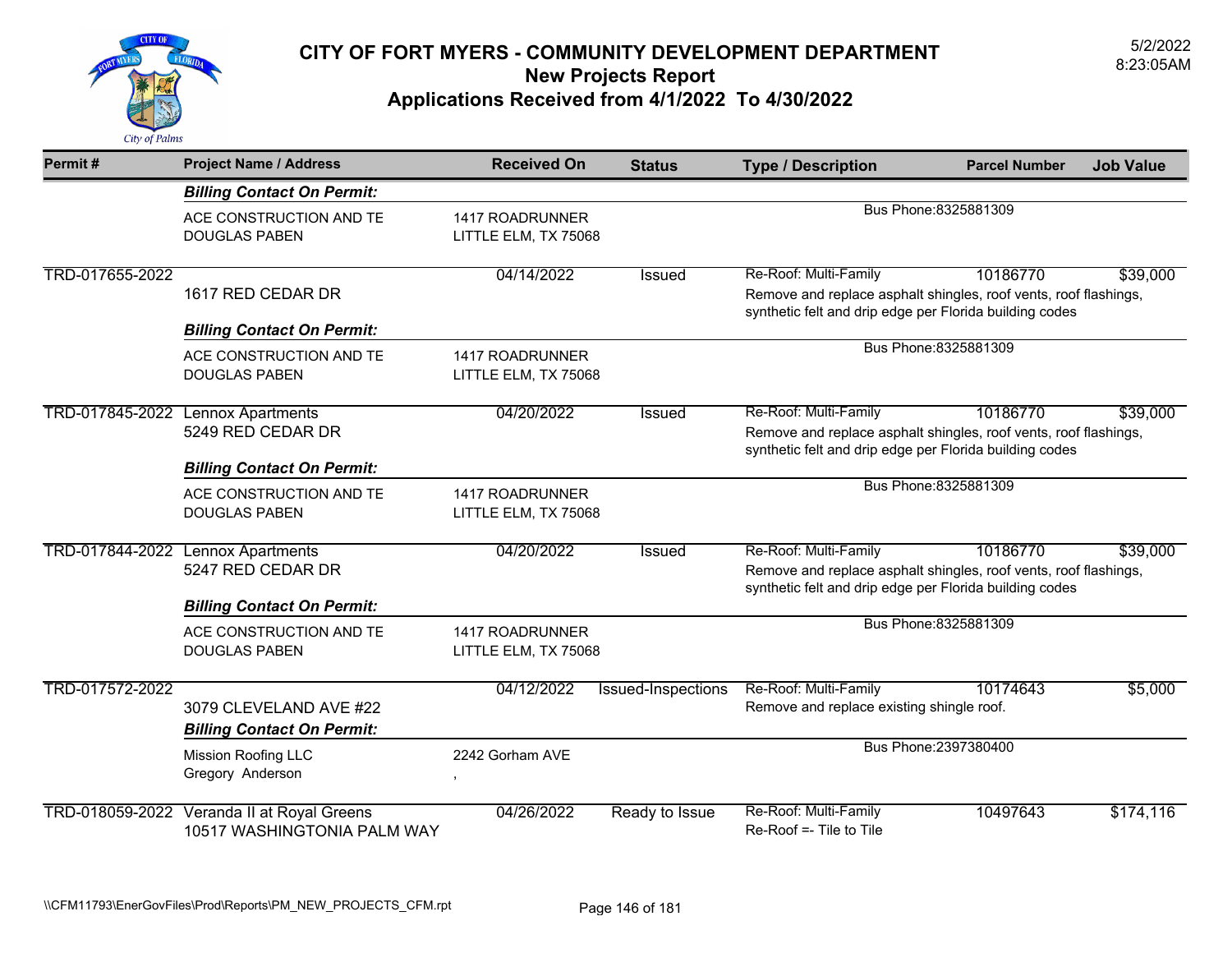

| Permit#         | <b>Project Name / Address</b>                          | <b>Received On</b>                                | <b>Status</b> | <b>Type / Description</b>                                                                                                                                                    | <b>Parcel Number</b>  | <b>Job Value</b> |
|-----------------|--------------------------------------------------------|---------------------------------------------------|---------------|------------------------------------------------------------------------------------------------------------------------------------------------------------------------------|-----------------------|------------------|
|                 | <b>Billing Contact On Permit:</b>                      |                                                   |               |                                                                                                                                                                              |                       |                  |
|                 | <b>EB ROOFING</b><br>Maria Elias                       | 4627 Arnold Avenue, Suite 201<br>Naples, FL 34104 |               |                                                                                                                                                                              |                       |                  |
| TRD-017641-2022 | 1607 RED CEDAR DR<br><b>Billing Contact On Permit:</b> | 04/14/2022                                        | Issued        | Re-Roof: Multi-Family<br>Remove and replace asphalt shingles, roof vents, roof flashings,<br>synthetic felt and drip edge per Florida building codes                         | 10186770              | \$39,000         |
|                 | ACE CONSTRUCTION AND TE<br><b>DOUGLAS PABEN</b>        | 1417 ROADRUNNER<br>LITTLE ELM, TX 75068           |               | Bus Phone: 8325881309                                                                                                                                                        |                       |                  |
| TRD-017975-2022 | 1721 RED CEDAR DR<br><b>Billing Contact On Permit:</b> | 04/22/2022                                        | Issued        | Re-Roof: Multi-Family<br>10186770<br>\$39,000<br>Remove and replace asphalt shingles, roof vents, roof flashing,<br>synthetic felt and drip edge per Florida building codes. |                       |                  |
|                 | ACE CONSTRUCTION AND TE<br><b>DOUGLAS PABEN</b>        | 1417 ROADRUNNER<br>LITTLE ELM, TX 75068           |               | Bus Phone: 8325881309                                                                                                                                                        |                       |                  |
| TRD-017979-2022 | 1731 RED CEDAR DR<br><b>Billing Contact On Permit:</b> | 04/22/2022                                        | Issued        | Re-Roof: Multi-Family<br>Remove and replace asphalt shingles, roof vents, roof flashing,<br>synthetic felt and drip edge per Florida building codes.                         | 10186770              | \$39,000         |
|                 | ACE CONSTRUCTION AND TE<br><b>DOUGLAS PABEN</b>        | 1417 ROADRUNNER<br>LITTLE ELM, TX 75068           |               |                                                                                                                                                                              | Bus Phone: 8325881309 |                  |
| TRD-017646-2022 | 1613 RED CEDAR DR<br><b>Billing Contact On Permit:</b> | 04/14/2022                                        | <b>Issued</b> | Re-Roof: Multi-Family<br>Remove and replace asphalt shingles, roof vents, roof flashings,<br>synthetic felt and drip edge per Florida building codes                         | 10186770              | \$39,000         |
|                 | ACE CONSTRUCTION AND TE<br><b>DOUGLAS PABEN</b>        | 1417 ROADRUNNER<br>LITTLE ELM, TX 75068           |               |                                                                                                                                                                              | Bus Phone: 8325881309 |                  |
| TRD-017978-2022 | 1745 RED CEDAR DR                                      | 04/22/2022                                        | Issued        | Re-Roof: Multi-Family<br>Remove and replace asphalt shingles, roof vents, roof flashings,<br>synthetic felt and drip edge per Florida building codes Building                | 10186770              | \$39,000         |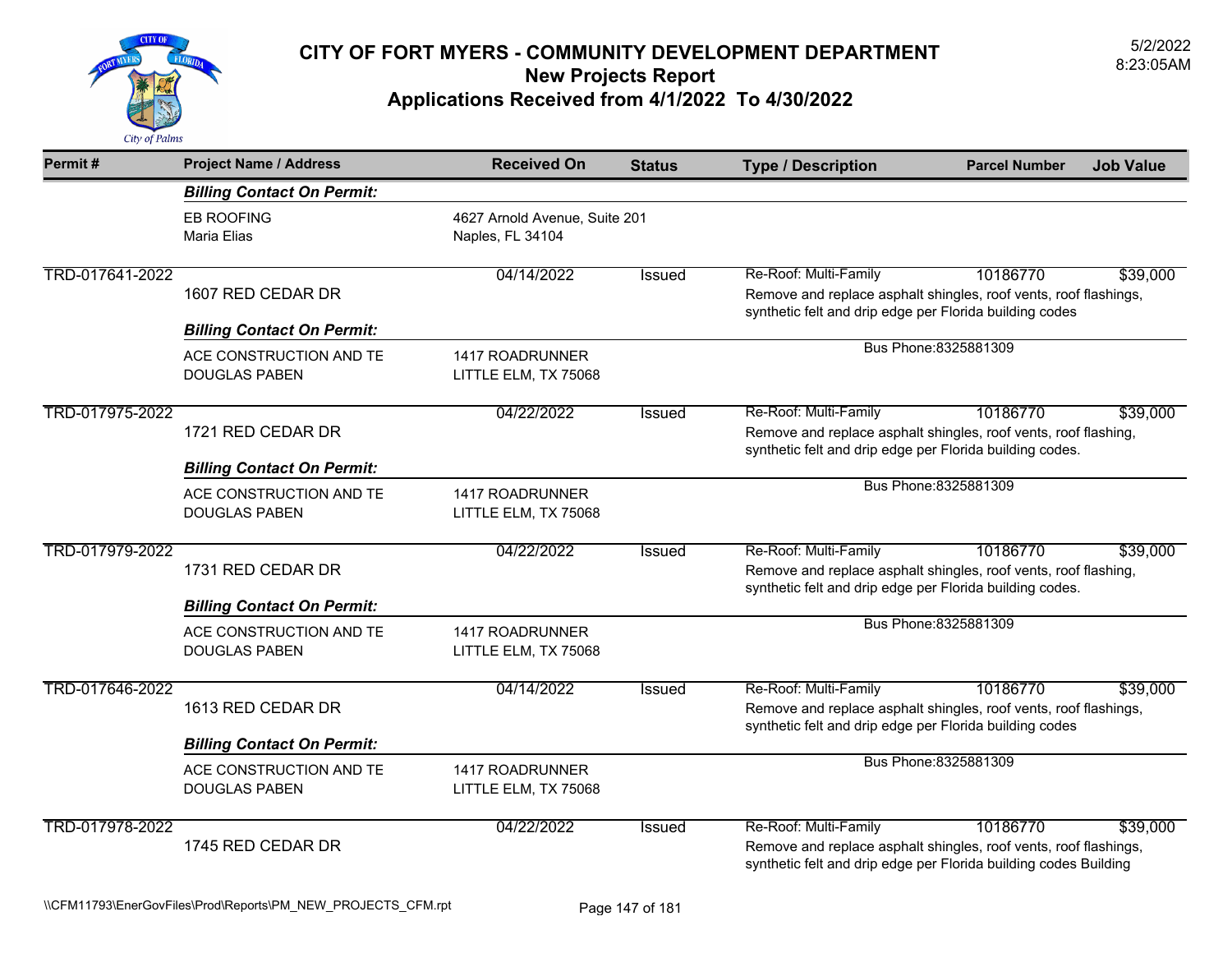

| Permit#         | <b>Project Name / Address</b>                                                                                                                                                                                                                             | <b>Received On</b>                             | <b>Status</b> | <b>Type / Description</b>                                                                                                                                     | <b>Parcel Number</b>  | <b>Job Value</b> |
|-----------------|-----------------------------------------------------------------------------------------------------------------------------------------------------------------------------------------------------------------------------------------------------------|------------------------------------------------|---------------|---------------------------------------------------------------------------------------------------------------------------------------------------------------|-----------------------|------------------|
|                 | <b>Billing Contact On Permit:</b>                                                                                                                                                                                                                         |                                                |               |                                                                                                                                                               |                       |                  |
|                 | ACE CONSTRUCTION AND TE<br><b>DOUGLAS PABEN</b>                                                                                                                                                                                                           | 1417 ROADRUNNER<br>LITTLE ELM, TX 75068        |               |                                                                                                                                                               | Bus Phone: 8325881309 |                  |
|                 | TRD-017843-2022 Lennox Apartments<br>5245 RED CEDAR DR<br><b>Billing Contact On Permit:</b>                                                                                                                                                               | 04/20/2022                                     | Issued        | Re-Roof: Multi-Family<br>Remove and replace asphalt shingles, roof vents, roof flashings,<br>synthetic felt and drip edge per Florida building codes          | 10186770              | \$39,000         |
|                 | ACE CONSTRUCTION AND TE<br><b>DOUGLAS PABEN</b>                                                                                                                                                                                                           | <b>1417 ROADRUNNER</b><br>LITTLE ELM, TX 75068 |               | Bus Phone: 8325881309                                                                                                                                         |                       |                  |
| TRD-017645-2022 | 04/14/2022<br>Re-Roof: Multi-Family<br><b>Issued</b><br>1715 RED CEDAR DR<br>Remove and replace asphalt shingles, roof vents, roof flashings,<br>synthetic felt and drip edge per Florida building codes Building #5<br><b>Billing Contact On Permit:</b> |                                                |               | 10186770                                                                                                                                                      | \$39,000              |                  |
|                 | ACE CONSTRUCTION AND TE<br><b>DOUGLAS PABEN</b>                                                                                                                                                                                                           | 1417 ROADRUNNER<br>LITTLE ELM, TX 75068        |               | Bus Phone: 8325881309                                                                                                                                         |                       |                  |
| TRD-017983-2022 | 1735 RED CEDAR DR<br><b>Billing Contact On Permit:</b>                                                                                                                                                                                                    | 04/22/2022                                     | <b>Issued</b> | Re-Roof: Multi-Family<br>Remove and replace asphalt shingles, roof vents, roof flashing,<br>synthetic felt and drip edge per Florida building codes.          | 10186770              | \$39,000         |
|                 | ACE CONSTRUCTION AND TE<br><b>DOUGLAS PABEN</b>                                                                                                                                                                                                           | 1417 ROADRUNNER<br>LITTLE ELM, TX 75068        |               |                                                                                                                                                               | Bus Phone: 8325881309 |                  |
| TRD-017982-2022 | 1771 RED CEDAR DR<br><b>Billing Contact On Permit:</b>                                                                                                                                                                                                    | 04/22/2022                                     | <b>Issued</b> | Re-Roof: Multi-Family<br>Remove and replace asphalt shingles, roof vents, roof flashings,<br>synthetic felt and drip edge per Florida building codes Building | 10186770              | \$39,000         |
|                 | ACE CONSTRUCTION AND TE<br><b>DOUGLAS PABEN</b>                                                                                                                                                                                                           | 1417 ROADRUNNER<br>LITTLE ELM, TX 75068        |               | Bus Phone: 8325881309                                                                                                                                         |                       |                  |
| TRD-017980-2022 | 1751 RED CEDAR DR                                                                                                                                                                                                                                         | 04/22/2022                                     | <b>Issued</b> | Re-Roof: Multi-Family<br>Remove and replace asphalt shingles, roof vents, roof flashings,<br>synthetic felt and drip edge per Florida building codes Building | 10186770              | \$39,000         |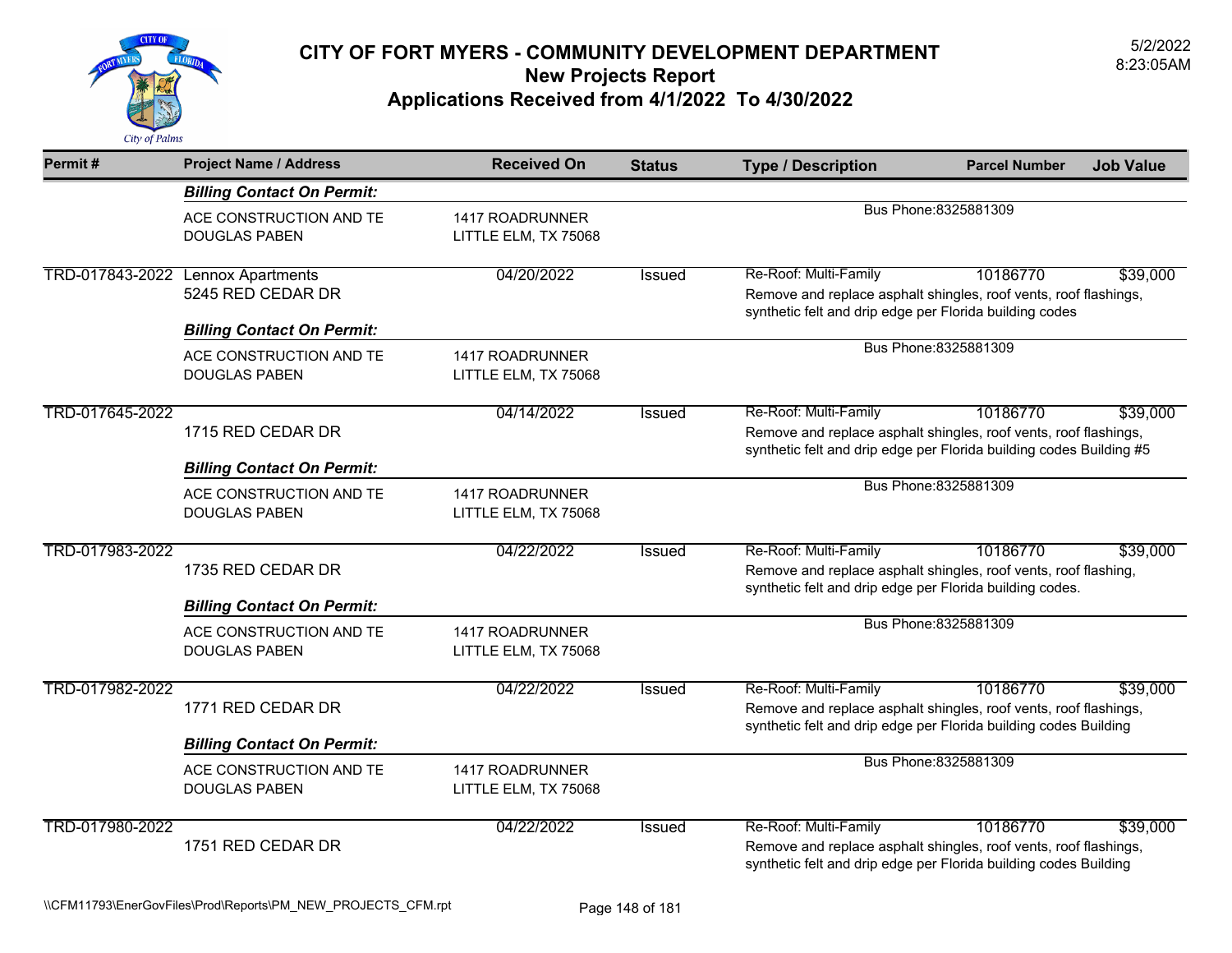

| Permit#                | <b>Project Name / Address</b>                                                               | <b>Received On</b>                             | <b>Status</b>      | <b>Type / Description</b>                                                                                                                                        | <b>Parcel Number</b>  | <b>Job Value</b> |
|------------------------|---------------------------------------------------------------------------------------------|------------------------------------------------|--------------------|------------------------------------------------------------------------------------------------------------------------------------------------------------------|-----------------------|------------------|
|                        | <b>Billing Contact On Permit:</b>                                                           |                                                |                    |                                                                                                                                                                  |                       |                  |
|                        | ACE CONSTRUCTION AND TE<br><b>DOUGLAS PABEN</b>                                             | 1417 ROADRUNNER<br>LITTLE ELM, TX 75068        |                    |                                                                                                                                                                  | Bus Phone: 8325881309 |                  |
| TRD-017642-2022        | 1609 RED CEDAR DR<br><b>Billing Contact On Permit:</b>                                      | 04/14/2022                                     | Issued             | Re-Roof: Multi-Family<br>Remove and replace asphalt shingles, roof vents, roof flashings,<br>synthetic felt and drip edge per Florida building codes             | 10186770              | \$39,000         |
|                        | ACE CONSTRUCTION AND TE<br><b>DOUGLAS PABEN</b>                                             | 1417 ROADRUNNER<br>LITTLE ELM, TX 75068        |                    |                                                                                                                                                                  | Bus Phone: 8325881309 |                  |
| TRD-017644-2022        | 1611 RED CEDAR DR<br><b>Billing Contact On Permit:</b>                                      | 04/14/2022                                     | <b>Issued</b>      | Re-Roof: Multi-Family<br>10186770<br>Remove and replace asphalt shingles, roof vents, roof flashings,<br>synthetic felt and drip edge per Florida building codes |                       | \$39,000         |
|                        | ACE CONSTRUCTION AND TE<br><b>DOUGLAS PABEN</b>                                             | 1417 ROADRUNNER<br>LITTLE ELM, TX 75068        |                    |                                                                                                                                                                  | Bus Phone: 8325881309 |                  |
|                        | TRD-017846-2022 LENNOX APARTMENTS<br>5235 RED CEDAR DR                                      | 04/20/2022                                     | Issued-Inspections | Re-Roof: Multi-Family<br>REMOVE AND REPLACE ASPHALT SHINGLES, ROOF VENTS,<br>ROOF FLASH, SYNTHETIC FELT AND DRIP EDGE PER FLORIDA<br><b>BUILDING CODES.</b>      | 10186770              | \$39,000         |
|                        | <b>Billing Contact On Permit:</b><br>ACE CONSTRUCTION AND TE<br><b>DOUGLAS PABEN</b>        | <b>1417 ROADRUNNER</b><br>LITTLE ELM, TX 75068 |                    |                                                                                                                                                                  | Bus Phone: 8325881309 |                  |
|                        | TRD-017986-2022 LENNOX APARTMENTS<br>1765 RED CEDAR DR<br><b>Billing Contact On Permit:</b> | 04/22/2022                                     | Issued             | Re-Roof: Multi-Family<br>Remove and replace asphalt shingles, roof vents, roof flashings,<br>synthetic felt and drip edge per Florida building codes             | 10186770              | \$39,000         |
|                        | ACE CONSTRUCTION AND TE<br><b>DOUGLAS PABEN</b>                                             | 1417 ROADRUNNER<br>LITTLE ELM, TX 75068        |                    |                                                                                                                                                                  | Bus Phone: 8325881309 |                  |
| TRD-018136-2022 Brandi | 1418 PARK SHORE CIR #1                                                                      | 04/27/2022                                     | Ready to Issue     | Re-Roof: Multi-Family<br><b>RE ROOFING</b>                                                                                                                       | 10185186              | \$11,700         |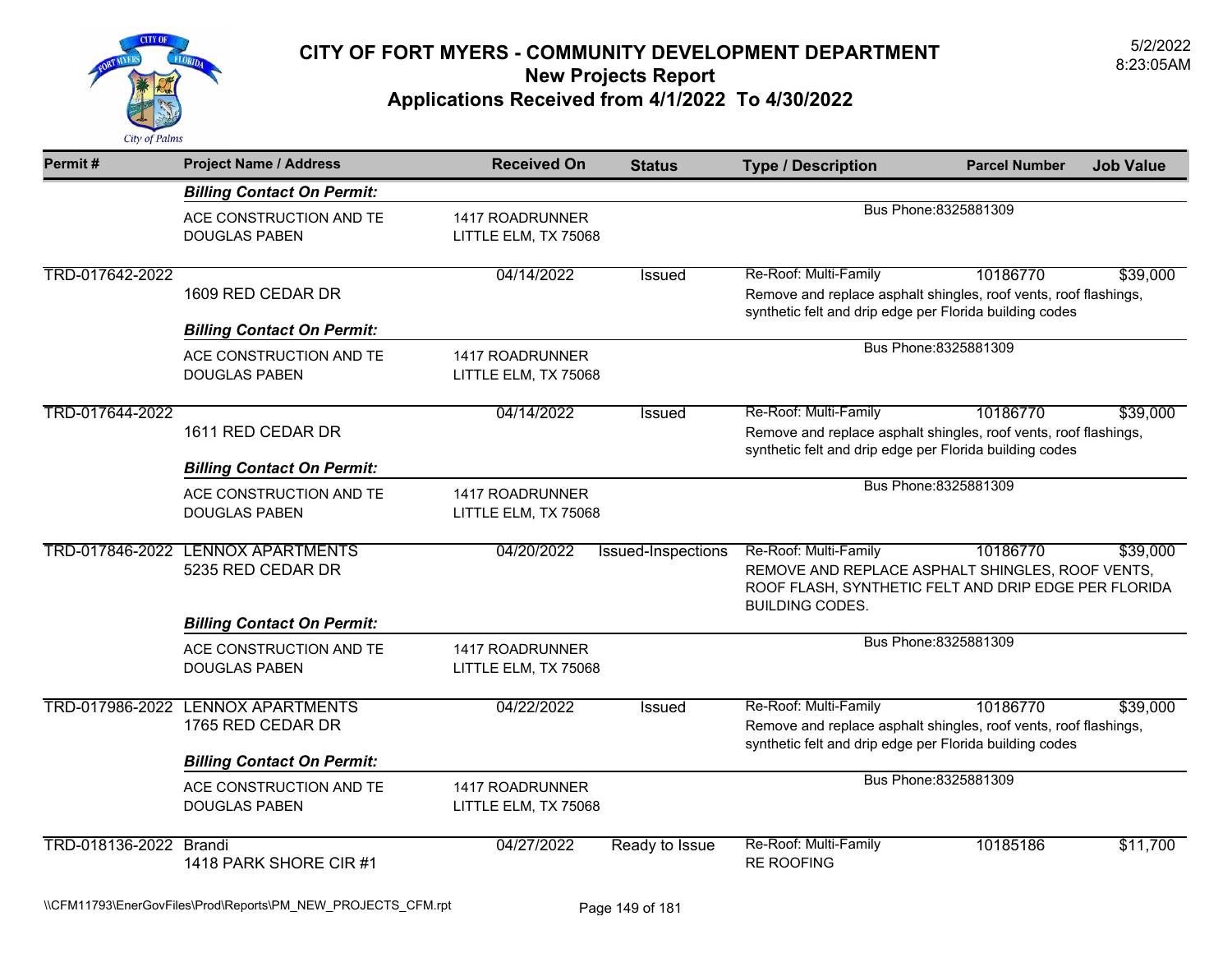

| Permit#         | <b>Project Name / Address</b>                                                               | <b>Received On</b>                      | <b>Status</b> | <b>Type / Description</b>                                                                                                                               | <b>Parcel Number</b>    | <b>Job Value</b> |
|-----------------|---------------------------------------------------------------------------------------------|-----------------------------------------|---------------|---------------------------------------------------------------------------------------------------------------------------------------------------------|-------------------------|------------------|
|                 | <b>Billing Contact On Permit:</b>                                                           |                                         |               |                                                                                                                                                         |                         |                  |
|                 | <b>ECO ROOF AND SOLAR</b><br>Dylan LUCAS                                                    | 5532 SHIRLEY<br>NAPLES, FL 34109        |               |                                                                                                                                                         | Bus Phone: 239-596-3509 |                  |
|                 | TRD-017869-2022 LENNOX APARTMENTS<br>1627 RED CEDAR DR                                      | 04/21/2022                              | Issued        | Re-Roof: Multi-Family<br>REMOVE AND REPLACE ASPHALT SHINGLES, ROOF VENTS,<br>ROOF FLASHING, SYNTHETIC FELT AND DRIP EDGE PER<br>FLORIDA BUILDING CODES. | 10186770                | \$39,000         |
|                 | <b>Billing Contact On Permit:</b>                                                           |                                         |               |                                                                                                                                                         |                         |                  |
|                 | ACE CONSTRUCTION AND TE<br><b>DOUGLAS PABEN</b>                                             | 1417 ROADRUNNER<br>LITTLE ELM, TX 75068 |               |                                                                                                                                                         | Bus Phone: 8325881309   |                  |
| TRD-017873-2022 | 1619 RED CEDAR DR                                                                           | 04/21/2022                              | Issued        | Re-Roof: Multi-Family<br>Remove and replace asphalt shingles, roof vents, roof flash,<br>syntheic felt and drip edge per Florida building codes.        | 10186770                | \$39,000         |
|                 | <b>Billing Contact On Permit:</b>                                                           |                                         |               |                                                                                                                                                         |                         |                  |
|                 | ACE CONSTRUCTION AND TE<br><b>DOUGLAS PABEN</b>                                             | 1417 ROADRUNNER<br>LITTLE ELM, TX 75068 |               |                                                                                                                                                         | Bus Phone: 8325881309   |                  |
|                 | TRD-017837-2022 Lennox Apartments<br>5237 RED CEDAR DR<br><b>Billing Contact On Permit:</b> | 04/20/2022                              | Issued        | Re-Roof: Multi-Family<br>Remove and replace asphalt shingles, roof vents, roof flashings,<br>synthetic felt and drip edge per Florida building codes    | 10186770                | \$39,000         |
|                 | ACE CONSTRUCTION AND TE<br><b>DOUGLAS PABEN</b>                                             | 1417 ROADRUNNER<br>LITTLE ELM, TX 75068 |               |                                                                                                                                                         | Bus Phone: 8325881309   |                  |
| TRD-017981-2022 | <b>LENNOX APARTMENTS</b><br>1761 RED CEDAR DR<br><b>Billing Contact On Permit:</b>          | 04/22/2022                              | Issued        | Re-Roof: Multi-Family<br>Remove and replace asphalt shingles, roof vents, roof flashings,<br>synthetic felt and drip edge per Florida building codes    | 10186770                | \$39,000         |
|                 | ACE CONSTRUCTION AND TE<br><b>DOUGLAS PABEN</b>                                             | 1417 ROADRUNNER<br>LITTLE ELM, TX 75068 |               | Bus Phone: 8325881309                                                                                                                                   |                         |                  |
|                 | TRD-017872-2022 LENNOX APARTMENTS                                                           | 04/21/2022                              | <b>Issued</b> | Re-Roof: Multi-Family                                                                                                                                   | 10186770                | \$39,000         |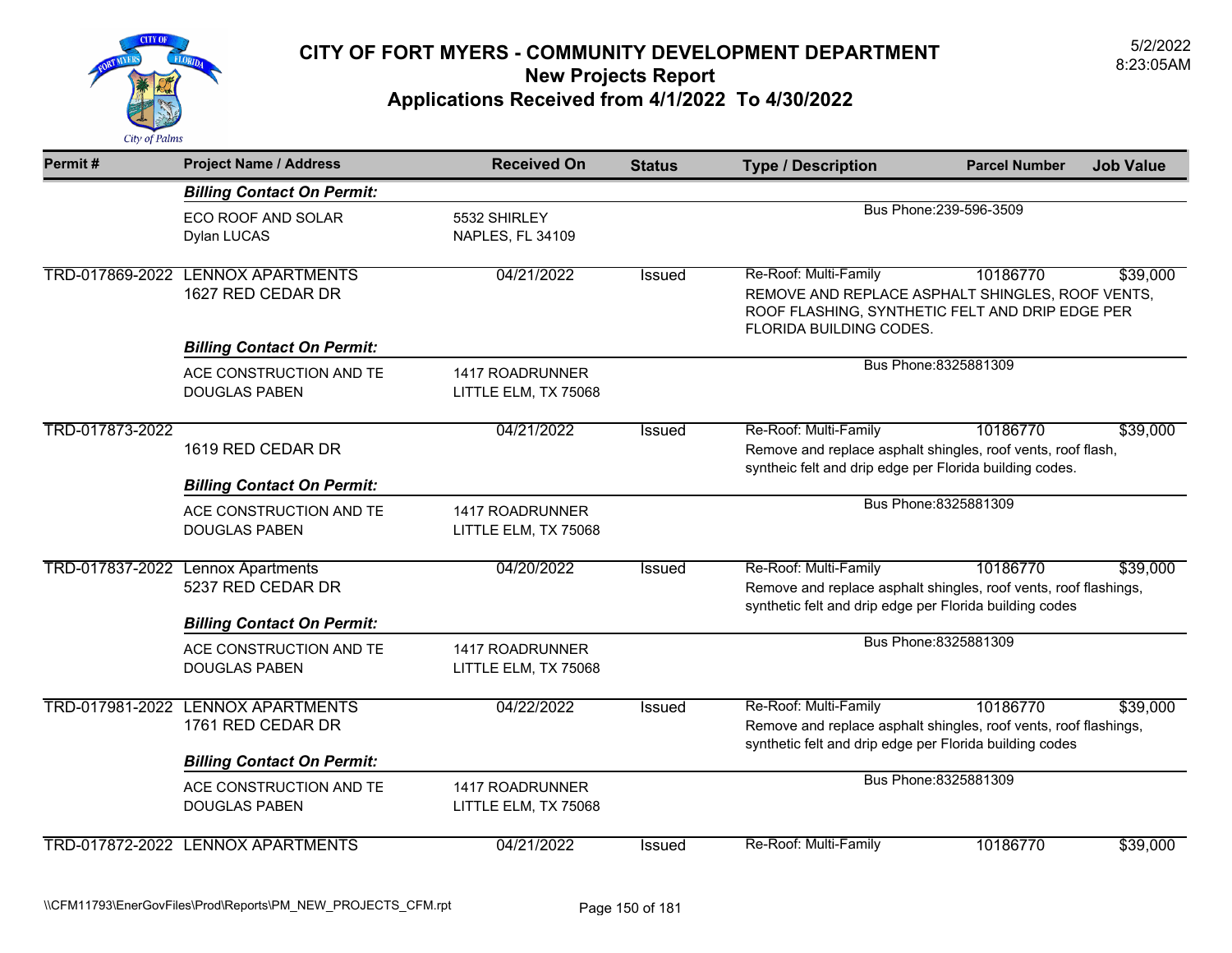

| Permit#         | <b>Project Name / Address</b>                                                                                          | <b>Received On</b>                                | <b>Status</b>  | <b>Type / Description</b>                                                                                                                                     | <b>Parcel Number</b>                                                                                                           | <b>Job Value</b> |  |
|-----------------|------------------------------------------------------------------------------------------------------------------------|---------------------------------------------------|----------------|---------------------------------------------------------------------------------------------------------------------------------------------------------------|--------------------------------------------------------------------------------------------------------------------------------|------------------|--|
|                 | 1631 RED CEDAR DR                                                                                                      |                                                   |                |                                                                                                                                                               | REMOVE AND REPLACE ASPHALT SHINGLES, ROOF VENTS,<br>ROOF FLASHING, SYNTHETIC FELT AND DRIP EDGE PER<br>FLORIDA BUILDING CODES. |                  |  |
|                 | <b>Billing Contact On Permit:</b>                                                                                      |                                                   |                |                                                                                                                                                               |                                                                                                                                |                  |  |
|                 | ACE CONSTRUCTION AND TE<br><b>DOUGLAS PABEN</b>                                                                        | 1417 ROADRUNNER<br>LITTLE ELM, TX 75068           |                |                                                                                                                                                               | Bus Phone: 8325881309                                                                                                          |                  |  |
| TRD-017976-2022 | 1741 RED CEDAR DR<br><b>Billing Contact On Permit:</b>                                                                 | 04/22/2022                                        | <b>Issued</b>  | Re-Roof: Multi-Family<br>Remove and replace asphalt shingles, roof vents, roof flashings,<br>synthetic felt and drip edge per Florida building codes Building | 10186770                                                                                                                       | \$39,000         |  |
|                 | ACE CONSTRUCTION AND TE<br><b>DOUGLAS PABEN</b>                                                                        | 1417 ROADRUNNER<br>LITTLE ELM, TX 75068           |                |                                                                                                                                                               | Bus Phone: 8325881309                                                                                                          |                  |  |
|                 | TRD-018148-2022 Veranda II Royal Greens<br>10517 WASHINGTONIA PALM WAY #Carport 1<br><b>Billing Contact On Permit:</b> | 04/27/2022                                        | Ready to Issue | Re-Roof: Multi-Family<br>Re-Roof - Tile to Tile - Carport 1                                                                                                   | 10497643                                                                                                                       | \$29,400         |  |
|                 | <b>EB ROOFING</b><br><b>Maria Elias</b>                                                                                | 4627 Arnold Avenue, Suite 201<br>Naples, FL 34104 |                |                                                                                                                                                               |                                                                                                                                |                  |  |
|                 | TRD-017850-2022 LENNOX APARTMENTS<br>1625 RED CEDAR DR                                                                 | 04/20/2022                                        | Issued         | Re-Roof: Multi-Family<br>REMOVE AND REPLACE ASPHALT SHINGLES, ROOF VENTS,<br>ROOF FLASHING, SYNTHETIC FELT AND DRIP EDGE PER<br>FLORIDA BUILDING CODES.       | 10186770                                                                                                                       | \$39,000         |  |
|                 | <b>Billing Contact On Permit:</b>                                                                                      |                                                   |                |                                                                                                                                                               |                                                                                                                                |                  |  |
|                 | ACE CONSTRUCTION AND TE<br><b>DOUGLAS PABEN</b>                                                                        | 1417 ROADRUNNER<br>LITTLE ELM, TX 75068           |                |                                                                                                                                                               | Bus Phone: 8325881309                                                                                                          |                  |  |
|                 | TRD-017841-2022 Lennox Apartments<br>5241 RED CEDAR DR<br><b>Billing Contact On Permit:</b>                            | 04/20/2022                                        | Issued         | Re-Roof: Multi-Family<br>Remove and replace asphalt shingles, roof vents, roof flashings,<br>synthetic felt and drip edge per Florida building codes          | 10186770                                                                                                                       | \$39,000         |  |
|                 | ACE CONSTRUCTION AND TE<br><b>DOUGLAS PABEN</b>                                                                        | 1417 ROADRUNNER<br>LITTLE ELM, TX 75068           |                |                                                                                                                                                               | Bus Phone: 8325881309                                                                                                          |                  |  |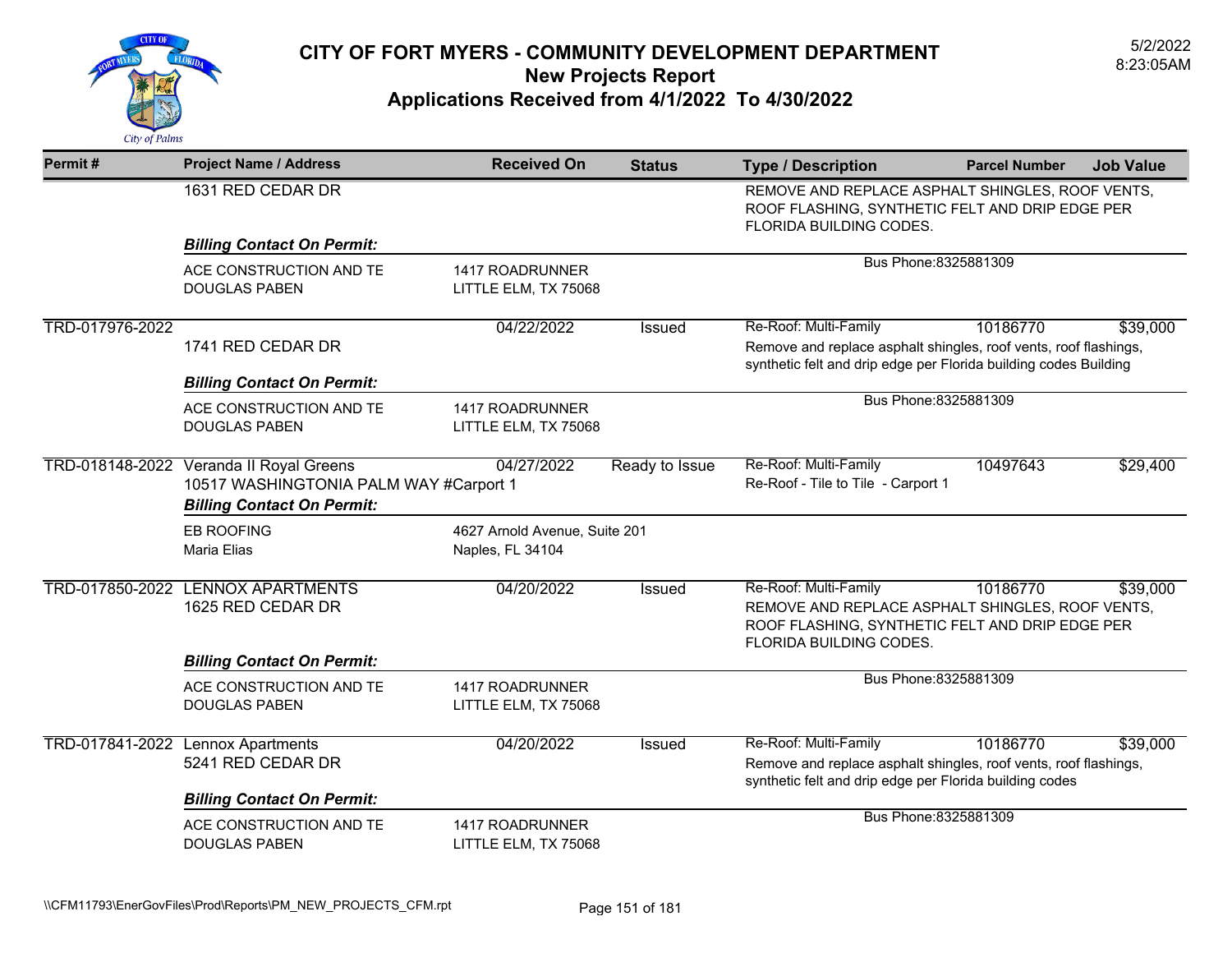

| Permit#         | <b>Project Name / Address</b>                                                      | <b>Received On</b>                             | <b>Status</b>      | <b>Type / Description</b>                                                                                                                                                 | <b>Parcel Number</b>    | <b>Job Value</b> |
|-----------------|------------------------------------------------------------------------------------|------------------------------------------------|--------------------|---------------------------------------------------------------------------------------------------------------------------------------------------------------------------|-------------------------|------------------|
|                 | TRD-017839-2022 Lennox Apartments<br>5233 RED CEDAR DR                             | 04/20/2022                                     | Issued-Inspections | Re-Roof: Multi-Family<br>REMOVE AND REPLACE ASPHALT SHINGLES, ROOF VENTS,<br>ROOF FLASH, SYNTHETIC FELT AND DRIP EDGE PER FLORIDA<br><b>BUILDING CODES.</b>               | 10186770                | \$39,000         |
|                 | <b>Billing Contact On Permit:</b>                                                  |                                                |                    |                                                                                                                                                                           |                         |                  |
|                 | ACE CONSTRUCTION AND TE<br><b>DOUGLAS PABEN</b>                                    | 1417 ROADRUNNER<br>LITTLE ELM, TX 75068        |                    |                                                                                                                                                                           | Bus Phone: 8325881309   |                  |
| TRD-017842-2022 | <b>Lennox Apartments</b><br>5243 RED CEDAR DR<br><b>Billing Contact On Permit:</b> | 04/20/2022                                     | Issued             | Re-Roof: Multi-Family<br>Remove and replace asphalt shingles, roof vents, roof flashings,<br>synthetic felt and drip edge per Florida building codes                      | 10186770                | \$39,000         |
|                 | ACE CONSTRUCTION AND TE<br><b>DOUGLAS PABEN</b>                                    | 1417 ROADRUNNER<br>LITTLE ELM, TX 75068        |                    |                                                                                                                                                                           | Bus Phone: 8325881309   |                  |
| TRD-017554-2022 | 1603 RED CEDAR DR                                                                  | 04/11/2022                                     | <b>Issued</b>      | Re-Roof: Multi-Family<br>Remove existing shingles, re-nail roof decking and install new<br>asphalt shingles, roof vents, roof flashings, synthetic felt and drip<br>edge. | 10186770                | \$39,000         |
|                 | <b>Billing Contact On Permit:</b>                                                  |                                                |                    |                                                                                                                                                                           |                         |                  |
|                 | ACE CONSTRUCTION AND TE<br><b>DOUGLAS PABEN</b>                                    | <b>1417 ROADRUNNER</b><br>LITTLE ELM, TX 75068 |                    |                                                                                                                                                                           | Bus Phone: 8325881309   |                  |
| TRD-017926-2022 | Housel<br>1418 PARK SHORE CIR #4<br><b>Billing Contact On Permit:</b>              | 04/21/2022                                     | Issued             | Re-Roof: Multi-Family<br>RE-ROOFING                                                                                                                                       | 10185189                | \$11,700         |
|                 | ECO ROOF AND SOLAR<br>Dylan LUCAS                                                  | 5532 SHIRLEY<br>NAPLES, FL 34109               |                    |                                                                                                                                                                           | Bus Phone: 239-596-3509 |                  |
|                 | TRD-017849-2022 LENNOX APARTMENTS<br>1623 RED CEDAR DR                             | 04/20/2022                                     | <b>Issued</b>      | Re-Roof: Multi-Family<br>REMOVE AND REPLACE ASPHALT SHINGLES, ROOF VENTS,<br>ROOF FLASHING, SYNTHETIC FELT AND DRIP EDGE PER<br><b>FLORIDA BUILDING CODES.</b>            | 10186770                | \$39,000         |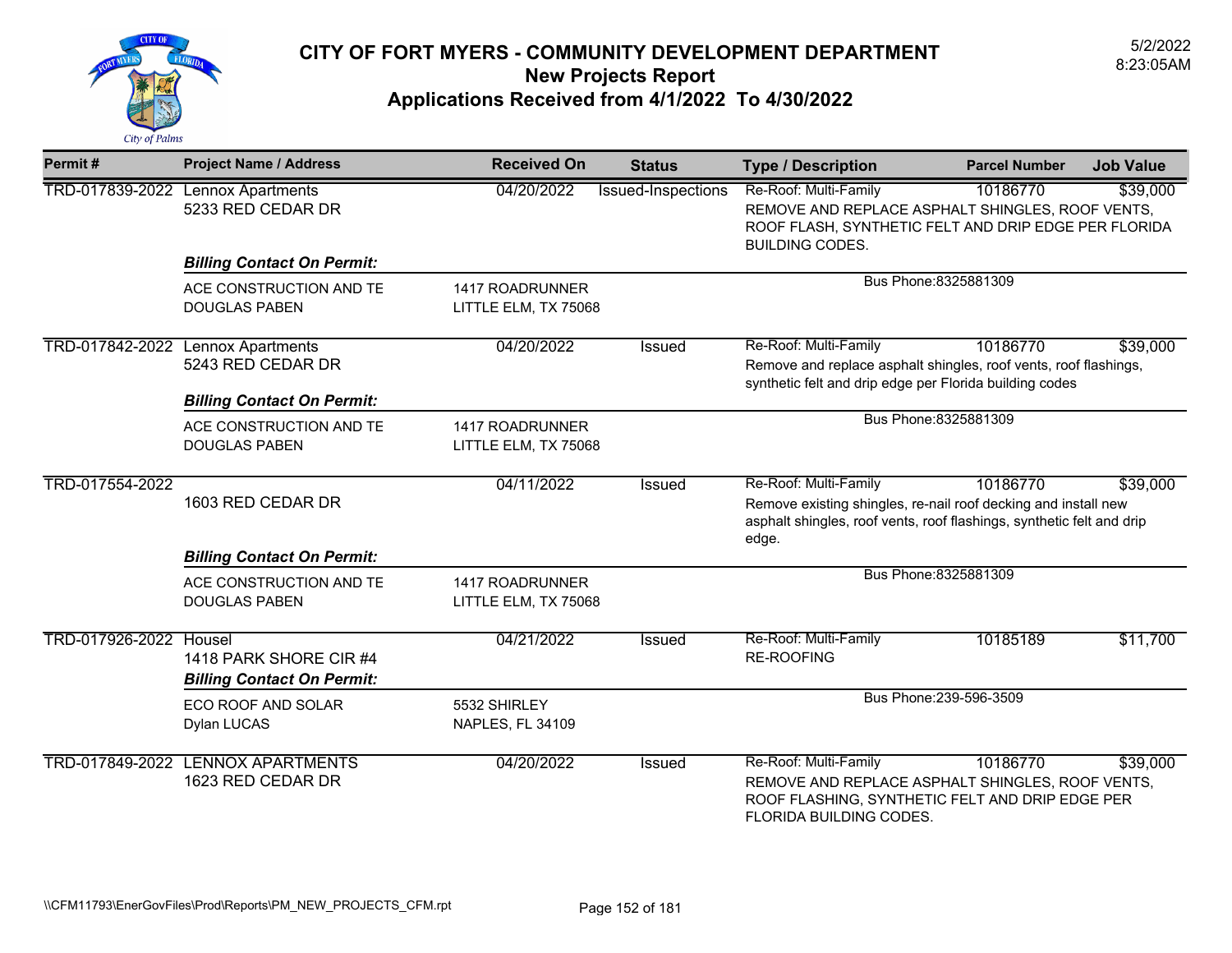

| Permit#                | <b>Project Name / Address</b>                                                        | <b>Received On</b>                              | <b>Status</b>      | <b>Type / Description</b>                                                                                                                               | <b>Parcel Number</b>                                | <b>Job Value</b> |
|------------------------|--------------------------------------------------------------------------------------|-------------------------------------------------|--------------------|---------------------------------------------------------------------------------------------------------------------------------------------------------|-----------------------------------------------------|------------------|
|                        | <b>Billing Contact On Permit:</b>                                                    |                                                 |                    |                                                                                                                                                         |                                                     |                  |
|                        | ACE CONSTRUCTION AND TE<br><b>DOUGLAS PABEN</b>                                      | 1417 ROADRUNNER<br>LITTLE ELM, TX 75068         |                    |                                                                                                                                                         | Bus Phone: 8325881309                               |                  |
| TRD-017836-2022        | 727 VERONICA S SHOEMAKER BLVD<br><b>Billing Contact On Permit:</b>                   | 04/20/2022                                      | Issued             | Re-Roof: Multi-Family<br>Tear off shingle roof and replace with shingles                                                                                | 10246654                                            | \$14,000         |
|                        | <b>Copping Roofing Inc</b><br>Jami Woolston                                          | 17430 East ST<br>North Fort Myers, 33917        |                    |                                                                                                                                                         | Bus Phone: 2395432255                               |                  |
| TRD-017977-2022        | <b>LENNOX APARTMENTS</b><br>1755 RED CEDAR DR                                        | 04/22/2022                                      | Issued             | Re-Roof: Multi-Family<br>REMOVE AND REPLACE ASPHALT SHINGLES, ROOF VENTS,<br>ROOF FLASHING, SYNTHETIC FELT AND DRIP EDGE PER<br>FLORIDA BUILDING CODES. | 10186770                                            | \$39,000         |
|                        | <b>Billing Contact On Permit:</b><br>ACE CONSTRUCTION AND TE<br><b>DOUGLAS PABEN</b> | 1417 ROADRUNNER<br>LITTLE ELM, TX 75068         |                    |                                                                                                                                                         | Bus Phone: 8325881309                               |                  |
| TRD-018210-2022 Mackay | 1252 STADLER DR<br><b>Billing Contact On Permit:</b>                                 | 04/28/2022                                      | In Review          | Roof: 1&2 Family<br>Reroof shingle roof with flat roof                                                                                                  | 10183561                                            | \$16,400         |
|                        | ROOF RX, LLC<br><b>MILES GARNER</b>                                                  | 424 SE 47th TER #Unit C<br>CAPE CORAL, FL 33904 |                    |                                                                                                                                                         | Bus Phone: 239-789-9218<br>Home Phone: 239-223-8070 |                  |
| TRD-017818-2022        | 2501 DAVIS ST<br><b>Billing Contact On Permit:</b>                                   | 04/20/2022                                      | Issued-Inspections | Roof: 1&2 Family<br>Roof Over with metal                                                                                                                | 10252850                                            | \$3,000          |
|                        | <b>JOSEPH R GABRIEL</b>                                                              | 2501 DAVIS ST<br>FORT MYERS, FL 33916           |                    |                                                                                                                                                         | Bus Phone: 2393217940<br>Cell Phone: 2392651750     |                  |
| TRD-018209-2022        | 3909 MARVAEZ ST                                                                      | 04/28/2022                                      | Issued-Inspections | Roof: 1&2 Family<br>Galvalume metal roof to be installed over existing single layer<br>shingle roof.                                                    | 10184558                                            | \$14,000         |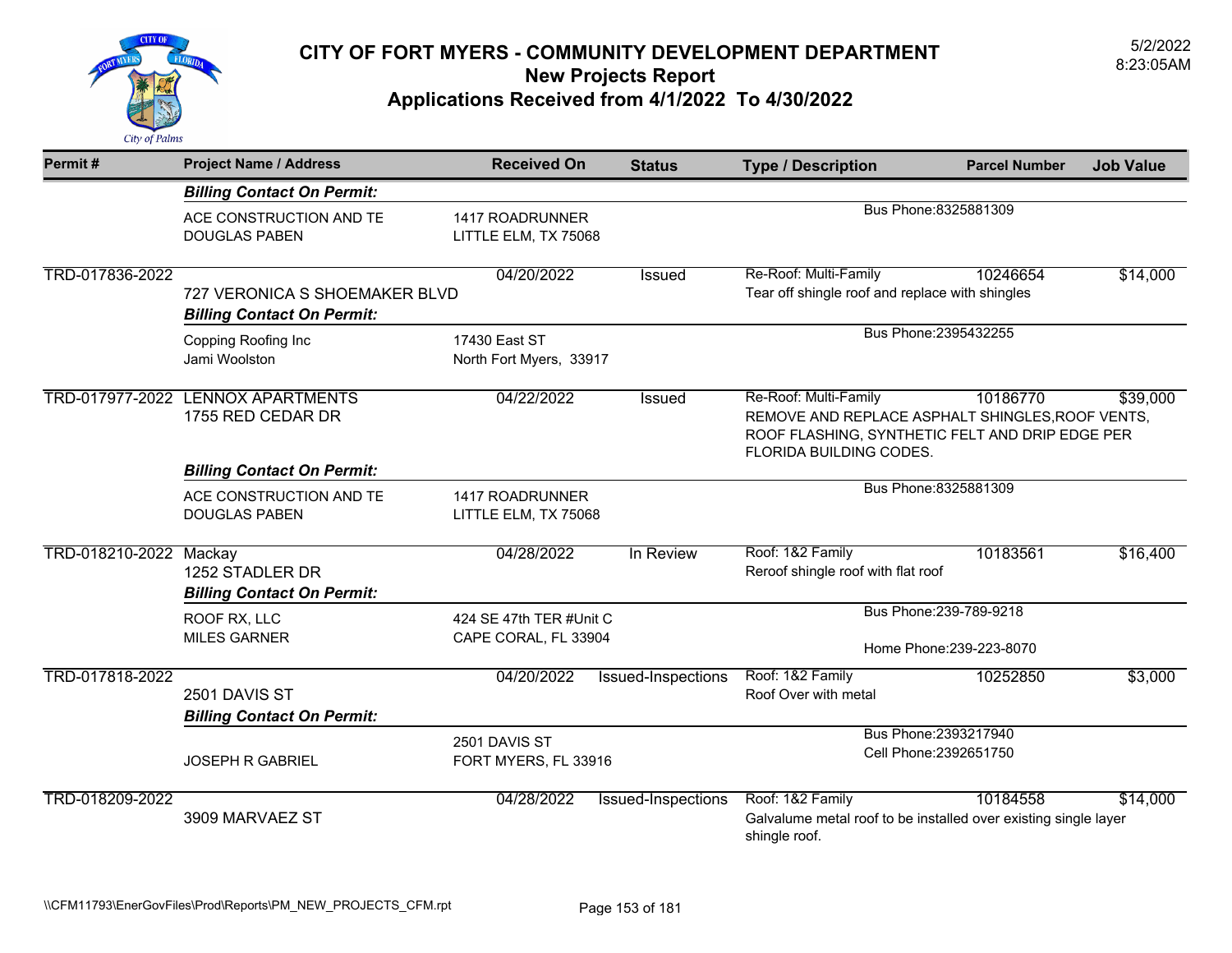

| Permit#          | <b>Project Name / Address</b>                                                                | <b>Received On</b>                               | <b>Status</b>      | <b>Type / Description</b>                                                                                                                                                                                                                                                               | <b>Parcel Number</b>     | <b>Job Value</b> |
|------------------|----------------------------------------------------------------------------------------------|--------------------------------------------------|--------------------|-----------------------------------------------------------------------------------------------------------------------------------------------------------------------------------------------------------------------------------------------------------------------------------------|--------------------------|------------------|
|                  | <b>Billing Contact On Permit:</b>                                                            |                                                  |                    |                                                                                                                                                                                                                                                                                         |                          |                  |
|                  | <b>Nancy Betts</b>                                                                           | 3909 MARVAEZ ST<br>FORT MYERS, FL 33901          |                    | Cell Phone: 2399800930                                                                                                                                                                                                                                                                  |                          |                  |
|                  | TRD-017911-2022 Render Residence<br>10503 CURRY PALM LN<br><b>Billing Contact On Permit:</b> | 04/21/2022                                       | <b>Issued</b>      | Roof: 1&2 Family<br>Tile to Tile Roof Replacement                                                                                                                                                                                                                                       | 10446238                 | \$41,040         |
|                  | SAINT RAPHAEL ROOFING IN<br><b>JORGE ALBINAGORTA</b>                                         | <b>17407 JEAN ST</b><br>FORT MYERS, FL 33967     |                    | Bus Phone: 239-438-3064                                                                                                                                                                                                                                                                 | Home Phone: 239-220-5120 |                  |
|                  | TRD-018021-2022 Kaufman Residence<br>11054 WINE PALM RD<br><b>Billing Contact On Permit:</b> | 04/25/2022                                       | <b>Issued</b>      | Roof: 1&2 Family<br><b>Tile Roof Replacement</b>                                                                                                                                                                                                                                        | 10460431                 | \$55,140         |
|                  | SAINT RAPHAEL ROOFING IN<br><b>JORGE ALBINAGORTA</b>                                         | 17407 JEAN ST<br>FORT MYERS, FL 33967            |                    | Bus Phone: 239-438-3064<br>Home Phone: 239-220-5120                                                                                                                                                                                                                                     |                          |                  |
|                  | SIGN-017391-202: Temp diaper banner<br>4101 COLONIAL BLVD #1                                 | 04/06/2022                                       | In Review          | Billboard - Repair/Copy Change<br>Temp "diaper" banner over existing ground sign already installed by<br>sign company that said no permit needed. Survey and pic attached.                                                                                                              | 10254788                 | \$500            |
|                  | <b>Billing Contact On Permit:</b><br>Tender Moments Colonial Blvd L<br>Angela Wynn           | 4101 SW Colonial Blvd #1<br>Fort Myers, FL 33966 |                    | Bus Phone: 2398782190<br>Cell Phone: 239-878-2190                                                                                                                                                                                                                                       |                          |                  |
| SIGN-017543-2022 | 1773 FOWLER ST                                                                               | 04/11/2022                                       | Submitted - Online | <b>Flag Pole</b><br>installing (11) 4'X12' wood poles into the ground. To be secured 4'<br>into the ground with concrete. the poles will be used to string<br>decorative lights up in a decorative "light sitting area" - the lights will<br>be plugged into an existing outdoor outlet | 10162199                 | \$275            |
|                  | <b>Billing Contact On Permit:</b>                                                            |                                                  |                    |                                                                                                                                                                                                                                                                                         |                          |                  |
|                  | THE TREE HOUSE<br><b>SHANNON SADUR</b>                                                       | 1773 FOWLER ST<br>fort myers, FL 33901           |                    |                                                                                                                                                                                                                                                                                         |                          |                  |
| SIGN-017910-2022 | 1385 ALCAZAR AVE                                                                             | 04/21/2022                                       | In Review          | <b>Flag Pole</b><br>install flag pole                                                                                                                                                                                                                                                   | 10591307                 | \$100            |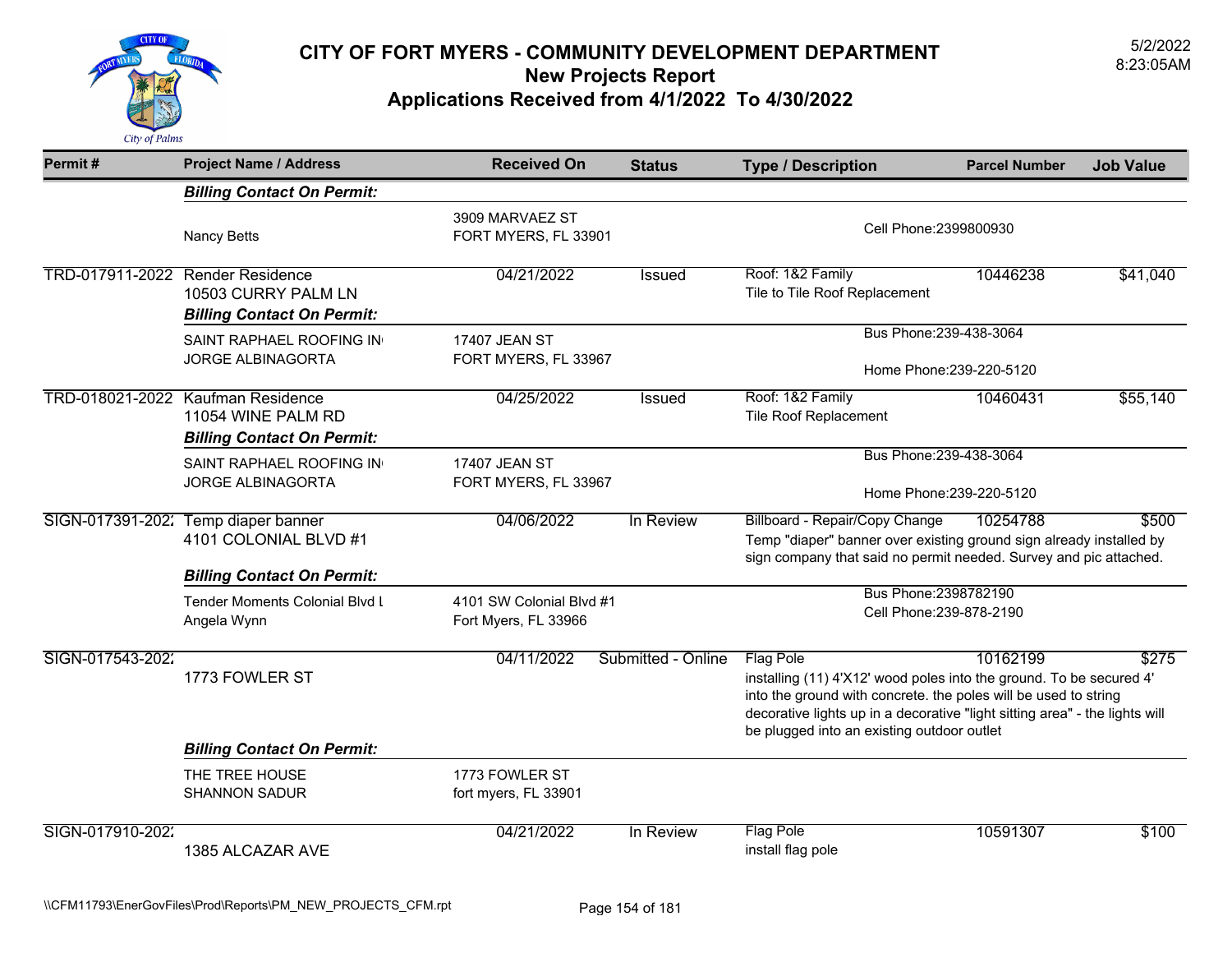

| Permit#                        | <b>Project Name / Address</b>                                                                   | <b>Received On</b>                         | <b>Status</b>      | <b>Type / Description</b>                                                                                                                            | <b>Parcel Number</b>        | <b>Job Value</b> |
|--------------------------------|-------------------------------------------------------------------------------------------------|--------------------------------------------|--------------------|------------------------------------------------------------------------------------------------------------------------------------------------------|-----------------------------|------------------|
|                                | <b>Billing Contact On Permit:</b>                                                               |                                            |                    |                                                                                                                                                      |                             |                  |
|                                | Dennis Egan                                                                                     | 1385 Alcazar AVE<br>Fort Myers, FL 33901   |                    |                                                                                                                                                      | Cell Phone: 2398788260      |                  |
| SIGN-018233-2022               | 4135 DR MARTIN LUTHER KING JR BLVD                                                              | 04/29/2022                                 | Submitted - Online | Ground Sign - Repair/Copy Change 10250550<br>Copy change to ground sign and Replace EMB. Install aluminum<br>pole covers. Using existing electrical. |                             | \$30,000         |
|                                | <b>Billing Contact On Permit:</b><br><b>I2 VISUAL</b><br><b>SUSAN LONG</b>                      | 5760 ZIP DR<br>FT MYERS, FL 33905          |                    |                                                                                                                                                      | Bus Phone: 239-687-3223 ext |                  |
| SIGN-017418-202: FLOOR & DECOR | 3853 CLEVELAND AVE<br><b>Billing Contact On Permit:</b>                                         | 04/06/2022                                 | <b>Issued</b>      | Ground Sign - Repair/Copy Change 10185393<br>Relocate exisiting ground sign                                                                          |                             | \$2,000          |
|                                | LEE DESIGNS LLC<br>Michael Johnston                                                             | 3300 PALM AVE<br>FORT MYERS, FL 33901      |                    |                                                                                                                                                      | Bus Phone: 239-278-4245     |                  |
|                                | SIGN-017418-202: FLOOR & DECOR<br>3853 CLEVELAND AVE<br><b>Billing Contact On Permit:</b>       | 04/06/2022                                 | Issued             | Ground Sign - Repair/Copy Change 10185393<br>Relocate exisiting ground sign                                                                          |                             | \$2,000          |
|                                | <b>Sign Permits Plus</b><br><b>Rachel Fouts</b>                                                 | 235 Apollo Beach<br>Apollo Beach, FL 33572 |                    |                                                                                                                                                      |                             |                  |
| SIGN-017521-2022               | <b>Twinn Seafood</b><br>3340 DR MARTIN LUTHER KING JR BLVD<br><b>Billing Contact On Permit:</b> | 04/11/2022                                 | In Review          | Ground Sign - Repair/Copy Change 10253499<br>Replacing face on monument sign with new white fiber flex face.                                         |                             | \$2,300          |
|                                | <b>Brock's Electrical Services</b><br>Larry Brock                                               | 3254 Mattson DR<br>Orlando, FL 32825       |                    |                                                                                                                                                      |                             |                  |
| SIGN-018055-2022               | 2320 COLONIAL BLVD                                                                              | 04/26/2022                                 | Submitted - Online | Ground Sign - Repair/Copy Change 10186102<br>Copy change to sign and adding aluminum panels to cover poles.<br>Using existing electrical             |                             | \$6,800          |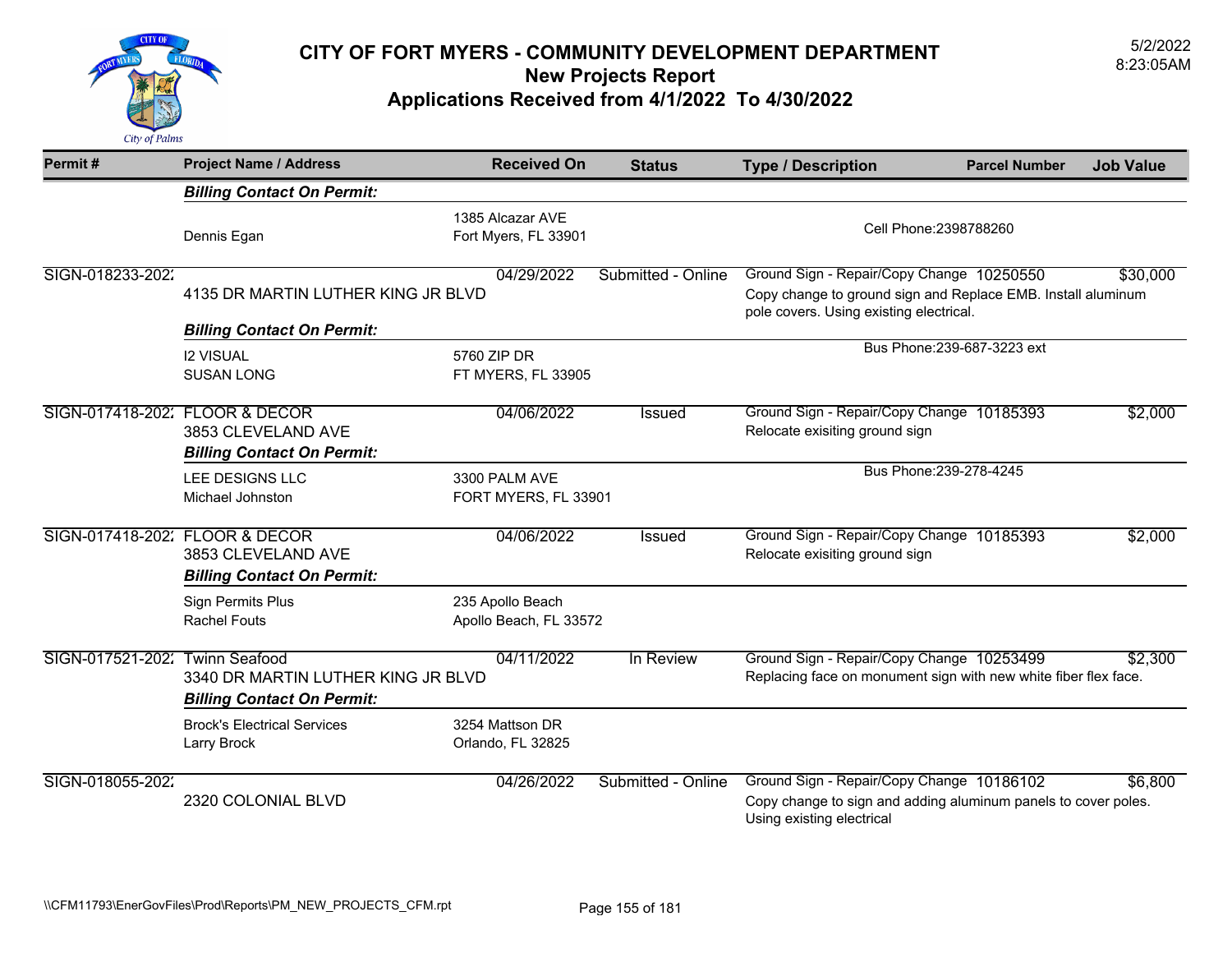

| Permit#                    | <b>Project Name / Address</b>                           | <b>Received On</b>                                    | <b>Status</b>       | <b>Type / Description</b>                                                                                                                                                                                              | <b>Parcel Number</b>        | <b>Job Value</b> |
|----------------------------|---------------------------------------------------------|-------------------------------------------------------|---------------------|------------------------------------------------------------------------------------------------------------------------------------------------------------------------------------------------------------------------|-----------------------------|------------------|
|                            | <b>Billing Contact On Permit:</b>                       |                                                       |                     |                                                                                                                                                                                                                        |                             |                  |
|                            | <b>I2 VISUAL</b><br><b>SUSAN LONG</b>                   | 5760 ZIP DR<br>FT MYERS, FL 33905                     |                     |                                                                                                                                                                                                                        | Bus Phone: 239-687-3223 ext |                  |
| SIGN-018245-2022           | 23 BARKLEY CIR                                          | 04/29/2022                                            | Submitted - Online  | Ground Sign - Repair/Copy Change 10186864<br>Boy Agnew Monument Sign - Face change only. Single-sided,<br>aluminum backer going over existing monument sign with new<br>digital print with business name, no electric. |                             | \$1,210          |
|                            | <b>Billing Contact On Permit:</b>                       |                                                       |                     |                                                                                                                                                                                                                        |                             |                  |
|                            | <b>SIGN ON LLC</b><br><b>GABRIEL JACOBS</b>             | 4525 Delprado BLVD S<br>Cape Coral, FL 33904          |                     | Bus Phone: 2398009454<br>Cell Phone: 2398009454                                                                                                                                                                        |                             |                  |
| SIGN-017247-202: Promedica | 1600 MATTHEW DR                                         | 04/01/2022                                            | <b>Issued</b>       | <b>Other Sign</b><br>(1) 4 S/F, 2'-5" (H) DIRECTIONAL SIGN<br>#17 ON SITE PLAN                                                                                                                                         | 10187230                    | \$2,301          |
|                            | <b>Billing Contact On Permit:</b>                       |                                                       |                     |                                                                                                                                                                                                                        |                             |                  |
|                            | Gardner Signs Inc.<br><b>Edie Victor</b>                | 1087 Naughton Rd. 1087 Naughton Rd.<br>Troy, MI 48083 |                     |                                                                                                                                                                                                                        |                             |                  |
| SIGN-018009-2022           | 2320 COLONIAL BLVD<br><b>Billing Contact On Permit:</b> | 04/25/2022                                            | In Review           | Other Sign<br>Install directional sign S-6                                                                                                                                                                             | 10186102                    | \$300            |
|                            | <b>I2 VISUAL</b><br><b>SUSAN LONG</b>                   | 5760 ZIP DR<br>FT MYERS, FL 33905                     |                     |                                                                                                                                                                                                                        | Bus Phone: 239-687-3223 ext |                  |
| SIGN-017365-2022           | 2811 COLONIAL BLVD<br><b>Billing Contact On Permit:</b> | 04/05/2022                                            | nding Plan Review F | Other Sign<br>Installing a DF directional sign LED Illuminated                                                                                                                                                         | 10254589                    | \$2,400          |
|                            | CHITTICK, BRETT<br><b>BRETT CHITTICK</b>                | 2180 ANDREA LN #6<br>FORT MYERS, FL 33912             |                     |                                                                                                                                                                                                                        | Bus Phone: 239.482.6800     |                  |
| SIGN-017249-2022           | 1600 MATTHEW DR                                         | 04/01/2022                                            | <b>Issued</b>       | <b>Other Sign</b><br>(1) 4 S/F, 2.5 (H) DIRECTIONAL SIGN<br>#18 ON SITE PLAN                                                                                                                                           | 10187230                    | \$2,301          |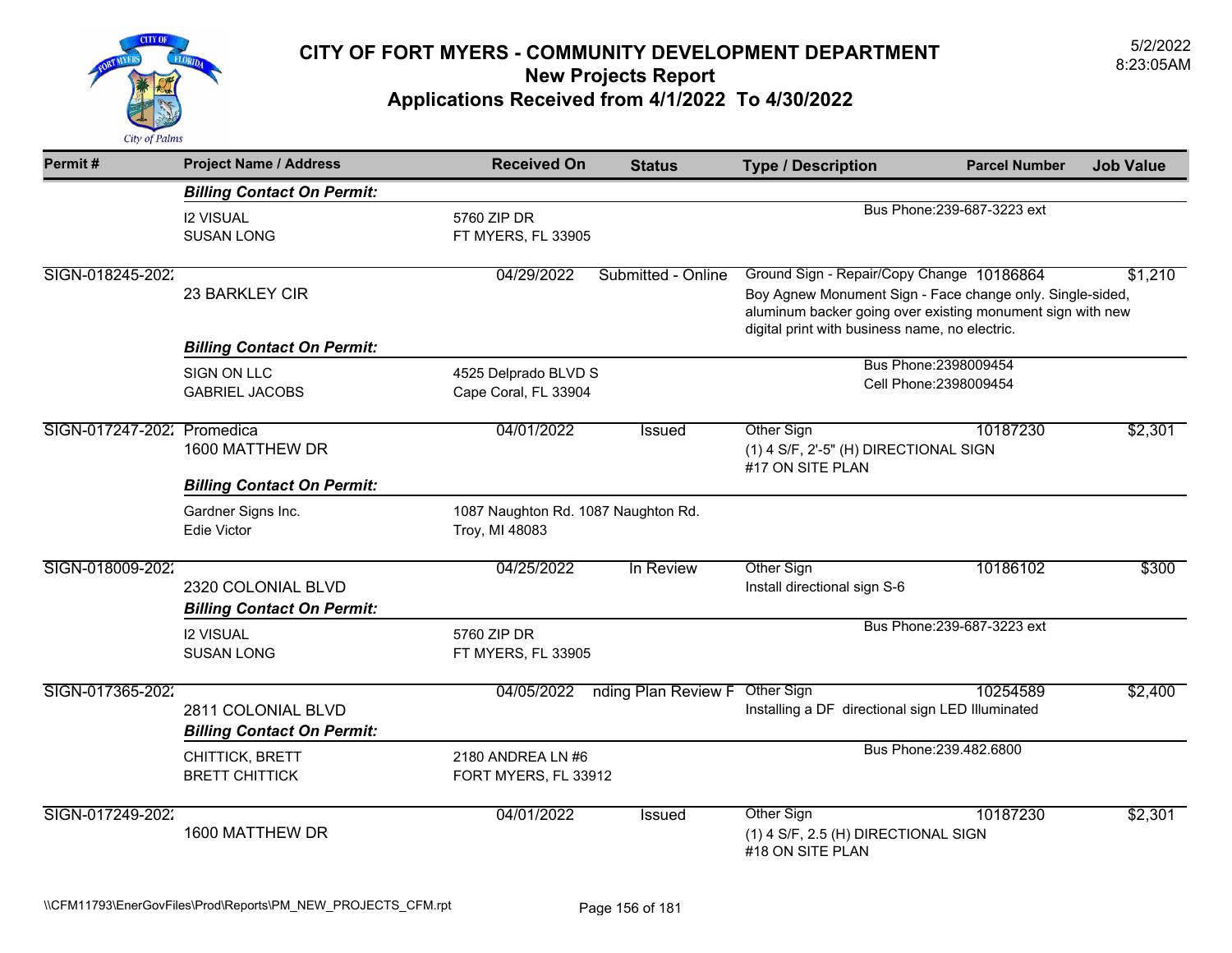

| Permit#          | <b>Project Name / Address</b>                           | <b>Received On</b>                                    | <b>Status</b>                  | <b>Type / Description</b>                                      | <b>Parcel Number</b>        | <b>Job Value</b> |
|------------------|---------------------------------------------------------|-------------------------------------------------------|--------------------------------|----------------------------------------------------------------|-----------------------------|------------------|
|                  | <b>Billing Contact On Permit:</b>                       |                                                       |                                |                                                                |                             |                  |
|                  | Gardner Signs Inc.<br><b>Edie Victor</b>                | 1087 Naughton Rd. 1087 Naughton Rd.<br>Troy, MI 48083 |                                |                                                                |                             |                  |
| SIGN-017364-2022 | 2811 COLONIAL BLVD<br><b>Billing Contact On Permit:</b> | 04/05/2022                                            | nding Plan Review F Other Sign | Install a DF Directional LED Illuminated                       | 10254589                    | \$2,400          |
|                  | CHITTICK, BRETT<br><b>BRETT CHITTICK</b>                | 2180 ANDREA LN #6<br>FORT MYERS, FL 33912             |                                | Bus Phone: 239.482.6800                                        |                             |                  |
| SIGN-017303-2022 | 2077 FIRST ST<br><b>Billing Contact On Permit:</b>      | 04/04/2022                                            | Issued                         | Other Sign<br>Replace existing directional sign                | 10162330                    | \$150            |
|                  | Sign Permits Plus<br>Lindsay Oij                        | 235 Apollo Beach Blvd                                 |                                |                                                                |                             |                  |
| SIGN-018057-2022 | 2320 COLONIAL BLVD<br><b>Billing Contact On Permit:</b> | 04/26/2022                                            | In Review                      | Other Sign<br>S6- Remove and install directional               | 10186102                    | \$300            |
|                  | <b>I2 VISUAL</b><br><b>SUSAN LONG</b>                   | 5760 ZIP DR<br>FT MYERS, FL 33905                     |                                |                                                                | Bus Phone: 239-687-3223 ext |                  |
| SIGN-017366-2022 | 2811 COLONIAL BLVD<br><b>Billing Contact On Permit:</b> | 04/05/2022                                            | nding Plan Review F            | Other Sign<br>Installing a DF LED illuminated directional sign | 10254589                    | \$2,400          |
|                  | CHITTICK, BRETT<br><b>BRETT CHITTICK</b>                | 2180 ANDREA LN #6<br>FORT MYERS, FL 33912             |                                | Bus Phone: 239.482.6800                                        |                             |                  |
| SIGN-018056-2022 | 2320 COLONIAL BLVD                                      | 04/26/2022                                            | Submitted - Online             | Other Sign<br>remove and install directional                   | 10186102                    | \$300            |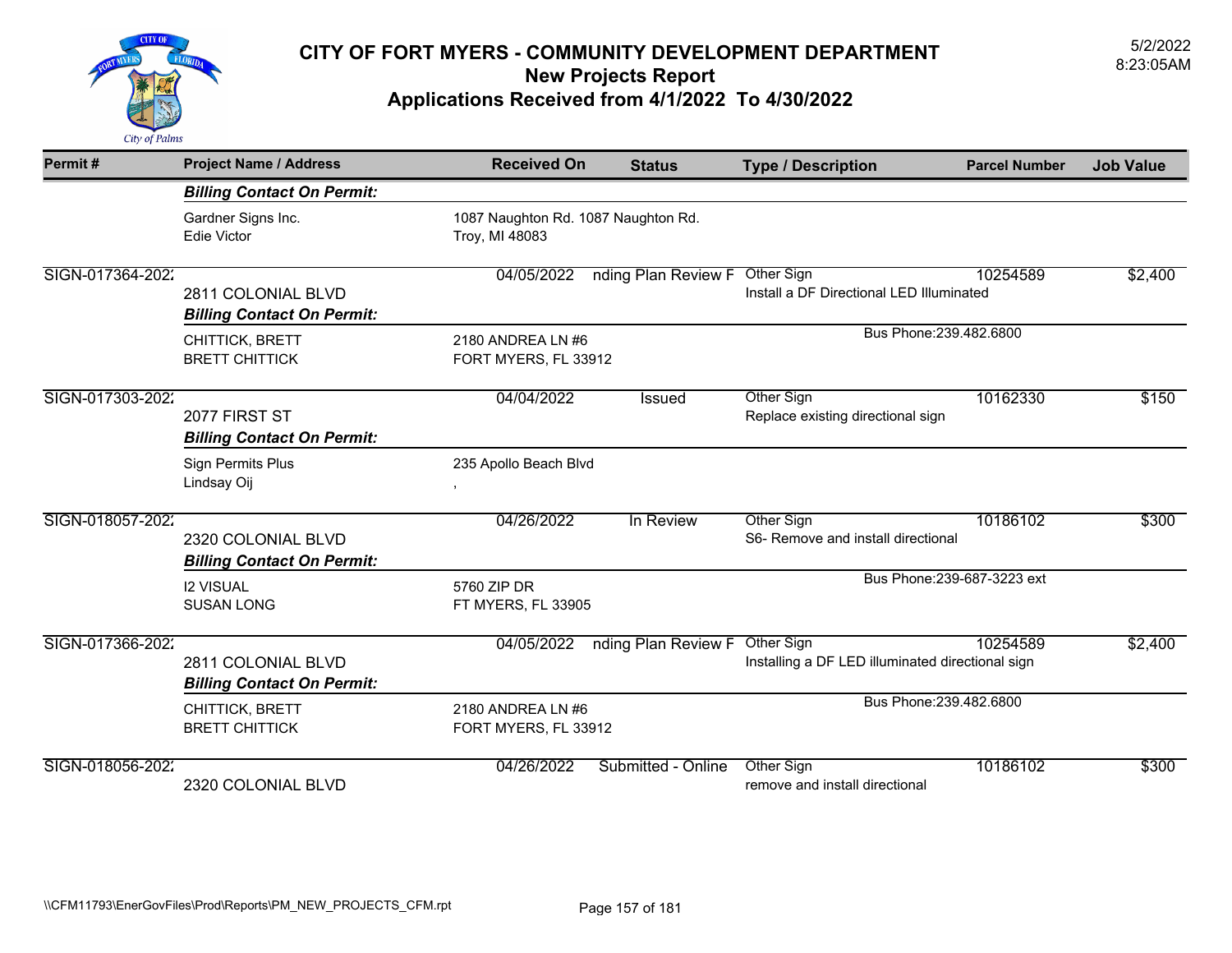

| Permit#                    | <b>Project Name / Address</b>                                                                                                                                                  | <b>Received On</b>                                                               | <b>Status</b> | <b>Type / Description</b>                                                                                                                                        | <b>Parcel Number</b>        | <b>Job Value</b> |
|----------------------------|--------------------------------------------------------------------------------------------------------------------------------------------------------------------------------|----------------------------------------------------------------------------------|---------------|------------------------------------------------------------------------------------------------------------------------------------------------------------------|-----------------------------|------------------|
|                            | <b>Billing Contact On Permit:</b>                                                                                                                                              |                                                                                  |               |                                                                                                                                                                  |                             |                  |
|                            | <b>I2 VISUAL</b><br><b>SUSAN LONG</b>                                                                                                                                          | 5760 ZIP DR<br>FT MYERS, FL 33905                                                |               |                                                                                                                                                                  | Bus Phone: 239-687-3223 ext |                  |
| SIGN-017376-2022           | 9357 BEN C PRATT SIX MILE CYPRESS PKWY                                                                                                                                         | 04/05/2022                                                                       | Issued        | <b>Wall Sign</b><br>FABRICATE AND INSTALL 50.4 [/] NON ILLUMINATED ALUMINUM<br>CHANNEL LETTER W/ ACRYLIC LETTERS ON ALUMINUM<br>BACKER FLUSH MOUNTED TO THE WALL | 10581104                    | \$4,200          |
|                            | <b>Billing Contact On Permit:</b>                                                                                                                                              |                                                                                  |               |                                                                                                                                                                  |                             |                  |
|                            | <b>US SIGN AND MILL</b><br>Nancy Colgan                                                                                                                                        | 7981 MAINLINE PKWY<br>FORT MYERS, FL 33912                                       |               |                                                                                                                                                                  | Bus Phone: 239-936-9154     |                  |
| SIGN-017613-2022           | 04/13/2022<br>In Review<br><b>Wall Sign</b><br>Install 1 wall sign on front/west elevation, illuminated. Sign 1 of 3<br>7925 DANI DR #100<br><b>Billing Contact On Permit:</b> |                                                                                  | 10549620      | \$2,200                                                                                                                                                          |                             |                  |
|                            | <b>Sign Permits Plus</b><br><b>Rachel Fouts</b>                                                                                                                                | 235 Apollo Beach<br>Apollo Beach, FL 33572                                       |               |                                                                                                                                                                  |                             |                  |
| SIGN-017477-202: Box Lunch | 4125 CLEVELAND AVE #1255<br><b>Billing Contact On Permit:</b>                                                                                                                  | 04/07/2022                                                                       | In Review     | <b>Wall Sign</b><br>install of box lunch channel letter wall sign                                                                                                | 10185884                    | \$1,200          |
|                            | SOUTHERN SIGN INSTALLATI<br><b>SHANE BERGMARK</b>                                                                                                                              |                                                                                  |               |                                                                                                                                                                  | Bus Phone: 239-834-8888     |                  |
| SIGN-017737-2022           | 3279 COLONIAL BLVD                                                                                                                                                             | 04/18/2022                                                                       | In Review     | <b>Wall Sign</b><br>Installation of one illuminated wall sign and connect to existing<br>electric.                                                               | 10544448                    | \$5,000          |
|                            | <b>Billing Contact On Permit:</b>                                                                                                                                              |                                                                                  |               |                                                                                                                                                                  |                             |                  |
|                            | <b>West Central Florida Permits</b><br>Vincent Evangelista                                                                                                                     | 12319 Forest Highlands Drive 12319 Forest Highlands Drive<br>Dade City, FL 33525 |               |                                                                                                                                                                  | Bus Phone: 813.907.8000     |                  |
| SIGN-017550-2022           | 4125 CLEVELAND AVE #1255                                                                                                                                                       | 04/11/2022                                                                       | Issued        | Wall Sign<br>Install blade sign                                                                                                                                  | 10185884                    | \$500            |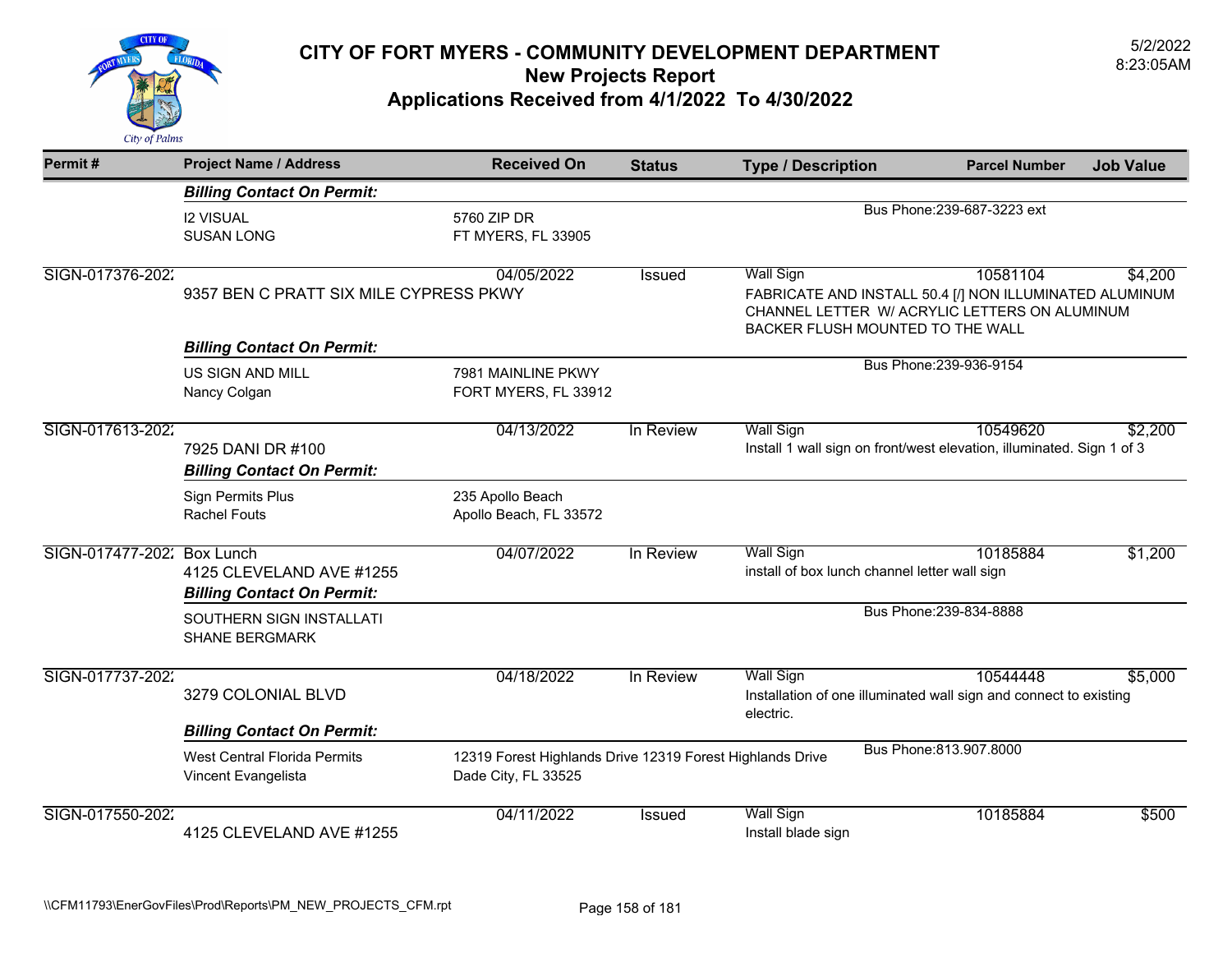

| Permit#          | <b>Project Name / Address</b>                                                    | <b>Received On</b>                               | <b>Status</b> | <b>Type / Description</b>                                                                                                                          | <b>Parcel Number</b>                              | <b>Job Value</b> |  |
|------------------|----------------------------------------------------------------------------------|--------------------------------------------------|---------------|----------------------------------------------------------------------------------------------------------------------------------------------------|---------------------------------------------------|------------------|--|
|                  | <b>Billing Contact On Permit:</b>                                                |                                                  |               |                                                                                                                                                    |                                                   |                  |  |
|                  | SOUTHERN SIGN INSTALLATI<br><b>SHANE BERGMARK</b>                                |                                                  |               | Bus Phone: 239-834-8888                                                                                                                            |                                                   |                  |  |
| SIGN-018012-2022 | 3792 CLEVELAND AVE #A                                                            | 04/25/2022                                       | In Review     | <b>Wall Sign</b><br>Installing new LED channel letter sign onto facade of building. Sign<br>to be installed on a raceway, using existing electric. | 10184645                                          | \$6,400          |  |
|                  | <b>Billing Contact On Permit:</b>                                                |                                                  |               |                                                                                                                                                    | Bus Phone: 2398009454                             |                  |  |
|                  | <b>SIGN ON LLC</b><br><b>GABRIEL JACOBS</b>                                      | 4525 Delprado BLVD S<br>Cape Coral, FL 33904     |               |                                                                                                                                                    | Cell Phone: 2398009454                            |                  |  |
| SIGN-017616-2022 | 7925 DANI DR #100<br><b>Billing Contact On Permit:</b>                           | 04/13/2022                                       | In Review     | <b>Wall Sign</b><br>Install 1 wall sign on back/ east elevation, illuminated. Sign 3 of 3                                                          | 10549620                                          | \$2,200          |  |
|                  | <b>Sign Permits Plus</b><br><b>Rachel Fouts</b>                                  | 235 Apollo Beach<br>Apollo Beach, FL 33572       |               |                                                                                                                                                    |                                                   |                  |  |
| SIGN-017393-2022 | <b>Temp Banner</b><br>4101 COLONIAL BLVD #1<br><b>Billing Contact On Permit:</b> | 04/06/2022                                       | In Review     | <b>Wall Sign</b><br>Temp banner above entrance on building face. Survey and pic<br>attached.                                                       | 10254788                                          | \$250            |  |
|                  | <b>Tender Moments Colonial Blvd I</b><br>Angela Wynn                             | 4101 SW Colonial Blvd #1<br>Fort Myers, FL 33966 |               |                                                                                                                                                    | Bus Phone: 2398782190<br>Cell Phone: 239-878-2190 |                  |  |
| SIGN-017783-2022 | 2320 COLONIAL BLVD                                                               | 04/19/2022                                       | In Review     | <b>Wall Sign</b><br>S-2 Remove and replace with new cabinet sign using existing<br>electrical                                                      | 10186102                                          | \$1,850          |  |
|                  | <b>Billing Contact On Permit:</b>                                                |                                                  |               |                                                                                                                                                    |                                                   |                  |  |
|                  | <b>I2 VISUAL</b><br><b>SUSAN LONG</b>                                            | 5760 ZIP DR<br>FT MYERS, FL 33905                |               |                                                                                                                                                    | Bus Phone: 239-687-3223 ext                       |                  |  |
| SIGN-017615-2022 | 7925 DANI DR #100                                                                | 04/13/2022                                       | In Review     | <b>Wall Sign</b><br>Install 1 wall sign on side/ north elevation, illuminated. Sign 2 of 3                                                         | 10549620                                          | \$2,200          |  |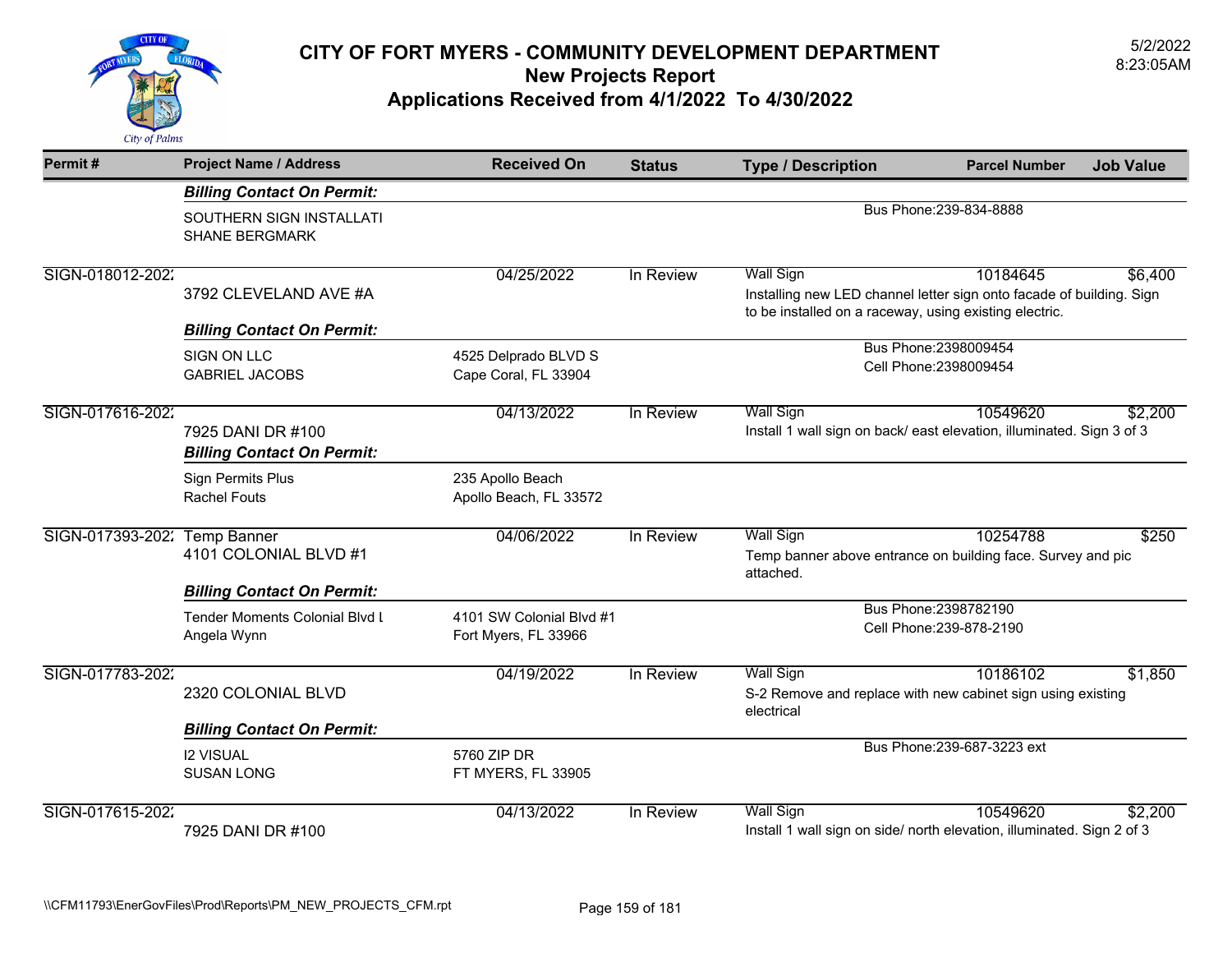

| Permit#                           | <b>Project Name / Address</b>                           | <b>Received On</b>                         | <b>Status</b>       | <b>Type / Description</b>                                                                                   | <b>Parcel Number</b>        | <b>Job Value</b> |
|-----------------------------------|---------------------------------------------------------|--------------------------------------------|---------------------|-------------------------------------------------------------------------------------------------------------|-----------------------------|------------------|
|                                   | <b>Billing Contact On Permit:</b>                       |                                            |                     |                                                                                                             |                             |                  |
|                                   | Sign Permits Plus<br><b>Rachel Fouts</b>                | 235 Apollo Beach<br>Apollo Beach, FL 33572 |                     |                                                                                                             |                             |                  |
| SIGN-017784-202: Mitsubishi       | 2320 COLONIAL BLVD<br><b>Billing Contact On Permit:</b> | 04/19/2022                                 | In Review           | <b>Wall Sign</b><br>Remove and install new service sign                                                     | 10186102                    | \$1,800          |
|                                   | <b>I2 VISUAL</b><br><b>SUSAN LONG</b>                   | 5760 ZIP DR<br>FT MYERS, FL 33905          |                     |                                                                                                             | Bus Phone: 239-687-3223 ext |                  |
| SIGN-017786-202: Mitsubishi       | 2320 COLONIAL BLVD<br><b>Billing Contact On Permit:</b> | 04/19/2022                                 | In Review           | <b>Wall Sign</b><br>Remove and replace Genuine Parts sign                                                   | 10186102                    | \$1,800          |
|                                   | <b>I2 VISUAL</b><br><b>SUSAN LONG</b>                   | 5760 ZIP DR<br>FT MYERS, FL 33905          |                     |                                                                                                             | Bus Phone: 239-687-3223 ext |                  |
| SITR-017495-2022 Welch            | 2570 WELCH ST<br><b>Billing Contact On Permit:</b>      | 04/08/2022                                 | Issued              | Driveway On Property Only<br>BASE ROCK, GRADING, AND PAVING                                                 | 10175327                    | \$6,000          |
|                                   | HB PARKING LOT MAINTENAM<br>ANDRES JARAMILLO            | 2401 JASPER AVE<br>FORT MYERS, FL 33907    |                     |                                                                                                             | Bus Phone: 239-900-5396     |                  |
| SITR-017466-2022 Szalkowski       | 10843 MAITLAND WAY<br><b>Billing Contact On Permit:</b> | 04/07/2022                                 | nding Plan Review F | Driveway On Property Only<br>paver lanai extension 10x17                                                    | 10565626                    | \$2,450          |
|                                   | <b>R&amp;R PERMITTING</b><br><b>Richard Pina</b>        | 927 SE 22nd ST<br>cape coral, FL 33990     |                     |                                                                                                             | Bus Phone: 800-522-3134     |                  |
| SITR-017530-2022 Zanolli Driveway | 3322 AVOCADO DR                                         | 04/11/2022                                 | In Review           | Driveway On Property Only<br>Existing drive stays the same, new pavers to extend to the right 300<br>sq ft. | 10176678                    | \$4,225          |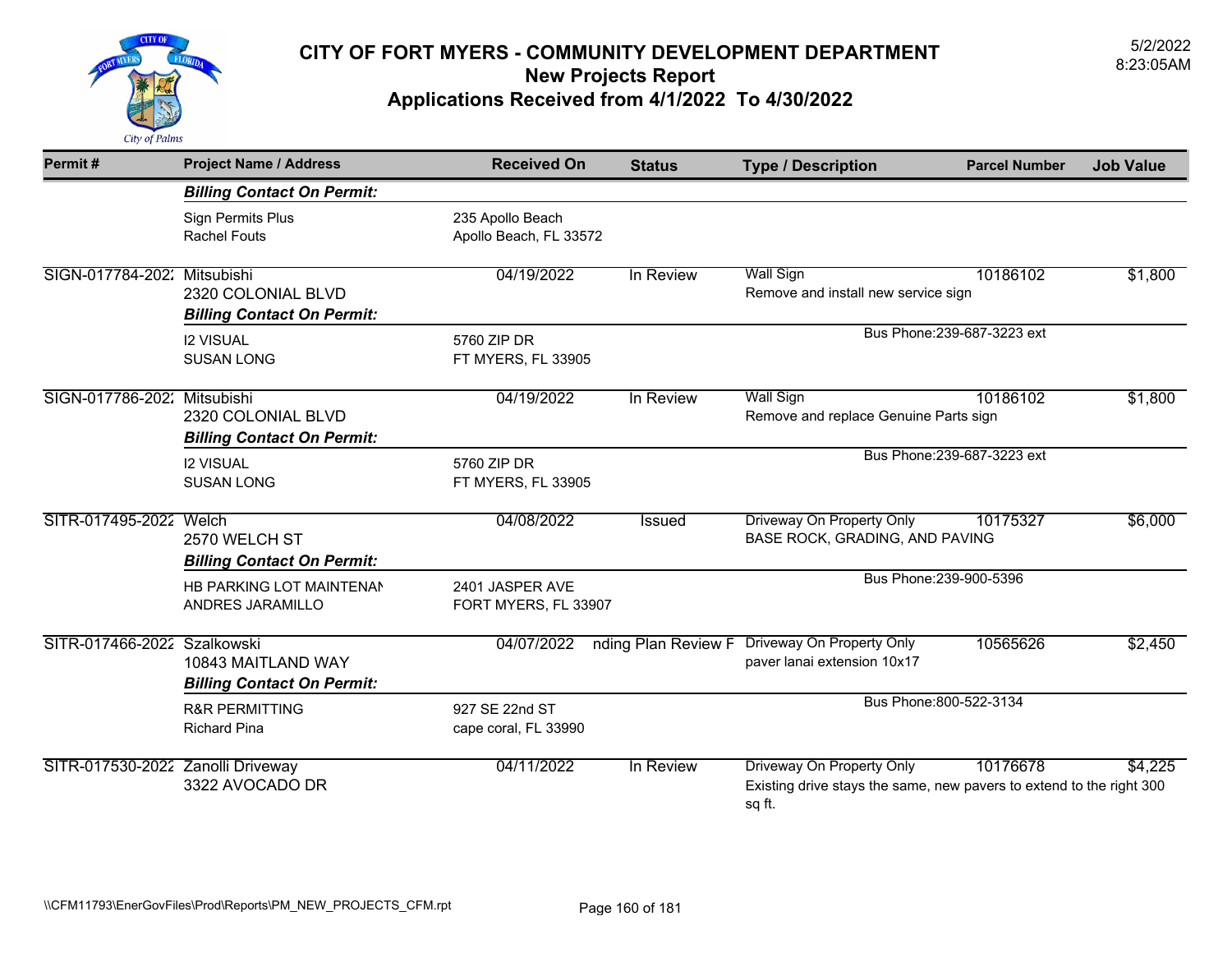

| Permit#          | <b>Project Name / Address</b>                                                      | <b>Received On</b>                                       | <b>Status</b>      | <b>Type / Description</b>                                                                                                                                                                       | <b>Parcel Number</b>                              | <b>Job Value</b> |
|------------------|------------------------------------------------------------------------------------|----------------------------------------------------------|--------------------|-------------------------------------------------------------------------------------------------------------------------------------------------------------------------------------------------|---------------------------------------------------|------------------|
|                  | <b>Billing Contact On Permit:</b>                                                  |                                                          |                    |                                                                                                                                                                                                 |                                                   |                  |
|                  | FLORIDA'S FINEST INDUSTRII<br>ANNALISA XIOUTAS                                     | 5294 Summerlin Commons WAY #1203<br>FORT MYERS, FL 33907 |                    |                                                                                                                                                                                                 | Bus Phone: 239-333-1779                           |                  |
| SITR-017774-2022 | 3276 WILLIN ST<br><b>Billing Contact On Permit:</b>                                | 04/19/2022                                               | In Review          | Driveway On Property Only<br>Extend Driveway on Property Only with Concrete                                                                                                                     | 10453725                                          | \$500            |
|                  | <b>Biannca Rogers</b>                                                              | 3276 Willin ST<br>Fort Myers, FL 33916                   |                    | Cell Phone: 2398395598                                                                                                                                                                          |                                                   |                  |
| SITR-017985-2022 | 2259 FRENCH ST<br><b>Billing Contact On Permit:</b>                                | 04/22/2022                                               | In Review          | <b>Driveway On Property Only</b><br>EXTENDING SIDEWALK LEADING TO FRONT DOOR                                                                                                                    | 10252146                                          | \$1,000          |
|                  | <b>DARIELLE SMITH</b>                                                              | 2259 FRENCH ST<br>FORT MYERS, FL 33916                   |                    | Cell Phone: 2398223093                                                                                                                                                                          |                                                   |                  |
|                  | SITR-017400-2022 DENAE HENDLEY<br>2331 BEN ST<br><b>Billing Contact On Permit:</b> | 04/06/2022                                               | Issued-Inspections | <b>Driveway On Property Only</b><br><b>EXTEND DRIVEWAY</b>                                                                                                                                      | 10252627                                          | \$3,072          |
|                  | <b>DENAE HENDLEY</b>                                                               |                                                          |                    |                                                                                                                                                                                                 | Cell Phone: 2396716876                            |                  |
| SITR-018216-2022 | 1848 GROVE AVE                                                                     | 04/28/2022                                               | Submitted          | Driveway On Property Only<br>Removal of asphalt driveway. Pouring back 4in concrete driveway in<br>same area.                                                                                   | 10184352                                          | \$1,900          |
|                  | <b>Billing Contact On Permit:</b>                                                  |                                                          |                    |                                                                                                                                                                                                 |                                                   |                  |
|                  | <b>Target Building Construction</b><br><b>JUSTIN SIMONETTI</b>                     |                                                          |                    |                                                                                                                                                                                                 | Bus Phone: 239-244-7962<br>Cell Phone: 2392447962 |                  |
| SITR-017492-2022 | 4161 BLOOMFIELD ST                                                                 | 04/08/2022                                               | Submitted - Online | Driveway On Property Only<br>extend existing backyard lanai patio paver stoop which is presently<br>3ft by 4ft. Extension will consist of 3ft by 16ft for a total of 48 sq ft in<br>new pavers. | 10581239                                          | \$25             |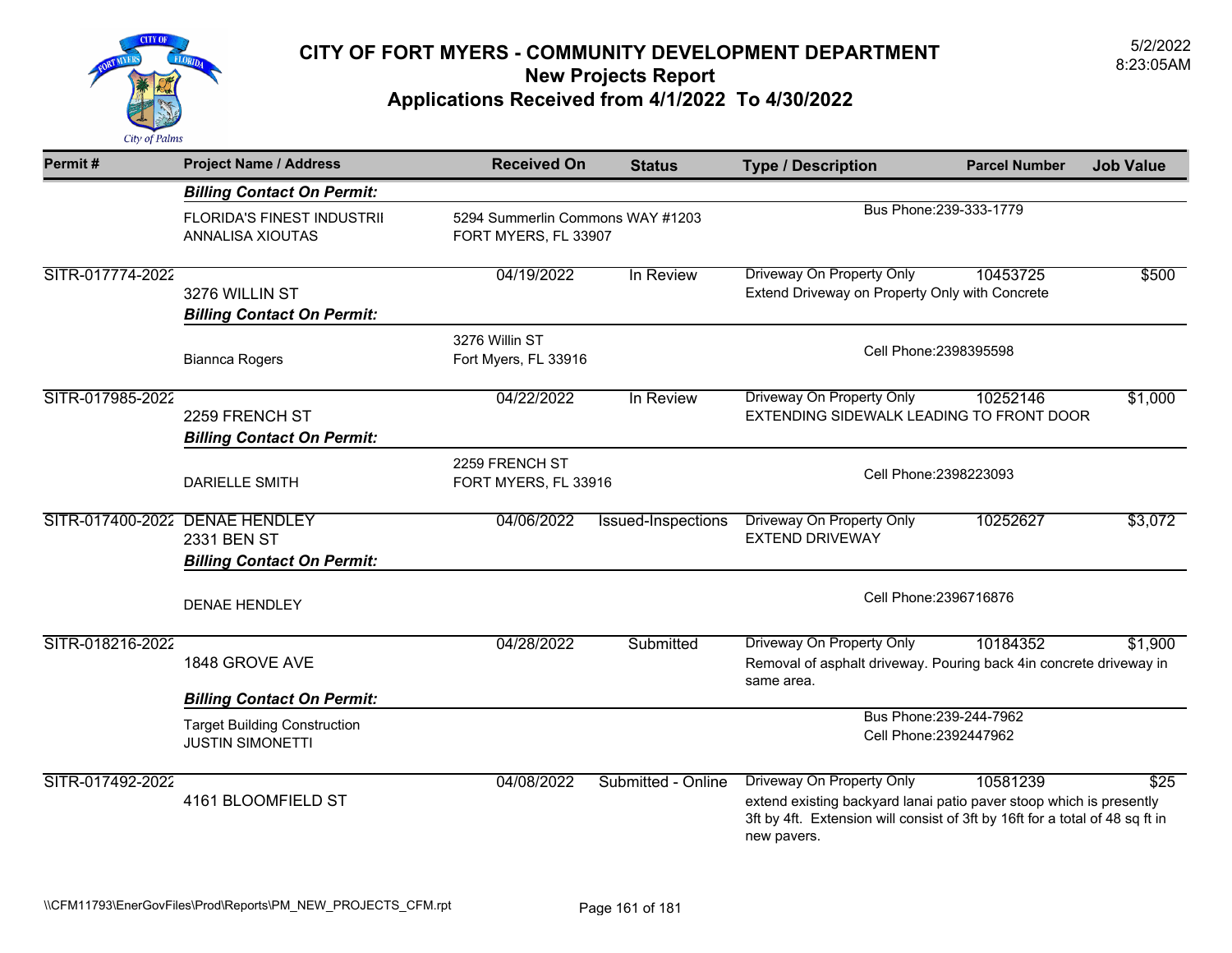

| Permit#                  | <b>Project Name / Address</b>                                  | <b>Received On</b>                            | <b>Status</b>       | <b>Type / Description</b>                                                                                                                   | <b>Parcel Number</b> | <b>Job Value</b> |
|--------------------------|----------------------------------------------------------------|-----------------------------------------------|---------------------|---------------------------------------------------------------------------------------------------------------------------------------------|----------------------|------------------|
|                          | <b>Billing Contact On Permit:</b>                              |                                               |                     |                                                                                                                                             |                      |                  |
|                          | Ricardo Pagan                                                  | 4161 Bloomfield ST<br>Fort Myers, FL 33916    |                     |                                                                                                                                             |                      |                  |
| SITR-018119-2022         | 2756 GUAVA ST                                                  | 04/27/2022                                    | In Review           | Driveway On Property Only<br>Pouring adding to existing driveway 10ft wide 23ft long and 4inches<br>thick                                   | 10161985             | \$4,200          |
|                          | <b>Billing Contact On Permit:</b>                              |                                               |                     |                                                                                                                                             |                      |                  |
|                          | <b>Dewitt Salters</b>                                          | 2756 GUAVA ST<br>FORT MYERS, FL 33916         |                     | Cell Phone: 2396343236                                                                                                                      |                      |                  |
| SITR-018025-2022         | 3748 BELMONT ST                                                | 04/25/2022                                    | nding Plan Review F | <b>Driveway On Property Only</b><br>Tack and install approx. 22 tons of FDOT S-III asphalt. Rolled and<br>compacted with steel drum roller. | 10246920             | \$4,460          |
|                          | <b>Billing Contact On Permit:</b>                              |                                               |                     |                                                                                                                                             |                      |                  |
|                          | D&G SEALCOATING AND STR<br><b>ANDREW TERRY</b>                 | 17580 ROCKEFELLER CIR<br>FORT MYERS, FL 33967 |                     | Bus Phone: 239-267-1711                                                                                                                     |                      |                  |
| SITR-017629-2022 GALVANO | <b>1549 POINCIANA AVE</b><br><b>Billing Contact On Permit:</b> | 04/14/2022                                    | Ready to Issue      | Driveway On Property Only<br>POUR A 16'X16' PATIO AT BACK OF HOME                                                                           | 10172877             | \$4,000          |
|                          | <b>GALVANO CONSTRUCTION LI</b><br>RICHARD GALVANO              | 1549 POINCIANA AVE<br>FORT MYERS, FL 33901    |                     | Bus Phone: 9418229585                                                                                                                       |                      |                  |
| SITR-018065-2022         | 2035 KATHERINE ST                                              | 04/26/2022                                    | Submitted - Online  | Driveway On Property Only<br>Mono Slab 28 x 15 for Patio/Lanai<br>(Screen by others)                                                        | 10173921             | \$2,300          |
|                          | <b>Billing Contact On Permit:</b>                              |                                               |                     |                                                                                                                                             |                      |                  |
|                          | CAPE SIGNATURE HOMES IN<br><b>GARY WOLCOTT</b>                 | 32150 Oil Well RD<br>Punta Gorda, FL 33955    |                     | Bus Phone: 239-770-7924<br>Cell Phone: 239-770-7924                                                                                         |                      |                  |
| SITR-018199-2022         | 2542 JEAN MARIE CT                                             | 04/28/2022                                    | Submitted           | Driveway On Property Only<br>Drive extension on property only with concrete.                                                                | 10449934             | \$2,000          |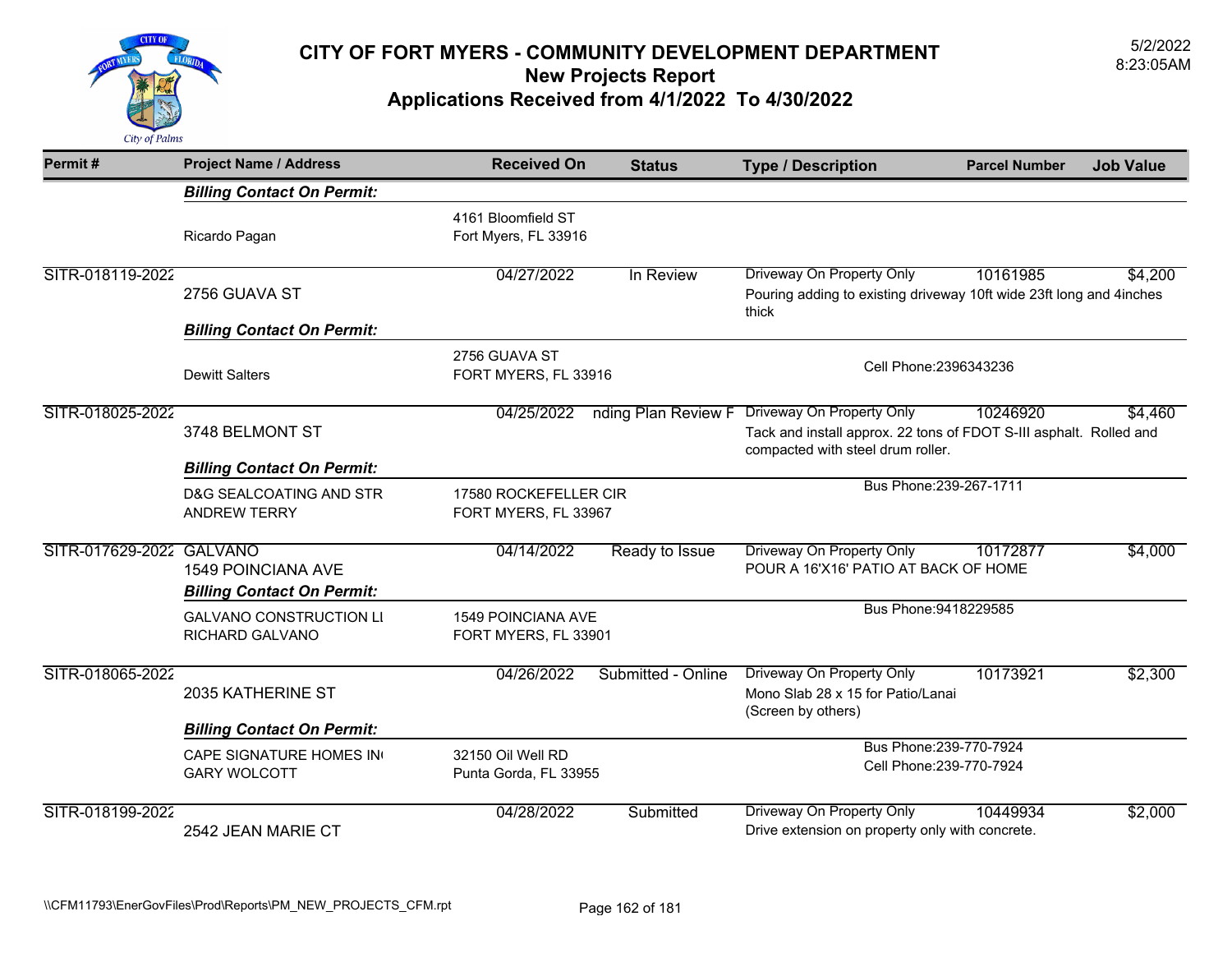

| Permit#          | <b>Project Name / Address</b>                           | <b>Received On</b>                                                       | <b>Status</b>          | <b>Type / Description</b>                                                                                                                                                               | <b>Parcel Number</b> | <b>Job Value</b> |  |
|------------------|---------------------------------------------------------|--------------------------------------------------------------------------|------------------------|-----------------------------------------------------------------------------------------------------------------------------------------------------------------------------------------|----------------------|------------------|--|
|                  | <b>Billing Contact On Permit:</b>                       |                                                                          |                        |                                                                                                                                                                                         |                      |                  |  |
|                  | <b>DEBRA MCCARTER</b>                                   |                                                                          |                        | Cell Phone: 2393336677                                                                                                                                                                  |                      |                  |  |
| SITR-018199-2022 | 2542 JEAN MARIE CT<br><b>Billing Contact On Permit:</b> | 04/28/2022                                                               | Submitted              | Driveway On Property Only<br>Drive extension on property only with concrete.                                                                                                            | 10449934             | \$2,000          |  |
|                  | <b>DEBRA MCCARTER</b>                                   |                                                                          | Cell Phone: 2393336677 |                                                                                                                                                                                         |                      |                  |  |
| SITR-017999-2022 | 3663 MINNESOTA DR<br><b>Billing Contact On Permit:</b>  | 04/25/2022                                                               | In Review              | <b>Driveway On Property Only</b><br><b>EXT DRIVEWAY</b>                                                                                                                                 | 10449905             | \$1,200          |  |
|                  | lee county school district<br><b>JEANNETTE BOWMAN</b>   | 3663 Minnesota Dr, 12 SW 3663 Minnesota Dr DR SW<br>Fort Myers, FL 33916 |                        |                                                                                                                                                                                         |                      |                  |  |
| SITR-017732-2022 | 3744 PEARL ST<br><b>Billing Contact On Permit:</b>      | 04/18/2022                                                               | In Review              | Driveway/Sidewalk and ROW<br>add gravel and extend walkway/driveway                                                                                                                     | 10246934             | \$250            |  |
|                  | Elisabeth Knights                                       | <b>3744 PEARL</b><br>FORT MYERS, FL 33916                                |                        | Cell Phone: 7706055367                                                                                                                                                                  |                      |                  |  |
| SITR-017687-2022 | 3737 MCKINLEY AVE                                       | 04/15/2022                                                               | Submitted - Online     | Driveway/Sidewalk and ROW<br>REMOVE EXISTING CONCRETE DRIVEWAY AND INSTALL<br>PAVERS. SIDEWALK WIL BE REPLACED WITH FLAT PAVERS IN<br>DIFFERENT COLOR FROM DRIVEWAY(DISCUSSED WITH JOEL | 10184066             | \$9,000          |  |
|                  | <b>Billing Contact On Permit:</b>                       |                                                                          |                        | Bus Phone: 239-275-7283                                                                                                                                                                 |                      |                  |  |
|                  | <b>BASTOS PAVERS*****</b><br><b>Reiwison BASTOS</b>     | 3251 OLD METRO<br>FT MYERS, FL 33916                                     |                        |                                                                                                                                                                                         |                      |                  |  |
|                  | SITR-017955-2022 DEBORAH THOMAS<br>4044 IROQUOIS AVE    | 04/22/2022                                                               | In Review              | Driveway/Sidewalk and ROW<br>LAYING CEMENT FROM CARPORT TO SLAB IN BACKYARD.                                                                                                            | 10245764             | \$3,000          |  |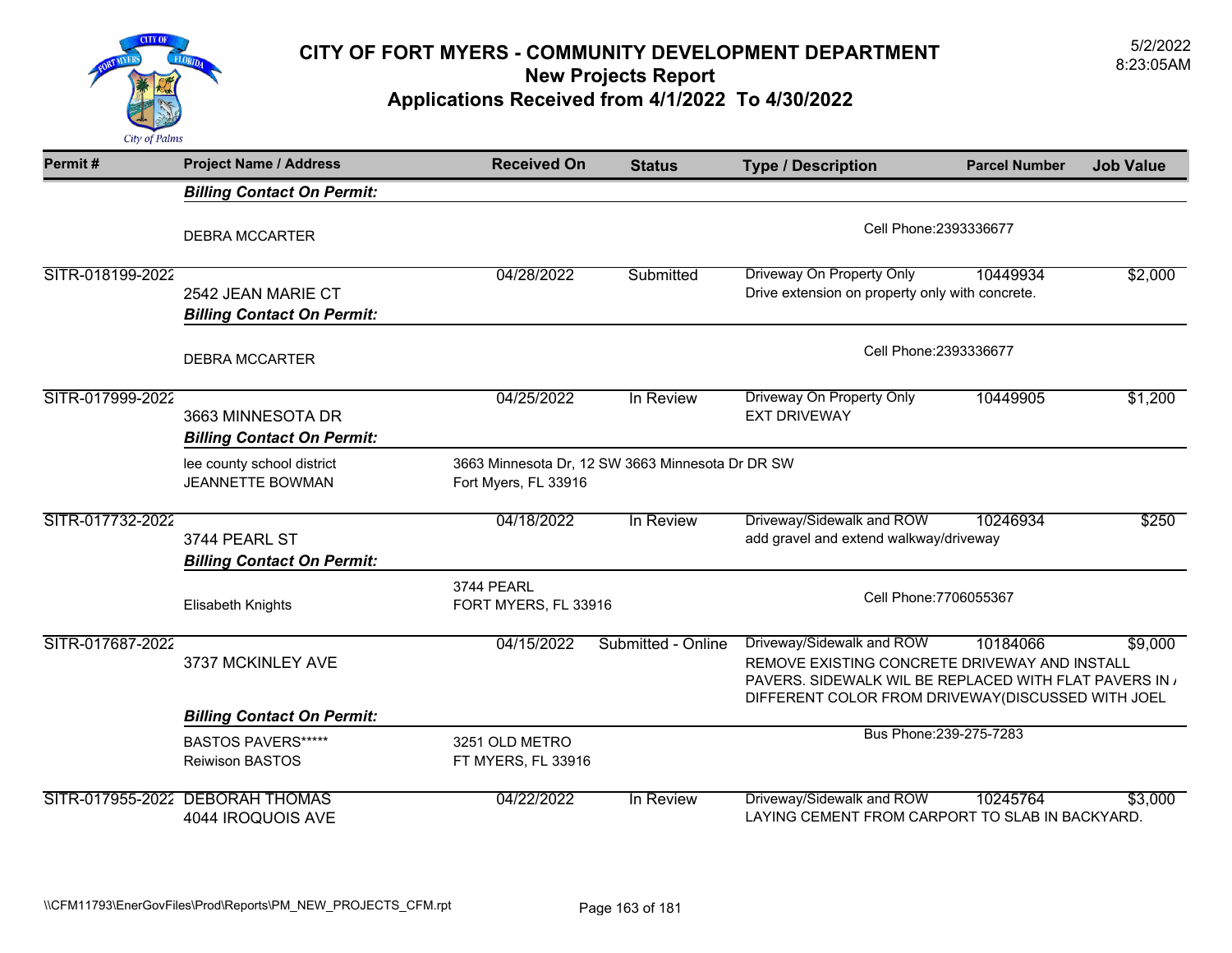

| Permit#          | <b>Project Name / Address</b>                                                          | <b>Received On</b>                   | <b>Status</b>      | <b>Type / Description</b>                                                                                                                                                               | <b>Parcel Number</b>    | <b>Job Value</b> |  |
|------------------|----------------------------------------------------------------------------------------|--------------------------------------|--------------------|-----------------------------------------------------------------------------------------------------------------------------------------------------------------------------------------|-------------------------|------------------|--|
|                  | <b>Billing Contact On Permit:</b>                                                      |                                      |                    |                                                                                                                                                                                         |                         |                  |  |
|                  | KENNY & DEBORAH THOMAS                                                                 |                                      |                    | Cell Phone: 2393214659                                                                                                                                                                  |                         |                  |  |
| SITR-018038-2022 | 220 MARIA ST                                                                           | 04/26/2022                           | In Review          | Driveway/Sidewalk and ROW<br>To add a driveway to backside of property. 4" thick, 3000 PSI<br>cement.                                                                                   | 10250160                | \$6,000          |  |
|                  | <b>Billing Contact On Permit:</b>                                                      |                                      |                    |                                                                                                                                                                                         |                         |                  |  |
|                  | Monique Wooley                                                                         | 220 MARIA ST<br>FORT MYERS, FL 33916 |                    | Cell Phone: 6147474430                                                                                                                                                                  |                         |                  |  |
| SITR-017242-2022 | <b>4838 WEST DR</b>                                                                    | 04/01/2022                           | Issued             | Driveway/Sidewalk and ROW<br>Replacing asphalt driveway with a paver driveway instead.                                                                                                  | 10186677                | \$2,300          |  |
|                  | <b>Billing Contact On Permit:</b>                                                      |                                      |                    |                                                                                                                                                                                         |                         |                  |  |
|                  | <b>Brianna De Armas</b>                                                                | 4838 WEST DR<br>FORT MYERS, FL 33907 |                    | Cell Phone: 8137897704                                                                                                                                                                  |                         |                  |  |
|                  | SITR-017294-2022 DAVIS DRIVEWAY<br>2729 ORANGE ST<br><b>Billing Contact On Permit:</b> | 04/04/2022                           | In Review          | Driveway/Sidewalk and ROW<br><b>EXTENDING DRIVEWAY</b>                                                                                                                                  | 10162045                | \$1,500          |  |
|                  | <b>NORMA DAVIS</b>                                                                     |                                      |                    | Cell Phone:<br>Home Phone:                                                                                                                                                              | Bus Phone: 239-334-6123 |                  |  |
| SITR-017688-2022 | 3737 MCKINLEY AVE                                                                      | 04/15/2022                           | Submitted - Online | Driveway/Sidewalk and ROW<br>REMOVE EXISTING CONCRETE DRIVEWAY AND INSTALL<br>PAVERS. SIDEWALK WIL BE REPLACED WITH FLAT PAVERS IN<br>DIFFERENT COLOR FROM DRIVEWAY(DISCUSSED WITH JOEL | 10184066                | \$9,000          |  |
|                  | <b>Billing Contact On Permit:</b>                                                      |                                      |                    |                                                                                                                                                                                         |                         |                  |  |
|                  | <b>BASTOS PAVERS******</b><br><b>Reiwison BASTOS</b>                                   | 3251 OLD METRO<br>FT MYERS, FL 33916 |                    |                                                                                                                                                                                         | Bus Phone: 239-275-7283 |                  |  |
| SITR-017561-2022 | 2700 ELMWOOD ST                                                                        | 04/12/2022                           | Ready to Issue     | Driveway/Sidewalk and ROW<br>PREP, FORM, POUR NEW 4" THICK CONCRETE DRIVE                                                                                                               | 10175246                | \$5,000          |  |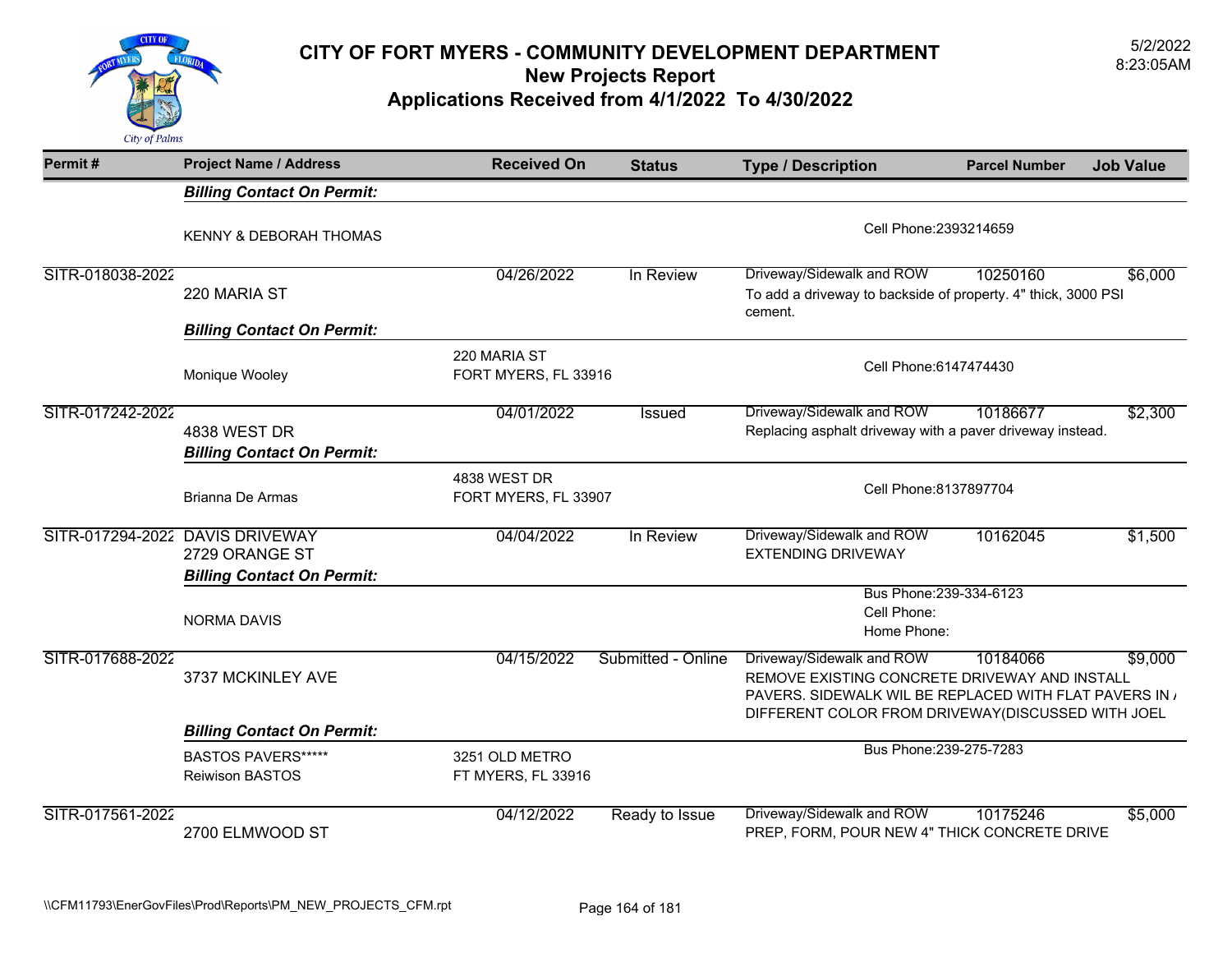

| Permit#          | <b>Project Name / Address</b>                           | <b>Received On</b>                                        | <b>Status</b>      | <b>Type / Description</b>                                                                                                                         | <b>Parcel Number</b> | <b>Job Value</b> |
|------------------|---------------------------------------------------------|-----------------------------------------------------------|--------------------|---------------------------------------------------------------------------------------------------------------------------------------------------|----------------------|------------------|
|                  | <b>Billing Contact On Permit:</b>                       |                                                           |                    |                                                                                                                                                   |                      |                  |
|                  | <b>NEW CREATION CO</b><br><b>GARY CLINE</b>             |                                                           |                    | Bus Phone: 239-839-3564                                                                                                                           |                      |                  |
| SITR-018251-2022 | 1163/1165 VERONICA S SHOEMAKER BLVD                     | 04/29/2022                                                | Submitted          | Driveway/Sidewalk and ROW<br>Remove/Replace existing concrete driveway same size as existing.<br>New existing asphalt entrance will remail as is. | 10246559             | \$10,000         |
|                  | <b>Billing Contact On Permit:</b>                       |                                                           |                    |                                                                                                                                                   |                      |                  |
|                  | BENDEZU BROTHERS FCS IN<br>JAYGER BENDEZU               | 1125 NE 4TH PL<br>CAPE CORAL, FL 33909                    |                    | Bus Phone: 239-850-8468                                                                                                                           |                      |                  |
| SITR-017414-2022 | 2961 MARKET ST<br><b>Billing Contact On Permit:</b>     | 04/06/2022                                                | Issued-Inspections | Driveway/Sidewalk and ROW<br>Driveway                                                                                                             | 10253238             | \$7,434          |
|                  | <b>KIARRA ESTY</b>                                      | 2961 MARKET ST<br>FORT MYERS, FL 33916                    |                    | Cell Phone: 2398784408                                                                                                                            |                      |                  |
| SITR-018027-2022 | 1311 CANTERBURY DR<br><b>Billing Contact On Permit:</b> | 04/26/2022                                                | Submitted - Online | Driveway/Sidewalk and ROW<br>resurfacing of the driveway from concrete to brick pavers.                                                           | 10183485             | \$17,000         |
|                  | MP brick pavers<br>manoel da silva                      | 5566 Belrose st 5566 Belrose ST<br>Lehigh Acres, FL 33971 |                    | Cell Phone: 2397858873                                                                                                                            |                      |                  |
| SITR-018254-2022 | 11 E BRAMAN CT<br><b>Billing Contact On Permit:</b>     | 04/29/2022                                                | Submitted          | Driveway/Sidewalk and ROW<br>Paver driveway.                                                                                                      | 10175501             | \$5,000          |
|                  | ARMES LARRY E & WATFORD                                 | 11 E BRAMAN CT<br>FORT MYERS, FL 33901                    |                    | Home Phone: 2394709625                                                                                                                            |                      |                  |
| SITR-018026-2022 | 1602 HOUGH ST                                           | 04/25/2022                                                | Submitted - Online | Driveway/Sidewalk and ROW<br>install concrete driveway and skirt.                                                                                 | 10161871             | \$5,000          |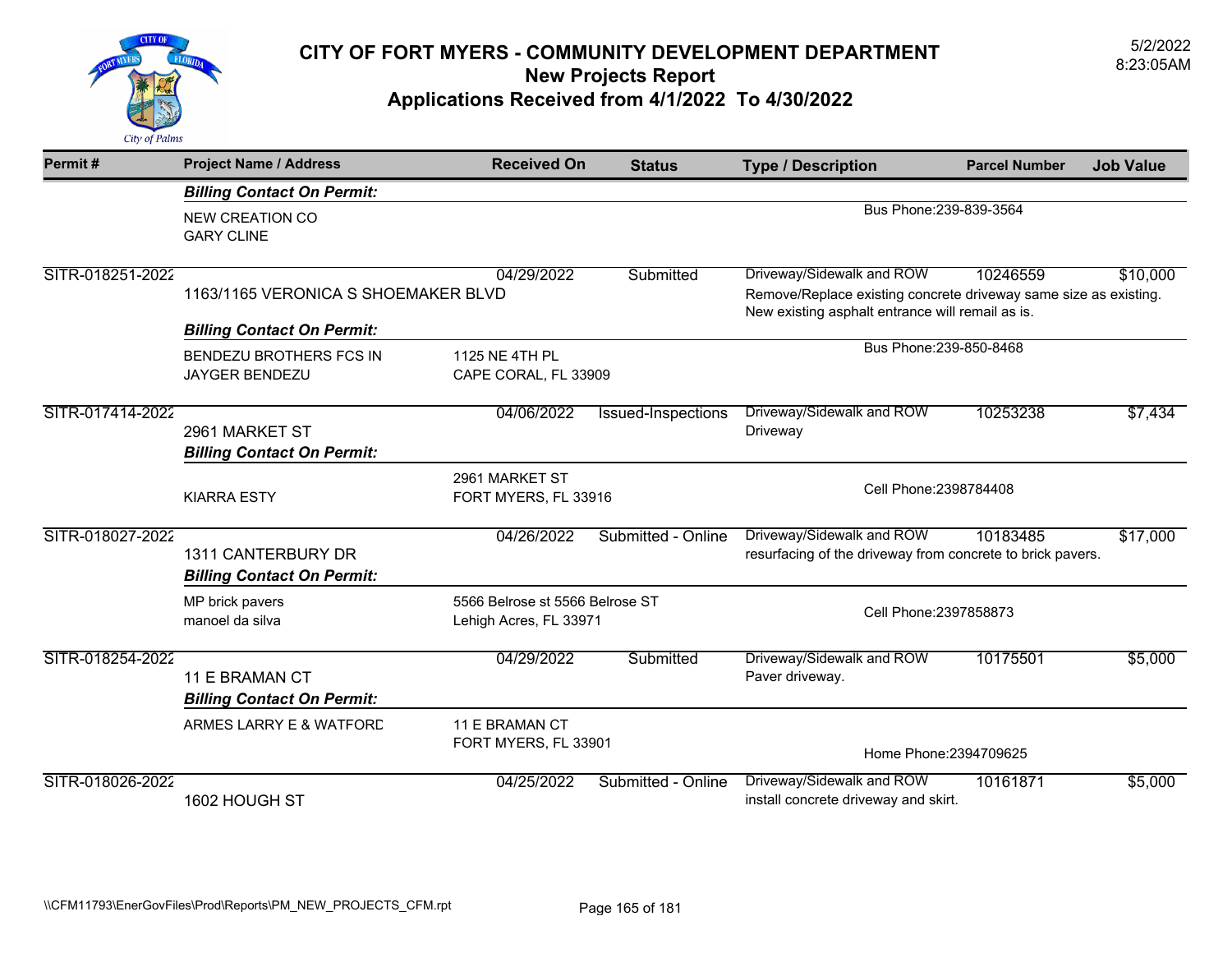

| Permit#                        | <b>Project Name / Address</b>                          | <b>Received On</b>                                        | <b>Status</b>       | <b>Type / Description</b>                                                                                                                                         | <b>Parcel Number</b> | <b>Job Value</b> |
|--------------------------------|--------------------------------------------------------|-----------------------------------------------------------|---------------------|-------------------------------------------------------------------------------------------------------------------------------------------------------------------|----------------------|------------------|
|                                | <b>Billing Contact On Permit:</b>                      |                                                           |                     |                                                                                                                                                                   |                      |                  |
|                                | Ann Darretta                                           | 1602 Hough ST<br>Fort Myers, FL 33901                     |                     | Cell Phone: 9178388549                                                                                                                                            |                      |                  |
| SITR-017542-2022 FELIPE GASPAR | 37 SKIPTON CIR<br><b>Billing Contact On Permit:</b>    | 04/11/2022                                                | Issued              | Driveway/Sidewalk and ROW<br>NEW CONCRETE DRIVEWAY, 23'-0"X32'-0" 4" THICK, CONCRETE<br>POUR.                                                                     | 10249470             | \$5,652          |
|                                | <b>JUAN FELIPE GASPAR</b>                              | 37 SKIPTON CIR<br>FORT MYERS, FL 33905                    |                     | Cell Phone: 2392194194                                                                                                                                            |                      |                  |
| SITR-018180-2022               | 1532 BROOKHILL DR<br><b>Billing Contact On Permit:</b> | 04/28/2022                                                | Submitted           | Driveway/Sidewalk and ROW<br>Install driveway.                                                                                                                    | 10251117             | \$2,000          |
|                                | T L T CONTRACTING SERVICI<br><b>TIMOTHY THIBAULT</b>   |                                                           |                     | Bus Phone: 2399942815                                                                                                                                             |                      |                  |
| SITR-017794-2022               | 1655 BATES CIR                                         | 04/19/2022                                                | In Review           | Driveway/Sidewalk and ROW<br>Remove existing concrete driveway, New Paver Driveway, patio and<br>door pad                                                         | 10184876             | \$12,900         |
|                                | <b>Billing Contact On Permit:</b>                      |                                                           |                     |                                                                                                                                                                   |                      |                  |
|                                | Gulfcoast Pavers of SWFL, Inc<br>Manuela Guzman        | 1714 SE 6th TER<br>cape coral, FL 33990                   |                     |                                                                                                                                                                   |                      |                  |
| SITR-017518-2022               | 1311 CANTERBURY DR                                     | 04/11/2022                                                | nding Plan Review F | Driveway/Sidewalk and ROW<br>Remove the current concrete slab driveway and replace it with brick<br>pavers.                                                       | 10183485             | \$17,000         |
|                                | <b>Billing Contact On Permit:</b>                      |                                                           |                     |                                                                                                                                                                   |                      |                  |
|                                | MP brick pavers<br>manoel da silva                     | 5566 Belrose st 5566 Belrose ST<br>Lehigh Acres, FL 33971 |                     | Cell Phone: 2397858873                                                                                                                                            |                      |                  |
| SITR-017759-2022               | 3279 COLONIAL BLVD                                     | 04/19/2022                                                | Submitted - Online  | <b>Site Work/Utilities</b><br>Demo of existing Asphalt for building addition. Rework asphalt for<br>ADA spaces. Install 20' of 6" PVC to pick up new roof drains. | 10544448             | \$60,000         |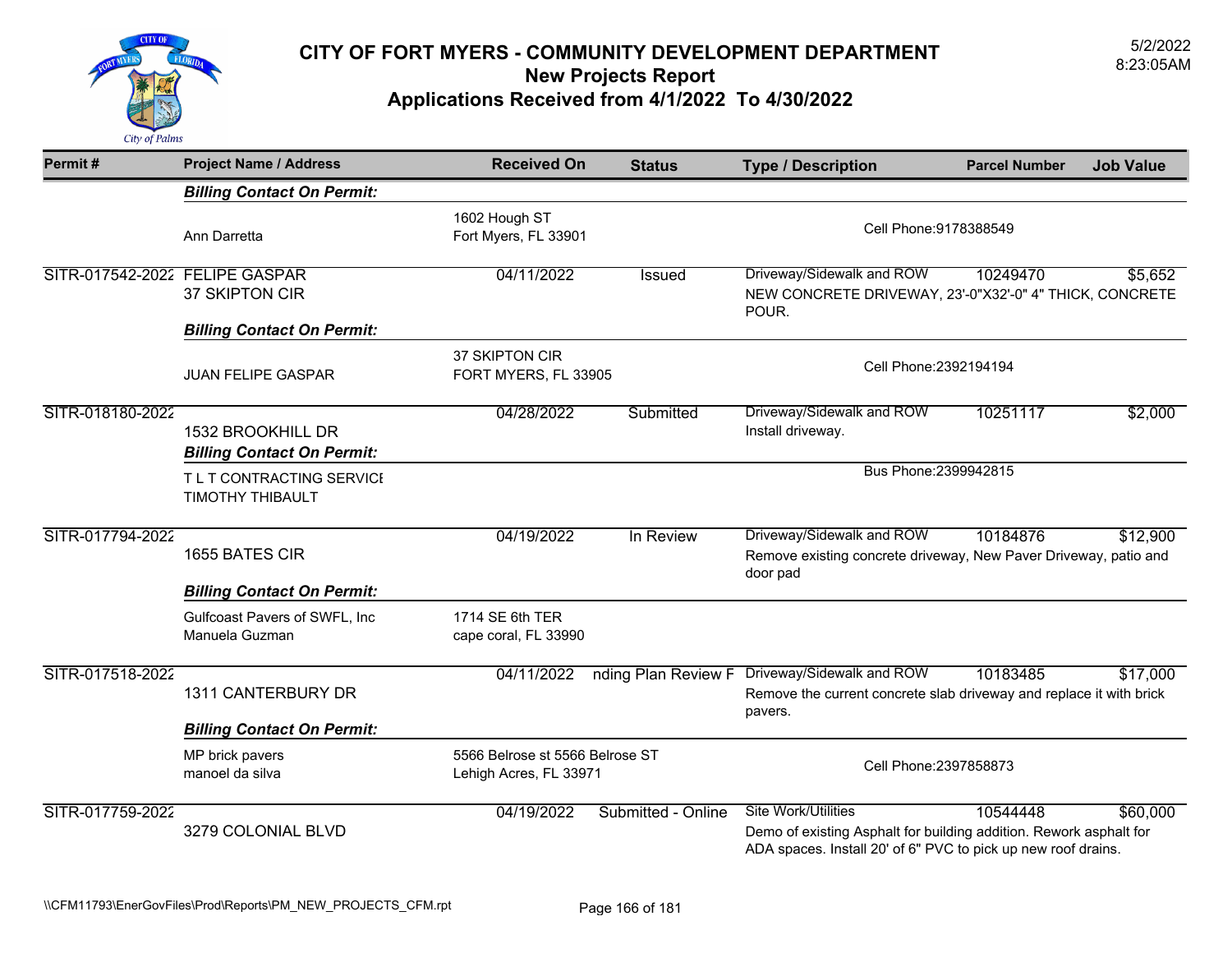

| Permit#                             | <b>Project Name / Address</b>                        | <b>Received On</b>                                                           | <b>Status</b>      | <b>Type / Description</b>                                                                                                                                                                                                                             | <b>Parcel Number</b> | <b>Job Value</b> |
|-------------------------------------|------------------------------------------------------|------------------------------------------------------------------------------|--------------------|-------------------------------------------------------------------------------------------------------------------------------------------------------------------------------------------------------------------------------------------------------|----------------------|------------------|
|                                     | <b>Billing Contact On Permit:</b>                    |                                                                              |                    |                                                                                                                                                                                                                                                       |                      |                  |
|                                     | <b>PCL Construction</b><br>Dominic Gundacker         | 6700 Forum Drive, Suite 100 6700 Forum Drive, Suite 100<br>Orlando, FL 32821 |                    |                                                                                                                                                                                                                                                       |                      |                  |
| SITC-017290-2022 Catholic Charities | 5597 SUNRISE DR<br><b>Billing Contact On Permit:</b> | 04/04/2022                                                                   | Ready to Issue     | Driveway/Sidewalk and ROW<br>6 additional parking spaces in front of existing office building                                                                                                                                                         | 10553305             | \$2,000          |
|                                     | <b>BRADANNA INC</b><br><b>BRADFORD STEINMANN</b>     | 125 AIRPORT RD N<br>NAPLES, FL 34103                                         |                    | Bus Phone: 239-455-8891                                                                                                                                                                                                                               |                      |                  |
| SITC-018151-2022                    | 3960 CANAL ST<br><b>Billing Contact On Permit:</b>   | 04/27/2022                                                                   | Submitted - Online | Driveway/Sidewalk and ROW                                                                                                                                                                                                                             | 10254262             | \$309,230        |
|                                     | <b>QUATTRONE &amp; ASSOCIATES,</b><br>AL QUATTRONE   | 4301 VERONICA S SHOEMAKER BLVD<br>FORT MYERS, FL 33916                       |                    | Bus Phone: 239-936-5222                                                                                                                                                                                                                               |                      |                  |
| SITC-017413-2022 NOVO Fort Myers    | 11260 SR 82                                          | 04/06/2022                                                                   | Issued             | Driveway/Sidewalk and ROW<br>Construction Entrance Need for Access to Site Located at 11260<br>SR 82, Fort Myers, FL 33905. Permit # SITR-013145-2021 Would<br>like to access to site off Commerce Pointe Ct. GPS coordinates<br>26.619212,-81.770283 | 10591474             | \$3,500          |
|                                     | <b>Billing Contact On Permit:</b>                    |                                                                              |                    |                                                                                                                                                                                                                                                       |                      |                  |
|                                     | THOMPKINS CONTRACTING II<br><b>MARTY THOMPKINS</b>   | 21141 Palm Beach Blvd<br>Alva, FL 33920                                      |                    | Bus Phone: 239-303-0648                                                                                                                                                                                                                               |                      |                  |
| SITC-017797-2022                    | 1949 GROVE AVE<br><b>Billing Contact On Permit:</b>  | 04/19/2022                                                                   | In Review          | Driveway/Sidewalk On Property Onl 10184695<br>Driveway concrete                                                                                                                                                                                       |                      | \$2,900          |
|                                     | <b>EMILE PIERRE</b>                                  |                                                                              |                    | Bus Phone: 239-220-9192<br>Cell Phone:<br>Home Phone:                                                                                                                                                                                                 |                      |                  |
| SITC-017768-2022 MICHAEL            | 8910 VIA ISOLA CT                                    | 04/19/2022                                                                   | Ready to Issue     | Driveway/Sidewalk On Property Onl 10571070<br>INSTALL BRICK PAVERS ON TOP OF THE SOIL IN THE BACK<br><b>YARD</b>                                                                                                                                      |                      | \$1,800          |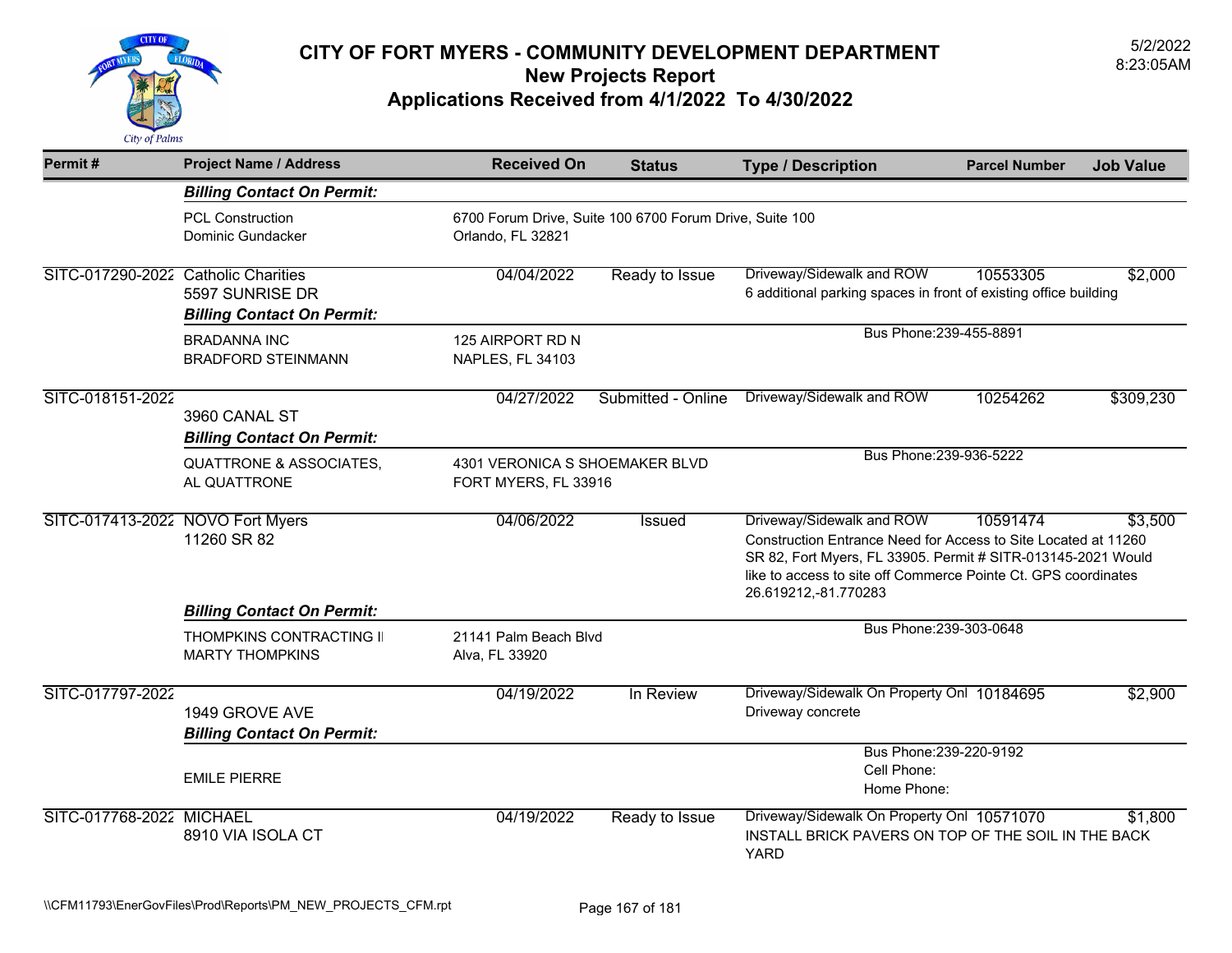

| Permit#                             | <b>Project Name / Address</b>                                         | <b>Received On</b>                              | <b>Status</b>  | <b>Type / Description</b>                                                                                                                                     | <b>Parcel Number</b> | <b>Job Value</b> |
|-------------------------------------|-----------------------------------------------------------------------|-------------------------------------------------|----------------|---------------------------------------------------------------------------------------------------------------------------------------------------------------|----------------------|------------------|
|                                     | <b>Billing Contact On Permit:</b>                                     |                                                 |                |                                                                                                                                                               |                      |                  |
|                                     | ANC Specialty Services LLC DB<br>Eduir Silva                          | 1120 Alaska AVE<br>Lehigh Acres, FL 33971       |                | Cell Phone: 2392291377                                                                                                                                        |                      |                  |
| SITC-017811-2022 Tellus-Ft. Myers   | 10881 COLONIAL BLVD                                                   | 04/19/2022                                      | Ready to Issue | Minor Site Clearing/Tree Removal<br>We will be drilling 22 soil borings and back filling with<br>cement-bentonite grout containing no more than 5% bentonite. | 10610746             | \$10,000         |
|                                     | <b>Billing Contact On Permit:</b>                                     |                                                 |                |                                                                                                                                                               |                      |                  |
|                                     | <b>United Consulting</b><br>Caleb Hodnett                             | 7810 Parkway DR<br>Leeds, AL 35094              |                |                                                                                                                                                               |                      |                  |
|                                     | SITC-017394-2022 REFLECTION ISLES BLVD<br>11375 REFLECTION ISLES BLVD | 04/06/2022                                      | In Review      | Minor Site Clearing/Tree Removal<br>REMOVE OF HANDROANTHUS TREES                                                                                              | 10529237             | \$700            |
|                                     | <b>Billing Contact On Permit:</b>                                     |                                                 |                | Bus Phone: 239-731-7272                                                                                                                                       |                      |                  |
|                                     | TIMBERS TREE SERVICE, INC<br><b>STUART FOX</b>                        | 12770 Allendale CIR<br>fort myers, FL 33912     |                |                                                                                                                                                               |                      |                  |
| SITC-018074-2022 Central Fort Myers | 3855 COLONIAL BLVD                                                    | 04/26/2022                                      | In Review      | Minor Site Clearing/Tree Removal<br>Site clearing, followed by soil test borings. More detail can be found<br>in the attached forms.                          | 10254861             | \$5,000          |
|                                     | <b>Billing Contact On Permit:</b>                                     |                                                 |                |                                                                                                                                                               |                      |                  |
|                                     | <b>Intertek PSI</b><br>Cannon Gilbert                                 | 5801 Benjamin Center DR #112<br>Tampa, FL 33634 |                |                                                                                                                                                               |                      |                  |
|                                     | SITC-018071-2022 Central Fort Myers<br>3821 COLONIAL BLVD             | 04/26/2022                                      | In Review      | Minor Site Clearing/Tree Removal<br>Site clearing, followed by soil test borings. More detail can be found<br>in the attached forms.                          | 10254856             | \$5,000          |
|                                     | <b>Billing Contact On Permit:</b>                                     |                                                 |                |                                                                                                                                                               |                      |                  |
|                                     | <b>Intertek PSI</b><br>Cannon Gilbert                                 | 5801 Benjamin Center DR #112<br>Tampa, FL 33634 |                |                                                                                                                                                               |                      |                  |
|                                     | SITC-018072-2022 Central Fort Myers<br>3859 COLONIAL BLVD             | 04/26/2022                                      | In Review      | Minor Site Clearing/Tree Removal<br>Site clearing, followed by soil test borings. More detail can be found<br>in the attached forms.                          | 10254863             | \$5,000          |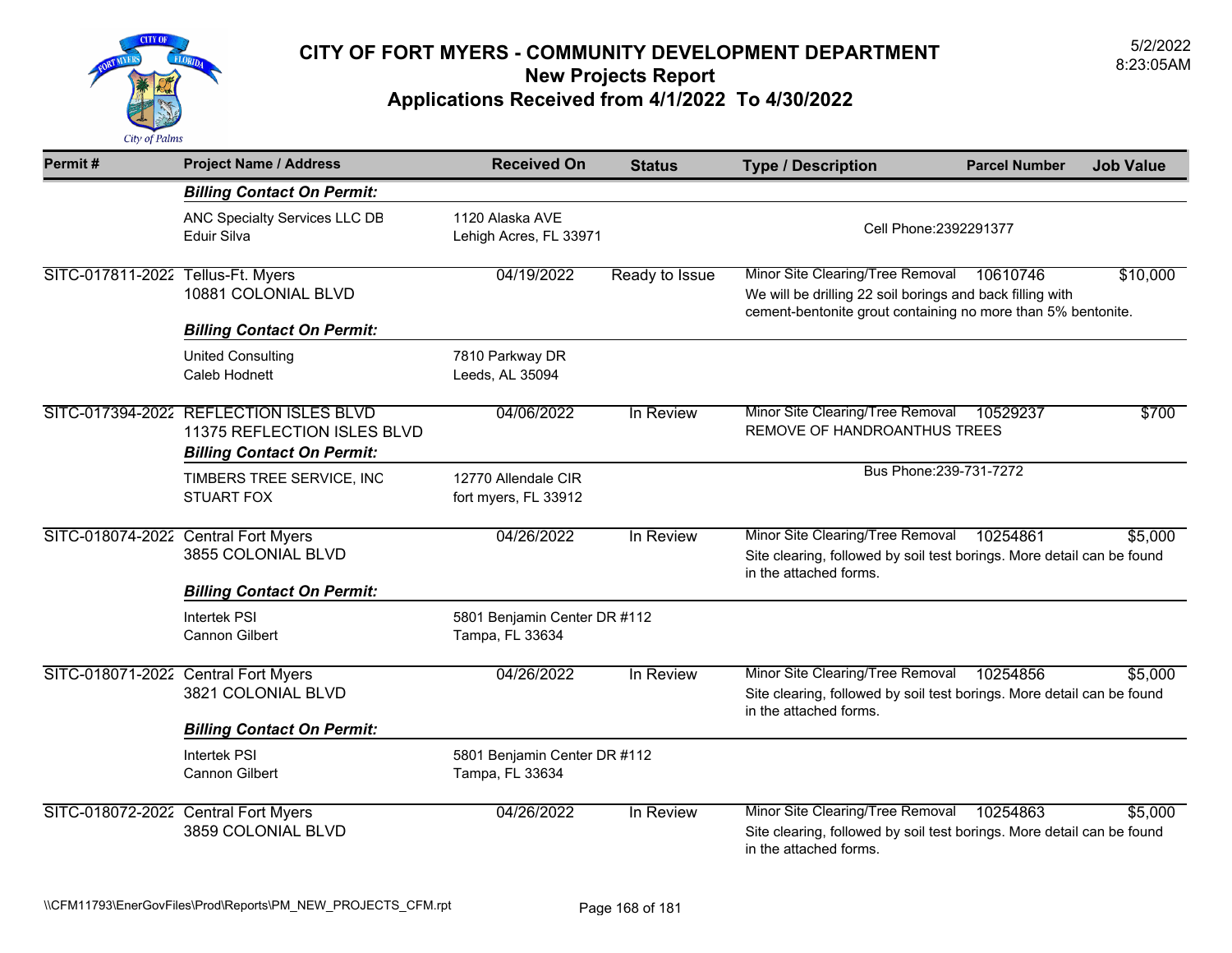

| Permit#                             | <b>Project Name / Address</b>                                                     | <b>Received On</b>                                        | <b>Status</b> | <b>Type / Description</b>                                                                                                            | <b>Parcel Number</b> | <b>Job Value</b> |
|-------------------------------------|-----------------------------------------------------------------------------------|-----------------------------------------------------------|---------------|--------------------------------------------------------------------------------------------------------------------------------------|----------------------|------------------|
|                                     | <b>Billing Contact On Permit:</b>                                                 |                                                           |               |                                                                                                                                      |                      |                  |
|                                     | <b>Intertek PSI</b><br><b>Cannon Gilbert</b>                                      | 5801 Benjamin Center DR #112<br>Tampa, FL 33634           |               |                                                                                                                                      |                      |                  |
| SITC-017917-2022                    | 3301 VAN BUREN ST<br><b>Billing Contact On Permit:</b>                            | 04/21/2022                                                | In Review     | Minor Site Clearing/Tree Removal<br>Clear vacant of invasive species of trees and vegetation.                                        | 10254234             | \$18,045         |
|                                     | 10 ACRES SOUTHSIDE LLC                                                            | 3405 Hancock Bridge PKWY #A<br>North Fort Myers, FL 33903 |               |                                                                                                                                      |                      |                  |
| SITC-018068-2022 Central Fort Myers | 3853 COLONIAL BLVD<br><b>Billing Contact On Permit:</b>                           | 04/26/2022                                                | In Review     | Minor Site Clearing/Tree Removal<br>Site clearing, followed by soil test borings. More detail can be found<br>in the attached forms. | 10254860             | \$5,000          |
|                                     | <b>Intertek PSI</b><br><b>Cannon Gilbert</b>                                      | 5801 Benjamin Center DR #112<br>Tampa, FL 33634           |               |                                                                                                                                      |                      |                  |
|                                     | SITC-018069-2022 Central Fort Myers<br>3851 COLONIAL BLVD                         | 04/26/2022                                                | In Review     | Minor Site Clearing/Tree Removal<br>Site clearing, followed by soil test borings. More detail can be found<br>in the attached forms. | 10254859             | \$5,000          |
|                                     | <b>Billing Contact On Permit:</b><br><b>Intertek PSI</b><br><b>Cannon Gilbert</b> | 5801 Benjamin Center DR #112<br>Tampa, FL 33634           |               |                                                                                                                                      |                      |                  |
| SITC-017919-2022                    | 3701 VAN BUREN ST<br><b>Billing Contact On Permit:</b>                            | 04/21/2022                                                | In Review     | Minor Site Clearing/Tree Removal<br>Clear vacant lot of invasive species of trees and vegetation.                                    | 10254291             | \$10,727         |
|                                     | 10 ACRES SOUTHSIDE LLC<br>Dennis Fullenkamp                                       | 3405 Hancock Bridge PKWY #A<br>North Fort Myers, FL 33903 |               | Cell Phone: 2392091229                                                                                                               |                      |                  |
|                                     | SITC-018073-2022 Central Fort Myers<br>3857 COLONIAL BLVD                         | 04/26/2022                                                | In Review     | Minor Site Clearing/Tree Removal<br>Site clearing, followed by soil test borings. More detail can be found<br>in the attached forms. | 10254862             | \$5,000          |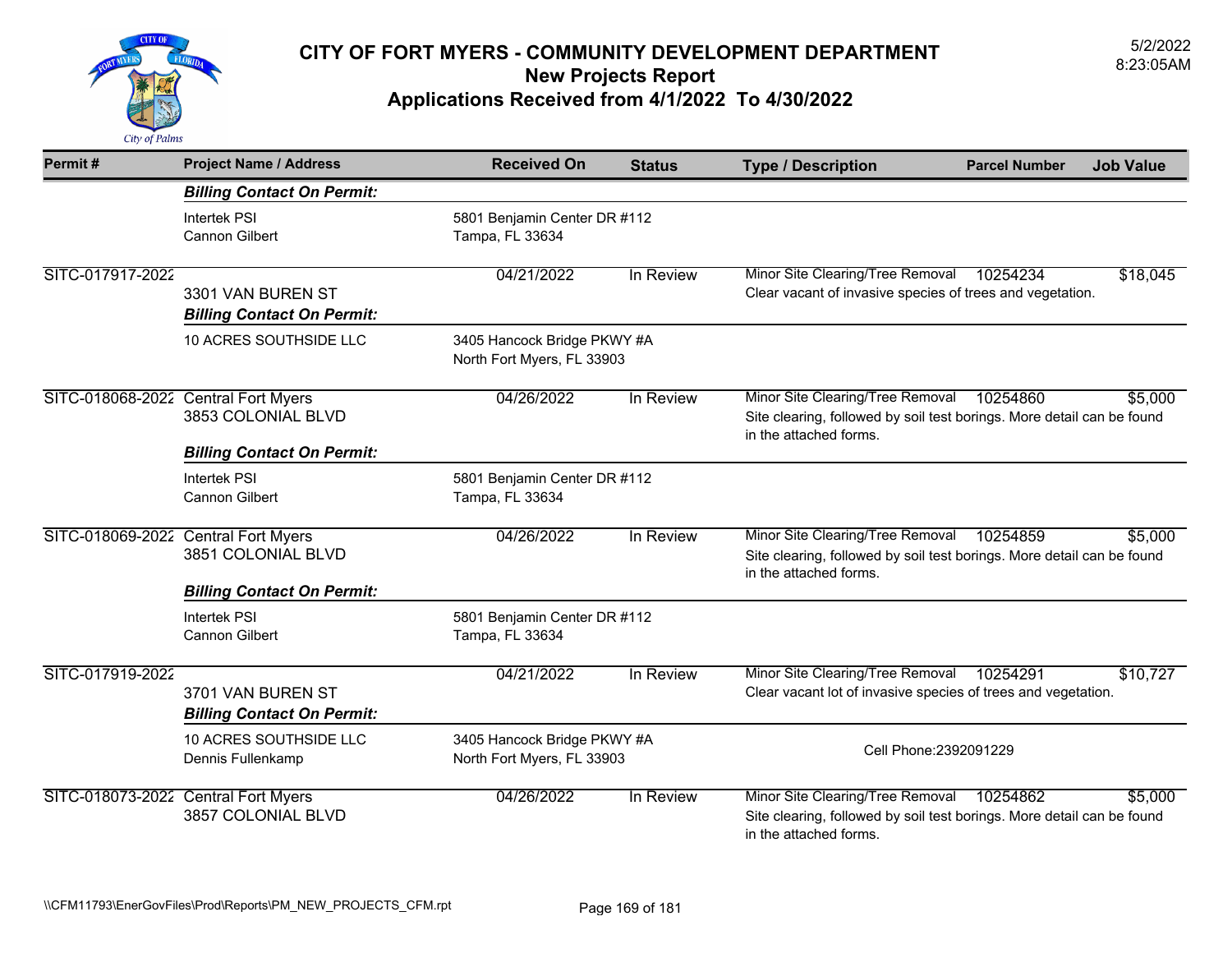

| Permit#                             | <b>Project Name / Address</b>                                                                            | <b>Received On</b>                                  | <b>Status</b>                         | <b>Type / Description</b>                                                                                                                                                                                                              | <b>Parcel Number</b>    | <b>Job Value</b> |
|-------------------------------------|----------------------------------------------------------------------------------------------------------|-----------------------------------------------------|---------------------------------------|----------------------------------------------------------------------------------------------------------------------------------------------------------------------------------------------------------------------------------------|-------------------------|------------------|
|                                     | <b>Billing Contact On Permit:</b>                                                                        |                                                     |                                       |                                                                                                                                                                                                                                        |                         |                  |
|                                     | <b>Intertek PSI</b><br>Cannon Gilbert                                                                    | 5801 Benjamin Center DR #112<br>Tampa, FL 33634     |                                       |                                                                                                                                                                                                                                        |                         |                  |
| SITC-018067-2022 Central Fort Myers | 3850 WINKLER AVE<br><b>Billing Contact On Permit:</b>                                                    | 04/26/2022                                          | In Review                             | Minor Site Clearing/Tree Removal<br>Site clearing, followed by soil test borings. More detail can be found<br>in the attached forms.                                                                                                   | 10254613                | \$5,000          |
|                                     | <b>Intertek PSI</b><br>Cannon Gilbert                                                                    | 5801 Benjamin Center DR #112<br>Tampa, FL 33634     |                                       |                                                                                                                                                                                                                                        |                         |                  |
|                                     | SITC-017553-2022 Gateway North Haven<br>11990 PLANTATION GARDENS DR<br><b>Billing Contact On Permit:</b> | 04/11/2022                                          | nding Plan Review F Right Of Way Only | Construction of a driveway on the ROW                                                                                                                                                                                                  | 10574959                | \$48,678         |
|                                     | Hole Montes, Inc<br>Jackie Lopez                                                                         | 6200 Whiskey Creek DR<br>Fort Myers, FL 33919       |                                       |                                                                                                                                                                                                                                        | Bus Phone: 239-985-1216 |                  |
| SITC-017924-2022                    | 2751 ROCKFILL RD                                                                                         | 04/21/2022                                          | Submitted - Online                    | Right Of Way Only<br>City of Fort Myers CIP - Rebuilding Roadway, drainage, water main,<br>gravity sewer collection system and re-building driveways on<br>Rockfill Rd. from Edison Ave. to Canal St., Mayflower Rd. and<br>Wausau Rd. | 10515092                | \$3,800,000      |
|                                     | <b>Billing Contact On Permit:</b>                                                                        |                                                     |                                       |                                                                                                                                                                                                                                        |                         |                  |
|                                     | <b>CW3 Engineering Hernandez</b><br>Angel Hernandez                                                      | 5783 Bayshore RD #113<br>North Fort Myers, FL 33917 |                                       | Bus Phone: 2392445556                                                                                                                                                                                                                  |                         |                  |
| SITC-017922-2022                    | 2751 ROCKFILL RD                                                                                         | 04/21/2022                                          | Submitted - Online                    | Right Of Way Only<br>City of Fort Myers CIP - Rebuilding Roadway, drainage, water main,<br>gravity sewer collection system and re-building driveways on<br>Rockfill Rd. from Edison Ave. to Canal St., Mayflower Rd. and<br>Wausau Rd. | 10515092                | \$3,800,000      |
|                                     | <b>Billing Contact On Permit:</b>                                                                        |                                                     |                                       |                                                                                                                                                                                                                                        |                         |                  |
|                                     | <b>CW3 Engineering Hernandez</b><br>Angel Hernandez                                                      | 5783 Bayshore RD #113<br>North Fort Myers, FL 33917 |                                       | Bus Phone: 2392445556                                                                                                                                                                                                                  |                         |                  |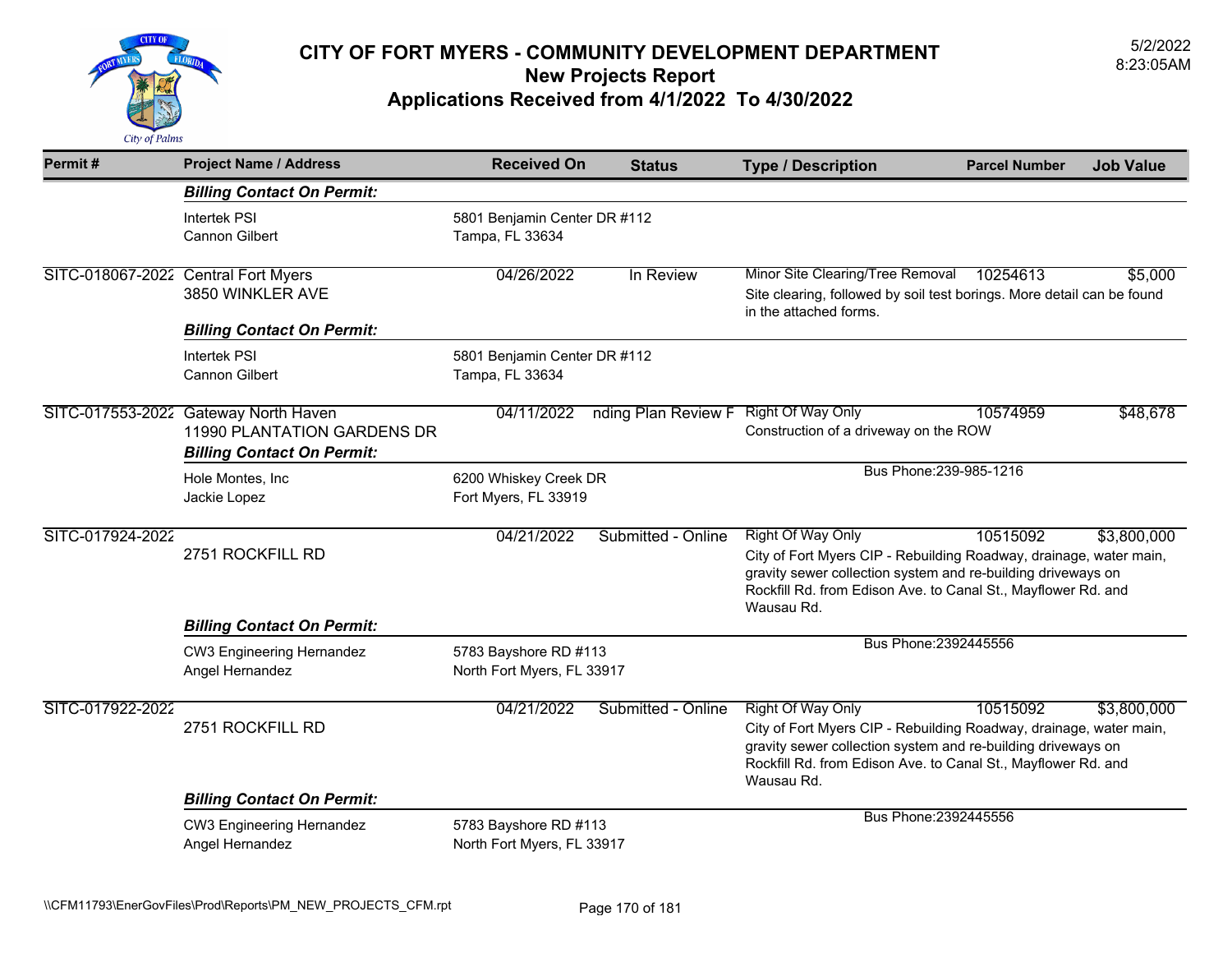

| Permit#                             | <b>Project Name / Address</b>                          | <b>Received On</b>                                  | <b>Status</b>      | <b>Type / Description</b>                                                                                                                                                                                                                                                                                                                                                                                                                                                                              | <b>Parcel Number</b>                            | <b>Job Value</b> |
|-------------------------------------|--------------------------------------------------------|-----------------------------------------------------|--------------------|--------------------------------------------------------------------------------------------------------------------------------------------------------------------------------------------------------------------------------------------------------------------------------------------------------------------------------------------------------------------------------------------------------------------------------------------------------------------------------------------------------|-------------------------------------------------|------------------|
| SITC-017885-2022                    | 2902 WAREHOUSE RD<br><b>Billing Contact On Permit:</b> | 04/21/2022                                          | Submitted - Online | <b>Right Of Way Only</b><br>10254368<br>Mill and repave roadway section (Cam). Total of approx. 3,900 Sq Ft.<br>Overlay. Parking area. Total of approx. 9,010 Sq Ft. . Mill and repave<br>roadway section (Mark Cab). Total of approx. 5,175 Sq Ft. Mill and<br>repave roadway section (L&W Supply). Total of approx. 10,550 Sq<br>Ft. Mill and repave roadway section (Superior Fence). Total of<br>approx. 5,775 Sq Ft. . Mill and repave roadway section (Coastal).<br>Total of approx. 6,000 Sq Ft |                                                 | \$67,332         |
|                                     | <b>SEATON PAVING &amp; SITEWORI</b><br>James Seaton    | 7861 Mainline PKWY<br>Fort Myers, FL 33912          |                    |                                                                                                                                                                                                                                                                                                                                                                                                                                                                                                        |                                                 |                  |
| SITC-018070-2022 Central Fort Myers | 3821 COLONIAL BLVD                                     | 04/26/2022                                          | In Review          | <b>Right Of Way Only</b><br>Site clearing, followed by soil test borings. More detail can be found<br>in the attached forms.                                                                                                                                                                                                                                                                                                                                                                           | 10254856                                        | \$5,000          |
|                                     | <b>Billing Contact On Permit:</b>                      |                                                     |                    |                                                                                                                                                                                                                                                                                                                                                                                                                                                                                                        |                                                 |                  |
|                                     | <b>Intertek PSI</b><br>Cannon Gilbert                  | 5801 Benjamin Center DR #112<br>Tampa, FL 33634     |                    |                                                                                                                                                                                                                                                                                                                                                                                                                                                                                                        |                                                 |                  |
| SITC-017515-2022 Ft Myers Laundry   | 4019 CHEROKEE AVE<br><b>Billing Contact On Permit:</b> | 04/10/2022                                          | Submitted - Online | Right Of Way Only<br>ROW permit attached to SITC-011941-2021                                                                                                                                                                                                                                                                                                                                                                                                                                           | 10245743                                        | \$10,000         |
|                                     | ANDRAS CONSTRUCTION SEI<br><b>JEFFREY ANDRAS</b>       | 460 HANCOCK LAKE RD<br>BROOKSVILLE, FL 34602        |                    |                                                                                                                                                                                                                                                                                                                                                                                                                                                                                                        | Bus Phone: 8134922581<br>Cell Phone: 8134822581 |                  |
| SITC-017923-2022                    | 2751 ROCKFILL RD                                       | 04/21/2022                                          | Submitted - Online | <b>Right Of Way Only</b><br>City of Fort Myers CIP - Rebuilding Roadway, drainage, water main,<br>gravity sewer collection system and re-building driveways on<br>Rockfill Rd. from Edison Ave. to Canal St., Mayflower Rd. and<br>Wausau Rd.                                                                                                                                                                                                                                                          | 10515092                                        | \$3,800,000      |
|                                     | <b>Billing Contact On Permit:</b>                      |                                                     |                    |                                                                                                                                                                                                                                                                                                                                                                                                                                                                                                        |                                                 |                  |
|                                     | CW3 Engineering Hernandez<br>Angel Hernandez           | 5783 Bayshore RD #113<br>North Fort Myers, FL 33917 |                    |                                                                                                                                                                                                                                                                                                                                                                                                                                                                                                        | Bus Phone: 2392445556                           |                  |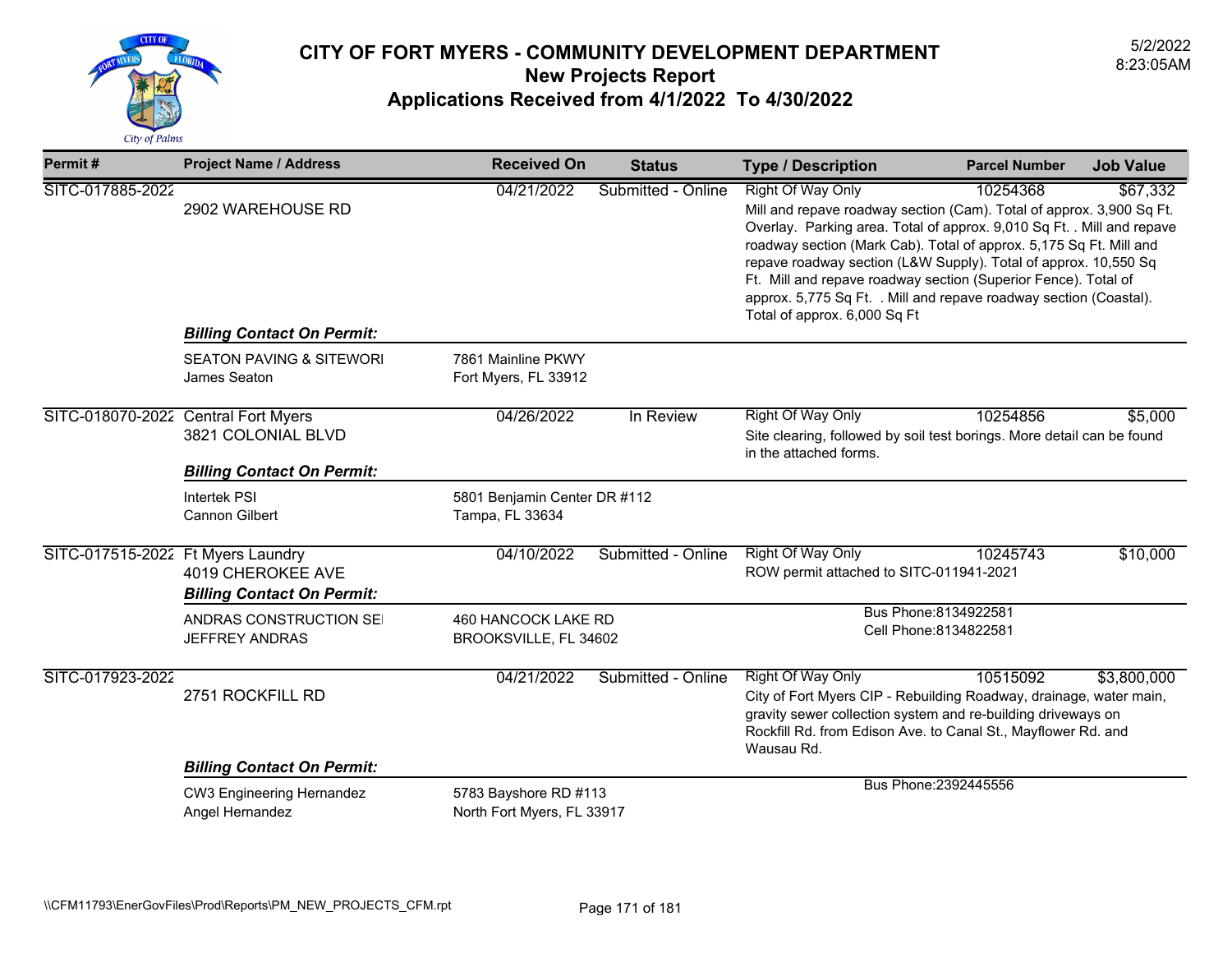

| Permit#                           | <b>Project Name / Address</b>                             | <b>Received On</b>                                     | <b>Status</b>      | <b>Type / Description</b>                                                                                                                                                                                                                                                                                                        | <b>Parcel Number</b>    | <b>Job Value</b> |
|-----------------------------------|-----------------------------------------------------------|--------------------------------------------------------|--------------------|----------------------------------------------------------------------------------------------------------------------------------------------------------------------------------------------------------------------------------------------------------------------------------------------------------------------------------|-------------------------|------------------|
| SITC-017361-2022                  | 3706 BROADWAY<br><b>Billing Contact On Permit:</b>        | 04/05/2022                                             | In Review          | Sealing & Striping - No Reconfigura 10462885<br>sealcoat/restripe                                                                                                                                                                                                                                                                |                         | \$8,710          |
|                                   | DRIVEWAY MAINTANCE, INC<br><b>CHRISTINE KUEMPER</b>       | 4262 EDISON<br>FORT MYERS, FL 33916                    |                    |                                                                                                                                                                                                                                                                                                                                  | Bus Phone: 239-226-0300 |                  |
| SITC-017274-2022 Sheriff stockade | 2501 ORTIZ AVE<br><b>Billing Contact On Permit:</b>       | 04/01/2022                                             | <b>Issued</b>      | Sealing & Striping - No Reconfigura 10554202<br>SEALCOAT AND RESTRIPE AS IS, NO CHANGES                                                                                                                                                                                                                                          |                         | \$36,508         |
|                                   | ALL AMERICAN SEALCOATING<br><b>ANTHONY PHILLIPS</b>       | 2104 NW 4TH ST<br>CAPE CORAL, FL 33993                 |                    |                                                                                                                                                                                                                                                                                                                                  | Bus Phone: 239-574-2288 |                  |
| SITC-017390-2022                  | 23 BARKLEY CIR                                            | 04/06/2022                                             | Submitted - Online | Sealing & Striping - No Reconfigura 10186864<br>Seal Coat Parking Lot, restripe to match existing and 65 feet of "D"<br>curb around existing island planter. Approximately 18,450 sf of seal<br>coating, 36 parking spaces (one handicap) and approximately 618<br>feet of ROW seal included in seal coating 18,450 sf estimate. |                         | \$19,000         |
|                                   | <b>Billing Contact On Permit:</b>                         |                                                        |                    |                                                                                                                                                                                                                                                                                                                                  |                         |                  |
|                                   | Pavement Maintenance, LLC<br><b>Dirk Danley</b>           | 1640 Benchmark Ave Benchmark AVE<br>Ft Myers, FL 33905 |                    |                                                                                                                                                                                                                                                                                                                                  |                         |                  |
| SITC-017587-2022                  | 3650 PALM BEACH BLVD<br><b>Billing Contact On Permit:</b> | 04/12/2022                                             | Ready to Issue     | Sealing & Striping - No Reconfigura 10246588<br>Reseal and Restripe parking lot.                                                                                                                                                                                                                                                 |                         | \$6,278          |
|                                   | SW FL SEALCOATING AND ST<br><b>DAVID PRUSKAUER</b>        |                                                        |                    |                                                                                                                                                                                                                                                                                                                                  | Bus Phone: 239-225-1479 |                  |
| SITC-018144-2022                  | 2125 FIRST ST<br><b>Billing Contact On Permit:</b>        | 04/27/2022                                             | In Review          | Sealing & Striping - No Reconfigura<br>Reseal and Stripe parking lot                                                                                                                                                                                                                                                             | 10162338                | \$1,925          |
|                                   | SW FL SEALCOATING AND ST<br><b>DAVID PRUSKAUER</b>        |                                                        |                    |                                                                                                                                                                                                                                                                                                                                  | Bus Phone: 239-225-1479 |                  |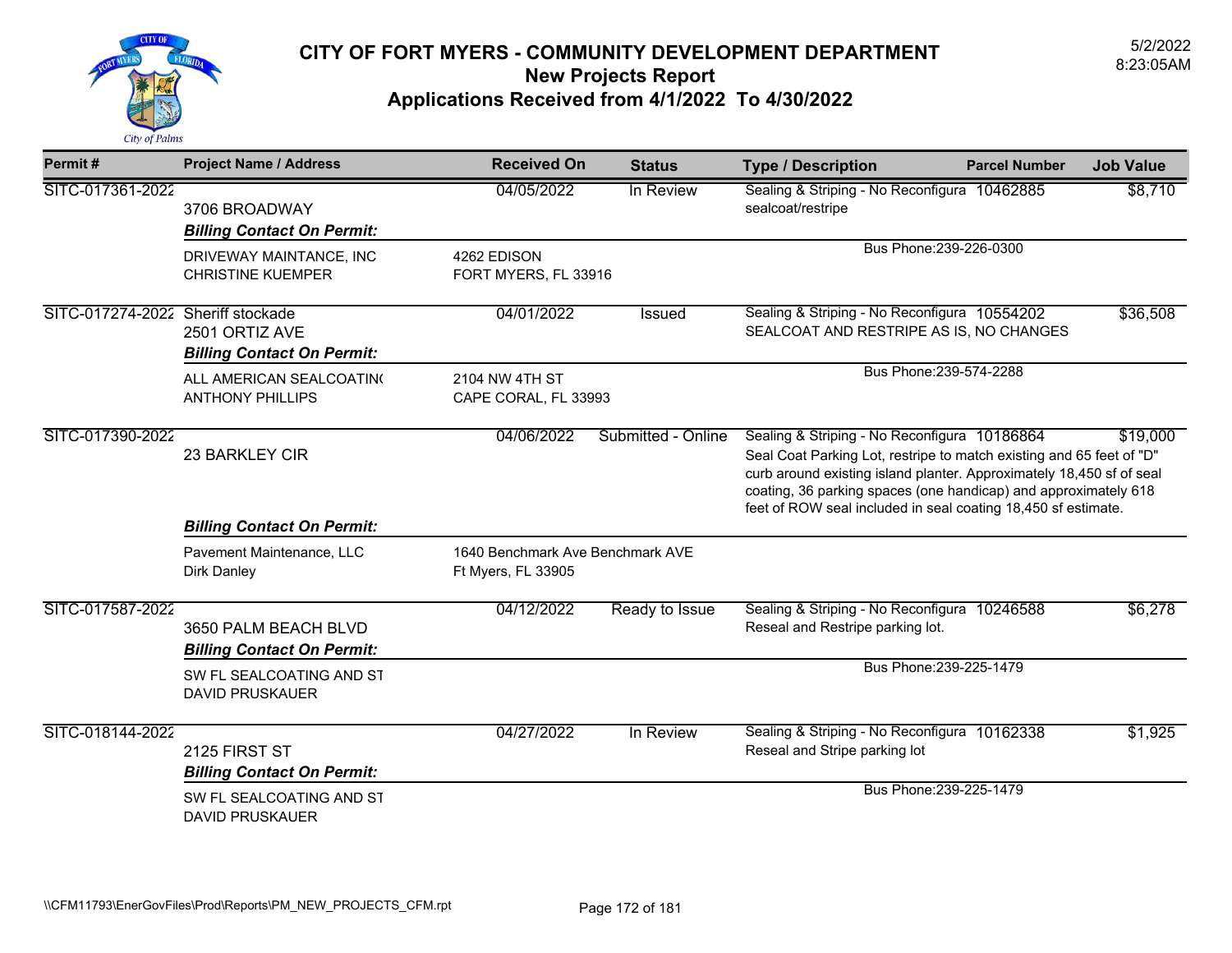

| Permit#                          | <b>Project Name / Address</b>                                   | <b>Received On</b>                              | <b>Status</b>      | <b>Type / Description</b>                                                                                                                                                                                                                                                                              | <b>Parcel Number</b>    | <b>Job Value</b> |
|----------------------------------|-----------------------------------------------------------------|-------------------------------------------------|--------------------|--------------------------------------------------------------------------------------------------------------------------------------------------------------------------------------------------------------------------------------------------------------------------------------------------------|-------------------------|------------------|
|                                  | SITC-017649-2022 Parking Lot Mod. at Bureau c<br>2501 ORTIZ AVE | 04/14/2022                                      | In Review          | Sealing & Striping - w/ Reconfigurat 10554202<br>Modification of driveway access location in coordination with the<br>Ortiz Ave. Widening project (interlocal between CFM and County)<br>along with resultant modifications within parking lot limits.                                                 |                         | \$47,049         |
|                                  | <b>Billing Contact On Permit:</b>                               |                                                 |                    |                                                                                                                                                                                                                                                                                                        |                         |                  |
|                                  | <b>KCA</b><br>Adrienne Wisdom                                   |                                                 |                    |                                                                                                                                                                                                                                                                                                        |                         |                  |
|                                  |                                                                 |                                                 |                    |                                                                                                                                                                                                                                                                                                        | Home Phone: 2392785999  |                  |
|                                  | SITC-017302-2022 RIVER TOWN HOUSE<br>3603 EDGEWOOD AVE          | 04/04/2022                                      |                    | nding Plan Review F Sealing & Striping - w/ Reconfigurat 10245056<br>TEAR OUT EXISTING PAVEMENT AND REPAVE                                                                                                                                                                                             |                         | \$141,000        |
|                                  | <b>Billing Contact On Permit:</b>                               |                                                 |                    |                                                                                                                                                                                                                                                                                                        |                         |                  |
|                                  | S & R Sealcoating & Paving, Inc<br>David Sackett                | 3089 Kennesaw ST #A<br>FORT MYERS, FL 33916     |                    | Bus Phone: 2392436072                                                                                                                                                                                                                                                                                  |                         |                  |
|                                  | SITC-017621-2022 Manheim Ft. Myers<br>2252 ROCKFILL RD          | 04/13/2022                                      |                    | ady to Issue with No Sealing & Striping - w/ Reconfigurat 10253962<br>The proposed work involves the milling and overlay of $\pm 20,695$ SF<br>of existing asphalt fronting the existing building, addition of a new<br>ADA ramp, and relocation of the existing stairs near the building<br>entrance. |                         | \$22,981         |
|                                  | <b>Billing Contact On Permit:</b>                               |                                                 |                    |                                                                                                                                                                                                                                                                                                        |                         |                  |
|                                  | Kimley-Horn<br>Cameron Cecil                                    | 1412 Jackson ST #Ste: 2<br>Fort Myers, FL 33901 |                    |                                                                                                                                                                                                                                                                                                        |                         |                  |
| SITC-017634-2022 Driveway Paving | 3742 ESTELLE AVE                                                | 04/14/2022                                      | In Review          | Sealing & Striping - w/ Reconfigurat 10245467<br>Overlay Existing Parking Lot & restripe                                                                                                                                                                                                               |                         | \$7,142          |
|                                  | <b>Billing Contact On Permit:</b>                               |                                                 |                    |                                                                                                                                                                                                                                                                                                        | Bus Phone: 239-303-0648 |                  |
|                                  | THOMPKINS CONTRACTING II<br><b>MARTY THOMPKINS</b>              | 21141 Palm Beach Blvd<br>Alva, FL 33920         |                    |                                                                                                                                                                                                                                                                                                        |                         |                  |
| SITC-018107-2022                 |                                                                 | 04/27/2022                                      | Submitted - Online | <b>Site Work/Utilities</b>                                                                                                                                                                                                                                                                             | 10610746                | \$3,022,021      |
|                                  | 10881 COLONIAL BLVD                                             |                                                 |                    | Construction of a 404-unit multi-family development on a 17.5 acre<br>parcel in Colonial Gateway Commerce Park. Project also includes<br>construction of the access road (Hidden Preserve Ct.) from Colonial<br>Blvd and a portion of the reverse frontage road (Colonial Gateway<br>Dr.).             |                         |                  |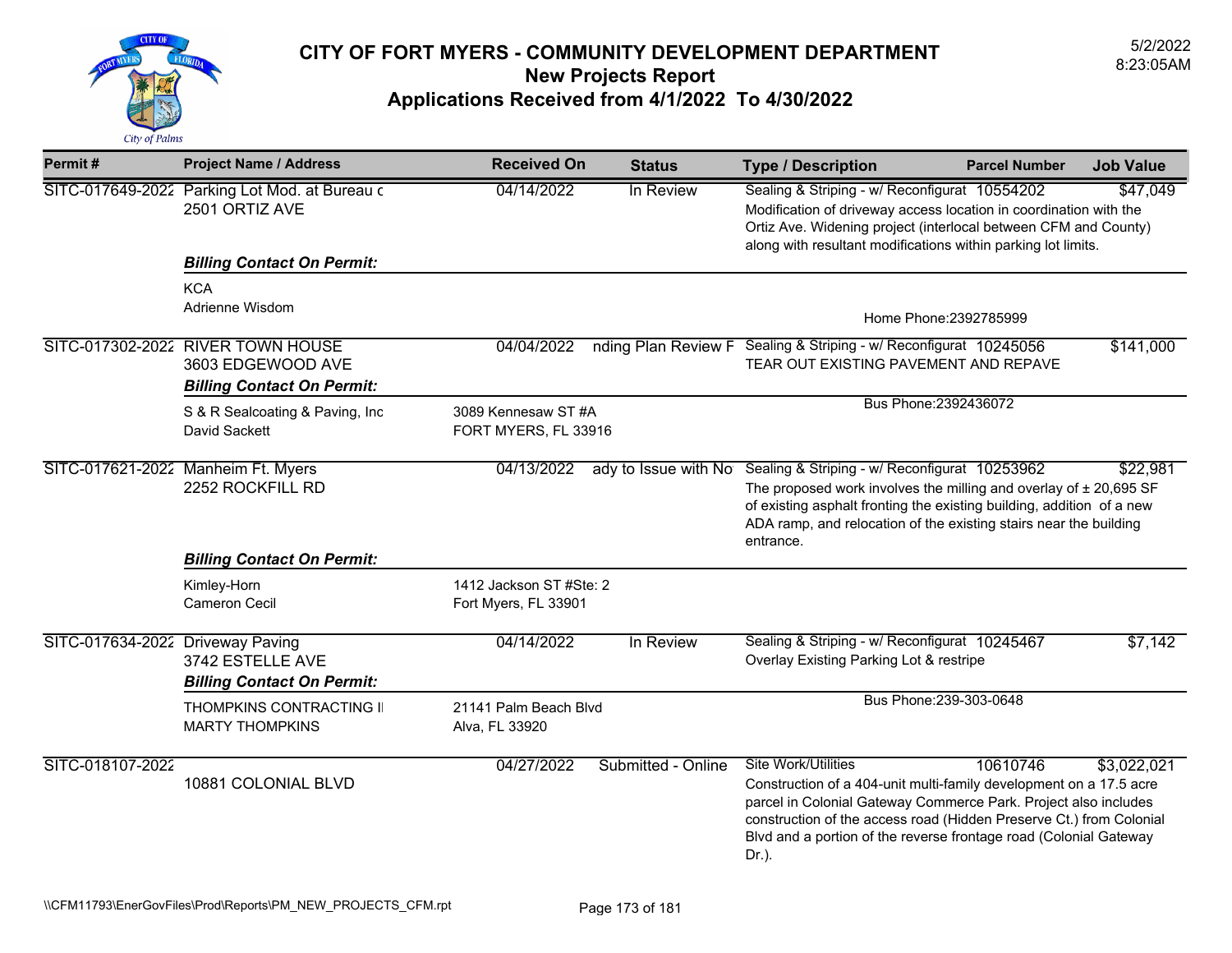

| Permit#                         | <b>Project Name / Address</b>                         | <b>Received On</b>                                     | <b>Status</b>      | <b>Type / Description</b>                                                                                                                                                                                                                                                                                                                                                          | <b>Parcel Number</b>      | <b>Job Value</b> |
|---------------------------------|-------------------------------------------------------|--------------------------------------------------------|--------------------|------------------------------------------------------------------------------------------------------------------------------------------------------------------------------------------------------------------------------------------------------------------------------------------------------------------------------------------------------------------------------------|---------------------------|------------------|
|                                 | <b>Billing Contact On Permit:</b>                     |                                                        |                    |                                                                                                                                                                                                                                                                                                                                                                                    |                           |                  |
|                                 | <b>Gulf Coast Design Professionals</b><br>Adam Davie  | 12951 Honeysuckle RD<br>Fort Myers, FL 33966           |                    |                                                                                                                                                                                                                                                                                                                                                                                    |                           |                  |
| SITC-017726-2022                |                                                       | 04/18/2022                                             | Submitted - Online | <b>Site Work/Utilities</b>                                                                                                                                                                                                                                                                                                                                                         | 10612301                  | \$1,003,869      |
|                                 | 3065 CHAMPION RING RD                                 |                                                        |                    | Proposed 4-story 175 multi-family unit building, pool area,<br>landscape, parking and related infrastructure                                                                                                                                                                                                                                                                       |                           |                  |
|                                 | <b>Billing Contact On Permit:</b>                     |                                                        |                    |                                                                                                                                                                                                                                                                                                                                                                                    |                           |                  |
|                                 | JOHNSON ENGINEERING INC                               | 2122 Johnson ST                                        |                    |                                                                                                                                                                                                                                                                                                                                                                                    | Bus Phone: 239-461-2439   |                  |
|                                 | <b>DEBI PENDLEBURY</b>                                | FORT MYERS, FL 33901                                   |                    | Home Phone: (239) 334-0046                                                                                                                                                                                                                                                                                                                                                         |                           |                  |
|                                 | SITC-017562-2022 The Total Joint Orthapetic AS        | 04/12/2022                                             | In Review          | <b>Site Work/Utilities</b>                                                                                                                                                                                                                                                                                                                                                         | 10438110                  | \$15,456         |
|                                 | 3033 WINKLER AVE<br><b>Billing Contact On Permit:</b> |                                                        |                    | INTERIOR REMODEL TO ADD A TENANT SPACE WITHIN THE<br>EXISTING GARDNER ORTHOPEDIC SURGERY CENTER.<br>REMOVE AND REPLACE 2 CHILLERS AND ADD A GENERATOR<br>ON THE NORTH SIDE OF BUILDING. ADD A COVERED PATIENT<br>DROPOFF LANE AT THE NORTHEAST CORNER OF THE<br>BUILDING. MINOR RECONFIGURATION OF EX. PARKING<br>AROUND THE BUILDING TO ACCOMMODATE CHANGES AND<br>ADD HC SPACES. |                           |                  |
|                                 | <b>QUATTRONE &amp; ASSOCIATES,</b><br>AL QUATTRONE    | 4301 VERONICA S SHOEMAKER BLVD<br>FORT MYERS, FL 33916 |                    |                                                                                                                                                                                                                                                                                                                                                                                    | Bus Phone: 239-936-5222   |                  |
| SITC-017380-2022                |                                                       | 04/05/2022                                             | Ready to Issue     | <b>Site Work/Utilities</b>                                                                                                                                                                                                                                                                                                                                                         | 10186102                  | \$29,000         |
|                                 | 2320 COLONIAL BLVD                                    |                                                        |                    | Demonstration of Compliance with buffer yards and parking<br>requirements for existing vehicular sales facility per Section<br>118.3.3.10                                                                                                                                                                                                                                          |                           |                  |
|                                 | <b>Billing Contact On Permit:</b>                     |                                                        |                    |                                                                                                                                                                                                                                                                                                                                                                                    |                           |                  |
|                                 | DAVID M. JONES, JR. AND AS<br><b>JAROD PRENTICE</b>   |                                                        |                    |                                                                                                                                                                                                                                                                                                                                                                                    | Bus Phone: (239) 337-5525 |                  |
| SITC-017887-2022 Ardsley Grande | 3970 COLONIAL BLVD                                    | 04/21/2022                                             | Submitted - Online | <b>Site Work/Utilities</b><br>Proposed construction of a multifamily residential community.                                                                                                                                                                                                                                                                                        | 10254847                  | \$4,953,381      |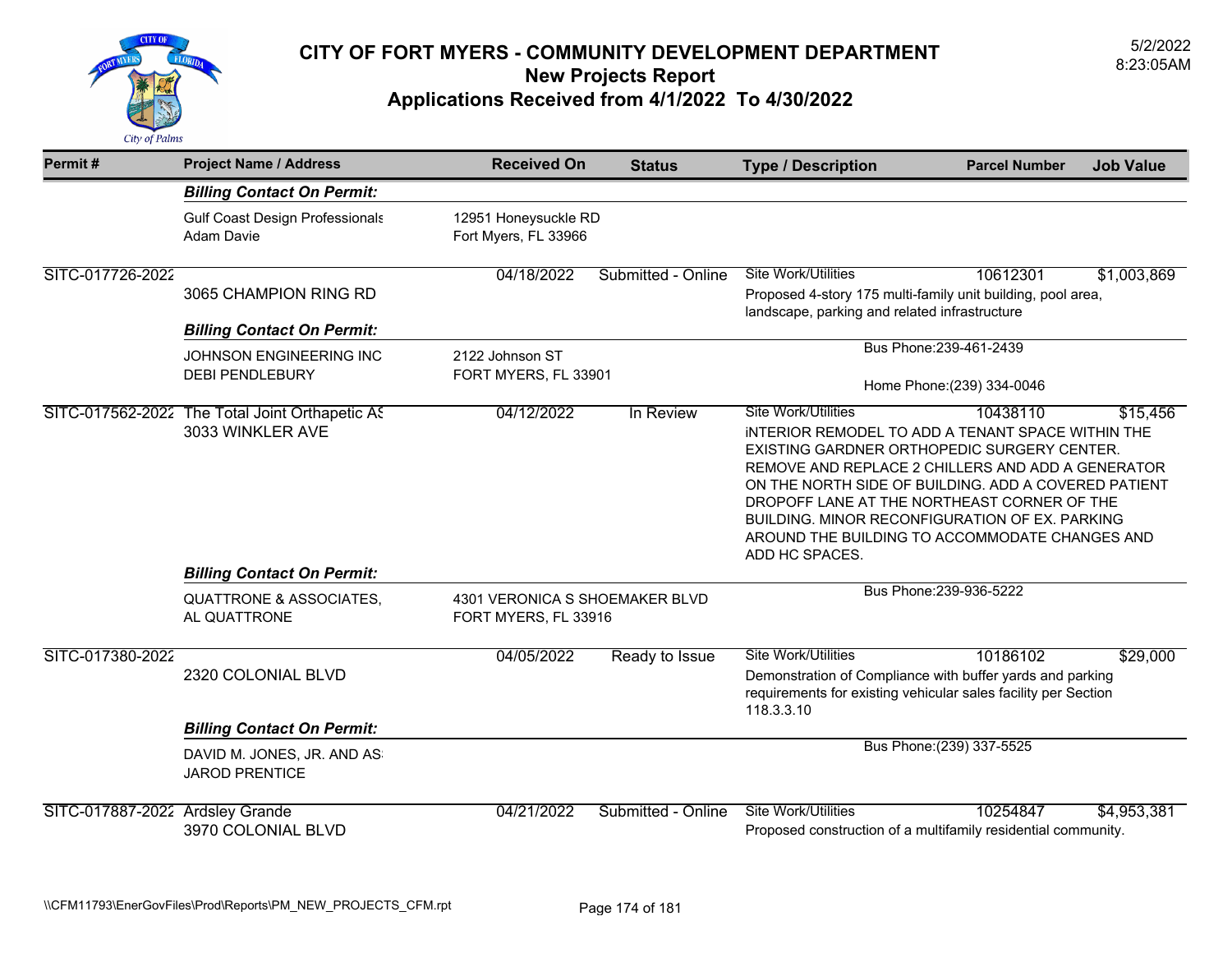

| Permit#                   | <b>Project Name / Address</b>                                           | <b>Received On</b>                                                                                                                                                                                                                                        | <b>Status</b>      | <b>Type / Description</b>                                                                                                                                       | <b>Parcel Number</b>    | <b>Job Value</b> |
|---------------------------|-------------------------------------------------------------------------|-----------------------------------------------------------------------------------------------------------------------------------------------------------------------------------------------------------------------------------------------------------|--------------------|-----------------------------------------------------------------------------------------------------------------------------------------------------------------|-------------------------|------------------|
|                           | <b>Billing Contact On Permit:</b>                                       |                                                                                                                                                                                                                                                           |                    |                                                                                                                                                                 |                         |                  |
|                           | <b>QUATTRONE &amp; ASSOCIATES,</b><br>AL QUATTRONE                      | 4301 VERONICA S SHOEMAKER BLVD<br>FORT MYERS, FL 33916                                                                                                                                                                                                    |                    | Bus Phone: 239-936-5222                                                                                                                                         |                         |                  |
| SITC-017502-2022 MLK/I-75 | 5300 DR MARTIN LUTHER KING JR BLVD<br><b>Billing Contact On Permit:</b> | 04/08/2022                                                                                                                                                                                                                                                | Issued             | <b>Site Work/Utilities</b><br>Clear, fill and perimeter berm establishment for future development                                                               | 10612723                | \$3,916,210      |
|                           | EnSite, Inc.<br>EnSite Inc                                              | 2401 FIRST STREET, SUITE 201<br>FT MYERS, FL 33901                                                                                                                                                                                                        |                    | Bus Phone: 239-226-0024                                                                                                                                         |                         |                  |
|                           | SITC-017388-2022 Marsh Avenue Temporary So<br>1320 MARSH AVE            | 04/06/2022<br>In Review<br><b>Site Work/Utilities</b><br>10550449<br>Minor demolition and utilization of the existing improvement for a<br>temporary school site while improvements are being design and<br>constructed for the Franklin Park Elementary. |                    |                                                                                                                                                                 |                         | \$887,443        |
|                           | <b>Billing Contact On Permit:</b>                                       |                                                                                                                                                                                                                                                           |                    |                                                                                                                                                                 | Bus Phone: 239-226-0024 |                  |
|                           | EnSite, Inc.<br>EnSite Inc                                              | 2401 FIRST STREET, SUITE 201<br>FT MYERS, FL 33901                                                                                                                                                                                                        |                    |                                                                                                                                                                 |                         |                  |
| SITC-018273-2022          | 8995 COLONIAL CENTER DR<br><b>Billing Contact On Permit:</b>            | 04/29/2022                                                                                                                                                                                                                                                | Submitted - Online | <b>Site Work/Utilities</b>                                                                                                                                      | 10602146                | \$2,000,000      |
|                           | Cool Breeze Consultants LLC<br>John McIntyre                            | 1314 Avenue A, Suite A<br>Katy, TX 77493                                                                                                                                                                                                                  |                    |                                                                                                                                                                 |                         |                  |
| SITC-018256-2022          | 2955 HANSON ST                                                          | 04/29/2022                                                                                                                                                                                                                                                | In Review          | <b>Site Work/Utilities</b><br>This permit allows for the construction of improved surfaces and<br>drainage infrastructure for a Gunite manufacturing operation. | 10254471                | \$329,544        |
|                           | <b>Billing Contact On Permit:</b>                                       |                                                                                                                                                                                                                                                           |                    |                                                                                                                                                                 |                         |                  |
|                           | <b>SWACK ENGINEERING</b><br><b>JASON SWACK</b>                          | 1511 ALCAZAR AVE<br>FORT MYERS, FL 33901                                                                                                                                                                                                                  |                    |                                                                                                                                                                 | Home Phone: 2054826575  |                  |
| SITC-018113-2022          |                                                                         | 04/27/2022                                                                                                                                                                                                                                                | Submitted - Online | Utility Connection (Connect to City ( 10610746                                                                                                                  |                         | \$804,423        |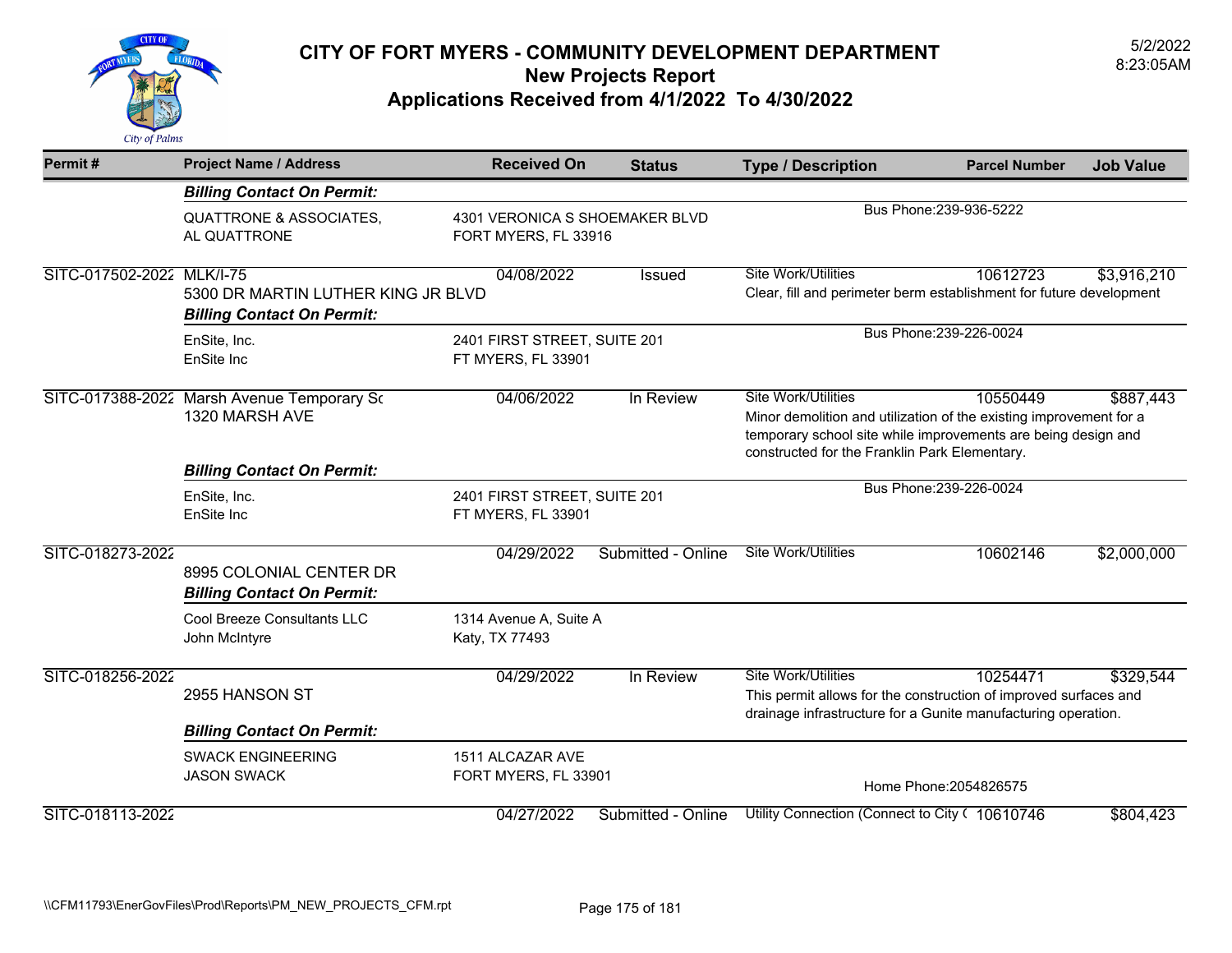

| Permit#                          | <b>Project Name / Address</b>                               | <b>Received On</b>                             | <b>Status</b>        | <b>Type / Description</b>                                                                                                                                                                                                                                                                                                             | <b>Parcel Number</b>      | <b>Job Value</b> |
|----------------------------------|-------------------------------------------------------------|------------------------------------------------|----------------------|---------------------------------------------------------------------------------------------------------------------------------------------------------------------------------------------------------------------------------------------------------------------------------------------------------------------------------------|---------------------------|------------------|
|                                  | 10881 COLONIAL BLVD                                         |                                                |                      | Potable water and sanitary sewer connections to serve a 404-unit<br>multi-family development on a 17.5 acre parcel in Colonial Gateway<br>Commerce Park. Potable water connection will be a 10" hot tap to<br>the City's 16" water main and the sanitary sewer will be a 6" tap to<br>the 8" force main crossing under Colonial Blvd. |                           |                  |
|                                  | <b>Billing Contact On Permit:</b>                           |                                                |                      |                                                                                                                                                                                                                                                                                                                                       |                           |                  |
|                                  | <b>Gulf Coast Design Professionals</b><br><b>Adam Davie</b> | 12951 Honeysuckle RD<br>Fort Myers, FL 33966   |                      |                                                                                                                                                                                                                                                                                                                                       |                           |                  |
| TRD-017665-2022 Anthony Savarese | 11916 ARBOR TRACE DR<br><b>Billing Contact On Permit:</b>   | 04/14/2022                                     | ady to Issue with No | Solar Electrical: 1&2 Family<br>Installation of photo voltaic solar panels on rooftop                                                                                                                                                                                                                                                 | 10586614                  | \$45,288         |
|                                  | <b>MOMENTUM SOLAR</b><br><b>CAMERON CHRISTENSEN</b>         | 6210 HOFFNER<br>ORLANDO, FL 32822              |                      |                                                                                                                                                                                                                                                                                                                                       | Bus Phone: (321) 247-6073 |                  |
| TRD-018120-2022                  | 11036 CASTLEREAGH ST<br><b>Billing Contact On Permit:</b>   | 04/27/2022                                     | Submitted - Online   | Solar Electrical: 1&2 Family<br>Install 13.03 PV Solar System to roof                                                                                                                                                                                                                                                                 | 10538278                  | \$54,747         |
|                                  | PROFESSIONAL ELECTRICAL<br><b>BRIAN MILLER</b>              | 290 SPRINGVIEW COMMERCE #3<br>DEBARY, FL 32713 |                      | Bus Phone: 3866684222                                                                                                                                                                                                                                                                                                                 |                           |                  |
| TRD-017679-2022                  | 10384 SPRUCE PINE CT<br><b>Billing Contact On Permit:</b>   | 04/15/2022                                     | nding Plan Review F  | Solar Electrical: 1&2 Family<br>roof mounted solar PV installation                                                                                                                                                                                                                                                                    | 10532303                  | \$45,000         |
|                                  | <b>CORI PORASIK</b>                                         |                                                |                      | Cell Phone: 7274550121                                                                                                                                                                                                                                                                                                                |                           |                  |
| TRD-018194-2022                  | 1531 RICARDO AVE<br><b>Billing Contact On Permit:</b>       | 04/28/2022                                     | Submitted - Online   | Solar Electrical: 1&2 Family<br>Installation of photovoltaic solar panels on rooftop                                                                                                                                                                                                                                                  | 10176824                  | \$30,240         |
|                                  | <b>MOMENTUM SOLAR</b><br><b>CAMERON CHRISTENSEN</b>         | 6210 HOFFNER<br>ORLANDO, FL 32822              |                      |                                                                                                                                                                                                                                                                                                                                       | Bus Phone: (321) 247-6073 |                  |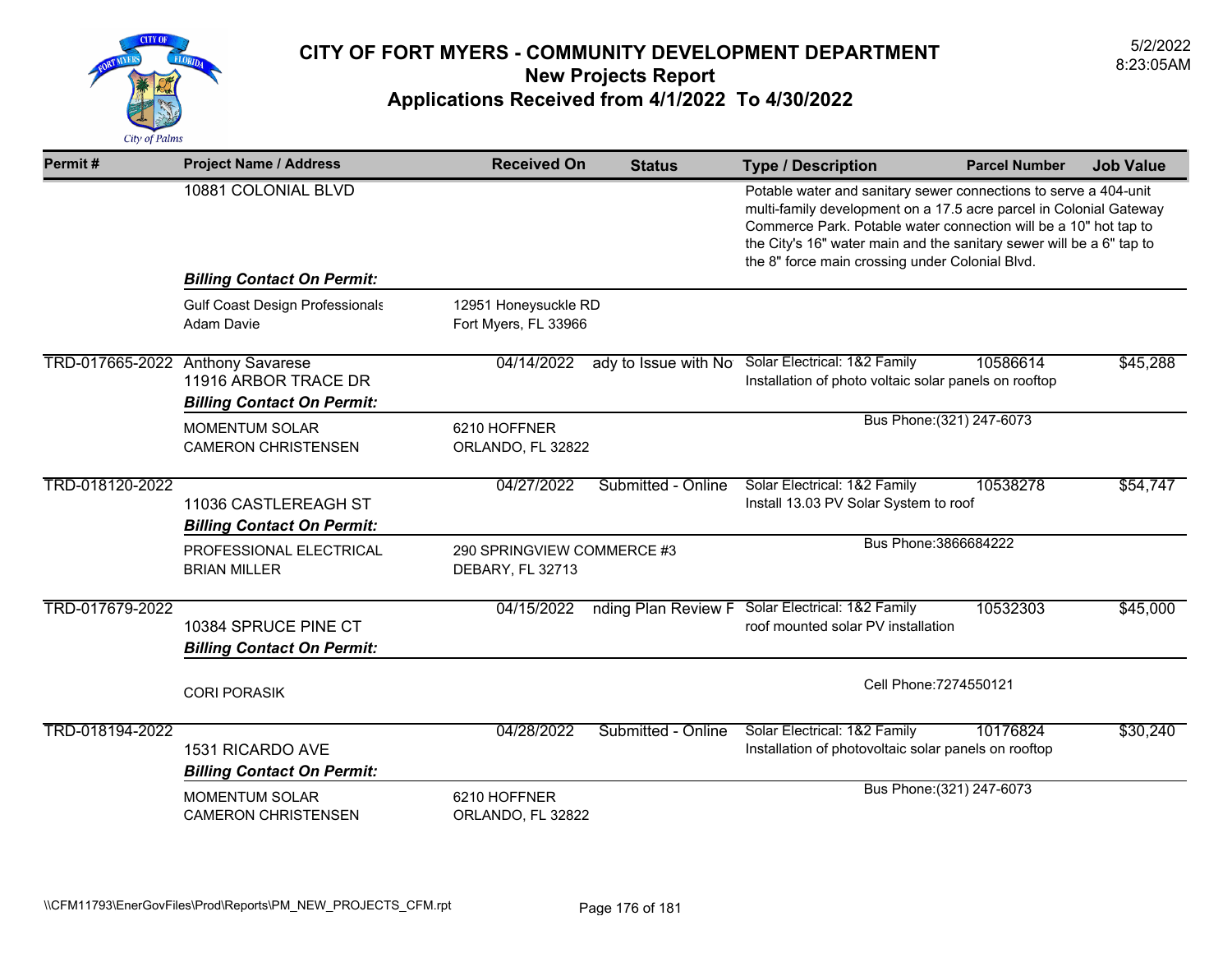

| Permit#                     | <b>Project Name / Address</b>                              | <b>Received On</b>                             | <b>Status</b>      | <b>Type / Description</b>                                                                       | <b>Parcel Number</b>    | <b>Job Value</b> |
|-----------------------------|------------------------------------------------------------|------------------------------------------------|--------------------|-------------------------------------------------------------------------------------------------|-------------------------|------------------|
| TRD-017880-2022 25x7 McLane | 1532 BARCELONA AVE<br><b>Billing Contact On Permit:</b>    | 04/21/2022                                     | In Review          | Solar Electrical: 1&2 Family<br>Installation of a roof-mounted solar PV system 9.25 kW          | 10175643                | \$28,000         |
|                             | Xando Energy LLC<br>Jeff Zwerin                            | 13245 Tamiami TRL E #101<br>Naples, FL 34114   |                    |                                                                                                 |                         |                  |
| TRD-018040-2022             | 4868 MAJORCA PALMS DR<br><b>Billing Contact On Permit:</b> | 04/26/2022                                     | Submitted - Online | Solar Electrical: 1&2 Family<br>INSTALLATION OF SOLAR PV SYSTEM TO ROOFTOP                      | 10586368                | \$25,850         |
|                             | Urban Solar Group<br>Michael Vergona                       | 990 S Rogers CIR #4<br>Boca Raton, FL 33487    |                    | Bus Phone: 5616092664                                                                           |                         |                  |
| TRD-017308-2022             | 2808 VIA PIAZZA LOOP<br><b>Billing Contact On Permit:</b>  | 04/04/2022                                     | <b>Issued</b>      | Solar Electrical: 1&2 Family<br>Installing pv solar panels on existing roof with battery backup | 10513955                | \$102,805        |
|                             | MARC JONES CONSTRUCTIO<br>RONNIE PADGETT                   | 4492 EAGLE FALLS<br>TAMPA, FL 33619            |                    |                                                                                                 |                         |                  |
| TRD-017945-2022 LSCI        | 9456 RIVER OTTER DR<br><b>Billing Contact On Permit:</b>   | 04/22/2022                                     | In Review          | Solar Electrical: 1&2 Family<br>INSTALL PV ON ROOF                                              | 10528804                | \$53,996         |
|                             | <b>LSCIINC</b><br><b>RAYMOND MEAD</b>                      | 7300 BRYAN DAIRY RD #400<br>SEMINOLE, FL 33772 |                    |                                                                                                 | Bus Phone: 727-571-4141 |                  |
| TRD-017506-2022             | 3097 BIRCHIN LN<br><b>Billing Contact On Permit:</b>       | 04/08/2022                                     | Ready to Issue     | Solar Electrical: 1&2 Family<br>Installation of a roof-mounted solar PV system 6.66 kW          | 10581314                | \$24,043         |
|                             | Xando Energy LLC<br>Jeff Zwerin                            | 13245 Tamiami TRL E #101<br>Naples, FL 34114   |                    |                                                                                                 |                         |                  |
| TRD-017404-2022             | 1200 VESPER DR                                             | 04/06/2022                                     | In Review          | Solar Electrical: 1&2 Family<br>install 14.4 roof mounted pv solar system                       | 10183619                | \$72,848         |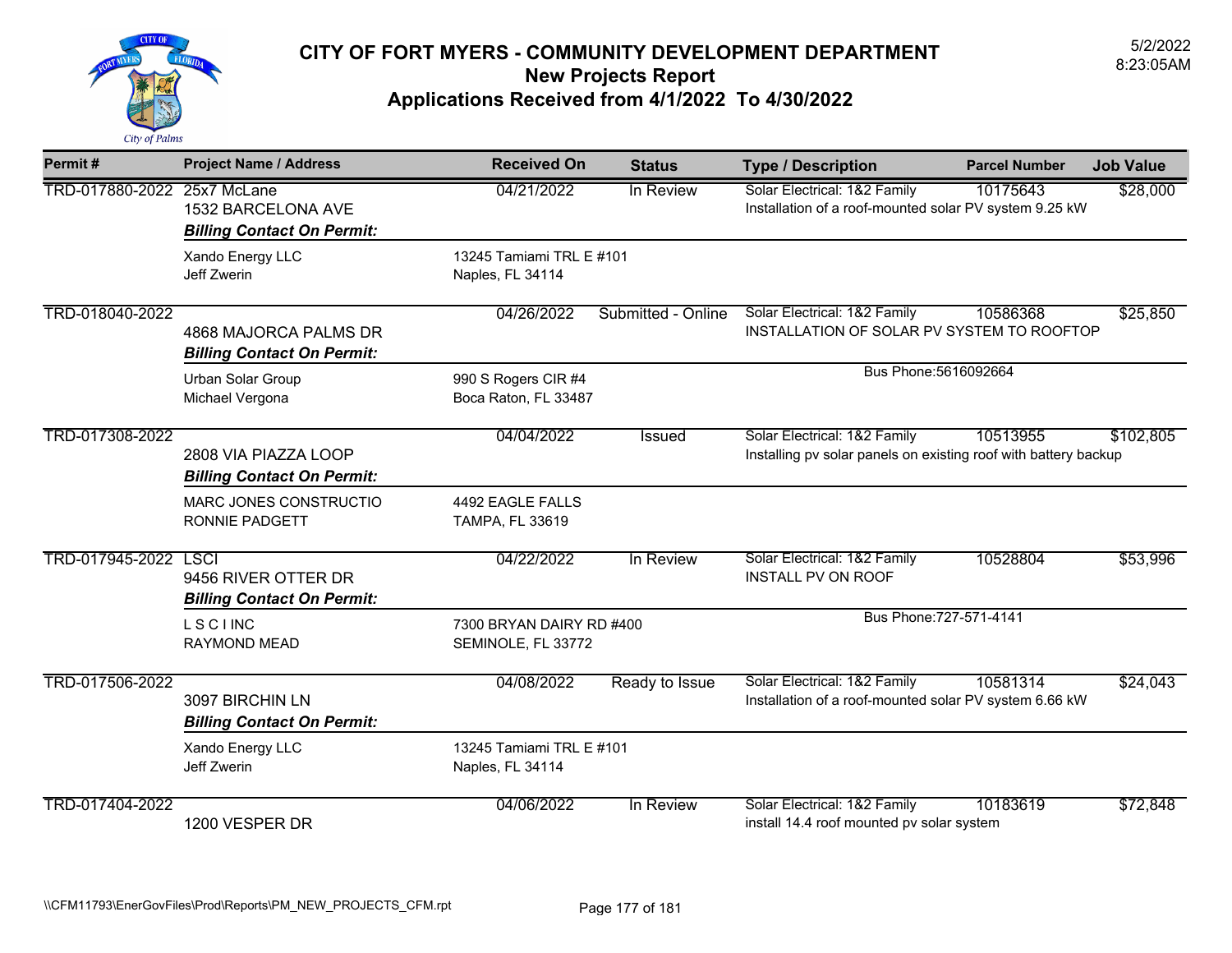

| Permit#         | <b>Project Name / Address</b>     | <b>Received On</b>        | <b>Status</b>      | <b>Type / Description</b>                                | <b>Parcel Number</b> | <b>Job Value</b> |
|-----------------|-----------------------------------|---------------------------|--------------------|----------------------------------------------------------|----------------------|------------------|
|                 | <b>Billing Contact On Permit:</b> |                           |                    |                                                          |                      |                  |
|                 | Sunergy Solar LLC                 | 3600 Galileo #101         |                    | Bus Phone: 7273759375                                    |                      |                  |
|                 | Gary Kemper                       | Trinity, 34655            |                    |                                                          |                      |                  |
| TRD-018143-2022 |                                   | 04/27/2022                | Submitted - Online | Solar Electrical: 1&2 Family                             | 10172628             | \$51,267         |
|                 | 1778 WOODLAWN AVE                 |                           |                    | Photovoltaic Install                                     |                      |                  |
|                 | <b>Billing Contact On Permit:</b> |                           |                    |                                                          |                      |                  |
|                 | solar Max                         | 13130 56TH CT. N.         |                    | Bus Phone: (727) 827-2524                                |                      |                  |
|                 | <b>EDWARD BERRY</b>               | CLEARWATER, FL 33760      |                    |                                                          |                      |                  |
| TRD-017915-2022 | TSP116591 Solar                   | 04/21/2022                | Submitted - Online | Solar Electrical: 1&2 Family                             | 10175698             | \$71,000         |
|                 | 2942 VALENCIA WAY                 |                           |                    | ROOFTOP PV SOLAR INSTALL                                 |                      |                  |
|                 | <b>Billing Contact On Permit:</b> |                           |                    |                                                          |                      |                  |
|                 | <b>Titan Solar Power FL</b>       | 13620 49th ST N           |                    |                                                          |                      |                  |
|                 | <b>Scott Portier</b>              |                           |                    |                                                          |                      |                  |
|                 |                                   | Clearwater, FL 33762      |                    |                                                          |                      |                  |
| TRD-017417-2022 |                                   | 04/06/2022                | <b>Issued</b>      | Solar Electrical: 1&2 Family                             | 10496700             | \$45,340         |
|                 | 8388 SILVER BIRCH WAY             |                           |                    | Roof Mounted Solar Panel Install.                        |                      |                  |
|                 | <b>Billing Contact On Permit:</b> |                           |                    |                                                          |                      |                  |
|                 | <b>US Solar</b>                   | 2732 Broadway Center BLVD |                    |                                                          |                      |                  |
|                 | Seann Gates                       | Brandon, FL 33510         |                    |                                                          |                      |                  |
| TRD-017734-2022 |                                   | 04/18/2022                | In Review          | Solar Electrical: 1&2 Family                             | 10183975             | \$100,000        |
|                 | 1383 SHADOW LN                    |                           |                    | Install 14.62kW roof mounted solar panel system          |                      |                  |
|                 | <b>Billing Contact On Permit:</b> |                           |                    |                                                          |                      |                  |
|                 | Sunergy Solar LLC                 | 3600 Galileo #101         |                    | Bus Phone: 7273759375                                    |                      |                  |
|                 | Gary Kemper                       | Trinity, 34655            |                    |                                                          |                      |                  |
| TRD-017961-2022 |                                   | 04/22/2022                | Issued             | Solar Pool Heater: 1&2 Family                            | 10561648             | \$2,485          |
|                 | 11627 GIULIA DR                   |                           |                    | Install solar pool heat attaching to existing automation |                      |                  |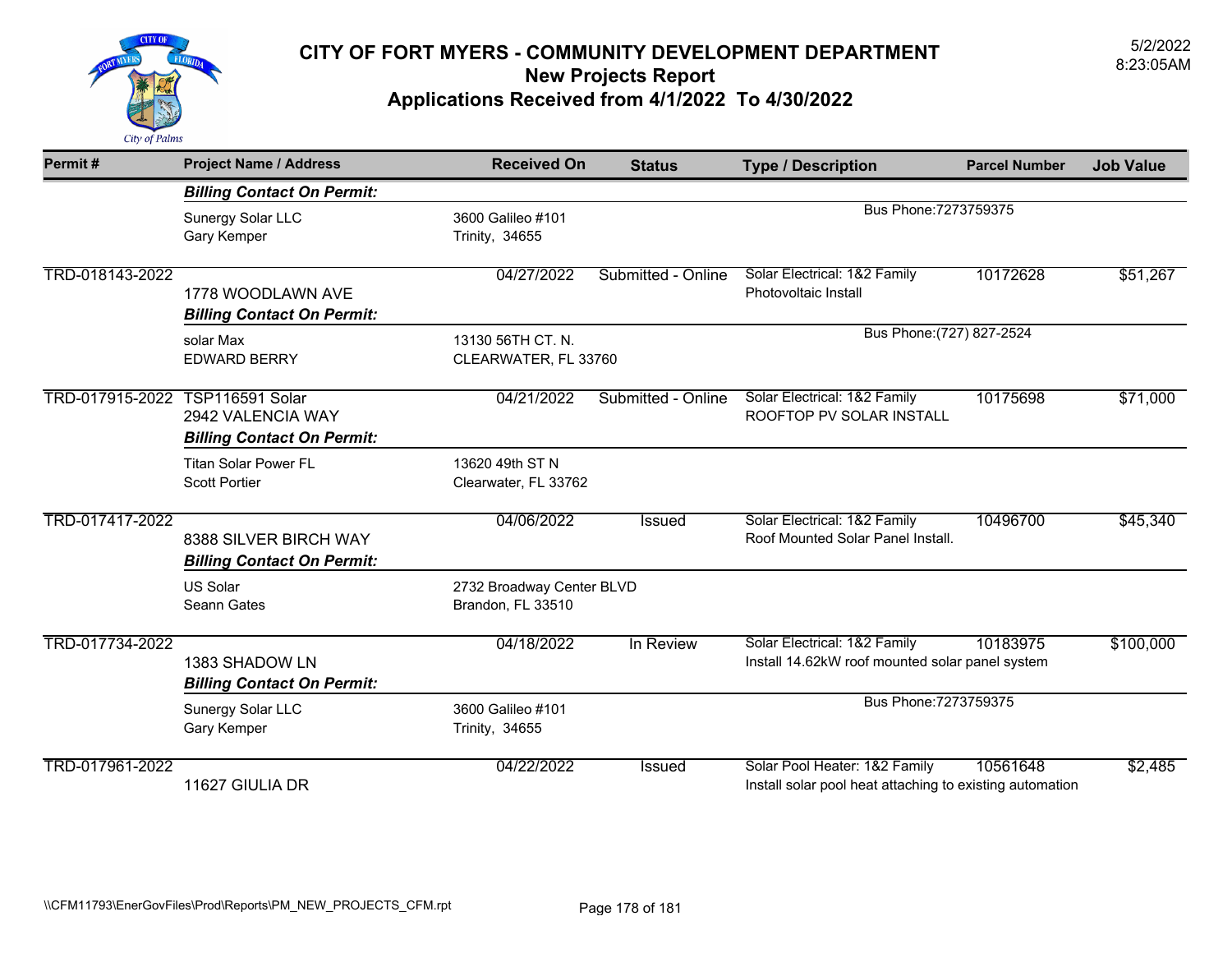

| Permit#                          | <b>Project Name / Address</b>                                                                                  | <b>Received On</b>                               | <b>Status</b> | <b>Type / Description</b>                                                                                                                                                                          | <b>Parcel Number</b><br><b>Job Value</b> |  |
|----------------------------------|----------------------------------------------------------------------------------------------------------------|--------------------------------------------------|---------------|----------------------------------------------------------------------------------------------------------------------------------------------------------------------------------------------------|------------------------------------------|--|
|                                  | <b>Billing Contact On Permit:</b>                                                                              |                                                  |               |                                                                                                                                                                                                    |                                          |  |
|                                  | Advance Solar & Spa, Inc<br><b>Brian Goldberg</b>                                                              | 2431 Crystal DR<br>Fort Myers, FL 33907          |               | Bus Phone: 2399397446                                                                                                                                                                              |                                          |  |
| TEMP-017382-202                  | 3265 DR MARTIN LUTHER KING JR BLVD                                                                             | 04/05/2022                                       | <b>Issued</b> | <b>Outdoor Activities - with Vendors</b><br>There will be a bounce house, food, cotton candy, Snow cones, and<br>small business vendors coming together to celebrate Easter with<br>the community. | 10251291                                 |  |
|                                  | <b>Billing Contact On Permit:</b>                                                                              |                                                  |               |                                                                                                                                                                                                    |                                          |  |
|                                  | Yaqaja Brown                                                                                                   | 912 Jarmilla Lane<br>FORT MYERS, FL 33907        |               | Bus Phone: 2395031297                                                                                                                                                                              |                                          |  |
| TEMP-018018-202                  | 10091 MCGREGOR BLVD<br><b>Billing Contact On Permit:</b>                                                       | 04/25/2022                                       | In Review     | <b>Outdoor Activities - with Vendors</b><br><b>ISREALFEST</b>                                                                                                                                      | 10187905                                 |  |
|                                  | Jewish Federation<br>Debbie Sanford                                                                            | 9702 Commerce Center Ct<br>Fort Myers, FL 33908  |               |                                                                                                                                                                                                    |                                          |  |
| TEMP-017970-202 70th Anniversary | 2736 EDISON AVE #6<br><b>Billing Contact On Permit:</b>                                                        | 04/22/2022                                       | In Review     | <b>Outdoor Activities - with Vendors</b><br>70th Anniversary Farmers Market                                                                                                                        | 10594979                                 |  |
|                                  |                                                                                                                |                                                  |               | Bus Phone: 2392337229                                                                                                                                                                              |                                          |  |
|                                  | Amy Barnwell                                                                                                   |                                                  |               |                                                                                                                                                                                                    |                                          |  |
|                                  | TEMP-018076-202 FIREWORKS SALES<br>9355 BEN C PRATT SIX MILE CYPRESS PKWY<br><b>Billing Contact On Permit:</b> | 04/26/2022                                       | In Review     | <b>Outdoor Activities - with Vendors</b><br>Fireworks sales.                                                                                                                                       | 10581104                                 |  |
|                                  | <b>KRG FORT MYERS COLONIAL</b>                                                                                 | 30 S MERIDIAN ST #1100<br>INDIANAPOLIS, IN 46204 |               |                                                                                                                                                                                                    |                                          |  |
|                                  | TEMP-018142-202 FUNDRAISING ARTS & BAS<br>3511 DR MARTIN LUTHER KING JR BLVD                                   | 04/27/2022                                       | In Review     | Outdoor Activities - without Vendors 10251401<br><b>FUNDRAISING ARTS &amp; BASKETS</b>                                                                                                             |                                          |  |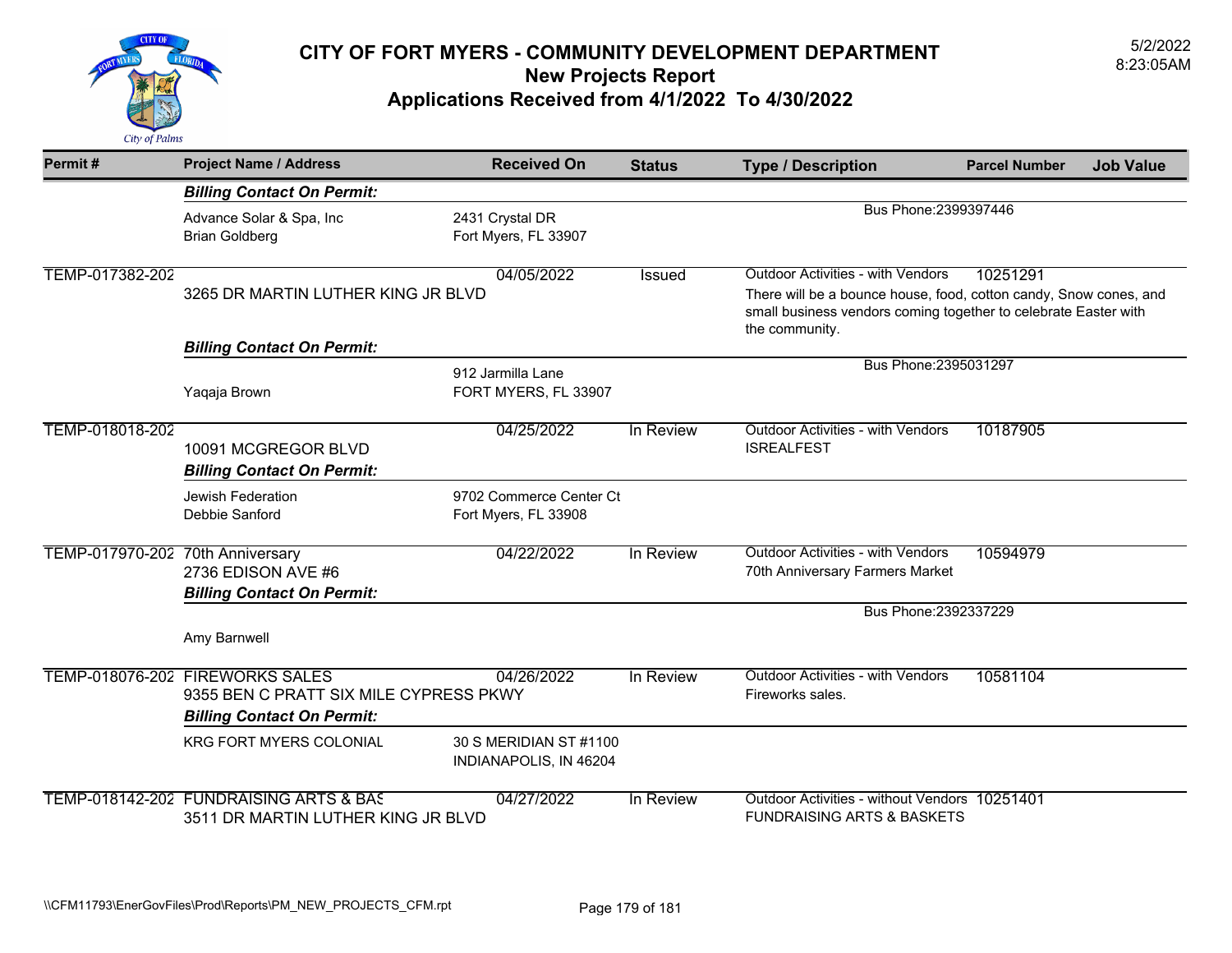

| Permit#         | <b>Project Name / Address</b>                   | <b>Received On</b>   | <b>Status</b> | <b>Type / Description</b>                                                                                      | <b>Parcel Number</b>     | <b>Job Value</b> |
|-----------------|-------------------------------------------------|----------------------|---------------|----------------------------------------------------------------------------------------------------------------|--------------------------|------------------|
|                 | <b>Billing Contact On Permit:</b>               |                      |               |                                                                                                                |                          |                  |
|                 |                                                 |                      |               |                                                                                                                | Bus Phone: 239-560-0715  |                  |
|                 | <b>ENOCH TROUP</b>                              |                      |               | Cell Phone:                                                                                                    |                          |                  |
|                 |                                                 |                      |               |                                                                                                                | Home Phone: 678-851-5638 |                  |
| TEMP-017509-202 |                                                 | 04/08/2022           | <b>Issued</b> | Outdoor Activities - without Vendors 10251806                                                                  |                          |                  |
|                 | 2871 DR MARTIN LUTHER KING JR BLVD              |                      |               | <b>ENGAGEMENT PARTY</b>                                                                                        |                          |                  |
|                 | <b>Billing Contact On Permit:</b>               |                      |               |                                                                                                                |                          |                  |
|                 | <b>CALOOSA TENT RENTAL</b>                      |                      |               |                                                                                                                | Bus Phone: 2396945177    |                  |
|                 | <b>CHERYL KOMNICK</b>                           |                      |               |                                                                                                                |                          |                  |
|                 |                                                 |                      |               |                                                                                                                |                          |                  |
|                 | TEMP-017271-202 EDISON AWARDS<br>1375 MONROE ST | 04/01/2022           | In Review     | Outdoor Activities - without Vendors 10601903<br>Edison Awards (Caloosa Sound Convention Center & Ampitheater) |                          |                  |
|                 |                                                 |                      |               |                                                                                                                |                          |                  |
|                 | <b>Billing Contact On Permit:</b>               |                      |               |                                                                                                                |                          |                  |
|                 | <b>Edison Universe</b>                          | 3671 Edgewood        |               | Cell Phone: 7732305744                                                                                         |                          |                  |
|                 | Frank Bonafilia                                 | Fort Myers, FL 33916 |               |                                                                                                                |                          |                  |
| TEMP-018104-202 |                                                 | 04/27/2022           |               | nding Plan Review F Special Event (Tent Permit)                                                                | 10254844                 |                  |
|                 | 4050 COLONIAL BLVD                              |                      |               | Private Party                                                                                                  |                          |                  |
|                 | <b>Billing Contact On Permit:</b>               |                      |               |                                                                                                                |                          |                  |
|                 | CHRIST COMMUNITY CHURCI                         |                      |               |                                                                                                                | Bus Phone: 2399395656    |                  |
|                 | CHAD WOOLF                                      |                      |               |                                                                                                                | Cell Phone: 2397385653   |                  |
|                 |                                                 |                      |               |                                                                                                                |                          |                  |
| TEMP-018232-202 |                                                 | 04/29/2022           | In Review     | <b>Special Event (Tent Permit)</b>                                                                             | 10174735                 |                  |
|                 | 2624 HANSON ST                                  |                      |               | 75th Anniversary BBQ                                                                                           |                          |                  |
|                 | <b>Billing Contact On Permit:</b>               |                      |               |                                                                                                                |                          |                  |
|                 |                                                 | 2624 HANSON ST       |               |                                                                                                                |                          |                  |
|                 | <b>CJ Fritsch</b>                               | FORT MYERS, FL 33901 |               | Cell Phone: 2393321131                                                                                         |                          |                  |
| TEMP-017637-202 |                                                 | 04/14/2022           | Issued        | <b>Special Event (Tent Permit)</b>                                                                             | 10171959                 |                  |
|                 | 2350 MCGREGOR BLVD                              |                      |               | 50TH ANNIVERSARY FOR BRUCE L. SCHEINER                                                                         |                          |                  |